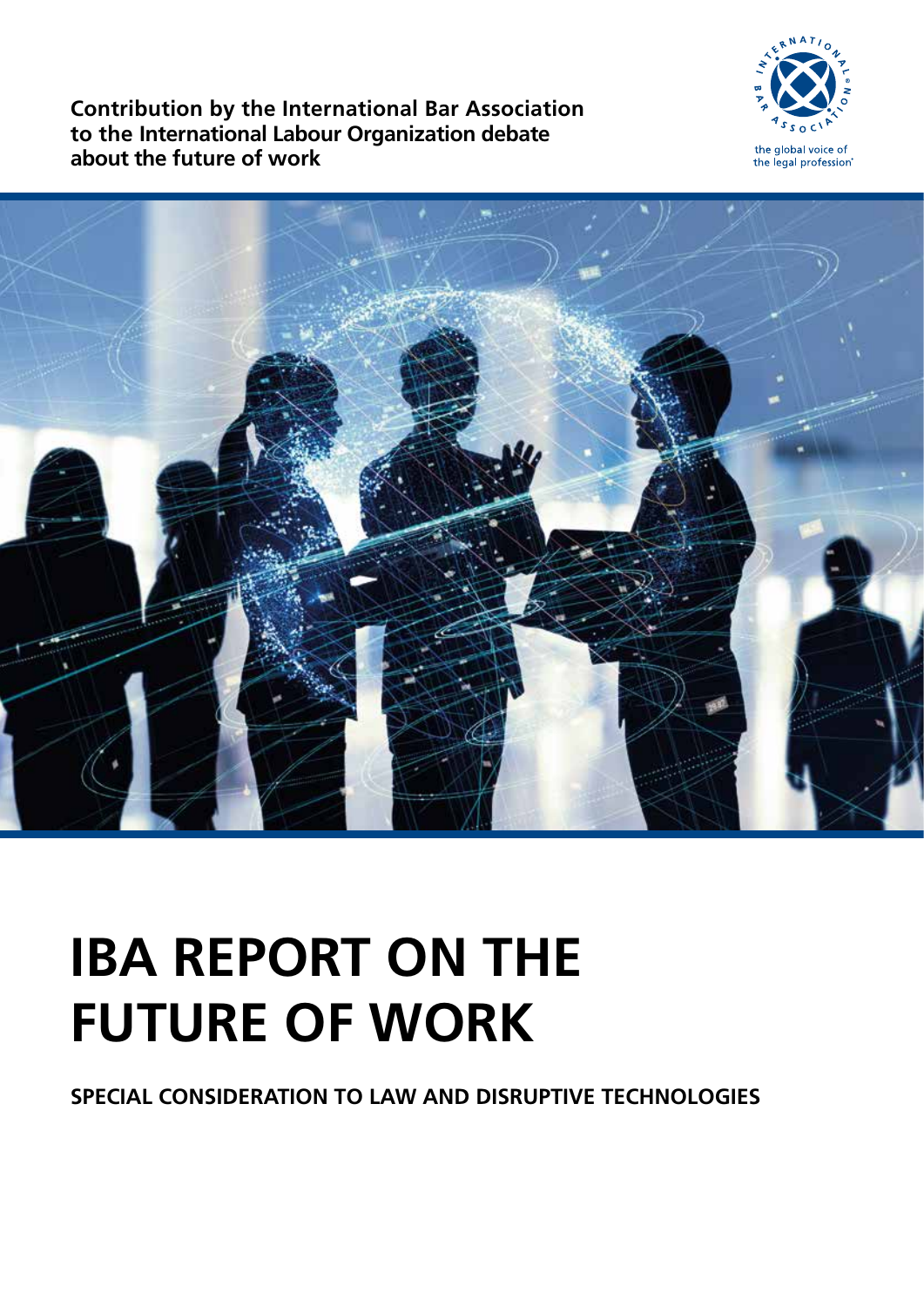The International Bar Association (IBA), the global voice of the legal profession, is the foremost organisation for international legal practitioners, bar associations and law societies. Established in 1947, shortly after the creation of the United Nations, it was born out of the conviction that an organisation made up of the world's bar associations could contribute to global stability and peace through the administration of justice. In the ensuing 70 years since its creation, the organisation has evolved, from an association comprised exclusively of bar associations and law societies, to one that incorporates individual international lawyers and entire law firms. The present membership is comprised of more than 80,000 individual international lawyers from most of the world's leading law firms and some 190 bar associations and law societies spanning more than 170 countries. Through its global membership the IBA influences the development of international law reform and shapes the future of the legal profession throughout the world.

The IBA Report on the Future of Work was published in September 2019.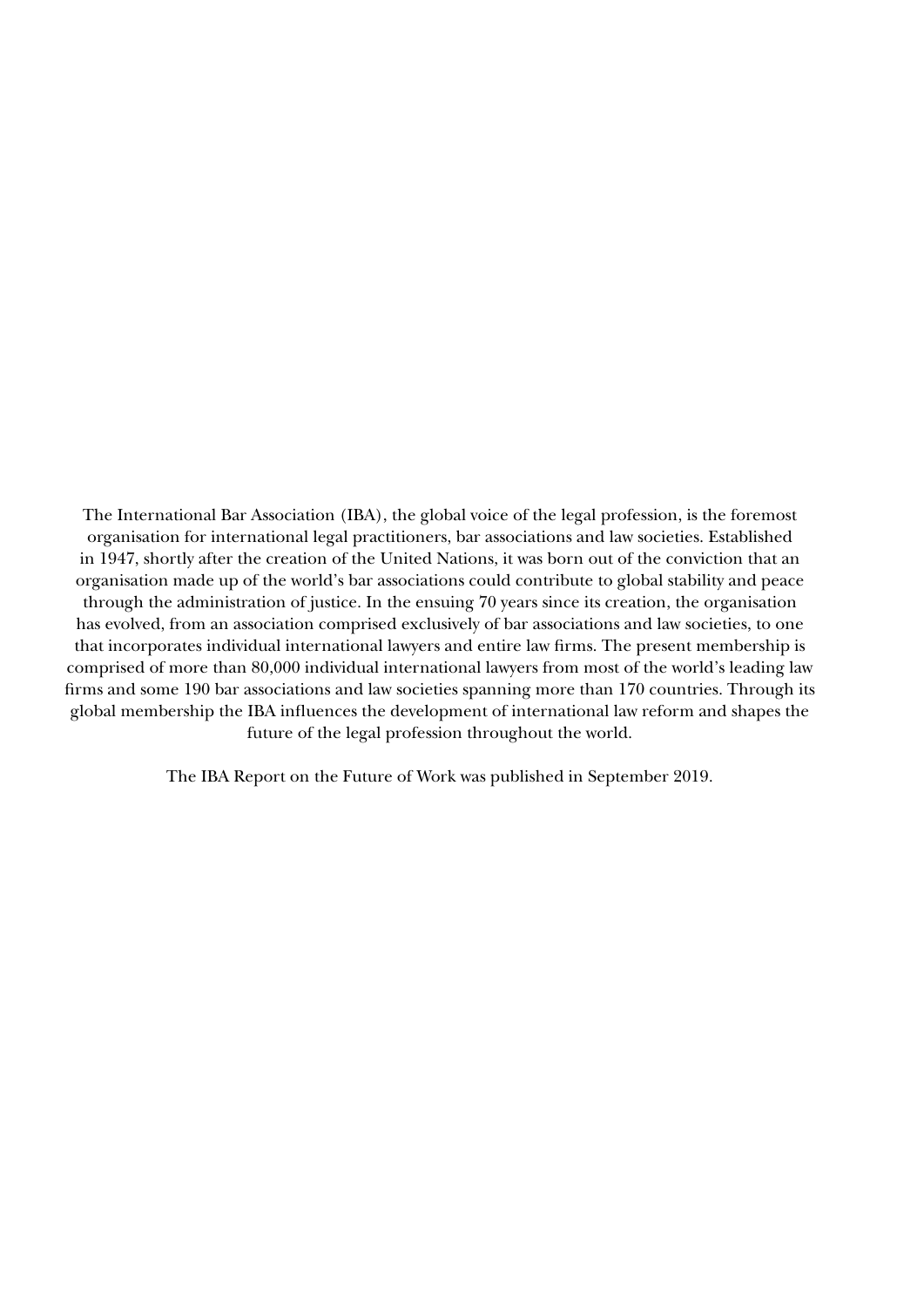## **CONTENTS**

## **INTRODUCTION**

| THE IBA CONTRIBUTION TO THE ILO DEBATE ABOUT THE FUTURE OF WORK |                                                        |                |  |  |
|-----------------------------------------------------------------|--------------------------------------------------------|----------------|--|--|
|                                                                 | <b>PART ONE</b>                                        |                |  |  |
|                                                                 | <b>EXECUTIVE SUMMARIES OF THE INDIVIDUAL REPORTS</b>   | $\overline{7}$ |  |  |
|                                                                 | <b>PART TWO</b>                                        |                |  |  |
|                                                                 | INDIVIDUAL REPORTS OF THE IBA WORKING GROUP            |                |  |  |
| I.                                                              | FIRST REPORT: CORPORATE LAW                            | 19             |  |  |
| II.                                                             | SECOND REPORT: CORPORATE SOCIAL RESPONSIBILITY LAW     | 46             |  |  |
| III.                                                            | THIRD REPORT: CRIMINAL LAW AND BUSINESS CRIME          | 60             |  |  |
| IV.                                                             | FOURTH REPORT: DIVERSITY AND EQUALITY LAW*             | 79             |  |  |
| V.                                                              | FIFTH REPORT: EMPLOYMENT AND INDUSTRIAL RELATIONS LAW* | 87             |  |  |
| VI.                                                             | SIXTH REPORT: GLOBAL IMMIGRATION AND NATIONALITY LAWS* | 96             |  |  |
| VII.                                                            | SEVENTH REPORT: INTELLECTUAL PROPERTYLAW               | 112            |  |  |
| VIII.                                                           | EIGHTH REPORT: LITIGATION LAW                          | 125            |  |  |
| IX.                                                             | NINTH REPORT: TAX LAW                                  | 138            |  |  |
| X.                                                              | TENTH REPORT: TECHNOLOGYLAW                            | 165            |  |  |
|                                                                 |                                                        |                |  |  |

\*Reports coordinated by the IBA Global Employment Institute

## **PART THREE**

SOME KEY CONCLUSIONS AND FINDINGS ON THE FUTURE REGULATION OF WORK AS APPLIED TO THREE DISRUPTIVE TECHNOLOGIES: INTERNET OF THINGS, ROBOTICS AND ARTIFICIAL INTELLIGENCE

|      | <b>INTRODUCTION</b>                                                                                     | 177 |
|------|---------------------------------------------------------------------------------------------------------|-----|
| H.   | GENERAL LEGAL TRENDS, DISRUPTIVE TECHNOLOGIES AND THE FUTURE<br><b>OF WORK</b>                          | 177 |
| III. | THE IMPACT OF THE INTERNET OF THINGS ON THE REGULATORY<br>FRAMEWORK OF EMPLOYMENT AND LABOUR RELATIONS  | 189 |
| IV.  | THE IMPACT OF ROBOTICS ON THE REGULATORY FRAMEWORK OF<br>EMPLOYMENT AND LABOUR RELATIONS                | 206 |
| V.   | THE IMPACT OF ARTIFICIAL INTELLIGENCE ON THE REGULATORY<br>FRAMEWORK OF EMPLOYMENT AND LABOUR RELATIONS | 218 |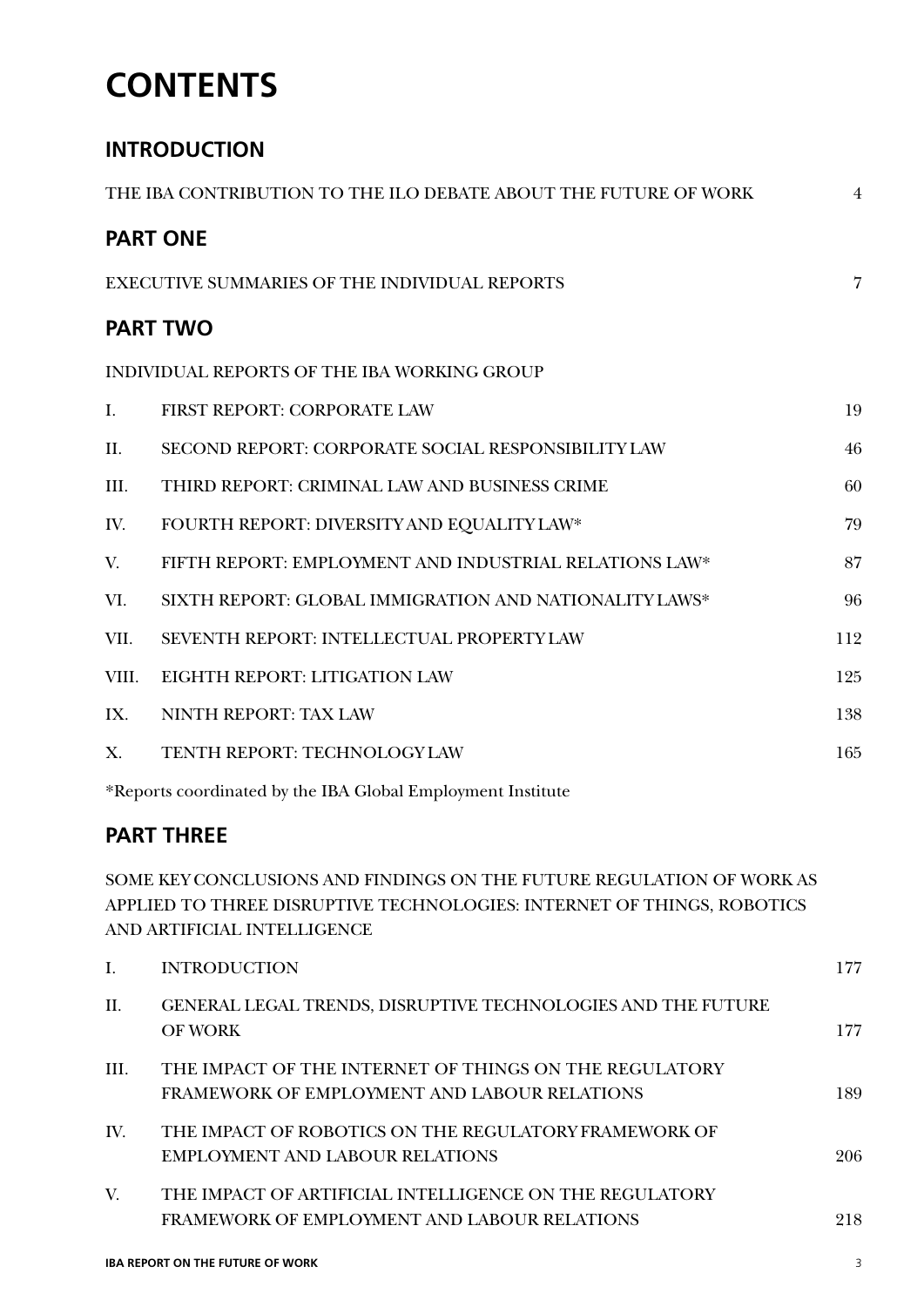## **INTRODUCTION**

## **THE IBA CONTRIBUTION TO THE ILO DEBATE ABOUT THE FUTURE OF WORK**

## **ILO–IBA PARTNERSHIP ON THE DEBATE ABOUT 'THE FUTURE OF WORK' (2017-2019)**

In 2017, the International Labour Organization (ILO), **www.ilo.org**, a tripartite United Nations agency and the most important global institution for work-related matters (formed by governments, unions and employers' associations from 187 Member States), opened an interesting and crucial worldwide debate about the future of work, which will be developed until June 2019.

The Legal Practice Division (LPD) of the International Bar Association (IBA) agreed that this important debate, with its multiple legal dimensions and implications, is a great opportunity to establish an institutional collaboration between the IBA and ILO. The LPD has also agreed to promote and develop this collaboration as a LPD Special Project, to be included in the Special Project Think Tank chaired by Peter Bartlett. A specific collaboration agreement between the IBA and ILO was signed on 19 September 2017.

An important consideration of this ILO 'Future of Work' debate is that it not only involves employment and immigration legal perspectives, but also important work regulation topics from other legal fields, including the legal impact of new technologies in the workplace; effects on intellectual property (IP) in the employer–employee relationship; tax issues; health and safety issues; the impact of new forms of work organisation and employment relations on corporate law; the role of criminal law in protecting workers' rights; compliance and investigation; data protection; corporate social responsibility (CSR); and the protection of human rights in the neo-technological workplace.

This project, therefore, implies a multidisciplinary legal approach for the IBA and, as such, in 2017, different LPD committees appointed representatives to a Working Group to coordinate the project and lead the preparation of each committee's individual reports. The Working Group members and committees represented are:

- Corporate: Rabindra Jhunjhunwala (Khaitan & Co, India)
- Corporate Social Responsibility: Martijn Scheltema (Pels Rijcken & Droogleever

#### Fortuijn, Netherlands)

- Criminal Law and Business Crime: Ivo Leenders (Hertoghs advocaten, Netherlands)
- Diversity and Equality: Tony Hyams-Parish (DMH Stallard, United Kingdom); Rebecca

Ford (Clyde & Co, United Arab Emirates)

• Employment: Selvamalar Alagaratnam (Skrine, Malaysia)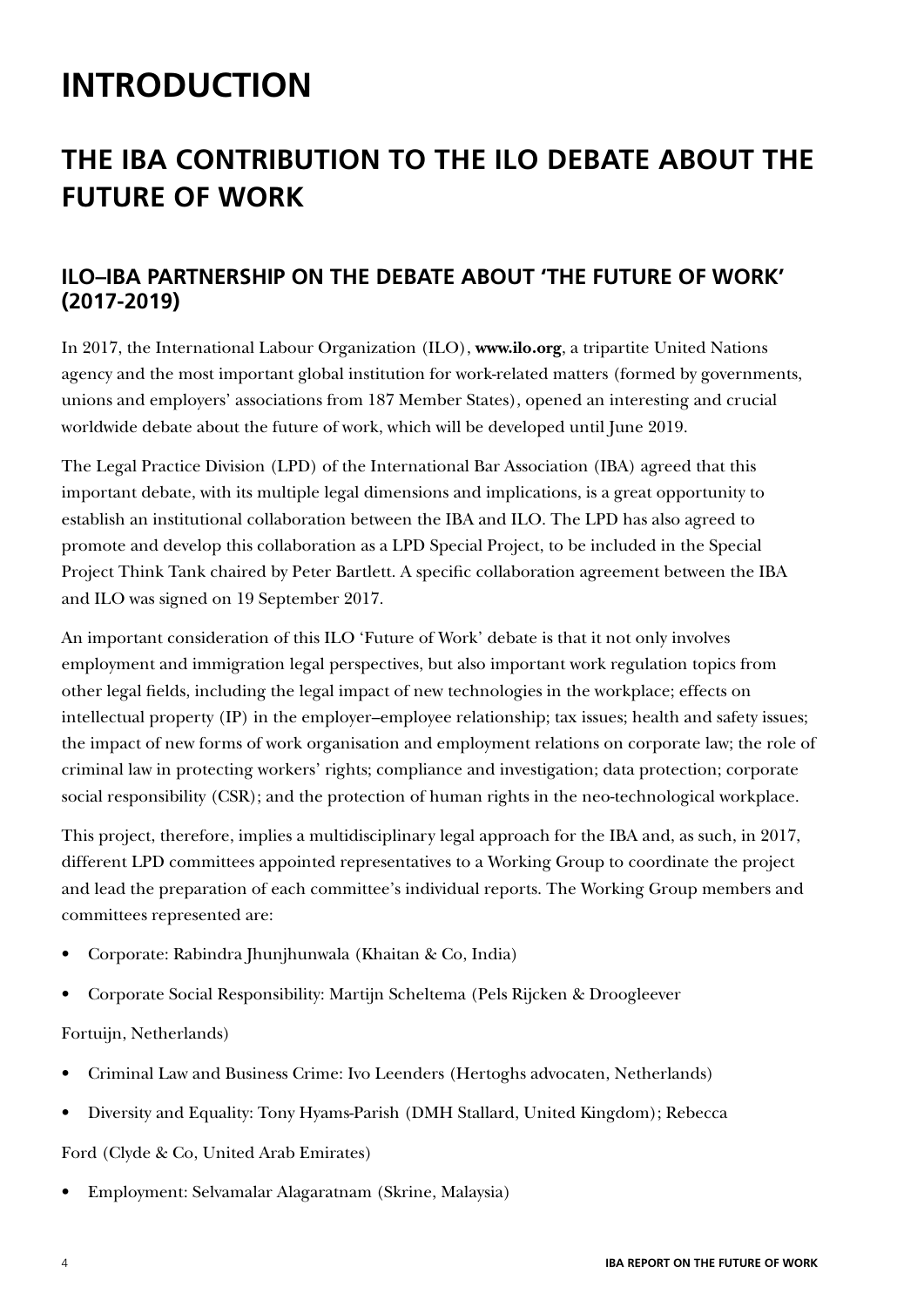- Global Employment Institute: Els de Wind (Van Doorne, Netherlands)
- Intellectual Property: John Wilson (John Wilson Partners, Sri Lanka)
- Migration: Tom Brett Young (Veale Wasbrough Vizards, UK)
- Tax: Joseph Duffy (Matheson, Ireland)
- Technology Law: Sajai Singh (J Sagar Associates, India)
- Working Group Chair: Salvador del Rey Guanter (Cuatrecasas, Spain)
- Working Group Editor: Gordon Williams (MinterEllison, Australia)

Each committee represented in the Working Group has prepared an individual report (Part Two). Each committee has followed its own methodology to reach its conclusions. Some committees have relied heavily on the answers given by lawyers in multiple jurisdictions. Others, while considering the opinions of lawyers in different jurisdictions, have prepared their reports based mainly on their knowledge and expertise as international lawyers. For easier reading, we have included a section with the executive summaries of the different reports (Part One).

In addition, the Chair of the Working Group has the responsibility of elaborating, based on the individual reports and other sources, some key points and main conclusions to be considered in the debate about the future of work from a legal perspective. In this regard, it is obvious from reading the individual reports that there is an important common theme: they have considered future work regulation from one essential perspective, namely, the impact of new technologies on that regulation as observed from their respective legal fields. It is interesting to point out that the Working Group had not previously agreed to adopt this perspective; rather, it resulted from the main questions that lawyers all over the world and in all legal areas have asked and answered about future work regulation. Therefore, it is obvious that whenever we ask ourselves about the future of work, disruptive technologies and their influence on the way we work will be at the centre of the debate.

Considering this common theme and centrality about the legal impact of new technologies, it has been included in a section (Part Three) that considers these aspects from the point of view of three of the most disruptive technologies facing work organisation: the Internet of Things (IoT), robotics and artificial intelligence (AI), including blockchain. We think that the main key points and conclusions included in that part may very well apply to other technologies, such as three-dimensional (3D) printing or virtual reality.

As the general coordinator of this project, I would like to express my deepest gratitude to the project's Working Group and to those members from its committees who have helped in the preparation of the individual reports. It is not easy for lawyers to foresee possible legal trends in work regulation, but they have made a great effort to identify at least the more relevant ones. In addition, considering their busy professional agenda, they have dedicated many hours from their free time to this project. I also want to express my gratitude to my personal assistant, Sandra Peris, for all her help with the logistical issues of this report.

Senior officers of the IBA LPD, Jaime Carey, Jon Grouf, Peter Bartlett and Carola van den Bruinhorst, have supported the project from the very start. Peter, also in charge of LPD Special Projects,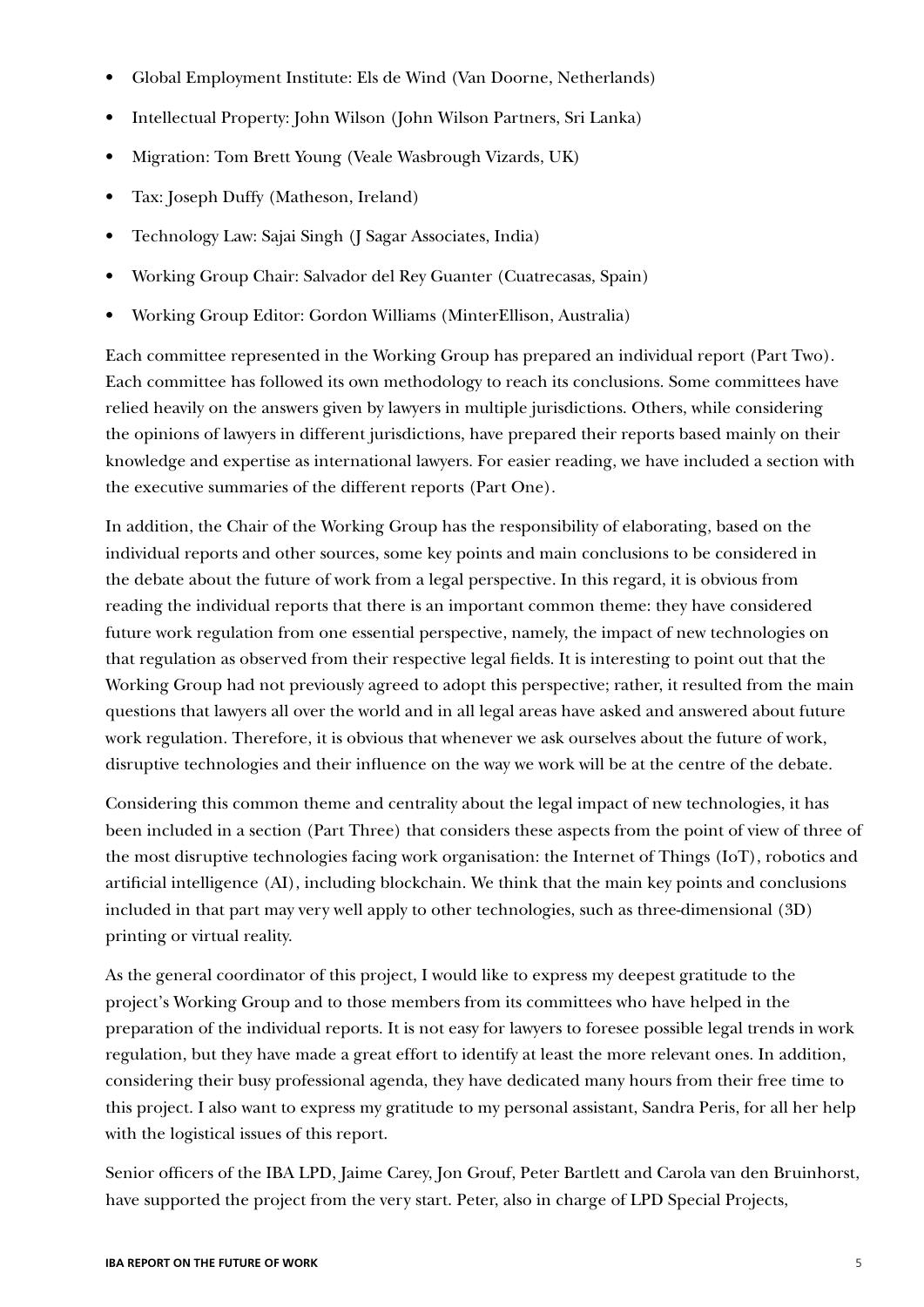has constantly been promoting its development. Divisions Director Ronnie Hayward has helped enormously with the administrative side of the project, including the ILO–IBA agreement.

Finally, our special acknowledgment goes to Luz Vega, Coordinator of the ILO Debate on the Future of Work, and her team, who were always willing to facilitate and promote the collaboration of the IBA and ILO in this important project. The Working Group celebrated a meeting with them on 30–31 October 2018 in Geneva to discuss a draft of this report, which was highly productive.

#### **Salvador del Rey Guanter**

Working Group Chair of the ILO–IBA Project on the Future of Work

Chair of the Advisory Board of the IBA Global Employment Institute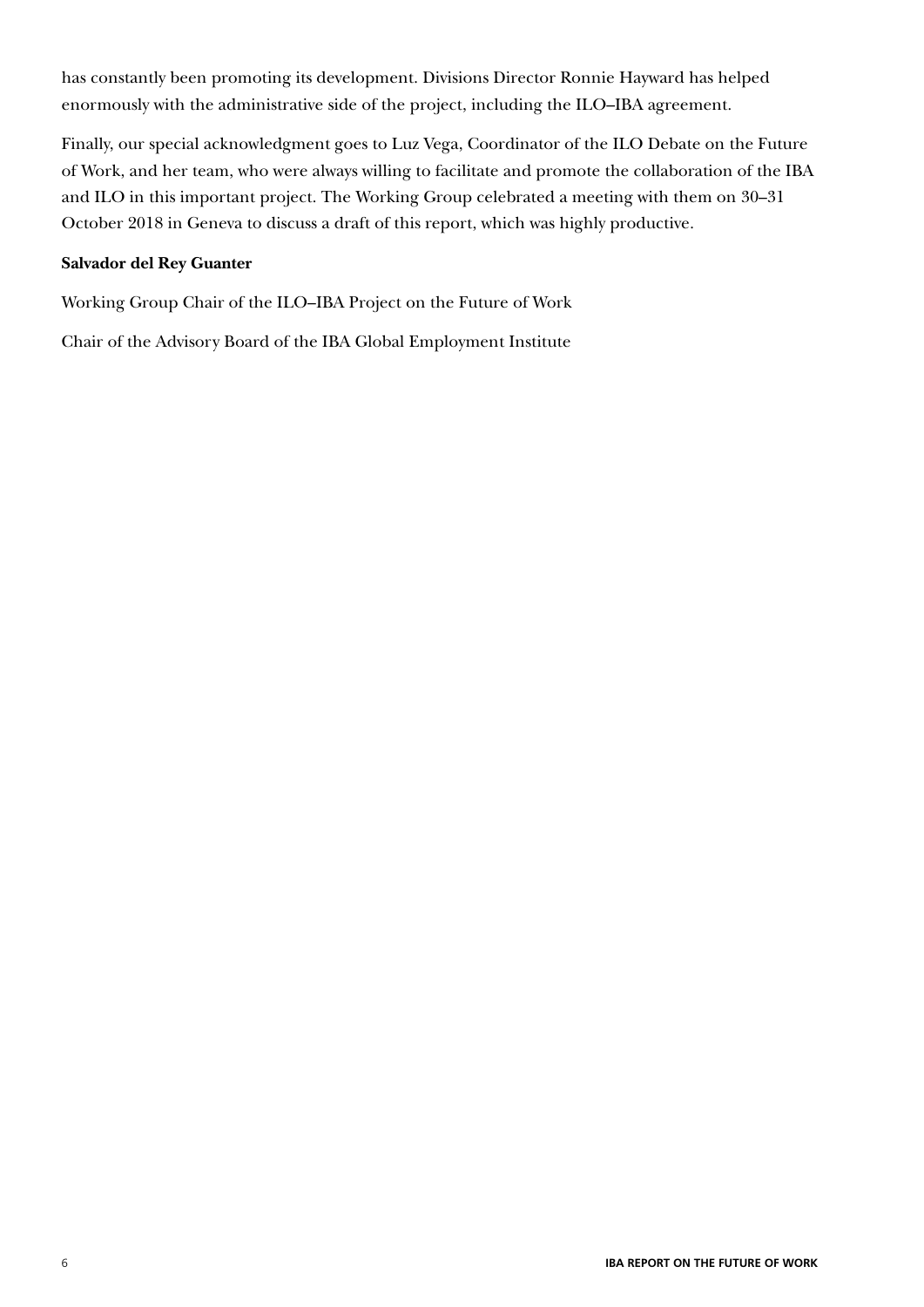## **PART ONE**

## **EXECUTIVE SUMMARIES OF THE INDIVIDUAL REPORTS**

## **I. FIRST REPORT: CORPORATE LAW**

- 1. Various jurisdictions have recognised new and simplified corporate structures to encourage and boost startup businesses. In most countries, these corporate structures enjoy several benefits, including a simplified process of incorporation and ease of compliance aided by technology.
- 2. The use of technology has simplified compliance requirements and increased efficiency in several jurisdictions by facilitating online/one-day incorporation, providing easy and remote access to company information through the electronic maintenance of records, online submission of annual returns, online completion of corporate compliances, recognition of digital and electronic signatures and so on. It is also noted that regulatory procedures, such as online filing of applications and granting of permits and approvals for M&As, have been digitalised in various countries.
- 3. Technological developments have also facilitated doing business through e-voting and e-balloting; improved the attendance of shareholders, including foreign shareholders and minority shareholders, by enabling meetings to be held using videoconferencing/teleconferencing; and increased transparency through the availability of company information and easy access through a company's online database, which have enhanced shareholder participation and improved the decision-making process and efficient management of companies. Enterprises have also begun to use technology for the evaluation of performance and productivity of employees by monitoring attendance, output and punctuality, through enterprise resource planning (ERP) systems, biometrics, surveillance systems or other digital means.
- 4. Most jurisdictions have recognised the benefits of technology and have integrated it into their corporate systems. Technology has proven to improve efficiency, increase transparency and save time and costs. Consequently, there is a visible progression towards digitalisation in the corporate sector.
- 5. While technology has led to an increase in efficiency and reduction of workload, it has also resulted in the elimination of employment opportunities, much to the detriment of workers. Some governments have taken initiatives to counter the loss of employment and enhance job opportunities. However, the growing trend towards automation poses a threat to manual labour roles.
- 6. Additionally, in the era of the growing use of AI and robotics and lack of any specific regulation in this regard, governments and companies ought to take account of the potential effects of human workers being replaced by such technology or robots in the future.
- 7. Further, advanced technology is likely to subject workers to risks associated with its use. Governments will hence be required to put in place specific regulations for the protection of workers against such risks and mandate employers to provide proper training to workers,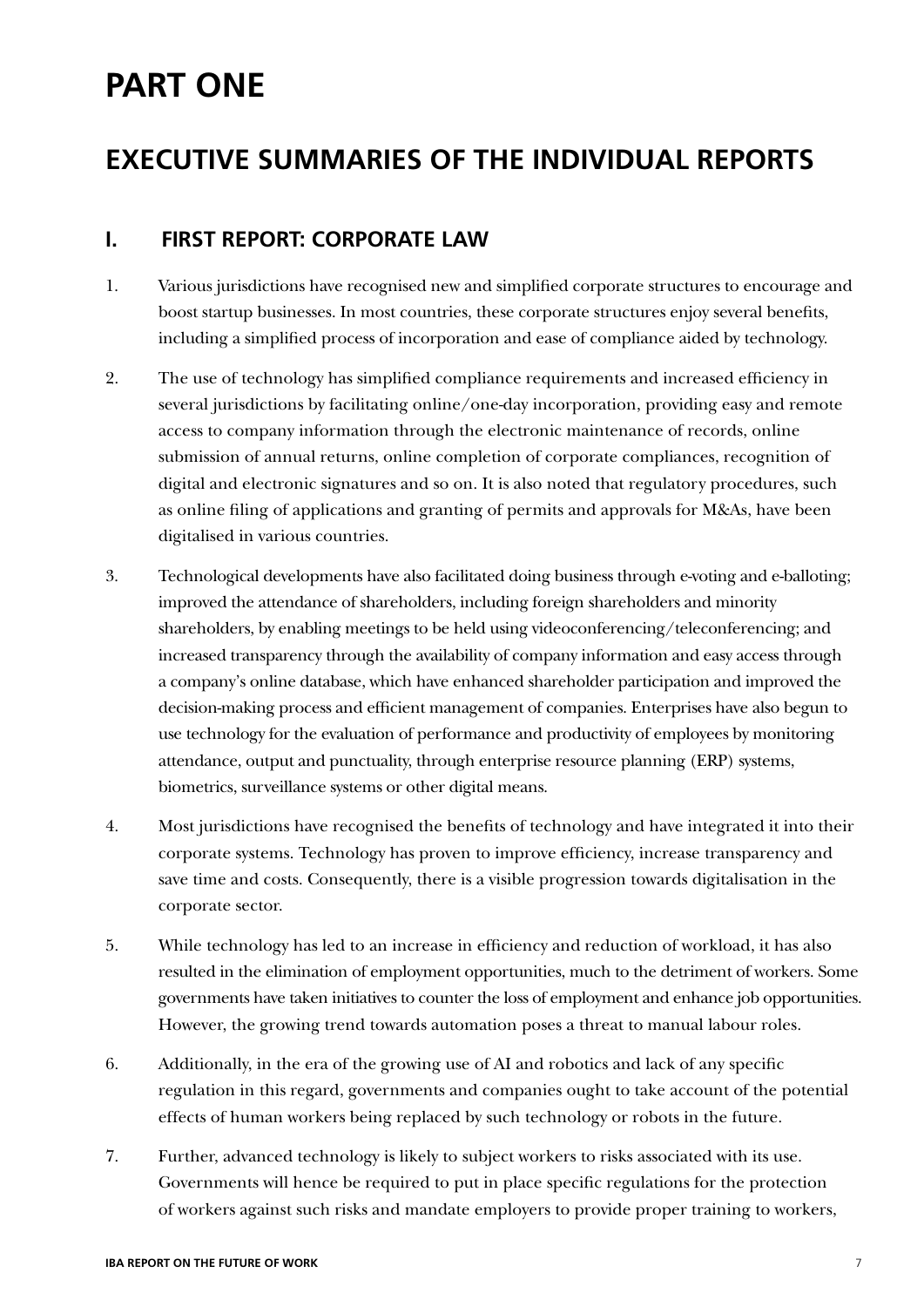undertake surveys to analyse health hazards and provide adequate occupational safety and health (OSH) measures, such as eye/health checkups.

8. Some of the major challenges in corporate law affecting the rights and interests of workers reported by various countries include the risk of AI replacing the workforce, outsourcing of jobs and business restructuring resulting in a reduction of the workforce, unemployment due to automation and a lack of skill development.

## **II. SECOND REPORT: CORPORATE SOCIAL RESPONSIBILITY LAW**

- 1. In this report, we look at the future of work from a business, human rights and CSR perspective. We built on the responses we received to our surveys and added our personal vision and questions. This approach led to the following conclusions.
- 2. With regard to outsourcing and supply chains, we expect the concept of outsourcing through supply chains to remain in the future. We do not expect a decrease of outsourcing in supply chains, although this may be sector-specific. We consider the service sector to be most at risk. A potential decrease in outsourcing may be reliant on the introduction of new technology in producing countries, which may make production more time-efficient but nevertheless less appealing when linked to additional costs for the supplier. We do not expect the number of suppliers to decrease.
- 3. As supply chains remain important, we expect worker exploitation in supply chains to be addressed more often and to be potentially more damaging to corporations. This is connected with the issue of the living wage, which needs to be solved. Some interesting projects connected to the Sustainable Development Goals (SDGs) have emerged in this area. Furthermore, we expect an increase in OSH and the limitation of working hours in supply chains as a result of increased attention to the necessary measures. We also expect new technologies, such as blockchain and AI, to assist in mapping out supply chains and providing more transparency on these supply chains. Additionally, global framework agreements may become more important.
- 4. We think we may see a partial shift from the traditional corporate structure to the networked organisation. We consider the potential rise of networked organisations to be of interest for three reasons. First, we believe that networked organisations may increase the challenges in supply chains because they may enable finding a greater number of smaller producers instead of fewer larger ones. This may complicate the process of mapping out and gaining control of supply chains. Second, we think that the potential increase in the number of networked organisations may be accompanied by some specific labour-related issues, such as less job and social security and an increase in the number of self-employed persons, perhaps paired with smaller assignments. Third, we find it plausible that networked organisations may provide workers with an opportunity to assume a larger role in management.
- 5. If information technology (IT) developments continue towards a platform and IT-driven economy, we expect a significant number of jobs to disappear – including highly skilled jobs. These jobs may be replaced, but it is highly questionable whether the same workers will be able to fill them. Thus, the question is how to deal with the issue of (mass) unemployment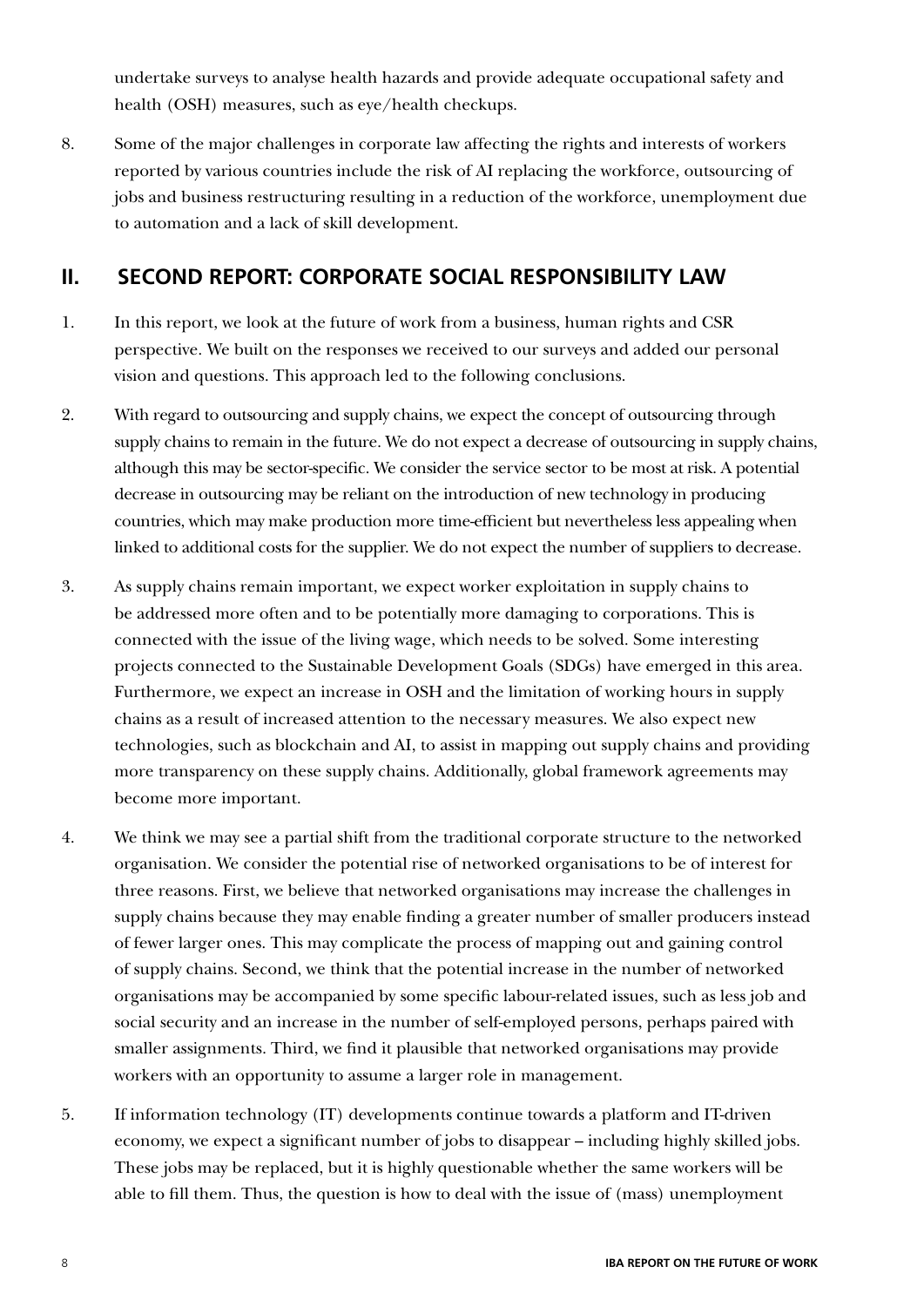caused by IT developments, which is mainly a question of responsibility. Is this an issue governments should deal with or do employers also have a role? We would be in favour of the latter, for example, by requiring retraining or phase-out schemes through which employees would be given the opportunity to adapt to the new world of work, both in their homeland and the producing country.

6. AI is one of the IT developments that may cause many jobs to disappear. It may also increase the gap between countries that are able to deploy and develop these technologies and those that are not. Furthermore, if AI is used to screen workers and in hiring practices, this may result in less diverse organisations when the program is instilled with bias. AI screening programs may also pose other challenges, in the human rights arena generally, and regarding privacy specifically, which will have to be addressed. Thus, we believe it is necessary to start addressing AI-related issues and not wait until the technology has matured.

## **III. THIRD REPORT: CRIMINAL LAW AND BUSINESS CRIME**

- 1. The aim of this report is to analyse how criminal law plays a role in the protection of workers' rights and address how specialised legislation and international cooperation can contribute to the protection of those rights.
- 2. The research draws attention to the existing legislation in these areas (eg, forced and child labour, human trafficking and migrant smuggling), as well as the role that corporate compliance and whistleblowing have on the relation between employees and employers and, eventually, on workers' rights.
- 3. The analysis shows that there is no international standardised definition of workplace harassment or sexual harassment. The regulation of harassment and the applicable sanctions differ considerably from one jurisdiction to another, even in culturally close areas, such as the European Union.
- 4. The results show that many difficulties exist regarding the prevention and detection of criminal offences affecting workers' and migrants' rights (eg, lack of specialisation of the authorities and difficulties in identifying victims and gathering evidence).
- 5. These findings highlight the importance of regulating specific criminal offences and training law enforcement officials to better address these issues, as well as the importance of promoting international cooperation between enforcement authorities in the fight against these criminal offences.
- 6. Cybercrime, that is, offences committed through computer systems and enabled by technology, has proven to be difficult to investigate and prosecute through traditional law enforcement mechanisms. Despite this, there is little international regulation on cybercrime, but rather various initiatives to define and combat cybercrime related to specific offences.
- 7. The employer can, under certain circumstances, monitor and supervise employees' compliance with the company's corporate ethics and implement schemes to encourage compliance, including whistleblowing. However, these measures have to respect the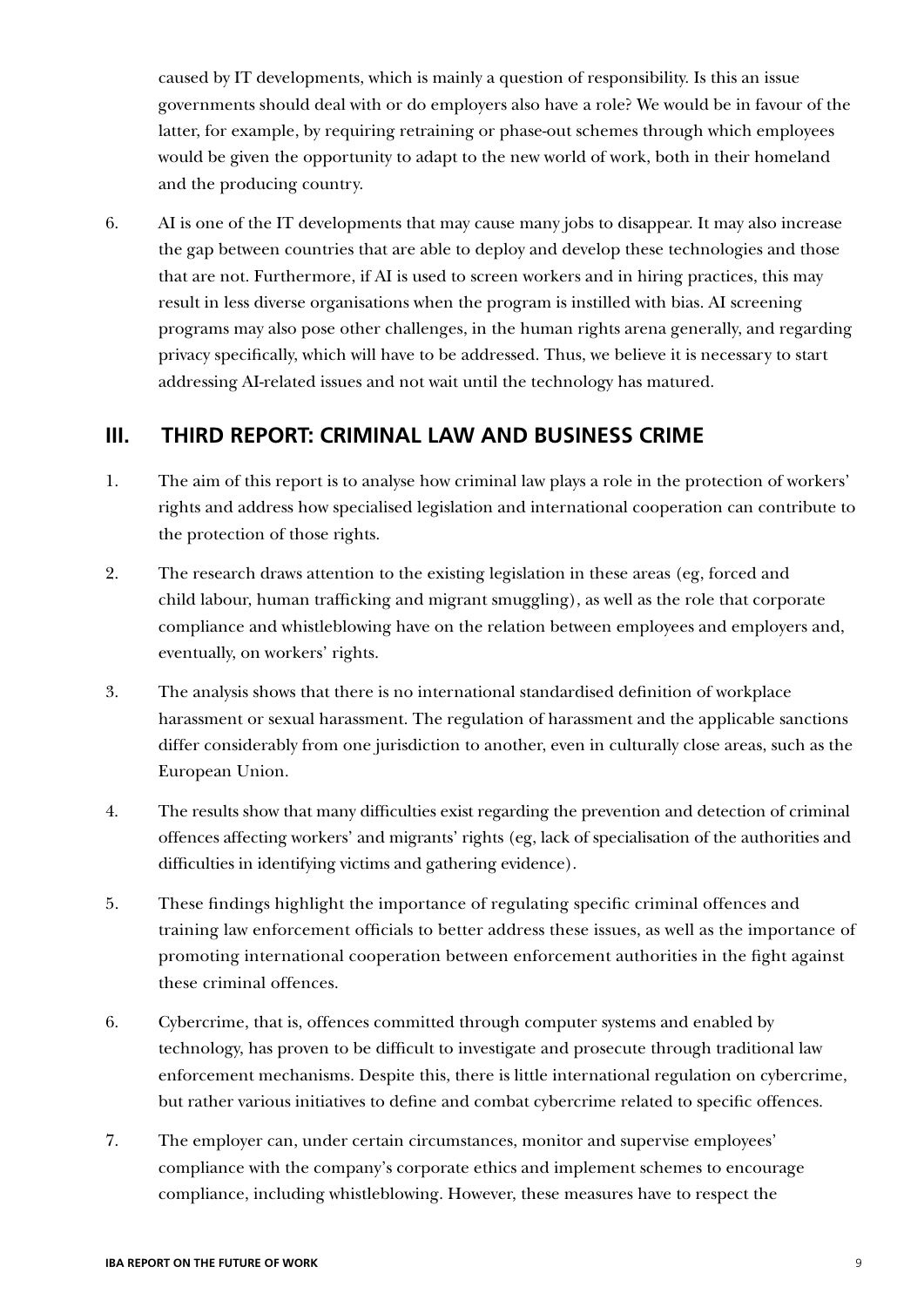employees' right to respect for their private life and correspondence. States should ensure that these measures are accompanied by adequate safeguards against abuse.

8. The risk of an insider threat, especially in the area of critical infrastructure, has led governments to approve legislation that enables companies to perform background checks of potential employees and ongoing monitoring and control of their employees' behaviour.

## **IV. FOURTH REPORT: DIVERSITY AND EQUALITY LAW**

- 1. The reports produced by the Global Employment Institute (GEI) in the past eight years identify that a number of developments have addressed discrimination in the workforce and encouraged diversity. However, development has often been slow. In some instances, positive developments have been led by organisations taking voluntary steps, rather than by governments through the implementation of legislation. In other instances, organisations may be failing to focus on issues, for example, in managing a multigenerational workforce. Swifter change may therefore require more concerted government intervention.
- 2. Looking forward, while there will continue to be a strengthening of discrimination laws in those jurisdictions where certain groups remain unprotected, it is unlikely that the range of protected groups (or characteristics) will extend beyond those that exist in Europe and the United States. What is likely is that current laws will be used in different ways to test the legality of working practices, such as those seen with the gig economy and with potential situations faced by employers employing increasing numbers of generations at the same time, thereby raising issues of age discrimination.
- 3. Notwithstanding the slow progress, there is likely to be a continued drive to improve diversity in the workplace, whether by using legislation or quotas to force change or by introducing legislation that requires organisations to publish statistics relating to diversity, thereby indirectly and softly naming and shaming employers with a poor record and lack of acceptable improvement in these areas. It is hoped that employers will respond by proactively bringing about further change themselves and embracing diversity and inclusion in a way that has only been seen for a relatively small number of employers.

## **V. FIFTH REPORT: EMPLOYMENT AND INDUSTRIAL RELATIONS LAW**

- 1. The first question in the survey required the respondents to set out the changes they anticipated to the laws of their jurisdiction, in particular, in respect of working from home, flexible/temporary work, shared jobs, part-time versus full-time work and the right to disconnect (ie, to not engage in work-related electronic communications outside work), with particular emphasis on laws to protect the self-employed, caregiver or other leave and wage structures for flexible workers.
- 2. The European states of Finland and Spain anticipate changes such as the new Working Hours Act and laws to address flexible and part-time work in Finland. Finland also expects to see legislative changes relating to the right to disconnect. However, in Finland, the concept of shared jobs is not widely known and, although the rate of self-employed or independent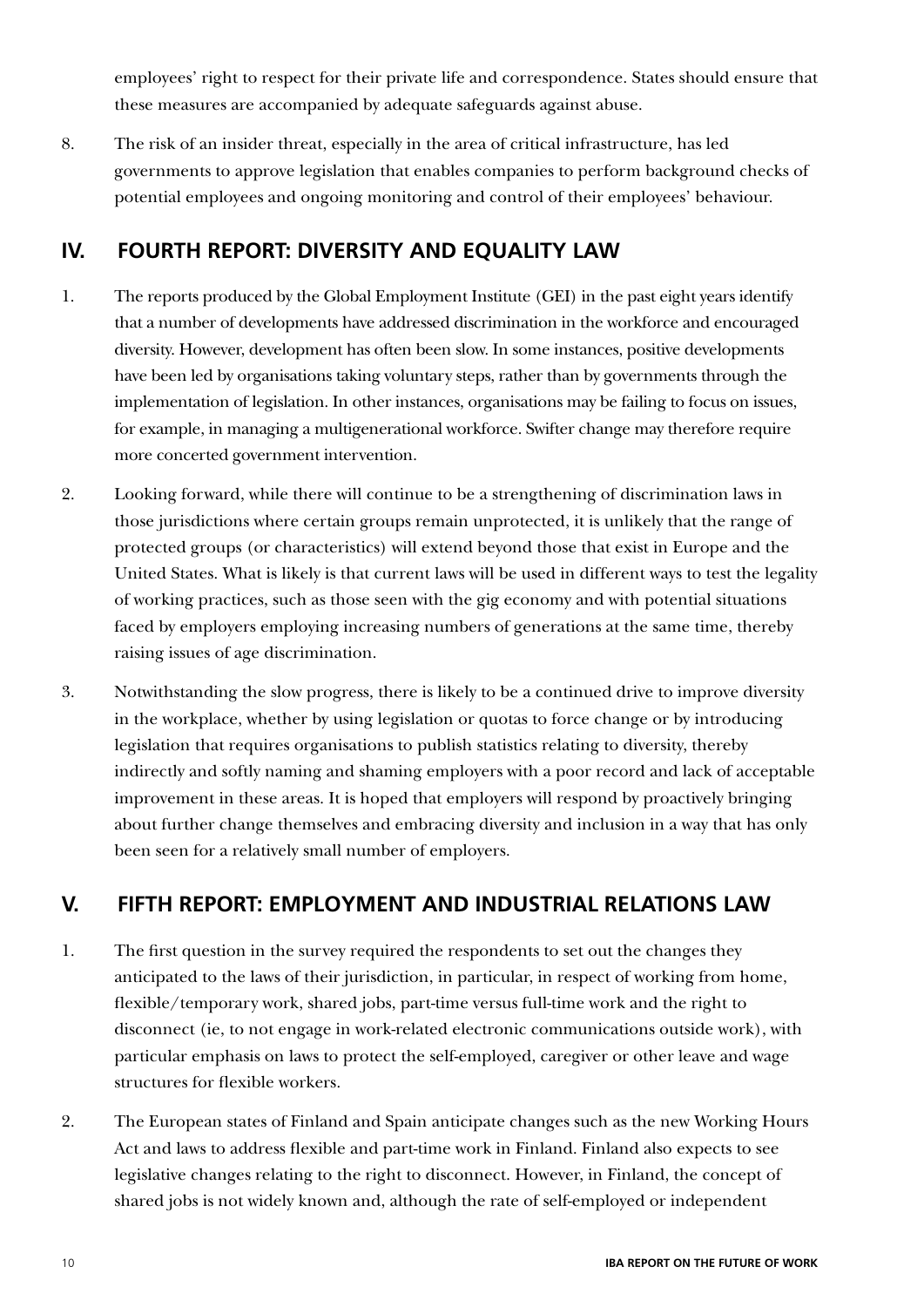workers is expected to increase, the social benefit laws provide protection and benefit only to a limited extent, with no change in sight. Nor is any change in legislation on leave expected. Changes seen thus far are created by the expectations of employees and response by employers without the benefit of legislation to shape or control such benefits. Flexible forms of remuneration are seen as beneficial, but opposition by trade unions prevents their development. In Spain, the changes have been limited to discussions on the need for legislation to address the right to disconnect. This is despite an increase in flexible work and part-time work.

- 3. Austria does not expect to see any changes in laws relating to those areas. Austria and Spain already have adequate protection in terms of social security and pension for self-employed and independent workers. Collective bargaining, which covers about 90 per cent of the workforce, is also seen as an adequate mechanism to protect workers. As such, no change is seen as necessary to cope with the increase of such workers. Like Finland, Austria does not see any changes in laws relating to leave but expects some flexibility in the relation between employers and employees in this area. Spain expects to see an increase in paternity leave benefits, but despite much discussion on work-life balance, no other changes are foreseen.
- 4. In South America, there are no anticipated changes to laws, but it is noted that, in countries such as Argentina, working from home and temporary work are on the rise. It is therefore possible that in the near future, changes to laws and to regulate self-employed and independent workers may become necessary. Presently, the law restricts flexible forms of remuneration. The laws on leave, however, are expected to change in reaction to the work–life balance demands of employees. In Chile, no changes or demands from the workforce for better leave benefits are expected. Selfemployed and independent workers are presently covered by social security regulations.
- 5. Asia also does not see any impending changes to laws. None of the countries, whether China with its vast industries and workforce, Japan with its focus on technology, Malaysia with the large presence of foreign workers or Singapore, which sees itself as a leader in the region, see any real changes on the horizon. China acknowledges an increase in self-employed and independent workers, but does not foresee regulations to protect them. Similarly, employees may expect and even demand flexible working time/conditions, but no changes to laws are expected, although minimum wages may be on the increase. Japan anticipates some slight change, with an increase in the timeframe within which employees are given flexibility of work hours (termed 'clearance period') from one month to three months and sees the need to legislate to deal with the advent of AI, but has yet to see any proposals towards protecting self-employed or independent workers. There is some move towards paternity leave, but it is still very much in the early stages of discussion. Japan is also awaiting a Supreme Court ruling on the disparity of wages between full-time workers and others. It is expected that the Court will rule that such disparity is unlawful. Malaysia recently introduced the Self-Employment Social Security Act to protect the selfemployed. There is also a slow but sure change towards achieving better work–life balance, with the first expected change to be the increase of maternity leave from 60 to 90 days. In Singapore, the laws relating to maternity, paternity and childcare leave were recently revised upwards, so no further changes are anticipated.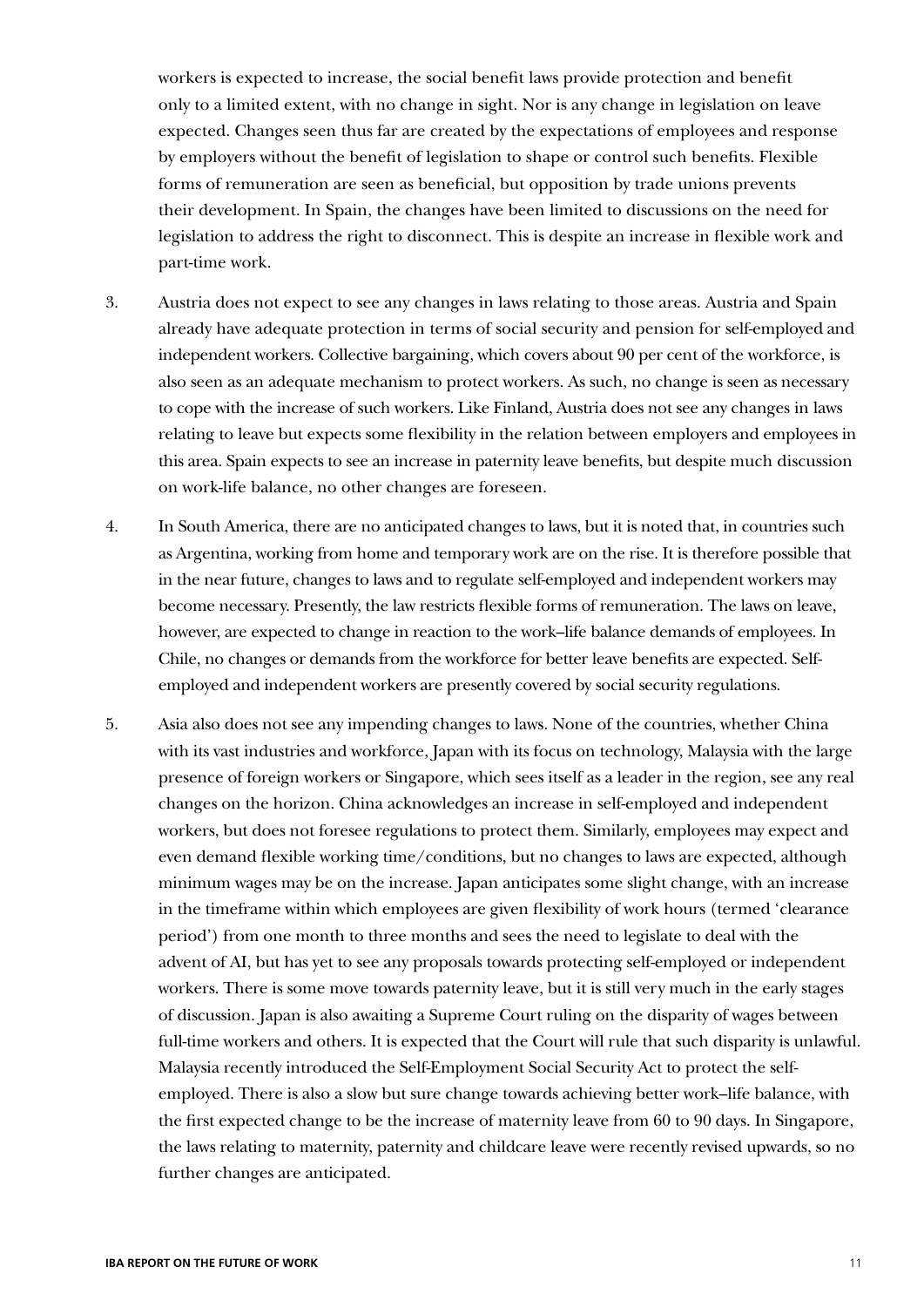6. Finally, respondents were asked to comment on whether they foresee any difficulties in the application of current legislation to new business models and frameworks created by the collaborative economy and the erasing of limits between industries. Interestingly, even in Europe, difficulties are anticipated, possibly, as stated by the Austrian respondent, due to the nature of unionism and/or collective bargaining. Spain would like to see legislation deal with the classification issue, particularly concerning independent workers. Argentina sees the need for new legislation to deal with the challenges, and Chile sees a specific need to adapt a very inflexible labour statute to a flexible gig economy. In China, working hours law may need to be rejigged. In Japan, the concern is over the protection of independent workers. In Malaysia, no specific challenges are anticipated.

## **VI. SIXTH REPORT: GLOBAL IMMIGRATION AND NATIONALITY LAWS**

- 1. Analysis of the responses, coupled with the previous Annual Global Reports (AGRs) of the IBA GEI, lead to the following conclusions on the relationship between global immigration and nationality laws and the future of work.
- 2. Skills shortages: The ability of governments, through their immigration policies, to recognise and adapt to skill shortages leaves much to be desired, with many having no formal mechanism for adapting immigration policies to skill shortages, while others do not respond quickly enough.
- 3. Flexible working: While many employers throughout the world are looking to introduce flexibility to their workforces, most reported immigration regimes take very little account of this, particularly in relation to migrants moving primarily for work.
- 4. Integration: Most reporting countries allow certain categories of migrant to acquire permanent residence and will also permit accompanying family members; however, the extent to which non-traditional relationships are recognised varies considerably. Issues of integration, including welcoming refugees, are likely to be most closely bound up in each country's attitudes to immigration, which is jeopardised by the rise of populist sentiment in many jurisdictions.
- 5. Entrepreneurs and investors: Many countries have schemes for encouraging and welcoming entrepreneurs (or job creators) and investors (or wealth creators), although there was much negativity from respondents as to whether governments would be able to adapt those schemes to changes in the workplace over the next decade.
- 6. Multinationals: Most jurisdictions have immigration schemes in place that assist established and establishing multinationals, with very few changes to the current arrangements anticipated.
- 7. Technological advancements will act as a driver in the development of immigration policy as governments seek to encourage technology workers to their jurisdiction. Governments must also consider whether immigration laws need to be amended to reflect the need for workers to enter the jurisdiction to work with specialist technologies and perform activities that may be prohibited by laws drafted long before such technologies existed. Technology also acts as a force for change in the implementation of immigration controls, being used for security, facilitating easier entry to a country and even in the decision-making process.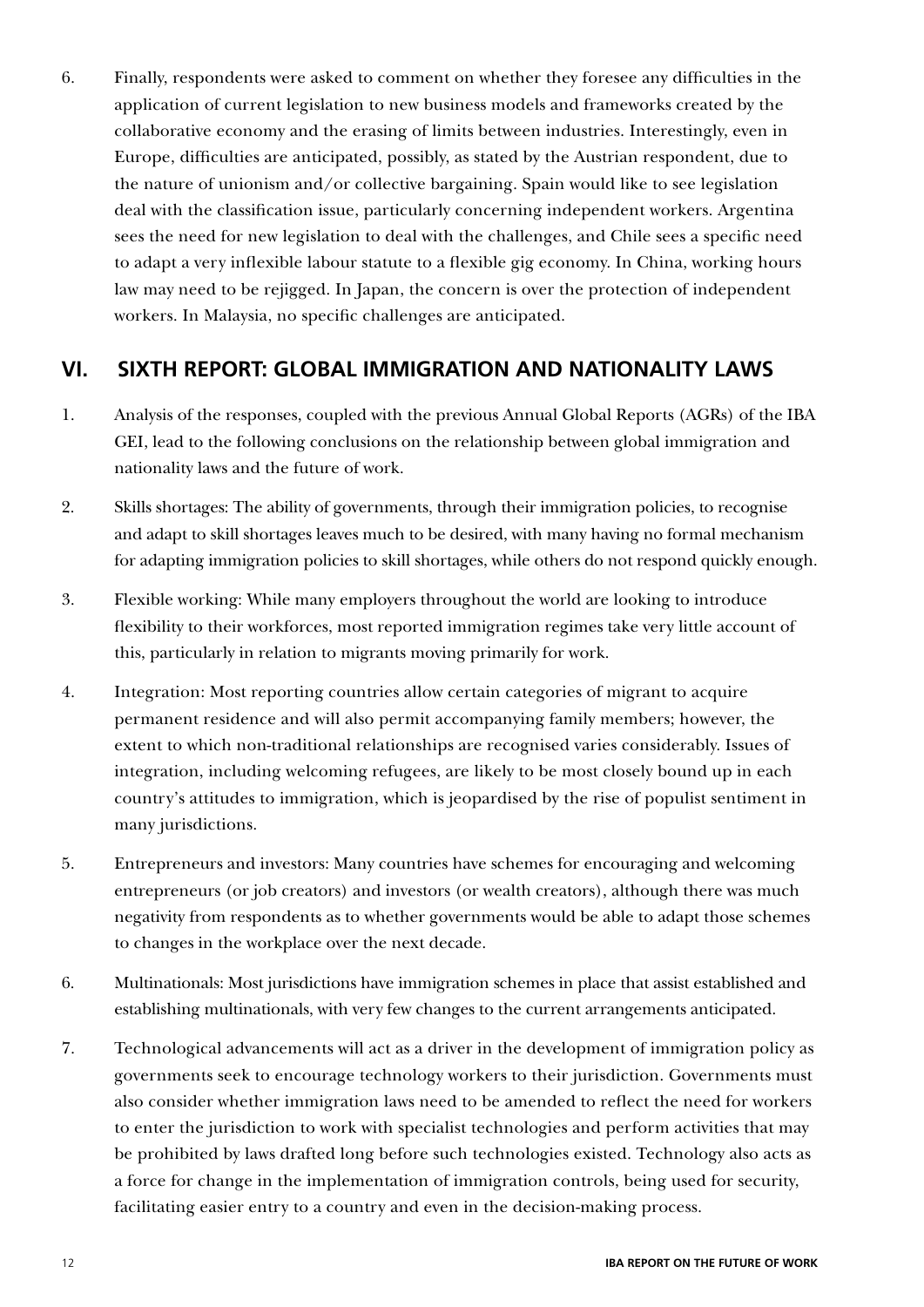## **VII. SEVENTH REPORT: INTELLECTUAL PROPERTY LAW**

- 1. It is generally understood that innovation is key for the survival of businesses and will be even more so in the future. Evidence for this exists in the context of the exponential growth of innovative companies such as Amazon. The increasing adoption of AI in the workplace will likely have a significant impact on the future of work.
- 2. Therefore, it is important to consider whether the human workforce or AI will be the main source of innovation. Considerable effort and study will be required to consider what changes, if any, to rules in IP laws are required when it comes to allocation of rights to IP/ know-how originating from employees and associated economic benefits, so as to promote and ensure innovation.
- 3. New rules will need to evolve when it comes to ownership of and benefit from innovation/ know-how originating from AI.
- 4. Further, in an increasingly interconnected and highly networked business world, questions will need to be answered, such as whether independent contractors will innovate and license their innovations to organisations or innovation will occur within an organisation and what changes, if any, to IP laws would be needed.
- 5. In the context of the future of work, it is important to examine how the laws governing IP creation and protection need to evolve from the perspective of employees and more generally.
- 6. Presently, with regard to copyright and authorship, patents and inventorship, and industrial designs and creatorship, the norm is that there has to be a natural person, and innovation generated by AI stands outside this scope. Therefore, it is clear that most countries will have to look into new interpretations of their IP laws to see if they can accommodate IP generated through AI regarding ownership and protection of economic and moral rights. Increased innovation through AI will undoubtedly affect the workplace and roles of employees, though it is difficult to predict how.
- 7. As innovation is critical for the survival of businesses, consideration may be given to the development of some form of shared model of ownership, leading to more sharing of ownership and economic benefits of IP/know-how between the employer and employee, the developer of the AI and the employer, and the independent contractor and the person commissioning the work. However, it appears that contractual provisions may soon become the default way of dealing with these issues until policy directions and accompanying legal changes can be established to ensure that innovation and generation of IP and know-how is fostered and promoted.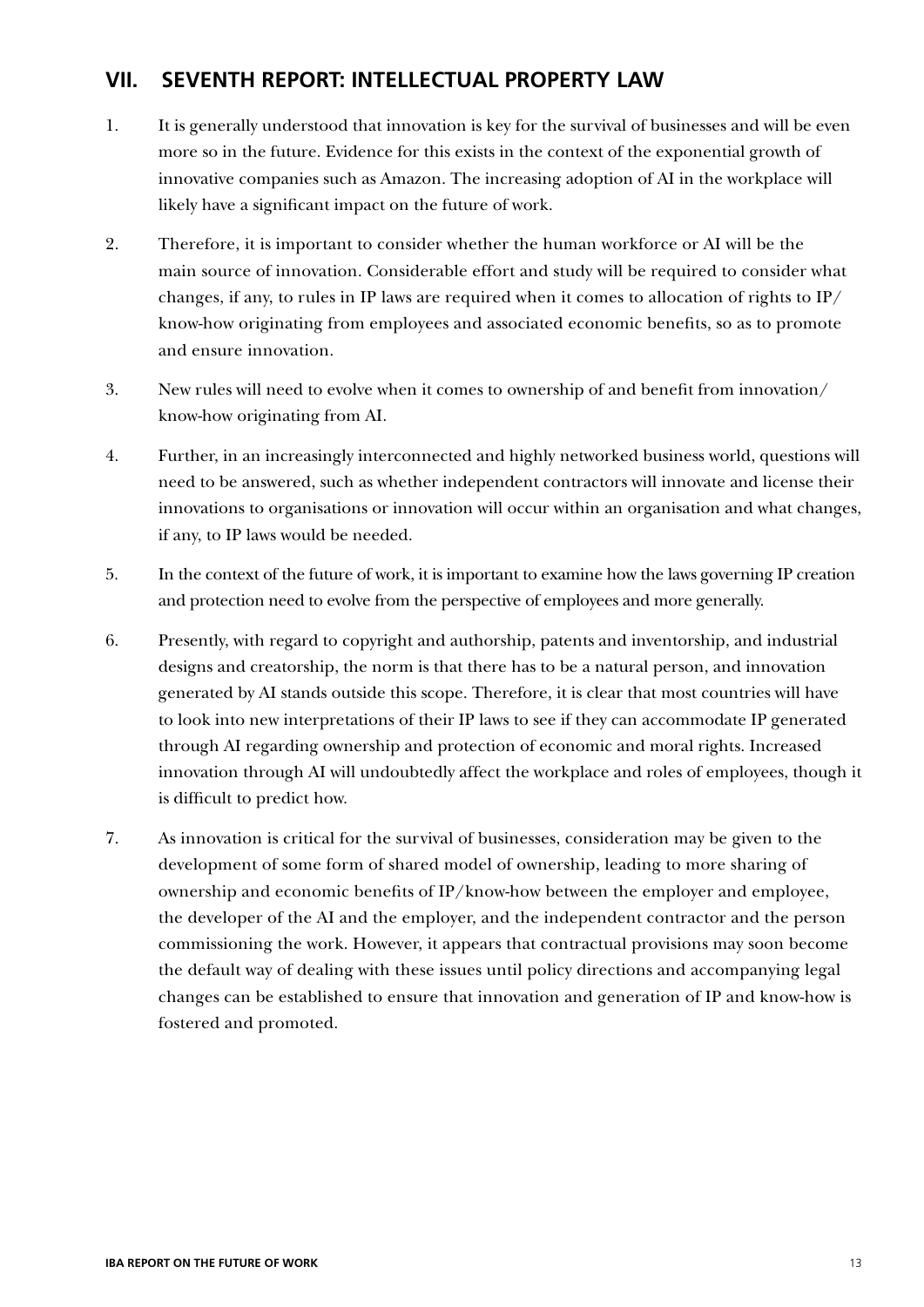## **VIII. EIGHTH REPORT: LITIGATION LAW**

AI is a sub-field of computer science and is simply defined as the 'science of making computers do things that require intelligence when done by humans'.1 Regardless of how well designed and programmed AI products or services are, factors beyond the machine's control may trigger an incident that causes injury or damage to third parties. Reported accidents involving industrial robots and two accidents in March 2018 involving autonomous vehicles are examples of the ability for machines to cause damage.

There is no specific regulation for damage caused by AI systems or products equipped with AI technology. Computers have no legal personhood so cannot be held liable for their actions. Therefore, liability law must find an answer within its old rules or must create rules to regulate the civil responsibility arising from offences performed by AI systems.

Driverless cars have been in the spotlight as one of the most disruptive products developed using AI technology. There is concern about how to allocate the liability in the case of accidents involving autonomous vehicles. Various solutions, which may be applied to other AI products or services, have been provided by different legal scholars:

- David C Vladeck claims that when the incident results from a human error (but not the driver), the product liability rules should be applied as they would be to non-autonomous cars.
- The same author considers that a variation on the doctrine of 'common enterprise' liability should be applied for those situations in which the machine has acted autonomously and there is no human wrongdoing.
- Others advocate a strict liability test adapted to autonomous vehicles. According to this theory, the manufacturer would only be held liable if the car would not perform as another reasonable car would perform. Other authors claim that the strict liability regime applied to animals, children, employees or ultra-hazardous activities should be applicable in cases in which damage derives from AI software (vicarious liability). A common example of vicarious liability is in a workplace environment where the employer might be held liable for wrongful acts or omissions of an employee if those same actions or omissions were carried out in the course of their employment.
- Another solution, as advocated by Jeffrey R Zohn, could be to treat autonomous vehicles as non-car products with similar features, such as autopilot technologies under which ships and aeroplanes operate. In the case of autopilot technology, the liability is allocated to the manufacturer, except when there is misuse.

In any case, there is always the possibility of attributing legal personhood to AI systems, enabling the direct responsibility of those entities. In 2010, Bert-Jaap Koops et al predicted that the legal system would have three courses of action in time:

short term: interpretation and extension of existing law;

<sup>1</sup> Throughout this work, words such as 'computers', 'machines', 'AI tools' or 'AI software' will be used interchangeably to make reference to AI systems. The purpose of this work is not to focus on the technological part of it, but rather to raise legal questions and try to offer legal solutions.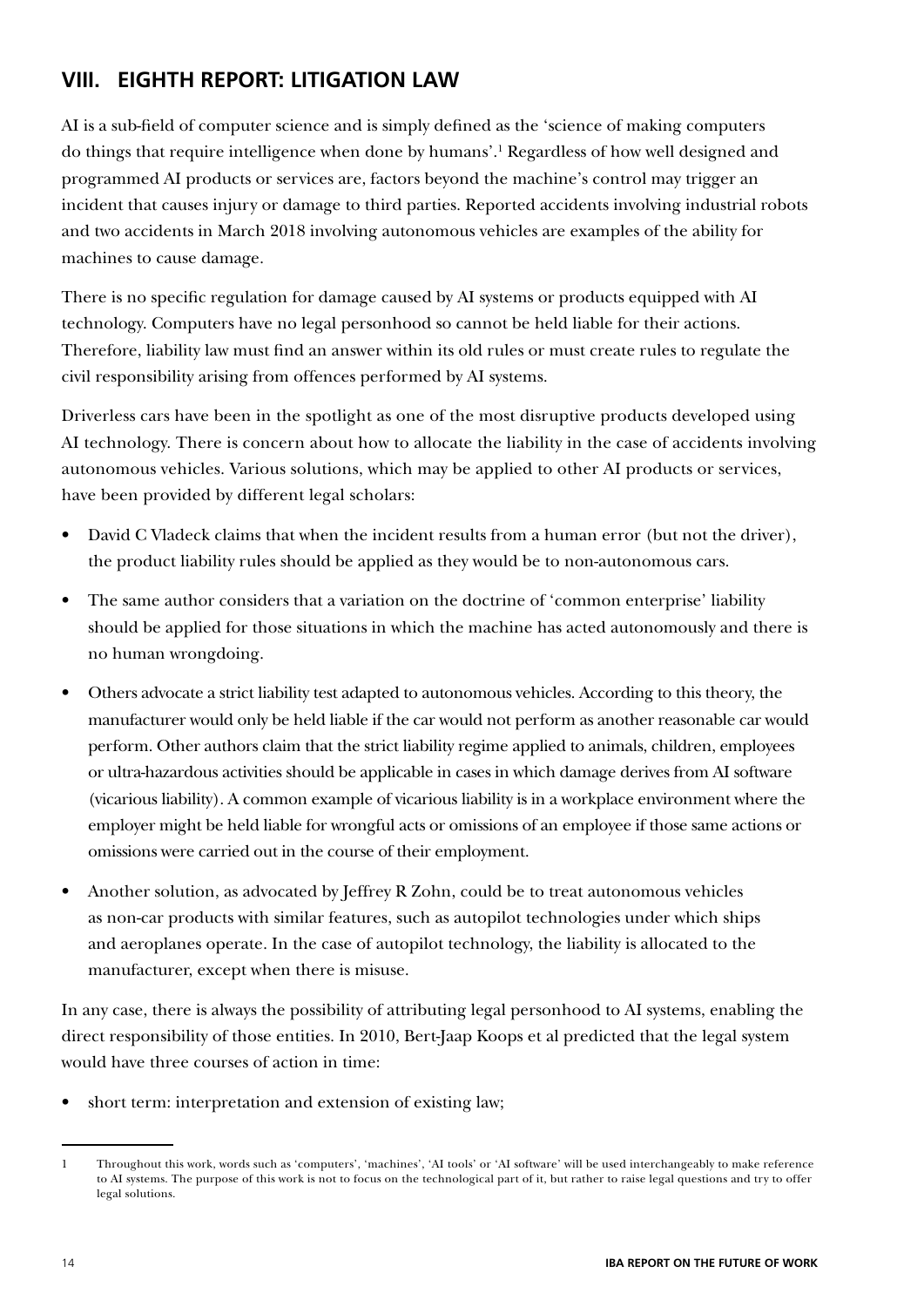- medium term: limited personhood with strict liability; and
- long term: full personhood with 'post-human' rights.

The question of whether computers may assume legal personhood has been discussed in the literature for almost three decades. What may seem far-fetched nowadays may be a given in a few decades. There is no *a priori* reason to prevent autonomous AI machines from being granted a legal status, in the same way there was no reason to, in principle, prevent corporations and other legal fictions from acquiring their legal status. This solution will depend, on the one hand, on the position that one adopts towards law and technology and what the requirements to be considered a 'person' are and, on the other hand, the actual effects of the use of truly autonomous entities and their impact on society.

Depending on the theory adopted to regulate this issue, legislators may be fostering or hindering technological development. Therefore, as in other fields, regulation will have to be carefully executed. For instance, if, in case of a working accident, the employer is the entity deemed liable, companies will certainly be more resistant or less permeable to the inclusion of AI systems in their businesses. On the contrary, if computers assume some type of legal personhood and are deemed as responsible for their own acts, companies will certainly be less resistant or more permeable to adopting AI systems. This is not to say that the effect of regulation on technological development should be the only, or even the main, criterion to use when regulating this issue. However, this might be easily neglected by legislators and therefore deserves to be emphasised.

### **IX. NINTH REPORT: TAX LAW**

- 1. The survey and our analysis have highlighted challenges and opportunities for national tax systems and potential significant effects on national tax receipts because of the changing nature of work.
- 2. The nature of the employment relationship is changing. There appears to be a shift towards non-employee relationships, self-employed individuals and workers operating in the gig economy. Traditional tax systems have been designed to reflect self-employment as an indicator of entrepreneurship. This may no longer be the case and tax policy may need to change to protect the new breed of workers, remove the distinctions between traditional employees and the self-employed and incentivise true entrepreneurship within the economy.
- 3. The primary revenue source for national exchequers comprises tax receipts on current earnings and value added tax (VAT) receipts (which ultimately falls to be paid by endconsumers out of after-tax earnings). This results in a potentially unstable tax base and puts particular pressure on pension payments in an era of ageing populations. There is significant uncertainty about the sustainability of this model, particularly considering the impact that technological development may have on employment levels. Given the exponential rate of change in technological development, the redundancy of certain jobs across huge sectors of the global economy could happen quickly. Falling employment levels would dramatically affect the level of income tax receipts and VAT receipts.
- 4. It is possible that jobs will be created to replace the jobs made redundant by technological development. But it is not clear how quickly this would happen. There would need to be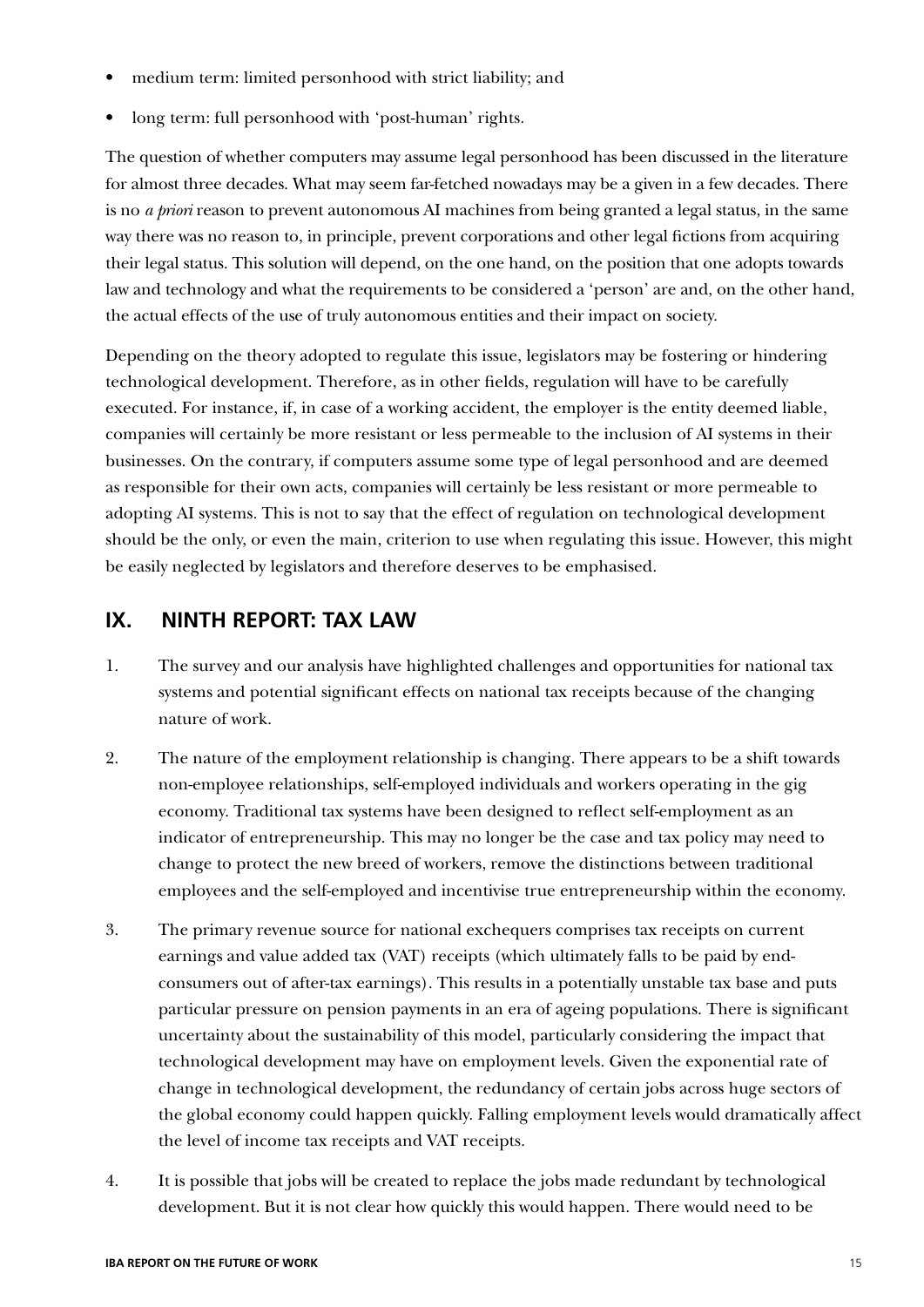significant investment in education and training, and tax policy can play an important role in encouraging such education. In addition, governments can consider how to reduce the direct tax costs associated with the employment of individuals and how to reduce the tax burden on corporates so as to encourage investment in individuals.

- 5. In the meantime, how national exchequers can plug any tax gap caused by falling employment levels and how tax disincentives on employment can be removed must be determined. There is not an alternative obvious income source for national exchequers.
- 6. There has been a significant focus in recent years on the international base erosion and profit shifting (BEPS) project. Essentially, this was a project aimed at eliminating mismatches in international tax laws and ensuring that multinational corporations paid more tax. While the BEPS project has driven a lot of changes in international tax rules and changes in corporate behaviour, it is clear that there are likely to be further changes in international tax laws, ultimately resulting in higher corporate taxes. We have yet to see what impact a higher corporate tax rate will have on corporate investment and job creation, or indeed consumer prices. While certain corporate tax problems need to be addressed, a focus on corporate taxation, as a tax on the year's profits, seems to be fraught with the risk of being inherently unstable and ultimately borne by the consumer.
- 7. Consumption taxes, such as VAT and sales tax, while relatively easy to adjust, are highly regressive as they are ultimately borne by the end-consumer and affect the poorer to a much greater degree. Innovative taxes, such as a digital tax, have been proposed, but ultimately they seem to be another form of consumption tax or simply a new means of allocating taxing rights.
- 8. There have been international discussions on new forms of taxation, such as a tax on data or taxation based on market intangibles. The BEPS project has successfully closed the door on many forms of 'nowhere income' (ie, income allocated to no jurisdiction that as a result is taxed nowhere). However, it is difficult to see how many of the new proposals do anything other than reallocate global tax receipts among countries and fail to increase global tax receipts. In such circumstances, history shows that large developed countries tend to do better when it comes to designing rules around the allocation of resources.
- 9. Perhaps there needs to be a greater focus on new types of taxation, such as wealth and property taxes, which recognise the large, stable base of inherited wealth accumulated in the world's most developed countries over many centuries instead of simply looking at current year profits or income taxes.
- 10. Technology is changing how and where people work and equally how corporations connect and sell to customers. This creates challenges for tax systems designed in a different era. Greater employee mobility raises important questions as to where value is created within organisations. This creates significant uncertainty around the appropriate nexus for corporate taxation. The BEPS project, the European Common Consolidated Corporate Tax Base proposals and other follow-up international initiatives continue to focus on dividing the taxation rights of corporate profits. It is clear that the old rules of corporate taxation need to be adapted to suit the modern world, but whether any of the proposed rules will benefit countries other than the large traditional powers is not clear.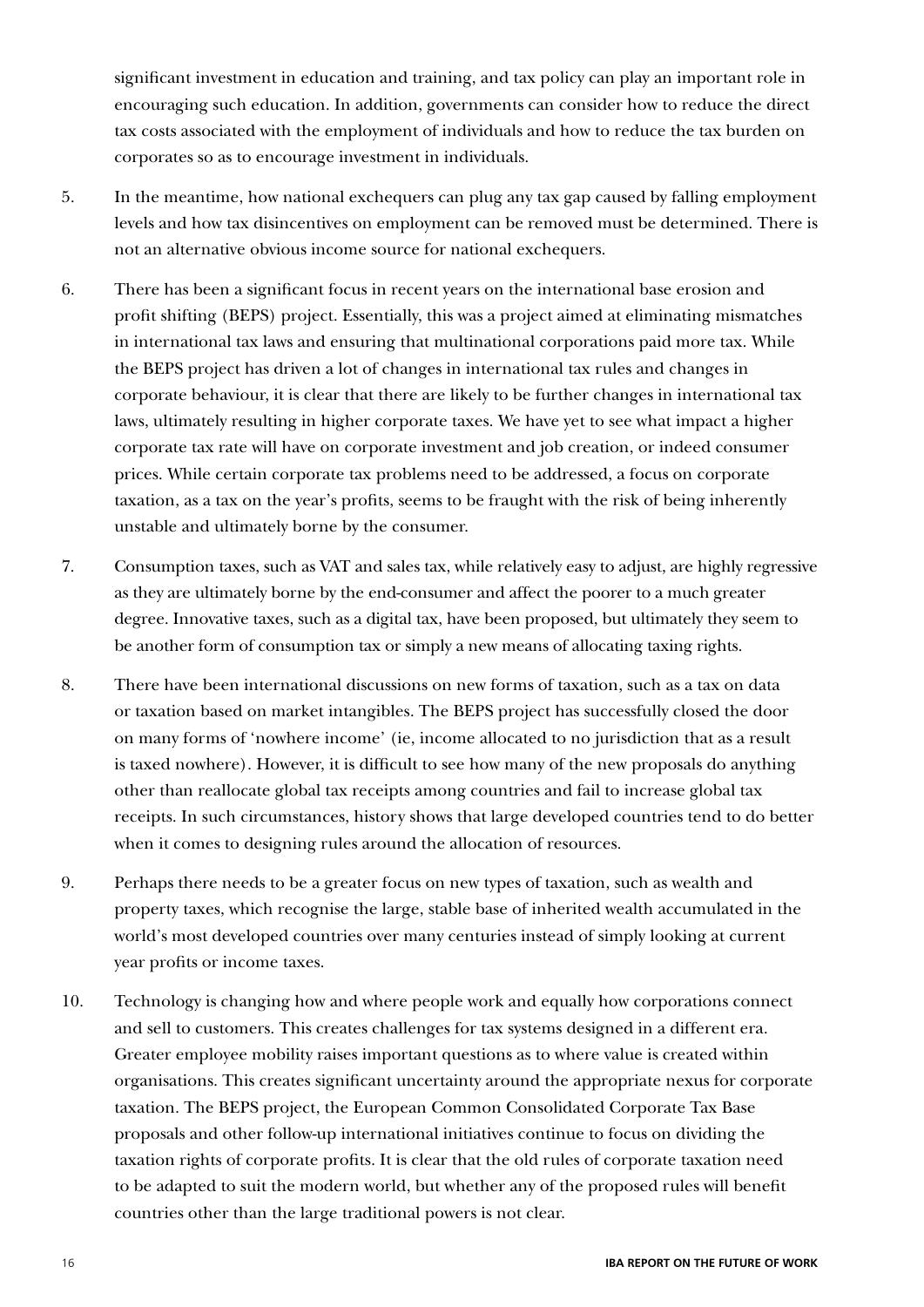11. The rapidly changing nature of work in today's technologically advanced and globalised world poses many challenges for national tax systems. In some instances, countries seek to adapt traditional tax rules to cater for these unforeseen changes. In others, proposals such as the taxation of robots, the establishment of permanent establishment (PE) rules and the development of a digital tax represent innovative ways in which systems seek to deal with these challenges.

## **X. TENTH REPORT: TECHNOLOGY LAW**

- 1. Most jurisdictions have recognised the benefits of technology and have integrated it into their corporate systems. Technology has proven to improve efficiency, increase transparency and save time and costs (eg, by encouraging remote working/work from home). Consequently, there is a visible progression towards digitalisation in the corporate sector. However, most countries are not fully prepared to deal with the negative effects of digitalisation. Regulations by and large have lagged behind the pace of digitalisation. Only a few countries have implemented meaningful legislation that controls and channels the impact of technology and protects employees from the negative effects of workplace automation.
- 2. While technology has led to an increase in efficiency and reduction of workload, it has also resulted in the elimination of employment opportunities, much to the detriment of workers. The growing trend towards automation poses a greater threat to manual labour roles than to roles that need customer interaction. A large multinational bank forecasts that in the US alone, 47 per cent of employees will cede their place to automation and AI in the next few decades. Adapting or implementing technology in the workplace may also lead to discrimination in recruitment procedures, with those proficient in the use of technology at a distinct advantage. Some governments have taken initiatives to counter the loss of employment and enhance job opportunities.
- 3. Technology has played a significant role in reducing regulatory burden and improving corporate governance and compliance. Several countries use videoconferencing for board meetings, have e-voting, pass circular resolutions via email and report to stock exchanges through electronic means. Digitalisation has also modified the way employee appraisals take place and has helped companies to gather performance data more accurately. The majority of the surveyed countries has legislation for the protection of copyright and data privacy (including personal data). Some countries reported that they are in the process of strengthening existing laws/implementing new laws to ensure data privacy improves diversity and reduces, if not eliminates, hiring discrimination against those with disabilities, women and minorities more effectively across several sectors.
- 4. Some of the major challenges in corporate law affecting the rights and interests of workers reported by various countries include the risk of AI replacing the workforce; outsourcing of jobs and business restructuring resulting in reduction of the workforce; and unemployment due to automation and lack of skill development. The pace of digitalisation also poses challenges for the interpretation and application of the related parts of the legal system, including workplace regulatory rules, employment/contract law and liability law.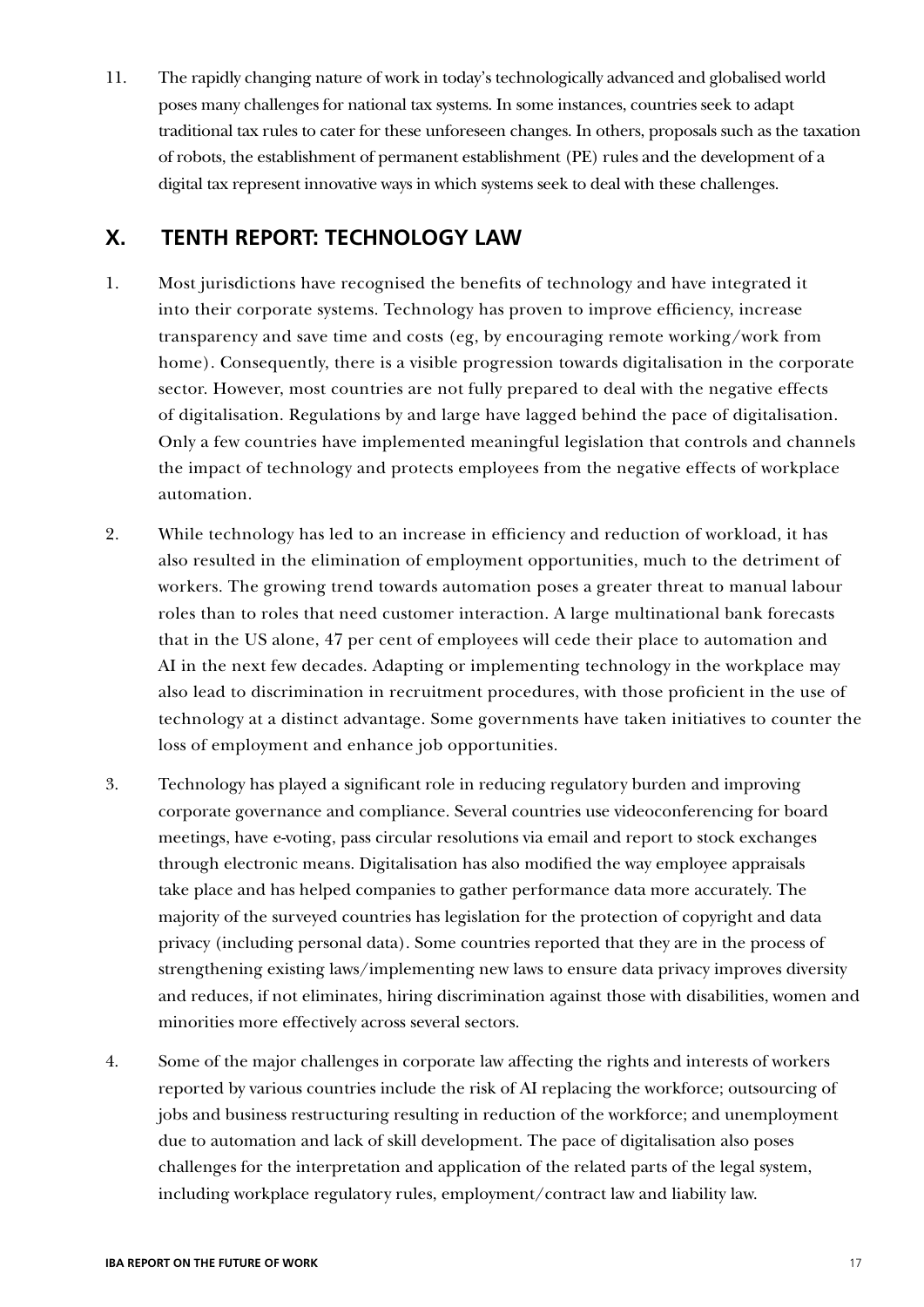## **PART TWO**

## **INDIVIDUAL REPORTS OF THE IBA WORKING GROUP**

- I. FIRST REPORT: CORPORATE LAW
- II. SECOND REPORT: CORPORATE SOCIAL RESPONSIBILITY LAW
- III. THIRD REPORT: CRIMINAL LAW AND BUSINESS CRIME
- IV. FOURTH REPORT: DIVERSITY AND EQUALITY LAW\*
- V. FIFTH REPORT: EMPLOYMENT AND INDUSTRIAL RELATIONS LAW\*
- VI. SIXTH REPORT: GLOBAL IMMIGRATION AND NATIONALITY LAWS\*
- VII. SEVENTH REPORT: INTELLECTUAL PROPERTY LAW
- VIII. EIGHTH REPORT: LITIGATION LAW
- IX. NINTH REPORT: TAX LAW
- X. TENTH REPORT: TECHNOLOGY LAW

\*Reports coordinated by the IBA GEI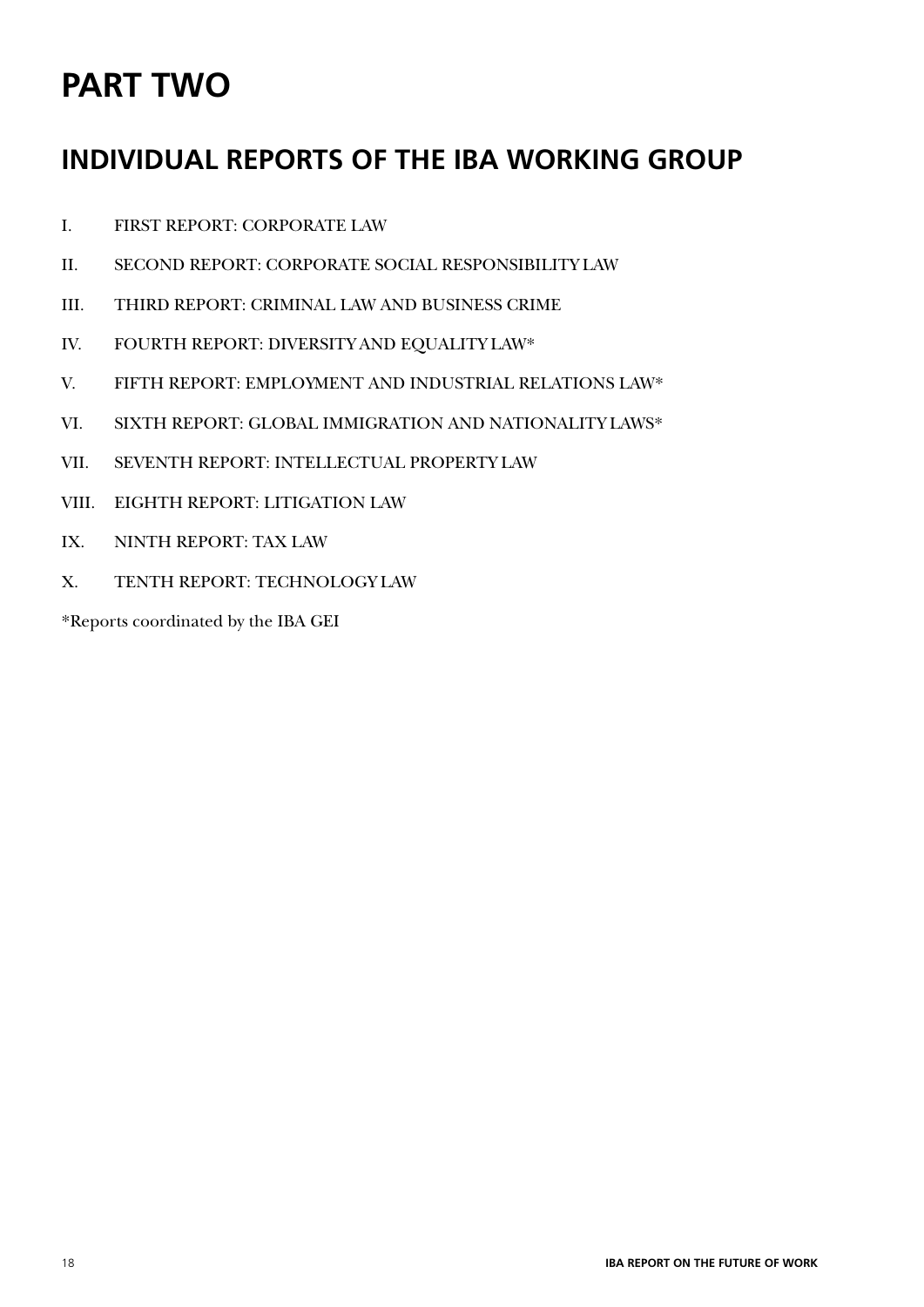## **I. FIRST REPORT: CORPORATE LAW**

Prepared by Rabindra Jhunjhunwala (Khaitan & Co, India; Chair of the IBA Current Legal Developments Subcommittee)

## **Executive summary**

## **I. Corporate law and technology**

Various jurisdictions have recognised new and simplified corporate structures to encourage and boost startup businesses. In most countries, these corporate structures enjoy several benefits, including a simplified process of incorporation and ease of compliance aided by technology.

The use of technology has simplified compliance requirements and increased efficiency in several jurisdictions by facilitating online/one-day incorporation, providing easy and remote access to company information through the maintenance of records electronically, online submission of annual returns, online completion of corporate compliances, recognition of digital and electronic signatures and so on. It is also noted that regulatory procedures, such as the online filing of applications and granting of permits and approvals for M&As, have been digitalised in various countries.

Technological developments have also facilitated doing business through e-voting and e-balloting; improved the attendance of shareholders, including foreign shareholders and minority shareholders, by enabling meetings to be held using videoconferencing/teleconferencing; and increased transparency through the availability of company information and easy access through a company's online database, which have enhanced shareholder participation and improved the decision-making process and efficient management of companies. Enterprises have also begun to use technology for the evaluation of performance and productivity of employees by monitoring attendance, output, punctuality and so on through ERP systems, biometrics, surveillance systems or other such digital means.

Most jurisdictions have recognised the benefits of technology and have integrated it into their corporate systems. Technology has proven to improve efficiency, increase transparency and save time and costs. Consequently, there is a visible progression towards digitalisation in the corporate sector.

While technology has led to an increase in efficiency and reduction of workload, it has also resulted in the elimination of employment opportunities, much to the detriment of workers. Some governments have taken initiatives to counter the loss of employment and enhance job opportunities. However, the growing trend towards automation poses a threat to manual labour roles.

Additionally, in the era of the growing use of AI and robotics and lack of any specific regulation in this regard, governments and companies ought to take account of the potential effects of human workers being replaced by such technology or robots in the future.

Further, advanced technology is likely to subject workers to risks associated with its use. Governments will hence be required to put in place specific regulations for the protection of workers against such risks and mandate employers to provide proper training to workers, undertake surveys to analyse health hazards and provide adequate OSH measures, such as eye/health check-ups.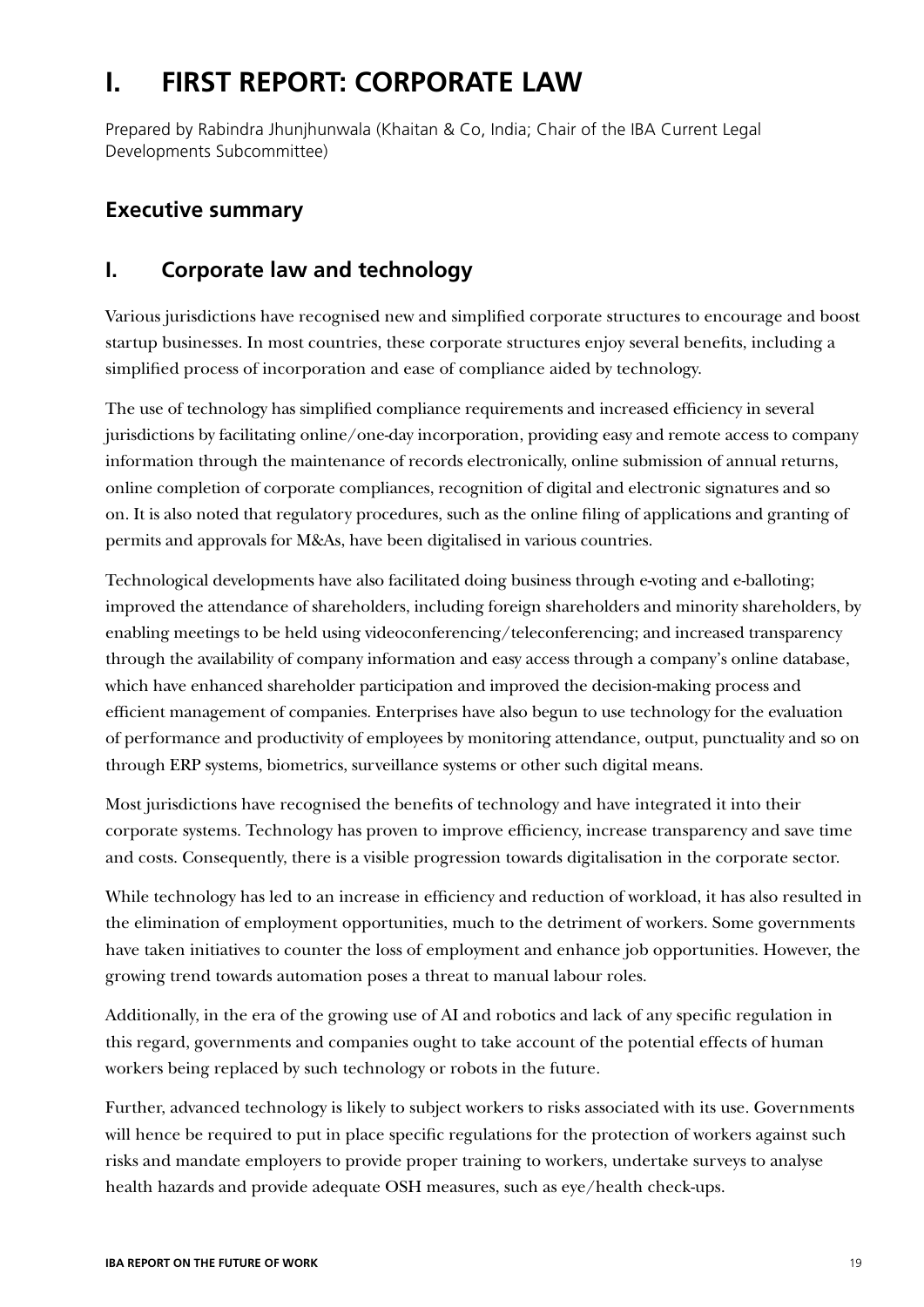Some of the major challenges in corporate law affecting the rights and interests of workers reported by various countries include the risk of AI replacing the workforce, outsourcing of jobs and business restructuring resulting in a reduction of the workforce, unemployment due to automation and a lack of skill development.

### *Influence of blockchain technology on the future of employment*

Blockchain is essentially an encrypted electronic ledger of, inter alia, transactions, agreements and contracts that are required to be independently recorded and verified. Each block is time-stamped and all data is confirmed anonymously in a record of events that is spread across several parties and permanently saved. As this ledger is decentralised and does not have a central point of vulnerability, it is secure from external attack.

Estonia has been experimenting with blockchain since 2007 for its national digital identity scheme. This technology has enabled Estonia to create unmodifiable, secure records of identity with multiple strands of information on citizens strung together in a single chain.

In India, NITI Aayog, the government think tank, has been a great proponent of blockchain. It aims to introduce blockchain technology in areas such as education, health and agriculture. Although Indian regulators, such as the Reserve Bank of India (RBI), still do not approve of cryptocurrencies, the recognition of blockchain technology as a way to improve the functioning of various sectors could be seen as a positive step. Further, even private individuals, companies and startups appear to have increased their demand for talented blockchain developers, despite regulatory uncertainty.

As it is distributed across several computers around the world, blockchain provides access to an upto-date version of the ledger to everyone on the network and thereby ensures utmost transparency. This gives rise to many uses of blockchain technology in the workplace:

### *1. Blockchain-enabled curriculum vitae (CV)*

Blockchain technology creates a medium to bring together information from various sources in a single place. For instance, blockchain can compile the plethora of information about habits, preferences, skills and interests of a person available on the internet and create a comprehensive digital dossier about their hiring potential. This technology will thus help to reduce information asymmetries and outdo CVs in the future. Thus, blockchain will facilitate 'verified' measures of a prospective candidate's ability and render more comprehensive overviews of talent and to what extent the person is hireable.

#### *2. Equal pay and equal opportunities at work*

For various reasons, including maternity absence, higher tendency towards part-time work and working from home, women are very often paid less than men around the world. The transparency offered by the open ledger qualities of blockchain technology can lead to increased transparency in remuneration for men and women, creating limited opportunity to justify differences in remuneration, and alleviate such endemic discrimination in the world's labour markets.

#### *3. Facilitate payments for cross-border gig workers*

Most workers in the gig economy suffer from wage penalties, lack of income and job insecurity. Additionally, payment of salaries/wages is difficult as the workers themselves often have to pay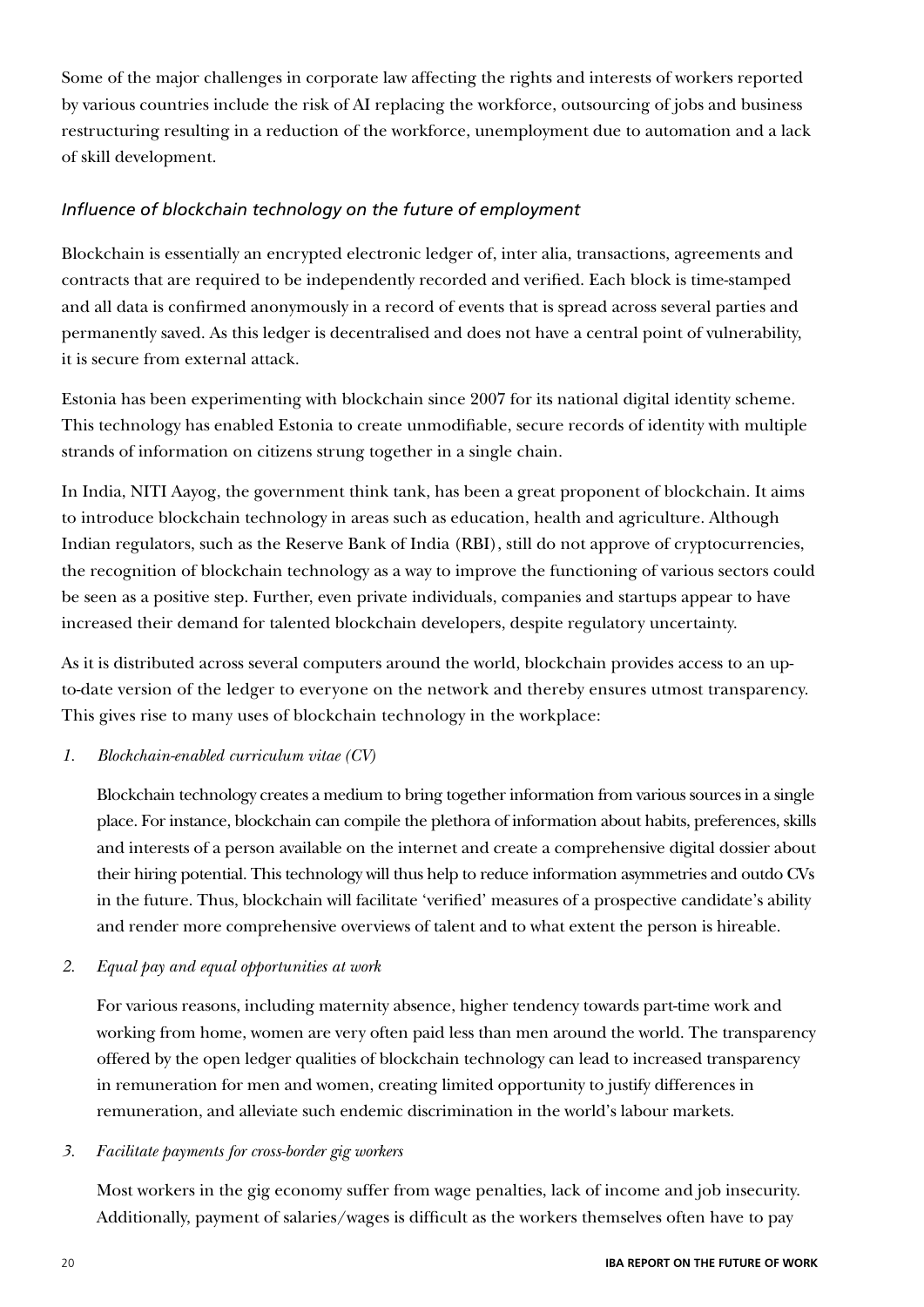the fees/charges for cross-currency payments. Such payment transfers can be eliminated, and internationalised to any currency, through a blockchain-based cryptocurrency transfer facilitated by the instant verification qualities of blockchain technology. In a pilot scheme between Thailand and Myanmar in 2017, it was demonstrated that blockchain technology can be used to facilitate the transfer of remittance money between currencies without transaction fees.

## **II. Corporate law and employment relationship**

#### *1. Gig economy*

A relatively new employment structure in the form of the gig economy has been gaining popularity in most countries with the launch of services such as Uber and Airbnb. The regulatory framework around the gig economy is largely unclear at this stage because it is a recent phenomenon. Further, there appears to be much uncertainty with regard to the classification of gig workers, because some jurisdictions recognise them as workers, while others see them as independent contractors or selfemployed. Rights granted to gig workers also vary in several jurisdictions depending on whether such workers are identified as employees/workers or independent contractors/self-employed. Accordingly, most countries have raised the concern for specific regulations for the protection of the rights and interests of workers in the gig economy.

#### *2. Subcontracting*

Subcontracting is also picking up pace in various economies. However, subcontracted workers tend to receive lower remuneration than directly employed workers in some countries and also lack security of tenure. Few jurisdictions have specific regulations governing employment relationships with subcontracted workers. Consequently, they have limited rights and protection under law.

#### *3. Collective bargaining rights*

Collective bargaining rights and freedom of association of workers is prevalent in most jurisdictions. Companies engaging workers typically enter into collective bargaining agreements with works councils/trade unions. These agreements are critical to workers as they set out the terms and conditions affecting their employment, including remuneration, working conditions, leave and holidays, working hours, minimal payments and other reimbursements, training and safety.

### *4. Business restructuring affecting employment*

Business restructuring and cross-border M&As tend to cause a reduction of the workforce and loss of employment. To mitigate this loss, many jurisdictions mandate prior consultations to be held with works councils and disclosure of the intended restructuring before the execution of any commercial agreements that may affect the rights of employees. In some cases, employers are required to obtain the prior consent of employees for transfer upon restructuring, and upon the failure of an employee to consent to transfer, the departing employee is entitled to a severance package.

Certain other jurisdictions require prior approval of the authorities to be obtained for retrenchment of employees due to reorganisation of the business. The extant regulations in various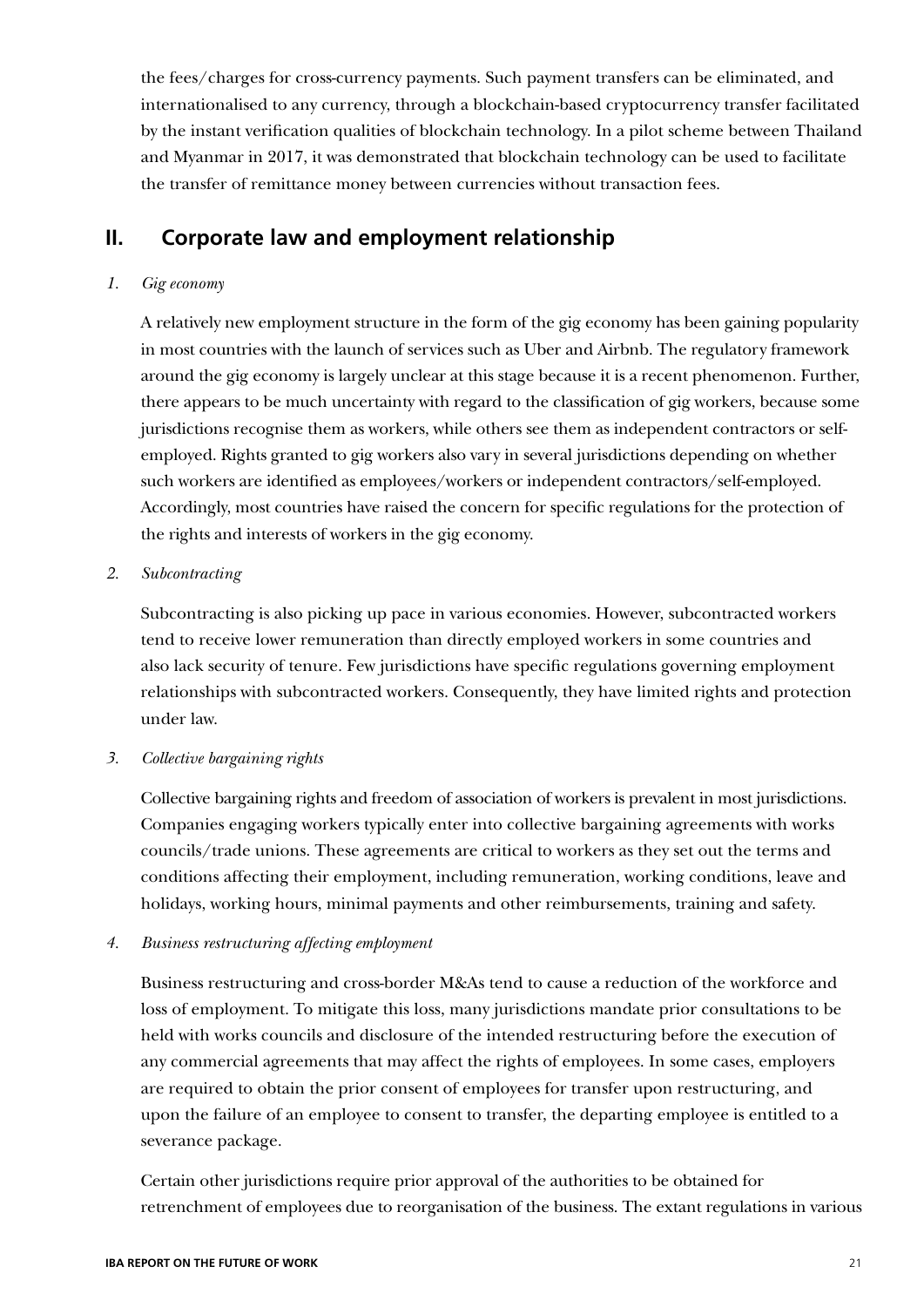jurisdictions offer some protection and security to its employees. However, in most jurisdictions, labour legislation is conservative, formalistic and outdated and there is a critical need to update these laws to combat the challenges faced by employees.

*5. Challenges in employment law*

The major challenges noted in the area of employment law include the need for regulation and protection of workers in the gig economy; a protracted dispute resolution process, which delays justice for both workers and employees; poor training and capacity building by enterprises; and gender inequality and wage gaps between men and women.

## **III. Corporate law and diversity**

### *1. Equal pay for equal work*

The labour legislation of most countries recognises the doctrine of 'equal pay for equal work' to avoid wage discrimination between men and women; migrants and nationals; outsourced and local workers and so on. However, some countries fail to extend this principle to outsourced workers and migrant workers, and tend to differentiate in payments made to these types of workers from directly employed or local workers.

### *2. Gender equality and wage gaps*

Most enterprises have adopted measures to improve gender equality by providing maternity leave, childcare leave, flexible working hours, working from home, crèche facilities and so on, and several countries encourage women to take up managerial positions and facilitate this process by allowing these benefits. However, the proportion of women in managerial positions is fairly low, though a rising trend towards increased participation of women in managerial positions has been indicated in some jurisdictions. Accordingly, governments and enterprises need to implement favourable policies to encourage and facilitate women's access to higher positions. The publication of remuneration reports by enterprises is required to ascertain wage gaps and take adequate measures to bridge any such gaps, but laws mandating such disclosures are rare.

## **IV. Corporate law and rights**

### *1. Legislative mandate for corporate transparency*

To improve corporate transparency, countries have enacted various legislation which mandates the disclosure of company information, adherence to transparency norms, publishing remuneration reports and so on. In certain countries, it is also mandatory for companies to publish information with respect to the functioning of the company on its official website. These measures aim to prevent mismanagement and increase accountability of the company management.

### *2. Regulatory framework against sexual harassment and discrimination*

The laws in most jurisdictions require company policies to lay down regulations against discrimination and to set up equal opportunity policies to promote anti-discrimination. The laws in this regard are generally very stringent, and contravention of such laws is dealt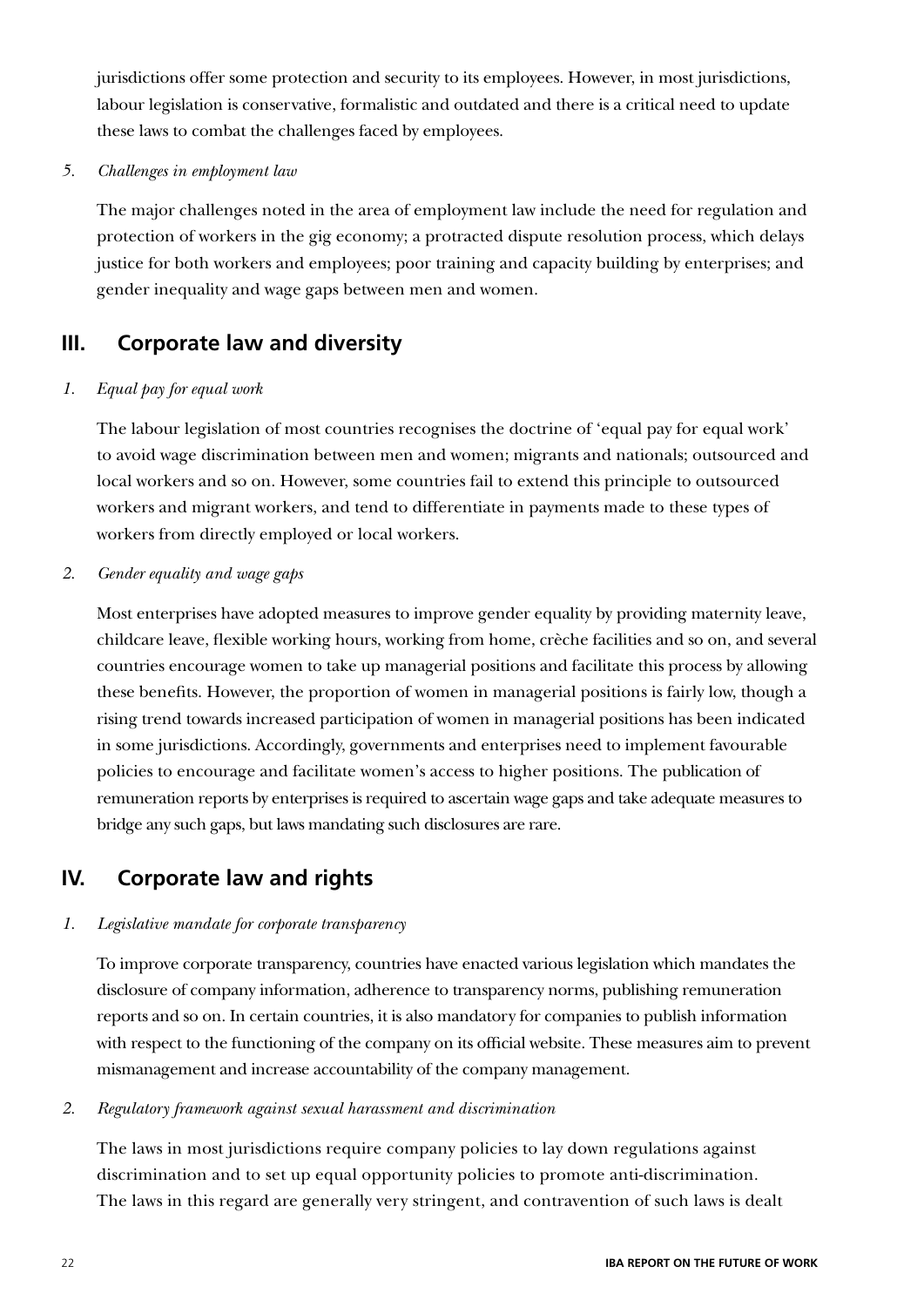with very seriously. However, some countries still do not have any regulation or policy on discrimination against workers. It is critical for governments to understand the need for protection against discrimination, sexual harassment, bullying and violence, implement adequate legislation and take stringent action against defaulters. It is also the responsibility of employers to formulate rules and regulations to ensure a safe working environment for their employees.

*3. Penalties and proceedings for the misconduct of workers*

In most jurisdictions, the procedure for reporting, investigating and imposing penalties in cases of misconduct are regulated by the internal policies of the company and typically include reporting and encouraging affected parties to file complaints, investigation, setting up disciplinary committees and disciplinary proceedings. Accordingly, companies themselves determine the procedure and punishment to be awarded, ranging from mere warnings to dismissal from employment, depending on the gravity of the misconduct. Some countries also reported that their laws provide fixed procedures to deal with cases of misconduct.

*4. Data privacy and copyright protection*

Protection of copyright and data privacy is prevalent in most economies in the form of legislation, contracts, company policies or constitutional protection. A common trend noted in relation to copyright in several jurisdictions is that, unless otherwise agreed, copyright over any work prepared by employees during the course of employment belongs to the employer. Countries have also realised the importance of data protection and privacy, and have enacted legislation in this regard, which needs to be updated from time to time to keep up with advancements in technology.

## **Introduction: the survey and methodology**

This IBA–ILO report on the future of work (the 'Report') was prepared by Khaitan & Co, headed by Rabindra Jhunjhunwala and his team comprising Anshul Prakash, Parag Bhide, Kanika Mathew and Shreya Vajpei, with the encouragement and guidance of the members of the IBA Corporate and M&A Law Committee (the 'Working Group'). On 27 February 2018, the Working Group released a questionnaire, which is the basis of the findings made in this Report. The survey put forward 26 questions (and several sub-questions) to the respondents, primarily in relation to: (1) recent changes in corporate policies and legislation owing to the influence of technology; and (2) the impact of technological advancements on employment.2

<sup>2</sup> **The Working Group and contributors to the report**

The Working Group is pleased to present this Report reflecting the results of a comprehensive survey of 55 countries. The Report delivers an insight into policies and practices in the corporate sector, the recent changes due to advancements in technology and its impact on employment globally. The Working Group intends that the public release of this Report will help to identify the challenges in the corporate sector affecting employment and to propose changes to the existing regulatory framework among jurisdictions. The Working Group is indebted to all the below 55 countries for their contributions to the survey.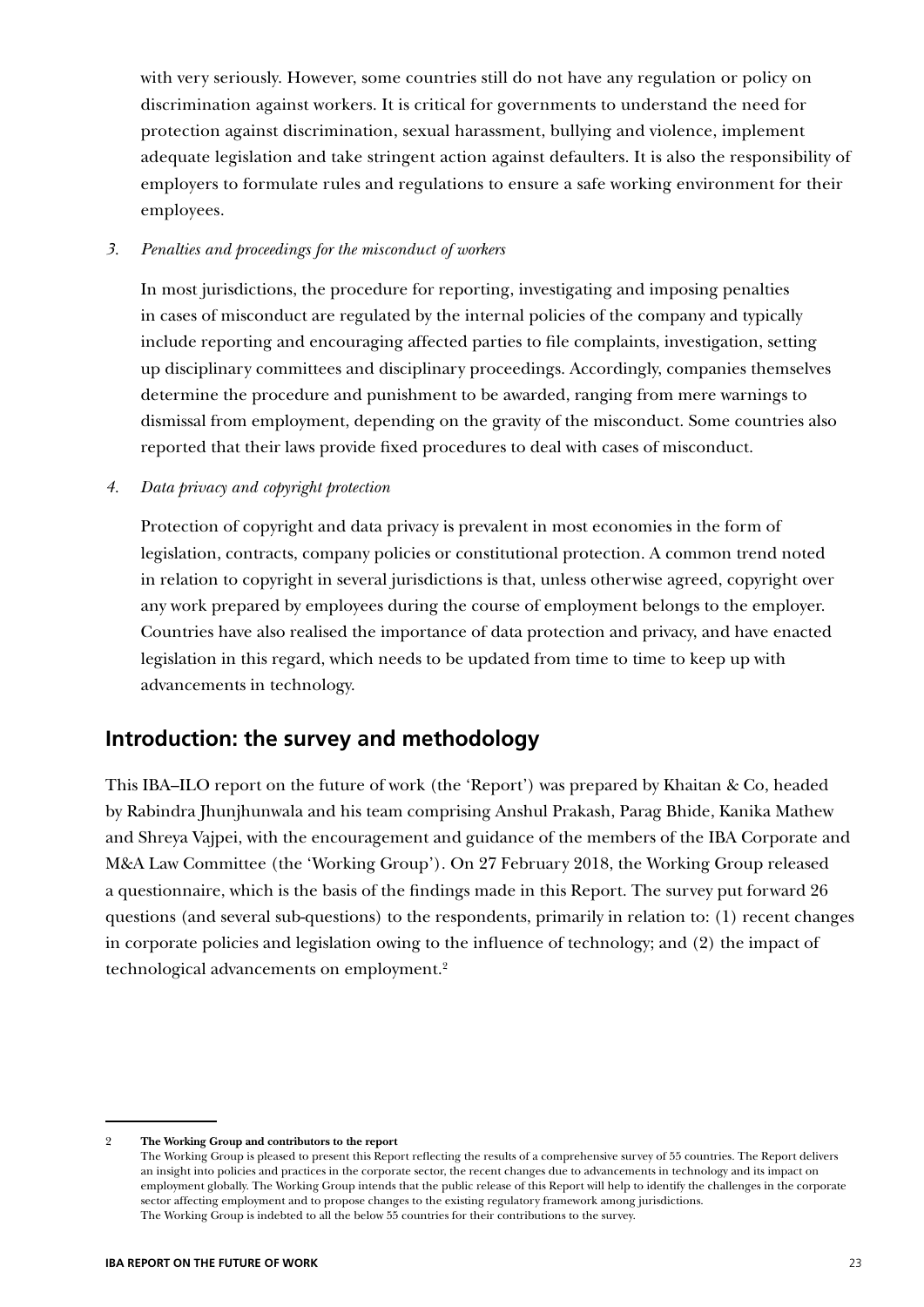| <b>COUNTRY</b>         | <b>LAW FIRM</b>                                      | <b>MEMBERS</b>            |
|------------------------|------------------------------------------------------|---------------------------|
| Albania                | Kalo & Associates                                    | Enkelejd Seitllari        |
|                        |                                                      | Shirli Gorenca            |
| Argentina              | Marval, O'Farrell & Mairal                           | Bárbara V Ramperti        |
|                        |                                                      | Enrique M Stile           |
| Australia              | King & Wood Mallesons                                | Nicola Charlston          |
| Austria                | DORDA Rechtsanwalte GmbH                             | Martin Brodey             |
| Azerbaijan             | MGB Law Offices Limited                              | Ismail Askerov            |
| <b>Bahamas</b>         | Higgs & Johnson                                      | Tara Archer-Glasgow       |
|                        |                                                      | Hutcheson                 |
|                        |                                                      | Melanie                   |
| Bangladesh             | Dr Kamal Hossain and                                 | Sharif Bhuiyan            |
|                        | Associates                                           | Sayeed Quasem             |
| <b>Belarus</b>         | Egorov Puginsky Afanasiev &                          | Anna Rusetskaya           |
|                        | Partners                                             | Irina Butko               |
| Belgium                | NautaDutilh                                          | Philippe François         |
|                        |                                                      | Thierry Duquesne          |
| Bosnia and Herzegovina | Marić & Co Law Firm                                  | Branko Marić              |
|                        |                                                      | Ezmana Turkovic           |
| Canada                 | Borden Ladner Gervais                                | Andre Dufour              |
| Chile                  | Carey                                                | Pablo Iacobelli           |
|                        |                                                      | Francisca Corti           |
| China                  | Zhong Lun Law Firm                                   | Yun Zhou                  |
| Colombia               | Brigard & Urrutia                                    | Sergio Michelsen          |
|                        |                                                      | Andrea Bonnet             |
| Croatia                | <b>Babic &amp; Partners</b>                          | Boris Babic               |
|                        |                                                      | Iva Basaric               |
| Denmark                | Plesner                                              | Finn J Lerno              |
|                        |                                                      | Lars Bunch                |
| Estonia                | Walless                                              | Dovilė Burgienė           |
|                        |                                                      | Povilas Žukauskas         |
| Finland                | Hannes Snellman Attorneys Ltd                        | Rabbe Sittnikow           |
| France                 | Darrois Villey Maillot Brochier<br>and Allen & Overy | Jean-Claude Rivalland     |
| Germany                | Hengeler Mueller and Gleiss                          | Jens Wenzel               |
|                        | Lutz                                                 | Jens Günther              |
| Ghana                  | Legal Alliance                                       | Yaw Adjei Afriyie Nketiah |
| Hong Kong SAR          | Deacons                                              | Gavin Nesbitt             |
|                        |                                                      | Gladys Ching              |
| Hungary                | Dr Kovács Nóra Ügyvédi Iroda                         | Nora Kovacs               |
| India                  | Khaitan & Co                                         | Rabindra Jhunjhunwala     |
|                        |                                                      | Anshul Prakash            |
| Indonesia              | <b>SSEK Legal Consultants</b>                        | Fitriana Mahiddin         |
| Ireland                | McCann FitzGerald                                    | Gary McSharry             |
| Japan                  | Nagashima Ohno and                                   | Kazuki Tahara             |
|                        | Tsunematsu                                           | Yoshikazu Hasegawa        |
|                        |                                                      | Rashmi Grover             |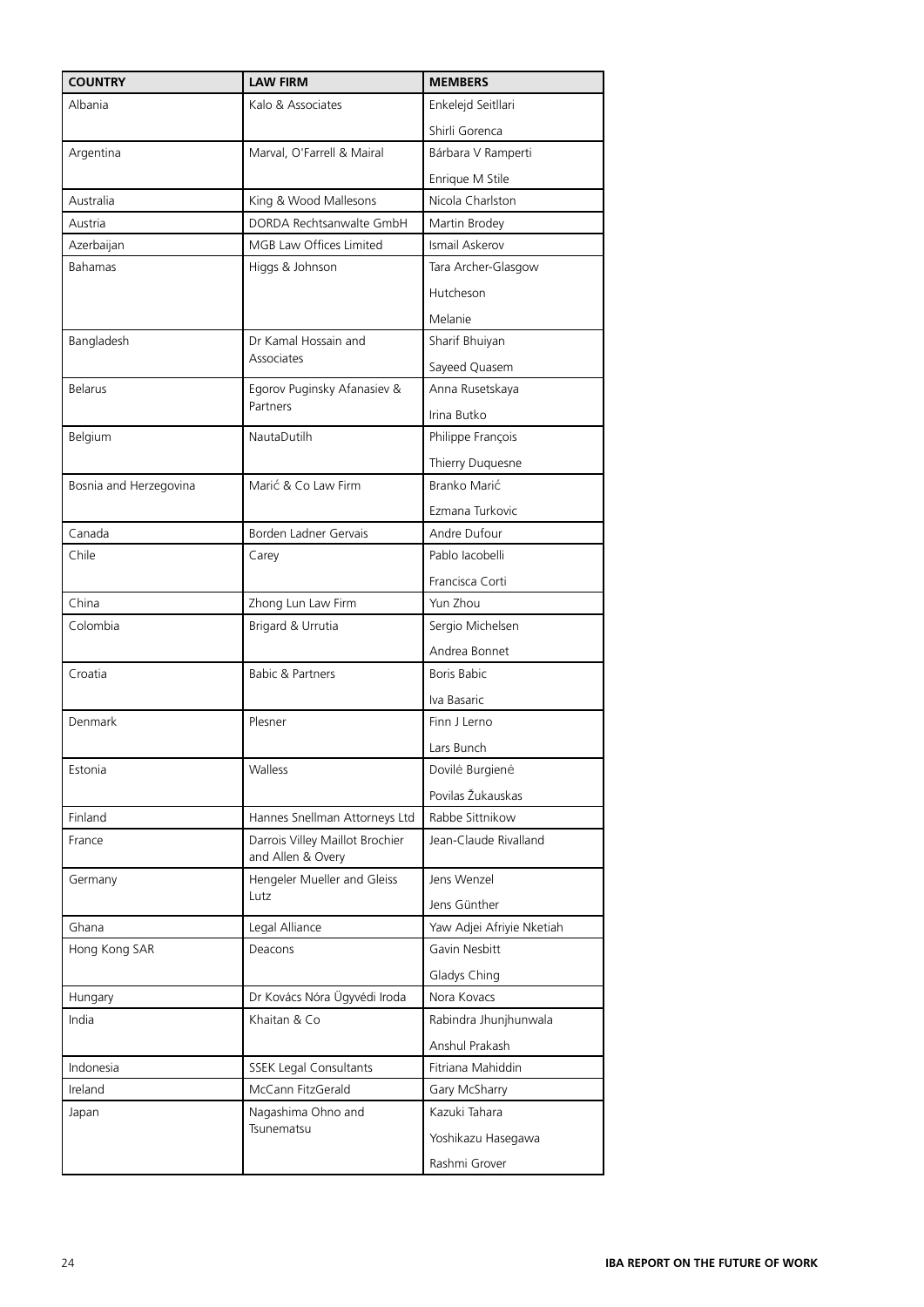| Kenya                | Anjarwalla & Khanna               | Karim S Anjarwalla       |
|----------------------|-----------------------------------|--------------------------|
|                      |                                   | Rosa Mutero              |
|                      |                                   | Shem Otanga              |
| Latvia               | Walless                           | Dovilė Burgienė          |
|                      |                                   | Povilas Žukauskas        |
| Lithuania            | Walless                           | Dovilė Burgienė          |
|                      |                                   | Povilas Žukauskas        |
| Malaysia             | Zain & Co                         | Zain Azahari             |
|                      |                                   | Pauline Ngiam            |
| Malta                | Refalo & Zammit Pace<br>Advocates | Mark Refalo              |
| Mauritius            | ENS Africa (Mauritius)            | Vanesha Baboo Bissonauth |
|                      |                                   | Avina Uckiah             |
|                      |                                   | Adele Jeannot            |
|                      |                                   | Priya Emerith            |
|                      |                                   | Martine de Fleuriot      |
| Mexico               | Galicia Abogados                  | Ignacio Pesqueira        |
| Myanmar              | DFDL Myanmar Limited              | Nishant Choudhary        |
|                      |                                   | Bhawna Bakshi            |
| Netherlands          | Stibbe                            | Hans Witteveen           |
| Nigeria              | <b>AELEX</b>                      | L Fubara Anga            |
|                      |                                   | Theophilus Emuwa         |
|                      |                                   | Ugonna Ogbuagu           |
| Pakistan             | HaidermotaBNR & Co                | Khozem A Haidermota      |
|                      |                                   | Maira Khamisani          |
| Peru                 | García Sayán Abogados             | Alberto Varillas         |
|                      |                                   | Luis Gastañeta           |
| Philippines          | Angara Abello Concepcion          | Eusebio Tan              |
|                      | Regala & Cruz Law Offices         |                          |
| Poland               | Sołtysiński Kawecki & Szlęzak     | Robert Gawałkiewicz      |
|                      |                                   | Roch                     |
| Russia               | <b>ALRUD</b>                      | Alekseyev Maxim          |
| Singapore            | Rajah & Tann                      | Vikna Rajah              |
| Slovakia             | Tatravagónka AS                   | Miloš Čičmanec           |
|                      |                                   | Soňa Bendíková           |
| Slovenia             | Wolf Theiss                       | Horst Ebhardt            |
|                      |                                   | Laura Struc              |
|                      |                                   | Neja Nastran             |
| South Korea          | Yulchon                           | Doil Son                 |
| Spain                | J&A Garrigues SLP                 | Misi Borras              |
| Sri Lanka            | FJ & G De Saram                   | Shehara Varia            |
|                      |                                   | Nathasha Gajanayake      |
| Turkey               | Gün + Partners                    | Mehmet Gun               |
|                      |                                   | Beril Yayla Sapan        |
|                      |                                   | Gorkem Bilgin            |
| Ukraine              | Asters Law Firm                   | Armen Khachaturyan       |
| United Arab Emirates | Stephenson Harwood Middle         | Diwakar Agarwal          |
|                      | East                              | Mark Makarem             |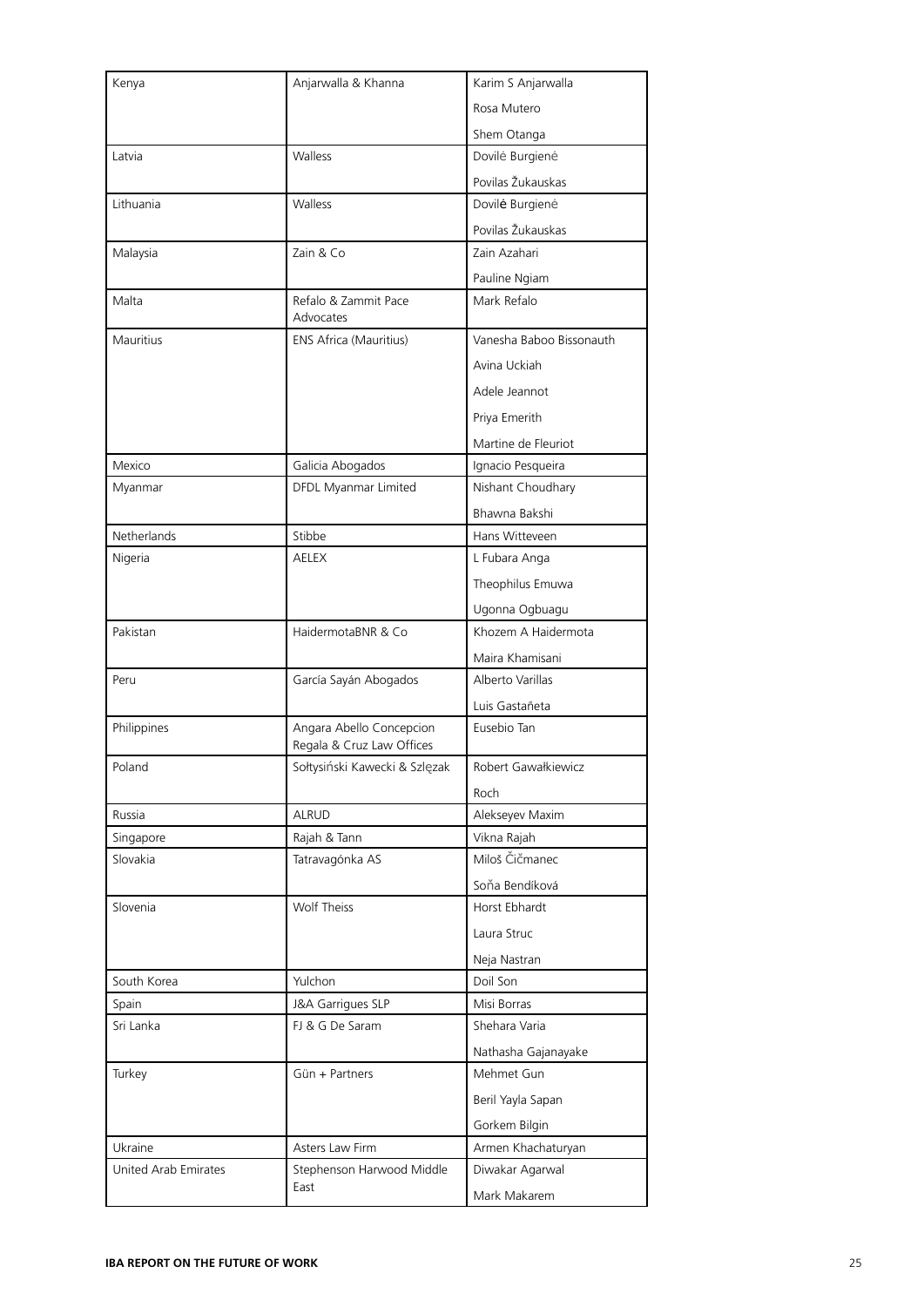| United Kingdom | Macfarlanes                               | Graham Gibbs       |
|----------------|-------------------------------------------|--------------------|
|                |                                           | Harry Coghill      |
|                |                                           | Charles Martin     |
| Uruguay        | Guyer & Regules                           | Nicolas Piaggio    |
|                |                                           | Santiago Madalena  |
| Vietnam        | Vietnam International Law Firm<br>(VILAF) | Bui Ngoc Anh       |
|                |                                           | Nguyen Huu Viet    |
| Zimbabwe       | Scanlen & Holderness                      | Sternford Moyo     |
|                |                                           | George Gapu        |
|                |                                           | Paidamoyo Saurombe |
|                |                                           | Cinginkosi Dube    |

The questions were tailored to encourage the respondents to provide detailed responses on the emerging trends in the corporate sector and the impact of advanced technology on work opportunities in each of their jurisdictions.

The responses received from 55 countries were analysed, and this Report has been prepared on the basis of the survey responses received from those countries.

## **Substantive questions**

The substantive questions asked in the survey in relation to corporate policies and practices, the influence of technology on the corporate sector and its impact on employment were as follows:

## **A. Corporate law and technology**

- 1. Has the legislature in your jurisdiction recognised new corporate structures, such as startup businesses, for providing incentives in terms of any regulatory relaxation or flexibility on compliance certification by management as a result of technology?
- 2. Have there been changes in regulation with regard to the import/export of technology in your country by companies?
- 3. Has there been any change in the regulation governing cross-border M&As to counter the loss or enhance the increase in jobs due to the integration of technology across borders?
- 4. In the past decade, have there been some major changes by your regulators in the process of the granting of regulatory approvals in M&As because of technology? Further, has this change affected the amount of the workforce working with regulators? If yes, does the government provide for reskilling/re-employment of the workforce working with regulators?
- 5. What role does technology play in the corporate governance in your country? For example, minimum disruption of work by allowing e-voting as a stakeholder. Please provide a synopsis of the legislative provisions.
- 6. What is the procedure of performance and productivity control followed by the enterprises in your country? Does this procedure concern some technological gadgets or means? Are workers and management duly informed about these procedures? Are policies concerning the use of these means negotiated with workers' representatives?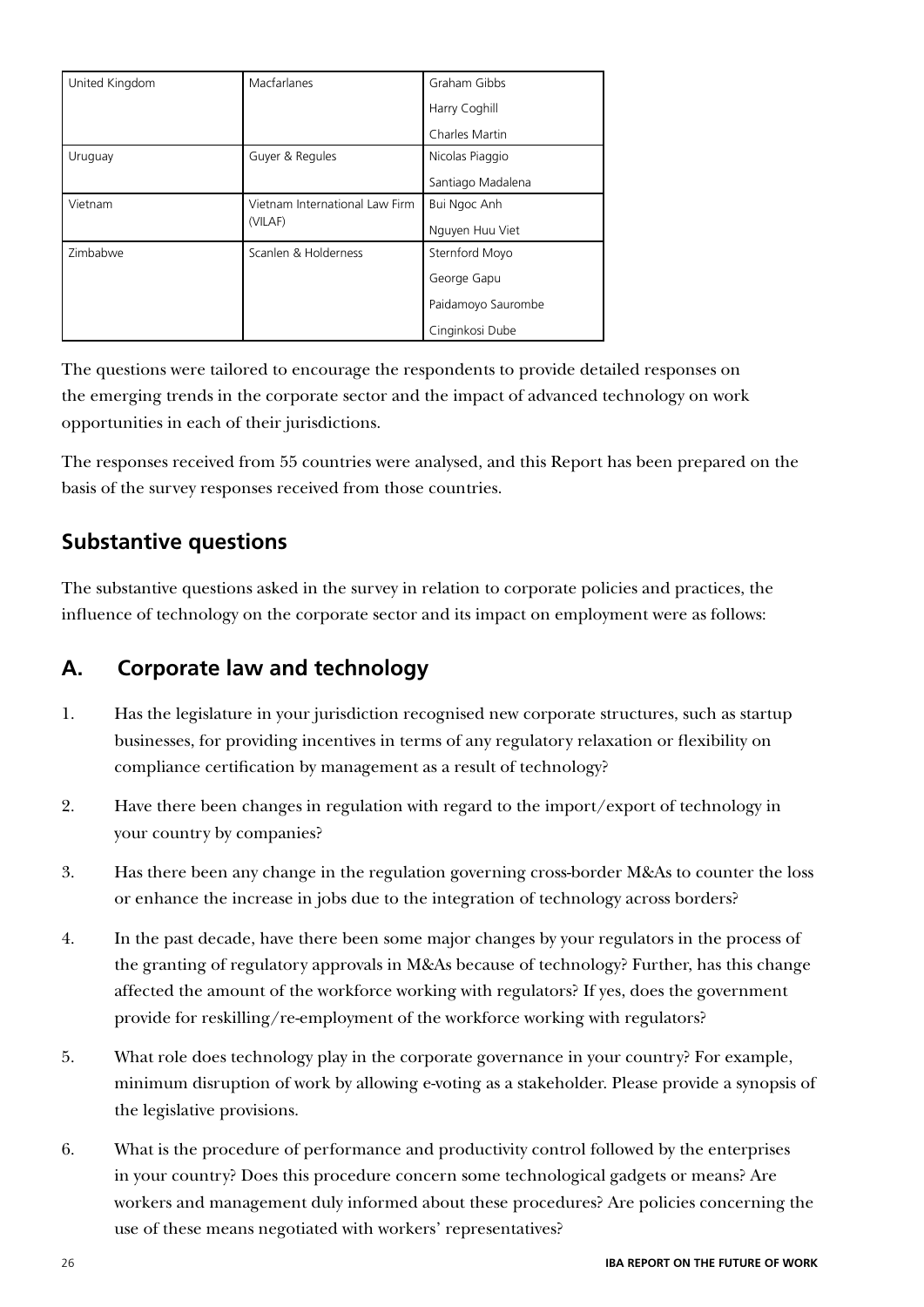- 7. What is the role of technology in performance evaluation and productivity? Is there any regulation in this respect? Are there regulations concerning the interaction of workers and robots? Are there any regulations concerning work tracking and control? Are there regulations or studies concerning the impact of technology on workers?
- 8. Are there regulations concerning the impact of technology on OSH? Are there any legal requirements concerning the use of technology for OSH reasons?
- 9. Has technology changed shareholder relationships? Has it increased the participation by shareholders in the company? Has this increase resulted in improved efficiency of the overall functioning of the companies in your jurisdiction? Has this increase helped in ensuring that minority shareholders' rights are better protected? Have you noticed any instances where this increase has led to better management of the company in terms of planning, organising, staffing, coordinating and controlling?
- 10. Does the law in your country permit the convening of board/shareholder meetings through videoconferencing or any other technology means? If yes, are there any restrictions on agendas to be adopted through such meetings? Are all types of corporations permitted to hold such meetings?
- 11. What do you consider to be the three main challenges in the area of corporate law in your country that may affect the workforce significantly? Is your government considering or implementing any solutions?

## **B. Corporate law and employment relationships**

- 1. What is the most common employment structure of the enterprises in your country? Does the law contain provisions to regulate the employment structure that an enterprise may follow? Has there been any modification in such law lately? Is it legally possible for enterprises in your country to externalise the production process? What is the incidence of the gig economy, subcontracting and labour platforms in existing enterprises?
- 2. Is there any particular legislative framework that recognises and/or regulates the status of workers in the gig economy? If yes:
	- i. Are they classified as workers or self-employed or any other such classification?
	- ii. Who is responsible for their social security?
	- iii. Who is responsible for ensuring OSH measures?
	- iv. Who is responsible for ensuring proper working conditions?
	- v. Do they enjoy freedom of association and collective bargaining rights?
- 3. What is the remuneration trend for gig workers? Has their wage or income from work increased or decreased as a trend? Have these circumstances been recognised by the concerned authorities in your country to provide for a legislative framework in this regard?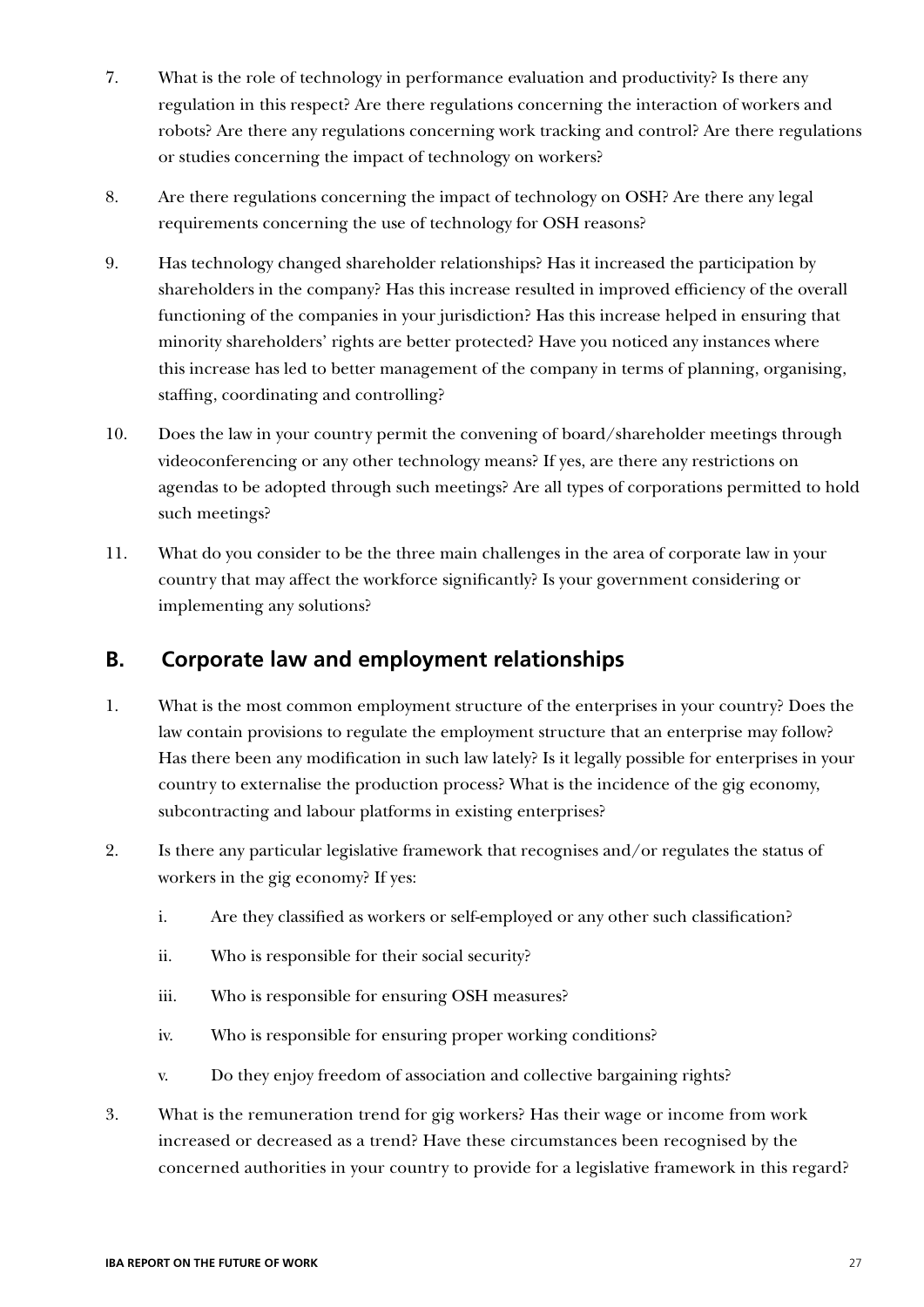- 4. Are there other emerging trends in the labour platforms in your country that are a result of technological development? If yes:
	- i. What are the key features of these trends?
	- ii. Have the concerned authorities in your jurisdiction recognised these trends?
	- iii. Have these trends been beneficial for workers? Please enunciate.
- 5. What has been the impact of technological advances on subcontracting? Has there been a shift in terms of preference among employers towards subcontracting? If yes:
	- i. Has it been beneficial for subcontracted workers?
	- ii. Have the concerned authorities recognised this trend?
- 6. Have any new forms of cooperatives or any other form of crowd work emerged in your country? What has been the role of cooperatives in your country in response to the growth of unregulated markets due to technological changes and increase in migrants/refugees? To what extent does regulation have to change to prevent the misclassification of new forms of work and grant all dependent workers the right to collective bargaining and freedom of association?
- 7. What are the trends of collective bargaining in enterprises and how many collective agreements have been executed since 2010 (if such data is available in the public domain)? What are the main subjects dealt with in these collective agreements?
- 8. Does your country recognise transnational company agreements (multinational corporations (MNCs) executing global agreements with workers located in various jurisdictions with same degree of rights and obligations) in any form (by practice and/ or by law)? What are the latest regulatory developments in the nature and scope of transnational company agreements?
- 9. What changes have there been in the corporate laws in the past decade that could materially affect the rights of workers:
	- i. before, during or after a business reorganisation, merger or acquisition; and is there any specific carve-out for a share deal versus an asset or business transfer deal concerning automatic transfer of employment?
	- ii. to employee participation or employee involvement in works councils, collective agreements or other consultative bodies?
- 10. What do you consider to be the three main challenges in the area of employment law in your country that may affect the workforce significantly? Is your government considering or implementing any solutions?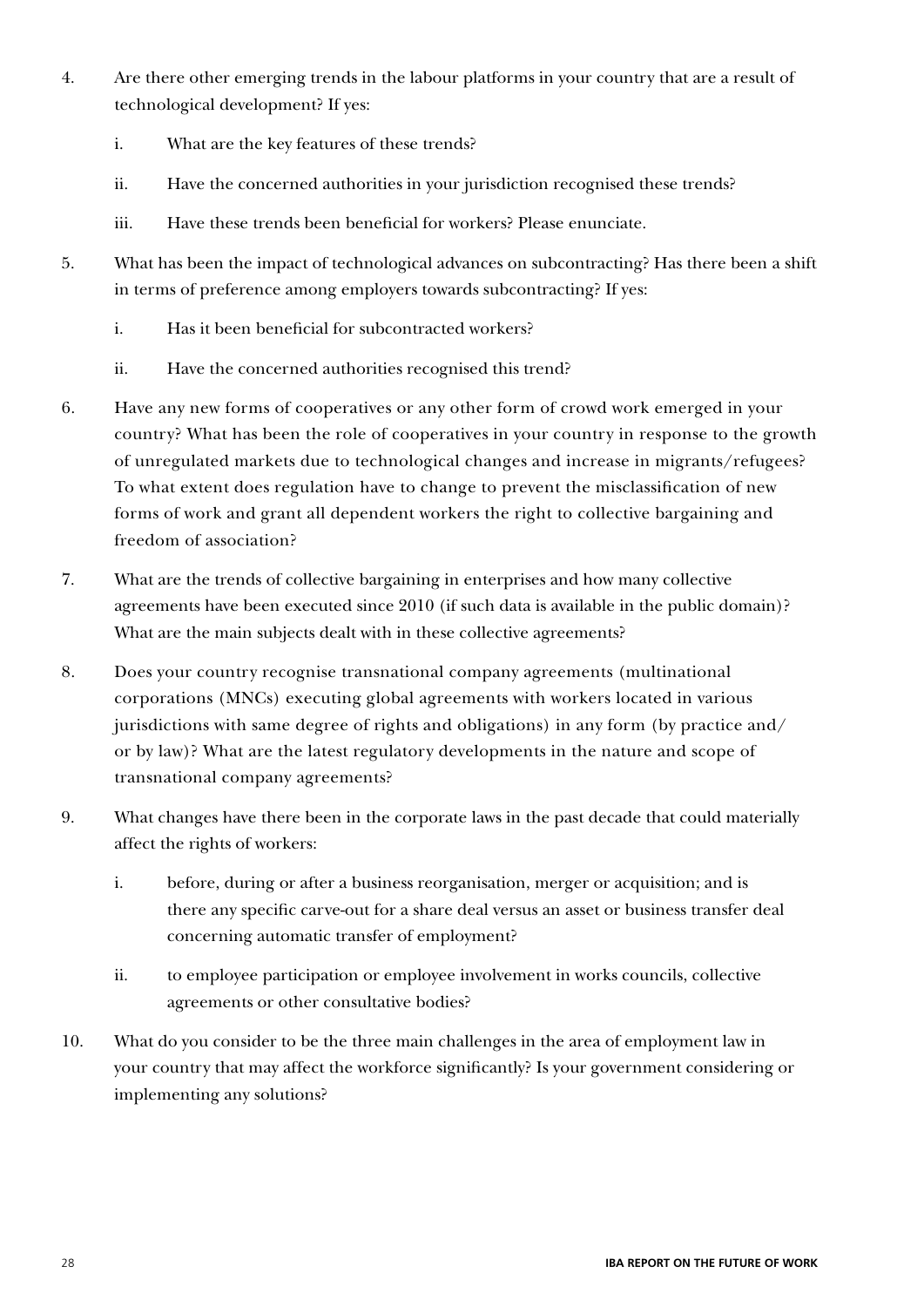## **C. Corporate law and diversity**

- 1. Does the law in your jurisdiction provide for equal pay for work of equal value? If yes, how is such a law implemented and enforced in practice against the background of:
	- i. automation;
	- ii. migration; and
	- iii. outsourcing?
- 2. Do enterprises in your jurisdiction collect data that is disaggregated on the basis of gender? Does this data reflect that management positions have become more accessible to women in the past decade? Further, does your jurisdiction provide for special provisions to facilitate access to management positions by women, such as flexible working hours, allowing working from home during and post pregnancy? Are there specific measures provided in the enterprise by-laws concerning aspects of gender equality, for example, maternity, paternity and parental leave and childcare facilities?
- 3. Does the law mandate any specific requirement to disclose gender pay gaps from a corporate governance perspective? Is it as a matter of practice that corporations in your jurisdiction disclose such gaps or is there any legislative proposal to implement such requirements in the near future?

## **D. Corporate law and rights**

- 4. Does legislation mandate the enterprise by-laws to provide for the following:
	- i. procedures concerning corporate transparency;
	- ii. procedures concerning respect for gender equality and protection against any form of discrimination, violence, sexual harassment and bullying; and
	- iii. what are the internal procedures in terms of reporting, inquiry and imposing penalties in cases of misconduct?
- 5. Do enterprises in your jurisdiction follow a policy concerning copyright due to a mandate under law or by practice? Further, is there a policy concerning individual privacy?

## **Key findings**

#### **I. Corporate law and technology**

*1. Legislative recognition of new corporate structures and influence of technology on compliance flexibility and regulatory relaxation*

The survey demonstrated that new corporate structures to encourage startup businesses have been formed and recognised by several jurisdictions, such as the 'simplified corporation' in Argentina, 'starter limited liability company' in Belgium, 'simplified limited liability company' in Croatia, 'capital commercial company' in Slovakia, 'one person company' in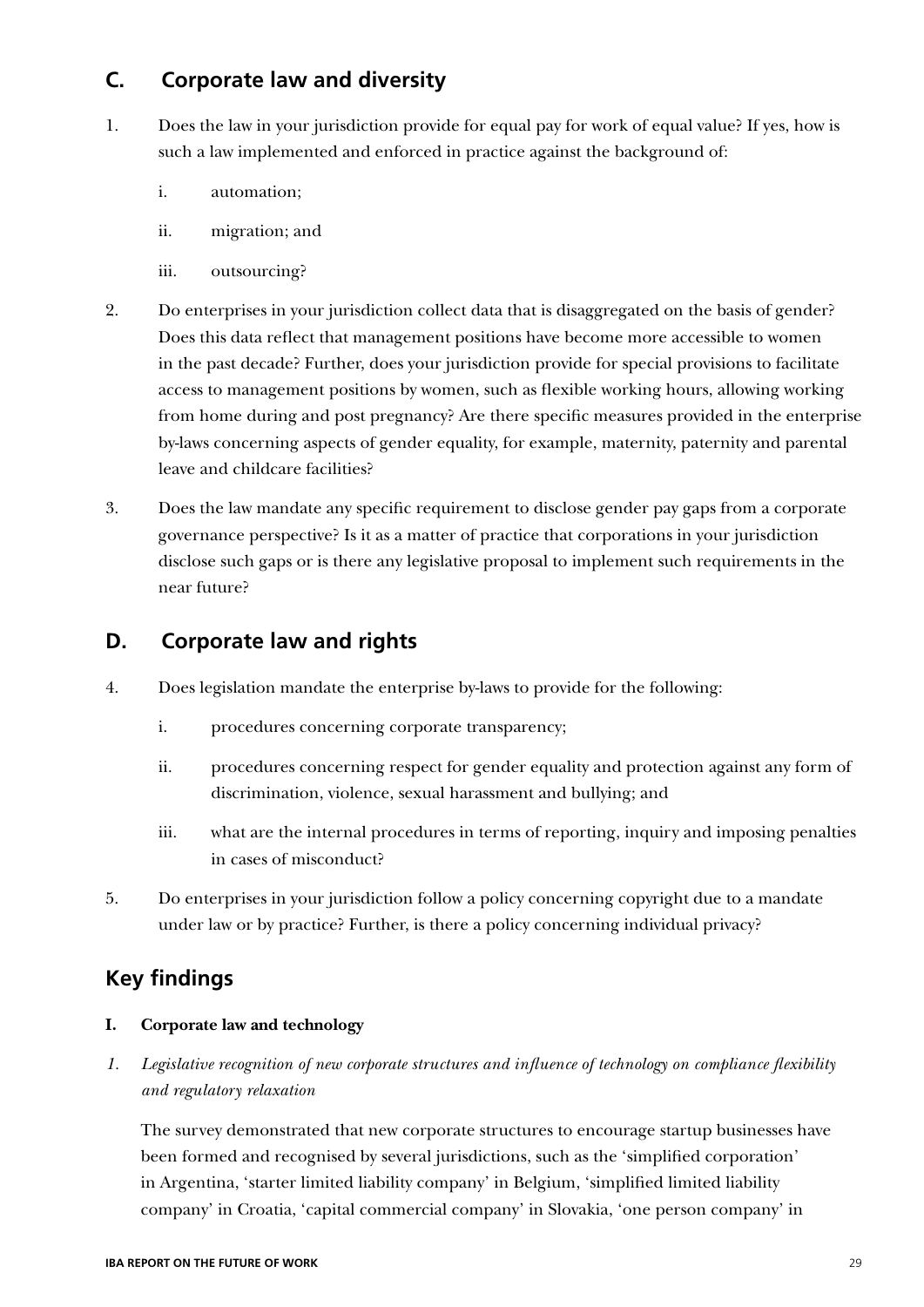India and the proposed 'simple joint stock company' in Poland. The views of many of the respondents suggested that ease of compliance certification through digital means, such as online incorporation, maintenance of records and registers electronically, online reservation of company names and online compliance reporting, are practised at present and gaining momentum in several countries. It appears that while more countries are rapidly moving towards digitalisation, several continue to use traditional means.

#### *2. Changes in regulation of the import/export of technology*

Some of the reported key changes in regulation of the import/export of technology are:

- i. The National Tax Authority of Argentina has eliminated certain stringent requirements for import, which has simplified the process of the importation of technology.
- ii. Azerbaijan and Belarus have exempted technology and technological equipment with respect to industrial and technological parks from import duty and provided significant tax incentives.
- iii. Chile has exempted generally created software from the ambit of import tax and restricted its applicability to custom created software.
- iv. France has placed certain restrictive measures against Iraq, Russia and Syria for dualpurpose goods. Further, the transfer of technology requires authorisation from a competent national authority in France and Germany.
- v. Japan reported that its Foreign Exchange and Foreign Trade Act 2017 was amended to strengthen criminal and administrative penalties for import/export violations and expand filing obligations on foreign investors to prevent the loss of confidential technology.
- vi. Russia has tightened its regulation related to import/export by imposing limitations on the import/export of technology and software.

Other respondents, such as the Bahamas, Bangladesh, Belgium, Bosnia, Finland, Hungary, India, Indonesia, Pakistan, the Philippines, Slovakia, Slovenia, Spain, Sri Lanka, Turkey, the UK and Zimbabwe reported that there have been no key changes in the regulation of the import/export of technology in their jurisdictions in the recent past.

*3. Impact of the integration of technology and cross-border M&As on local employment*

Some of the respondents, including the Bahamas, Lithuania and Zimbabwe, reported that they have regulations to ensure the protection of local employment, including regulatory approval for cross-border M&As conditional upon the protection of local jobs, prohibition of employment termination due to M&As and imposition of redundancy payments.

A few respondents reported that their country has proposed changes to its regulations to protect key sectors of the economy from foreign investment and strengthen penalties for investors who fail to honour their commitments.

There appear to have been fewer instances of any key changes in regulations governing crossborder M&As to counter the loss of employment or to enhance job opportunities due to the global integration of technology.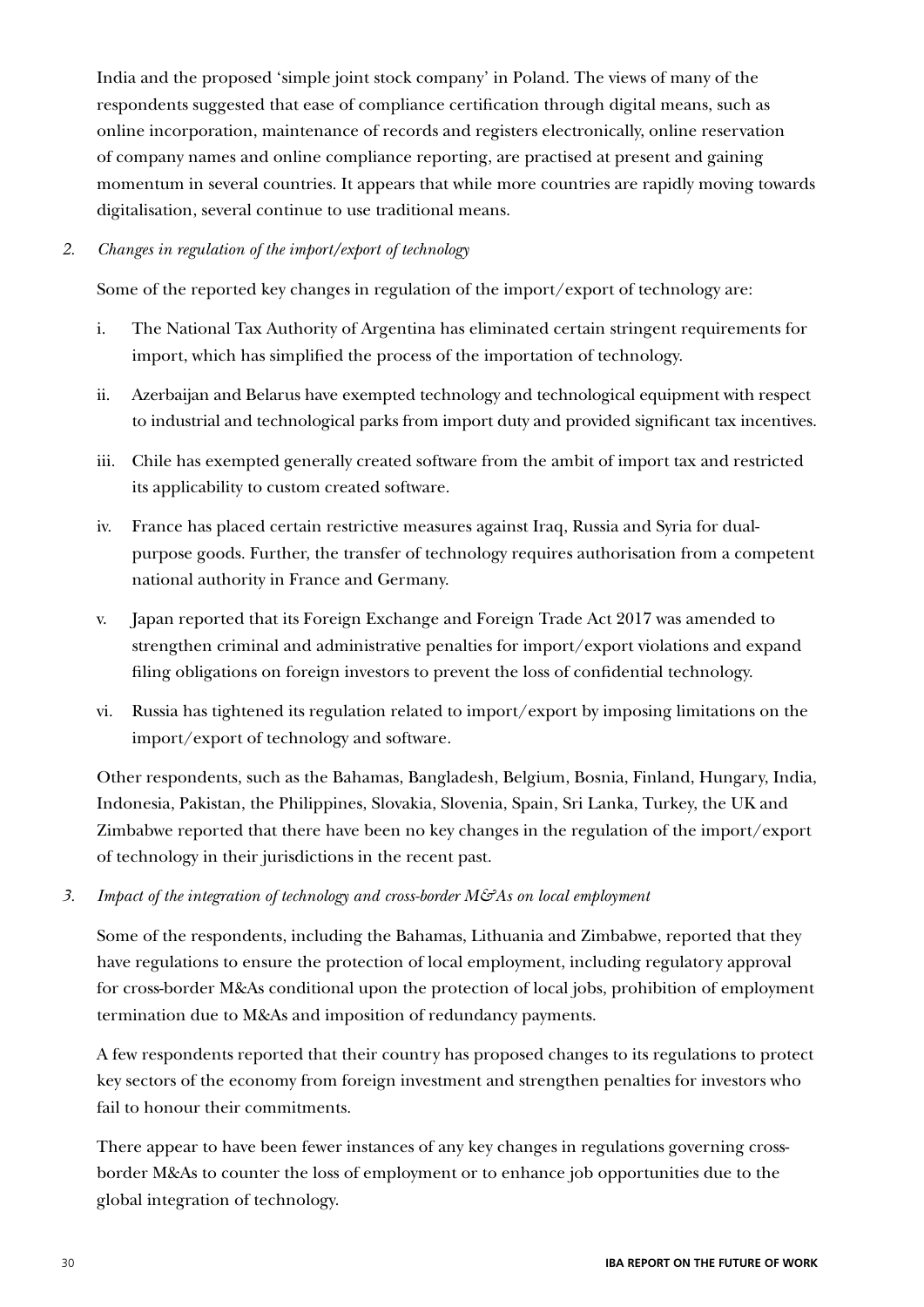#### *4. Digitalisation of regulatory procedures and consequent effect on the workforce*

Some respondents, including Finland, India, Indonesia and the UK, admitted that there has been significant progression towards digital means for filing applications and obtaining approvals in relation to M&As in their jurisdictions.

No major changes have been made by the regulators towards the digitalisation of regulatory procedures in several countries, including Austria, Azerbaijan, the Bahamas, Bangladesh, Belarus, Bosnia, Canada, Croatia and Denmark.

There is limited information in the responses on the impact of such technological advancements on the workforce employed with regulators, apart from in Finland, where digitalisation has led to a reduction of the workforce and employees have been trained and employed in other areas.

*5. Role of technology in corporate governance*

Several respondents reported that there has been an increased use of technology to reduce regulatory burden and improve the ease of doing business in their jurisdictions, while a few responded that maintaining good corporate governance and technological innovation is being gradually implemented through corporate regulations.

An appreciable number of countries indicated that holding board and general meetings electronically, e-voting, passing circular resolutions via email, e-balloting and reporting to stock exchanges through electronic means are accepted in their jurisdictions. Some countries reported that the display of corporate information on the websites of corporations is being recognised by regulators. However, Albania and the UAE reported that e-voting is not permitted. All these measures have helped to enhance shareholder participation, improved the decisionmaking process, achieved better transparency, improved enforcement and increased efficiency in the management of companies. Fewer countries responded that technology has not played a significant role in corporate governance in the country.

#### *6. Procedures for the evaluation of performance and productivity of workers*

The survey demonstrated that there is no uniform procedure for performance and productivity control, and such procedures vary largely from enterprise to enterprise in almost all jurisdictions.

Some countries, such as Ghana, Hungary, India, Kenya, Sri Lanka, Turkey, Ukraine and the UK, reported that technology is used for monitoring attendance, output and punctuality through ERP systems, biometrics, surveillance systems or other digital means.

A computerised balanced scorecard and other technologies are used to evaluate efficiency in Ghana. The use of technology for performance evaluation was found to be common among most enterprises in Azerbaijan and India. In Austria, technology has shifted the focus on the method of evaluation from input-based to output-based.

In the majority of countries, while employees are required to be fully informed of such internal procedures and policies, these are rarely negotiated with employees. However, the use of technology in monitoring employees requires the prior consent of the works council/employees in some countries, including Austria, France, Germany and Ghana.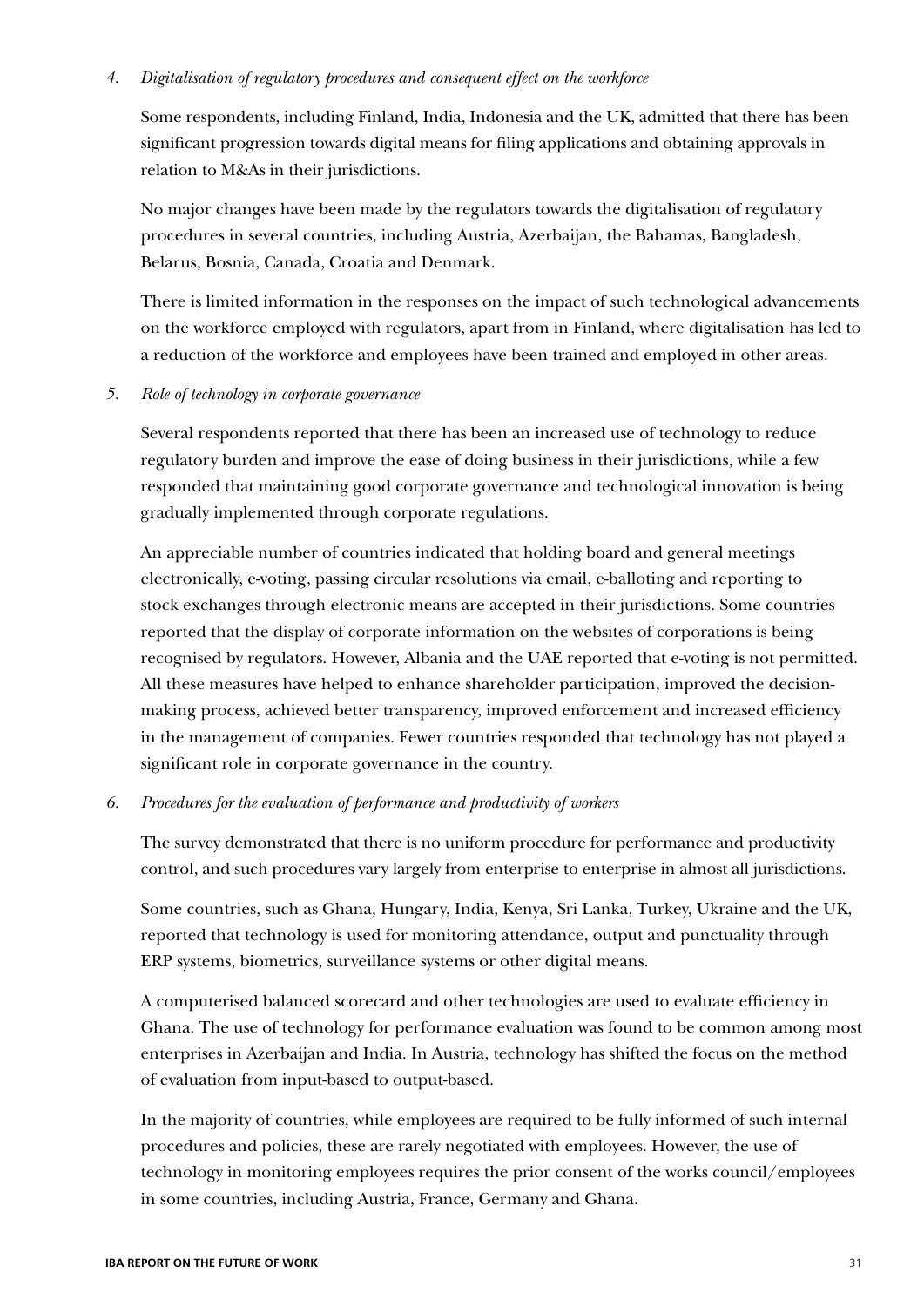#### *7. Legislative evaluation of performance and productivity of workers*

An overwhelming majority reported that there are presently no regulations concerning the interaction of workers and robots in their jurisdictions.

A few respondents indicated a different trend, where regulations in this regard are being discussed and deliberated and beginning to take legislative shape. These countries include Estonia, where the first report on robotics regulations was released in 2017; France, where international standards have been developed with the aim of helping robot manufacturers and robotic system integrators to achieve the safety objectives set by regulations, in particular to comply with essential health and safety requirements; and South Korea, where a bill, the Robot Basic Act, which aims to establish basic ethical rules with which designers, manufacturers and users of robots must comply, was proposed on 19 July 2017 and is being discussed by the relevant committees.

On the other hand, countries such as Japan and India have reported that the use of AI is on the rise and the governments and companies have taken account of the potential effects of human workers being replaced by such technology or robots. While Japanese companies have been at the forefront of using robots and other technology to improve productivity and efficiency, given the cultural ethos of the country and the Japanese government's continued emphasis on fullterm employment, along with acute labour shortages in several sectors as a result of declining population, the use of technology has been seen as a gap filler and has not drastically affected the workforce in companies operating in Japan. Hence, there are no specific regulations concerning the interaction of workers and robots.

#### *8. Regulations on the impact of technology on OSH*

Only 25 per cent of the countries indicated that there are any regulations concerning the impact of technology on OSH in their jurisdictions.

In Austria, the Bahamas, Croatia, the Netherlands, Peru and Vietnam, the regulations mandate that if new technology is introduced in the workplace, adequate training and instructions are required to be provided to workers.

China and Colombia reported that employers are required to conduct surveys to analyse the health risks to which they are subjected as a result of the use of new technology.

Belgium, Ireland and Latvia have specific requirements under law to use work equipment and display screens, such as mandatory eye/health checks and employer regulations for the use of displays.

Fewer countries have adequate regulations to ensure OSH measures to protect workers from the risks of advanced technology.

#### *9. Changes in shareholder relationships*

The majority of countries reported that technology has had a significant impact on shareholder relationships and improved shareholder participation, including the attendance of foreign shareholders and minority shareholders by enabling them to attend meetings remotely through videoconferencing or teleconferencing.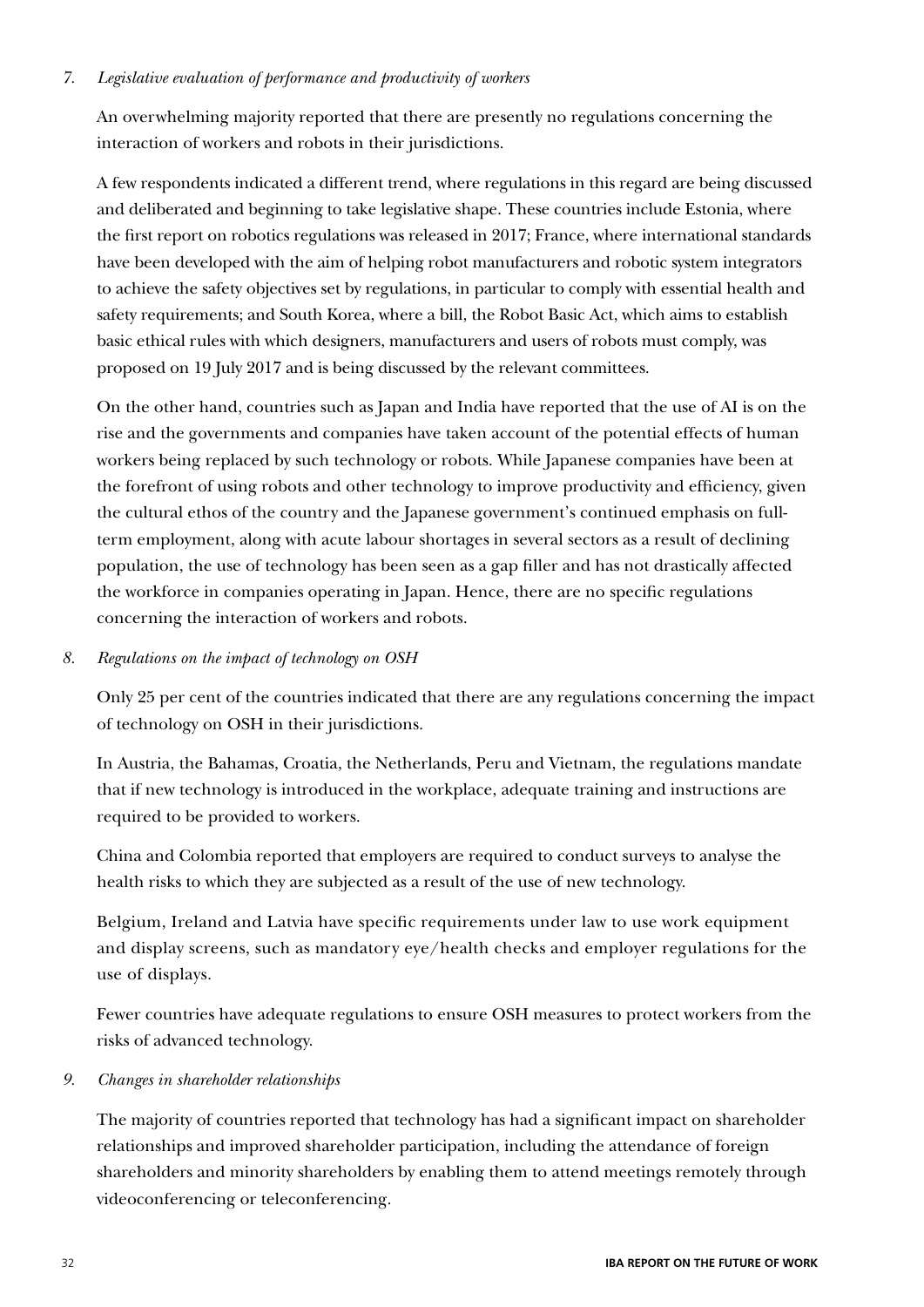Fewer respondents, such as Albania, Bangladesh, Mexico and Uruguay, reported that there has not been any significant change in shareholder relationships due to technology.

Technology has made holding meetings easier, reduced time and costs incurred and improved overall efficiency in the management of companies. Additionally, technology has increased transparency through the availability of company information and easy access through the company's online database, resulting in active participation of shareholders in the affairs of the company in various jurisdictions.

#### *10. Influence of technology on flexibility of compliance*

Nearly 90 per cent of the countries reported that the convening of board or shareholders meetings through videoconferencing and other digital means is an accepted practice in most cases, and there are generally no restrictions on the agenda to be adopted in such meetings.

Croatia, India, the Philippines and Ukraine reported that convening meetings through digital means (eg, videoconferencing and teleconferencing) is permitted only for board meetings, and Mexico and Slovakia indicated that meetings through digital means are not permitted under any circumstances.

Only certain types of corporate entities in Austria, France, Indonesia and Spain are allowed to hold meetings electronically, and in Hungary and Poland, such meetings are permitted only if authorised under the articles of association of the entity. Some countries, including India, reported that the regulators have prescribed various safeguards, such as the recording of proceedings to avoid any misuse of electronic facilities for holding board meetings.

#### *11. Challenges in corporate law affecting the workforce*

The major challenges faced in the area of corporate law that significantly affect the workforce include:

- i. the risk of AI replacing the workforce in the Netherlands;
- ii. outsourcing of jobs and M&A transactions resulting in a reduction of employment in the Philippines;
- iii. poor employee representations on the board of companies in Croatia;
- iv. non-negotiable employment agreements in Hungary and flexibility of working time of employees and layoff procedures in France;
- v. lack of flexibility of existing labour rules and new limitations on the ability to subcontract and outsource personnel in Mexico;
- vi. lack of enforcement of skill development legislation in Myanmar; and
- vii. unemployment due to automation, growth of self-employment due to self-sufficient economy and the incursion of technology in the lives of employees in Uruguay.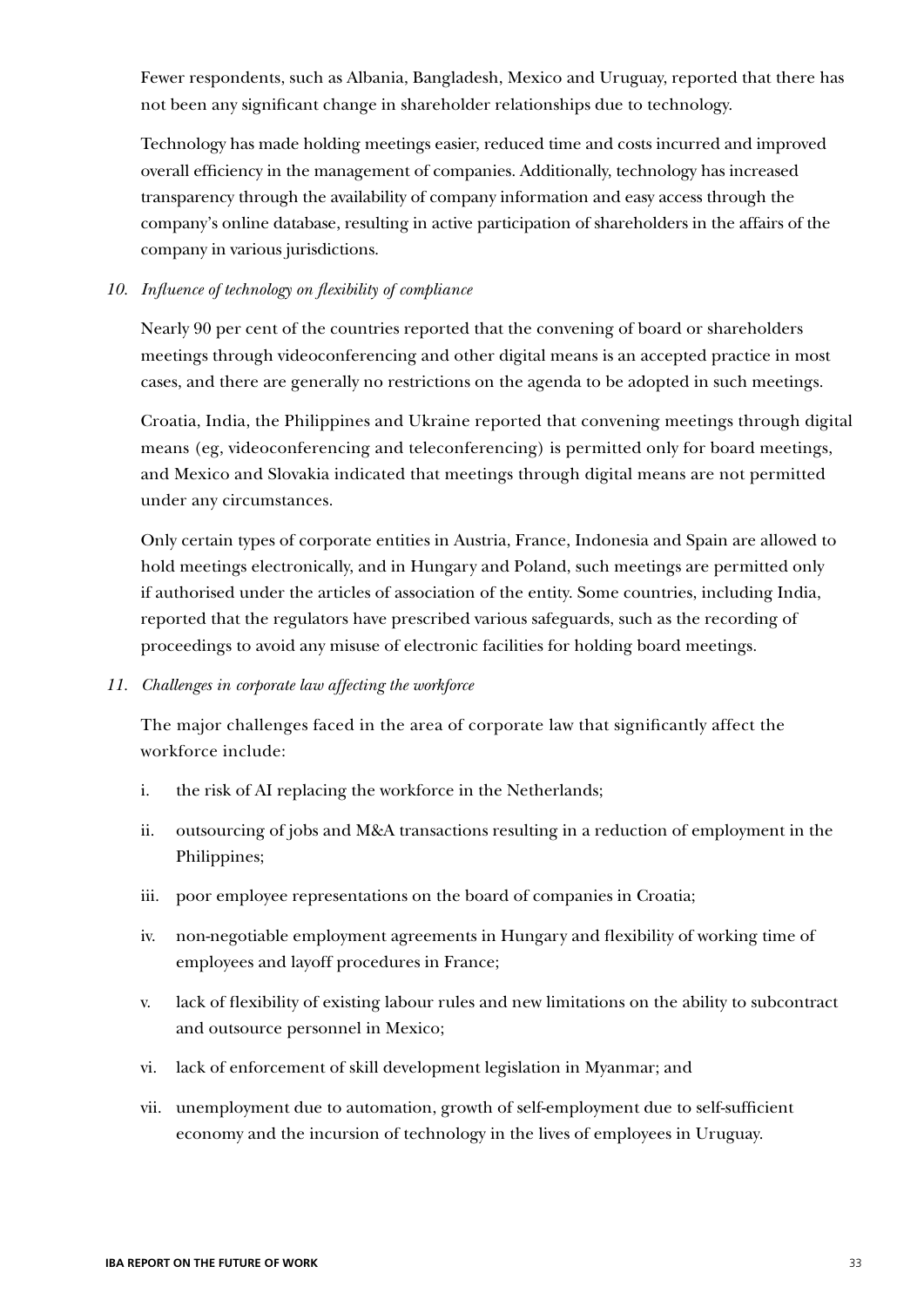#### **II. Corporate law and employment relationships**

#### *1. Regulations governing employment structures*

The survey indicated that the majority of the countries' enterprises are free to choose their own employment structure. The fixed-term employment agreement on a full-time or part-time basis appeared to be a relatively common employment structure.

While there is labour legislation to protect and regulate employment relationships, employment structures are rarely regulated and vary depending on the nature of the business.

Most of the respondents reported that the externalisation of the production process is common in their jurisdictions with a few exceptions, such as Azerbaijan and Zimbabwe.

With the launch of Uber, Airbnb and other online services, the gig economy is emerging as a popular employment structure and is well received in Argentina, Australia, Canada, Colombia and Japan among others. However, this trend is yet to gain popularity in countries such as Albania, Germany, Ghana and Hungary.

#### *2. Recognition and regulation of the gig economy*

Most jurisdictions do not have any specific legislation that governs workers in the gig economy.

Five countries reported that gig workers are recognised and regulated in their jurisdictions. These regulations, inter alia, include the Telework Regulation introduced in Colombia in 2008, the Employment Act 2007 of Kenya, the Smart Regulation framework introduced in Slovakia in 2016 and the Labour Code of Vietnam 2012.

Most countries reported that workers in the gig economy are classified as self-employed. Colombia, Ghana, Nigeria, Turkey and Zimbabwe categorise them as employees/workers, and in Singapore, this classification depends wholly on working arrangements, that is, under a 'contract for service', they are categorised as self-employed, and under a 'contract of service', they are classified as employees/workers.

#### *3. Protection of the rights of gig workers*

A slim majority of the countries, including Azerbaijan, Croatia, Hungary and Kenya, reported that the responsibility of ensuring OSH measures for gig workers is dependent on whether the workers are considered as employees or self-employed. If they are treated as workers or employees, the employer is responsible for their social security, ensuring OSH measures and proper working conditions. If they are treated as self-employed, individuals are responsible for their social security, OSH and ensuring proper working conditions.

Hong Kong SAR, Malaysia and Nigeria indicated that an employer in each of their jurisdictions is required to ensure reasonable working conditions and OSH measures, irrespective of whether gig workers are categorised as employees/workers or self-employed/independent contractors.

India and Sri Lanka reported that the terms of employment contracts solely govern such responsibilities, whereas in Zimbabwe, this responsibility was vested in the National Social Security Authority and the employer.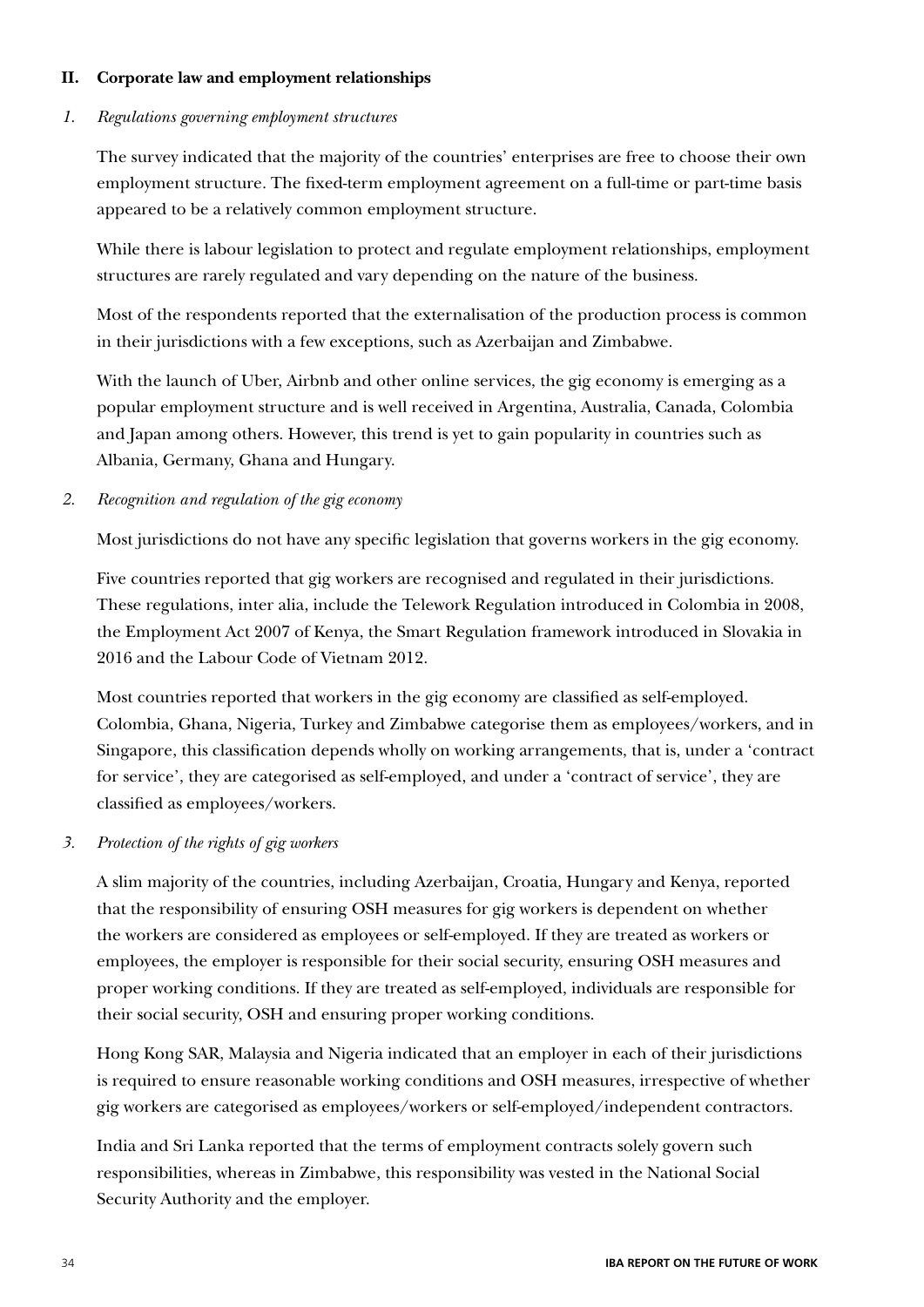#### *4. Freedom of association and collective bargaining rights of workers in the gig economy*

Based on the views expressed in the survey, this trend appears to vary largely among countries.

- i. In countries including Canada, Croatia, Ghana, Hungary, Japan, Kenya, Lithuania, the Philippines, Slovenia and Sri Lanka, freedom of association and collective bargaining rights are provided only to 'workers' and not the 'self-employed'. Therefore, workers in the gig economy are not entitled to these rights in these jurisdictions.
- ii. In Azerbaijan, Colombia, Finland, Hong Kong SAR, Pakistan, Singapore, South Korea and Zimbabwe, self-employed individuals such as gig workers are allowed to form associations and exercise collective bargaining rights through these associations.
- iii. Further, it has been reported that in Belgium, France, Germany, Spain and Ukraine, gig workers enjoy freedom of association, but are not entitled to any collective bargaining rights.

#### *5. Remuneration of gig workers*

Considering that the gig economy is a fairly recent phenomenon, the statistics are largely unclear. Some of the countries, including Belarus, China, Estonia, Malta, the Netherlands and Ukraine, demonstrated an increase in the income of gig workers due to growing popularity.

In Croatia, remuneration is increasing due to a boost in the gig economy, and this is recognised by the authorities which are taking initiatives to adopt legislation changing the conditions and requirements for licensing and operation in this sector.

Azerbaijan, Kenya and Vietnam reported that the government has fixed the minimum statutory wages payable to all types of employees, including gig workers, to ensure fair remuneration to all workers. The Colombian Teleworker Law (recognised by Law 1221 of 2008) and the Turkish labour laws ensure equal pay for equal work for all types of workers.

Slovenia indicated that, in the recent years, there have been civil initiatives with proposals for a legislative framework for gig workers to provide a greater balance between their flexibility and work safety of gig workers.

France and Zimbabwe showed a decreasing trend in the income of gig workers. In Zimbabwe this is largely due to high supply and low demand and lack of a legislative framework. The French government is taking initiatives to protect gig workers, particularly those in the transportation sector, such as Uber and SnappCar.

#### *6. Emerging trends in labour platforms influenced by technology*

Australia, Hong Kong SAR and Indonesia, indicated that there has been a switch to automation, which has decreased workload, but at the same time increased the susceptibility of the elimination of employee positions. This is detrimental to the interests of employees because it leads to the reduction of the workforce, but the respondents showed that the authorities are focused on the impact of technological development on manual labour roles.

A similar trend was reported by the Bahamas, where the promotion of e-banking has led to a reduction in employment in the domestic financial industry. The increasing trend of e-banking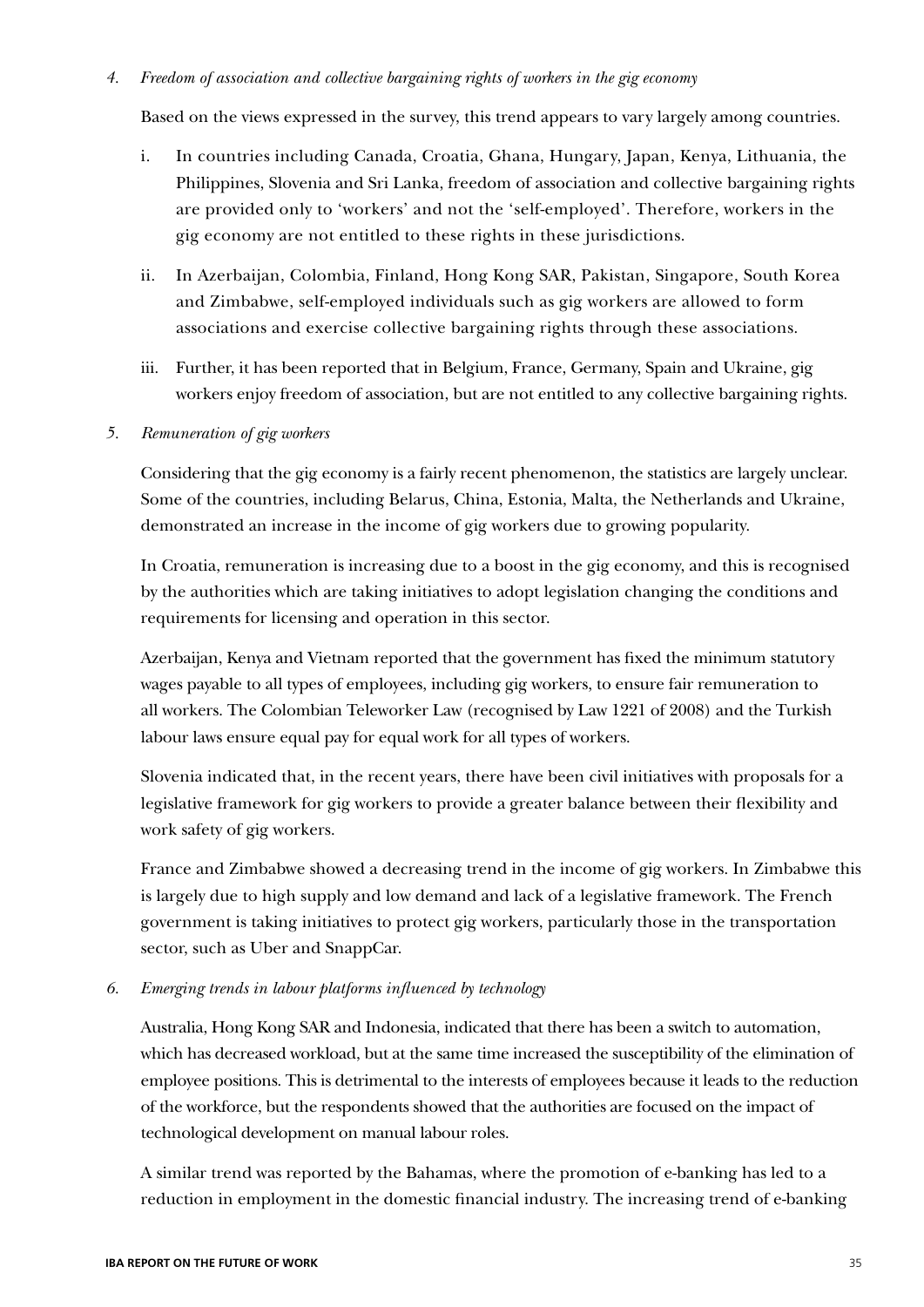is recognised by the authorities, but no legislation has been enacted in this regard. The country further reported that recent amendments to its Employment Act 2001 in relation to redundancy offers some protection to employees.

Other trends reported by the surveyed countries include:

- i. **Online platforms:** Online platforms, such as social media, online channels and blogs, have become increasingly popular and have led to new opportunities for income generation in various countries.
- ii. **Working from home:** Canada, France, Japan, Nigeria and the Philippines, among others, reported benefits from technological advancements that have enabled employees to work from home. India has also recognised the importance of working from home, especially in the case of women employees who wish to work from home after their statutory maternity leave. Telework has proven to be a flexible way of working and enables employees to use virtual networks, shared platforms and verbally communicative robots to work from home or locations outside the employer's office or be virtually present in the office. Working from home has been beneficial to workers by allowing flexible work hours, saving time, improving productivity and maintaining work–life balance.
- iii. **AI**: Due to the technological development in AI, robots and teleworking, the demand from the traditional employment market has decreased in countries such as South Korea and Spain. A new employment market for workers in information and communications technology has been created in South Korea. These technological advancements have been advantageous and disadvantageous, with the creation of flexible working hours and reduction of workload, but with the loss of jobs or lowering of compensation for workers who fail to acquire new skills.
- iv. **Business process outsourcing (BPO)**: Due to the advancement of technology, countries such as India and Mauritius are leading players in the BPO sector. The Mauritian government has been investing in improved infrastructure and intelligence and developing new value added and high-end activities to craft an enabling ecosystem for BPO companies to develop with technology and to create more job opportunities. The Mauritian government has made creating employment and promoting sustainable development and innovation a key focus.

#### *7. Effects of technological advancements on subcontracting*

Twenty four countries demonstrated an inclination in favour of subcontracting as a result of technological advancements. The effects of technological developments on subcontracting in the surveyed countries have been varied:

- i. **Albania**: Subcontracting has proven to be beneficial to its workers in specific sectors, such as technology-related services.
- ii. **Croatia**: The country demonstrated a shift in preference towards subcontracting among employers, and the trend has created more work for people employed by subcontracting companies or self-employed subcontractors. However, there is no specific regulation concerning subcontracting in Croatia.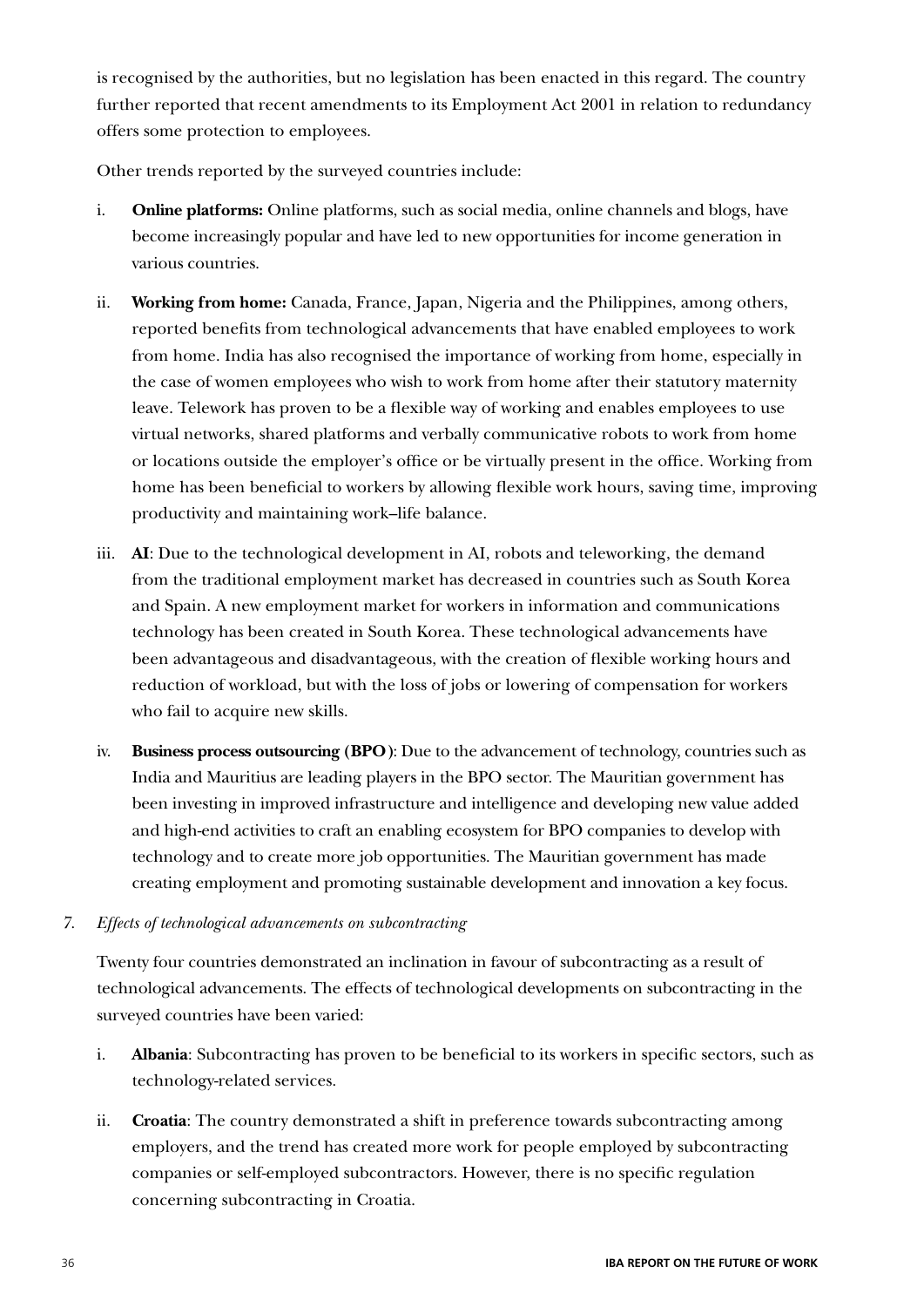- iii. **Belgium**: Technological advances have created more flexibility in subcontracting due to technological advances, and a shift towards subcontracting is evident in the country. Technological advances appear to have been advantageous and disadvantageous to subcontracted workers as they give more flexibility but increase uncertainty and affect job security. The Belgian authorities have recognised the rise in subcontracting and the Employment Relations Act 2006 prescribes the general criteria for the characterisation of employment relationships.
- iv. **Finland**: Subcontracting and the utilisation of agency-hired labour has become increasingly preferred in Finland. Due to mandatory background checks on subcontractors and technological advances, subcontractors are likely to be better incentivised to ensure compliance with relevant employment legislation. The Finnish Act on Contractor's Obligations and Liability when Work is Contracted Out was enacted in 2007 (amended from time to time) with an aim to prevent the informed or grey economy and other undesirable features of increased subcontracting.
- v. **Ghana**: Subcontracting is presently not very beneficial to workers in terms of remuneration and security of tenure.
- vi. **Colombia**: The country has witnessed cases in which subcontracting schemes have been misused to the detriment of employees' legal and constitutional rights. The Colombian labour authorities, however, have been very active in terms of investigating and penalising organisations for illegal subcontracting practices.

### *8. Emergence of new forms of cooperatives*

Very few jurisdictions have witnessed the emergence of any new forms of cooperatives or any other form of crowd work, unlike South Korea, where cooperatives are set up to further the independence of immigrant women.

The replies suggest that the introduction of a new legislative framework is required to prevent the misclassification of new forms of work and grant all dependent workers the right to collective bargaining and freedom of association.

Malaysia indicated that entities in the country are exploring the avenue of crowd work aimed at securing jobs for freelancers and non-conventional roles. The Netherlands also reported that crowd work is growing. There are no regulations that have been changed to prevent the misclassification of new forms of work, given that they are still largely unexplored.

Russia reported that cooperatives as a form of crowd work are not recognised by Russian law and there are no special legal regulations in this regard. Considering that cooperatives are not recognised in Russia, any amendments to the situation allowing them the right to collective bargaining were reported to be very unlikely. A similar case was noted in Australia, which demonstrated that a significant change in regulation will be required to grant all workers the right to collective bargaining and freedom of association. Zimbabwe reported that no new forms of crowd work have emerged, but freedom of association is constitutionally protected.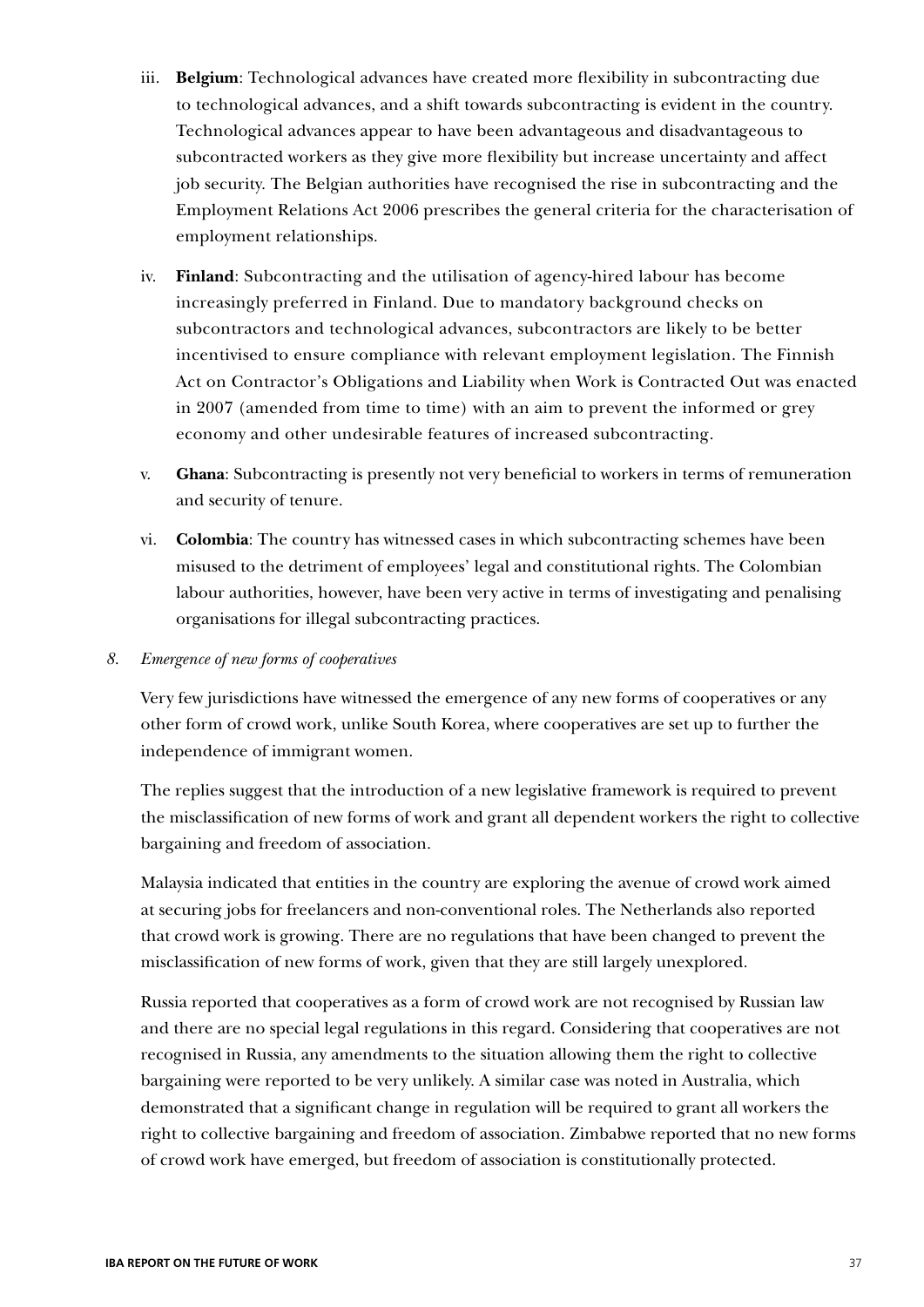### *9. Recent trends in collective bargaining*

Estonia and Turkey reported a declining trend in collective bargaining in enterprises. In Mauritius, the culture of negotiation and collective bargaining is not yet developed, and Hong Kong SAR reported that collective bargaining agreements are not prevalent.

Based on the data provided, this table shows the nature and extent of collective bargaining agreements entered into by enterprises in various jurisdictions:

| <b>COUNTRY</b> | <b>PERIOD</b>     | <b>NUMBER OF</b><br><b>COLLECTIVE</b><br><b>BARGAINING</b><br><b>AGREEMENTS</b> | <b>MAIN SUBJECTS</b><br>OF COLLECTIVE<br><b>BARGAINING</b><br><b>AGREEMENTS</b>                                                                                                                                                                                                |
|----------------|-------------------|---------------------------------------------------------------------------------|--------------------------------------------------------------------------------------------------------------------------------------------------------------------------------------------------------------------------------------------------------------------------------|
| Australia      | 2010-2018         | 154,536                                                                         | These agreements<br>largely cover terms<br>affecting employment<br>relations                                                                                                                                                                                                   |
| Colombia       | 2000-2015         | 6,273                                                                           |                                                                                                                                                                                                                                                                                |
| Croatia        | <b>Since 2010</b> | 172                                                                             | Provisions on<br>the conclusion<br>and termination<br>of employment<br>agreements, types<br>of employment<br>agreements, working<br>hours                                                                                                                                      |
| France         | 2010-2015         | 717                                                                             | Employment, vocational<br>training, working<br>conditions and social<br>guarantees                                                                                                                                                                                             |
| Latvia         | Since 2010        | 1,000                                                                           | Remuneration and<br>labour protection,<br>improving the<br>qualification of the<br>employees, work<br>procedures                                                                                                                                                               |
| Netherlands    | <b>Since 2010</b> | 300                                                                             | Secondary employment<br>conditions, such as rest<br>hours, rosters, payment<br>of remuneration during<br>illness                                                                                                                                                               |
| Russia         | 2010-2017         | 130,000                                                                         | Remuneration,<br>employment, retraining,<br>issues concerning<br>the granting of leave<br>and the duration,<br>environmental safety<br>and protection of<br>employees' health at<br>work, guarantees and<br>privileges for employees<br>who combine their<br>work with studies |
| Singapore      | 2010-2017         | 3,000                                                                           | Salary and conditions of<br>employment                                                                                                                                                                                                                                         |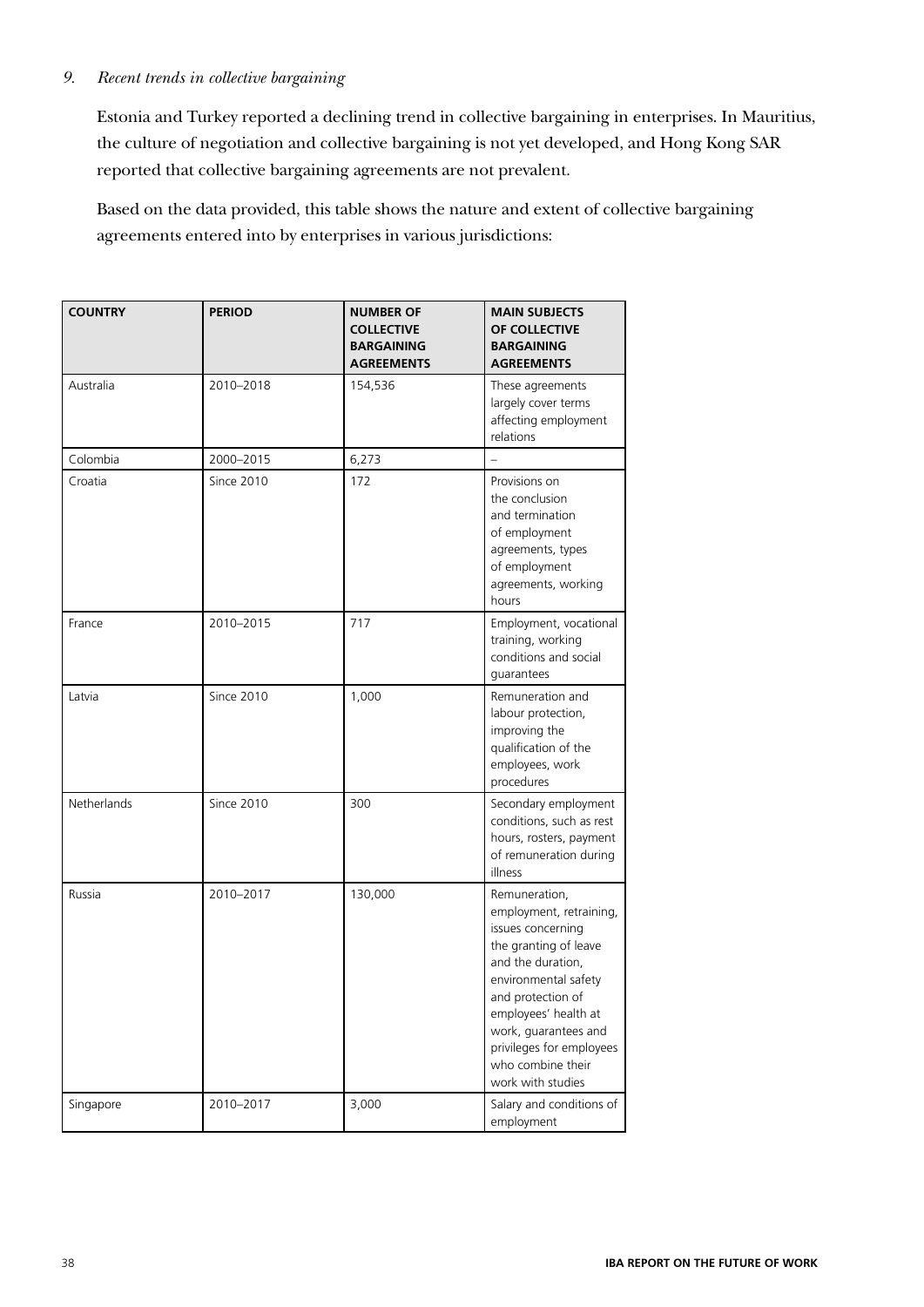| Slovenia | <b>Since 2010</b> | 10    | Employment contracts,<br>internships, working<br>hours, breaks and rest<br>periods, overtime, night<br>shifts, holiday, leave,<br>freedom of association<br>and collective<br>bargaining rights,<br>minimal payments and<br>other reimbursements,<br>continuing education |
|----------|-------------------|-------|---------------------------------------------------------------------------------------------------------------------------------------------------------------------------------------------------------------------------------------------------------------------------|
| Spain    | 2012-2015         | 7,193 | Salary levels by<br>professional categories,<br>contractual breaches<br>that could be<br>sanctioned (disciplinary<br>regime) and mobility<br>rules or working-day<br>provisions                                                                                           |

### *10. Validity of transnational company agreements*

Based on the responses, it can be inferred that several countries, including Azerbaijan, Estonia, Hong Kong, Mauritius, the Netherlands, Philippines, Russia, Singapore, South Korea, Uruguay and Zimbabwe, recognise transnational company agreements provided that such agreements are in compliance with their respective labour legislation.

In Austria, transnational company agreements have been used as a new instrument of cooperation between enterprises in Europe since 2000, and in Belgium, such agreements are recognised, provided they are signed by one or more unions.

Countries including Argentina, Australia, Chile, China, Denmark and Finland reported that transnational company agreements are not recognised and local labour laws will prevail in all circumstances.

### *11. Material changes in corporate law affecting the rights of workers during business restructuring*

Changes in countries' corporate laws affecting the rights of workers during business reorganisations included:

- i. Albania: To ensure transparency during reorganisation, the law mandates the publishing of all relevant commercial agreements with the Albanian commercial registry and on the company's website before any implementation. Further, the legal representatives of companies are obligated to inform works councils about issues regarding restructuring and the employer is required to inform and consult the representative of the employees or unions before any reorganisation of the company or taking decisions introducing substantial changes in employment.
- ii. Belgium: The rights and obligations of employees at the time of M&As are protected under law and employees cannot be retrenched due to reorganisation.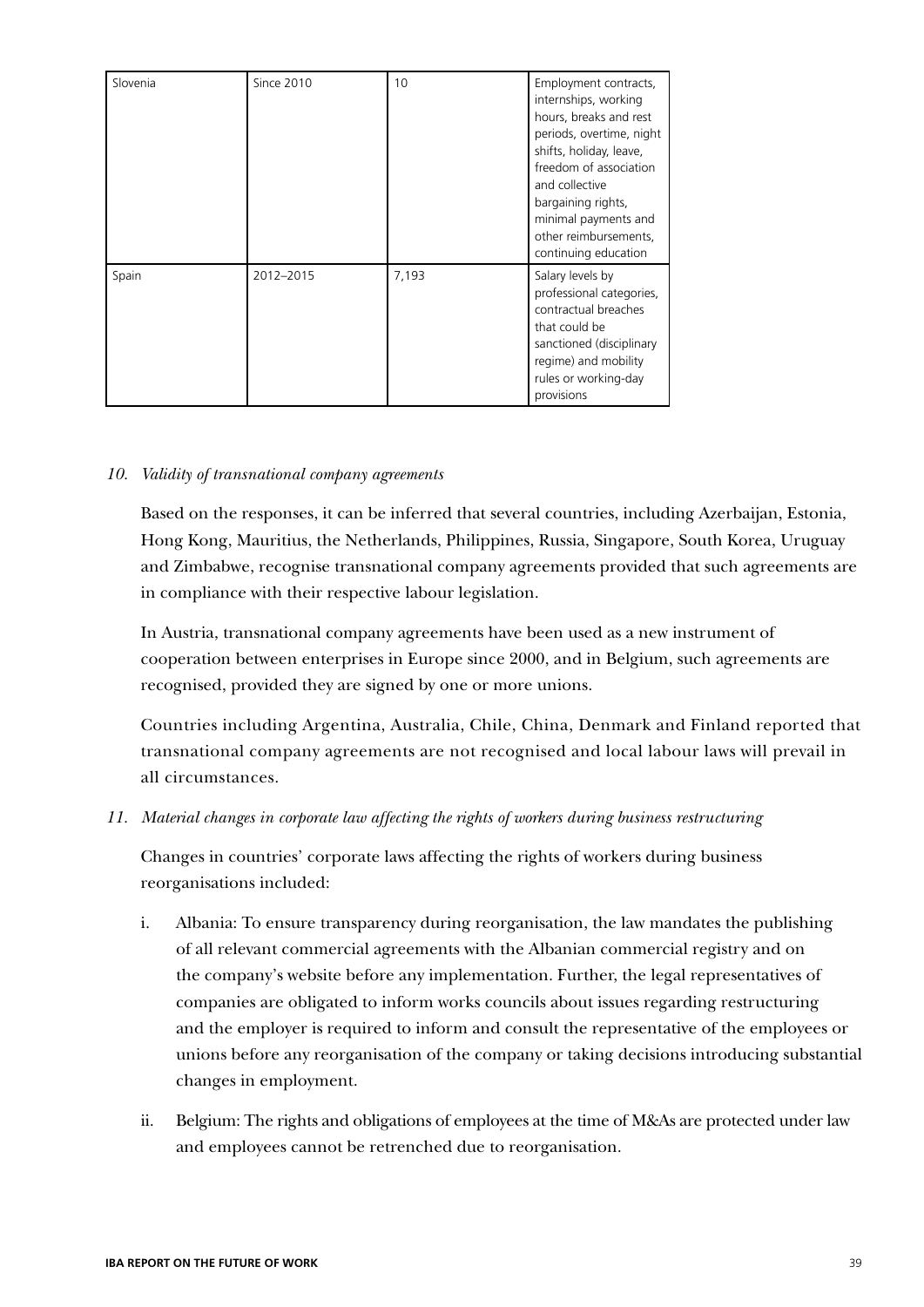- iii. Croatia: Recent changes in labour laws have introduced employee participation rights and workers' representation on the boards of companies.
- iv. Germany: Under German law, although the works council does not have a genuine codetermination right regarding the business decision on the purchase or sale of a company, the employer has an obligation to inform the economic committee set up in the company about economic matters.
- v. India and Indonesia: The law mandates that workers' consent is required for transfer during restructuring and workers who do not consent to transfer are entitled to a severance package and compensation from the employer.
- vi. Ireland: Irish law protects workers during business reorganisations and M&As, and employers who refuse to engage in collective bargaining can be made subject to the jurisdiction of the labour court.
- vii. Netherlands: According to Dutch corporate laws, enterprises are permitted to dismiss employees in the case of reorganisation only after obtaining approval from government authorities. Further, as per the Social and Economic Council's Merger Code 2015, an enterprise that has more than 50 employees is, in principle, obligated to notify the Social and Economic Council and unions of an intended merger.

Based on the responses to the survey, it is demonstrated that in Australia, Croatia, Slovenia, Uruguay and Zimbabwe, as a result of reorganisation, employees automatically transfer to the new employer. Further, in most countries, including Japan, Kenya, the Netherlands, Sri Lanka, South Korea and Spain, in a share deal, there is no transfer of employment as there is no change in employer.

*12. Challenges faced around employment law*

The main challenges in employment law were identified as:

- i. Australia, Bangladesh, Belgium, Canada, Denmark, Estonia, Indonesia, the Netherlands, Poland, Russia, Singapore, Slovenia and Ukraine reported a growing need for regulation, development and protection of rights of gig workers;
- ii. gender inequality and wage gaps between men and women were reported by the Bahamas, Bosnia, Germany, Ireland and the UK, among others;
- iii. the determination of appropriate minimum wage levels in comparison with an increased cost of living was reported by the Bahamas, Bangladesh, Hong Kong SAR and Hungary;
- iv. an improvement in practices of long hours and flexibility in working hours were raised by Japan, South Korea, Sri Lanka and Uruguay;
- v. poor training and capacity-building as enterprises have failed to provide adequate skill development training to employees was reported by Chile and France, and lack of skilled labour was raised as a major concern by Turkey and Mauritius, among others;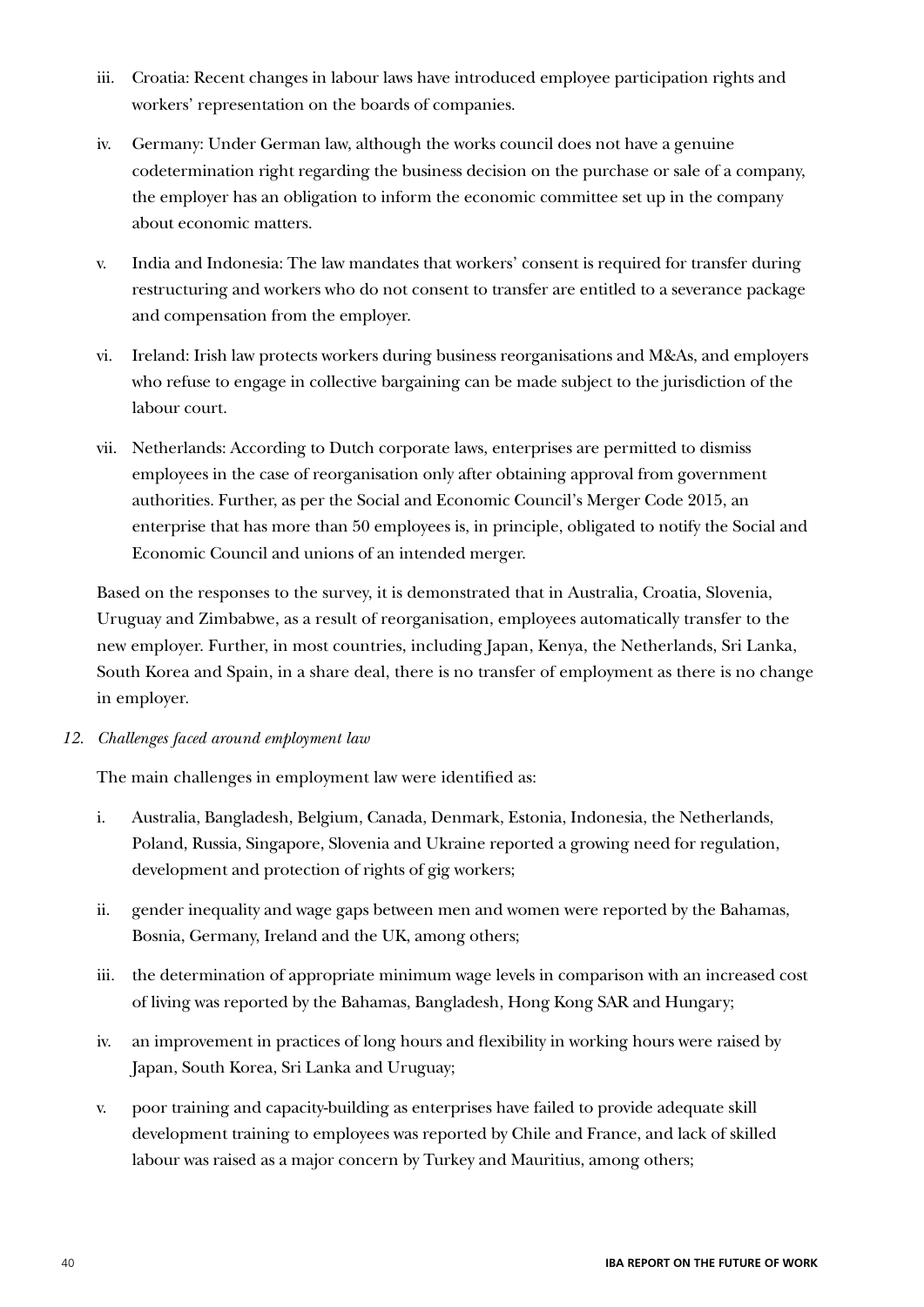- vi. a protracted dispute resolution process that delays justice for workers and employees was raised as a primary concern by countries including India, Singapore, Zimbabwe and Ghana; and
- vii. habitual non-compliance by employers with labour standards, such as hours of work, rest days, leave and wages, in India, Peru and the Philippines; lack of understanding and appreciation of the provisions of labour laws in Ghana; ineffective and outdated laws in Kenya and Nigeria; conservative, formalistic and mostly paper-orientated labour laws in Poland; and absurd legal provisions on compensation for loss of employment in the event of any termination of employment in Zimbabwe were also raised as key challenges in employment law.

### **III. Corporate law and diversity**

### *1. Doctrine of equal pay for equal work*

Most countries responded in the affirmative on the existence of law providing for equal pay for equal work in their jurisdictions. Equal pay for equal work is ensured in various jurisdictions through specific regulations, such as the Labour Code, Law on Protection from Discrimination and Law on Gender Equality in Albania; the Employment Act 2001 in the Bahamas; the Labour Code in Chile of 2002; the Equal Treatment Act in Denmark; the Gender Equality Act 2004 in Estonia; the Finnish Non-Discrimination Act 2014 and Finnish Act on Equality between Women and Men 1986; and Germany's Pay Transparency Act 2017.

### *2. Influence of automation on equality in wages*

Limited information is available on the implementation of 'equal pay for equal work' against automation. In most cases, there are no special provisions or regulations governing it. The Philippines has reported that automation should not affect equality in payment in the country, and in Mauritius there are remuneration orders granting minimum remuneration in different industries that have to be adhered to, failing which the employee is entitled to file a complaint before the Equal Opportunities Commission. Belarusian legislation has implemented the piece-plus-bonus wage system, which adequately assesses the value of work done by the worker with the use of automated processes, and calculates fair and equal pay to fully comply with the principle of equal pay for work of equal value in the circumstances of intensive automation and mechanisation of work.

### *3. Equality among migrants and local workers*

Chile, Japan, Latvia, Lithuania and the Netherlands reported that there can be no discrimination on the basis of nationality. Hungary, Russia and Slovenia indicated that there is a differentiation in wages to migrants and citizens in these jurisdictions. Azerbaijan pays higher wages to migrant workers as they are found to be more efficient than local workers.

### *4. Equal treatment of outsourced workers*

While in most countries there are no specific regulations governing the rights of outsourced workers, in Austria, Azerbaijan and Croatia, no differentiation is made on the basis of direct employees and outsourced workers. The Philippines reported that there are differential wages for direct employees and outsourced employees, in Japan no protection of equal pay is provided to outsourced workers and in Chile and Germany there are no legal provisions to ensure equal pay for equal work to outsourced workers.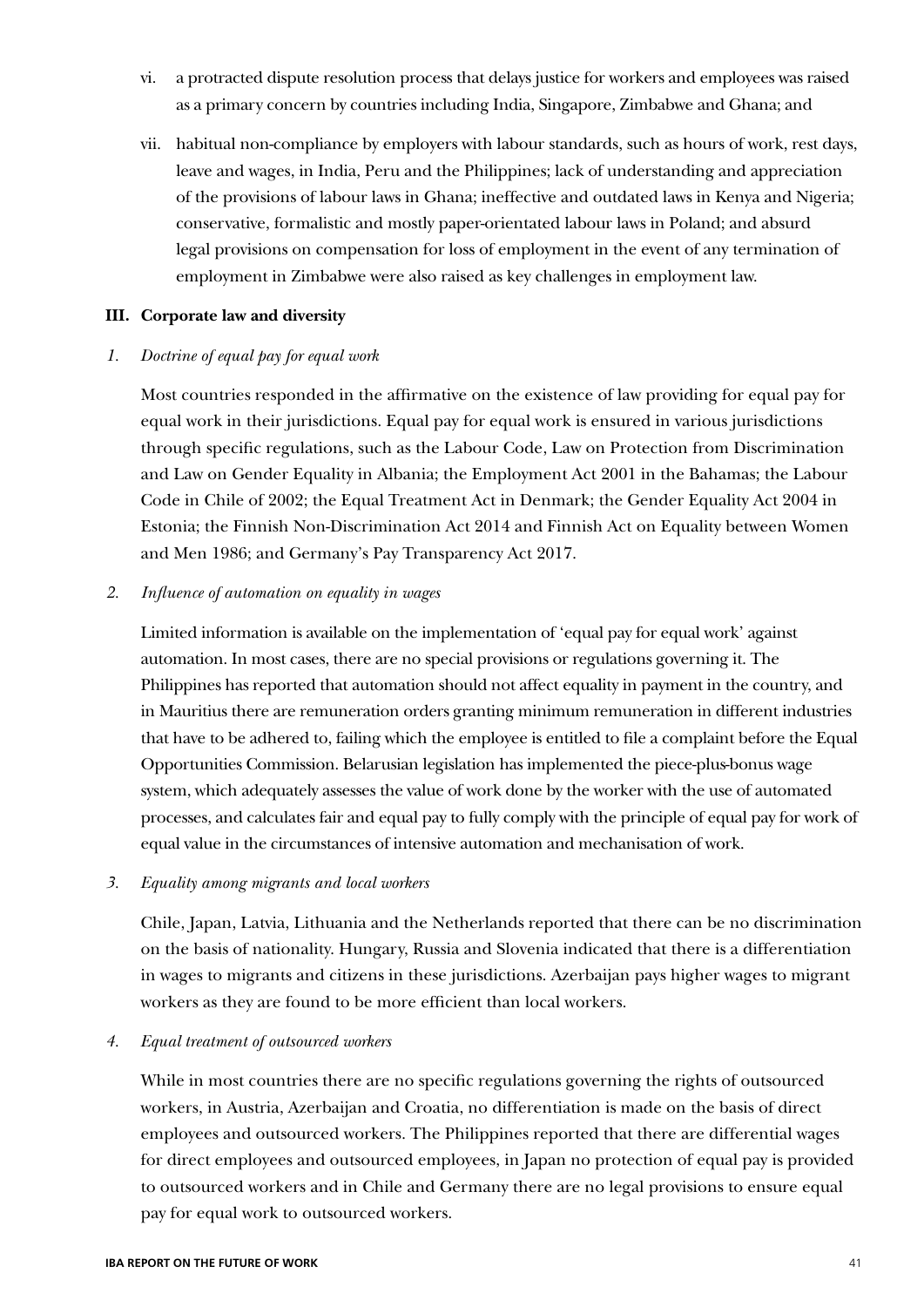It is evident that there is discrimination in payment against outsourced workers and migrant workers in some jurisdictions.

### *5. Gender equality and disclosure of wage gaps*

Argentina, Australia, Austria, France, Ghana, Mauritius, Mexico, Slovenia, South Korea and Turkey reported that the number of women in managerial positions has increased, based on data. Countries such as Chile, Croatia, Hungary and Malta recorded very limited growth of women in managerial positions. While in India, Japan, Kenya and Malaysia, the numbers are presently not very high, there appears to be a gradual rise in these jurisdictions.

According to the Workplace Gender Equality Act 2012, in Australia, employers are required to submit timely reports to the Workplace Gender Equality Agency, prepared against a set of standardised gender equality indicators, including gender pay and management positions held by women.

Measures to improve gender equality, such as maternity leave, childcare leave, flexible working hours, parental leave and working from home, are provided by the majority of countries.

An overwhelming majority of countries reported that there is no requirement for corporates to disclose wage gaps as a matter of practice, but the Netherlands indicated that a legislative proposal for promoting equal payment that mandates disclosing pay gaps was tabled. Fewer countries, including Austria, Belarus, Belgium, Finland, Germany, Hungary and Lithuania, mandate the publication of remuneration reports to ascertain gender pay gaps. In Chile it is still difficult for women to hold top managerial positions in the country, but there is a policy that mandates equal pay to men and women in the same position.

### **IV. Corporate law and rights**

### *1. Legislative mandate for corporate transparency*

Legislative mandates enacted to ensure corporate transparency were reported in the following countries:

- i. Albania: Company information is disclosed on the company website.
- ii. Argentina: Corporate transparency procedures, including anti-corruption compliance programmes, are mandatory for corporations that participate in government procurement processes.
- iii. Australia: All public and large proprietary companies must have a whistleblower policy consistent with the proposed new requirements, according to the draft legislation, from 2019 onwards.
- iv. Azerbaijan: Joint-stock companies are mandated to disclose the procedures of a transaction that is of significant importance.
- v. Bahamas: The country's securities law mandates the disclosure of all related party transactions.
- vi. China: Information on remuneration is disclosed to shareholders by companies and there is a requirement to inform the public at large for listed companies.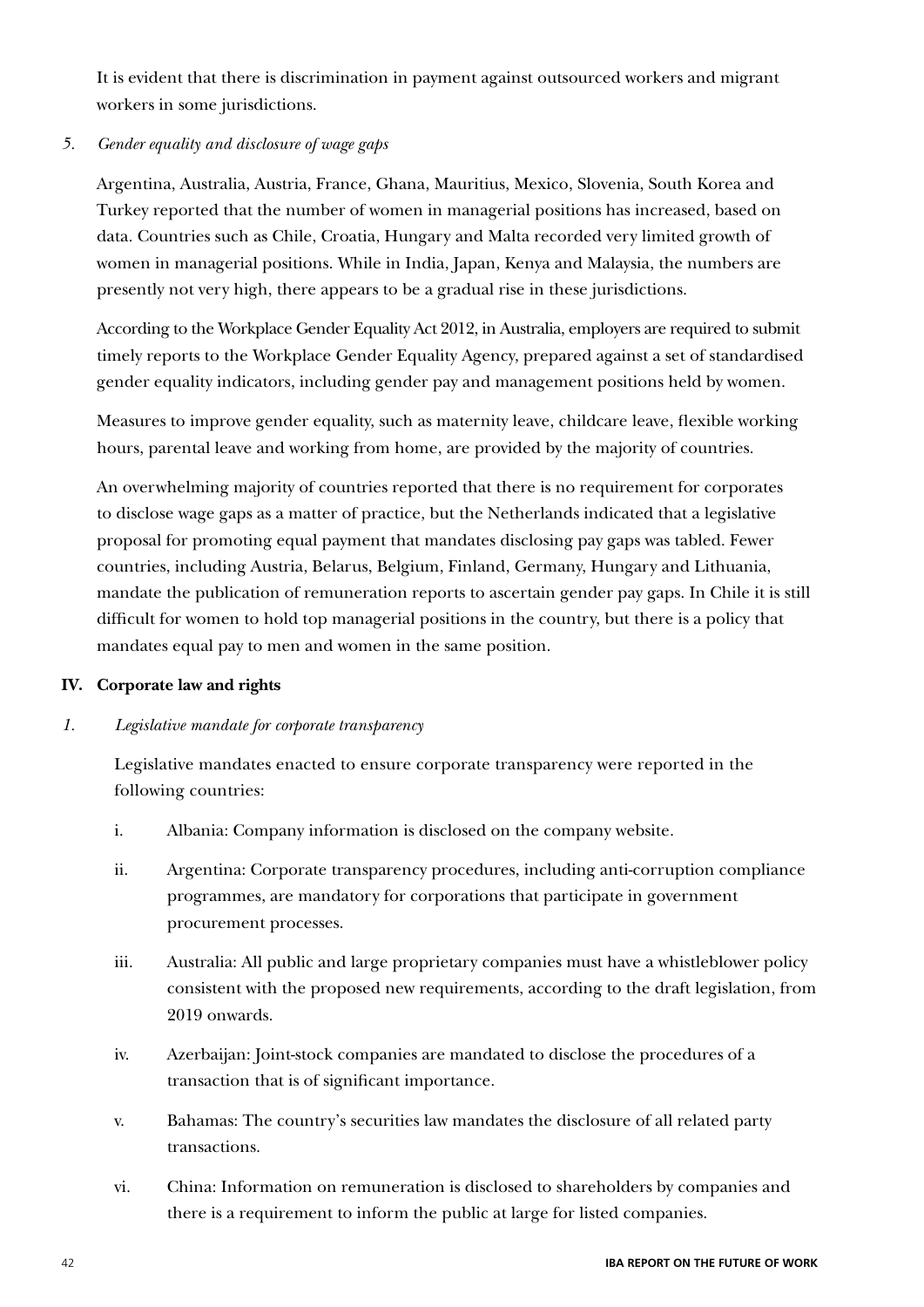- vii. Denmark: Annual reports of limited liability partnerships are submitted to the business authorities to make them public, and price-sensitive information is disclosed to investors by listed companies.
- viii. Germany: Companies are required to reflect the requirements set out by the statutory law in its by-laws.
- ix. India: Company information is disclosed on the company website, information on remuneration is disclosed to shareholders by companies and there is a requirement to inform the public at large for listed companies.
- x. Ireland: Companies are required to adhere to transparency norms.
- xi. UK: Companies are required to publish on their websites any information that is useful for investors, such as who owns them, periodic financial reports and majority holding of voting rights.

Austria and Belgium reported that their local laws neither mandate the disclosure of company information nor prescribe procedures with regard to corporate transparency.

*2. Regulatory framework against gender equality, discrimination, violence, sexual harassment and bullying*

Nearly half of the countries, including Albania, Canada, China, Croatia, Denmark, Finland, Germany, Ghana, India, Latvia and Malaysia, reported that their legislature mandates enterprises to provide protection against any form of discrimination, violence, sexual harassment and bullying. The law requires company policies to implement regulations against discrimination and set up an equal opportunity policy to promote anti-discrimination.

The Australian Corporations Act 2001 enumerates corporate governance principles that prohibit discrimination. Denmark has mandated the formation of a board for equal treatment that must conduct workplace assessments every third year. Finland reported that it has specific anti-discrimination laws that ensure equal pay for equal work. Additionally, the Indian Equal Remuneration Act 1976 and the Malaysian Employment Act 1955 mandate non-discrimination on the basis of gender and ensure equality in the payment of remuneration to men and women. The Act on Securing Equal Opportunity and Treatment between Men and Women in Employment of Japan prohibits any form of discrimination and obliges employers to take measures to prevent sexual harassment against employees (men and women) in the workplace.

China, Mexico, Myanmar, the Netherlands, Nigeria, Peru, the Philippines, Poland, Russia, Singapore and Slovakia do not have legislation to protect their workers against any form of discrimination. In most of these countries, it is left to companies to apply rules with respect to any forms of discrimination. Fewer countries, like Singapore and Australia, have promulgated guidelines in their corporate governance policies to protect workers from discrimination. The Corporate Governance Principles and Recommendations of the Australian Securities Exchange's Corporate Governance Council provide that each listed entity should have and disclose a diversity policy that includes requirements for the board to set measurable objectives for achieving gender diversity and annually assess progress in achieving those objectives.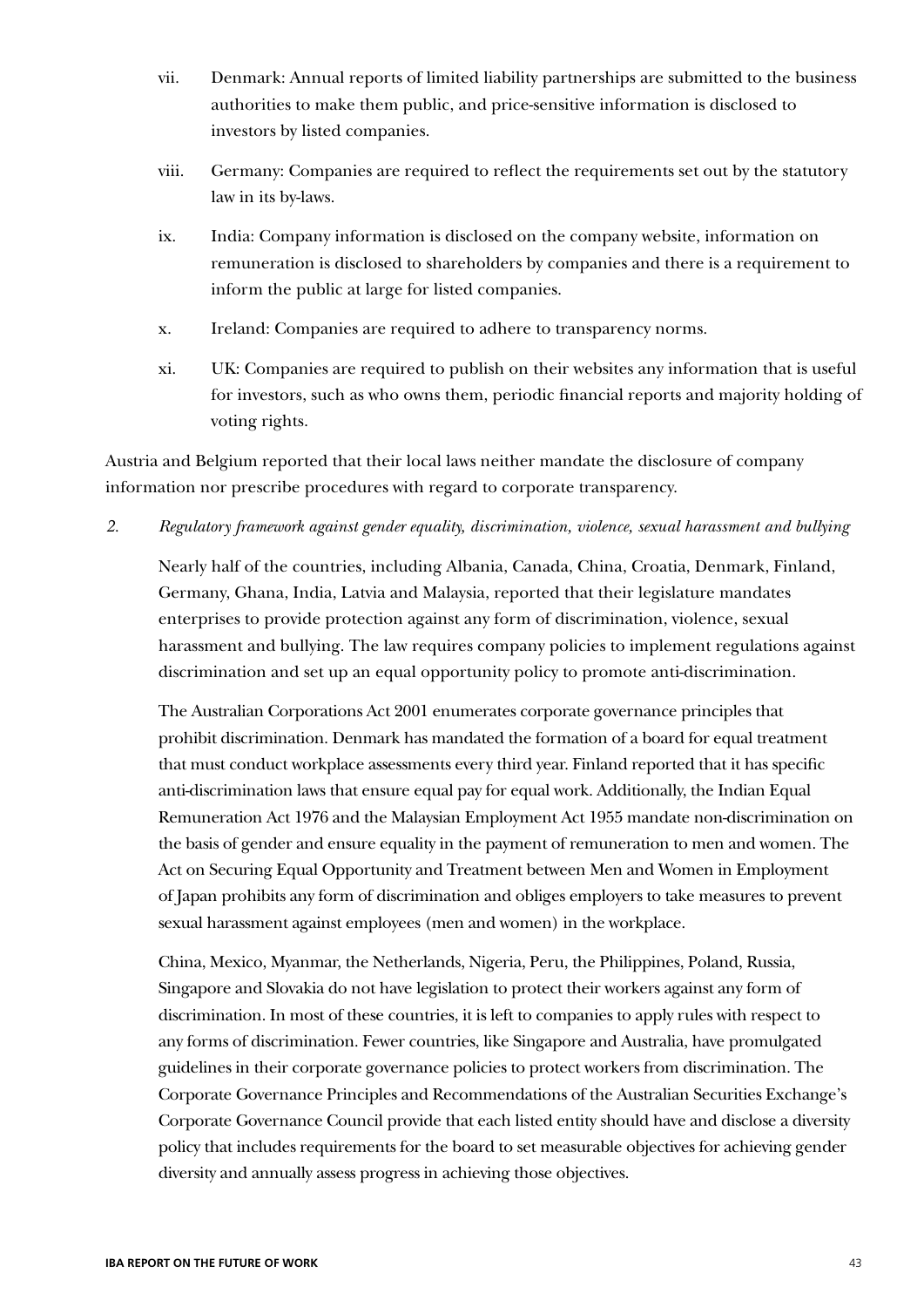It was reported that under French law, the employer can be held liable if it does not have a policy against harassment and discrimination. Additionally, companies are encouraged to set up information actions and give appropriate instructions to workers to raise their awareness and plan prevention by including an alert procedure in the company's internal regulations.

### *3. Penalties and proceedings for misconduct of workers*

In most countries, procedures for reporting, investigating and imposing penalties in cases of misconduct are regulated by the internal policies of the company and typically include reporting and encouraging affected parties to file complaints, investigation, setting up disciplinary committees and disciplinary proceedings. In most jurisdictions, companies themselves determine the procedure and punishment to be imposed. The punishment may scale from a mere warning to dismissal from employment, depending on the gravity of the misconduct.

In the Philippines, in situations in which the offence does not stop even after adequate warning, the employer will be justified in terminating employment. Further, its Anti-Sexual Harassment Act of 1995 provides for the procedure in the case of sexual harassment. In Russia, the employer has the right to investigate violations and impose disciplinary punishment on employees who breach provisions of company policies.

Bangladesh, Belarus, Finland, India, Kenya and Latvia provide fixed procedures for redressal under labour laws and rules. They also provide punishment and provisions for the dismissal of employees. Employees are entitled to compensation if there has been any discrimination.

Malta, Peru and Russia have provisions that enable internal workplace regulations under which employees can report complaints and which grant the employer the right to investigate and impose disciplinary punishments. Further, Turkey has established sexual harassment hotlines and whistleblower policies for the safety of women in the workplace.

The Minister of Labor, Employment and Social Security in Myanmar is responsible for issuing a template that lists the method of dismissal for grave misconduct by employees, and Slovakia also prescribes penalties under its labour laws.

In Croatia, each company with more than 20 employees has a duty to appoint a person authorised to handle discrimination and harassment complaints. Employee behaviour that is qualified as harassment is a violation of the employment agreement and may be sanctioned in accordance with the Labour Code and the employer's internal rules, including termination. France reported that, since 1 January 2018, all companies with at least 50 employees are required to set up a special procedure to collect alerts from whistleblowers.

### *4. Copyright and data protection*

The majority of the surveyed countries have legislation for the protection of copyright and data privacy. A few countries, such as Australia, also have state-based legislation with respect to copyright and privacy laws. Azerbaijan and Pakistan have administrative and criminal sanctions for the violation of copyright. Some countries reported that they are in the process of strengthening existing laws/implementing new laws to ensure data privacy. Fewer countries,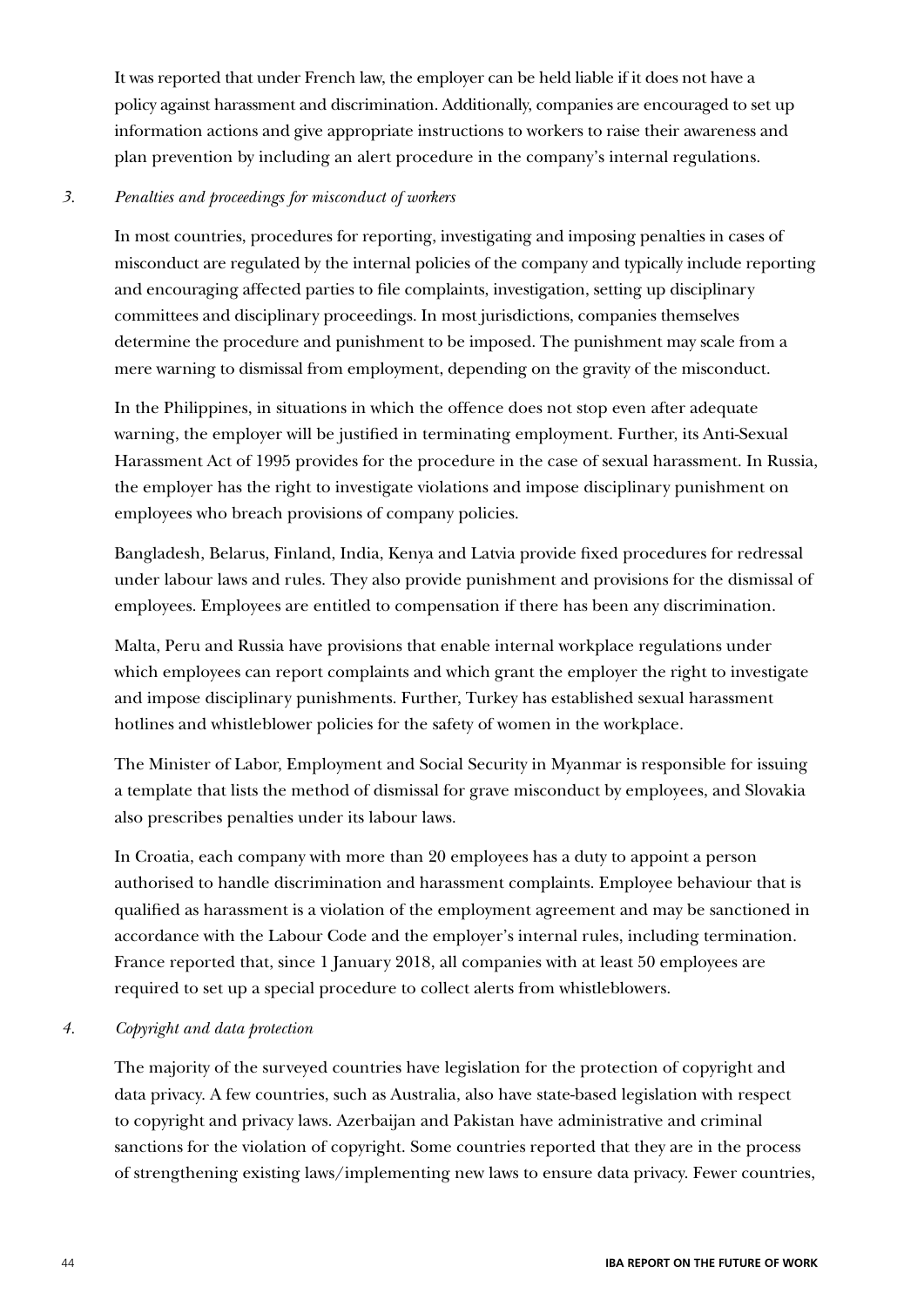such as Belgium, Estonia and Peru, reported that individual contracts or company policies govern data privacy and copyright protection.

In some countries, including France and Estonia, the owner of the copyright is recognised as its author. The existence of an employment contract or an order contract does not imply any assignment of implicit rights to the employer or sponsor. The employer can only have rights in limited situations in these countries.

Colombia does not follow a policy concerning copyright either because of a mandate under law or by practice. However, it has a very strict policy for data protection and privacy. Colombian data protection laws foresee penalties, including fines up to approximately \$546,869, the suspension of operations regarding the processing of personal data and the permanent shutdown of operations regarding data processing.

The survey also revealed a trend that, unless otherwise agreed, copyright over any work prepared by employees during the course of employment belongs to the employer. Based on the responses by European countries, it is noted that the recently introduced General Data Protection Regulation (GDPR) in the EU provide for very high levels of monitoring by national data protection authorities and impose hefty penalties for violations. Therefore, European companies have started substantial projects to ensure compliance with GDPR.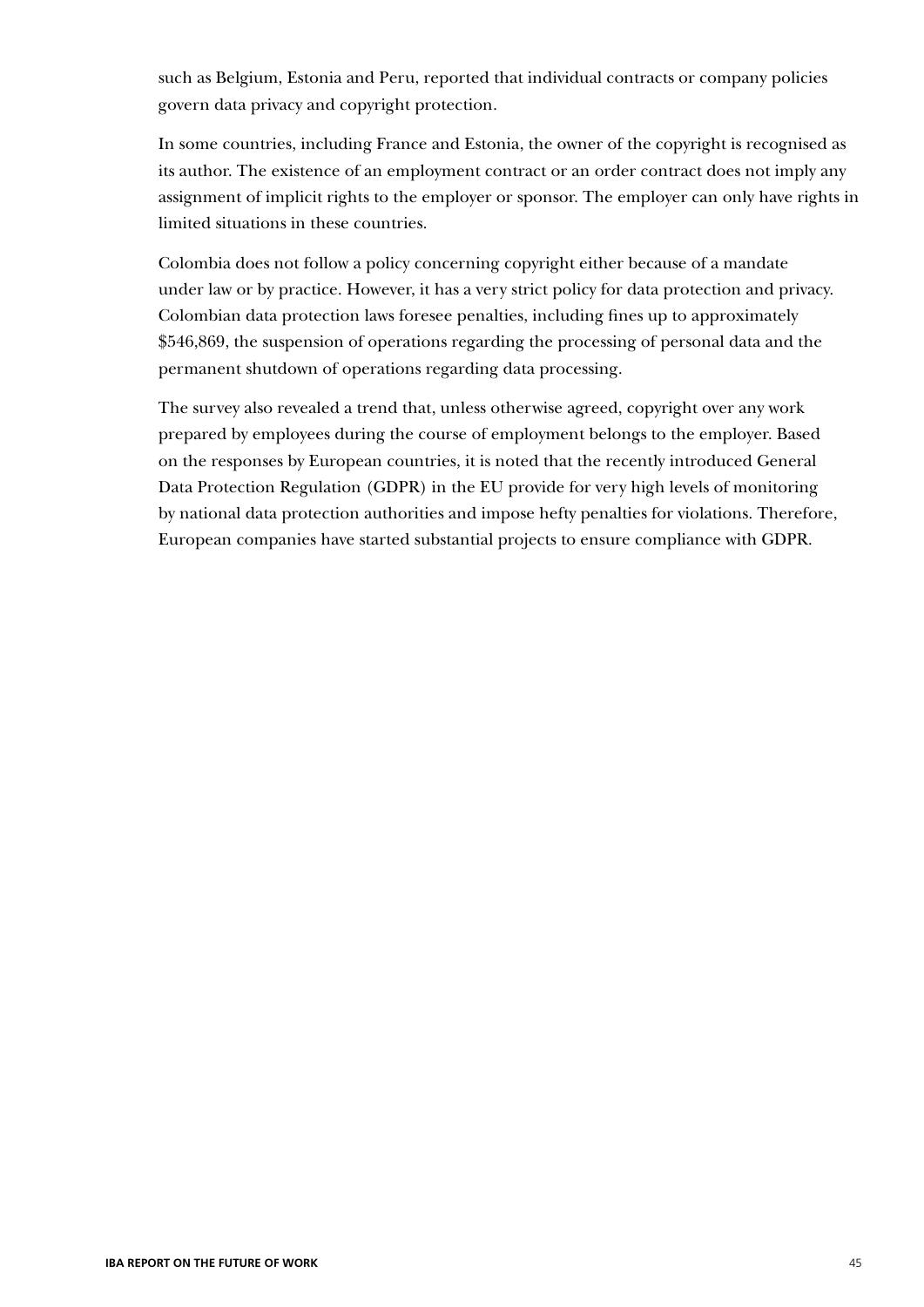# **II. SECOND REPORT: CORPORATE SOCIAL RESPONSIBILITY LAW**

Prepared by Martijn Scheltema (Pels Rijcken & Droogleever Fortuijn and Erasmus University Rotterdam, the Netherlands) and Claire Huijts (Pels Rijcken & Droogleever Fortuijn, the Netherlands)

# **I. Introduction**

- 1. The ILO–IBA Special Project Working Group was asked to provide input on the future of work from a CSR/business human rights perspective.<sup>3</sup>
- 2. In the following, we elaborate on the future of the workforce from this perspective in connection with outsourcing, global supply chains and networked organisations, the role of workers in sustainability (management), diversity, changing working relationships and the changes brought by AI.

# **II. Outsourcing, supply chains and networked organisations**

- 1. It is questionable whether technological developments will diminish the need for outsourcing through global supply chains. These technologies require (substantive) investment, which thus far has not been made in the global north. Because of the low cost of production in these supply chains, it is not probable that investment will be made in the near future as long as the cost of production through global outsourcing remains low. The answer to whether globalisation will continue at the present pace is not clear as some expect a partial reversal of globalisation, with production moving back to developed countries.
- 2. On the basis of these issues, we expect supply chains to remain, including their negative effects in relation to the exploitation of workers. This may eventually change if new technology is introduced in the producing countries. Nevertheless, we consider it questionable whether the required investment would not increase the cost of production to the extent that it would make outsourcing less attractive. A development that may worsen the negative externalities of supply chains is the introduction of (internet) technology that connects Western buyers with smaller factories (or even individuals) in producing countries and enables Western buyers to source from even more producers. The input we received supports our expectation that the number of suppliers will not decrease. This may cause supply chains based on procurement with bigger factories to become even less transparent as the number of production facilities increases considerably. On the other hand, we expect to see the delayering of supply chains by larger Western companies to get a better handle on supply chain issues, such as those regarding workers' exploitation. Delayering means the number of actors in the supply chain is reduced, enabling Western buyers to assume more control over their supply chains.

However, the foregoing may depend on the type of work outsourced to developing countries. For example, many back office and call centre activities are deployed in developing countries,

<sup>3</sup> The analysis of the committee is backed by (solicited) input from its constituency on these themes. The committee has received 19 responses. The respondents of the submitted surveys work in Australia (4), Brazil (2), Germany (1), Japan (2), Russia (1), Sweden (1), Switzerland (4), the UK (1) and the US (3). We did not receive input from developing countries, which should be kept in mind when reading this input.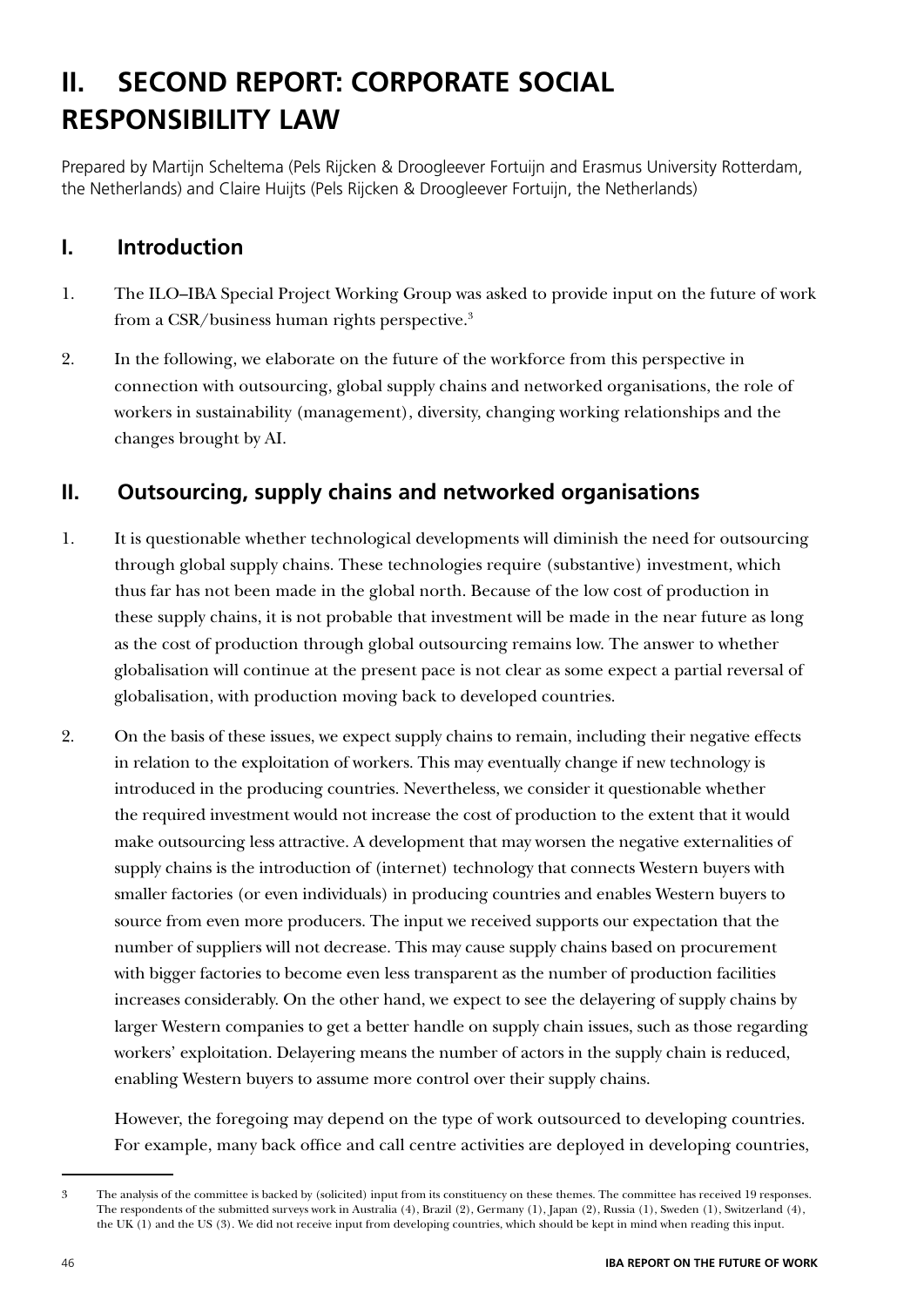such as India. If these functions are replaced by AI or IT solutions, this may have a significant impact on the outsourcing of this type of work.

- 3. The (amount of) changes in the workforce and the (significance of the) impact of technology may be sector-specific. When regarding a potential shift from traditional companies to networked organisations, the impact may be of bigger significance in service-based sectors and of smaller significance in sectors that are highly dependent on a specific location or on capital-intensive infrastructure. A similar trend may be spotted regarding the sectors that are expected to outsource more of their operations in the future, where the service sector may be most at risk. The aforementioned developments may also coincide with the use of more freelancers in the future.
- 4. To date, technology is capable of performing most of the functions requiring fewer skills and education. However, the use of technology is not cost-effective at present. Thus, globalisation secures jobs for many workers in producing countries. We do not expect AI technologies to change this, especially because these technologies do not affect these types of jobs. The impact of AI will be salient for jobs requiring higher levels of education, including at the academic level. Thus, highly skilled jobs, for example, in medicine, the legal profession, accountancy, stock trading and engineering, may predominantly be at risk. In the same vein, jobs that require human contact and understanding of emotions might also be at risk (eg, in call centres providing medical advice). For example, there are AI applications in existence that are able to advise callers on medical issues, such as asthma. The callers often do not realise that they are being served by a computer. These developments raise many questions, such as whether callers have the right to know that they are speaking to a computer, but such questions go beyond the scope of this contribution.
- 5. Obviously, privacy implications are linked to the digitalisation of the workforce. It will be a challenging and complicated but necessary process to find the right balance between the employee's right to privacy and the employer's options regarding hiring and monitoring processes, as well as the possibility to take disciplinary action based on the private, sensitive information gathered. For example, employers may implement new AI profiling technologies to evaluate whether they should hire a new employee, whether it is likely an employee will commit fraud or engage in other bad practices and which type of function may be most appropriate for an employee. It is questionable when this type of profiling will be allowed and under what circumstances. We do expect developments in this area in the near future. Furthermore, it has to be seen which consequences an employer may attach to such profiling. For example, may an employee be given another job or even be fired when AI, with a sufficient likelihood, predicts fraud that has not actually taken place? Who is allowed to assess the information provided by AI, and should employee consent be required for every individual analysis or could consent given at the outset be sufficient?

## **III. Labour issues in global supply chains**

1. With the rise of globalisation and access to information at any time or place, the question arises of whether workers' issues in supply chains will be addressed more often and will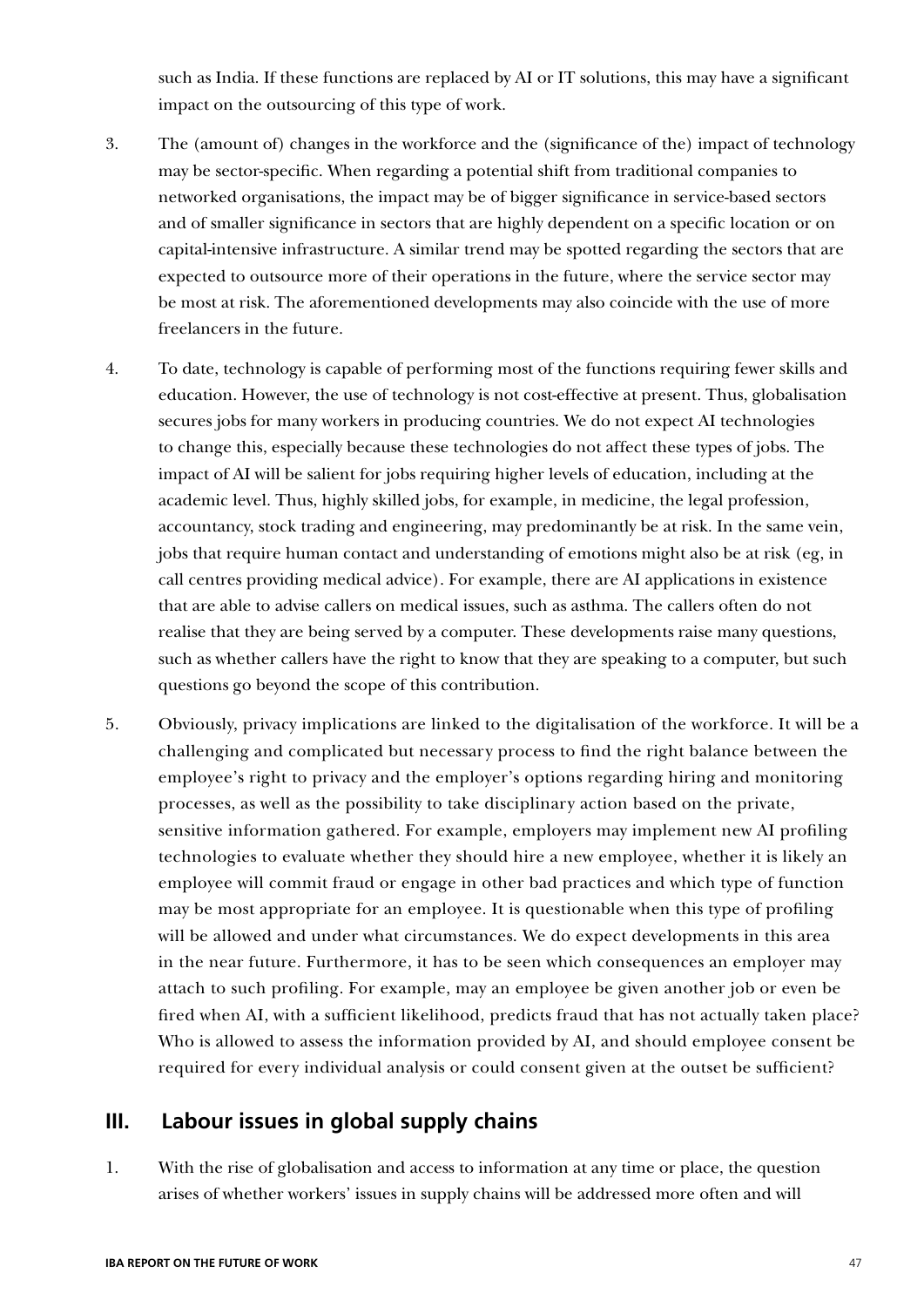therefore become potentially more damaging to enterprises. We expect these developments to occur in the future and that these issues will therefore receive more public scrutiny. The input we received supports this expectation.

- 2. We expect companies to increasingly safeguard worker safety and other workers' rights throughout global supply chains. It is not easy to predict the avenues that will be pursued to implement these safeguards. We expect contractual mechanisms and legislation to become more important, but the method may also be dependent on public perception or a combination of the aforementioned factors.
- 3. When reducing workers' exploitation in supply chains, a risk-orientated approach focusing on the most salient issues should be implemented.<sup>4</sup> We expect new technologies, such as blockchain and AI, to enhance transparency in supply chains and assist in acquiring more comprehensive control over supply chains, in addition to the existing auditing and certification practices concerning the worst labour practices in producing countries. The input we received from our respondents did support our notion that IT solutions and AI will become more important in the control and management of supply chains. For example, blockchain has (more or less successfully) been used to enable traceability to the source in supply chains and to track and trace all participants and products. Blockchain makes transactions transparent and irrefutable and gives role-based access to all participants in the supply chain. Several agricultural supply chains, such as cocoa, palm oil and cotton, pose a specific traceability challenge as they become mingled at mills, where they are transposed into other products. However, blockchain as such is not sufficient because the information flowing into the blockchain may be unreliable.

Thus, the flow of information fed into the blockchain should be monitored. To date, the monitoring of practices regarding workers' rights in supply chains (if any) is conducted by certification, which is far from flawless, for example, because it predominantly focuses on a paper reality and many smaller businesses can simply not afford it. Thus, AI tools will be needed to support monitoring (certification) and may eventually even take over (part of) its function at a lower cost. The AI monitoring tool will be fed relevant data from input from other actors in the supply chain, as well as complaints filed with the complaint mechanism.5 Furthermore, smart contracts that include legal contractual requirements (in connection with workers' rights) that have to be met before payment is made could be considered. However, this may raise the cost of production in these countries from the outset and may have an impact on the willingness to source abroad. Trade issues on the global level at present may also have an impact on global supply chains.

4. Beyond this, it is questionable whether developing countries will increase their efforts to enforce stricter labour-related standards. These countries might need an incentive to do so. These incentives may be linked to, for example, general economic development and pressure from stakeholders and/or customers. The current trade issues do not incentivise

<sup>4</sup> This should be compliant with human rights due diligence as required by Guiding Principle 17 ff of the United Nations Guiding Principles (UNGPs) for Business Human Rights and the Organisation for Economic Co-operation and Development (OECD) Guidelines for Multinational Enterprises ('OECD Guidelines').

<sup>5</sup> See, eg, Ulula, http://ulula.com/product accessed 30 January 2019.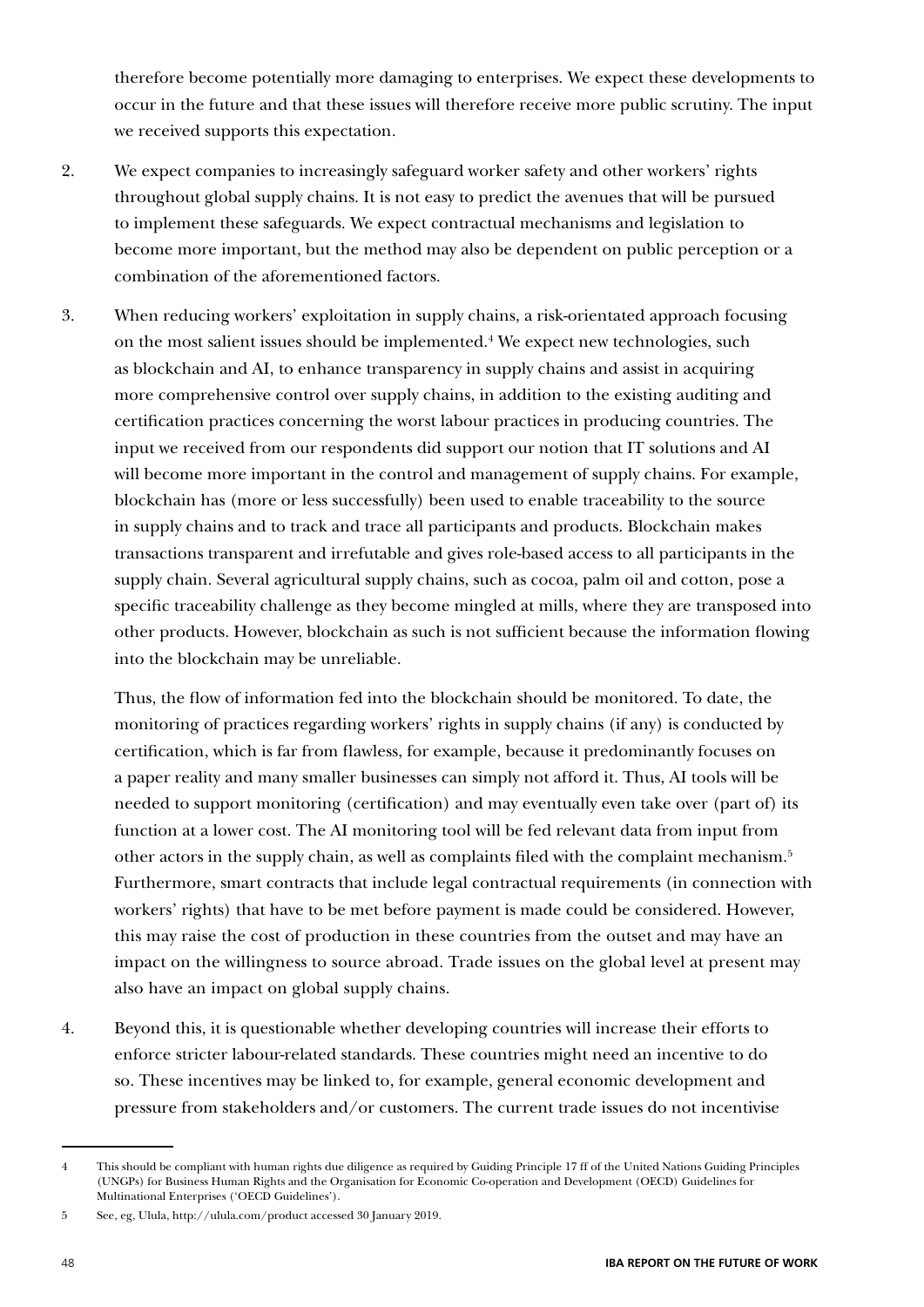these developments. Moreover, developing countries may consider introducing labour-related standards for investors in new agreements with developed countries. Investors would have to comply with these standards to be eligible for protection under the agreement. This kind of development may also enhance the implementation of these standards by foreign companies.

- 5. Increased attention for measures regarding the protection of the rights of workers is expected based on the current initiatives to increase OSH and limit working hours in supply chains. An interesting example of this is the Bangladesh Accord between more than 180 companies in the garment industry and global unions after the Rahna Plaza incident.6 The accord also shows measures in this area are considered to be obligatory for Western companies and no longer simply 'nice to have'. This is reflected by the fact the accord includes a binding dispute resolution mechanism (arbitration) wherein global unions may litigate against individual companies that do not meet their obligations under the accord.7 We expect binding dispute resolution mechanisms to be implemented in more initiatives regarding other workers' rights in the future. The likelihood of this is strengthened by the fact that global unions are becoming increasingly active in this area. These initiatives may also result in an increase in regulatory standards for workers' rights and enhanced enforcement of such standards in developing countries, for example, because these requirements will be set in investment agreements with developed countries.
- 6. Furthermore, we expect an increase of global framework agreements to address these issues. Capacity and relationship building between Western buyers and international and local trade unions seems to be a vital element for improvement in this area. For example, H&M has concluded a global framework agreement with IndustriALL and IF Metall.<sup>8</sup> This agreement has facilitated conflict resolution between workers and management within H&M's supply chain. The implementation of the agreement has been mainly channelled through the national monitoring committees that consist of representatives from local trade unions and H&M.<sup>9</sup> In Myanmar, where a month-long strike took place after eight union leaders were fired in October 2015, the agreement was key to getting trade unionists back to work, as well as achieving trade union recognition at the Jiale Fashion factory in Yangon.10 In Pakistan, the agreement was invoked to bring together IndustriALL Pakistani affiliate the National Trade Union Federation and the local management of the Denim Clothing Company factory for joint negotiations, which resulted in the reinstatement of 88 workers after they had been fired for demanding better working conditions at the factory.<sup>11</sup> Moreover, the company continues its collaboration projects with the Swedish International Development Cooperation Agency ('Sida'), the ILO and IF Metall to train management and workers on workplace cooperation and dispute resolution.12

<sup>6</sup> See for the 2018 Accord http://bangladeshaccord.org/wp-content/uploads/2018-Accord-full-text.pdf accessed 30 January 2019.

<sup>7</sup> Such arbitrations have been instituted and thus far resulted in settlements between global unions and companies. See, eg, https://pca-cpa. org/en/news/pca-press-release-settlement-of-bangladesh-accord-arbitrations accessed 30 January 2019.

<sup>8</sup> Shift, *The Human Rights Opportunity, 15 real-life cases of how business is contributing to the Sustainable Development Goals by putting people first* (New York, July 2018), p 18.

<sup>9</sup> *Ibid*.

<sup>10</sup> *Ibid*.

<sup>11</sup> *Ibid*.

<sup>12</sup> *Ibid*.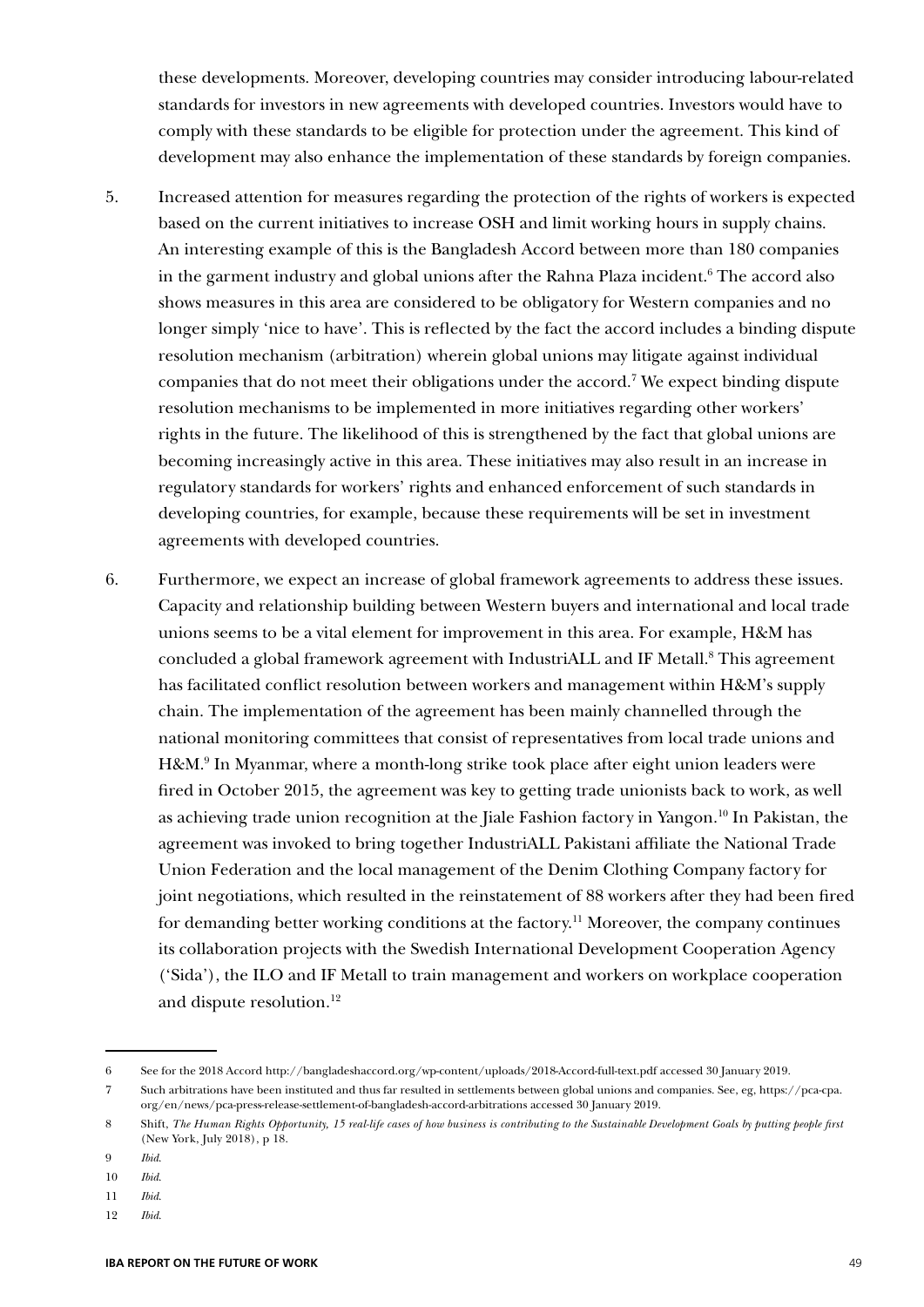7. Although the Bangladesh Accord provides an interesting example of a dispute resolution mechanism, access to effective grievance mechanisms and remedy for workers who are victim of workers' rights violations remains a key challenge. The need to strengthen access to remedy is elucidated in a Dutch report on the duty of care that Dutch companies have in relation to business and human rights.13 It highlights that considerable challenges exist with respect to obtaining effective remedies through judicial processes.14 States vary considerably in the extent to which workers' rights violations may be pursued as violations under domestic law. The conduct of corporate operations through multiple subsidiaries in different states can make it difficult to identify which business entity is responsible for a violation.<sup>15</sup>

In addition, the recognition of the separate legal personalities of corporate organisations can insulate parent companies in the developed world from liability for the acts of their subsidiaries in the developing world, where many violations occur.<sup>16</sup> The result is that, too often, the only judicial recourse available to victims is to pursue actions in host states with fragile or even perceived corrupt legal systems.17 This can be especially problematic when one of the entities involved in a commercial venture is a state-owned company. Thus, we expect companies to improve access to help remedy this area. IT solutions may assist in increasing access to remedy for workers.

8. Another issue in these supply chains, which may also contribute to workers' abuse and exploitation, is the wages, which are often below the living wage in the producing countries. Thus, it is important to raise wages to a living wage. We expect Western buyers to increasingly include this issue in their policies. Current projects have been deployed and reveal the importance of industry-wide collective bargaining between employers and unions of registered and legally enforceable agreements at the national level, such that workers in the garment and textile industry within a country can negotiate their wages under the same conditions, regardless of the factory they work in and the retailers and brands they produce for.18 Furthermore, workplace dialogue and industrial relations programmes to facilitate constructive and positive communication and negotiation on wages and working conditions between employers and employees at the factory level and employer associations and trade unions at the national level are important.19 Current programmes support the establishment of democratically elected worker representation at strategic suppliers, which can lead to the establishment of trade

<sup>13</sup> Liesbeth Enneking, François Kristen, Kinanya Pijl, Tjalling Waterbolk, Jessy Emaus, Marjosse Hiel, Anne-Jetske Schaap and Ivo Giesen, executive summary to be found at www.wodc.nl/binaries/2531-summary\_tcm28-124392.pdf accessed 30 January 2019.

<sup>14</sup> See also, e.g, Robert McCorquodale, *Survey of the Provision in the United Kingdom for Access to Remedies for Victims of Human Rights Harms Involving Business Enterprises*, (17 July 2015) pp 14–29.

<sup>15</sup> See, in connection with the violation of human rights, Jennifer Zerk, *Corporate Liability for Gross Human Rights Abuses: Toward a Fairer and More Effective System of Domestic Law Remedies* (2013), p 65 www.ohchr.org/documents/issues/business/domesticlawremedies/ studydomesticelawremedies.pdf accessed 30 January 2019; Mark B Taylor, Robert C Thompson and Anita Ramasastry, *Overcoming Obstacles to Justice: Improving Access to Judicial Remedies for Business Involvement in Grave Human Rights Abuses* (2010), pp 10–11.

<sup>16</sup> See, eg, Gwynne Skinner, 'Rethinking Limited Liability of Parent Corporations for Foreign Subsidiaries' Violations of International Human Rights Law' (2015) 72 *Washington and Lee Law Review* 1769; and Radu Mares, 'Responsibility to Respect: Why the Core Company Should Act When Affiliates Infringe Rights' in Radu Mares (ed), *The UN Guiding Principles on Business and Human Rights – Foundations and Implementation* (Martinus Nijhoff Publishers 2012) pp 169–170. Various theories that attempt to surmount this challenge thus far have encountered significant difficulties. See Skinner, pp 1819–1847.

<sup>17</sup> Oxford Pro Bono Publico, *Obstacles to Justice and Redress for Victims of Corporate Human Rights Abuse: A Comparative Submission Prepared for Professor John Ruggie*, 3 November 2008, pp 2–4 www.reports-and-materials.org/Oxford-Pro-Bono-Publico-submission-to-Ruggie-3-Nov-08.pdf accessed 30 January 2019.

<sup>18</sup> See n 8 above, 24.

<sup>19</sup> See n 8 above, 16.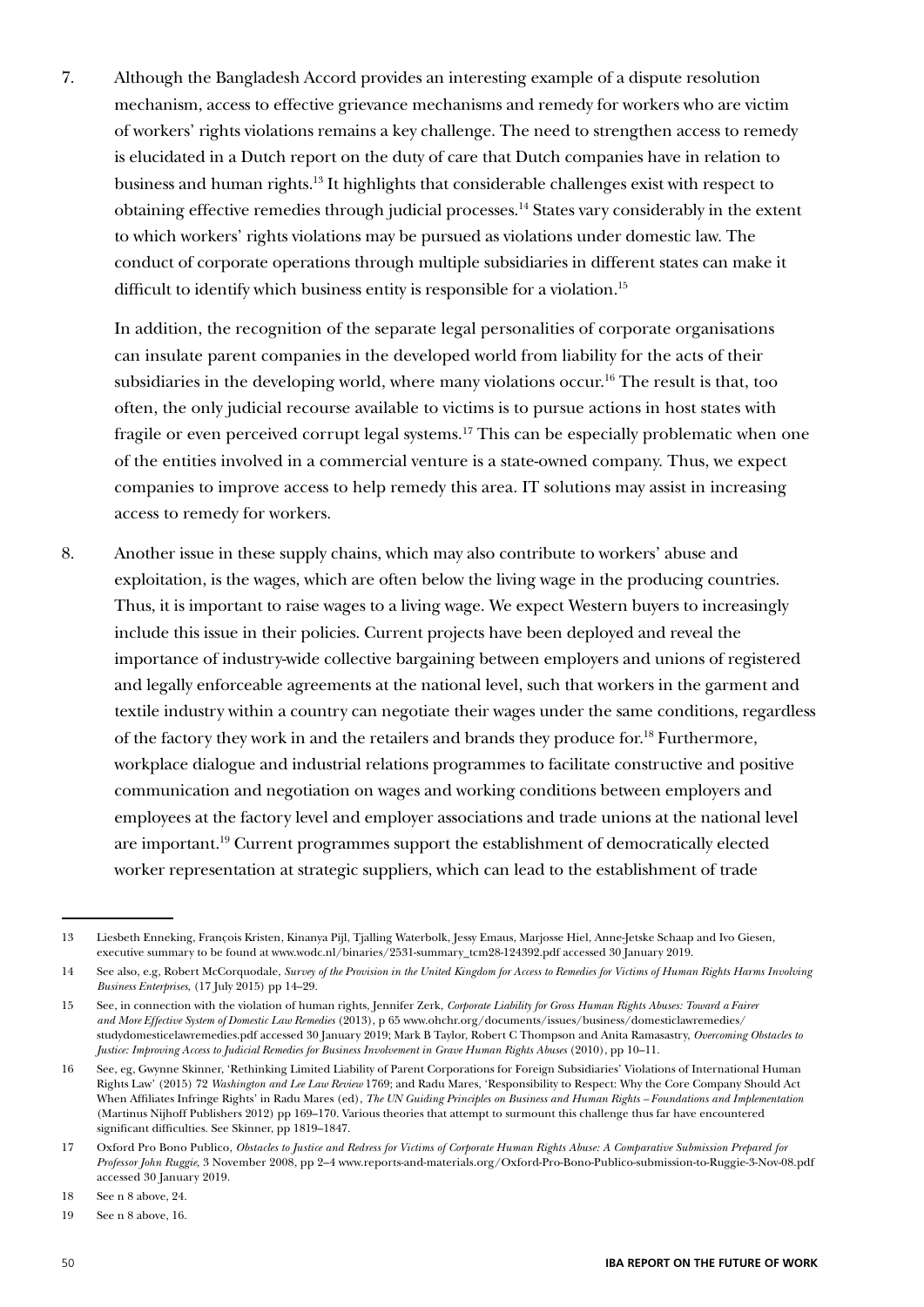unions if the employees so choose. The programmes also include training at the factory level on workplace cooperation, negotiation skills, collective bargaining and labour law. Several trade unions, the ILO and the Swedish development agency Sida are partners in several of these programmes.20 Additionally, the contractual procurement practices of brands and retailers should ensure that payment of the negotiated wage is supported and enabled by the terms of contracts between global buyers.<sup>21</sup> Beyond this, engagement with the national government is important because the national government should set minimum wages at a sufficient level and consequently enforce these regulations effectively. The regulatory environment should be such that it provides for an adequately resourced regular inspection.

The regulatory environment should also encompass a legal system which ensures that no less than legal minimum wages are paid to workers, since minimum wages play a vital role in underpinning the living wage and must be set in accordance with this level and regularly reviewed in line with the cost of living.22

Finally, the introduction of a fair wage method that takes into full consideration the workers' skills, experience, performance and responsibilities is required.<sup>23</sup> The Fair Wage Method, developed by the Fair Wage Network and based on 12 dimensions, supports the creation of holistic pay structures that enable and sustain a fair living wage and facilitate improved dialogue between employers and employees at the factory level. Distinct from an audit approach, the Fair Wage Method focuses on partnerships with factories, shops and brands to assess wage practices through worker and management surveys, identify root causes and implement improvements, including within human resources (HR) policies and practices.24

- 9. More generally, persistent poverty issues in developing and producing countries may be an issue in connection with workers' exploitation. If this will be solved, at least to a certain extent (as the SDGs prescribe), this may also increase the cost of production and thus render production in these countries somewhat less attractive. That said, it may also support the eradication of workers' exploitation.
- 10. We have observed that collective bargaining may be important to achieve the payment of the living wage. However, the future scale of collective bargaining agreements and collaborative negotiations between unions and management is questionable, even in the developed world. They may increase globally, but this is far from guaranteed. Thus, it is uncertain whether the current level of these negotiations will be maintained in developed countries and what impact this will have on the developments in developing countries. It is not difficult to conceive that a decrease in the developed world would also affect developments in developing countries. However, it may be that collective bargaining as we know it will be replaced by other types of collective approaches. For example, in advertising, we see a decrease of regular advertising in favour of personalised

<sup>20</sup> *Ibid*.

<sup>21</sup> See n 8 above, 24.

<sup>22</sup> See n 8 above, 19 and 24.

<sup>23</sup> See n 8 above, 17.

<sup>24</sup> *Ibid*.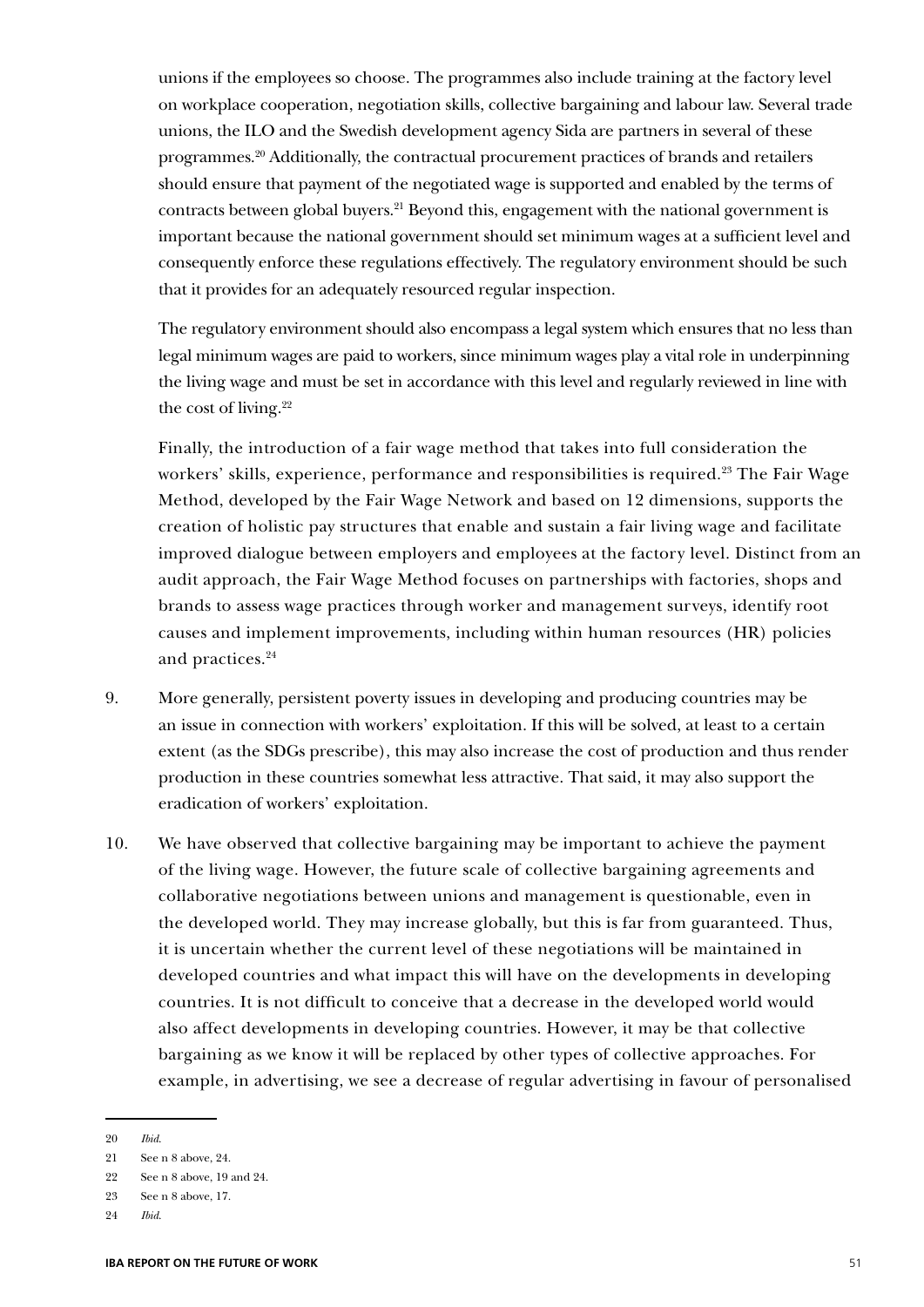advertising and the use of influencers who promote goods or services to followers of their blogs, vlogs, Twitter or Instagram accounts. Comparable developments may occur in connection with collaborative approaches of workers. The development of web fora or other collaborative IT solutions, including the use of influencers, may (partially) replace collective bargaining. This may also have an influence on labour unions. Will they remain but use other means to achieve their objectives or will they be replaced by new networked structures? These new structures may also incentivise collective bargaining in developing countries as less infrastructure in the form of workers' unions may be required. As companies and governments sometimes resist workers' unions or (collective) bargaining formally or informally, this may be an advantage for networked structures. Obviously, this raises new issues, such as the authority of spokespeople pertaining to represent workers and capacity-building with workers about (the use of) the fora as well as their rights. Furthermore, the regulations in the developed world that allow for collective agreements to be imposed on workers who are not members of the workers' unions involved in the negotiations should be revised. Before commencing the revisions, there should be an assessment of which new ways a networked organisation would be sufficiently represented and representative.

## **IV. The role of workers in enterprise management and governance**

### *General perspective*

- 1. It is questionable whether employees/workers will assume an enhanced role in the economic and managerial decisions of a company and whether companies will take steps to facilitate this change. This may differ across countries. For example, German employee representatives already have tools to participate, including employee participation at the supervisory board level and through works councils. That said, management may pay more attention (and invest more resources) to improve social dialogue in all departments of it organisation(s). CSR/environmental, social and governance developments may also provide incentives for management to facilitate these changes. IT tools may help in establishing effective 'dialogue', such as online chatting, meetings, conference calls and video.
- 2. The foregoing is based on a traditional view of the organisation of companies with a centralised structure, including a board. We may, at least partially, depart from this traditional model and move towards networked organisations. These may have a flatter structure and more dispersed decision-making processes. In such networked structures, new forms of workers' involvement may arise, especially because the divide between workers and management may disappear. Workers may become the management of such structures, their rise being assisted by IT solutions.
- 3. Regulations on working hours, working from home and dress codes are expected to become more flexible, which may also contribute to the rise of networked organisations. These developments are expected to enhance diversity. It is not easy to predict how these developments will materialise: we may expect more flexibility in existing regulations, less regulation and/or more self-regulation in companies.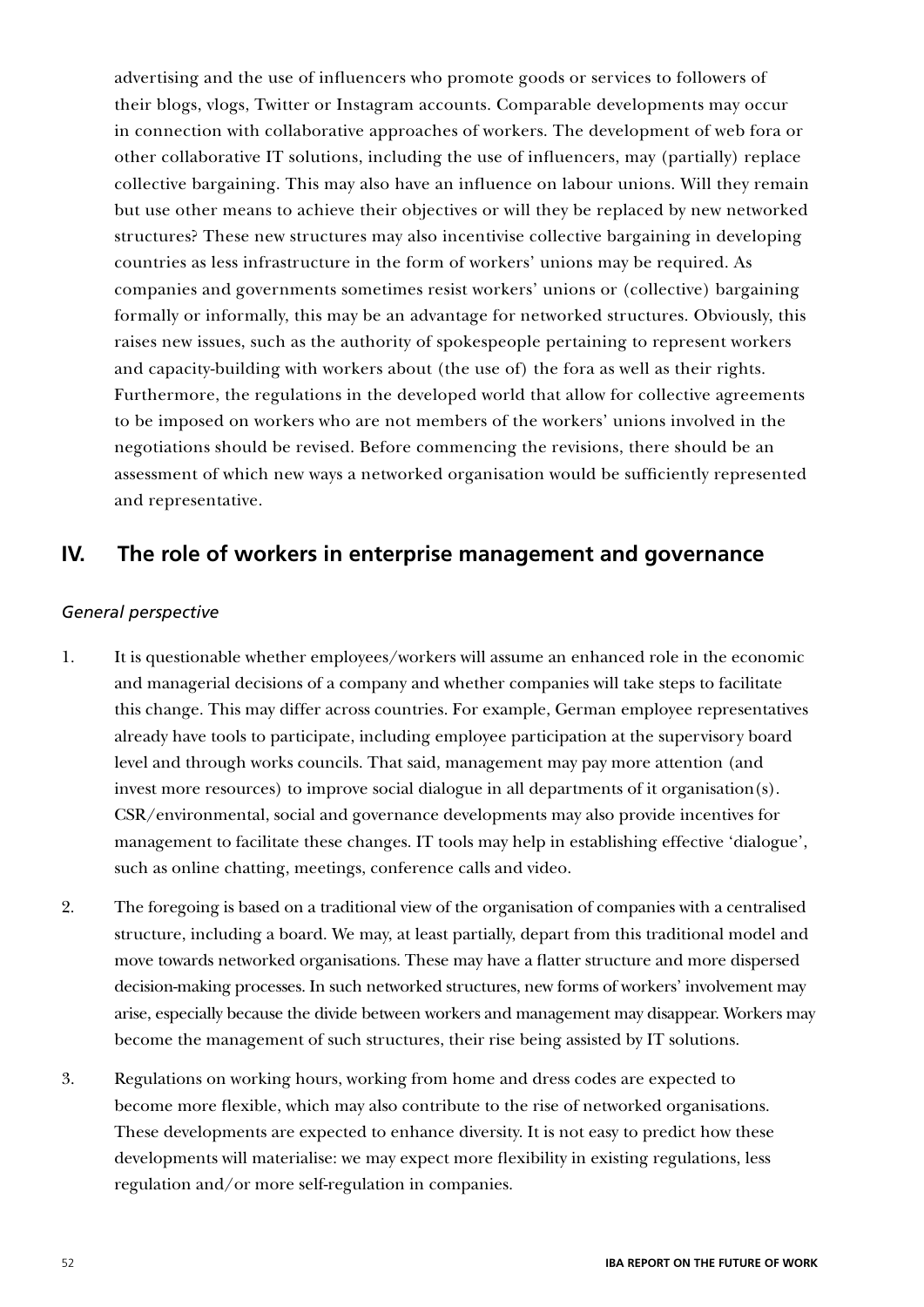4. Furthermore, whistleblower protection may increase in developing countries as well as developed countries, and the scope of misconduct covered by whistleblowing programmes may expand. The expansion is already noticeable in Europe and developed countries and is illustrated by the recent guide on whistleblowers published by the IBA, which includes a review of recent developments around the world.25 However, it may also be conceivable that additional whistleblower protection will not emerge regarding the reporting of misconduct in the labour environment but instead media attention will become more decisive.

### *Social and environmental sustainability*

- 5. We expect workers and their representatives to become more engaged in shaping companies' social and environmental sustainability. To facilitate such developments, workers and their representatives need to be supported and encouraged by legislation, company policies and international norms. We believe that companies will be motivated by younger workers who want to work with organisations that have a sufficient track record in these areas and may make this an essential factor in their choice for an employer. Beyond that, workers increasingly feel that these issues should be addressed and want to actively contribute. Several companies contribute to sustainability not only in their operations and supply chains, but also provide pro bono services to charitable organisations and allow their workers who wish so to spend part of their time on such work.
- 6. Thus, we expect companies to increasingly engage in community, charity and/or societal projects. Collaboration with trade unions on these projects may be conceivable. Companies may also increasingly engage in philanthropic, feel-good initiatives. That said, these should not replace the demand for responsible business conduct (especially human rights due diligence) as established by the Organisation for Economic Co-operation and Development (OECD) Guidelines and UN Guiding Principles.
- 7. Additionally, we expect companies to increasingly improve collective agreements and management systems to implement policies on human rights, environmental protection and/ or workers' rights. A company's policy may improve in line with standards and contractual arrangements and may cover a company's (downstream) supply chain, engaging all workers and employees. However, such developments may necessitate a level playing field between developed and developing countries and the possible use of bilateral investment treaties as a means to achieve the level playing field. As aforementioned, future agreements may include obligations for investors in this area to be eligible for protection.

# **V. Workforce diversity, globalisation and labour mobility**

1. We expect the labour market participation of older/elderly workers to increase. Another increase is expected in the area of investment in workforce diversity by employers, although the current nationalistic trend in politics seems to indicate the opposite movement, to a certain extent.

<sup>25</sup> IBA, Whistleblower Protections: a Guide, April 2018.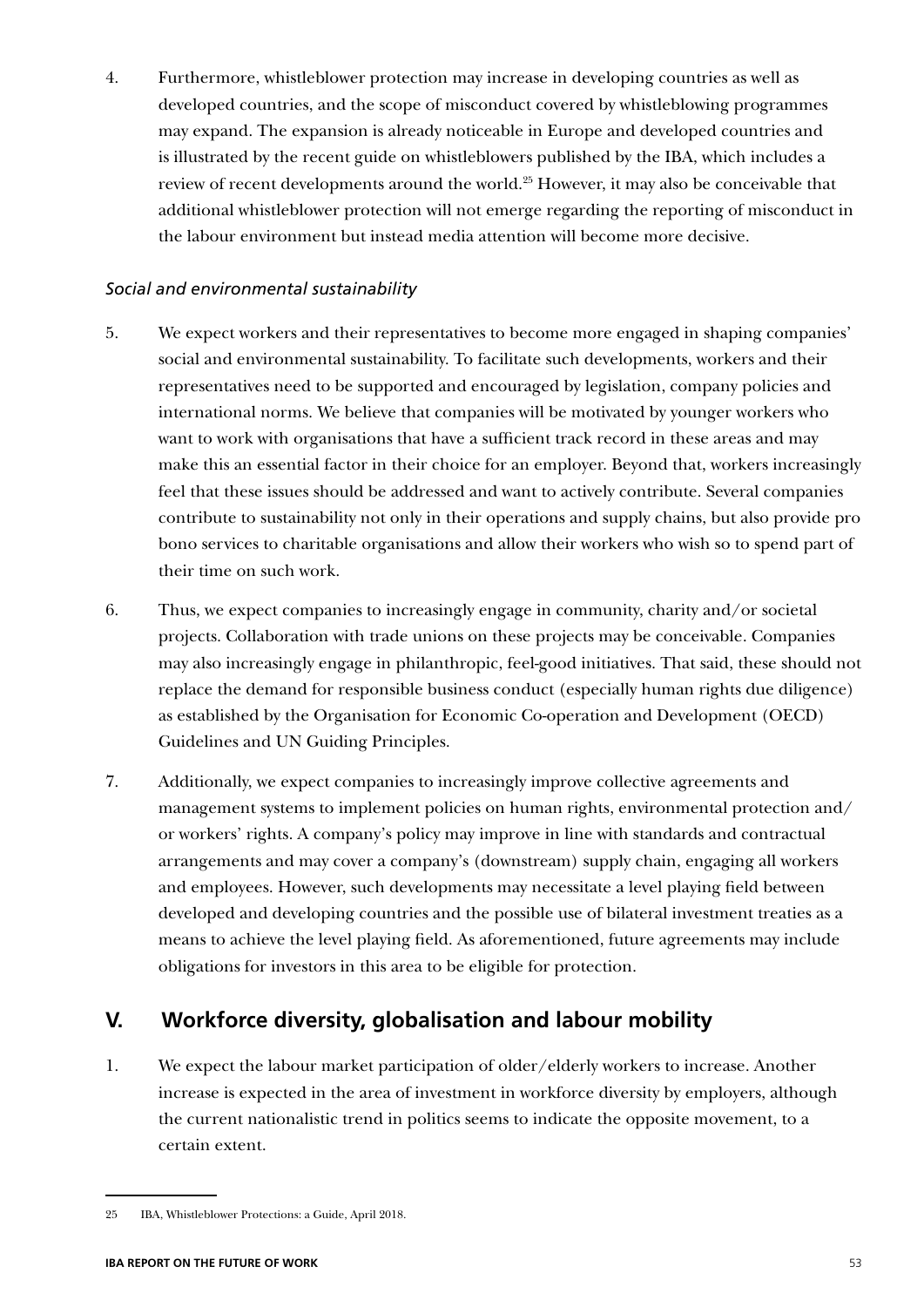- 2. Ongoing globalisation may incentivise employers to train more employees to operate internationally, although these efforts will most likely be limited to higher-level employees in organisations that operate globally. Future IT solutions (also for translation) may enable a meaningful exchange of ideas and views, dialogue and alignment of practices between workers, which may decrease the need for internationally trained employees and especially for international travel and sending employees abroad.
- 3. It is questionable whether employers will increase their efforts to hire younger workers in countries with high youth unemployment. The current efforts in that area are inconclusive. The role of self-employed persons in the labour market is also difficult to predict. One may expect an increase of self-employed persons, but this may not be the case. Outsourcing may also increase, especially when service providers will be able to perform or produce at lower cost, for example, by using new AI/IT solutions. We expect the number of nonstandard forms of employment and self-employed persons to increase. Thus, an increase in flexible, nonstandard forms of employment and a decrease in the number of traditional open-ended employment contracts seems likely. In other words, we expect the gig economy to become more prevalent over time.
- 4. An obvious drawback to these developments is that people who have flexible working relationships do not enjoy the same benefits as employees. Although this differs across countries, often being an employee comes with benefits, such as healthcare, paid holidays, pensions and the right to collective bargaining – not to mention a stable income. There are also benefits that society delivers to employees with a traditional form of employment, such as eligibility for a mortgage. The many cases in the US surrounding the question of whether Uber drivers are employees or independent contractors clearly exemplify the importance of defining their working relationship for individual workers.<sup>26</sup> If legislation does not adapt to the changing forms of working relationships, workers with less protection will run the risk of exploitation. For example, workers could only be engaged for short periods and specific assignments.
- 5. The question arises of where the responsibility lies for providing security for and the protection of the rights of employees. Should the state be responsible for caring about its citizens at risk because of the emerging gig platform economy? Should the state provide safeguards through legislation? Another idea would be a state fund, from which the state would provide the necessary benefits for gig workers. Or, of course, the widely discussed basic income.27 The next question would then be how to find the budget for the fund. Would this be covered by taxpayers or by companies who make use of these new forms of employment and if so, how do we deal with foreign companies?

<sup>26</sup> Daniel Wiessner, 'US Judge Says Uber Drivers Are Not Company's Employees', *Reuters* (London, 13 April 2018) www.reuters.com/article/ us-uber-lawsuit/u-s-judge-says-uber-drivers-are-not-companys-employees-idUSKBN1HJ31I accessed 30 January 2019; Omri Ben-Shahar, 'Are Uber Drivers Employees? The Answer Will Shape The Sharing Economy', *Forbes*, (16 November 2017) www.forbes.com/sites/ omribenshahar/2017/11/15/are-uber-drivers-employees-the-answer-will-shape-the-sharing-economy/#60cadf625e55 accessed 30 January 2019; Cyrus Farivar, 'Uber Drivers "Employees" For Unemployment Purposes, NY Labor Board Says', *Ars Technica* (20 July 2018) https://arstechnica. com/tech-policy/2018/07/uber-drivers-employees-for-unemployment-purposes-ny-labour-board-says accessed 30 January 2019.

<sup>27</sup> Finland is running a government backed basic income scheme as a trial experiment. The government has decided to end the trial next year. See Jon Henley, 'Finland to End Basic Income Trial After Two Years' *The Guardian* (London, 23 April 2018) www.theguardian.com/ world/2018/apr/23/finland-to-end-basic-income-trial-after-two-years accessed 30 January 2019.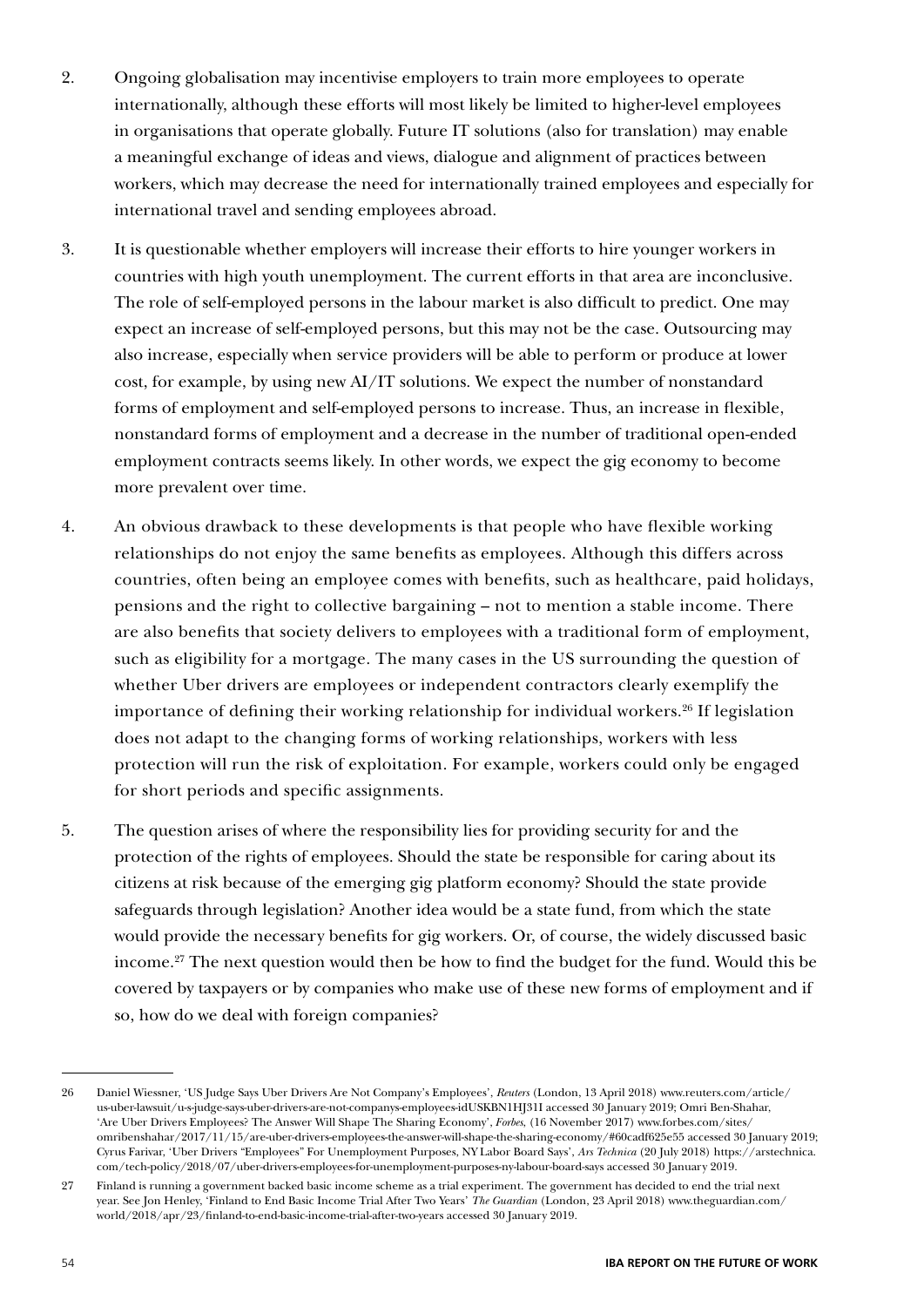- 6. Or should we take a look at the role of the employer in these changing times? If the state does not force the employer to change its ways and exercise care towards its flexible workers through legislation or provide a different safeguard unilaterally, should employers step up and do it themselves? Would this be done via internal company policy? Or will employers sign an agreement among themselves? Or will collective bargaining agreements emerge for flexible workers?<sup>28</sup> The crucial and tricky point will be to provide workers with more security while maintaining the upsides of the flexible working relationships. This will be a hard balance to strike.
- 7. We also expect IT systems to adapt and evolve to cater to the new and increasingly prevalent nonstandard working forms. For example, we envision a database of people, which will determine who is free at the requested time and has the capacity to execute the requested gig. In that way, the database will function as a distribution centre for people. This and other intelligent software will increase the possibilities for companies to find workers for such assignments in a timely manner and at low cost. However, should (the organisation behind) the database be considered to be an employer or is it comparable to hiring agencies? It will not be easy to map out these platforms and properly regulate them.

## **VI. AI and the future workplace**

- 1. The rise of AI is paired with a significant number of questions. We expect that AI will be able to perform certain jobs that are currently performed by people. If employees are replaced by machines, what will happen to them? People being replaced by machines is a story dating back to the Industrial Revolution, which drastically altered the workplace the people had once known. While the rise of machines made certain jobs redundant, it also provided an array of different jobs – many of them providing opportunities for the low or medium-skilled, therefore creating the opportunity for people who lost their jobs to find different jobs elsewhere – in this case, factories.
- 2. Much like the Industrial Revolution, we are facing technological developments that will drastically change the working world. The rise of AI is likely to be accompanied with an adverse impact on a significant number of jobs. This impact will affect all levels, from lowskilled to highly skilled jobs. Essentially, AI will affect all jobs that are centred on routine tasks, including our own legal profession.

That certain legal tasks can be performed as well – or perhaps even better – by AI systems is exemplified by the Case Crunch competition in October 2017.<sup>29</sup> The competition consisted of analysing case law and predicting the outcome of the case at hand. Case Crunch, a legal AI system, had an accuracy score of 86.6 per cent, while the lawyers had a meagre score of 62.3 per cent.

3. However, as aforementioned, we expect the impact of AI to be particularly relevant for jobs requiring higher levels of education, including at the academic level. Overall, it is expected

<sup>28</sup> A groundbreaking collective bargaining agreement has been reached in Denmark between trade union 3F and platform hilfr.dk, ensuring a more secure working relationships for these specific gig workers. See https://blog.hilfr.dk/en/historic-agreement-first-ever-collectiveagreement-platform-economy-signed-denmark accessed 30 January 2019.

<sup>29</sup> Rory Cellan-Jones, 'The Robot Lawyers Are Here – And They're Winning', *BBC* (1 November 2017) www.bbc.com/news/technology-41829534 accessed 30 January 2019. Also see www.case-crunch.com/#challenge accessed 30 January 2019.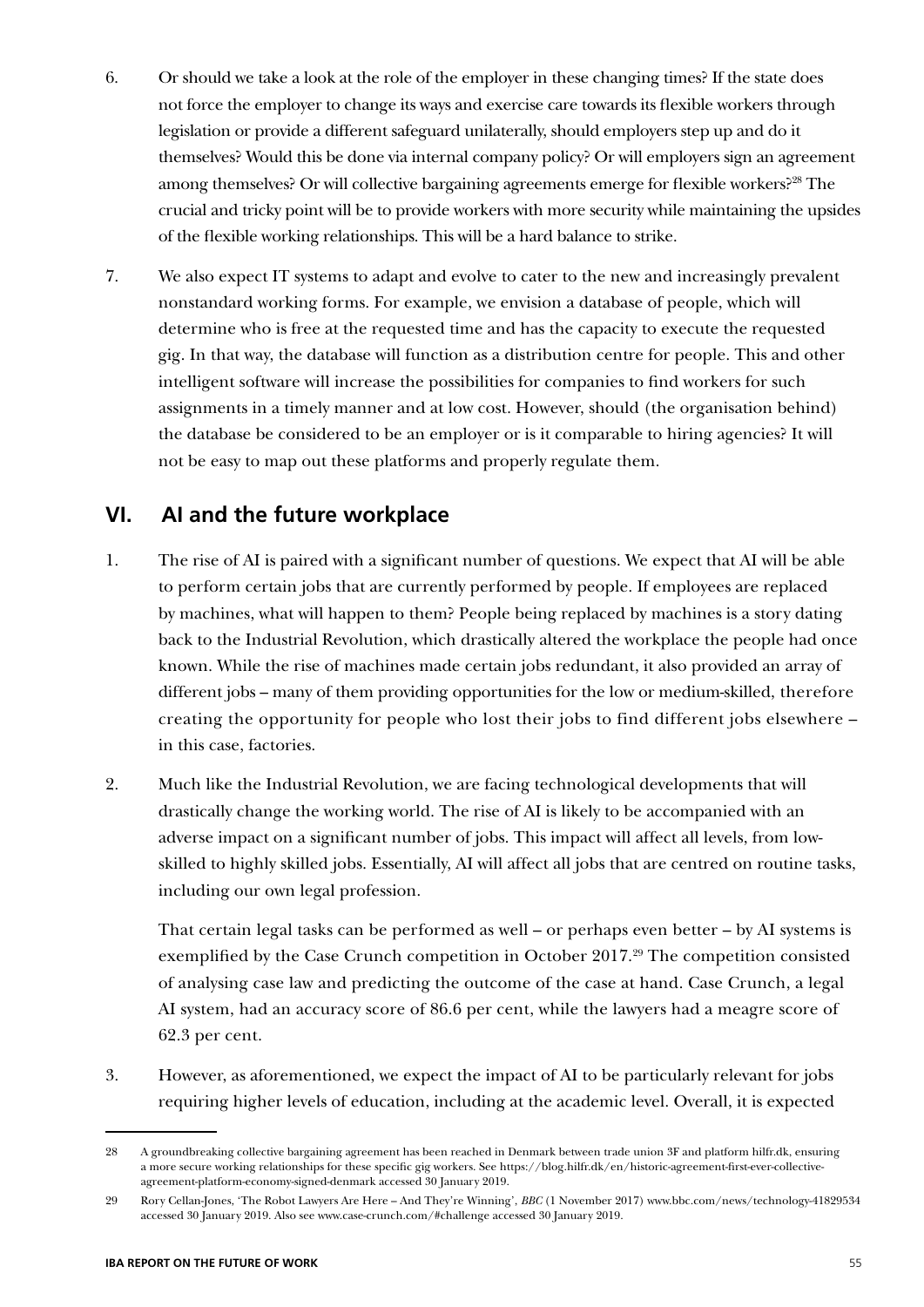that jobs that consist of tasks that complement technological systems, which require an array of skills, such as problem-solving, creativity, critical thinking and social intelligence, will expand in number. These skills are, after all, difficult for systems to learn, meaning that highly skilled workers in these areas are likely to benefit most from the digital revolution at hand.<sup>30</sup> Employment growth is likely to emerge in the digital economy, the IT sector and in sectors that use technological systems, as well as sectors where high-level skills are required.<sup>31</sup> Emerging jobs are also expected in sectors/jobs where awareness and functional adaptability is required, such as hairdressers. Thus, it seems that the mid-range of skill-based roles is likely to be hit the hardest, given that routine tasks (which are now carried out by, eg, machine operators and clerical support workers) can easily be automated.32 However, the same may be true for highly educated groups performing more traditional (highly skilled) tasks.

- 4. The question is where the responsibility lies for guiding society through the transition to the modern world of work. This will at a minimum require the schooling of children in digital technologies, retraining of workers and the provision of a safety net for those who will prove unable to adapt to the new world of ever-expanding digitalisation and ever-developing technology. Will the state need to guide society through means of legislation? Or should the state change the education curriculum? Or implement a new benefits system? And what is the role of the employer? Will the employer be able to simply let go of workers because of job redundancy when automating the tasks once performed by people? Or should the employer be bound to facilitate retraining or other transitional measures if it chooses to implement new AI solutions that make workers redundant?
- 5. Technological advances are (therefore) accompanied with the risk that inequality will be increased when not all are able to benefit from the digital age. This is an effect likely to occur within countries, but also between developing and developed countries. Outsourcing routine tasks to developing countries is very common, providing jobs in different countries and playing an important part in the local economy (although not always while exhibiting responsible business conduct). However, it is routine tasks, such as manufacturing, that are at high risk of automation. The digital age and transition to the modern world of work is therefore accompanied with questions surrounding the outsourcing of low-level jobs to developing countries. Will developing countries be able to reap the benefits of AI? Perhaps, but it is conceivable that AI may be used to streamline production processes (also in these countries) and by performing that function, increase workers' exploitation. Therefore, it is important that companies or others deploying AI to increase efficiency in global supply chains take steps to discontinue (unsustainable) past practices. It would even be better if compliance with workers' rights was a built-in feature of the AI application. At a minimum, AI should make transparent how it has reached its proposal for increased efficiency.
- 6. While adopting the SDGs, Member States acknowledged that 'the spread of information and communications technology and global interconnectedness has great potential to

<sup>30</sup> World Bank Group, *World Development Report 2016: Digital Dividends* (2016), p 100 www.worldbank.org/en/publication/wdr2016 accessed 30 January 2019.

<sup>31</sup> See n 30 above, 100 and 130.

<sup>32</sup> See n 30 above.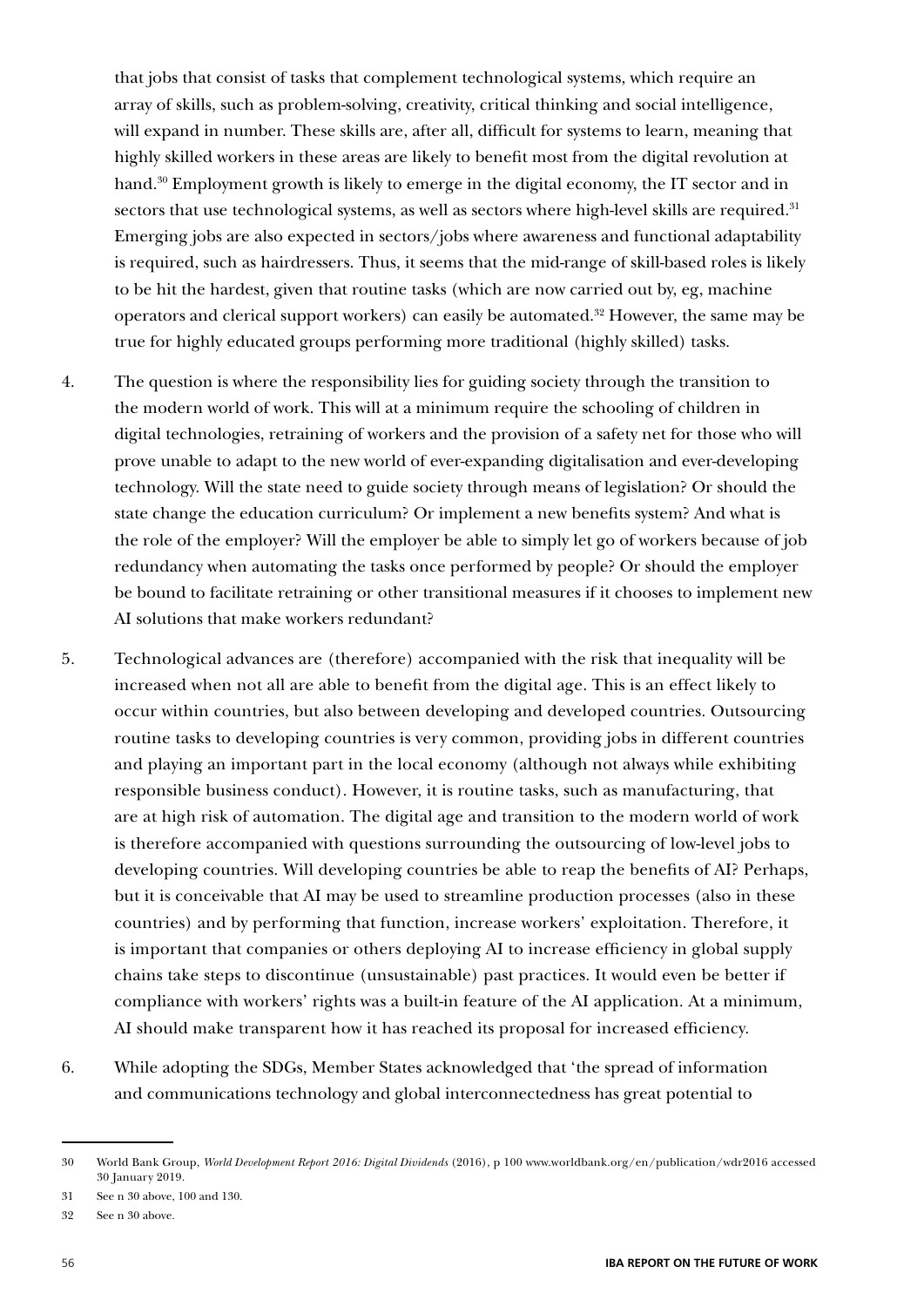accelerate human progress, to bridge the digital divide',<sup>33</sup> and considered information and communications technology to be an important means of implementation for the goals regarding education, gender equality, infrastructure and partnerships. Relevantly, according to *the State of Broadband* 2017 report, approximately 48 per cent of individuals globally are online, $34$  though access varies by country/region. Most people are online in Europe, estimated at 79.6 per cent. The least amount of people are online in Africa, estimated at 21.8 per cent.<sup>35</sup> This is a clear example of the divide between developed countries and developing countries, not to mention the difference in quality of the internet available to people in different countries.

- 7. The level of global individual connectivity is estimated to increase by approximately two per cent each year. At the end of 2018, approximately half of the global population was connected to the internet. This also means that half of the population is not connected – and therefore not able to benefit from technological advances. The divide between the connected and the unconnected will only increase and is likely to worsen the living conditions of the unconnected. As jobs will be replaced by automated systems, people need to adapt to the modern world of work. When not connected to the internet, one cannot learn the skills necessary in the digital age. Even when connected, many will not be able to use the information and experience the benefits that the internet provides due to illiteracy.36
- 8. Certain groups in developing countries are dependent on outsourcing and, given the aforementioned information, will most likely not be able to adapt to the modern world of work, or at least not easily and at the required pace. This will probably affect the activities connected to back office and call centre functions the hardest. How will corporations respond to these facts? Will they choose the homeland when considering that the tasks that are being outsourced can as easily and, more importantly, as cost-efficiently, be done locally with the help of AI systems? This would be in line with the political sentiment in countries such as the US, where the subject of retaining jobs in the country is at high tide and is therefore a likely scenario, albeit with a potentially significant adverse impact on developing countries. If corporations choose to do so, how will they? Will they simply pull the plug? Or will they take responsibility and facilitate a smooth transition? The transition could be facilitated by, for example, implementing a phase-out scheme, outsourcing different jobs that cannot be automated (yet) or providing retraining. If these developments occur and corporations do not feel a responsibility towards their workers in developing countries, it is likely to lead to an even bigger divide between developing and developed countries.
- 9. This also raises questions on the role of the international community in bridging the divide between developing and developed countries. And how should the responsibility be divided between individual states, the international community and corporations? It may be that the international community should, for example through multistakeholder collaboration with (IT) companies, try to set standards or best practices to address these issues. Otherwise, the

<sup>33</sup> UN, *Transforming our world: The 2030 Agenda for Sustainable Development*, A/RES/70/01, para 15 https://sustainabledevelopment.un.org/ content/documents/21252030%20Agenda%20for%20Sustainable%20Development%20web.pdf accessed 30 January 2019.

<sup>34</sup> Broadband Commission for Sustainable Development, *The State of Broadband: Broadband catalyzing sustainable development* (September 2017), p 10.

<sup>35</sup> *Ibid* 12.

<sup>36</sup> See n 30 above.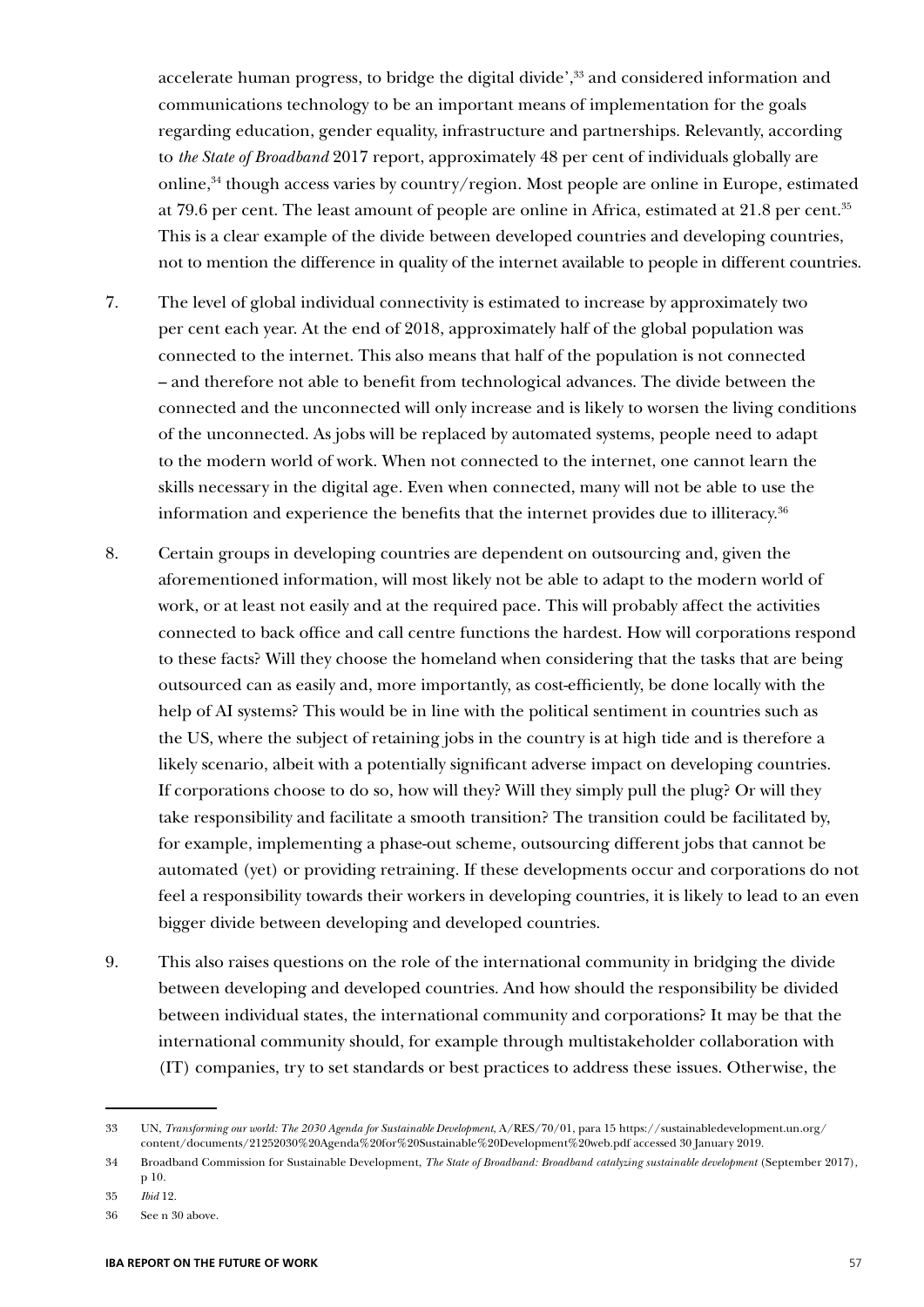digital transformation may create a new and deeper gap between developing countries and the developed world.

10. Whether AI will replace workers is another issue of importance. It is conceivable that AI applications are going to be developed to advise workers on their future employer and type of job, and thus profile employers. AI is likely to make better informed choices than humans and also to conduct greater comparable analysis in connection with profiling by employers in their hiring practices and by future employees to select their employer. This may result in a more homogenous workforce within (departments/functions) companies or other types of employers. This may have advantages in terms of workers being able to collaborate, but may jeopardise diversity within companies, which may be important for the proper functioning of an organisation. Therefore, it will be important to strike a balance between finding workers who fit the required profile and safeguarding diversity.

# **VII. Conclusion**

- 1. In this report, we looked at the future of work from a business, human rights and CSR perspective. We built on the responses to our surveys and added our vision and questions. This approach led to the following conclusions.
- 2. With regard to outsourcing and supply chains, we expect the concept of outsourcing through supply chains to remain in the future. We do not expect a decrease of outsourcing in supply chains, though this may be sector specific. We consider the service sector most at risk. A potential decrease in outsourcing may also be reliant on the introduction of new technology in producing countries, which may make outsourcing more time-efficient but nevertheless less appealing when linked to additional costs for the supplier. We do not expect the number of suppliers to decrease.
- 3. As supply chains remain important, we expect worker exploitation in supply chains to be addressed more often and to be more damaging to corporations. This is connected with the issue of the living wage, which needs to be solved. Some interesting projects connected to the SDGs have emerged in this area. Furthermore, we expect an increase in OSH and the limitation of working hours in supply chains as a result of increased attention to the necessary measures. We also expect new technologies, such as blockchain and AI, to assist in mapping out supply chains and providing more transparency. Global framework agreements may become more important.
- 4. We predict a partial shift from the traditional corporate structure to the networked organisation. We consider the potential rise of networked organisations to be of interest for three reasons. First, we believe that networked organisations may increase the challenges in supply chains as this may enable finding a greater number of smaller producers instead of a few larger ones. This may complicate the process of mapping out and gaining control over supply chains. Second, we think that the potential increase in the number of networked organisations may be accompanied by some specific labour-related issues, such as less job and social security and an increase in the number of self-employed persons, perhaps paired with smaller assignments. Third, we find it plausible that networked organisations may provide workers with an opportunity to assume a larger role in management.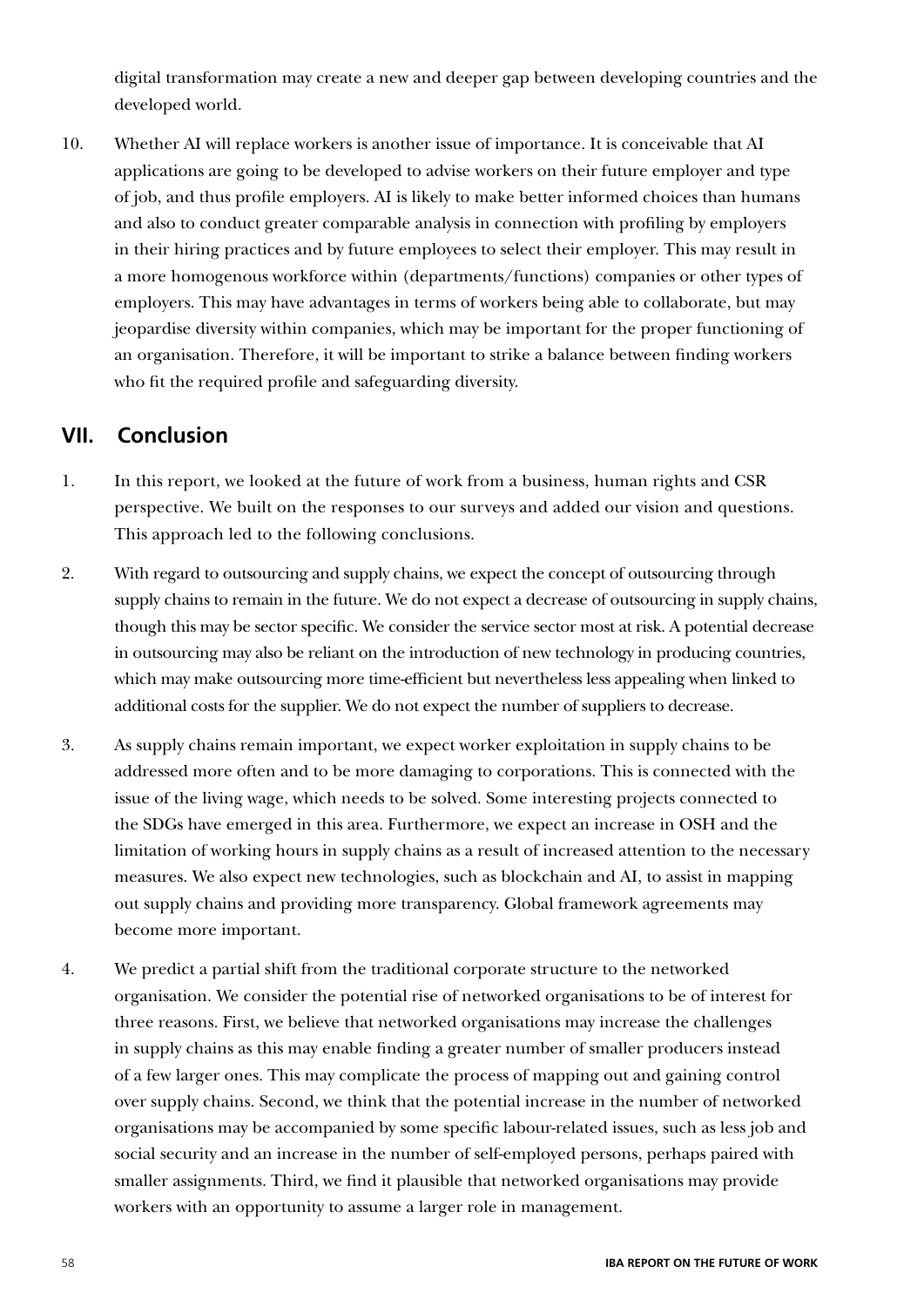- 5. If IT developments continue towards a platform and IT-driven economy, we expect a significant number of jobs to disappear, including highly skilled jobs. These jobs may be replaced, but it is highly questionable whether the same workers will be able to fill them. Thus, the question is how to deal with the issue of (mass) unemployment caused by IT developments, which is mainly a question of responsibility. Is this an issue governments should deal with or do employers have a role? We would be in favour of the latter, for example, by requiring retraining or phase-out schemes through which employees will be given the opportunity to adapt to the new world of work, both in the homeland and the producing country.
- 6. AI is one of the IT developments that may cause many jobs to disappear. It may also increase the gap between countries that are able to deploy and develop these technologies and those that are not. Furthermore, if AI is used to screen workers and in hiring practices, this may result in less diverse organisations when the program is instilled with bias. AI screening programs may pose other challenges, in the human rights arena generally and regarding privacy specifically, which will have to be addressed. Thus, we believe it necessary to start addressing AI-related issues and not wait until technology has matured.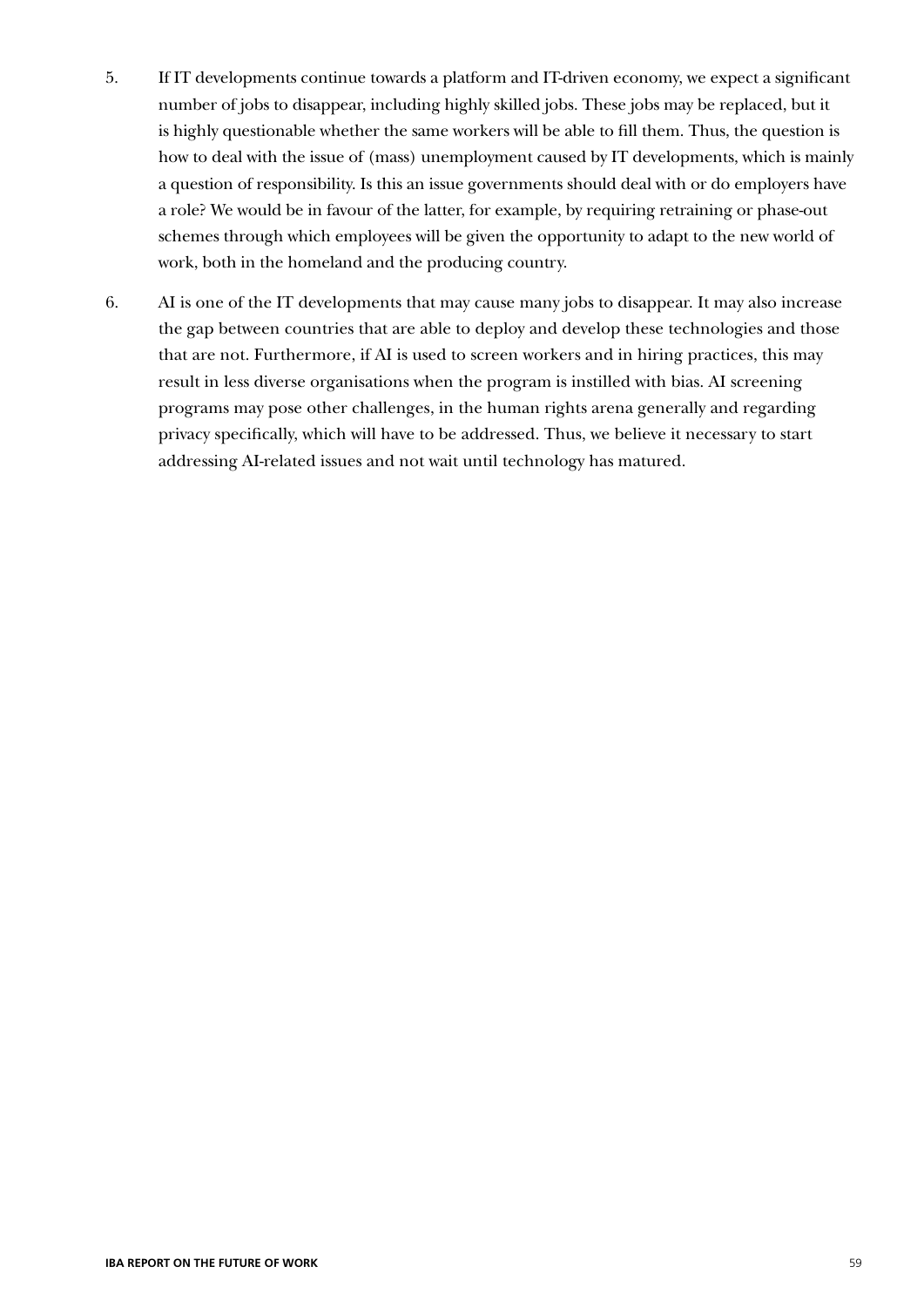# **III. THIRD REPORT: CRIMINAL LAW AND BUSINESS CRIME**

Prepared by: Ivo Leenders (Hertoghs advocaten, the Netherlands; Conference Quality Officer of the IBA Business Crime Committee); Adriana de Buerba (Pérez-Llorca, Spain; Conference Coordinator of the IBA Criminal Law Committee); Leila Babaeva (member of the IBA Business Crime Committee)

# **Introduction**

In February 2018, the Working Group released a questionnaire that is the basis of the findings made in this report. The survey asked questions about the role of criminal law in relation to the protection of workers' rights.

The Working Group sent the questionnaires to 80 lawyers in 80 countries and received responses from the below countries.

| <b>COUNTRY</b> | <b>LAW FIRM</b>         | <b>MEMBERS</b>                        |
|----------------|-------------------------|---------------------------------------|
| Italy          | Perroni & Associati     | Bruno Ando                            |
| Brazil         | Tozzini Freire          | Ludmila de Vasconcelos Leite<br>Groch |
| Poland         | Raczkowski Paruch       | Domikika Stępińska-Duch               |
| Peru           | Rodrigo Elias & Medrano | Efrain Vassallo                       |
| <b>UK</b>      | Herbert Smith Freehills | <b>Brian Spiro</b>                    |
| <b>UK</b>      | Corker Binning          | Jessica Parker                        |
| Argentina      | <b>ICP Abogados</b>     | Francisco Castex                      |
| Italy          | Cagnola & Associati     | Filippo Ferri                         |
| Poland         | Wardyński i Wspólnicy   | Janusz Tomczak                        |

The Working Group is grateful for the contributions.

# **I. Substantive criminal law: general background**

Criminal law plays a substantial role in the protection of individual rights in any democratic modern state. Above all, this must include the protection of individuals in their workplace because this is where they spend a large amount of their time, and lack of protection may have a significant impact on their quality of life.

It should be noted, however, that in a legal system based on the rule of law, criminal law should be considered as a last resort. The principle of minimum intervention for substantive criminal law limits its scope to two situations: (1) criminal law should only be used by the state to protect those legal institutions that are essential to society; and (2) criminal law should only be used in those cases in which other, less invasive, legal protective measures proved to be ineffective.

For these reasons, in general, the use of criminal law in the protection of workers' rights is limited to the most serious infringements that affect their human rights or involve the use of violence, coercion, fraud or abuse.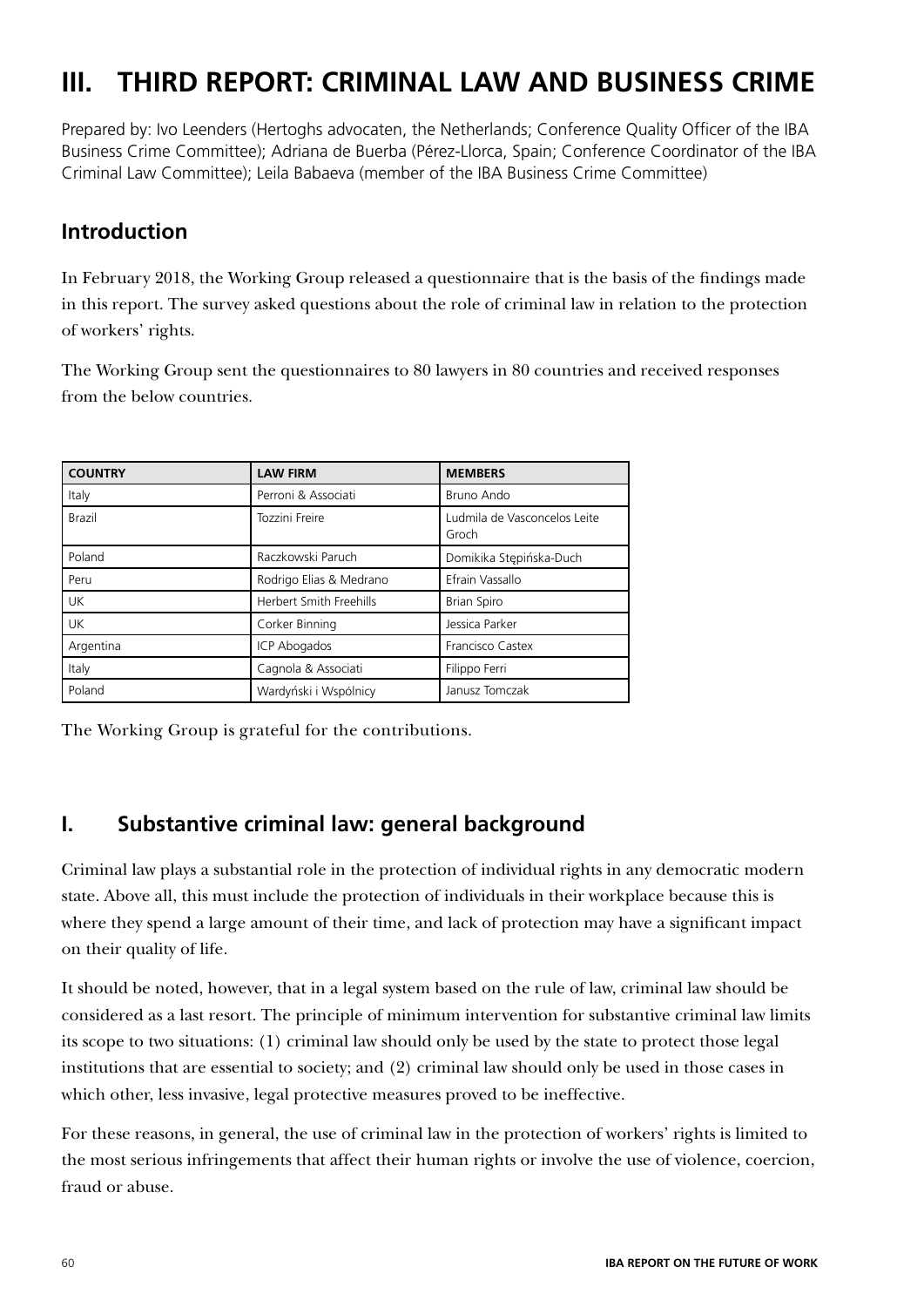On the other hand, a significant number of international conventions and agreements impose the commitment to enforce criminal legislation that defines these infringements as criminal offences and imposes proportionate sanctions on various misconduct affecting workers' rights.

Keeping these principles in mind, the key areas in which criminal law plays a role in the protection of workers' rights are referred to below.

### *1. Criminal protection of rights at work and fundamental principles*

### i. FORCED OR COMPULSORY LABOUR

Through the UN Slavery Convention (signed at Geneva on 25 September 1926), the Member States undertook to bring about the complete abolition of slavery in all its forms.

The elimination of forced or compulsory labour is one of the core objectives of the Declaration of Fundamental Principles and Rights at Work. Therefore, criminal law should be used to prevent and penalise forced or compulsory labour. However, it should be noted that only some jurisdictions include specific criminal offences in their legislation to protect individuals against coercion in connection with labour (eg, Ireland, Italy, Peru and Spain). Other criminal legislation imposes sanctions on violent or coercive conduct in general, and therefore could also be used to prosecute such behaviour when committed in the framework of employment and occupation. However, these jurisdictions do not set out specific criminal offences in this area (eg, Mexico and Poland).

In accordance with the principle of minimum intervention, criminal law would not typically apply to infringements or abuses of the maximum number of working hours per day. Only the most serious infringements in this regard would be included in criminal legislation. In this sense, the coercive or violent imposition by the employer to work longer hours than established would be viewed as a criminal offence in a number of jurisdictions (eg, Spain). The infringement of legal provisions regarding maximum hours per day could also be categorised as a criminal offence when it results in a serious infringement of the employer's social security or tax obligations.

### ii. HEALTH AND SAFETY

A minimum requirement is that work should not cause injury or death. Criminal law should certainly play a role in the protection of an individual's life and health. Yet again, criminal law is reserved in most jurisdictions to penalise workplace health and safety infringements when they result in death or serious injury, or where the employees' life or health is seriously compromised (eg, Brazil, England, Italy, Peru, Poland and Spain). Otherwise, these kinds of infringements are generally penalised under administrative law through the corresponding labour inspection authorities (eg, Mexico).

Moreover, in general, the application of criminal law requires that the perpetrator acted with wilful intent to endanger the individual's life or safety or, at least, recklessly disregarding elementary rules of safety.

The protection of health and safety should also include protection against emotional abuse. For this reason, criminal legislation often characterises workplace harassment as a criminal offence, as will be addressed further below.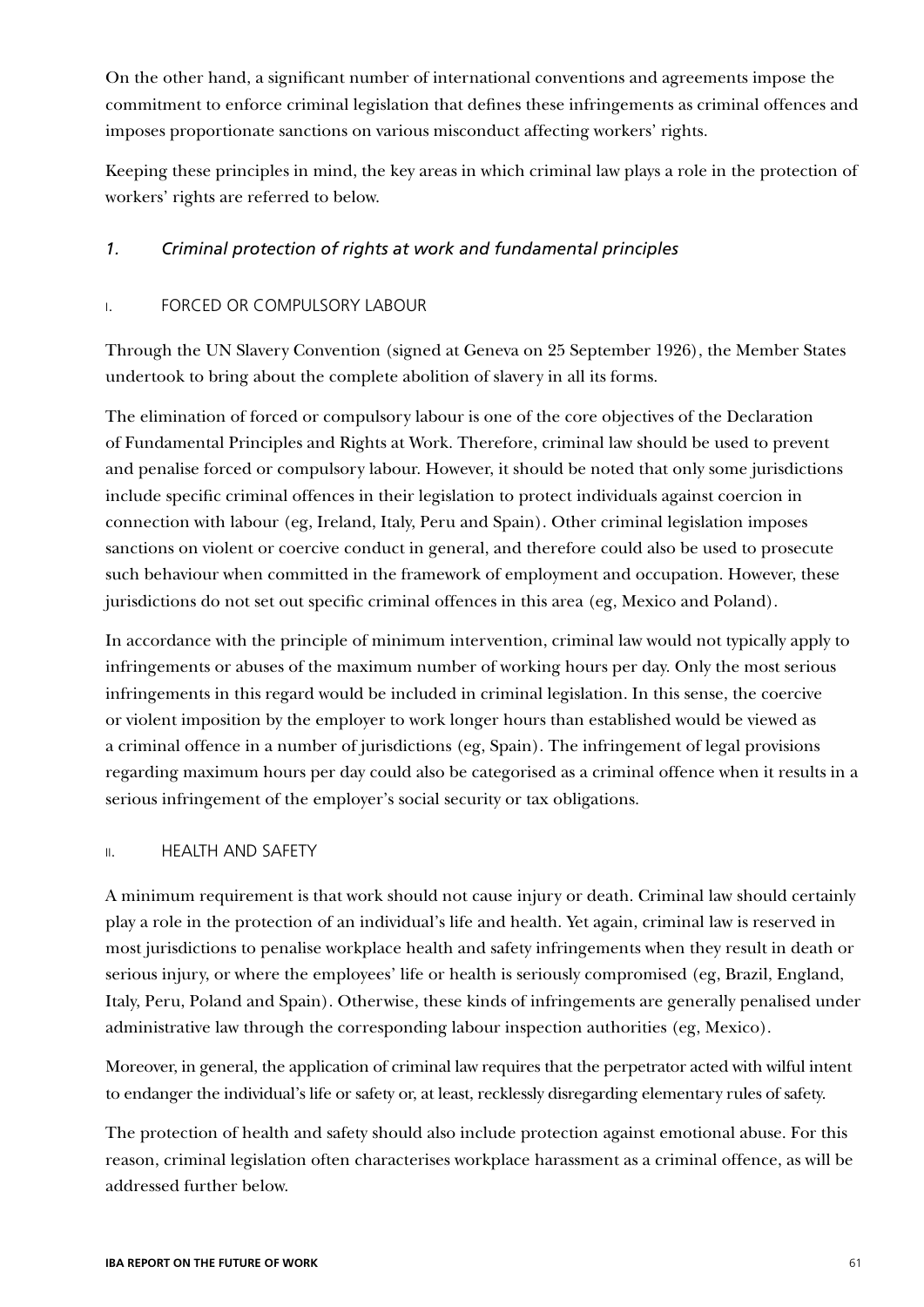### iii. CHILD LABOUR

The abolition of child labour is among one of the essential principles of the Declaration of Fundamental Principles and Rights at Work. Criminal legislation often penalises those who employ underage workers, infringing the requirements set out in the corresponding administrative and labour regulations (eg, Spain).

Determining the age of an individual causes significant practical difficulties in certain cases.

Although Article 7 of the UN Convention on the Rights of the Child (adopted by General Assembly resolution 44/25 of 20 November 1989) establishes that the 'child shall be registered immediately after birth and shall have the right from birth to a name', not all nations have an appropriate registration system for newborns. This is especially concerning when it affects migrants and, more specifically, unaccompanied minors because it could result in child exploitation or abuse.

In dealing with these situations, the best interests of the child are a primary consideration (Article 3 of the UN Convention on the Rights of the Child). The age assessment procedure, as well as the interviews conducted during the registration of the child, should be carried out in a child-friendly manner. Qualified paediatricians, psychologists, translators and the minor themself should be included in the decision-making process.<sup>37</sup> In situations in which the age assessment procedure is not conclusive, the person should be treated as a child.

### iv. DISCRIMINATION WITH REGARDS TO EMPLOYMENT AND OCCUPATION

The Declaration of Fundamental Principles and Rights at Work establishes the elimination of discrimination with regards to employment and occupation as one of the four essential principles concerning the fundamental rights declared therein.

The declaration also states that all ILO Member States have an obligation, arising from the fact of their membership in the organisation, to respect, promote and realise these principles, in good faith and in accordance with the constitution.

Any serious discrimination in employment against any person due to their ideology, religion or belief, belonging to an ethnic group, race or nation, gender, sexual preference, family situation, illness or disability, or due to their appointment as a legal representative of the workers or member of a trade union could be defined as a criminal offence, and is indeed defined as such in several consulted jurisdictions (eg, Ireland, Mexico, Poland and Spain).

### v. FREEDOM OF ASSOCIATION AND THE RIGHT TO COLLECTIVE BARGAINING

Freedom of association and the right to collective bargaining is another pillar of the Declaration of Fundamental Principles and Rights at Work.

The use of deceit, fraud, abuse or coercion to restrict trade union freedom or the right to strike is defined as a criminal offence only in some of the consulted jurisdictions (eg, Brazil, France,

<sup>37</sup> European Commission, Study of clandestine migration of unaccompanied children and young people; mapping of response structures; recommendations for the development of protection mechanisms; and multi-sector exchange and networking on this issue, Brussels, 2000.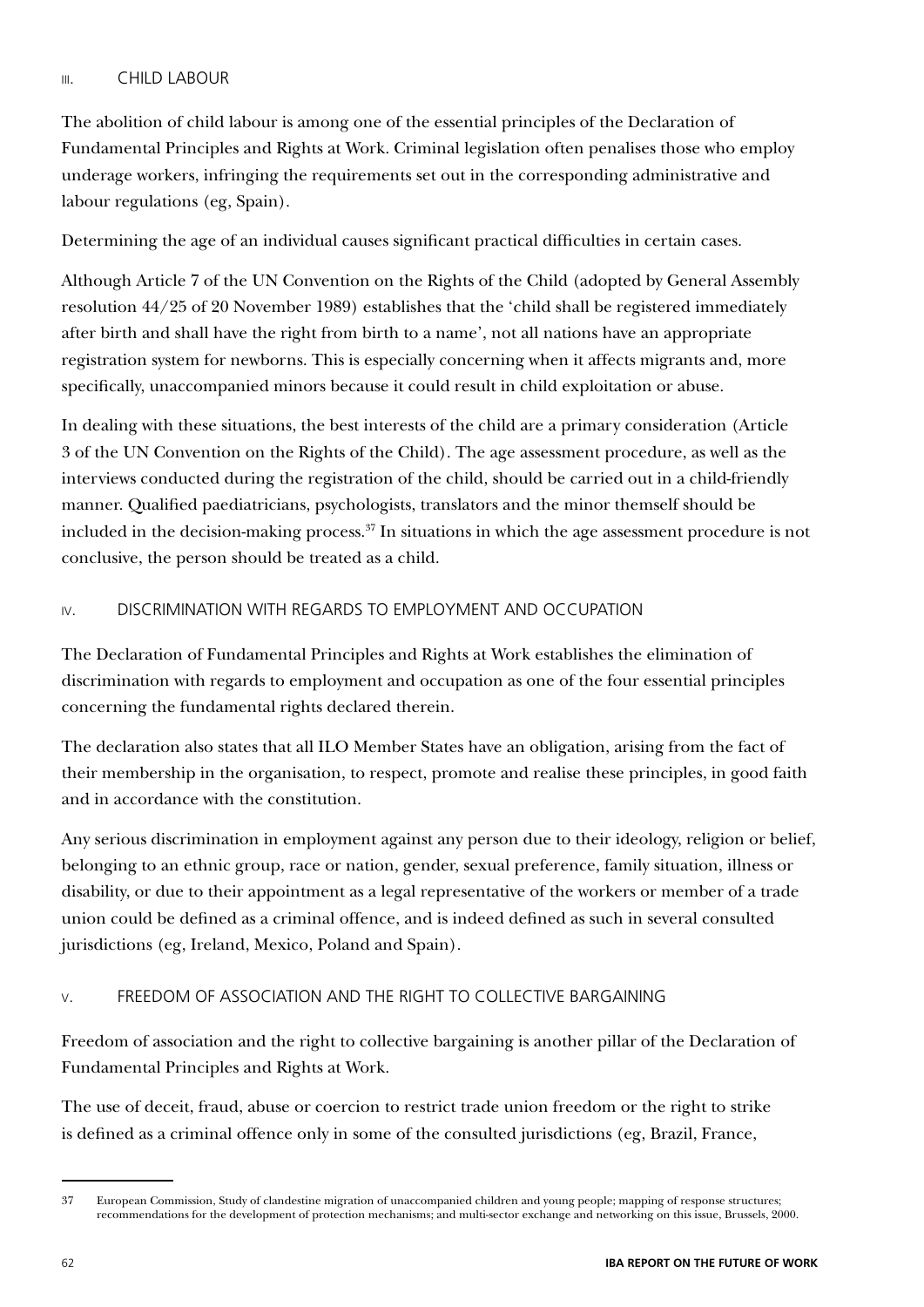Lithuania, Peru, Poland and Spain). Other jurisdictions participating in the case study do not seem to have specific criminal provisions to protect these rights, in addition to their regulatory or labour provisions (eg, Ireland, Italy, Mexico and the UK).

On the other hand, collective bargaining requires an environment of communication and negotiation between trade unions and business. The purpose of criminal law is inconsistent with the negotiation climate, which is necessary to achieve successful collective bargaining and may jeopardise the whole process, distancing and hardening the parties' positions.

### vi. OTHER RIGHTS

The use of abuse, violence, coercion or deceit by the employer to restrict or hamper the exercise of other legitimate rights of workers would be generally characterised as a criminal offence in most jurisdictions. However, as aforementioned, whereas some jurisdictions have adopted specific legal provisions aimed at protecting the rights of workers against these abuses, others have to rely on general criminal provisions against violence or coercion to address these behaviours.

### *2. Workplace harassment*

There is no international standardised definition of workplace harassment. The international instruments that refer to harassment are the following:

• Council of Europe Convention No 210 on preventing and combating violence against women and domestic violence (Istanbul Convention) provides a general concept of sexual harassment in Article 40 (although not specifically referred to in the context of the workplace):

> 'Parties shall take the necessary legislative or other measures to ensure that any form of unwanted verbal, non-verbal or physical conduct of a sexual nature with the purpose or effect of violating the dignity of a person, in particular when creating an intimidating, hostile, degrading, humiliating or offensive environment, is subject to criminal or other legal sanction.'

• UN Convention on the Elimination of All Forms of Discrimination against Women (18 December 1979). General Recommendation No 19 of the Convention (adopted in the 11th Session in 1992), states:

> 'Equality in employment can be seriously impaired when women are subjected to gender-specific violence, such as sexual harassment in the workplace. Sexual harassment includes such unwelcome sexually determined behaviour as physical contact and advances, sexually coloured remarks, showing pornography and sexual demand, whether by words or actions. Such conduct can be humiliating and may constitute a health and safety problem; it is discriminatory when the woman has reasonable grounds to believe that her objection would disadvantage her in connection with her employment, including recruitment or promotion, or when it creates a hostile working environment.'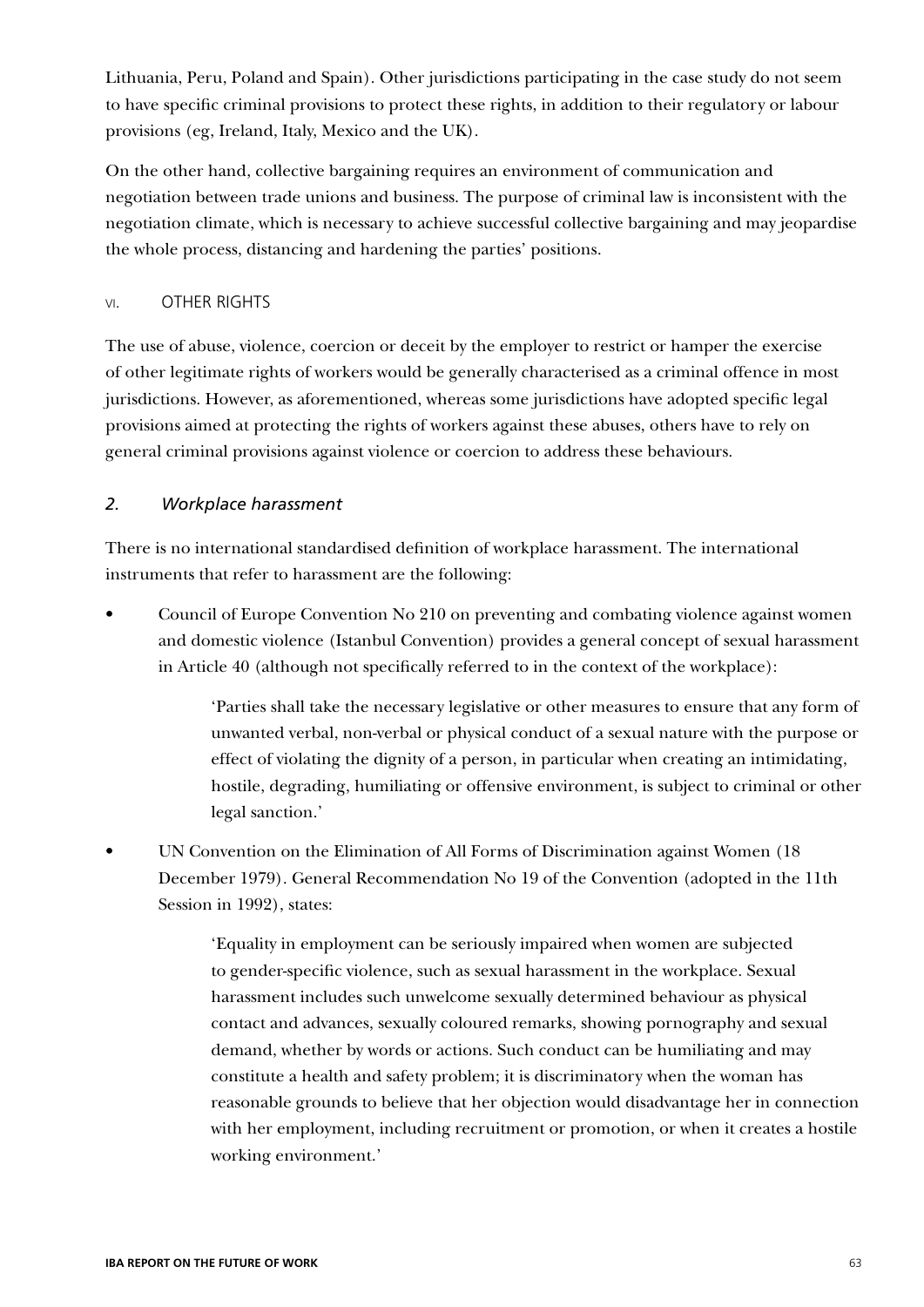- In 2018, UN Women published the report *Towards an end to sexual harassment: The urgency and nature of change in the era of #MeToo*. The report dedicated a chapter to harassment at work and recommended the following strategies to prevent and eradicate workplace harassment:
	- 'Create a culture in which women are treated as equals and there is respect between colleagues';
	- 'Commit to and display unequivocal and courageous leadership';
	- 'Encourage and support bystander interventions to defuse a situation, remove the target from the context or address the harasser';
	- 'Have training that is in person, interactive and tailored for the given workplace';
	- 'Promote (more) women and minorities'; and
	- 'Encourage reporting make available many routes for reporting and people to whom to make reports'.
- EU Directive  $2006/54/EC$  on the implementation of the principle of equal opportunities and equal treatment of men and women in matters of employment and occupation provides a definition of harassment: 'where an unwanted conduct occurs with the purpose or effect of violating the dignity of a person, and or creating an intimidating, hostile, degrading, humiliating or offensive environment.' The directive relates the unwanted conduct to the sex of the victim.

According to the directive:

'Harassment and sexual harassment are contrary to the principle of equal treatment between men and women and constitute discrimination on grounds of sex for the purposes of this Directive. These forms of discrimination occur not only in the workplace, but also in the context of access to employment, vocational training and promotion. They should therefore be prohibited and should be subject to effective, proportionate and dissuasive penalties.

In this context, employers and those responsible for vocational training should be encouraged to take measures to combat all forms of discrimination on grounds of sex and, in particular, to take preventive measures against harassment and sexual harassment in the workplace and in access to employment, vocational training and promotion, in accordance with national law and practice.'

• Through EU Parliament Resolution of 11 September 2018 on measures to prevent and combat mobbing and sexual harassment at workplace, in public spaces and political life in the EU, the EU Parliament, among others, makes the following statements:

> 'Regrets that some Member States have not yet ratified the Istanbul Convention and calls on all Member States that have not already done so to ratify and fully implement it without delay; calls, furthermore, on the Member States that have already ratified the Istanbul Convention to fully implement it...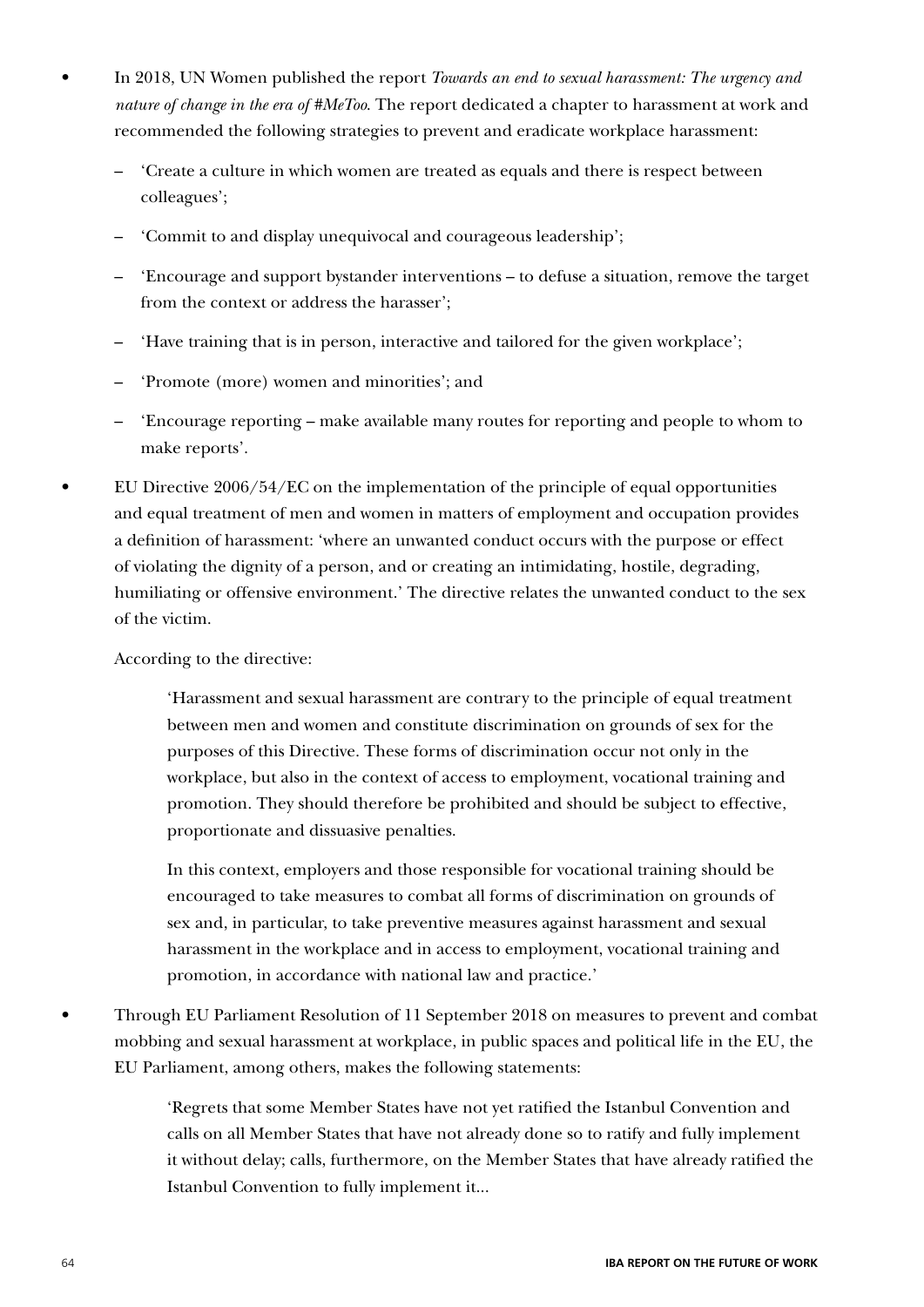Calls on the Commission to submit a proposal to combat mobbing and sexual harassment in the workplace, in public spaces and in political life, and to include in it an updated and comprehensive definition of harassment (be it sexual or otherwise) and mobbing.'

• Another instrument consists of the ILO reports *Ending violence and harassment against women and men in the word of work* (drafted in ILO 107th session in 2018) and *Violence and Harassment against Women and Men in the World of Work: Trade Union Perspectives and Action* (2017).

Sanctions imposed for harassment may also vary considerably across jurisdictions. The international instruments only establish general minimum requirements for the sanctions applicable to harassment.

In this regard, Article 45 of the Council of Europe Istanbul Convention sets out:

'Parties shall take the necessary legislative or other measures to ensure that the offences established in accordance with this Convention are punishable by effective, proportionate and dissuasive sanctions, taking into account their seriousness. These sanctions shall include, where appropriate, sentences involving the deprivation of liberty which can give rise to extradition.

Parties may adopt other measures in relation to perpetrators, such as:

- monitoring or supervision of convicted persons;
- withdrawal of parental rights, if the best interests of the child, which may include the safety of the victim, cannot be guaranteed in any other way.'

EU Directive 2006/54/EC refers to sanctions in Article 25:

'Member States shall lay down the rules on penalties applicable to infringements of the national provisions adopted pursuant to this Directive, and shall take all measures necessary to ensure that they are applied. The penalties, which may comprise the payment of compensation to the victim, must be effective, proportionate and dissuasive. The Member States shall notify those provisions to the Commission by 5 October 2005 at the latest and shall notify it without delay of any subsequent amendment affecting them.'

International instruments should foresee the obligation for Member States to impose sanctions for the most serious harassment offences with terms of imprisonment, which can give rise to extradition.38

The regulation of workplace harassment is not consistent either in the analysed domestic legal systems:

<sup>38</sup> According to European Convention on Extradition and to most extradition treaties, extradition shall be granted in respect of offences punishable under the laws of the requesting party and of the requested party by deprivation of liberty or under a detention order for a maximum period of at least one year or by a more severe penalty.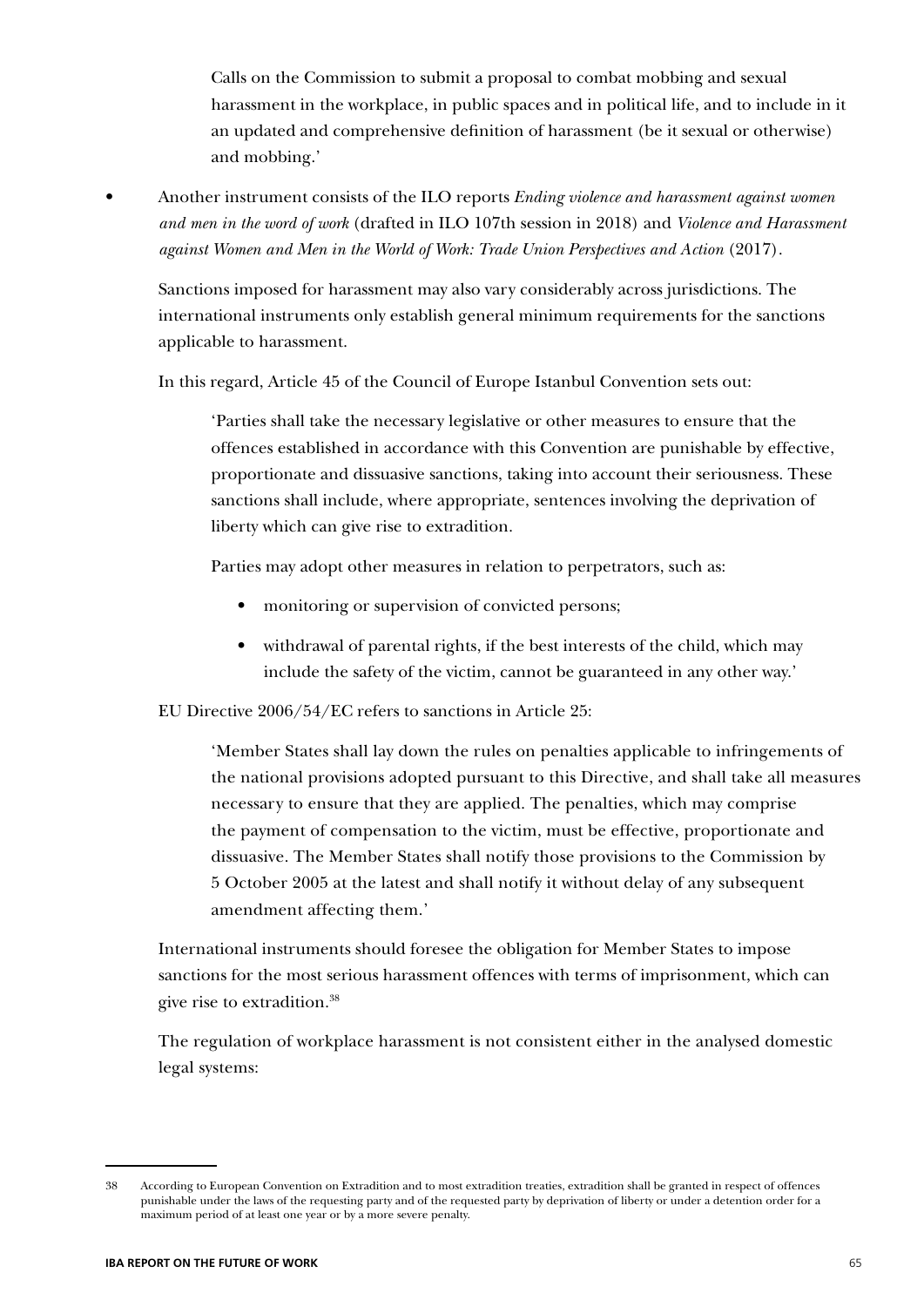An Equal Employment and Opportunity Commission report, *Facts About Sexual Harassment* FSE/4 (14 December 2009), provides a definition of sexual harassment:

'Unwelcome sexual advances, requests for sexual favours, and other verbal or physical conduct of a sexual nature constitute sexual harassment when this conduct explicitly or implicitly affects an individual's employment, unreasonably interferes with an individual's work performance, or creates an intimidating, hostile, or offensive work environment.'

A US Supreme Court judgment of 25 March 1979, *Meritor Savings Bank v Vinson*, stated that there are two types of harassment, both violating Title VII of the Civil Rights Act:

'(1) harassment that involves the conditioning of employment benefits on sexual favors ("quid pro quo"), and (2) harassment that, while not affecting economic benefits, creates a hostile or offensive working environment ("hostile environment")'.

US Supreme Court judgment of 4 March 1998, Joseph Oncale v Sundowner Offshore Services, Incorporated, et al, stated that harassment between persons of the same sex may also constitute a violation of Title VII of the Civil Rights Act.

### **FRANCE**

US

LOI No 2012-954 du 6 août 2012 relative au harcèlement sexuel (Journal officiel de la République française (JORF) No 0182 du 7 août 2012 p 12921) sanctions harassment with penalties of imprisonment up to two years and a fine of  $\epsilon$ 30,000 (provided that no aggravating circumstances concur).

'Le harcèlement sexuel est le fait d'imposer à une personne, de façon répétée, des propos ou comportements à connotation sexuelle qui soit portent atteinte à sa dignité en raison de leur caractère dégradant ou humiliant, soit créent à son encontre une situation intimidante, hostile ou offensante.

Est assimilé au harcèlement sexuel le fait, même non répété, d'user de toute forme de pression grave dans le but réel ou apparent d'obtenir un acte de nature sexuelle, que celui-ci soit recherché au profit de l'auteur des faits ou au profit d'un tiers.'

LOI No 2018-703 du 3 août 2018 renforçant la lutte contre les violences sexuelles et sexistes (JORF No 0179 du 5 août 2018), defines new harassment conduct as cyberharassment and upskirting.

### ITAIY

Testo del decreto-legge 23 febbraio 2009, n 11 (in Gazzetta Ufficiale n 45 del 24 febbraio 2009), coordinato con la legge di conversione 23 aprile 2009, n 38 recante: Misure urgenti in materia di sicurezza pubblica e di contrasto alla violenza sessuale, nonche' in tema di atti persecutori (09A04793), defines the following criminal offence:

'[...] e' punito con la reclusione da sei mesi a quattro anni chiunque, con condotte reiterate, minaccia o molesta taluno in modo da cagionare un perdurante e grave stato di ansia o di paura ovvero da ingenerare un fondato timore per l'incolumità propria o di un prossimo congiunto o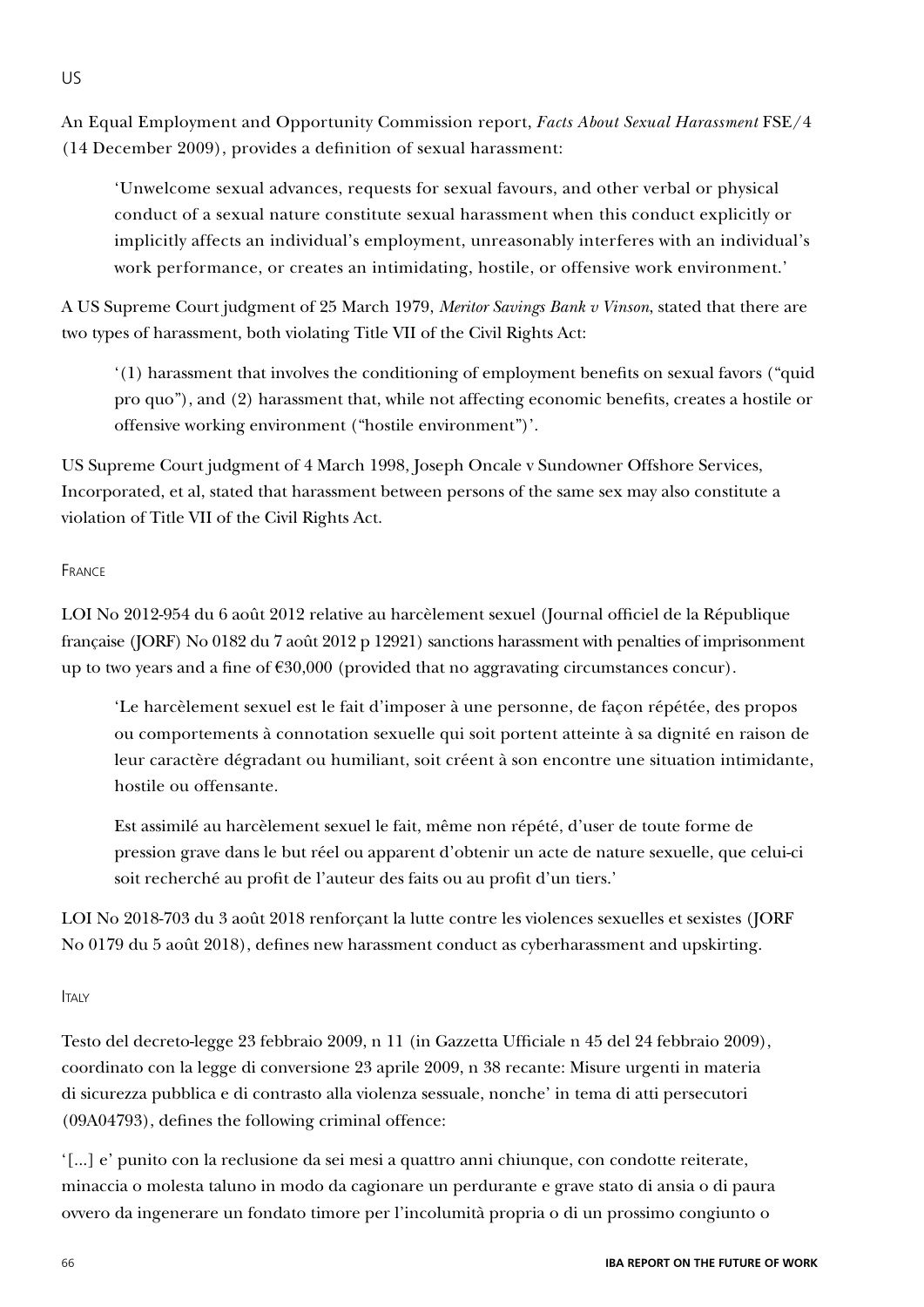di persona al medesimo legata da relazione affettiva ovvero da costringere lo stesso ad alterare le proprie abitudini di vita.'

### **SPAIN**

The Spanish Criminal Code provides a general definition of harassment as a form of coercion (Article 172 ter):

'Whoever harasses a person by insistently and repeatedly engaging in any of the following behaviours, without being legitimately authorised, and, in this manner, severely alters his/her daily life shall be punished with a prison sentence of three months to two years or a fine:

- Monitoring, pursuing or seeking his/her physical proximity;
- Establishing or trying to establish contact with him/her through any method of communication, or through third parties;
- Through the inappropriate use of his/her personal data to purchase products or merchandise, or to sign up to services, or having third parties contact him/her;
- Infringing upon his/her freedom or his/her property, or upon the freedom or the property of another person who is close to him/her.'

The Spanish Criminal Code defines workplace harassment (Article 173):

'Whoever inflicts a degrading treatment on another person, seriously damaging his moral integrity, shall be punished with a sentence of imprisonment of six months to two years.

The same punishment shall be imposed on those who, within the setting of any labour relation or the civil service, availing themselves of their superior status, repeatedly perpetrate hostile or humiliating deeds against another that, while not reaching the status of degrading treatment, amount to serious harassment of the victim.'

The Spanish Criminal Code also defines sexual harassment (Article 184):

- '1. Whoever solicits favours of a sexual nature, for him or herself or for a third party, within the setting of a continuous or usual work relation, teaching or service provision relation, and by such conduct causes the victim a situation that is objective and seriously intimidating, hostile or humiliating, shall be convicted of sexual harassment and punished with a sentence of imprisonment of three to five months or a fine.
- 2. Should the party guilty of sexual harassment have committed the deed availing him or herself of a situation of labour, teaching or hierarchical superiority, or specifically or tacitly warning of harm to the victim in relation with the lawful expectations that person may have within the setting of that relation, the punishment shall be five to seven months' imprisonment or a fine.'

Social dialogue and collective bargaining have been shown to have a positive outcome in these areas, and there are emerging good practices of how social partners have addressed psychosocial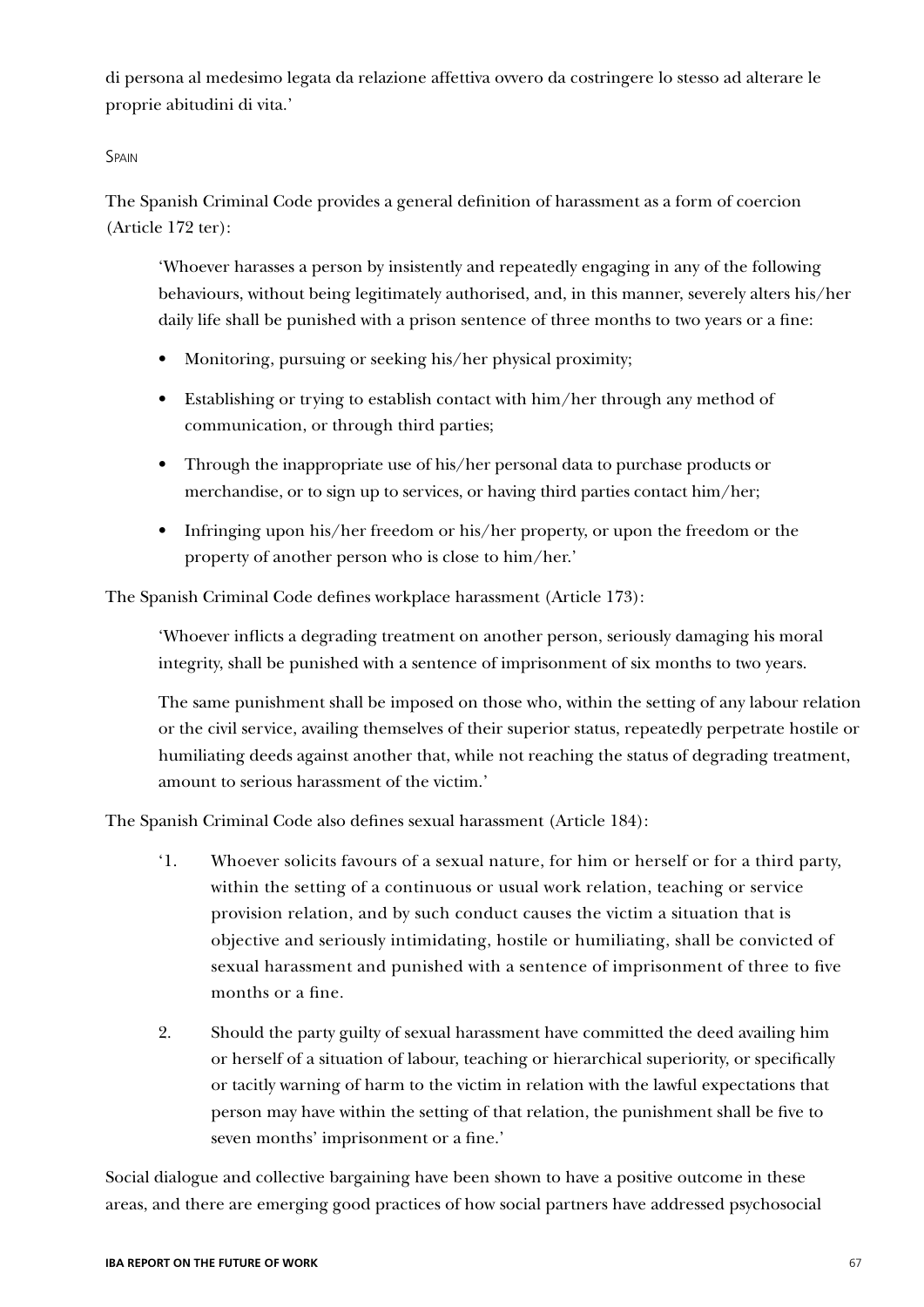risks and violence at work by influencing legislation or negotiating workplace measures. Trade unions have always been at the forefront of actions aimed at eliminating work-related stress and violence and harassment at work. However, most of the successful stories come from EU countries where, in the past 15 years, social partners have succeeded in concluding three major framework agreements: an agreement on work-related stress aimed at increasing awareness and understanding of the phenomenon, and providing a framework to identify and prevent stress-related problems at work; one on harassment and violence at work; and the European framework for psychosocial risk management (PRIMA-EF).39

### *3. Trafficking in human beings for the purposes of labour exploitation*

Shockingly and sadly, human trafficking for the purposes of labour exploitation is generally considered '21st century slavery'.40 For this regrettable reason, we cannot address the impact of criminal law in the future of work without addressing the exploitation of persons and the ways to fight it and eradicate it.

The UN Protocol to Prevent, Suppress and Punish Trafficking in Persons, Especially Women and Children, supplementing the UN Convention against Transnational Organised Crime (the 'UN Protocol against Trafficking'), defines trafficking in human beings as follows (Article 3):

'The recruitment, transportation, transfer, harbouring or receipt of persons, by means of the threat or use of force or other forms of coercion, of abduction, of fraud, of deception, of the abuse of power or of a position of vulnerability or of the giving or receiving of payments or benefits to achieve the consent of a person having control over another person, for the purpose of exploitation. Exploitation shall include, at a minimum, the exploitation of the prostitution of others or other forms of sexual exploitation, forced labour or services, slavery or practices similar to slavery, servitude or the removal of organs.'

The UN Protocol against Trafficking was enacted for the following purposes:

'To prevent and combat trafficking in persons, paying particular attention to women and children; To protect and assist the victims of such trafficking, with full respect for their human rights; and To promote cooperation among States Parties in order to meet those objectives.'

For the same purposes, in the framework of the Council of Europe, the Convention (No 197) on Action against Trafficking in Human Beings was also enacted in 2005.

Human trafficking is too complex and addressing all its sides exceeds the scope of this report. We will list below some of the major detected issues:

Identification and comprehensive protection of victims

Identification of the victims of human trafficking is sometimes hampered because enforcement authorities classify the victims of trafficking as illegal migrants or, at most, victims of migrant

<sup>39</sup> Jane Pillinger, 'Psychosocial risks and violence in the world of work: A trade union perspective' in International Labour Organization, *Psychosocial risks, stress and violence in the world of work* (2016) 8(1–2) International Journal of Labour Research 35–61.

<sup>40</sup> International Labour Organisation, Forced labour, modern slavery and human trafficking, and Anti-Slavery International, What is modern slavery?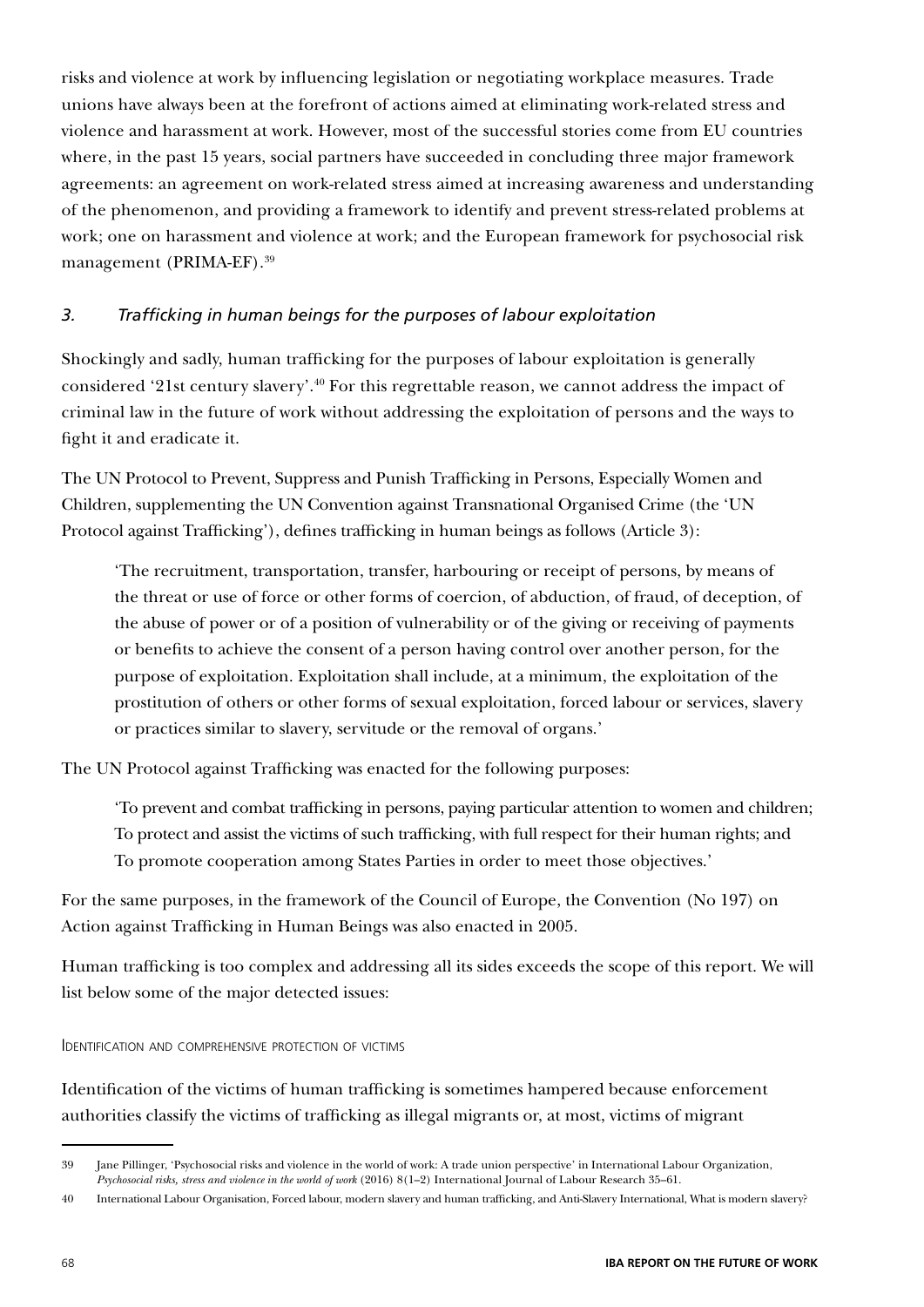smuggling. In some countries, these victims might even be considered offenders (of prostitution or of working illegally). This could result in victims of trafficking, not identified as such, being repatriated where there is a risk that they will continue suffering exploitation.

Moreover, the process of identifying a victim of trafficking is often dynamic, depending on the information progressively obtained in the corresponding criminal investigation. In the first stage, if the assessment is not conclusive, the enforcement authorities should adopt a broad standard, favourable to the recognition of the victim's status, notwithstanding the possibility to review the first assessment once more information is gathered.

### Evidence gathering

Gathering evidence of trafficking is extremely difficult due to a variety of circumstances, among which: (1) the reluctance of the victims to report or to give testimony, aggravated if they are not provided with adequate protection; (2) the criminal offence is most frequently committed by organised mafias, which are very difficult to penetrate and investigate; and (3) most of the time, the offence is committed transnationally and the investigation requires the cooperation of enforcement authorities of different jurisdictions.

### INTERNATIONAL COOPERATION

International cooperation is important not only in fighting against trafficking but also in preventing it. Community-led activities in vulnerable areas are an important prevention tool.<sup>41</sup>

### *4. Smuggling of migrants*

The UN Convention on the Rights of Migrants defines a migrant worker as a 'person who is to be engaged, is engaged or has been engaged in a remunerated activity in a State of which he or she is not a national'.

From this broad definition of migrants, the term 'migrant' should be understood as covering all cases in which the decision to migrate is taken freely by the individual concerned, for reasons of personal convenience and without intervention of an external compelling factor.<sup>42</sup>

The dominant forms of migration can be distinguished according to the motives (economic, family reunion and refugees) or legal status (irregular migration, controlled emigration/immigration and free emigration/immigration) of those concerned. A more common categorisation of international migrants is as follows:<sup>43</sup>

- temporary labour migrants;
- highly skilled and business migrants;
- irregular migrants (or undocumented/illegal migrants);
- forced migration: in a broader sense, this includes not only refugees and asylum

43 *Ibid*.

<sup>41</sup> UN Office on Drugs and Crime.

<sup>42</sup> UNESCO www.unesco.org/new/en/social-and-human-sciences/themes/international-migration/glossary/migrant accessed 30 January 2019.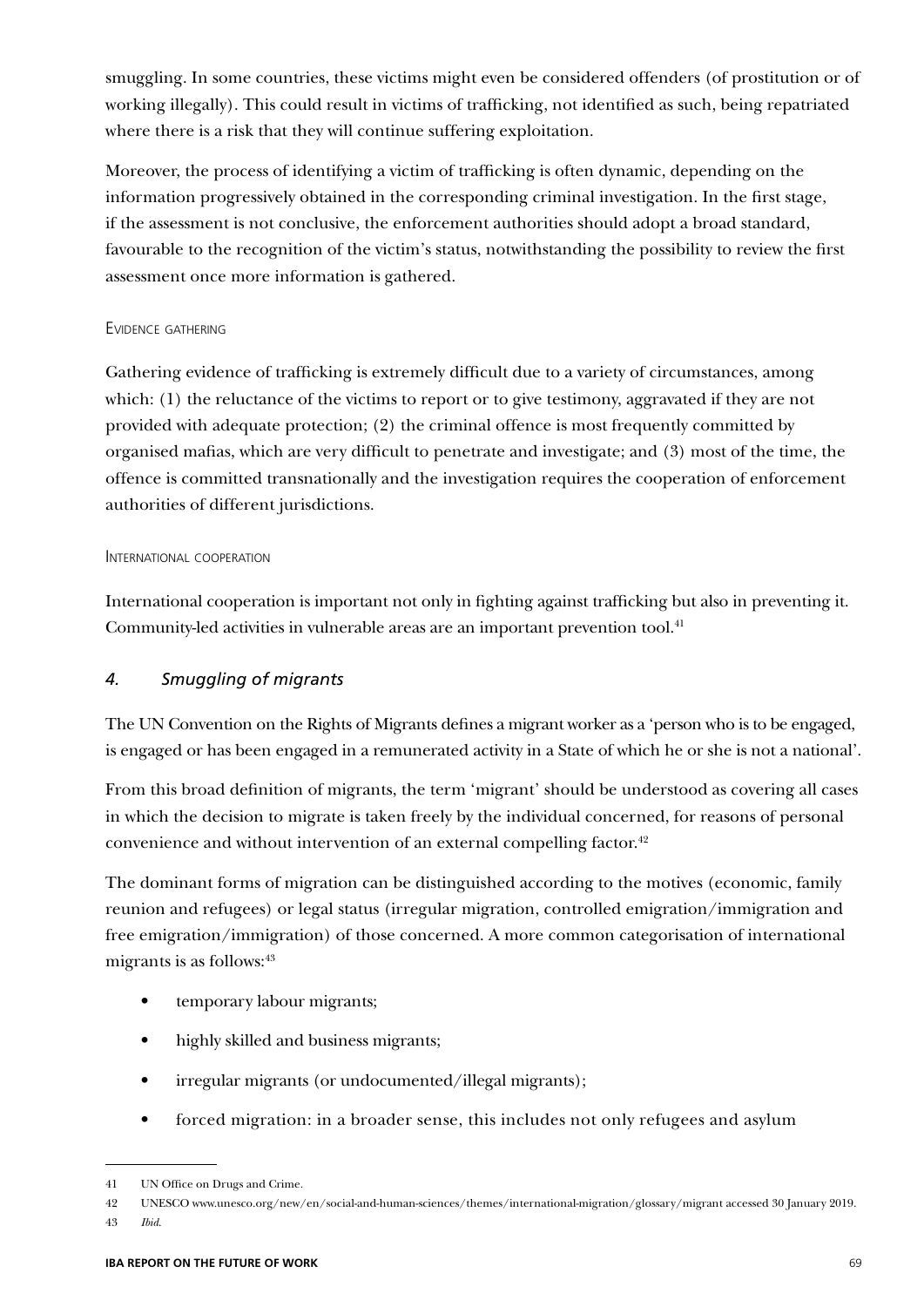seekers but also people forced to move due to external factors, such as environmental catastrophes or development projects; this form of migration has similar characteristics to displacement;

- family members (or family reunion/family reunification migrants); and
- return migrants.

The Protocol against the Smuggling of Migrants by Land, Sea and Air (the 'UN Protocol against Smuggling of Migrants'), supplementing the UN Convention against Transnational Organised Crime defines smuggling of migrants as (Article 3): 'The procurement, in order to obtain, directly or indirectly, a financial or other material benefit, of the illegal entry of a person into a State Party of which the person is not a national or a permanent resident.'

Addressing in depth all the issues related to migrant smuggling exceeds the scope of this report. One of the major issues is that migrant smuggling affects almost every country in the world. It undermines the integrity of countries and communities, and costs thousands of people their lives every year.

Currently, data is too scattered and incomplete to paint an accurate picture of numbers of people who are smuggled each year, and the routes and methods used by those who smuggle them. Still, available evidence reveals the following trends and patterns:<sup>44</sup>

- Criminals are increasingly providing smuggling services to irregular migrants to evade national border controls, migration regulations and visa requirements.
- Migrant smuggling is a highly profitable business in which criminals enjoy a low risk of detection and punishment. As a result, the crime is becoming increasingly attractive to criminals. Migrant smugglers are becoming increasingly organised, establishing professional networks that transcend borders and regions.
- The methods of migrant smugglers are diverse. Highly sophisticated and expensive services rely on document fraud or 'visa smuggling'. Contrasted with these are low-cost methods, which often pose a high risks for migrants, and have lead to a dramatic increase in loss of life in recent years.
- Migrant smugglers constantly change routes and methods in response to changed circumstances, often at the expense of the safety of the smuggled migrants.
- Thousands of people have lost their lives as a result of the indifferent or even deliberate actions of migrant smugglers.

These factors highlight the need for responses to combat the crime of migrant smuggling to be coordinated across and between regions, and adaptable to new methods.

In addition to migrant smuggling, once (illegal) migrants are in their destination countries, their situation is often precarious and they have to struggle to find means of living. Their uncertain situation places them in a vulnerable position subject to suffering abuse.

<sup>44</sup> UN Office on Drugs and Crime www.unodc.org/unodc/en/human-trafficking/smuggling-of-migrants.html?ref=menuside accessed 30 January 2019.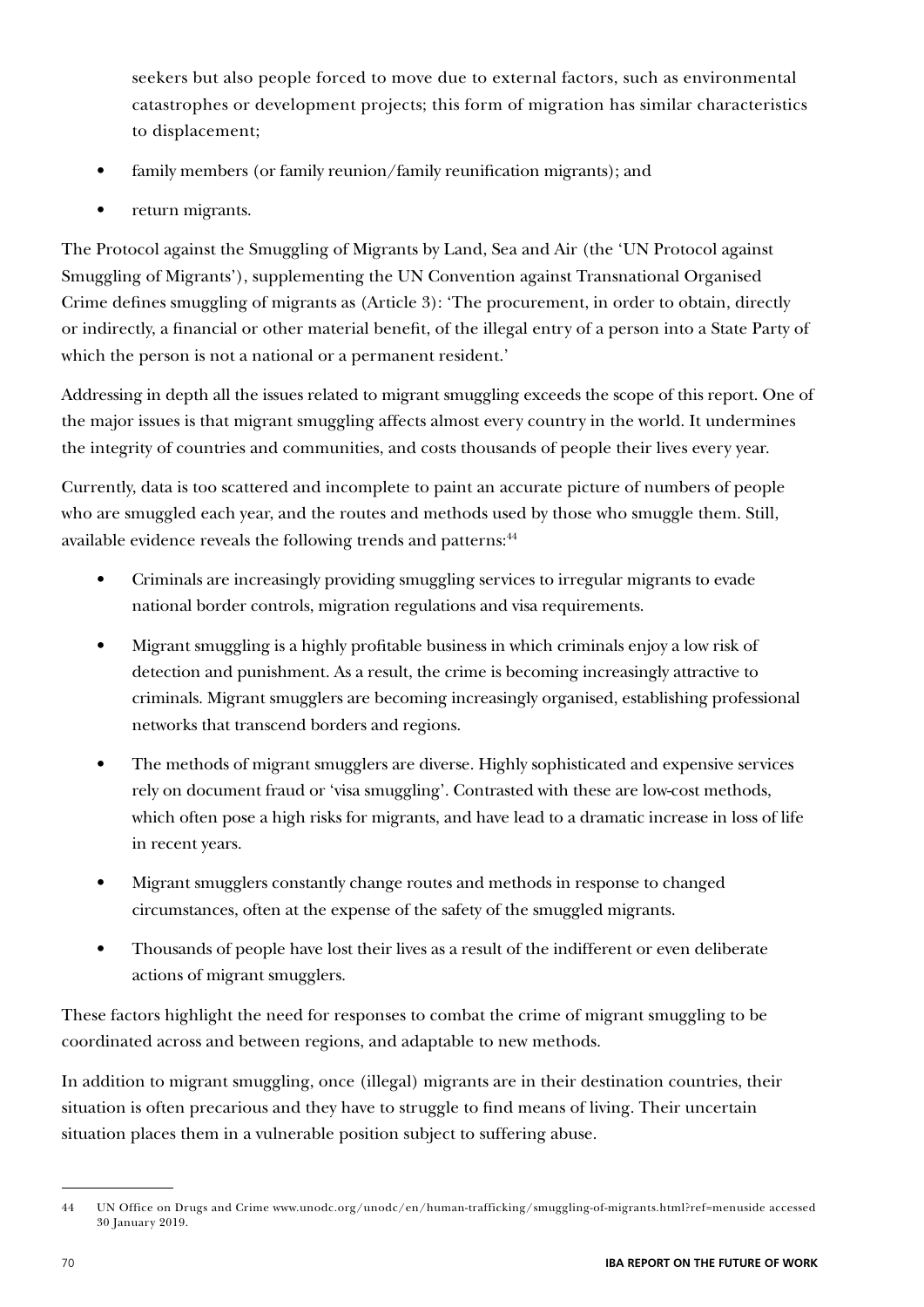Criminal law often categorises as a criminal offence the following types of abuses:

- to unlawfully traffic with labour (eg, England and Spain); and
- to employ migrants without a work permit under conditions that negatively affect, supress or restrict the rights they have (eg, Ireland and Spain).

Some jurisdictions also define as a criminal offence the act of employing migrants without a work permit (eg, England, Ireland and Spain under certain circumstances).

It should be noted that the law should not foresee criminal sanctions for migrants who are victims of these abuses, notwithstanding the corresponding administrative measures for their repatriation or regularisation, when applicable. In this sense, Article 5 of the UN Protocol against Smuggling of Migrants sets out: 'Migrants shall not become liable to criminal prosecution under this Protocol for the fact of having been the object of conduct set forth in article 6 of this Protocol.'

Notwithstanding the above, some countries foresee criminal sanctions for migrants working in breach of their immigration conditions (eg, England and Ireland).

### *5. Cybercrime*

Cybercrime, that is, offences committed through computer systems and enabled by technology, has proven to be difficult to investigate and prosecute through traditional law enforcement mechanisms. Despite that, there is little international regulation on cybercrime, but rather various initiatives to combat and define cybercrime related to specific offences.

The Convention on Cybercrime of the Council of Europe (CETS No 185), known as the Budapest Convention, is the only binding international instrument on this issue. It serves as a guideline for any country developing comprehensive national legislation against cybercrime and as a framework for international cooperation between State Parties to this treaty. The convention is the first international treaty on crimes committed via the internet and other computer networks, dealing particularly with infringements of copyright, computer-related fraud, child pornography and violations of network security. It also contains a series of powers and procedures, such as the search of computer networks and interception. Its main objective, set out in the preamble, is to pursue a common criminal policy aimed at the protection of society against cybercrime, especially by adopting appropriate legislation and fostering international cooperation.

In the framework of the UN, the General Assembly in its Resolution 65/230 requested the Commission on Crime Prevention and Criminal Justice to establish an open-ended intergovernmental expert group to conduct a comprehensive study of the problem of cybercrime and responses to it by Member States, the international community and the private sector, including the exchange of information on national legislation, best practices, technical assistance and international cooperation, with a view to examining options to strengthen existing and propose new national and international legal or other responses to cybercrime. The Expert Group, created in 2011, conducts a comprehensive study on cybercrime and issues periodic reports with its recommendations and conclusions.

The EU has not passed comprehensive resolution on the prevention of, and related sanctions for, cybercrime but rather refers to it in different legal instruments and reports, such as: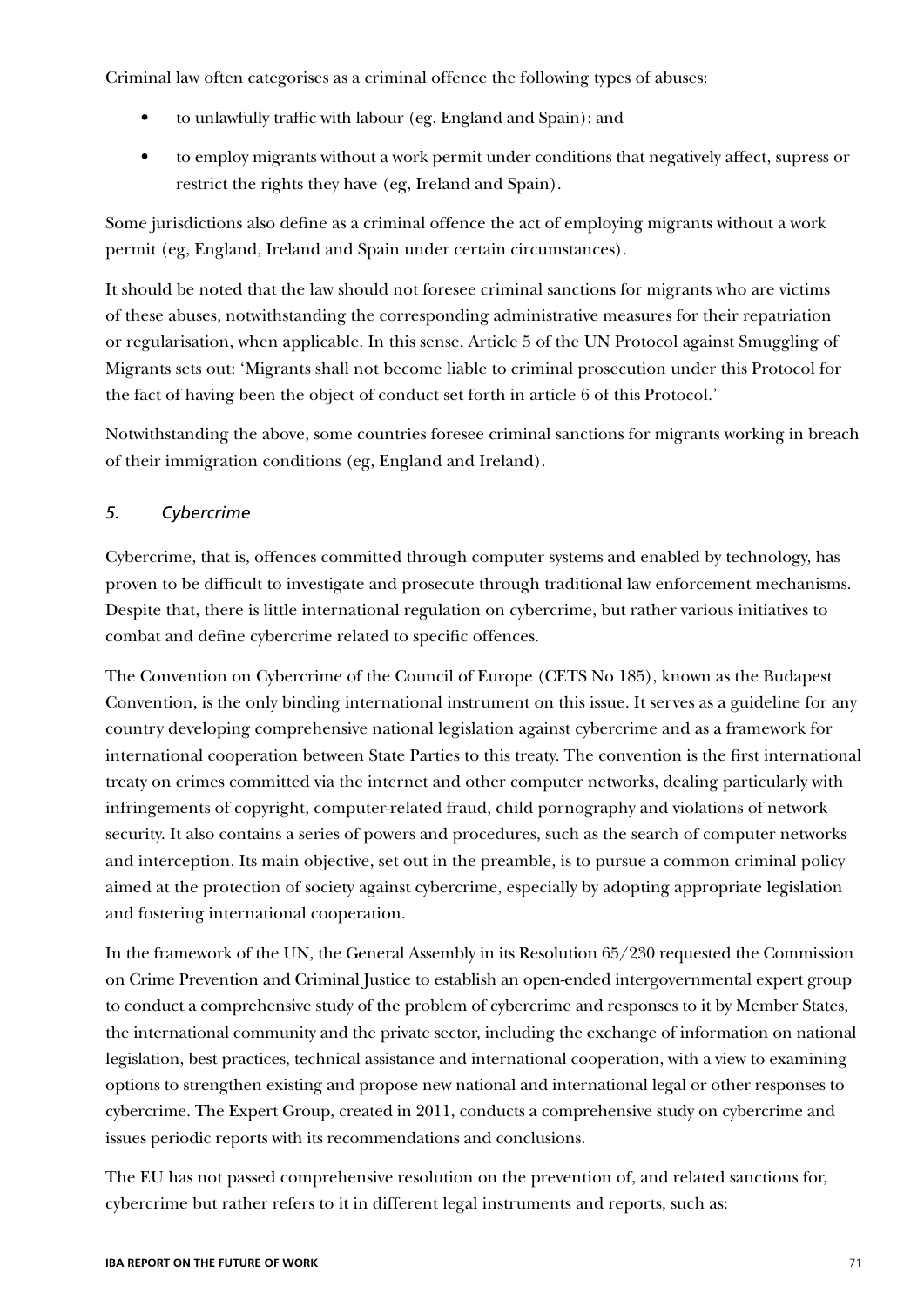- Directive 2001/29/EC of the European Parliament and of the Council of 22 May 2001 on the harmonisation of certain aspects of copyright and related rights in the information society;
- Directive 2011/92/EU of the European Parliament and of the Council of 13 December 2011 on combating the sexual abuse and sexual exploitation of children and child pornography, and replacing Council Framework Decision 2004/68/JHA;
- Directive 2013/40/EU of the European Parliament and of the Council of 12 August 2013 on attacks against information systems and replacing Council Framework Decision 2005/222/JHA;
- Joint Communication to the European Parliament, the Council, the European Economic and Social Committee and the Committee of the Regions titled 'Cybersecurity strategy of the EU: An open, safe and secure cyberspace' (7 February 2013); and
- Internet Organised Crime Threat Assessment (IOCTA) 2016 EC3 and 2018 EC3.

# **II. Compliance and criminal wrongdoing prevention**

## *1. Criminal liability of moral persons*

Traditionally, one of the basic general principles applicable to criminal law was *societas delinquere non potest*, that is, moral persons cannot commit a crime. In recent years, however, this principle was superseded in almost every developed country and a significant number of nations have passed or are in the process of passing legislation regulating corporate criminal liability.

In those jurisdictions where corporate criminal liability is regulated, the criminal offences against the rights of workers referred to above would generally result in the legal person's/employer's liability.

Generally speaking, there are two major ways of establishing corporate criminal liability: vicarious criminal liability or statutory liability. In the first system, the legal person would be liable, under certain circumstances, for the criminal offences committed through actions or omissions of its directors, representatives or employees. In the second, criminal law establishes the possibility for the corporation to be the principal perpetrator of the criminal offence, alone or jointly with an individual or individuals.

In both cases, corporate criminal liability significantly depends on the ability of the company to adequately control and supervise its directors, representatives and employees. This has led companies to reinforce significantly their corporate compliance programmes and to increase the supervision over their employees. Most criminal legislation also imposes on companies the obligation to establish channels to allow employees to report wrongdoing. This has resulted in significant changes in corporate internal governance, which have had a significant impact on the relations between the employer and employees, as will be analysed below.

## *2. Corporate ethics and sustainability*

In a globalised economy, companies often decide or are bound to maintain the same ethical standards in all the countries in which they operate in areas such as anti-corruption or anti-money laundering and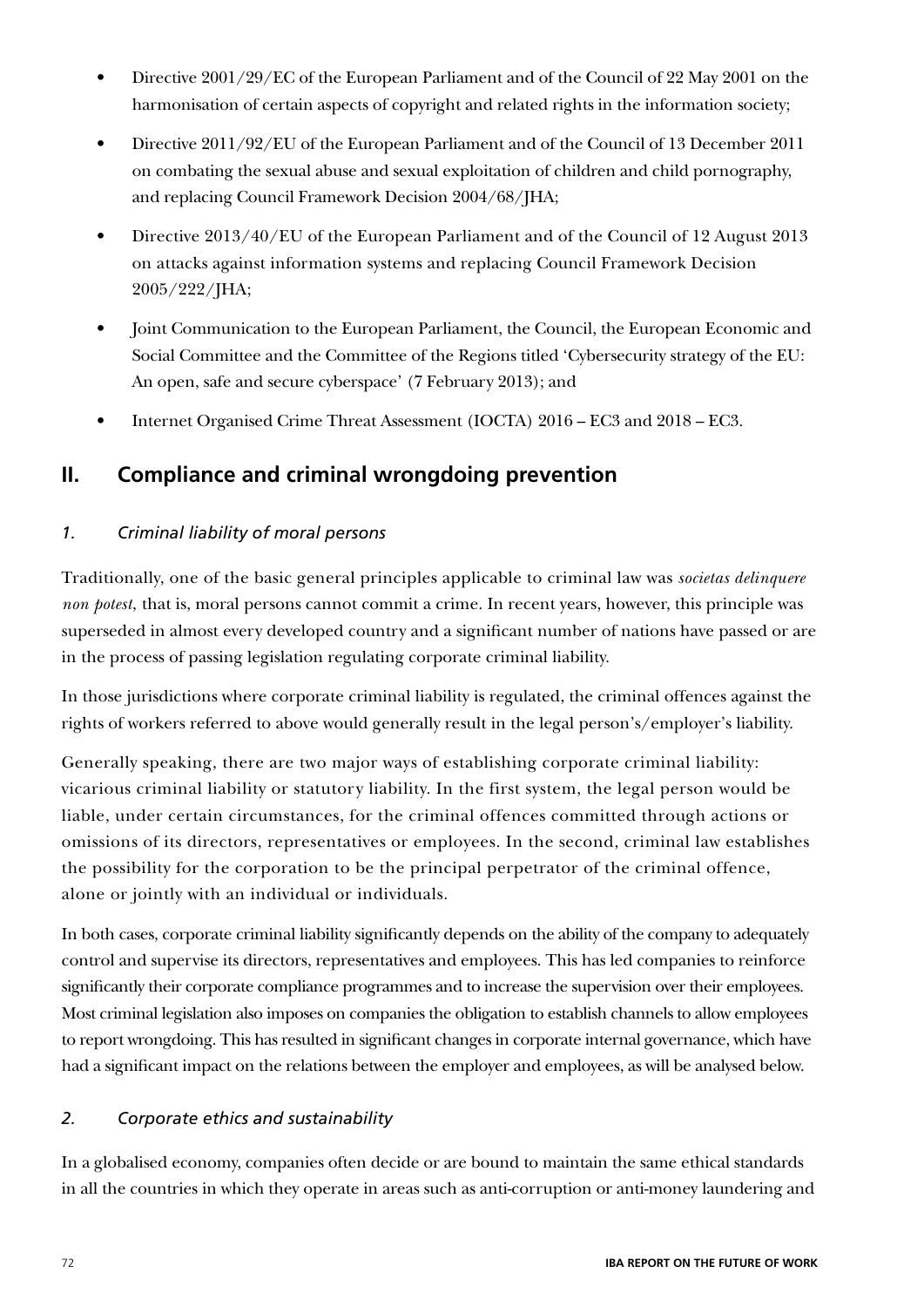terrorism financing, among others.45 This could result in a company applying controls to its employees that are not strictly set out as a requirement in local laws.

In this sense, the UN's *Anti-Corruption Ethics and Compliance Programme for Business: A Practical Guide*, recommends:

'Companies operating in international environments may face the challenge of needing to comply with multiple legal jurisdictions when establishing a policy prohibiting corruption. A practical example where such a challenge may arise is due to the varying legal treatment of facilitation payments. A company may operate in one country where facilitation payments are strictly forbidden and in another country where facilitation payments are allowed under certain circumstances. Companies may establish a global anti-corruption policy standard. This global standard implies that it is equally and stringently applied across all of the jurisdictions in which companies are operating. This may result in a policy that goes beyond national mandatory regulations of some countries in which the company is operating.'

The Ten Principles of the UN Global Compact (the 'Ten Principles')<sup>46</sup> are derived from the Universal Declaration of Human Rights, the ILO's Declaration on Fundamental Principles and Rights at Work, the Rio Declaration on Environment and Development and the UN Convention against Corruption.<sup>47</sup> Adherence to the Ten Principles is voluntary for companies. However, once they do, they need to comply with a number of obligations or explain the reasons for non-compliance.

The tenth principle, on anti-corruption, was added to the list of principles in the identified core areas of human rights, labour and environment only in 2004. The reason for adding anticorruption to the ten basic principles companies should comply with is that corruption is a barrier to development, 'undermines business performance and diverts public resources from legitimate sustainable development'.48

#### *3. Supervision of employees*

The supervision of employees, while generally accepted in labour legislation, can generate a number of problems when the employer's control invades employees' privacy.

45 See UN Conventions against Corruption; OECD Convention on Combating Bribery of Foreign Public Officials in International Business Transactions; OECD Guidelines for Multinational Enterprises www.oecd.org/investment/mne accessed 30 January 2019; Criminal Law Convention against Corruption of the Council of Europe.

46 The Ten Principles cover four areas:

- Principle 2: make sure that they are not complicit in human rights abuses.
- 2. Labour
	- Principle 3: Businesses should uphold the freedom of association and the effective recognition of the right to collective bargaining; Principle 4: the elimination of all forms of forced and compulsory labour;
	- Principle 5: the effective abolition of child labour; and
	- Principle 6: the elimination of discrimination in respect of employment and occupation.
- 3. Environment
- Principle 7: Businesses should support a precautionary approach to environmental challenges; Principle 8: undertake initiatives to promote greater environmental responsibility; and

<sup>1.</sup> Human rights Principle 1: Businesses should support and respect the protection of internationally proclaimed human rights; and

Principle 9: encourage the development and diffusion of environmentally friendly technologies. 4. Anti-corruption

Principle 10: Businesses should work against corruption in all its forms, including extortion and bribery.

<sup>47</sup> See www.unglobalcompact.org/what-is-gc/mission/principles accessed 30 January 2019.

<sup>48</sup> See www.unglobalcompact.org/what-is-gc/mission/principles/principle-10 accessed 30 January 2019.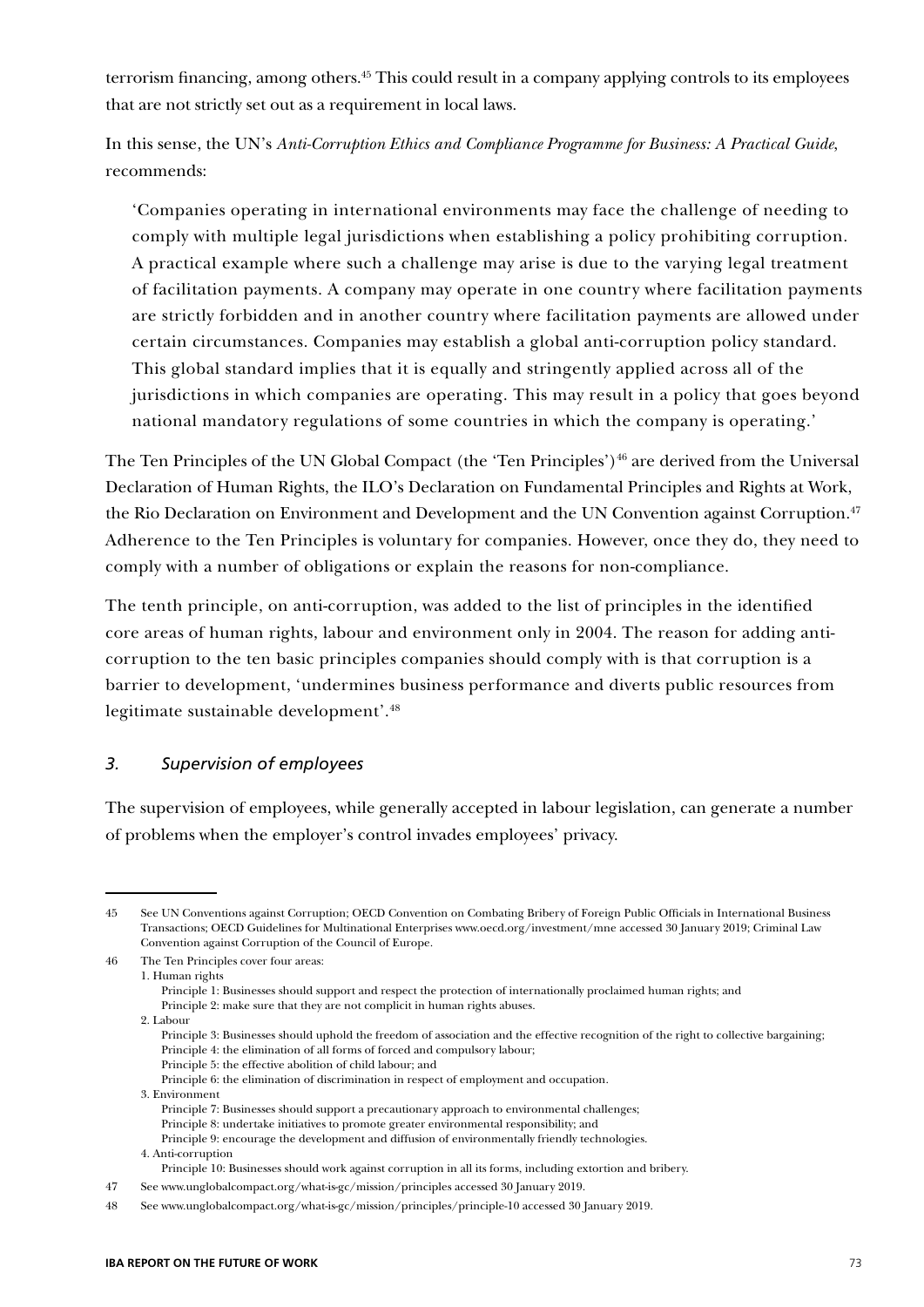Modern technology makes it easier for employers to supervise employees' performance, especially by monitoring their communications. At the same time, this could result in serious abuse and intolerable interference in employees' privacy.

The supervision of employees' compliance with the company's corporate ethics could also involve obvious difficulties in cases of telework. Technology has certainly proven to be a helpful tool to perform this supervision in these cases. Yet again, it is important that companies and states ensure that these measures are accompanied by adequate and sufficient safeguards against abuse.

The European Court of Human Rights addressed this issue in the Grand Chamber judgment dated 5 September 2017 in the case of *Barbulescu v Romania*.

The court concluded that the Romanian courts, in reviewing the decision of Barbulescu's employer to dismiss him after having monitored his electronic communications, failed to strike a fair balance between the interests at stake, namely Barbulescu's right to respect for his private life and correspondence, and his employer's right to take measures to ensure the smooth running of the company.

It does not mean that employers cannot, under any circumstances, monitor employees' communications or that they cannot dismiss employees for using the internet at work for private purposes. However, the court considers that states should ensure that, when an employer takes measures to monitor employees' communications, these measures are accompanied by adequate and sufficient safeguards against abuse.

The court specifies the criteria to be applied by national authorities when assessing whether a given measure is proportionate to the aim pursued and whether the employee concerned is protected against arbitrariness.

In particular, the authorities should determine the following:

- whether the employee has been notified of the possibility that the employer may take measures to monitor correspondence and other communications, and of the implementation of such measures. For the measures to be deemed compatible with the requirements of Article 8 of the convention, notification should be clear about the nature of the monitoring and be given in advance;
- the extent of the monitoring by the employer and the degree of intrusion into the employee's privacy. In this regard, a distinction should be made between monitoring of the flow of communications and of their content. Whether all communications or only part of them have been monitored should also be taken into account, as should the question of whether the monitoring was limited in time and the number of people who had access to the results;
- whether the employer has provided legitimate reasons to justify monitoring the communications and accessing their actual content. Since the monitoring of the content of communications is a distinctly more invasive method, it requires weightier justification;
- whether it would have been possible to establish a monitoring system based on less intrusive methods and measures than directly accessing the content of the employee's communications. There should be an assessment in the light of the particular circumstances of each case of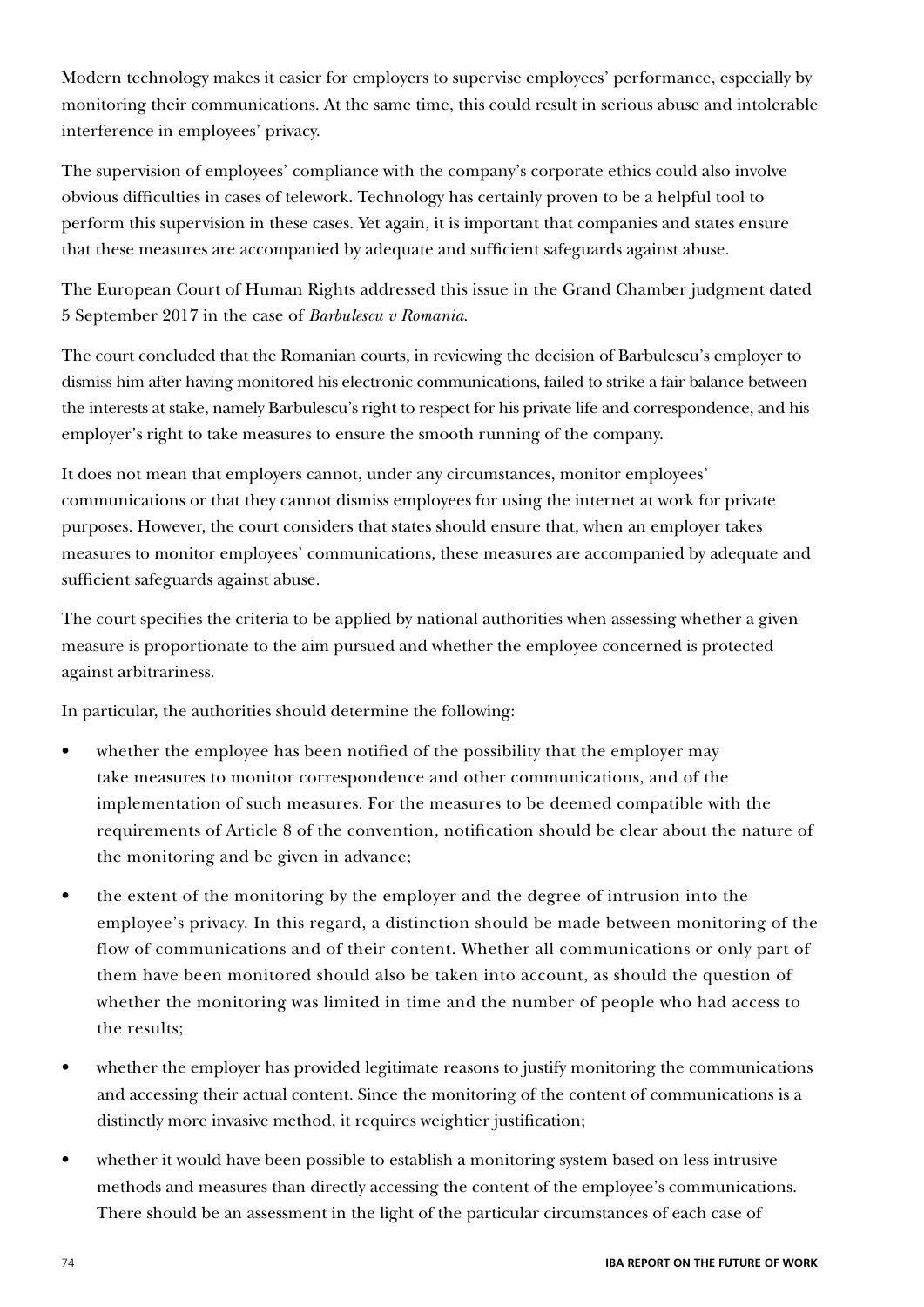whether the aim pursued by the employer could have been achieved without directly accessing the full contents of the employee's communications;

- the consequences of the monitoring for the employee concerned and the use by the employer of the results of the monitoring operation, in particular, whether the results were used to achieve the declared aim of the measure; and
- whether the employee has been provided with adequate safeguards, especially when the employer's monitoring operations are of an intrusive nature. Such safeguards should, in particular, ensure that the employer cannot access the actual content of the communications concerned unless the employee has been notified in advance of that eventuality.

### *4. Whistleblowing*

Implementing schemes to encourage ethics and compliance in companies, including whistleblowing incentives for reporting wrongdoing, may involve a number of challenges and is seen by some experts as controversial or even counterproductive. One of them is the risk of retaliation against the employee who, in good faith, reports wrongdoing within the organisation.

Article 33 of the UN Convention against Corruption sets forth: 'Each State Party shall consider incorporating into its domestic legal system appropriate measures to provide protection against any unjustified treatment for any person who reports in good faith and on reasonable grounds to the competent authorities any facts concerning offences established in accordance with this Convention.'

Article 22 of the Criminal Law Convention against Corruption (No 173) of the Council of Europe sets out:

'Each Party shall adopt such measures as may be necessary to provide effective and appropriate protection for:

- a. those who report the criminal offences established in accordance with Articles 2 to 14 or otherwise cooperate with the investigating or prosecuting authorities;
- b. witnesses who give testimony concerning these offences.'

Rewarding whistleblowing may also create the risk of leading employees to turn against each other by making false claims. It may also decrease the trust and morale among employees and business partners.

The UN practical guide, *An Anti-Corruption Ethics and Compliance Programme for Business*, includes the following recommendations:

'Companies need to address the risk of retaliation for those reporting misconduct by their colleagues, peers or superiors. Studies have revealed that the fear of retaliation, which could take the form of job loss, harassment by peers or restrictions on conditions and access in the work place, is the main reason why potential informants choose to stay silent. In order to alleviate the fear of retaliation, companies can encourage reporting by establishing a policy clearly stating that the reporting of violations and incidents that are witnessed is expected. Such a policy should explicitly state that no employee or business partner will suffer discrimination or dismissal due to the lawful reporting on misconduct related to corruption.'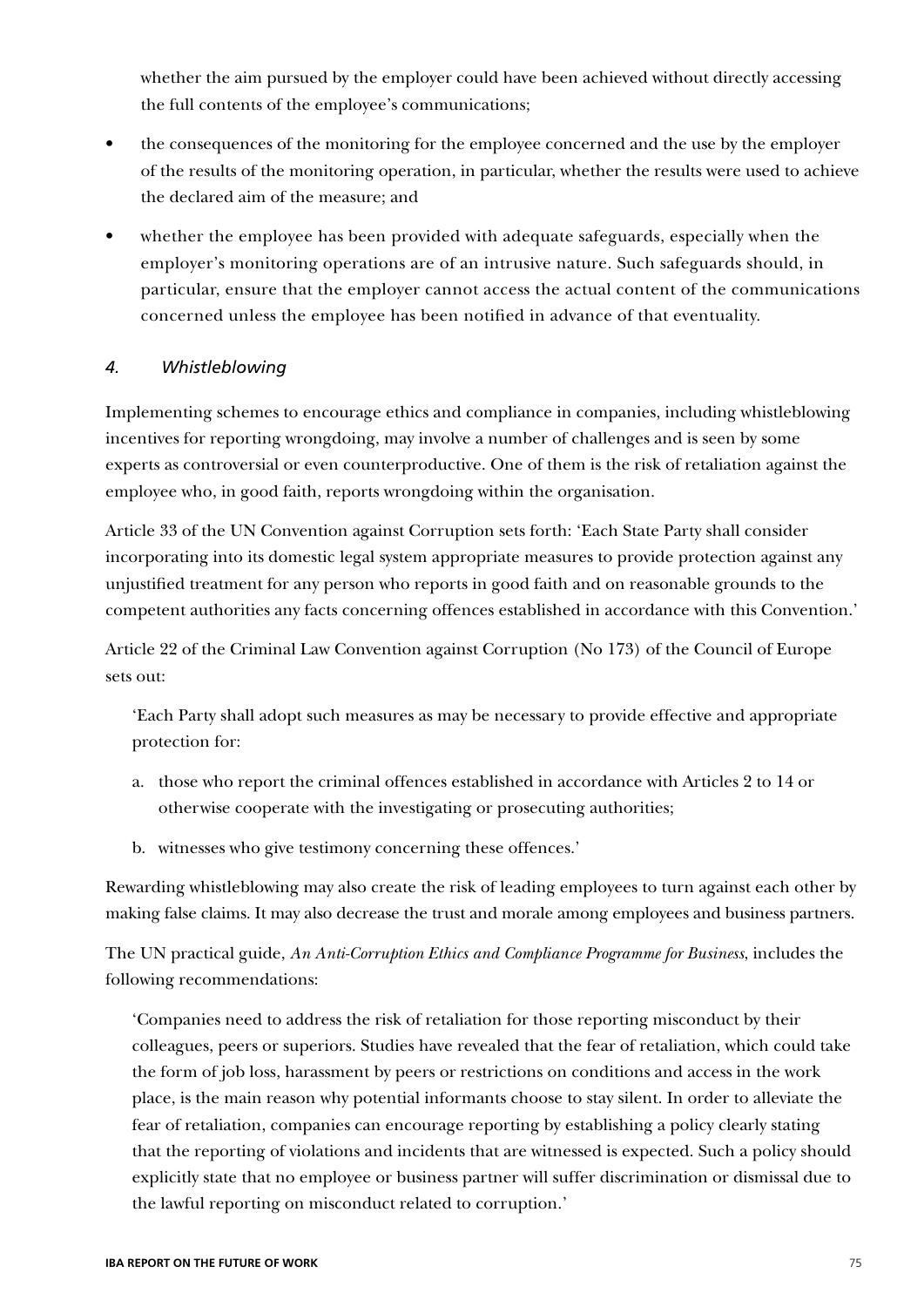The EU contemplates measures to protect whistleblowers in different areas, such as data protection, anti-money laundering and terrorist financing or market abuse and insider trading. In April 2018, the European Commission proposed a new law with 'EU-wide standards that will guarantee a high level of protection for whistleblowers who report breaches of EU law'.49

### *5. Insider threat and background check of employees*

The insider threat is 'the risk an insider will use their authorized access, wittingly or unwittingly, to do harm to their organization. This can include theft of proprietary information and technology; damage to company facilities, systems or equipment; actual or threatened harm to employees; or other actions that would prevent the company from carrying out its normal business practices'.50

An insider is 'any person with authorised access to an organisation's resources to include personnel, facilities, information, equipment, networks, or systems'.<sup>51</sup>

The risk of an insider threat led several governments and international organisations to pass regulations on the detection and prevention of these threats. These regulations often regulate the possibility for employers to carry out background checks of candidates for an employment position and ongoing controls over their employees. Depending on the sector in which they operate, some companies are required by law to perform such controls.

An example of the latter is Directive 2008/114/EC on identification and designation of European critical infrastructures and assessment of the need to improve their protection, which is aimed at improving the protection of critical infrastructures against all types of threats and hazards.

According to the Directive, 'critical infrastructure' means an:

'asset, system or part thereof located in Member States which is essential for the maintenance of vital societal functions, health, safety, security, economic or social wellbeing of people, and the disruption or destruction of which would have a significant impact in a Member State as a result of the failure to maintain those functions'.

'European critical infrastructure' (ECI) means 'critical infrastructure located in Member States the disruption or destruction of which would have a significant impact on at least two Member States'.

In the implementation of such EU regulation, most Members States have regulated the possibility for companies managing critical infrastructures to check the criminal records and other background information regarding candidates and employees.

Similarly, the US Government Insider Threat Task Force encourages companies to perform background checks and controls over their employees to prevent the risk of an insider attack and provides them with guidelines to enforce their insider threat programmes.

<sup>49</sup> See https://ec.europa.eu/commission/news/whistleblower-protection-2018-apr-23\_en accessed 30 January 2019

<sup>50</sup> US Government Insider Threat Task Force, *Protect your organisation from the Inside Out: Government Best Practices Guide to Insider Threat* (2016), p 3 www.dni.gov/files/NCSC/documents/products/Govt\_Best\_Practices\_Guide\_Insider\_Threat.pdf accessed 30 January 2019.

<sup>51</sup> *Ibid*.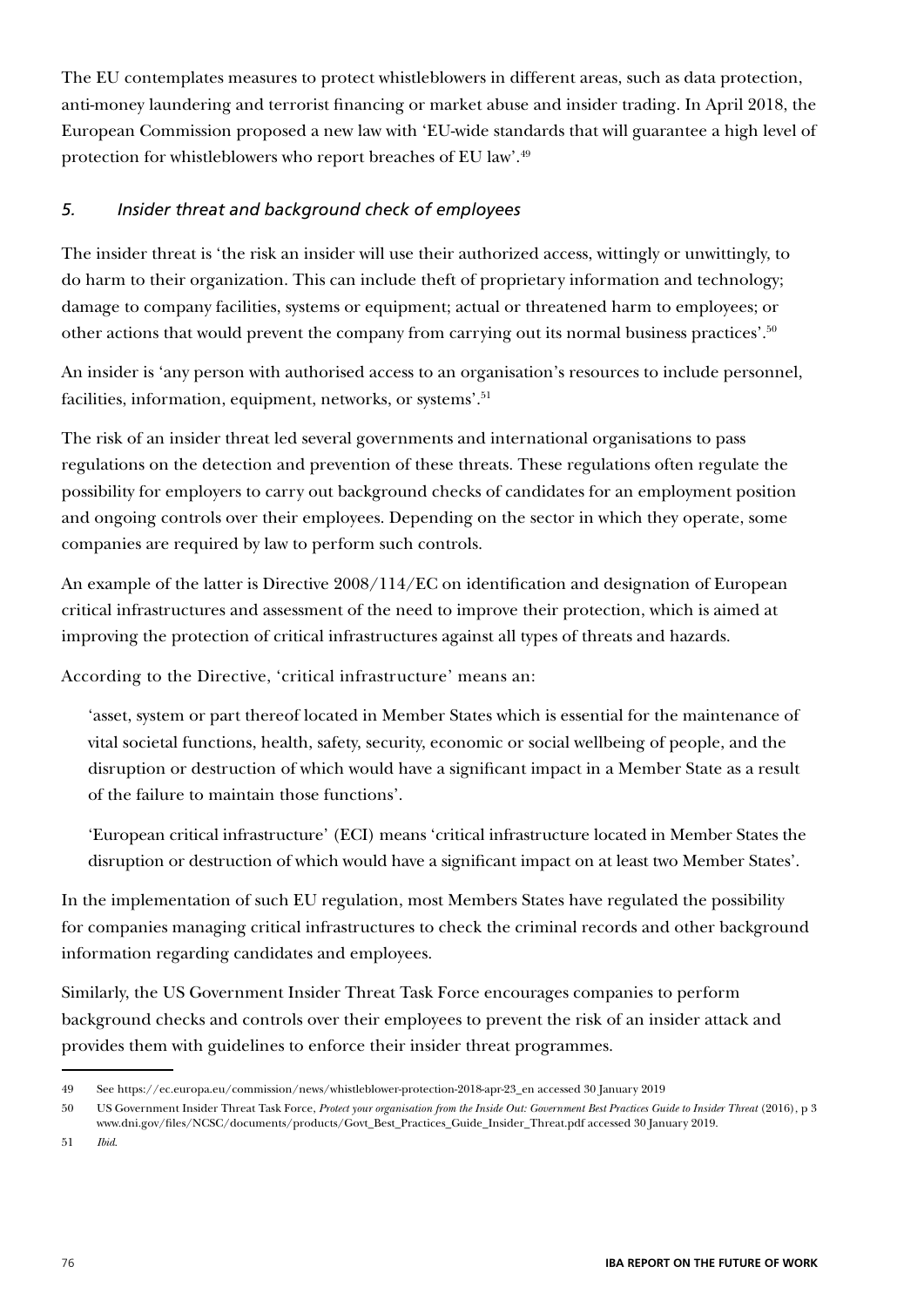The application of these regulations must balance the need to protect the company, especially those managing critical infrastructure, against an insider threat with the respect for candidates' and employees' right to privacy and a personal life. The regulations on insider threats are quite recent and should be developed to guarantee the proportionality between the potential risks that the company needs to prevent and the protection of workers' rights.

# **III. Government investigations**

### *1. Specialisation and coordination*

The specialisation and training of law enforcement officials dealing with criminal offences referred to in this report is essential for early detection, prevention and prosecution.

Some jurisdictions have special government agencies to deal with these types of criminal offences (eg, England, Italy, Peru and Spain). In some others, the investigation of these offences corresponds to the police and the public prosecutor's office without any specialisation (Argentina, Brazil, Mexico and Poland).

In this regard, the UN Protocol against Trafficking (Article 10) sets out: 'States Parties shall provide or strengthen training for law enforcement, immigration and other relevant officials in the prevention of trafficking in persons.'

Similarly, the Council of Europe Convention against Trafficking includes the following recommendations (Article 29):

'Each Party shall adopt such measures as may be necessary to ensure that persons or entities are specialised in the fight against trafficking and the protection of victims. Such persons or entities shall have the necessary independence in accordance with the fundamental principles of the legal system of the Party, in order for them to be able to carry out their functions effectively and free from any undue pressure. Such persons or the staffs of such entities shall have adequate training and financial resources for their tasks.

Each Party shall adopt such measures as may be necessary to ensure co-ordination of the policies and actions of their governments' departments and other public agencies against trafficking in human beings, where appropriate, through setting up co-ordinating bodies.

Each Party shall provide or strengthen training for relevant officials in the prevention of and fight against trafficking in human beings, including Human Rights training. The training may be agency-specific and shall, as appropriate, focus on: methods used in preventing such trafficking, prosecuting the traffickers and protecting the rights of the victims, including protecting the victims from the traffickers.

Each Party shall consider appointing National Rapporteurs or other mechanisms for monitoring the anti-trafficking activities of State institutions and the implementation of national legislation requirements.'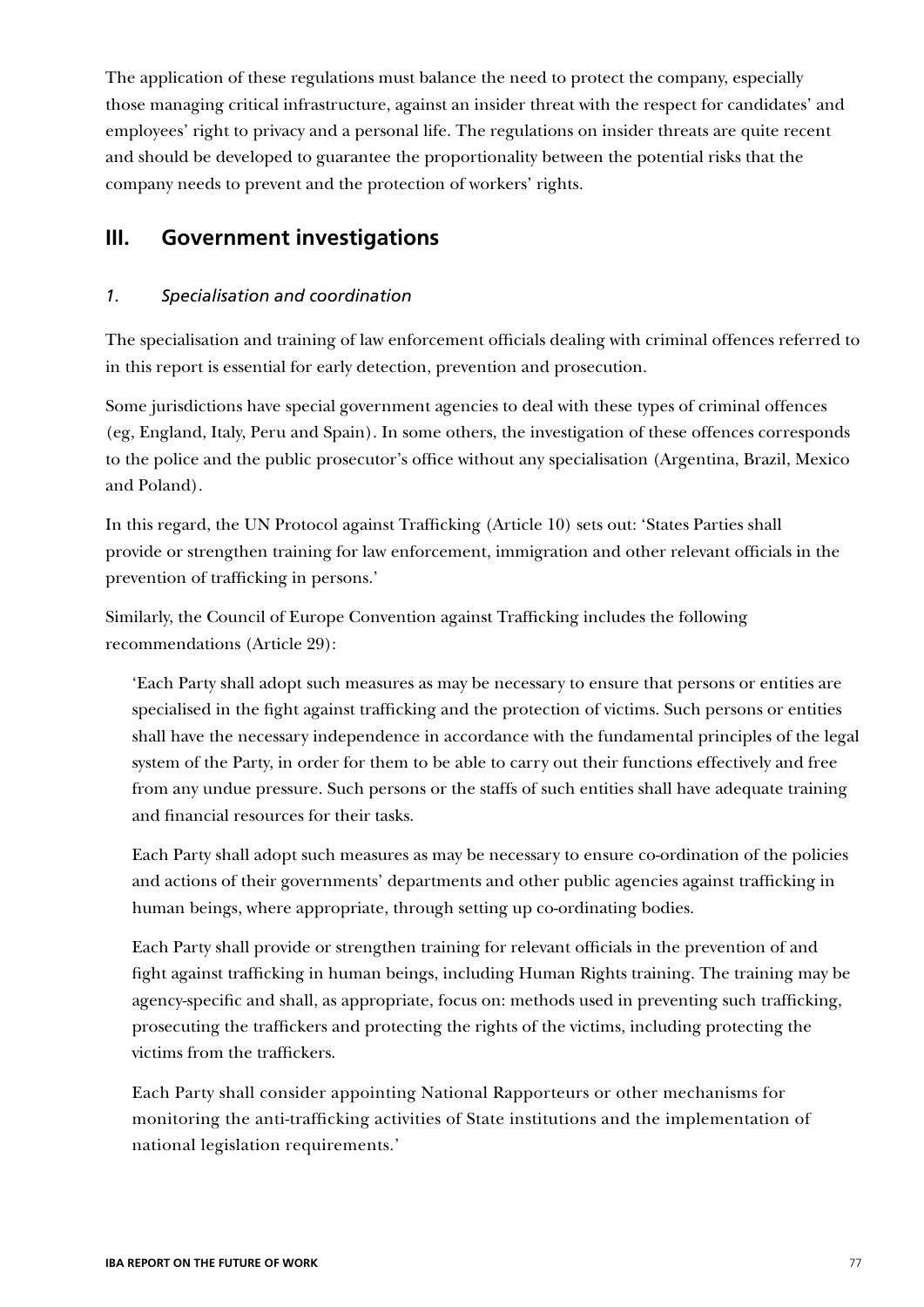### *2. International mutual cooperation*

International mutual cooperation between enforcement authorities is also essential to fight against most of the aforementioned criminal offences.

Article 10 of the UN Protocol against Trafficking recommends:

'Law enforcement, immigration or other relevant authorities of States Parties shall, as appropriate, cooperate with one another by exchanging information, in accordance with their domestic law, to enable them to determine:

(a) Whether individuals crossing or attempting to cross an international border with travel documents belonging to other persons or without travel documents are perpetrators or victims of trafficking in persons;

(b) The types of travel document that individuals have used or attempted to use to cross an international border for the purpose of trafficking in persons; and

(c) The means and methods used by organized criminal groups for the purpose of trafficking in persons, including the recruitment and transportation of victims, routes and links between and among individuals and groups engaged in such trafficking, and possible measures for detecting them.'

In the same sense, the UN Protocol against Migrant Smuggling urges Member States to cooperate and exchange information to prevent and suppress migrant smuggling.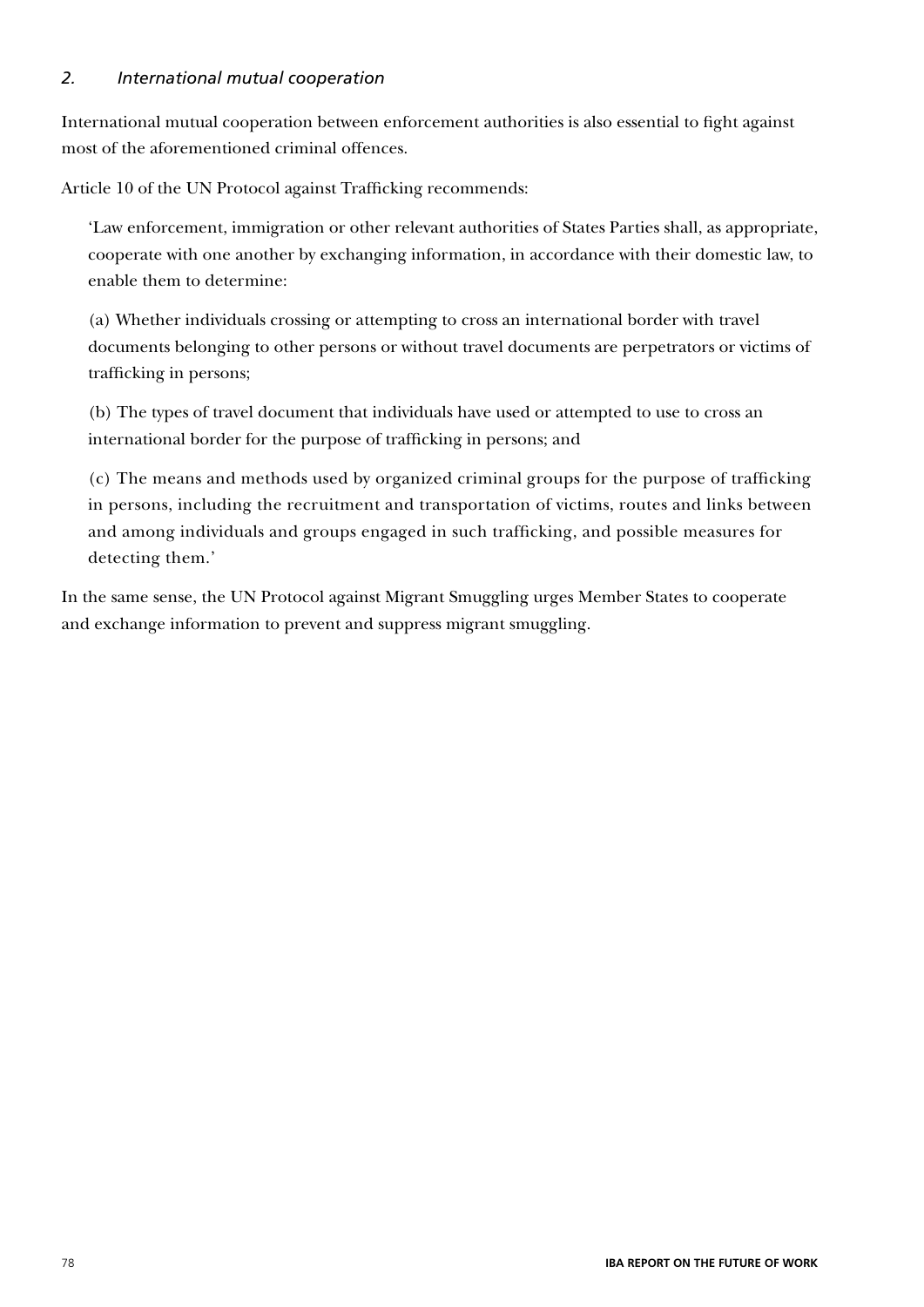# **IV. FOURTH REPORT: DIVERSITY AND EQUALITY LAW**

Prepared by Rebecca Ford (Clyde & Co, UAE) and Tony Hyams-Parish (DMH Stallard, UK)\*

# **I. Introduction**

- 1. The IBA GEI was formed in early 2010. Its primary purpose is to develop a global and strategic approach to key legal issues in the HR and human capital fields for multinational and worldwide institutions. In the eight years since its formation, the GEI has published a series of reports, drawing on a range of qualitative and quantitative data. Since 2012, the GEI has produced an AGR identifying certain general international trends in HR law relevant in a particular year. The first report published in 2012 was based on the responses received by lawyers based in 36 countries; the most recent report for 2018 (currently still in draft form) was based on the responses received by lawyers from 46 countries. In addition, input from inhouse lawyers and HR directors was also obtained for each report.
- 2. This section of the report considers the key trends that have been identified year on year in the AGRs, supplemented by other GEI reports, in the area of discrimination and diversity. The specific reports considered are as follows:
	- *National Regulatory Trends on Human Resources law 2012* ('AGR 2012');
	- *National Regulatory Trends on Human Resources law 2013* ('AGR 2013');
	- *National Regulatory Trends on Human Resources law 2014* ('AGR 2014');
	- *National Regulatory Trends on Human Resources law 2015 ('AGR 2015')*;
	- *National Regulatory Trends on Human Resources law 2016* ('AGR 2016');
	- *National Regulatory Trends on Human Resources law 2017* ('AGR 2017');
	- Draft GEI AGR, *National Regulatory Trends on Human Resources law 2018* ('AGR 2018');
	- *Looking into the Key Human Resources Legal Issues of the Next Decade: The 10/20 Survey*, 2010;
	- *The Balancing Report: Strategic Trends in National Laws and Multinationals' Policies on Work-Life Balance and the Implications for Human Resources Law*, 2012; and
	- The Age Report, 2014.
- 3. The key discrimination and diversity issues identified in the AGRs (and discussed further in the aforementioned GEI reports) relate to age and gender.
- 4. In addition to gender and age, the GEI reports identified other areas of development in antidiscrimination and diversity practices relating to disability, sexual orientation and religion.
- 5. This section of the report will consider the three areas of development in discrimination and diversity.

Reports coordinated by the IBA Global Employment Institute.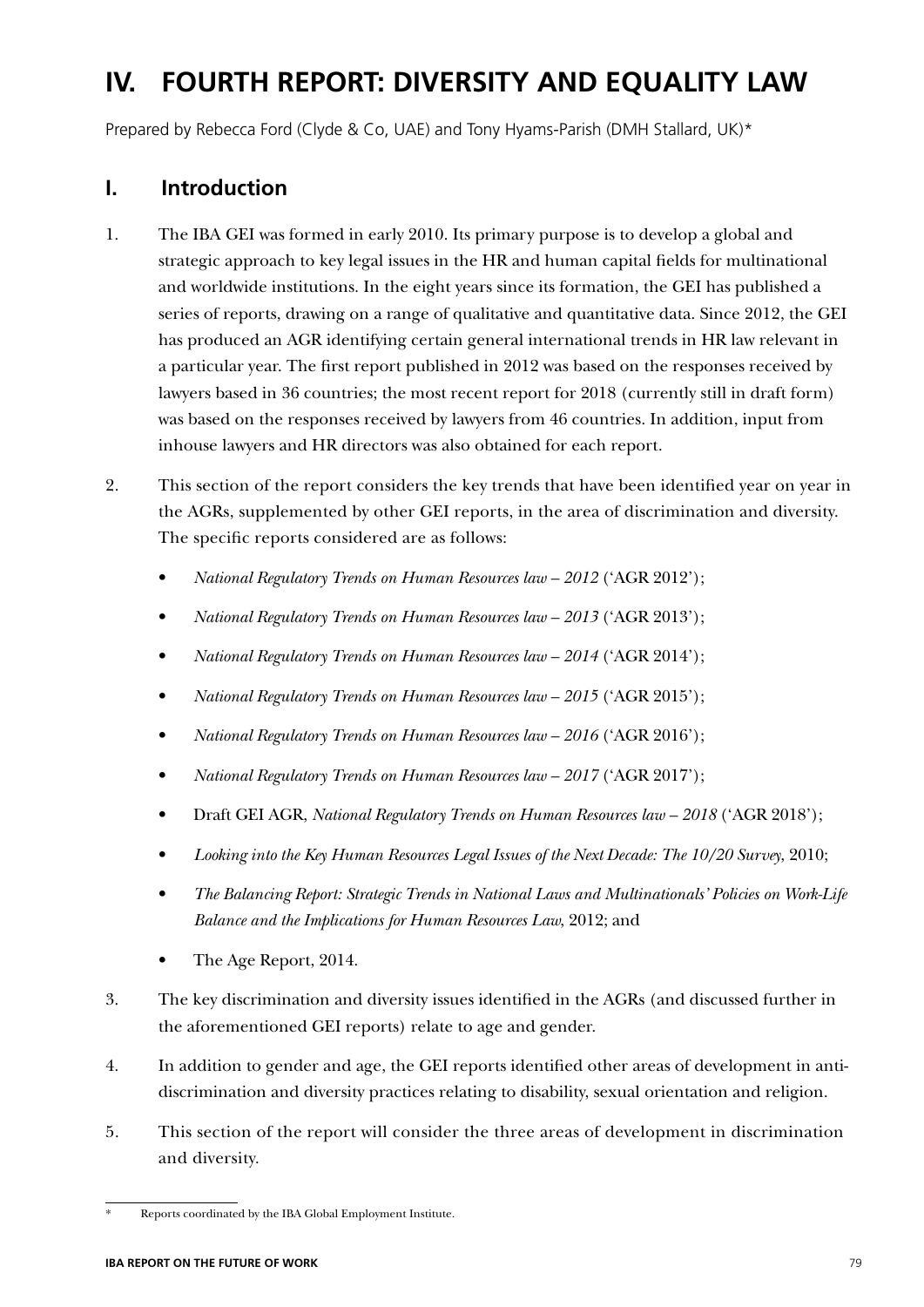# **II. Gender-based workplace harassment and discrimination**

1. At the time of writing this report, in 2018, the spotlight on workplace harassment and discrimination caused by the #MeToo movement continues to glow brightly. This is reflected in the comments submitted for the AGR 2018. However, it is instructive to compare the comments relating to gender-based discrimination in the 2012–2018 AGRs, which, it may be argued, have moved from a level that may indicate some complacency to increased activity.

AGR 2012 reported that the majority of countries surveyed identified the existence of antidiscrimination legislation. Although it was noted that among a number of prohibited grounds of discrimination, sex/gender was the discriminatory ground in respect of which most countries had recently legislated, the report went on to comment that the new regulations focus either on eliminating the wage gap or ensuring higher representation of women on boards of directors (this latter area is discussed below).

AGR 2013 reported on the fact that a new act was introduced in India requiring employers to provide security and drop off facilities for female employees working after 1800, to address incidents involving sexual assaults. In addition, the report notes that the Indian government had approved a new act preventing sexual harassment of women in the workplace.

AGR 2014 reported that discrimination against women in the 28–40 age group remained 'endemic in many countries including the UK', suggesting that 'existing laws are not providing the level of protection originally envisaged'. The report also identified that the Finnish government had proposed that sexual harassment be criminalised, 'in an attempt to limit the scope of abuse', but went on to query whether this would be a 'solution to a serious social problem'. The comments in the 2014 report indicated an awareness that existing laws may not be sufficient to protect against workplace harassment and discrimination on the grounds of gender, and contrast with those contained in the 2012 report.

AGR 2015 picked up the thread from the previous year, reporting that a number of countries had enacted legislation to bolster existing discrimination, particularly in relation to gender, sexual orientation and disability. AGR 2015 also noted that a number of countries focused on new laws penalising harassment and bullying in the workplace, including Singapore, India and Japan. The ongoing development of regulation in India was also identified, and AGR 2015 noted that '[i]n response to a serious cultural problem, Indian companies are now required to hold workshops and seminars' for their employees on harassment and bullying. South Africa and Israel reported on new equal pay legislation.

AGR 2015 identified an interesting topic, which has continued to be a point of discussion in the present day. AGR 2015 reported on two sex discrimination claims, drawing attention to the lack of diversity in venture capital firms in California and among social media companies in Silicon Valley. The report's concluding comments noted that: 'One of the great mysteries of modern business life is why many of the world's leading technology and social media companies based in California have indifferent diversity records. Business leaders in that state are beginning to recognise the importance of that issue and are acting accordingly.'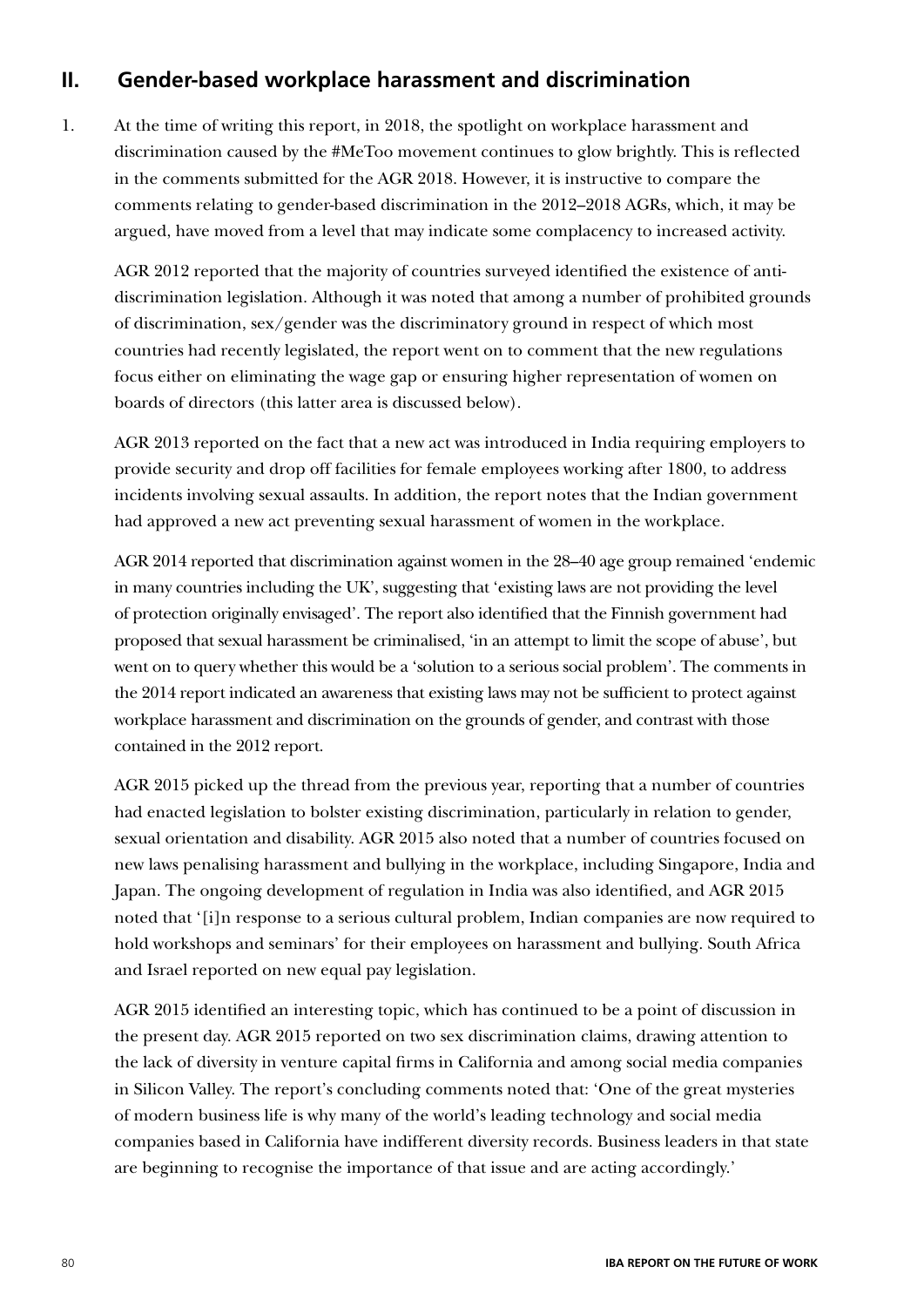AGR 2016 reported that there was a continuing evolution of anti-discrimination legislation in many countries, although apparently fewer high-profile discrimination claims than the previous year. The report noted that in the US, certain states (California, Connecticut and Maine) had enacted compulsory manager training in countering discrimination for companies with more than 50 employees, and that there were similar rules in place in some Canadian provinces, including Ontario. The report also noted a trend in antidiscrimination training programmes by medium and large-scale companies that were voluntarily implemented in the absence of regulation requiring such programmes. The report commented that this trend was 'much more pronounced than in recent years'.

AGR 2017 continued the discussion regarding non-discrimination training, noting that the existence of such programmes varied greatly from country to country. Reports from Australia, Finland and Germany indicated that such training was generally provided, and South Korea confirmed that employee discrimination training was legally required. However, many countries indicated that there was no formal training. The report also noted that there was little in the way of reports of recent expansion of non-discrimination laws.

AGR 2018 is significant, as a number of developments were reported, in heavy contrast to 2017, as follows:

- Many countries reported that the #MeToo movement had resulted in growing social and legal awareness, and occupied considerable space in news and social media, particularly in Canada, Denmark, Norway, Sweden and the US.
- In Bulgaria, it was reported that a Gender Mainstreaming Action Plan for 2018 had been published, with the aims of establishing a unified policy for equality between men and women and raising awareness for gender equality.
- In Canada, the government had proposed additional money to expand Canada's Strategy to Address Gender-Based Violence.
- In Belgium, a new law allowed a 'mystery shopper/caller' whistleblowing technique to reveal discriminatory practices.
- In the Czech Republic, legislation was introduced to list the most common forms of discrimination.
- Canada, Denmark and Finland reported proposals for new legislation regarding sexual harassment.
- It was reported that South Korea had amended its employment law to require employers to investigate any claims of sexual harassment and to protect victims and witnesses from suffering any reprisal as a result.
- Finally, it was reported that the US had implemented a new law prohibiting the inclusion of confidentiality provisions in harassment settlement agreements.
- 2. The development in the reporting of gender-based workplace harassment and discrimination in the AGRs would indicate that public awareness and discourse in this area has grown and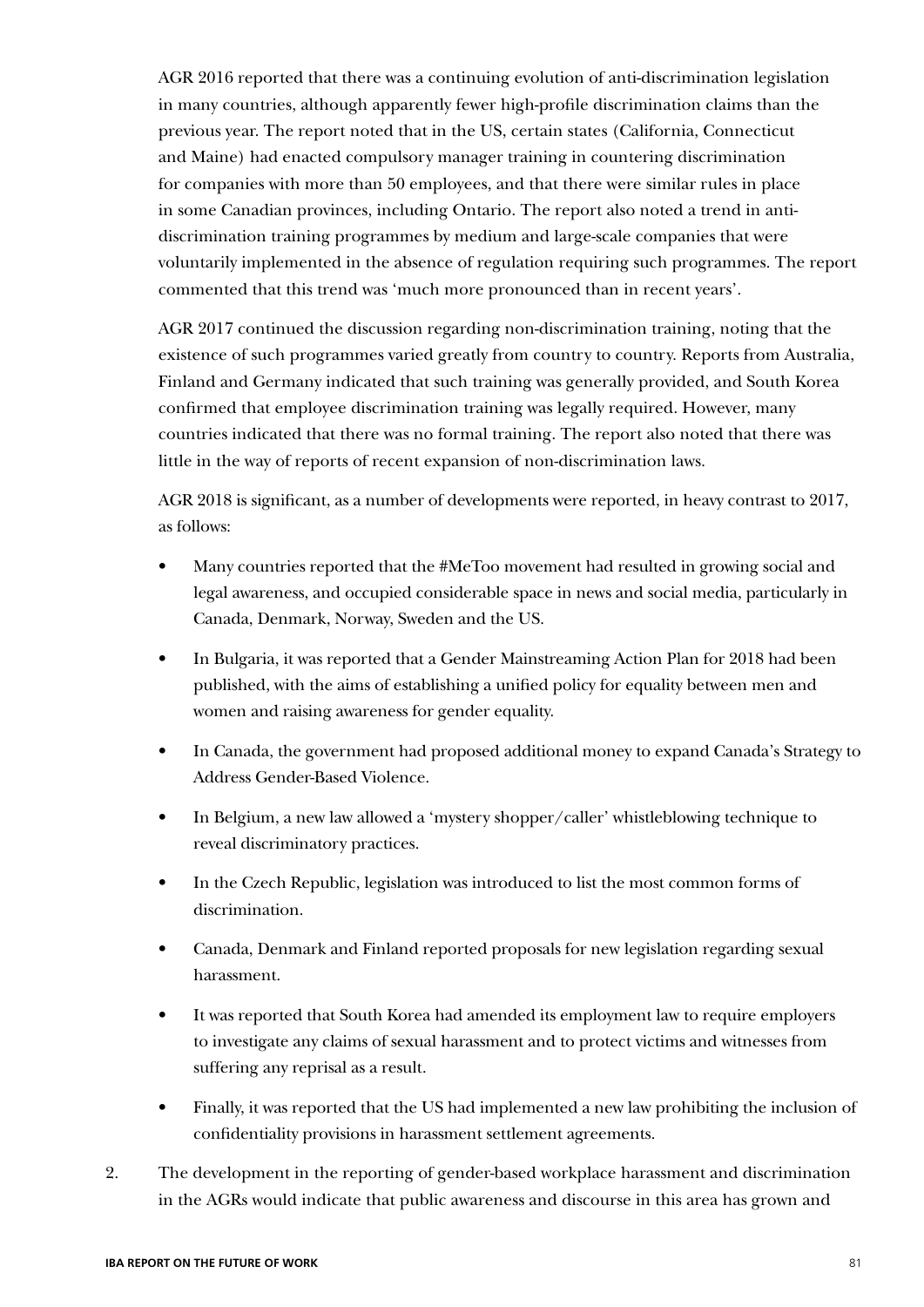with that there has been increased legislative activity. In addition, even where legislation may be light, for example, in the case of workplace training, multinational organisations have adopted schemes voluntarily, indicating that the corporate pain of expensive litigation or poor public opinion is a motivating factor in the absence of legal obligations.

### **III. Representation of women in the workplace**

1. In addition to legislation addressing gender-based workplace harassment and discrimination, the AGRs have frequently discussed the attempts made by a number of countries to encourage diversity and inclusion in the workplace, including with respect to women. These have largely (although not exclusively) focused on the representation of women on boards of directors.

As aforementioned, the trend identified in 2012 was new regulations that focused on eliminating the wage gap or ensuring higher representation of women on the board of directors. In particular, AGR 2012 reported that various countries experienced a growing political debate around gender balance in employment, although, in most cases, no specific legal developments had occurred. With the exception of France, which it was reported had legislation that requires specific balanced gender representation on boards, most countries reported that codes of practice operating in their jurisdictions that were designed to promote gender balance were primarily voluntary and aspirational in nature.

AGR 2013 reported that the government in Denmark had passed a new model to increase the number of women on boards and to encourage representation of women within management in the largest private and state-owned companies. It was also reported that the number of women on boards had increased significantly in recent years in Finland. South Africa also reported that the Women Empowerment and Gender Equality Bill had been published, whose aim was to ensure women's equal participation in social, political and economic structures. It was also reported that organisations in South Africa were being encouraged to try and achieve 50 per cent representation and participation of women in decision-making structures. AGR 2013 also reported on a project involving Sweden's ten largest companies, in which each participating company was asked to select ten female employees to act as experts to identify criteria to help women progress in business. Finally, it was reported that listed companies in the UK were being encouraged to report board gender diversity opportunities and to set targets for female representation on boards.

AGR 2014 reported quite extensively on the ongoing diversity developments. In particular:

- The Ontario Securities Commission was reported as following the example of a number of EU countries in considering voluntary steps that listed companies could take in order to improve gender diversity on boards and in senior management.
- The UK government was reported as continuing to press the issue of female representation on boards. It was noted that the number of female chief executives in the FTSE list of 100 companies remained at no more than five per cent, even though progress had been made in increasing the number of female non-executive directors.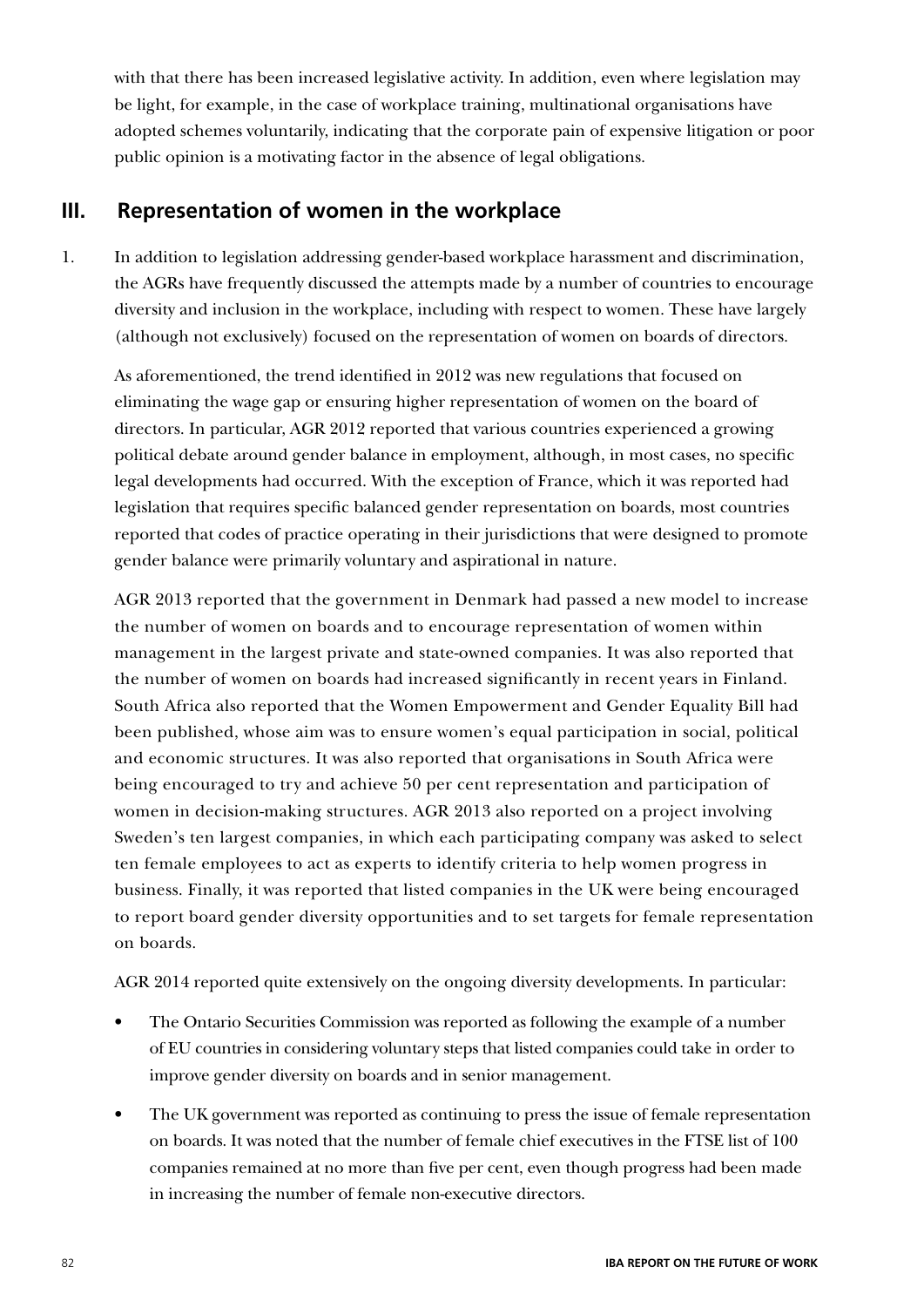- The German and Hong Kong governments were reported as having adopted voluntary target figures similar to the UK.
- In the US, the Office of Federal Contract Compliance Programs (OECCP) was reported as focusing on forms of systematic discrimination, including gender pay equity.
- The report noted that an increasing number of EU countries had adopted voluntary targets for increasing the proportion of women board members of listed companies.

AGR 2015 continued to report on the development of diversity programmes, noting that in March of that year, the European Commission had announced proposals to raise the number of women non-executive directors to 40 per cent, and to 33 per cent for all types of directors, by 2020. In addition, it was reported that there would be a requirement on listed companies to make appointments based on an assessment of candidates applying clear, gender-neutral and unambiguous criteria, with priority given to candidates of an under-represented sex. Numerous countries were reported to be planning quota or gender legislation, including Australia, Greece, Japan, Kenya, Nigeria, Portugal and Sweden. Finally, the report considered the extent to which stress played a part in creating or increasing the gap between men and women. A number of companies were highlighted in the report where steps had been and were being taken to increase gender balance, including in senior positions.

AGR 2016 reported on the efforts of a number of jurisdictions, as follows:

- A new law in India required all public companies with five or more directors to appoint at least one woman director.
- The Spanish government was reported as formally recognising and rewarding companies who successfully adopt and implement diversity measures.
- China and France were reported as having enacted legislation requiring women to be represented in union collective bargaining procedures, with court-imposed sanctions for breaches.
- It was reported that the governments of Hungary and Japan had introduced legislation requiring larger companies in both the public and private sectors to formulate equal treatment plans supported by statistical information.
- South Africa was identified as a particularly proactive country, with new legislation imposing affirmative action programmes on larger companies to reflect the country's gender, as well as race and disability demographics.

AGR 2017 confirmed that most country reports indicated that diversity laws, particularly with respect to gender, were already on the statute books. However, it was felt that compliance was greater among Northern European countries that in other jurisdictions. Nevertheless, it was noted that a number of multinational companies may go beyond the diversity and discrimination laws of the countries in which they operate.

Notwithstanding the fact that the representation of women on corporate boards has been an issue of focus for some time (as outlined in the reports above), nevertheless, in AGR 2018,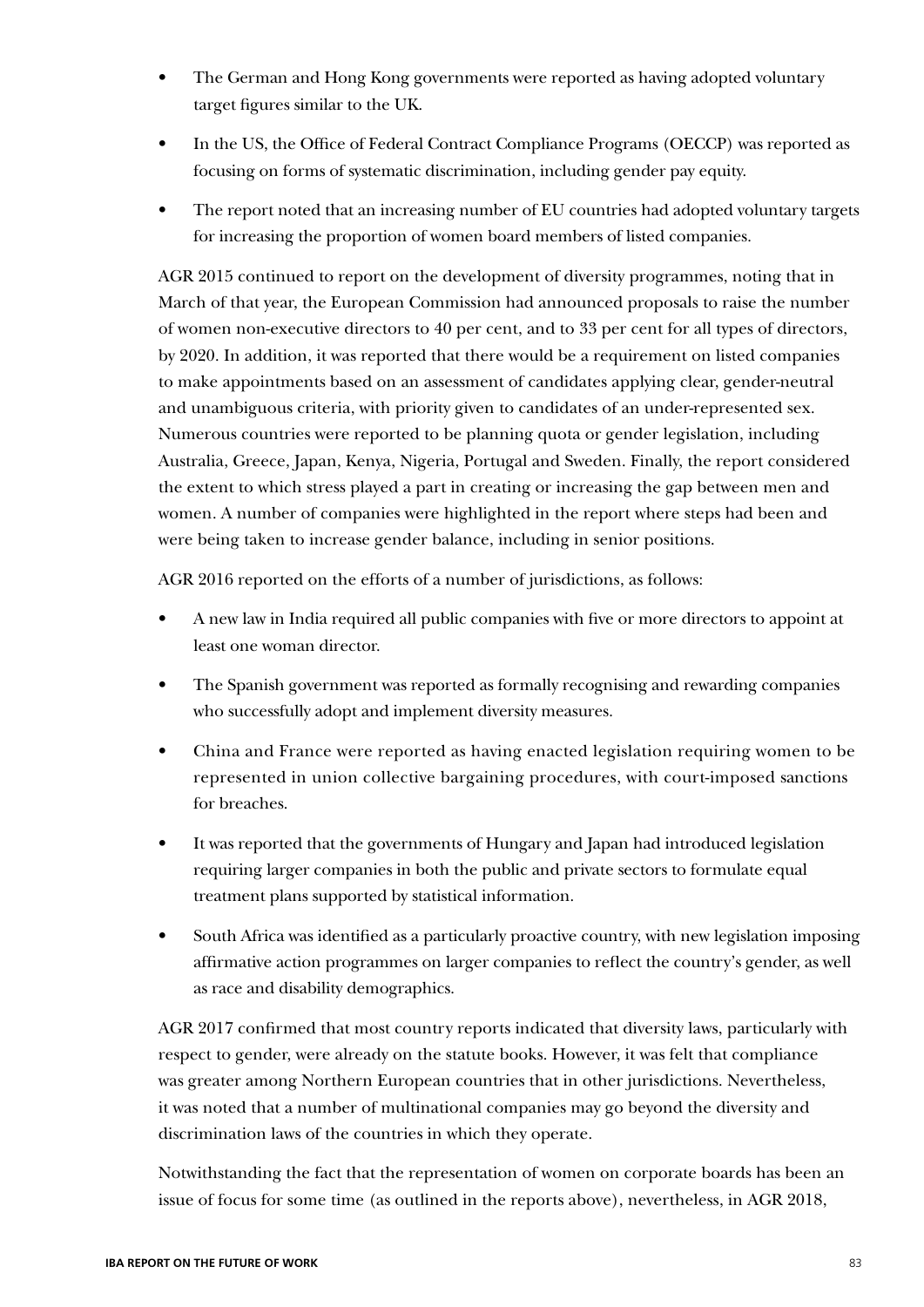it was felt that women continued to be 'significantly underrepresented'. It was noted that Germany, the Netherlands and Portugal had all enacted laws setting a minimum quota for the representation of women on the boards of public companies, and similar legislation was being considered in Finland and Switzerland. Finally, it was reported that, in the UK, employers with more than 250 employees are required to investigate and report information on the gender pay gap. Legislation relating to the reporting of any gender pay gap is also being considered in Canada and Ireland.

2. It is clear that there have been developments since the GEI started to issue annual reports in 2012. Nevertheless, the fact that the most recent report concludes that women continue to be significantly underrepresented on corporate boards indicates that progress in this area is slow.

### **IV. Age discrimination**

1. In 2014, the GEI published a report that specifically considered the topic of age. Interestingly, most companies who responded to the survey conducted for the purposes of the *Age Report* reported that they have between three and four generations working together. Age-related issues were reported throughout the AGRs, although legal developments in this area appear mainly to be driven by economic considerations, as outlined below.

In 2012, the AGR reported that retirement was an issue that was being considered by a number of countries. In particular, EU Member States were looking to extend the age of retirement. Where retirement had not previously been regulated, such as in Malaysia, this was being addressed by law.

AGR 2013 noted that there were a number of reports regarding retirement from various countries. In 2012, these were broadly split into those countries that were extending existing retirement ages and those introducing retirement ages. In addition, AGR 2013 noted that, in the US, the Equal Employment Opportunity Commission amended its regulations concerning age discrimination in 2012 by listing criteria for employers to take into account when drafting policies that have a disproportionate impact on older workers. Finally, AGR 2013 commented that age discrimination claims in the UK have increased significantly, particularly in financial services, where bonuses for senior workers are less generous and retirement has been postponed as a result.

AGR 2014 also reported a growing trend in age-related issues, largely picking up on the developments reported in previous years. An interesting approach was reported in Finland, where legislation has been implemented that is aimed at promoting employment by older workers by increasing the costs related to the termination of the employment relationship.

AGR 2015 reported on a potential trend in the UK, where employers are perceived to be treating older workers more favourably than younger workers on the basis that younger workers, who are newer recruits, may be considered to have fewer employment rights (eg, the two-year qualifying period for unfair dismissal rights).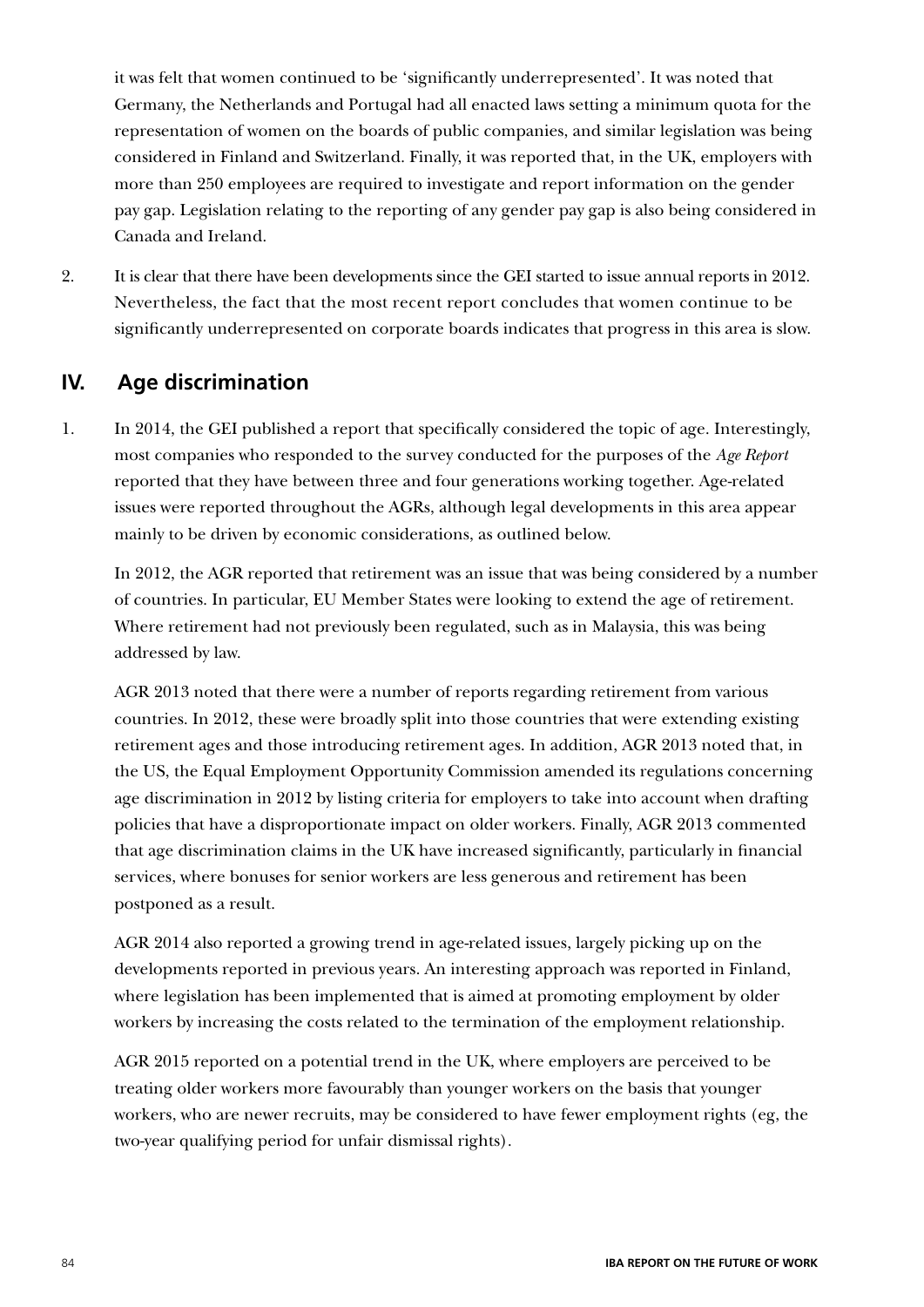AGR 2016 noted that there appeared to be fewer high-profile discrimination claims than the year before, with the exception of age-related class actions becoming more common in the US, as wealthy baby-boomers reach retirement age.

Both AGR 2017 and AGR 2018 reported on the continuing trend among a number of countries to require employees to remain in the workforce for longer, considered as necessary to support ageing populations. In addition, a number of countries are reported as having adopted laws limiting the ability of employers to force employees into normal or early retirement.

2. Although the developments reported in the AGRs appeared to focus on extending or delaying retirement ages, the *Age Report* identified different concerns raised by employers. In particular, most companies who replied to the GEI survey indicated that they were aware that there were differing interests and needs in the workplace, depending upon the age group of the employee. Of concern, it was felt that these needs could not always be satisfied due to discrimination laws, which prohibited different treatment based on age. In addition, while most companies recognised the need to take measures in their organisation to respond to the needs of a multigenerational workplace, few companies had developed practical strategic measures to address these issues.

### **V. Other areas of discrimination and diversity**

- 1. A number of the AGRs list developments in disability discrimination. AGR 2014 reported on a number of government initiatives to promote the employment of employees with a disability. For example, Japan imposed an obligation on listed companies to employ one disabled employee in every 50 workers. In addition, it was reported that US government contractors were given targets to employ veterans and those with a disability. Significant activity was reported in AGR 2015, which noted that a number of countries had enacted legislation providing protection, opportunities and benefits for employees with a disability and that other counties were embracing diversity and equal opportunity policies, even in the absence of legal regulation. Finally, an interesting development was reported in AGR 2016, which noted that rules in Chile were introduced to prevent disability discrimination, including restrictions on employers using genetic testing reports to determine whether employees might suffer from a disability.
- 2. A number of the AGRs list developments in sexual orientation discrimination, although, as noted in AGR 2017, while numerous countries' laws prohibit gender-based discrimination, relatively few prohibit discrimination on the basis of sexual orientation. Further, relatively few prohibit discrimination on gender identity and gender expression, although Canada and several Scandinavian countries do.
- 3. AGR 2018 looked at workplace accommodations for religious practices or beliefs. More than half of the countries surveyed reported little or no such accommodations for religious practices or beliefs beyond public holidays for the predominate religion in the country. Many such countries cited either relatively homogenous workforces or a social norm of not discussing religion in the workplace to explain the lack of accommodations. Religious accommodations, either as a legal requirement or a business norm, appeared to be most common in western Europe.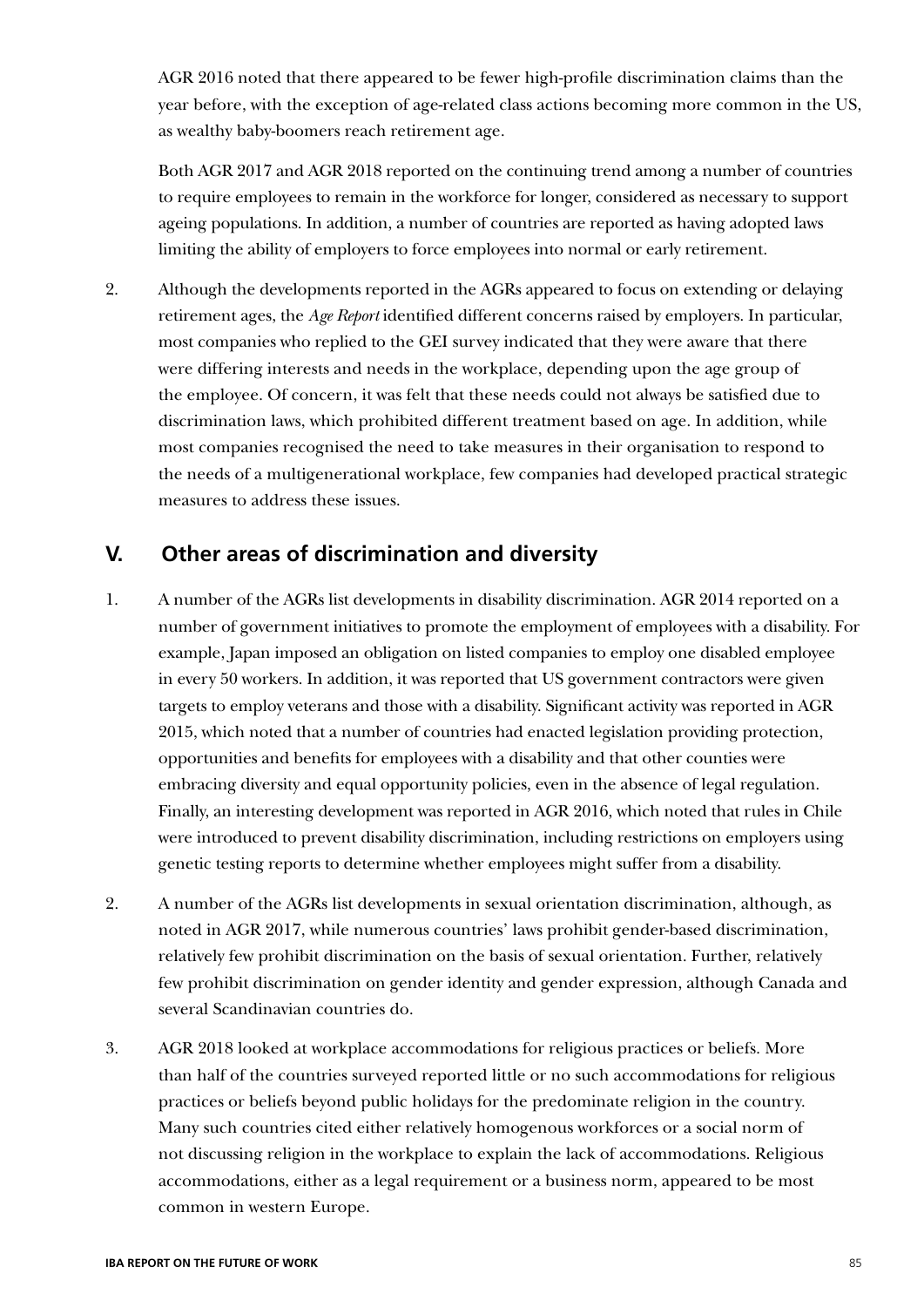# **VI. Conclusion**

- 1. The GEI reports identify that a number of developments have been made to address discrimination in the workforce and to encourage diversity. However, it is clear that development has often been slow. In some instances, positive developments have been led by organisations taking voluntary steps rather than led by governments through the implementation of legislation. In some instances, organisations may be failing to focus on issues, for example, in managing a multigenerational workforce. Swifter change may therefore require more concerted government intervention.
- 2. Looking forward, while there will continue to be a strengthening of discrimination laws in those jurisdictions where certain groups remain unprotected, it is unlikely that the range of protected groups (or characteristics) will extend beyond those that exist in Europe and the US. What is likely is that current laws will be used in different ways to test the legality of working practices, such as those seen with the gig economy and with potential situations faced by employers employing increasing numbers of generations at one time, thereby raising issues of age discrimination.
- 3. Notwithstanding the slow progress to date, there is likely to be a continued drive to improve diversity in the workplace, whether by using legislation or quotas to force change, or by introducing legislation that requires organisations to publish statistics relating to diversity, thereby indirectly and softly naming and shaming employers with a poor record and lack of acceptable improvement in these areas. It is hoped that employers will respond by proactively bringing about further change and by embracing diversity and inclusion in a way that has only been seen by a relatively small number of employers.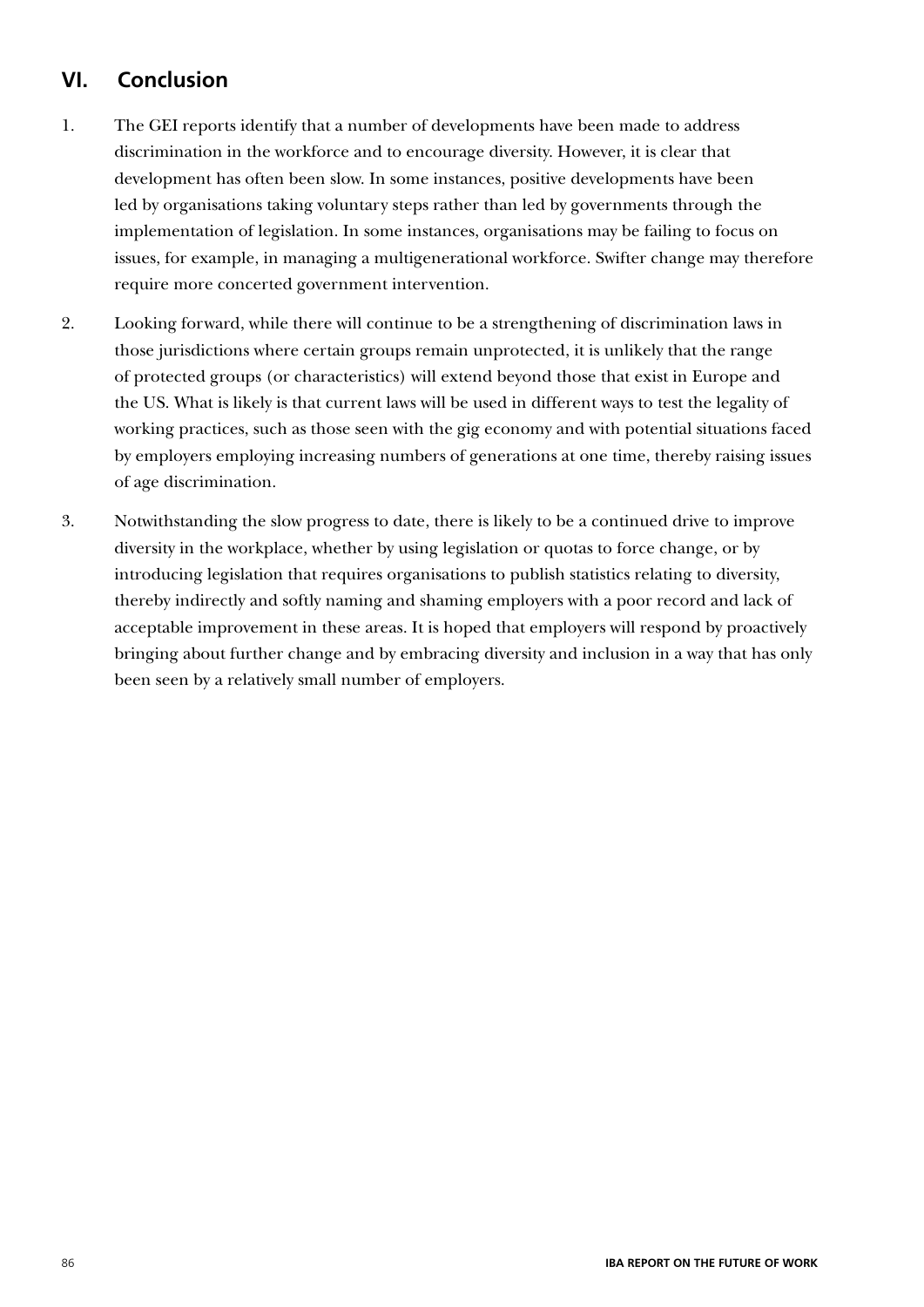# **V. FIFTH REPORT: EMPLOYMENT AND INDUSTRIAL RELATIONS LAW**

Prepared by Selvamalar Alagaratnam (Skrine, Malaysia; Senior Vice Chair of the IBA Employment and Industrial Relations Law Committee)\*

## **I. Introduction**

The aim of this report is to consider how employment and industrial relations laws in various countries are equipped to handle the changes that are anticipated in the working world, and what changes in law, if any, are planned or anticipated to address the myriad changes that the future will bring to the workforce, working life and employer–employee relationships, as a result of advancement in technology and changing work cultures. A survey with 30 questions was sent to employment lawyers in several countries from different regions of the world. This report seeks to distil the responses received. Possibly due to the depth of the questions posed, we did not receive as many answers as we wished. This report nevertheless will deal with the responses in a way that will hopefully provide a representation of what the future of work holds for various important and quite diverse jurisdictions.

# **II. Changes in the law**

The first question in the survey required the respondents to set out the changes they anticipated to the laws of their jurisdiction, in particular, in respect of working from home, flexible/temporary work, shared jobs, part-time versus full-time work and the right to disconnect (ie, to not engage in work-related electronic communications outside work), with particular emphasis on laws to protect the self-employed, caregiver or other leave and wage structures for flexible workers.

The European states of Finland and Spain anticipate changes such as the new Working Hours Act and laws to address flexible and part-time work in Finland. Finland also expects to see legislative changes relating to the right to disconnect. However, in Finland, the concept of shared jobs is not widely known and, although the rate of self-employed or independent workers is expected to increase, the social benefit laws provide protection and benefit only to a limited extent, with no change in sight. Nor is any change in legislation on leave expected. Changes seen thus far are created by the expectations of employees and response by employers without the benefit of legislation to shape or control such benefits. Flexible forms of remuneration are seen as beneficial, but opposition by trade unions prevents their development. In Spain, the changes have been limited to discussions on the need for legislation to address the right to disconnect. This is despite an increase in flexible work and part-time work.

Austria does not expect to see any changes in laws relating to those areas. Austria and Spain already have adequate protection in terms of social security and pension for self-employed and independent workers. Collective bargaining, which covers about 90 per cent of the workforce, is also seen as an adequate mechanism to protect workers. As such, no change is seen as necessary to cope with the increase of such workers. Like Finland, Austria does not see any changes in laws relating to leave but

Reports coordinated by the IBA Global Employment Institute.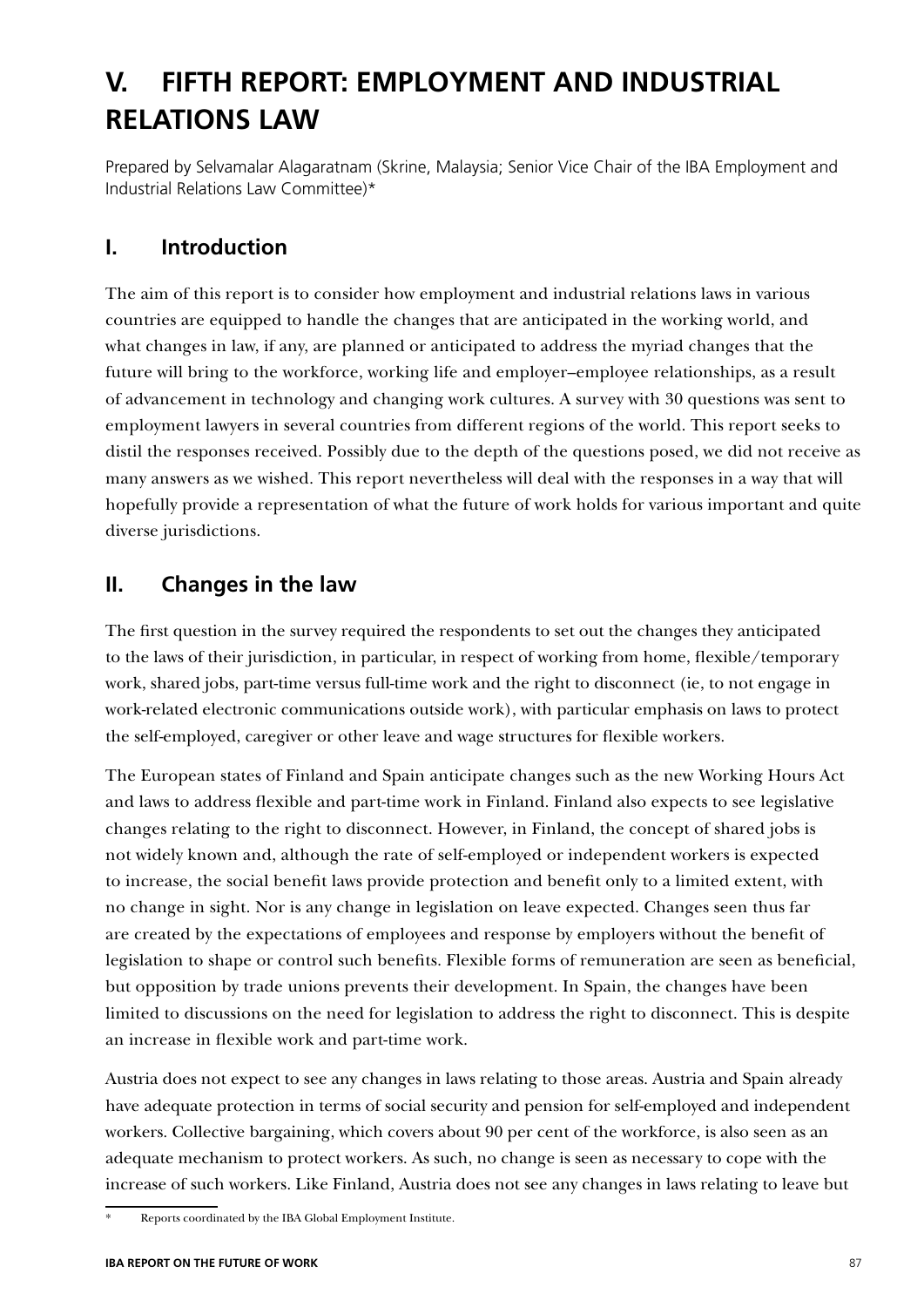expects some flexibility in the relation between employers and employees in this area. Spain expects to see an increase in paternity leave benefits, but despite much discussion on work-life balance, no other changes are foreseen.

In South America, there are no anticipated changes to laws, but it is noted that, in countries such as Argentina, working from home and temporary work are on the rise. It is therefore possible that in the near future, changes to laws and to regulate self-employed and independent workers may become necessary. Presently, the law restricts flexible forms of remuneration. The laws on leave, however, are expected to change in reaction to the work–life balance demands of employees. In Chile, no changes or demands from the workforce for better leave benefits are expected. Self-employed and independent workers are presently covered by social security regulations.

Asia also does not see any impending changes to laws. None of the countries, whether China with its vast industries and workforce, Japan with its focus on technology, Malaysia with the large presence of foreign workers or Singapore, which sees itself as a leader in the region, see any real changes on the horizon. China acknowledges an increase in self-employed and independent workers, but does not foresee regulations to protect them. Similarly, employees may expect and even demand flexible working time/ conditions, but no changes to laws are expected, although minimum wages may be on the increase. Japan anticipates some slight change, with an increase in the timeframe within which employees are given flexibility of work hours (termed 'clearance period') from one month to three months and sees the need to legislate to deal with the advent of AI, but has yet to see any proposals towards protecting self-employed or independent workers. There is some move towards paternity leave, but it is still very much in the early stages of discussion. Japan is also awaiting a Supreme Court ruling on the disparity of wages between full-time workers and others. It is expected that the Court will rule that such disparity is unlawful. Malaysia recently introduced the Self-Employment Social Security Act to protect the selfemployed. There is also a slow but sure change towards achieving better work–life balance, with the first expected change to be the increase of maternity leave from 60 to 90 days. In Singapore, the laws relating to maternity, paternity and childcare leave were recently revised upwards, so no further changes are anticipated.

Finally, respondents were asked to comment on whether they foresee any difficulties in the application of current legislation to new business models and frameworks created by the collaborative economy and the erasing of limits between industries. Interestingly, even in Europe, difficulties are anticipated, possibly, as stated by the Austrian respondent, due to the nature of unionism and/or collective bargaining. Spain would like to see legislation deal with the classification issue, particularly concerning independent workers. Argentina sees the need for new legislation to deal with the challenges, and Chile sees a specific need to adapt a very inflexible labour statute to a flexible gig economy. In China, working hours law may need to be rejigged. In Japan, the concern is over the protection of independent workers. In Malaysia, no specific challenges are anticipated.

### **III. Skills and training**

1. A couple of questions were asked about skills mismatch and the obligation to retrain employees and whether the latter is a priority, as well as what policies, if any, could be effective.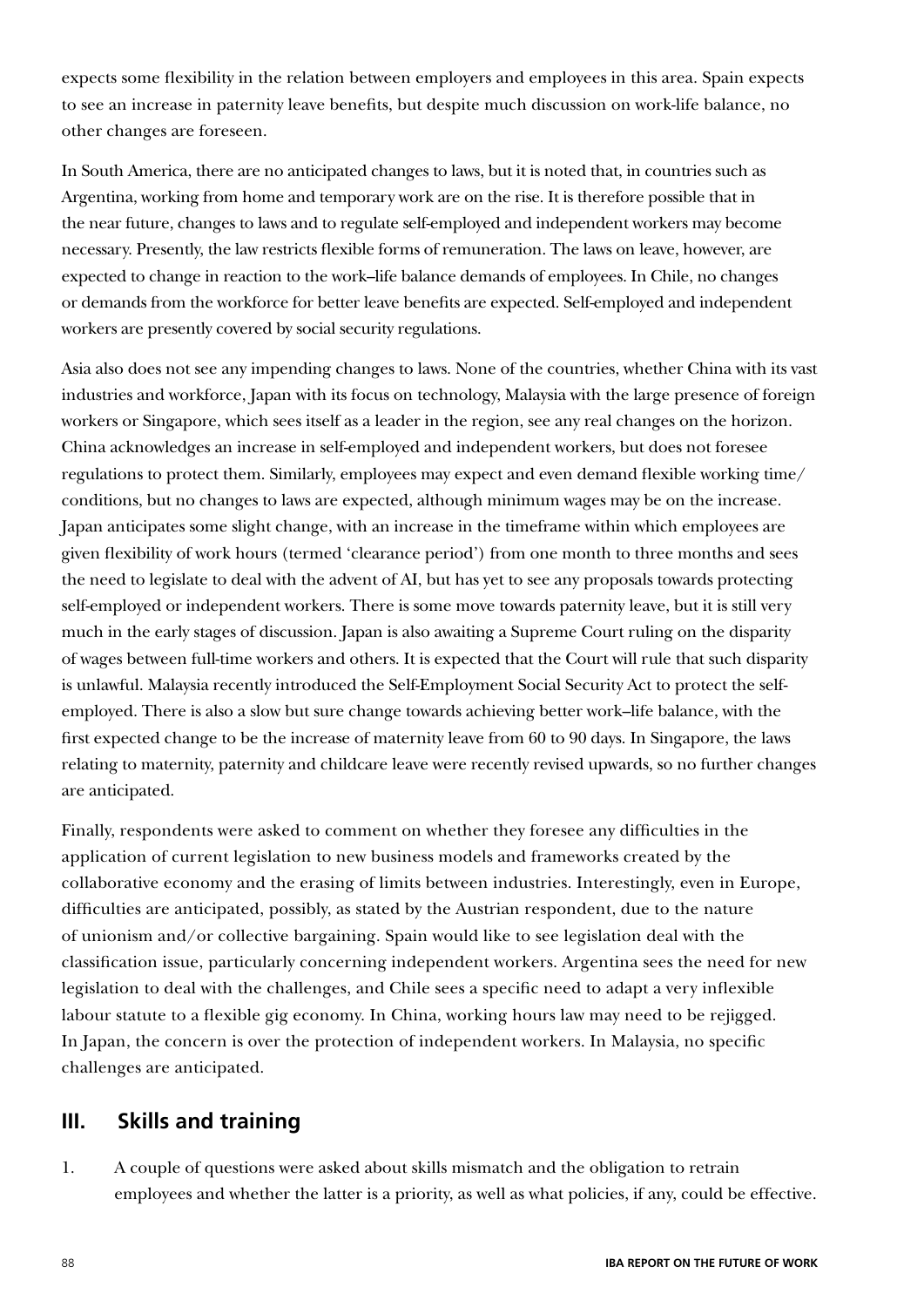2. In most countries, there is a severe mismatch between skill sets and the needs of jobs. Retraining is also not a legal requirement, except in countries like Finland where it is required in cases of collective redundancies. Singapore stands out as a jurisdiction where grants are made available to promote the training of employees. In Malaysia certain employers are required to contribute to an HR fund that finances training or reskilling for the employees of organisations who contributed. None of the jurisdictions see the likelihood of educational institutions being able to address the problem successfully.

### **IV. Basic income/economic rights for all**

- 1. It appears that, in Europe, there is no common approach to the concept of 'basic income' or an extension of economic and social rights for all employees. In Austria, even left-wing political parties do not see it as a solution. In Finland, there have been discussions at the governmental level on a 'basic income' or an extension of economic and social rights for all employees; and in Spain discussions exist, but not at governmental level.
- 2. In Argentina, due to the high inflation rate and the existence of non-registered labour relationships, discussions surrounding this issue are robust. Chile has some similar discussions.
- 3. China maintains interest in this discussion by publishing the minimum monthly salary each year. In Japan, Singapore and Malaysia, this issue has yet to gain sufficient interest.

### **V. Business reorganisation**

- 1. In Europe, it appears that no changes are expected in the laws relating to how employees would be affected in the event of M&A and business reorganisations. This is possibly because the laws in this region are already well developed.
- 2. South America and Asia are also not expecting any changes in this area. In Malaysia, the Employment Insurance System Act was introduced on 1 January 2018 to provide protection for employees who lose their jobs.

### **VI. Right to fire**

#### *General*

1. No changes are anticipated in the laws related to the ability to dismiss employees, including in terms of providing protection against dismissal for self-employed workers, save in Japan, where the law will presumably change towards protecting employees who are engaged under the guise of independent contractors and self-employed workers from dismissals.

#### *Due to the introduction of new technology*

2. In most jurisdictions, the introduction of new technology is deemed a legitimate, fair or just reason or cause to dismiss employees. In Finland, there are legal obligations imposed or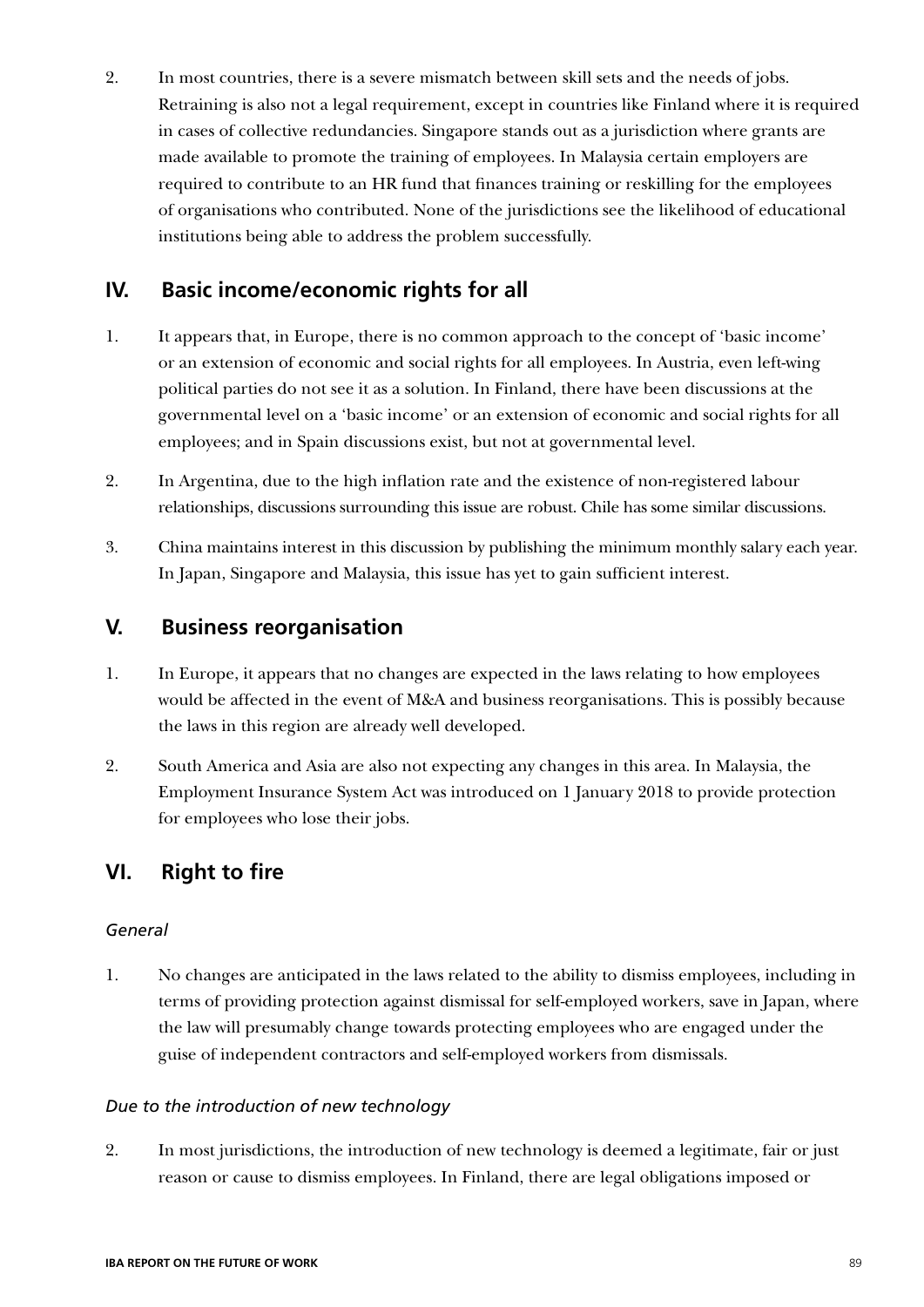incentives provided to retrain employees in such circumstances, and it is indeed the practice to do so.

There are also legal provisions for labour protection and social security for redundancy dismissals in specified circumstances, including in relation to the introduction of new technology. This is the same in Spain. However, these safeguards do not exist in Austria, with the only support available to such dismissed employees being retraining provided by social security for those who face difficulty in finding another job.

- 3. In South America, the position is not consistent across the continent. In Argentina, it is not legitimate to dismiss employees on the ground of the introduction of new technology. There are legal provisions for labour protection and social security in place, and it is the practice to retrain employees who are affected. In Chile, such dismissals are permissible and there are no safeguards for employees and no obligation or practice to retrain.
- 4. In Asia, with the exception of Japan, which prohibits dismissals on such grounds, the other respondent countries allow it and have no requirement in law to retrain. Nor does there seem to be a practice or custom of retraining or any labour or social security protections, save in Malaysia, where the law requires termination benefits to be paid to lower-level employees and there is access to an insurance scheme for employees who lose their jobs.
- 5. No further development of law in this area is foreseen in any of the countries that responded.

# **VII. International labour standards**

- 1. In Europe, international labour standards, in terms of adopting them or complying with them, are expected to become more important to some extent during the next few years, although no specifics were shared. However, some views were expressed that, within the EU, there is already a high level of convergence of labour standards.
- 2. In Argentina, international labour standards are already applied by the local labour courts. Whereas, in Chile, they have yet to gain any traction.
- 3. In China, the international labour standards may be utilised to regulate the termination at will of senior managers, but these standards are not expected to affect other Asian jurisdictions.

# **VIII. Collective rights**

- 1. Collective rights, collective bargaining and the right to join trade unions is an important part of the equation for workers around the globe and continues to affect the employer– employee relationship. Questions were posed to assess if there will be a change in this trend.
- 2. In some European states, such as Finland and Austria, where the number of workers for whom working conditions are negotiated through collective bargaining is high, a decrease in this number is foreseen. Naturally, unions are expected to resist any changes that could reduce their participation or effectiveness since the trend in recent years has been for a decrease in union influence. In Finland, there could be a shift to stand alone or local agreements within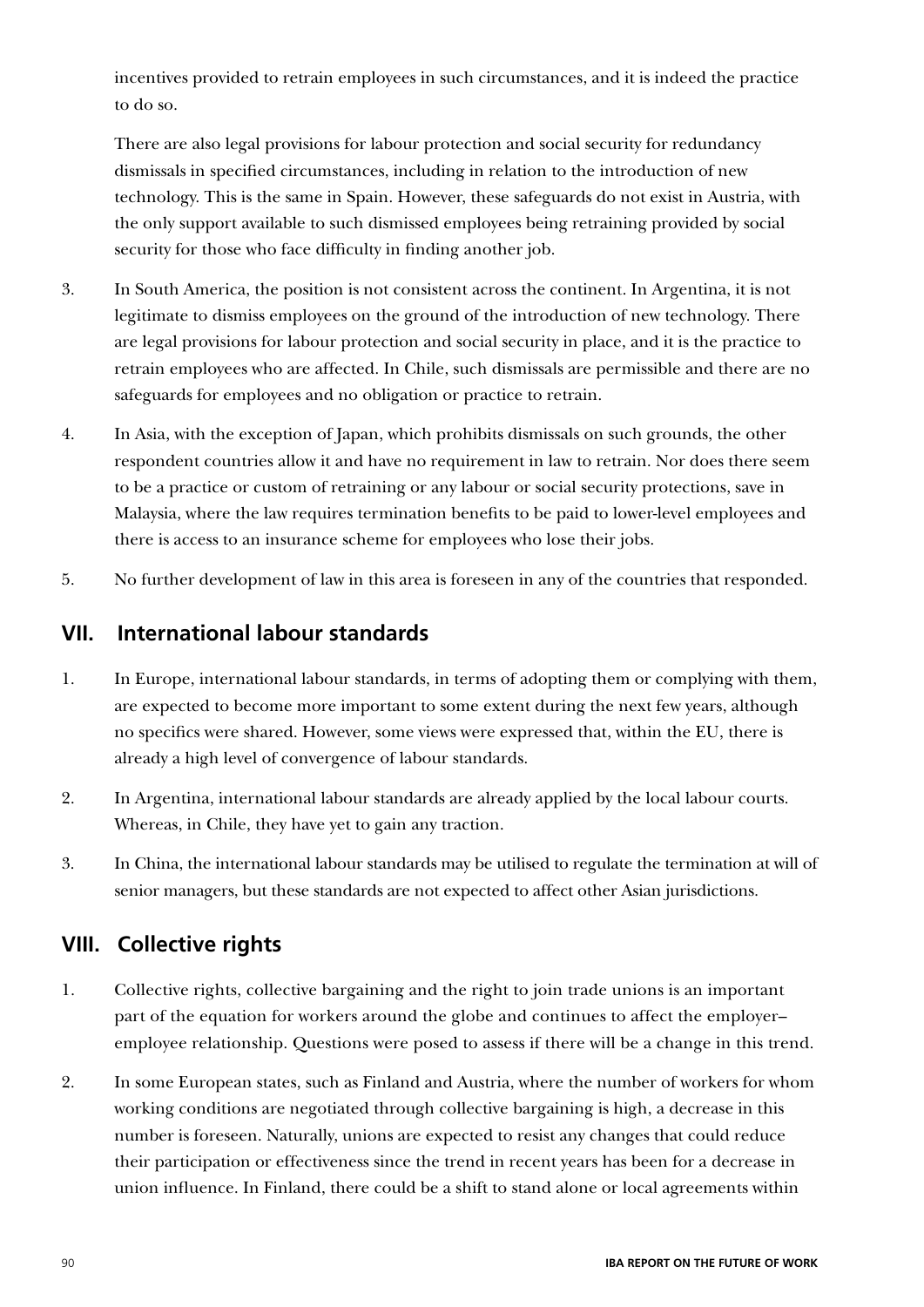corporations. A shift is anticipated from national unions to local representative bodies within corporations, and it is hoped that fewer strikes will occur, with most disputes being resolved by way of discussions or negotiation. In some countries, such as Austria, there is no culture of strikes. In Spain, no real changes are anticipated, with strikes expected to remain the main form of collective action.

- 3. In South America, collective bargaining and trade unionism is expected to increase. The only way in which unions' influence or impact could decrease is by way of new legislation and this is highly improbable. Strikes are seen as the main type of collective action and it is expected to remain so. In fact, in Chile, recent labour reforms that have been implemented will see an increase in collective bargaining and possibly further changes will be introduced to regulate even non-unionised bargaining groups. Strikes would likely be more widely resorted to as a form of collective action as the recent labour reforms prohibit employers from replacing workers during strikes, which has the effect of imposing tremendous pressure on employers that seek to maintain operations.
- 4. In China, Japan, Singapore and Malaysia, no changes are expected.
- 5. Across the world, no changes are expected in terms of the involvement of union officers in corporate bodies such as the board of directors.

### **IX. Bribery and corruption**

- 1. The heavy price paid by corporations around the world as a result of bribery and corruption committed by its employees, both monetarily and reputationally, has prompted corporations to introduce or enhance internal mechanisms to prevent, identify and punish such behaviour. Whether new whistleblowing procedures, cross-border investigations, confidentiality and legal privilege will develop is an interesting question.
- 2. In Europe, the GDPR was implemented in 2018, which affects confidentiality, including during investigations. No other changes are expected to affect this area, although Spain expects some additional changes.
- 3. In South America, changes are under way. Argentina approved a new law on this matter in November 2017. Chile expects to see voluntarily changes being made by companies.
- 4. Likewise, China does not see any changes in the law coming soon, but expects internal regulations within industries to increase. In Japan, the Bill of the Amendments to the Unfair Competition Prevention Act is being discussed by the Japanese Congress. The bill concerns unfair acquisition, utilisation and transfer of data, which are protected by IDs and passwords., Singapore similarly sees no changes in the near future. Malaysia has recently passed an amendment to the Malaysian Anti-Corruption Commission Act 2009, which provides that an offence committed by a company may be deemed to have been committed by its shareholders, board of directors or management. Furthermore, the amendment broadens liability to include any person who may be a partner or employee of a firm or provides services to it. This amendment is expected to come into force in 2020.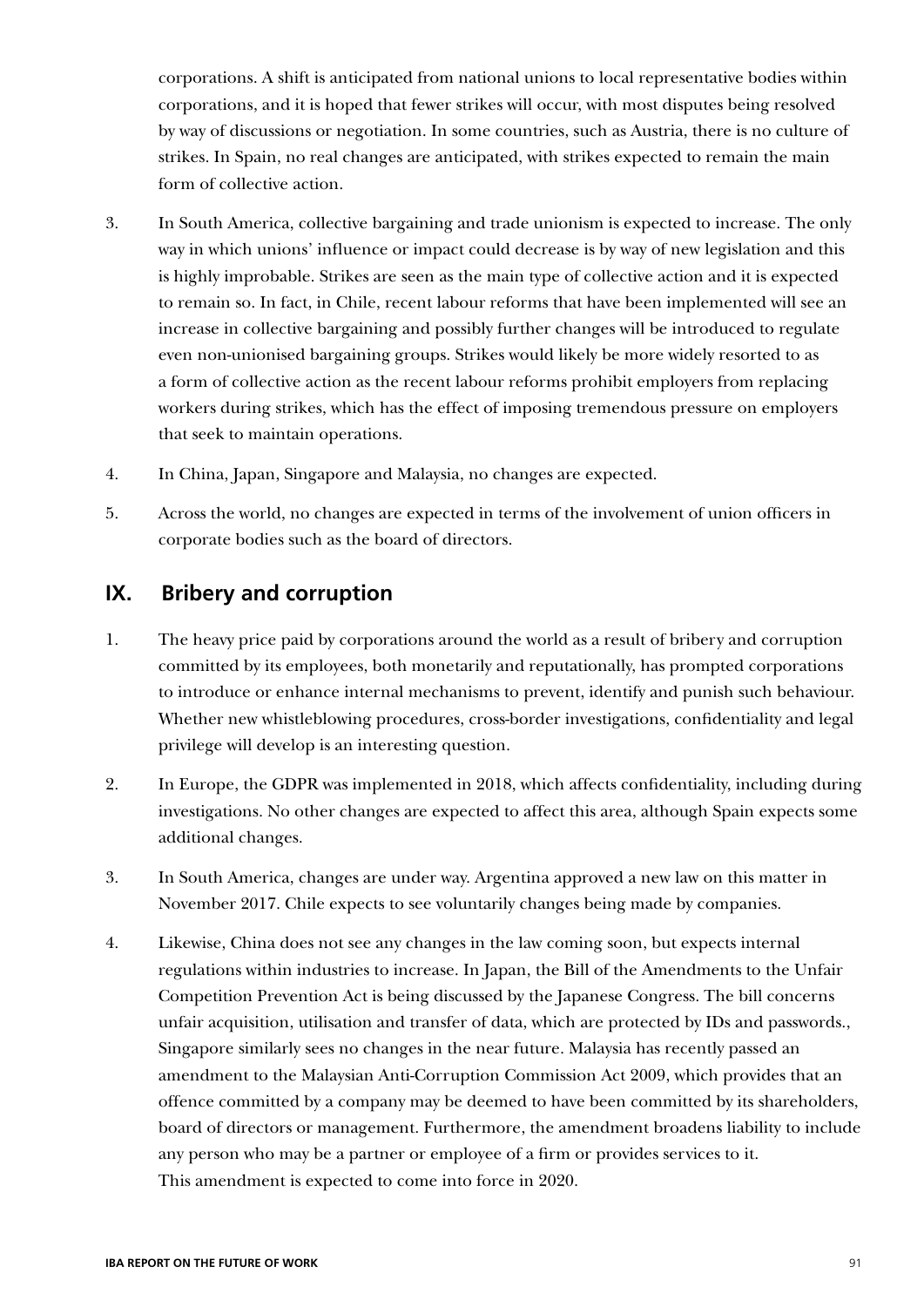### **X. Post-employment covenants**

1. Other than Finland, which will likely see some restrictions on the use of restrictive covenants, all other countries that responded do not foresee any changes in relation to enforcement by employers of restrictive covenants and obligations of confidentiality by employees.

# **XI. Dispute resolution**

1. None of the countries expect significant changes in the law regarding the resolution of labour conflicts, except for Singapore, where there is a new procedure for mediation of employment claims prior to the submission of claims to an employment claims tribunal.

# **XII. Challenges in HR law**

- 1. Respondents were asked to state the main three challenges in the area of HR law that their countries will face in the next decade, and whether their governments are considering or implementing any solutions regarding those challenges. The responses were varied, but had the common theme that the present laws are not adequate for the fast-changing workplace and work culture, as well as a concern that certain dangers inherent in the workplace are not adequately addressed.
- 2. Even in developed states such as Finland, legislation is mainly drafted for the factory workers of the past in mind. It does not take the new and more flexible forms of work into account. Although some solutions are being considered, changes seem to be very difficult to implement and this is seen as mainly due to the opposition of the powerful labour unions. Austria says that challenges exist in areas related to the flexibility of work, education and global competition. Certain changes are being considered, but the direction the changes will take is not known yet. In Spain, digitalisation and how this will affect the workforce; compliance and accountability for employees' actions, including the right to monitor employees versus the privacy of employees; and the public pension system are seen to be the main challenges, with frustration expressed that, at governmental level, discussion is limited to the last issue.
- 3. Argentina sees the remunerative nature of certain benefits granted to employees, and mobbing, harassment, stress and addiction in the workplace as the challenges that will be faced. Chile sees improvements to retirement, flexibility in the workplace and replacement of employees by AI as the issues to look out for. Chile, like Spain, sees governmental involvement limited to pension improvement.
- 4. In China, termination costs and the legal liability of employers are seen as needing interventions. In Japan, the challenges are related to employee welfare, such as bullying (where the government is trying to pass a law to prevent bullying); overly long working hours (where the Japanese Congress is discussing a bill to amend the Employment Standards Act); and a shortage in the labour force (with the government trying to encourage companies to use senior citizens and people with disabilities). Further, the Japanese government is discussing the hiring of more non-Japanese nationals. Malaysia needs its workforce to upskill and sees loss of employment due to automation and other factors, as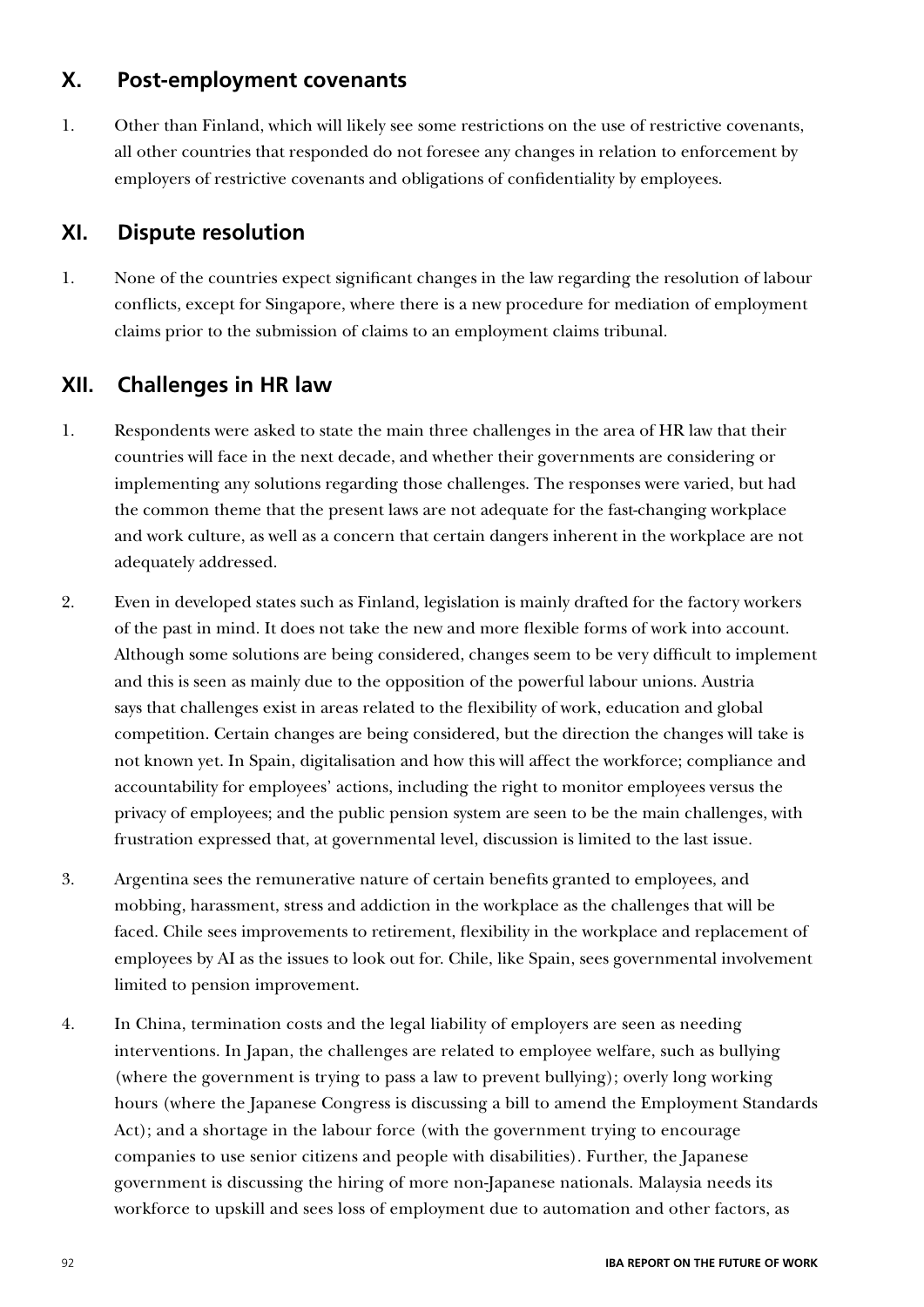well as the demands by employees to have better work–life balance as the main challenges. The Malaysian government has recently implemented the Employment Insurance System Act 2017 as a safety net for unemployment.

### **XIII. Retirement**

1. No significant changes to the law and practice of retirement are anticipated in most of the countries that responded. In some countries, such as Finland, Argentina and Malaysia, changes have been made in recent years, which makes further change unlikely in the near future. Only Austria and Chile are anticipating some changes, with both likely to see an increase in the retirement age, and Chile also likely to see an improvement in pension laws.

### **XIV. New categories of workers**

- 1. Respondents were asked to describe the categories of workers (eg, employee, independent contractor, job share employees, dependent contractor, independent worker, contingent worker and other hybrid/third-category worker) that exist or are emerging in their jurisdictions. They were also asked if there are recent developments in the law in their jurisdictions, whether in terms of court decisions (including misclassification cases) or legislation (including proposed ones) that address the issue of alternative working arrangements in the gig economy or new/emerging worker categories.
- 2. Austria sees new categories emerging, such as independent employees/contractors and self-employed worker, in almost all industries. This trend was seen in the 1980s and 1990s, stopped after some legislative intervention and may now rise again, as international companies try to implement flexibility that is not always possible with all level of employees, especially 'common' employees. The distinctions and applicable criteria to determine those categories of workers remain one of the most complicated questions of Austrian labour law, with the basic questions being the level of dependency and integration into the business. There has been no recent development in law in this area, with any discussions limited to the academic sphere. In Spain, every category of worker exists in platform-driven industries because there is a need for it, although it is difficult to categorise them as they exhibit different features of relationships. This has given rise to some cases dealing with disputes over the classification of workers.
- 3. Argentina also sees new categories of workers emerging, but no development in the law to address this. Chile sees contingent workers rising, especially in the technology industry because there is a need for it, but Chilean regulations have no provisions to deal with it.
- 4. China allows for only part-time or full-time dispatched employees under its labour laws, and there has been no development in this respect. Japan recognises the concept of independent contractors, but has also seen no development in the law. Independent contractors exist as a category because there is a need for them in all industries, with the defining factor being the control exercised over the worker, although other factors, such as the 'package' paid, also determine the issue. The law has remained unchanged in recent years.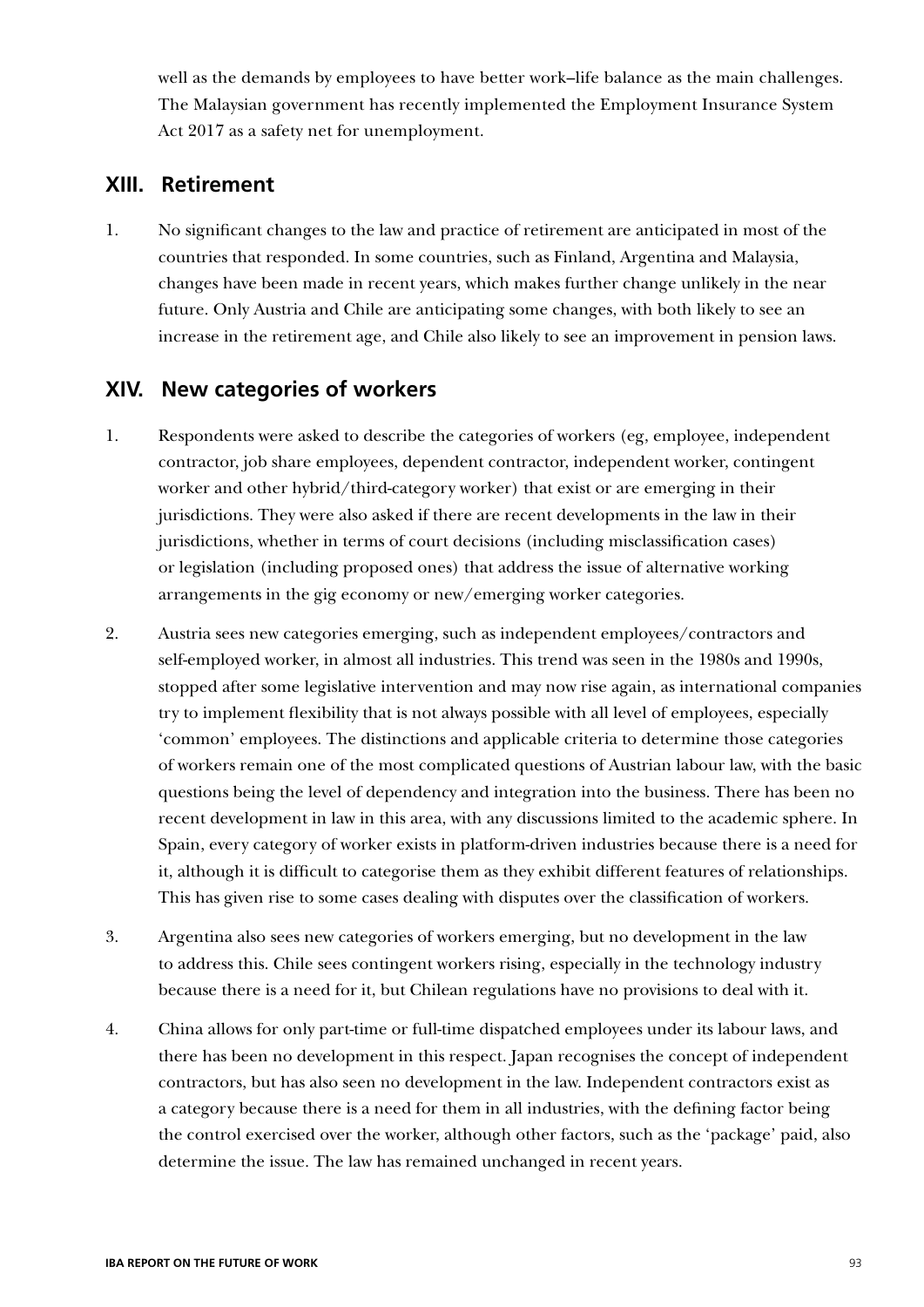# **XV. AI**

- 1. The advent of AI is expected to cause major upheavals in the workplace, with fears that jobs will be lost or working conditions could drastically change for human workers and over how the welfare of human workers could be affected. Questions were posed to assess the extent to which existing laws will serve to protect employees.
- 2. In most countries, there seem to be no specific laws in place or even planned to address largescale unemployment that could result from the introduction of AI in the workplace. Argentina seems to lead the way with some potential development.
- 3. In Europe, current laws, even if not specific to AI, are seen as adequate to ensure workers' conditions of work are not adversely affected by reason of accommodating automation or robotics, for example, in terms of lighting, space, employee privacy and inequality between humans and non-humans; to safeguard against the risk of, or provide support to workers, suffering stress, anxiety or mental disorders because of working with robots or the fear of being replaced by automation/AI; and to ensure that employers take responsibility for their machines' conduct. If at all, some countries, such as Austria, think that enforcement agencies may have to adapt to apply existing laws to new situations and possibly, new laws may be needed for 'thinking machines'. In South America and Asia, the opposite situation exists, with no laws available to deal with those issues other than in respect of taking responsibility for the machine's conduct, but even then it is not known if it will deal adequately with machines powered by AI.
- 4. In Finland, current laws may be interpreted in a way to cause employers to pay a contribution or taxes for robots or machines. This is not the case in Austria, where a 'machine tax' was discussed but not developed, or Spain. Current laws in South American countries, such as Argentina and Chile, or Asian countries, such as China, Japan and Singapore, also do not support this concept.
- 5. There are proposals to bridge the competency gap due to the introduction or implementation of technology, AI, robotics and digitalisation in the workplace in Finland, but not in Austria or Spain. In Argentina, such proposals are being talked about proactively by unions and employers, with no development yet on the legislative front, but there is no such discussion yet in Chile. Similarly, in Asia, this issue has yet to garner enough attention to push forward any such proposals.
- 6. Most respondents' organisations in Europe have considered the ways in which the organisation or work will be affected because of technology or new forms of working, whereas in other regions, it is less common, with only the respondent's organisation in Argentina having done so. Again, Asia seems to be lagging behind with organisations that the respondents are from not having ventured into this area.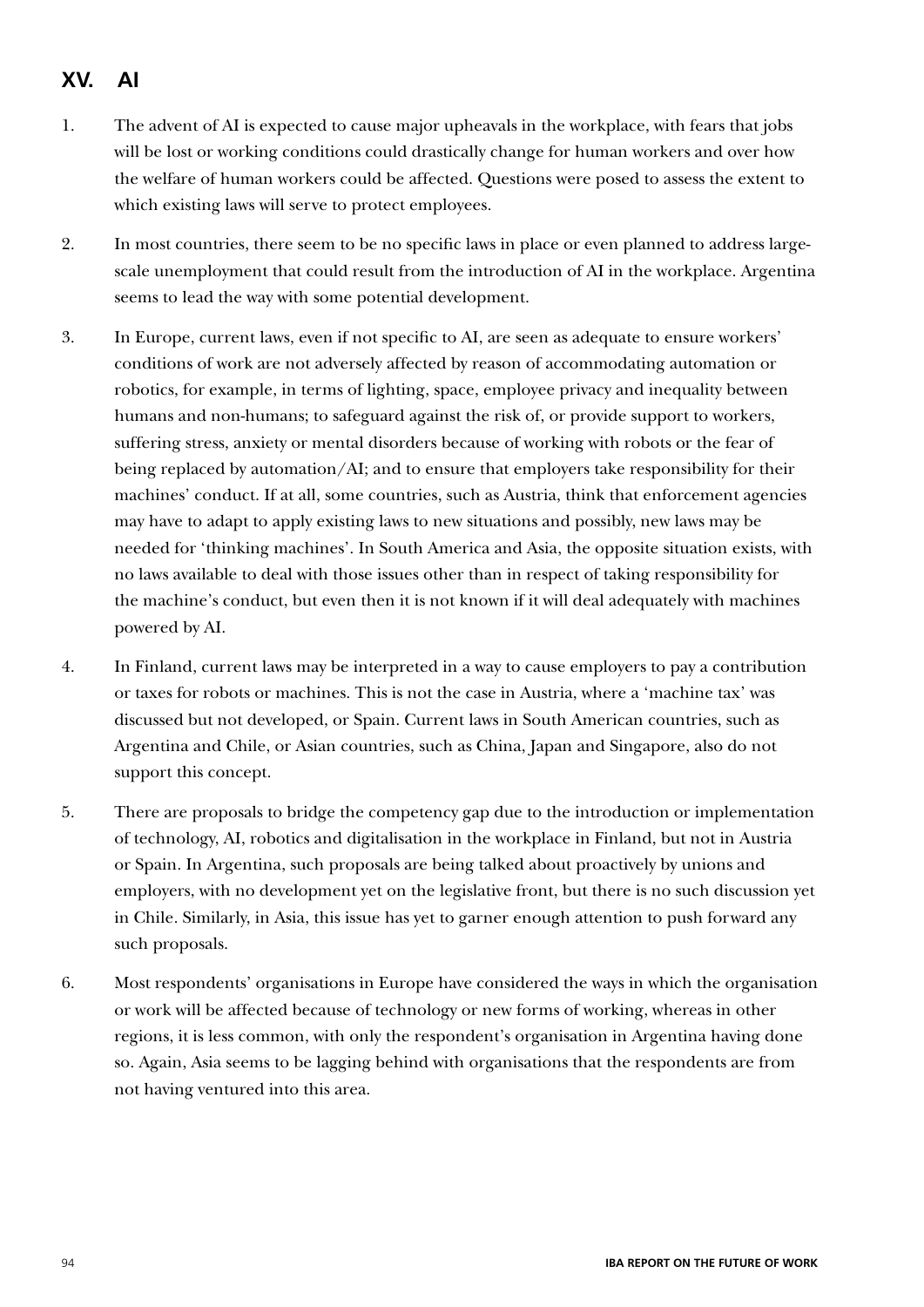### **XVI. Future developments**

- 1. Respondents were asked to comment on whether they foresee any difficulties in the application of current legislation to new business models and frameworks created by the collaborative economy and the erasing of limits between industries.
- 2. Interestingly, even in Europe, difficulties are anticipated, possibly as stated by the Austrian respondent, due to the nature of unionism and/or collective bargaining. Spain would like to see legislation deal with the classification issue, particularly concerning independent workers.
- 3. Argentina sees the need for new legislation to deal with the challenges and Chile sees a specific need to adapt a very inflexible labour statute to a flexible gig economy.
- 4. In China, the working hours law may need to be rejigged. In Japan, the concern is over the protection of independent workers. In Malaysia, no specific challenges are anticipated.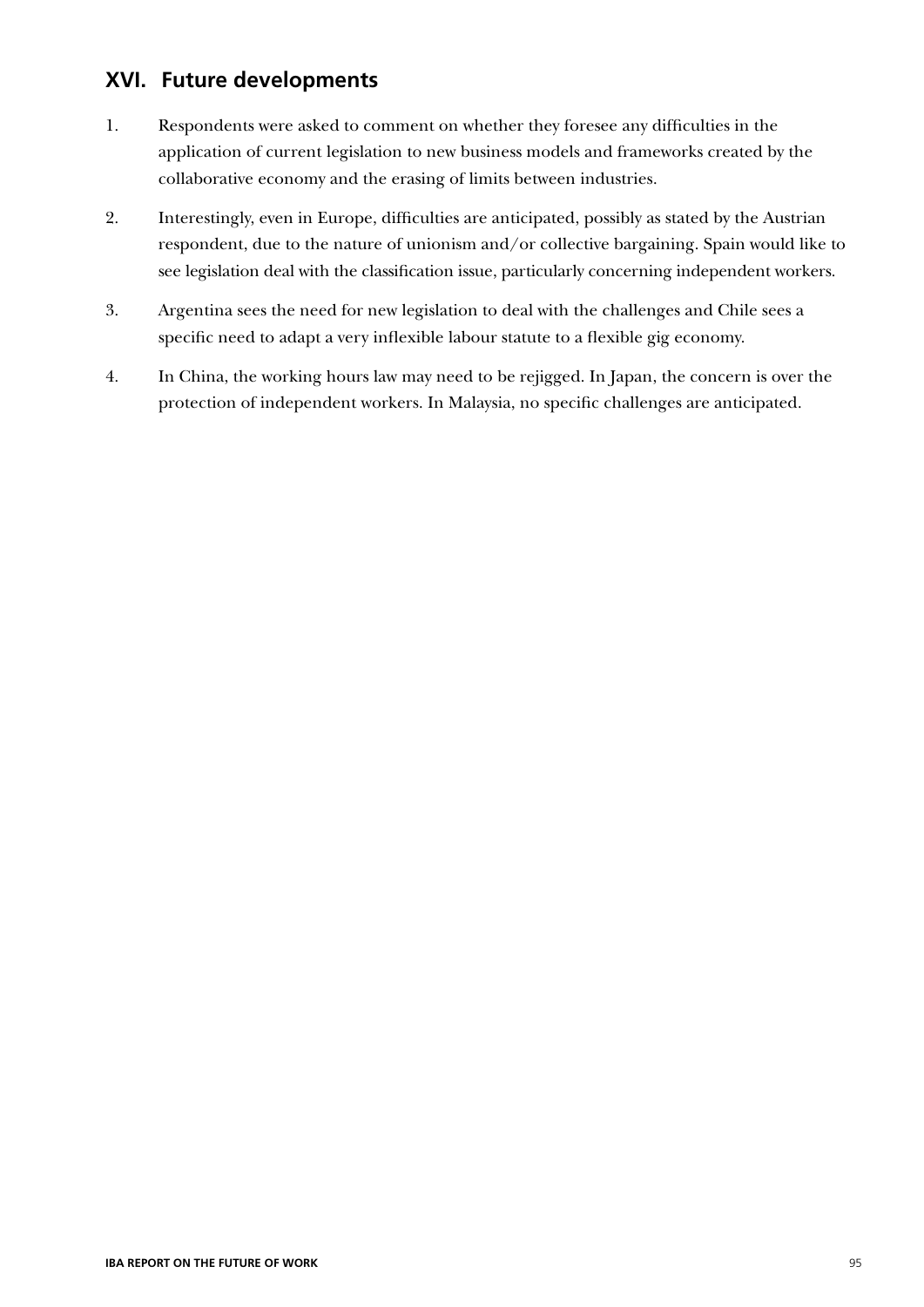# **VI. SIXTH REPORT: GLOBAL IMMIGRATION AND NATIONALITY LAWS**

Prepared by Tom Brett Young (Veale Wasbrough Vizards, Birmingham) (coordinator); Gunther Mävers (Michels.pmks, Cologne; Treasurer of the IBA Global Employment Institute); Michèle Stutz (MME Legal, Zurich); Catherine Sas QC (Sas & Ing Immigration Law Centre, Vancouver; Co-Chair of the IBA Immigration and Nationality Law Committee); Bram van Melle (Everaert Advocaten, Amsterdam)

# **I. Findings on issues of immigration and nationality law**

- 1. The aim of this report is to consider how immigration policies in different countries take into account and allow for changes in the workplace and the impact on the future of work. A survey was sent to lawyers from jurisdictions around the world who were asked to respond to questions about how immigration policies were used to address skill shortages in the labour market, how immigration policies take into account issues around flexible working, the extent to which migrant workers are permitted to integrate in different countries, immigration schemes that encourage entrepreneurs and high-net-worth investors into the jurisdiction, and how immigration policies are used to assist (or hinder) multinationals.
- 2. In compiling this report, two themes emerged in relation to the interaction between immigration laws and technology: how immigration laws and policies respond to and reflect technological advances in the workplace and society in general; and how technology is used in the enforcement of immigration controls imposed by governments. The survey questions that focused on technology primarily drew out views from international immigration lawyers on how the immigration laws in their own jurisdictions will adapt to changes in the workplace, including technological advances, and how local immigration laws will facilitate and encourage entry by technology workers. These developments are drawn out below. The theme of technology in the enforcement of immigration laws has emerged subsequently, and an assessment of this is set out in the additional findings section below, along with a summary of relevant findings from the GEI AGRs.
- 3. One thing that became apparent to the team analysing the survey responses and compiling this report was that the breadth of the topic and the qualitative design of the survey meant that fewer responses than had been hoped for were received. Additionally, some of the responses lacked sufficient detail to draw any firm conclusions. Ideally, the authors of this report would have wanted more time to return to responders to seek clarification and additional detail in relation to many of the answers. There were also instances of multiple responses being received from the same jurisdiction that were directly contradictory.
- 4. Despite these concerns, it is hoped that the following report nevertheless provides some insight into how current immigration policies around the world might affect the future of work and what changes might be introduced to accommodate changes to labour markets.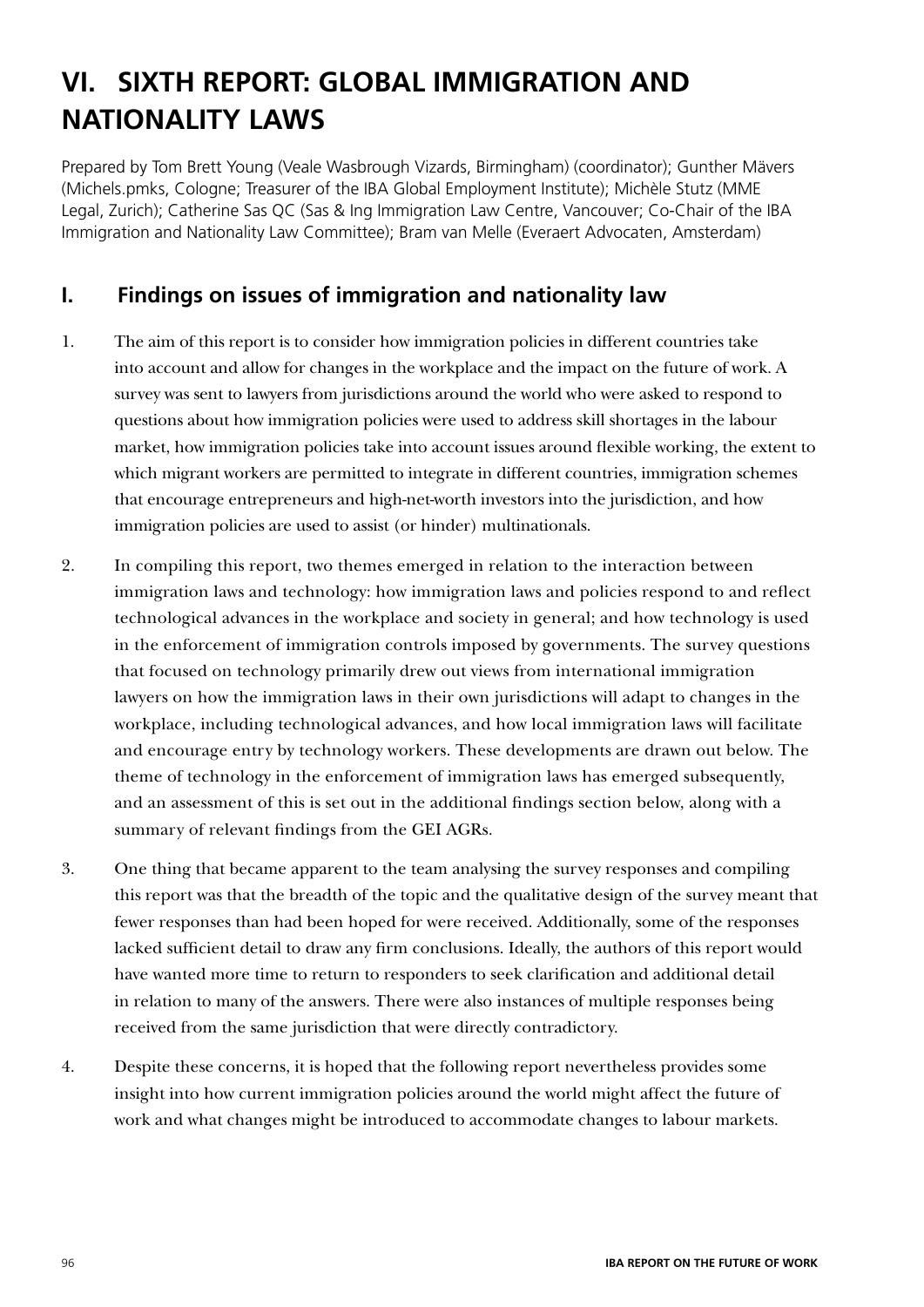### **II. Skills shortages**

#### *1. Compatibility with forthcoming changes in working patterns*

- i. The first question in the section of the survey looking at skills shortages asked respondents to comment on the extent to which their country's current immigration laws and policies are compatible with anticipated changes in working patterns over the next ten years.
- ii. In South American states, such as Argentina, Chile and Mexico, immigration laws are relatively compatible with anticipated changes, but the laws are older and therefore need to be adapted.
- iii. The US is unprepared for such changes and the law needs some changes. However, with current migration politics, it does not seem that there will be changes soon. Canada's immigration laws have been recently modified as of 1 January 2015 to be quite responsive to anticipated working changes.
- iv. The current immigration law in Japan does not allow many foreign people to migrate into the country. This immigration law needs a change since the Japanese population is plunging. Ghana wants to change the immigration law as well to bring it in line with current trends.

In Europe, immigration laws are generally not compatible (as regards non-EU nationals) and need to be improved, but there are some differences. The UK government has recently consulted on developing a new immigration system to take account of Brexit and align the UK labour market with a modern industrial economy. The Austrian immigration laws are getting more restricted and because of this, foreign specialists do not see Austria as an attractive place to work. Swiss immigration law is fair and usually companies get permits for the specialists required. However, there is still room for improvement for third-country nationals (ie, non-EU nationals), where the process could be faster. In Germany, the last major immigration law reform took place in 2004. Since then, a couple of amendments have been made to facilitate the hiring of, first, highly skilled and skilled migrants and, second, lower-skilled migrants to take account of the ageing population and general skills shortages. Currently, there are no specific plans to address changes in working patterns; however, the topic is very much discussed at all levels (eg, politically, lobbyists, the legal profession and corporate) so there are probably changes to be expected during the years to come.

- v. It can therefore be said that countries all over the world need adjustments to be compatible with the changes in working patterns.
- vi. A further issue to be considered is that, with technological advances, the need for more specialist workers will increase. Often, these new technologies can be operated, maintained, repaired and so on remotely, meaning that immigration controls are no barrier to the operation of these technologies. Sometimes, physical access to technology will be required, and where the technology is so specialist that a worker with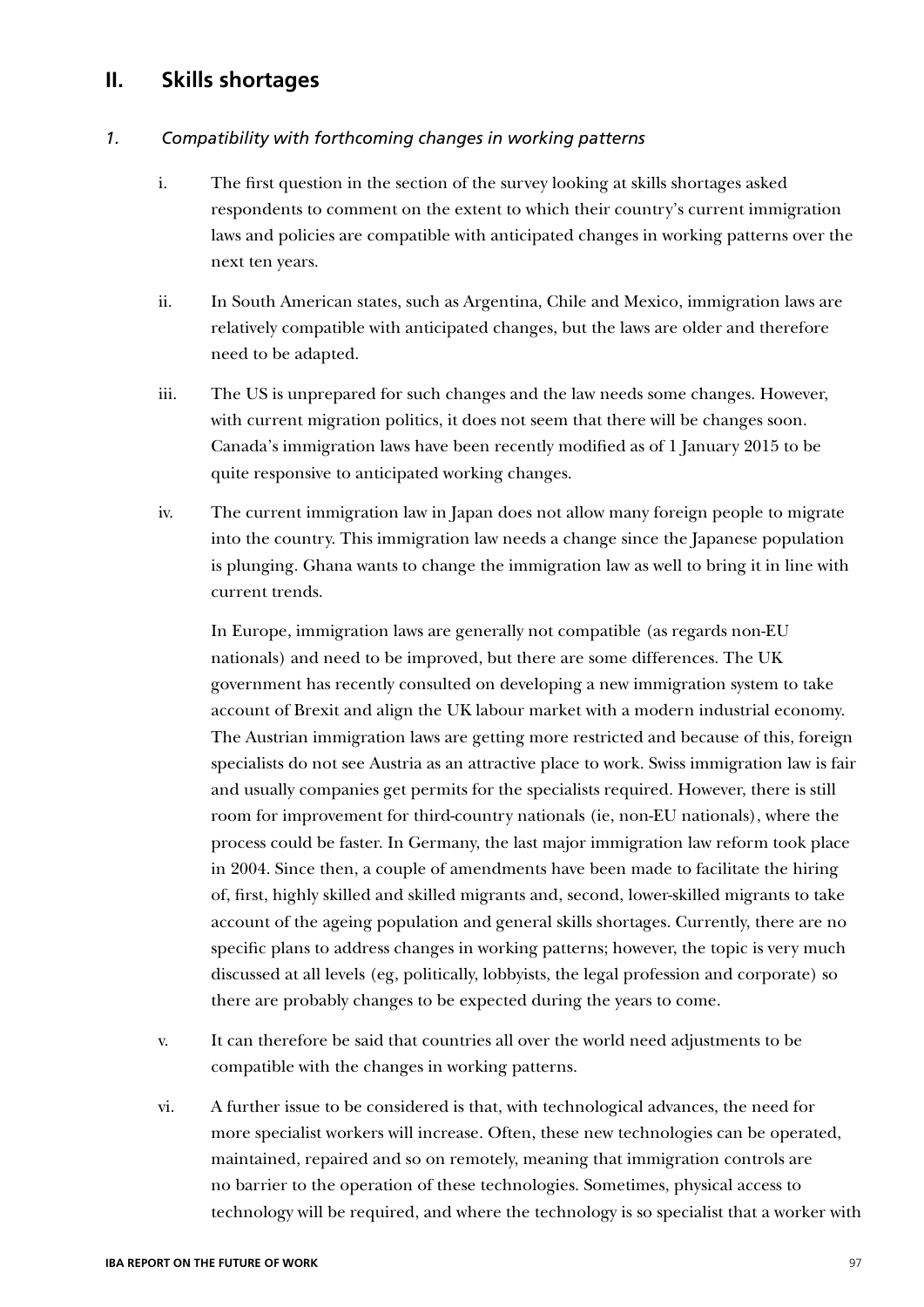specialist knowledge from another jurisdiction is the only person who can carry out that function, immigration controls may be a barrier to the continued operation of that technology.

Organisations relying on such technology therefore need to give consideration to whether the immigration laws of the jurisdiction in which the technology is located will easily permit specialist workers from overseas to enter the jurisdiction to inspect, service, install, repair and/or maintain specialist equipment.

### *2. Filling labour market skill shortages*

- i. Next, the survey asked respondents whether the immigration laws and policies in their jurisdiction incorporate mechanisms for filling labour market skill shortages. Where such mechanisms are incorporated in the country's immigration laws, respondents were asked to explain how shortages are identified and whether any quotas and/or minimum skill or education level thresholds are in place.
- ii. The South American states (Argentina, Chile and Mexico) do not have a mechanism for filling labour market skill shortages.
- iii. The US has some visa categories with a labour market test. Some fields are 'pre-certified' as having shortages, with an easier immigration process, but the application is rare.
- iv. In Europe, including Switzerland, there are different rules with respect to third-country nationals (ie, non-EU/Swiss nationals). Finland has some mechanism, for example, for experts who possess higher university degrees and earn a sufficient amount. In Austria, the government identifies shortages resulting in certain quotas for work permits for certain sectors. Furthermore, foreign students who obtain an Austrian university degree can stay in Austria if they find a job that pays an income above a certain minimum. The UK has some sponsored work visas, which can be more streamlined where the role is on a specified list of shortage roles, although that list is updated very infrequently. If an employer in Switzerland can prove that no employee from Switzerland or the EU can be found to perform the work, a third-country national can be employed. There is a limited quota for third-country nationals and employees must have a master's degree or many years of professional experience, that is, they must be highly qualified.
- v. As regards EU and Swiss nationals, the principle of free movement applies within the EU. In Germany, there is a trend to facilitate the hiring of third-country nationals by implementing lower salary thresholds for the group of mathematics, information technology, natural sciences and technology (MINT) occupations (mathematicians, IT consultants, natural scientists, engineers and doctors). If the conditions for the EU blue card category are met, the immigration authorities do not require consent from the labour authorities (except for shortage occupations) and can grant residence for the purpose of employment without the need for a labour market test. Another trend is to facilitate the hiring of third-country nationals without an academic degree for certain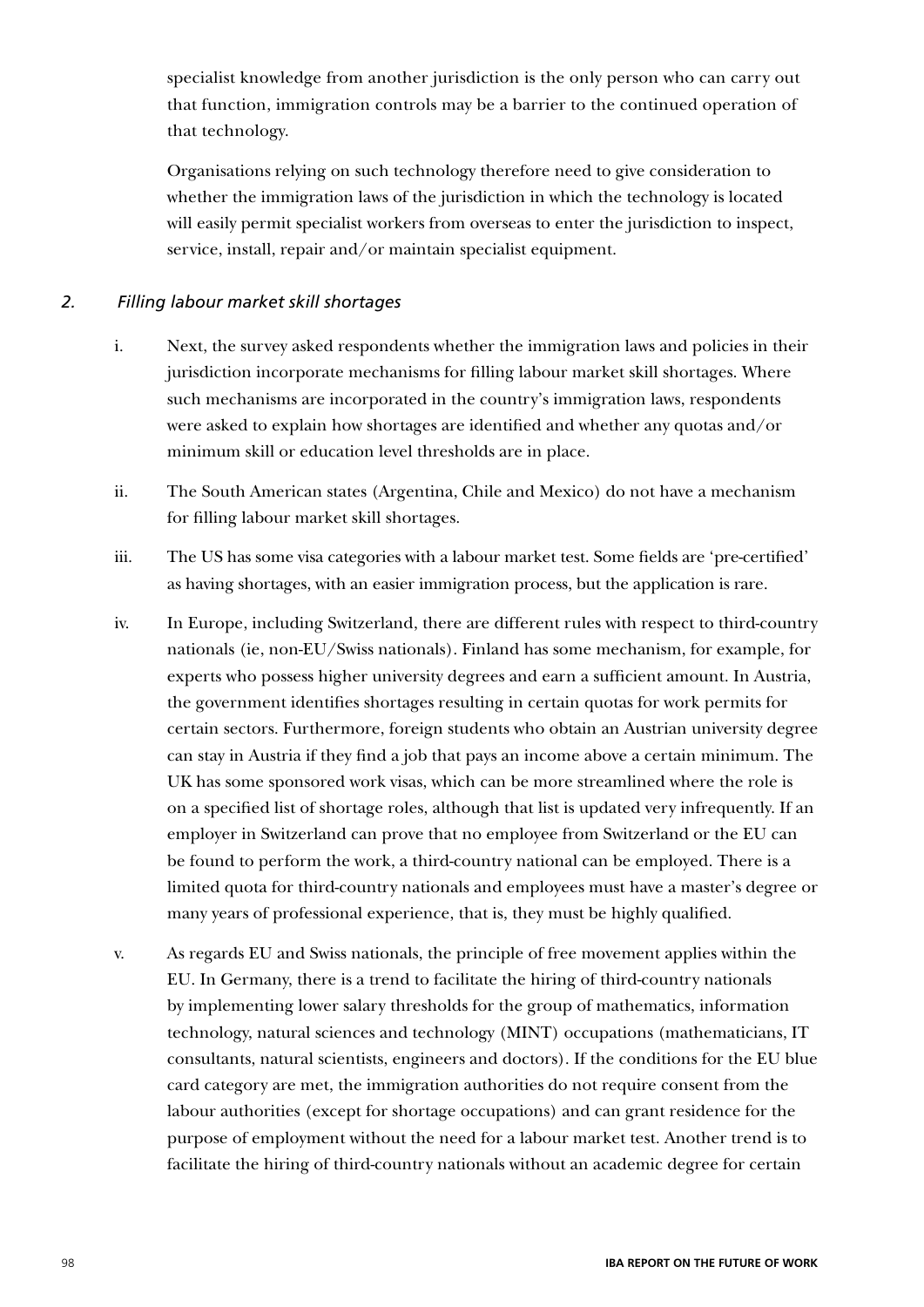occupations that are to be listed by the labour authorities on a regular basis as being shortage occupations.

- vi. Canada had a broad range of processes for bringing in skilled workers. Recently, it has introduced the global skills strategy for filling shortages in specific occupations. There is no minimum education or experience level; however, applicants must demonstrate that they are highly skilled and remuneration must reflect that skill level. Canada has also a job bank where employers and prospective employees can register to fill labour shortages. Additionally, in Canada, the Provincial Nominee Program, which is part of the federal immigration programme, allows for the regional identification of labour market needs and provides another means of addressing labour market shortages.
- vii. Most of the countries surveyed adopt a specific mechanism to fill skill shortages. However, the solutions look very different.
- viii. The survey then asked the extent to which mechanisms for addressing labour market shortages anticipate changes in the composition of the labour market over the next ten years, for example, changes caused by an ageing population or 'brain drain'. Respondents were asked to comment on whether their countries are seeking to appeal to any specific sectors or specialisms to address labour market shortages (eg, AI specialists).
- ix. In the US, some immigration programmes exist to encourage foreign university graduates to stay (eg, the H-1B visa and the O-1 visa categories). There are also some visas for entrepreneurs.
- x. In Austria, there are no expectations that the government will change anything in the next ten years. At the moment, the approach is to minimise immigration in general. In Switzerland, however, the mechanism for filling labour market shortages is very general and rather flexible. In Germany, salary thresholds and the list of shortage occupations are updated annually to meet the needs of the business.

#### *3. Recognition of the skills of migrant workers*

- i. The survey asked for comments on the extent to which skills of migrant workers are recognised.
- ii. In Finland and Sweden, a university degree is not mandatory to obtain a work permit. However, the migrant workers' education is often not recognised and highly skilled labour is therefore evicted.
- iii. The US immigration prioritises those with a university degree, particularly in science, technology, engineering and mathematics (STEM) fields. Degrees from US institutions are prioritised.
- iv. In Canada, a variety of work permit options exist, several of which have no skill requirement. However, for the foreign worker and global skills strategy programmes, proof of skills is essential.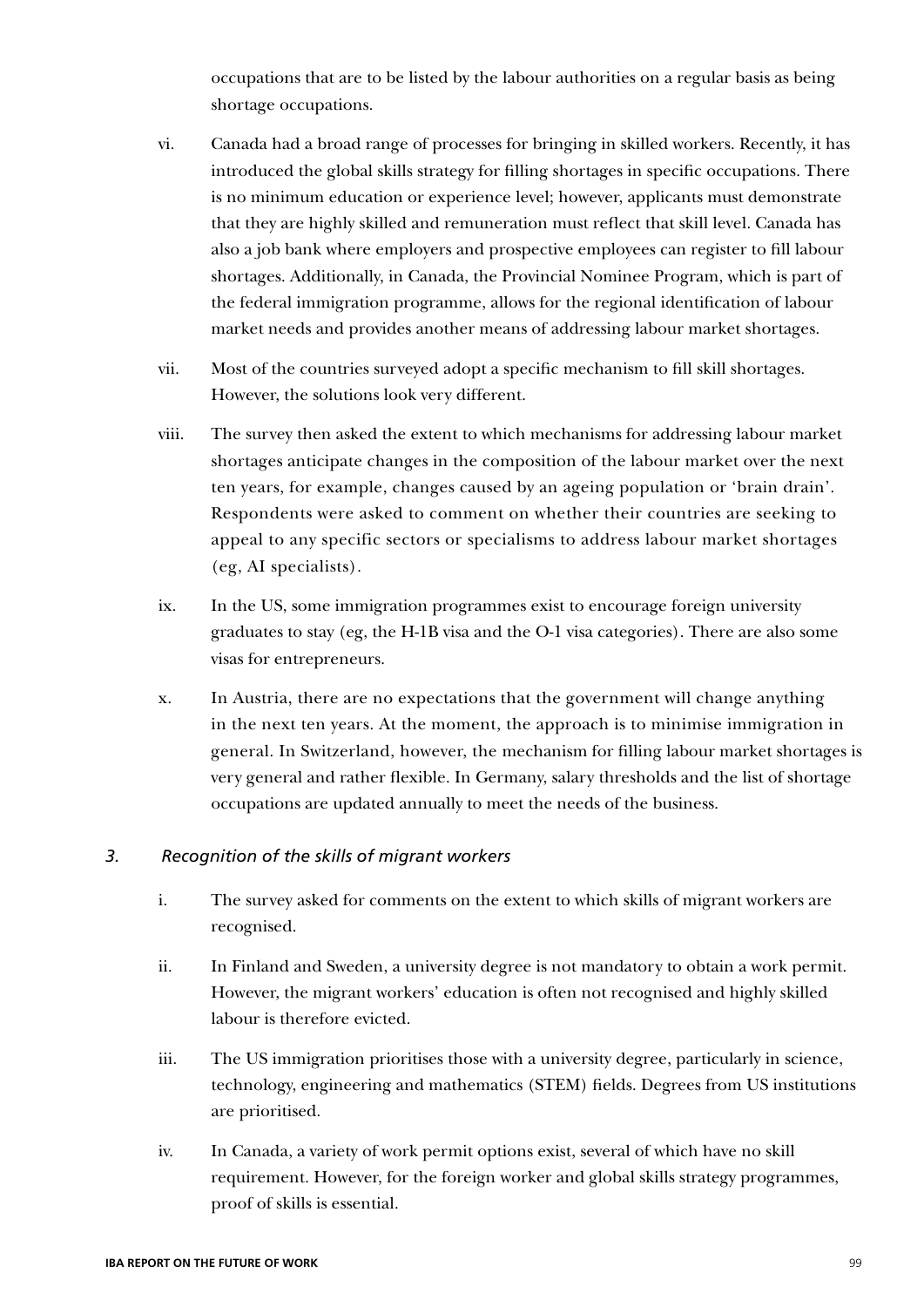- v. In Ghana, work permits are generally only available for skill sets not readily available in the country. Beyond these skilled workers, migrants working in Ghana are required to transfer knowledge and skills to the local workforce over time as a condition for the granting of work permits.
- vi. In Austria, the granting of work permits is dependent on the origin of the worker. As in other EU countries, citizens of EU member countries and Switzerland get a work permit easily; for other countries, a person's education may be recognised as equal to a certain Austrian education. Switzerland has a similar system: employees from the EU don't need specific skills and will get a work permit for any employment easily. Employees from third countries, on the other hand, must have many years of professional experience or a master's degree. In the Netherlands, skills are usually more or less objectified by salary thresholds (the idea being that high salaries reflect high qualifications or experience). For the approval of a sponsored work visa in the UK, employees must meet a minimum skills threshold. In Germany, a residence permit for the purpose of employment in a category that requires academic qualifications will be granted if the degree is from a German university or recognised as equivalent to a German degree.
- vii. In most countries, people from a third country coming to work must have been educated to degree level or have several years of professional experience.

#### *4. Free movement of labour agreements*

- i. Finally, on skill shortages, the survey asked about membership or access to supranational bodies or other agreements that permit freedom of movement for workers generally or in specific sectors/skill levels. For countries with membership or access to such agreements, respondents were asked to comment on whether any changes were anticipated over the coming years.
- ii. Most European states are part of the EU or European Economic Area (EEA). Within this zone, including Switzerland, there is free movement of labour for all citizens of the EEA and Switzerland. There are no changes anticipated in the basic principles in the near future. However, in Switzerland, a referendum on the termination of the free movement of persons is pending. The UK is also set to go through a big change. Whether it retains all or only part of the EU's rules of freedom of movement of people remains to be seen.
- iii. Ghana is a member of the Economic Community of West African States (ECOWAS) and the African Union (AU). The former is a regional grouping of 15 West African states that have signed on to protocols to ensure free movement of persons, goods and services. Although common residency has not been achieved yet, there is hope this will happen over the next ten years. Once this happens, workers from any of these countries may be allowed to work in other countries of ECOWAS without restriction. Recent commitments and similar trends by AU Member States towards trade among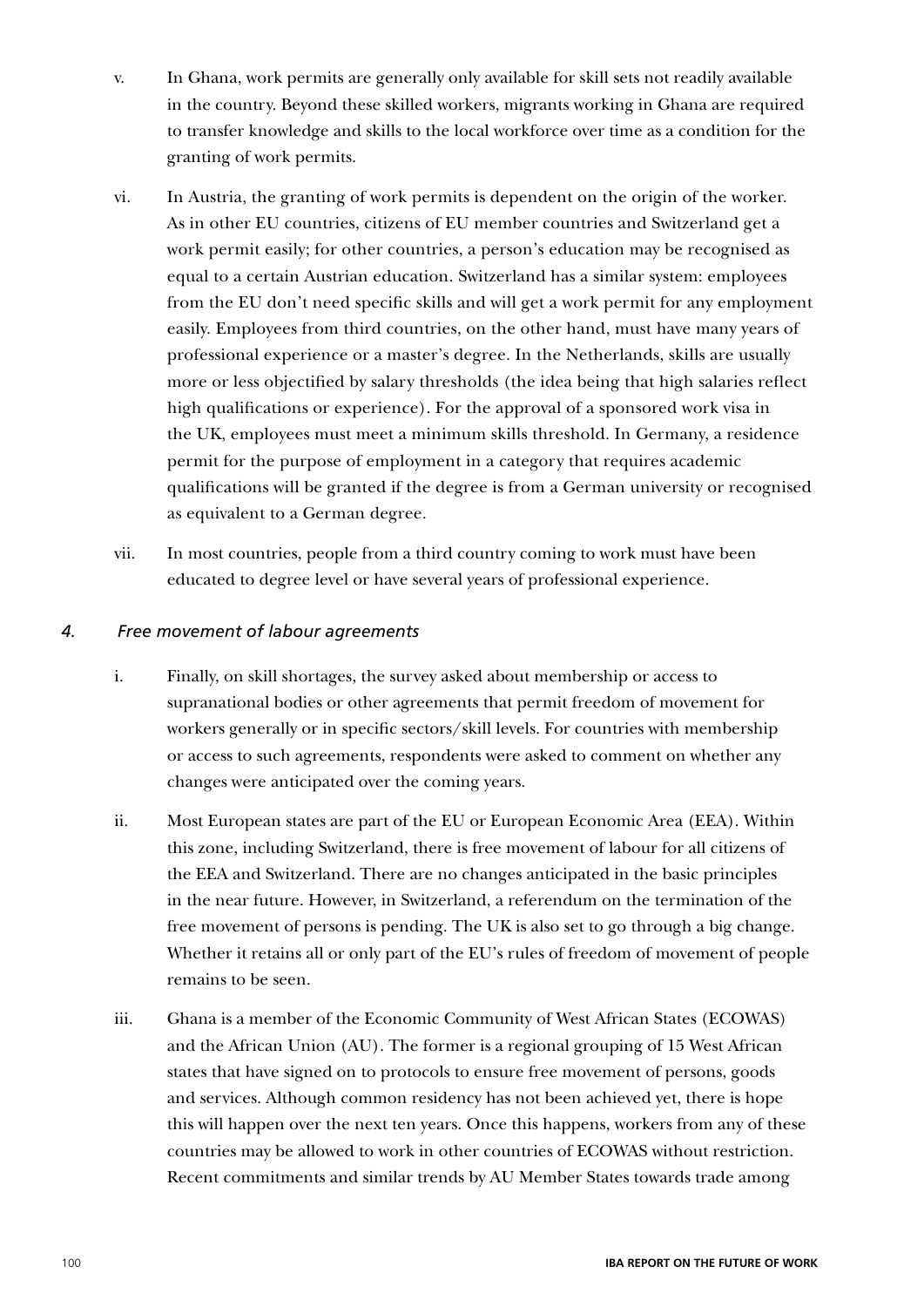each other may lead to similar commitments to free movement of workers in the next decade and beyond.

iv. India has agreements with Nepal and Bhutan allowing their nationals to work in India without work permits. Other Asian countries, such as China and Japan, are not members of an agreement on the free movement of workers.

# **III. Flexible working**

- 1. Besides skills shortages, the issue of immigration policies affecting flexible working was identified as a key issue with regard to the future of work given the increasing prevalence of employers introducing more flexibility (eg, home office and mobile working, flexible working time schemes and cloud working) while many of these developments are as yet not sufficiently dealt with by legislation or case law. The survey therefore endeavoured to find out whether this issue has an impact on migration laws and policies currently in place from country to country, and whether there are changes to be expected over the next decade.
- 2. *Availability of flexible working for different categories of migrant workers*
	- i. The survey asked respondents if migrant workers in their country are permitted to engage in flexible working patterns (to include family-friendly policies and freedom to take other/multiple roles) by distinguishing between migrants who have entered the country primarily for specific employment, those entering to join or accompany family and those entering for humanitarian or other reasons.
	- ii. The answers to the question ranged from a simple yes (eg, Finland, India, Japan and Mexico) or no (eg, Argentina, China and Spain) to more complex answers taking various aspects into consideration. In most countries, there are no differences between local workers or migrant workers with regard to the right to engage in flexible working patterns. This is the position regardless of whether the migrant worker has entered the country primarily for specific employment, those entering to join or accompany family and those entering for humanitarian or other reasons.
	- iii. However, some say that the immigration laws in place do not facilitate the employment of migrant workers (eg, in Sweden, it takes in average of up to nine years to enter the labour market in any capacity) and therefore migrant workers do have fewer rights as a matter of fact because it simply takes them longer to get into the position to be able to claim the right.
	- iv. In some countries, the reason for migration makes a difference. For instance, in the UK, those on family visas or those granted leave for humanitarian reasons have no work restrictions, whereas those on work visas are generally restricted to the job and role they have been sponsored to. In Ghana, those entering for humanitarian reasons engaged by non-governmental organisations (NGOs) will still require permission to engage in the relevant activity.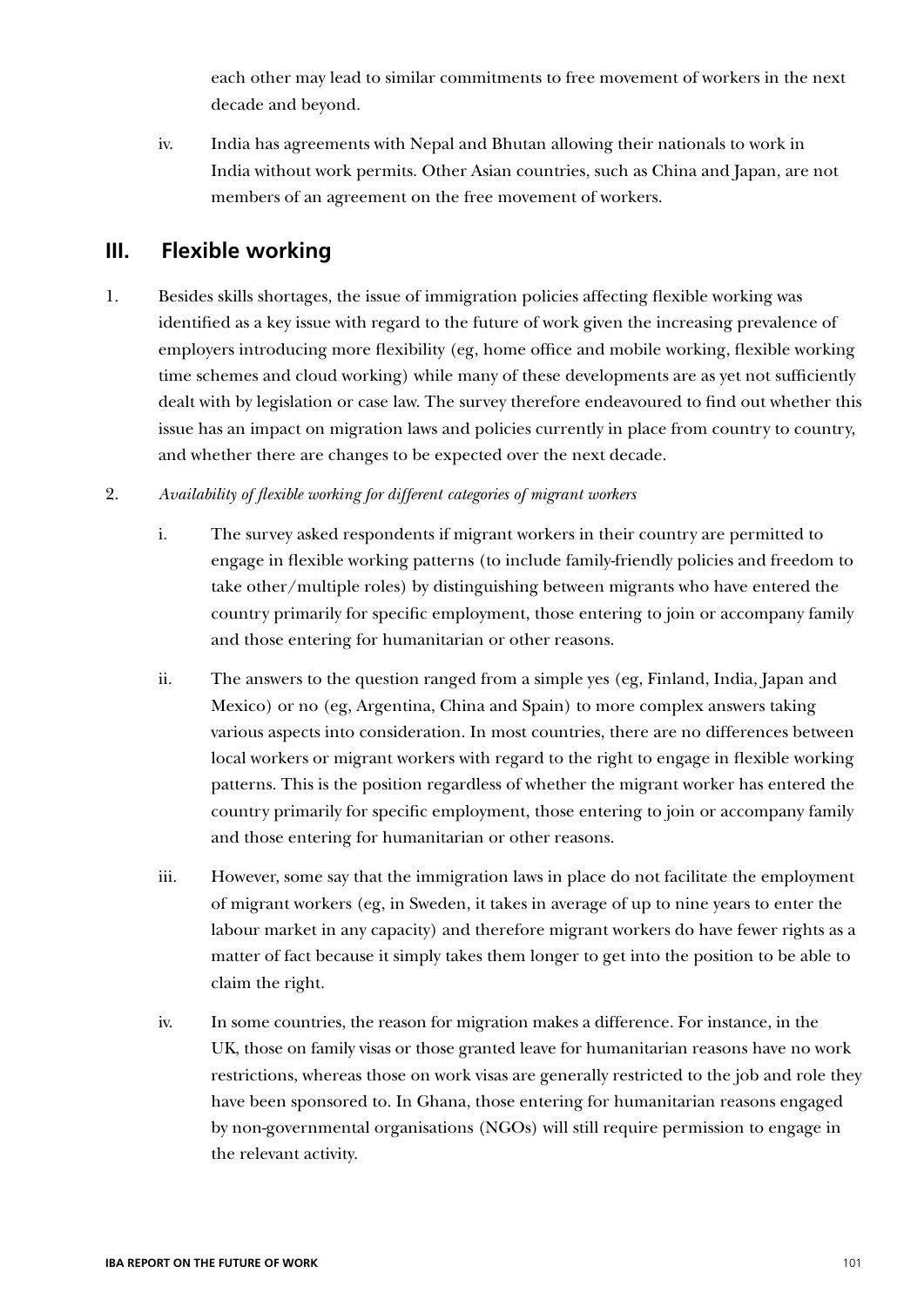- v. Moreover, in some countries, full-time employment is, in principle, mandatory for foreign workers (Switzerland) and in others, working part-time may only result in not meeting salary thresholds for a certain work permit category (the Netherlands).
- vi. Finally, in Germany, the laws have been amended in a way to make the hiring of migrant workers that have entered the country legally or whose stay is legal easier to integrate those migrant workers as effectively as possible.

### 3. *Hours of work*

- i. The survey asked respondents if migrants who have entered the country primarily for economic reasons are guaranteed or required to work a minimum number of hours and if the industry/sector they are working in has any bearing on this (eg, those employed in agriculture).
- ii. In most countries, the clear answer to the question was no (eg, Argentina, Finland, Mexico, Ghana, Chile, China, Japan, the Netherlands and Germany) whereas others would rather say generally yes (the UK).
- iii. Moreover, it is stressed that the migrant has to comply with the working time as set forth by the laws or the employment contract, and non-compliance may have an impact on the work permit (eg, if it affects the salary threshold prescribed by the relevant work permit category, as in the Netherlands and US). In some other countries, to work fulltime is a mandatory requirement for a work permit (eg, China).
- iv. Finally, many also mention the minimum wage requirement (eg, Sweden) or the general obligation to have sufficient funds for living (eg, Austria and Switzerland). It is also mentioned that the authorities do check compliance with the working time legislation and how overtime is paid (eg, Germany).
- 4. *Changes in career and adapting to changes in the workplace/business*
	- i. The survey asked respondents if migrant workers are permitted to change career path or their role to allow them to adapt to changes in the workplace/business by (again) distinguishing between migrants who have entered the country primarily for specific employment, those entering to join or accompany family and those entering for humanitarian or other reasons.
	- ii. The answers to the question vary significantly. Whereas some say simply yes (eg, China, Finland, Japan and Mexico) or no (eg, Chile, India and Ghana) or yes and no (Argentina), other answers are more distinguished.
	- iii. Many respondents do say that, whereas it is in principle possible for migrant workers to change career path or their role, this turns out to be quite difficult (eg, Sweden and the UK), if not even impossible (eg, Israel).
	- iv. Others do stress that as long as the requirements for the work permit are met after the change of career or the change of role, such a change would be possible to the same extent as for local workers. However, it is stressed that migrant workers are dependent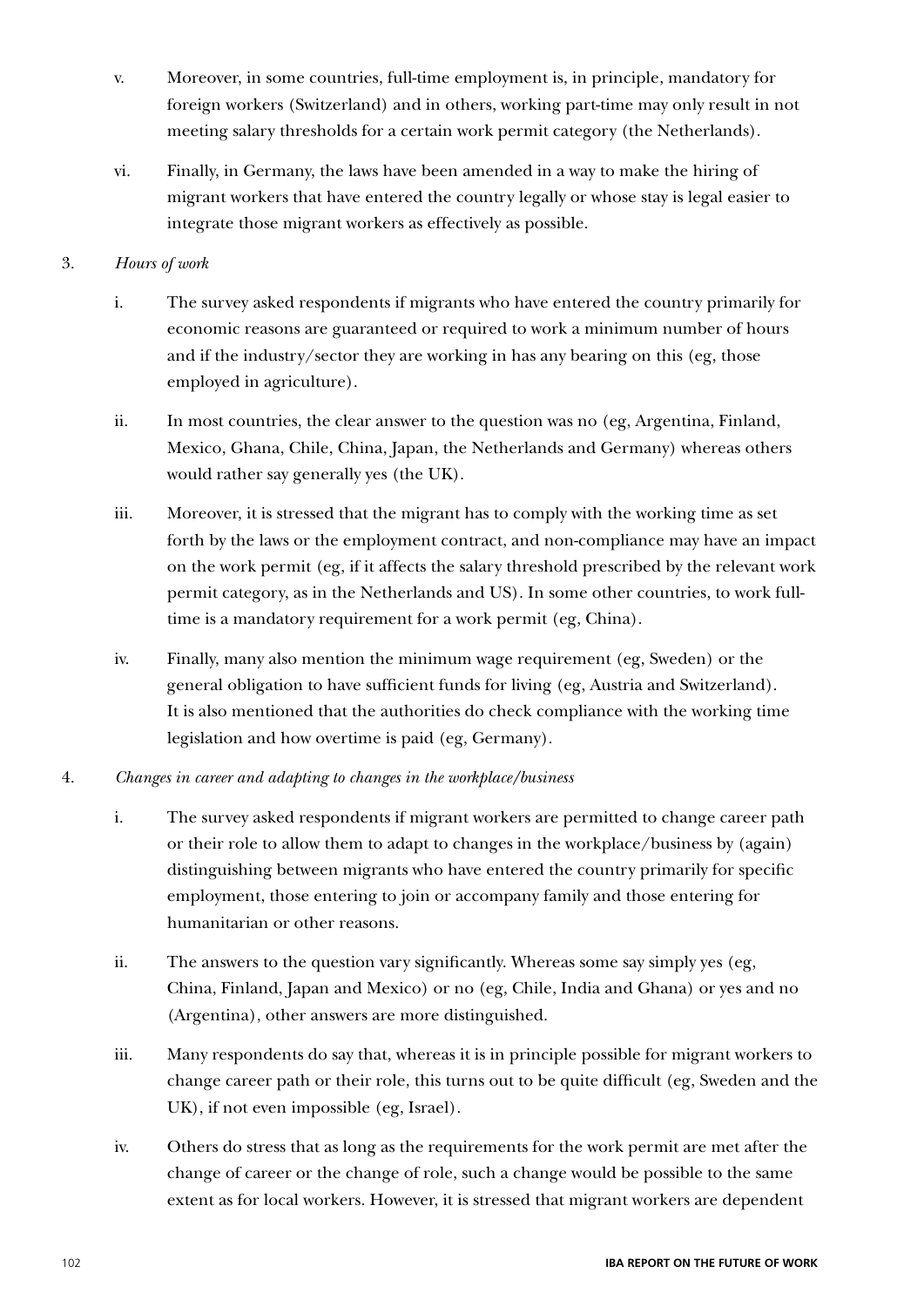on the companies sponsoring their applications (eg, Austria, Canada, Germany, the Netherlands and Switzerland).

- v. Finally, there seems to be more flexibility for those being in the country on what is referred to as 'an open work permit' – that is, for migrant workers that are spouses of workers, international or youth mobility workers, students and/or post graduates (Canada and the US)
- 5. *Anticipated changes*
	- i. Finally, the survey asked respondents if they anticipate any changes to the aforementioned over the next ten years.
	- ii. Again, the answers to the questions differ, covering the range of possible responses, such as no (eg, Argentina, Ghana, China and Switzerland), yes (eg, Finland, Mexico, China and Japan) and more nuanced responses, such as 'not really' (eg, India), 'too long to tell' (Israel) or responses including a personal opinion expressing hope for a change for the better (eg, Canada and Sweden) or fear with regard to the migration crisis (eg, Germany and the Netherlands) or Brexit (the UK).

### **IV. Integration**

- 1. *Availability of permanent residence to migrant workers*
	- i. On the question of integration, respondents were asked to describe the extent to which migrants are permitted to remain permanently in their country, distinguishing between those coming primarily for work, those coming to join family and those coming for humanitarian reasons. Respondents were also asked to describe whether there are any barriers to citizenship for these groups.
	- ii. In Argentina and Chile, migrants are able to enter on employment-based work permits and then obtain permanent residence. Laws apply to all types of migrants and permanent residence and citizenship is readily obtained.
	- iii. In Europe, there are options to obtain permanent residence, generally after working in the country for a period of four to ten years or more. In Germany, this can be reduced to as little as 21 months, with sufficient proficiency of the German language. There is no mention of any restriction towards obtaining citizenship. The UK permits multiple citizenships.
	- iv. In Israel, workers can remain in the country for a maximum of 63 months and then must depart. There are no options for obtaining permanent residence or citizenship.
	- v. In India, workers can work indefinitely, but must extend their status every five years. After 12 continuous years as a worker, they may qualify for citizenship.
	- vi. Ghana's immigration laws provide for an indefinite residence permit for principal applicants and their dependents as long as certain conditions are met by the principal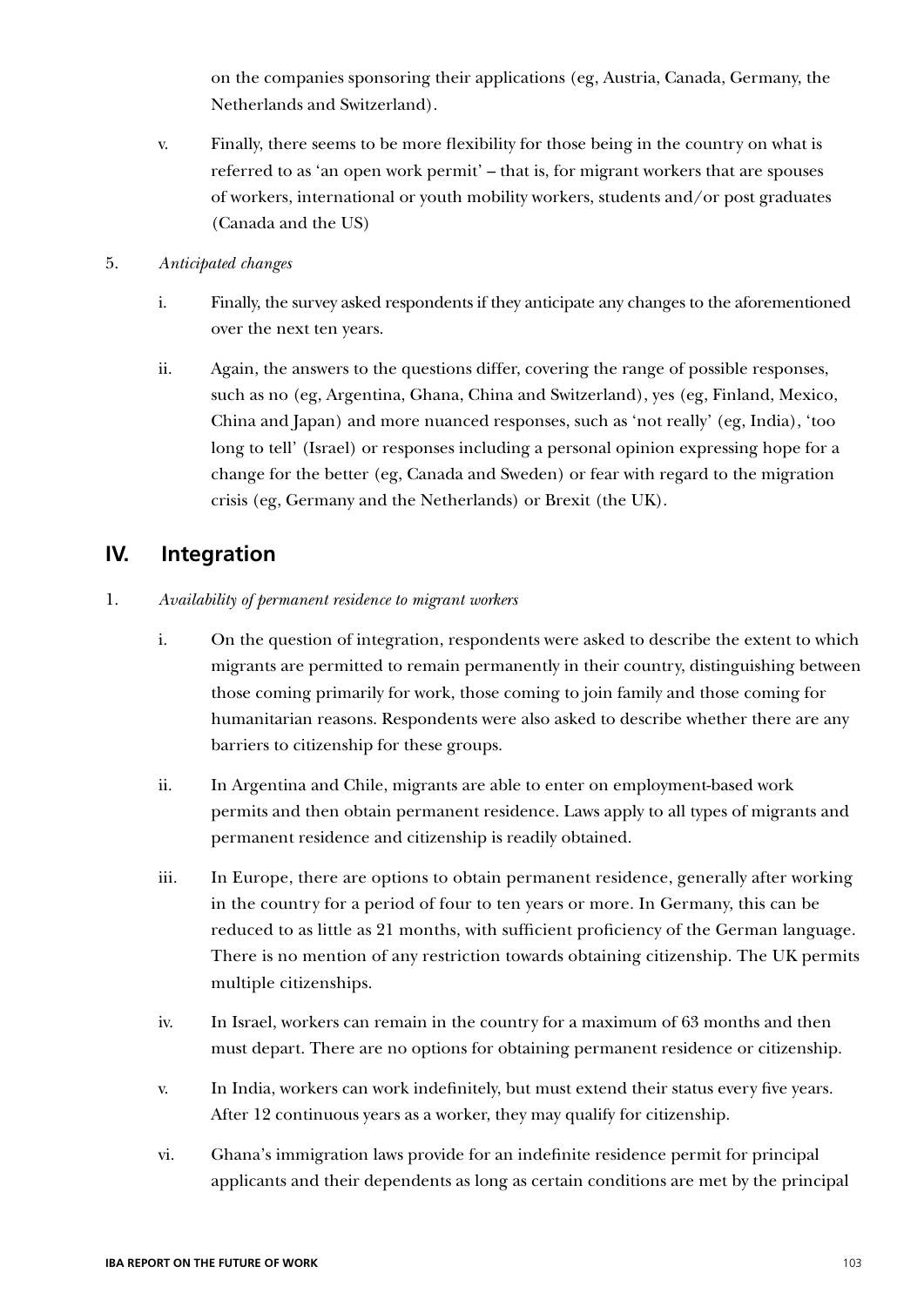worker. There are no barriers to obtaining citizenship as long as the eligibility requirements are satisfied.

- vii. Migrants in the US can pursue permanent residency based upon employment, family, lottery and asylum status; however, country quotas are a factor, which creates long waiting times overall.
- viii. Canada has numerous options for migrant workers to obtain permanent residence status both at the federal and provincial/territorial level. Generally, workers must possess advanced skills, education, language proficiency and work experience. Applicants joining family members may qualify on their own or be included in a qualifying family member's application. Humanitarian applicants can apply, but it is a purely discretionary process. There is no bar to obtaining citizenship other than meeting the residency requirement of three years of physical presence in Canada.
- ix. Most respondents indicated that they did not think that any changes to these policies were likely in the next ten years.
- x. In Sweden, it is anticipated that the government will want to keep workers and expel those with residence permit denials. It is possible that there will be changes in Austria with a restriction on the option of permanent residence for refugee applicants.
- xi. China, the Netherlands and the US all reported that changes were likely. In Canada, there are possible minor changes given that significant changes were introduced only a few years ago.
- xii. In the UK, it was reported that Brexit is creating uncertainty for the future of the economy as a whole, which makes the immigration system also uncertain.
- 2. *Accompanying family members*
	- i. The survey asked respondents to describe the extent to which the partners of migrants can accompany the main applicant and work in the jurisdiction, also distinguishing between those coming primarily for work, those coming to join family and those coming for humanitarian or other reasons. Respondents were also asked to address whether unmarried partnerships were recognised and whether the immigration laws recognise partners of applicants in lesbian, gay, bisexual, transgender and queer (LGBTQ+) relationships.
	- ii. Virtually all jurisdictions permit spouses of workers to obtain work permits, except for Chile, and virtually all allow for work permits for LGBTQ+ partners, with the exception of India and Ghana.
	- iii. Chile permits married spouses, including those in same-sex civil unions, to apply as dependents to remain in the country, but not to work. Unmarried partners are not allowed as dependents.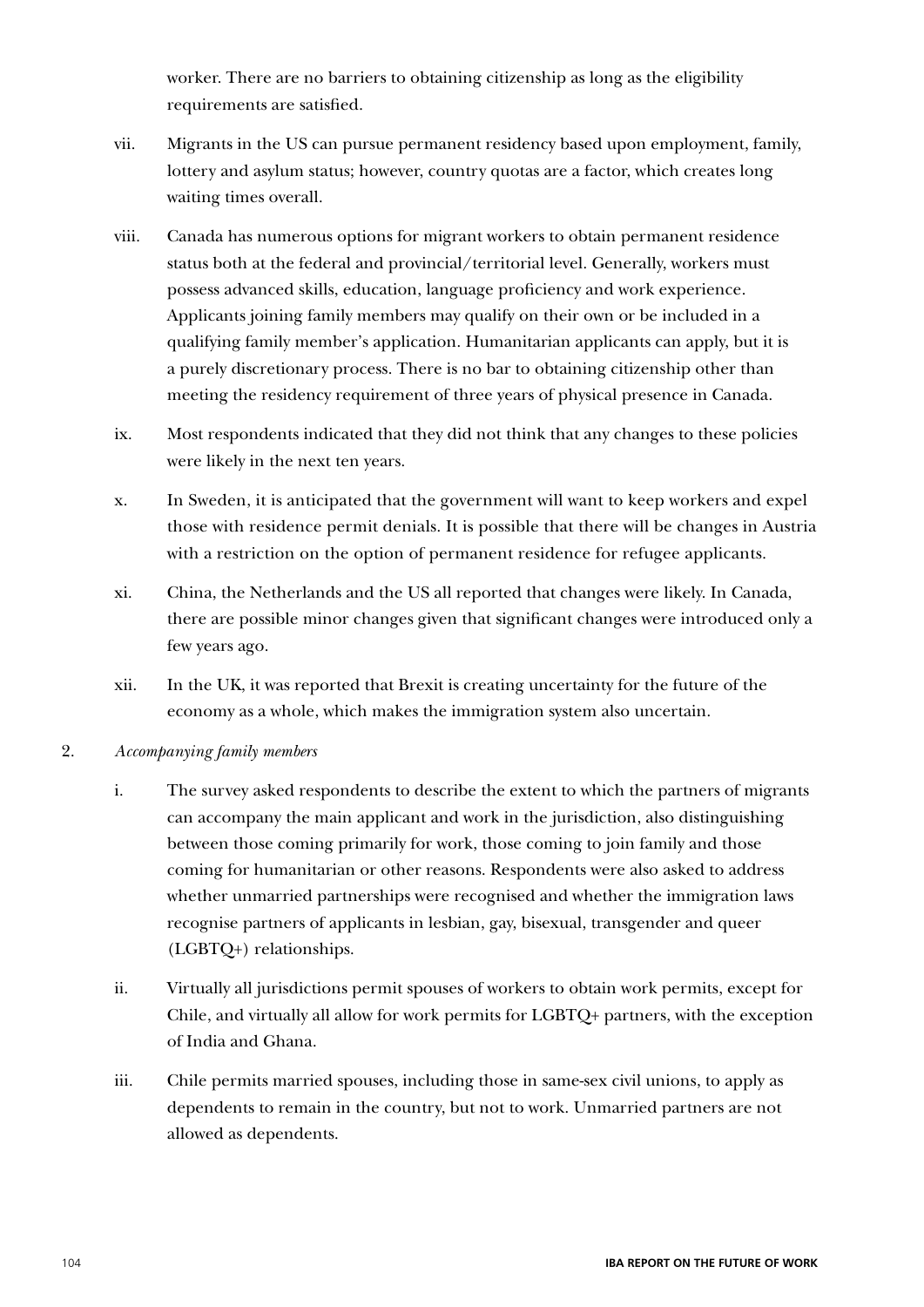- iv. In India, only heterosexual spouses are eligible for dependent work permits and, in Ghana, immigration laws don't recognise LGBTQ+ relationships and, in some cases, criminal laws prohibit such unions.
- v. In the UK, there are no prohibitions on the nature of the relationship; however, couples must demonstrate that they have been married or cohabiting in a spousal relationship for two or more years and in Canada, cohabitation must be for at least one year. Canada also permits work permits for humanitarian cases, but only once the application has been assessed and accepted in principle.
- vi. Virtually all jurisdictions reported that they did not anticipate any changes, other than Austria, Chile, Germany and Sweden. In Sweden, changes are anticipated and in Austria, it is reported that these policies might become more restricted. In Germany, it is anticipated that spousal employment will become more important given the lack of skilled workers and the global race for talent. Changes in Chile are dependent on the progress of same-sex marriages which, if permitted, would also permit visas to be granted.

#### 3. *Refugees*

- i. The survey asked whether each country is a common destination for foreign populations seeking refugee status and, if so, to explain whether integration of refugees into society and the workforce is encouraged.
- ii. Virtually all jurisdictions indicated that they were common destinations for refugees, with the exception of Chile, China, India, Israel, Japan and Spain. Most countries identifying as common refugee destinations are supportive of integration into society and the workforce, except for Sweden, where refugees are rarely offered jobs and the skills of refugees are considered of little need. In the UK, refugees are permitted to work on the grant of asylum/humanitarian protection, but prohibited from working while their claim is still pending, and given little opportunity to work even if the claim is pending after 12 months.
- iii. The majority of jurisdictions reported not anticipating any changes to their country's refugee policies, with the exception of Austria, Canada, China, Germany, Mexico, Sweden, the UK and the US. Germany, Mexico, Sweden and the US identified as anticipating changes to their refugee policies. In the UK, it is likely that there will be changes.

In Austria, refugee policies might be more restricted. In China, refugee policies may change and in Canada, it is probable that refugee policy will change given the extreme increase, relatively, in refugees arriving from the US.

#### 4. *Exploitation of migrant workers*

- i. Respondents were asked whether their country's immigration laws address the issue of exploitation of foreign workers, either before or after arrival in the country.
- ii. Virtually all countries reported having immigration laws to address the exploitation of workers, with the exception of Israel and Japan. In Ghana, there are no specific immigration laws; however, the Labour Act applies to all foreign workers and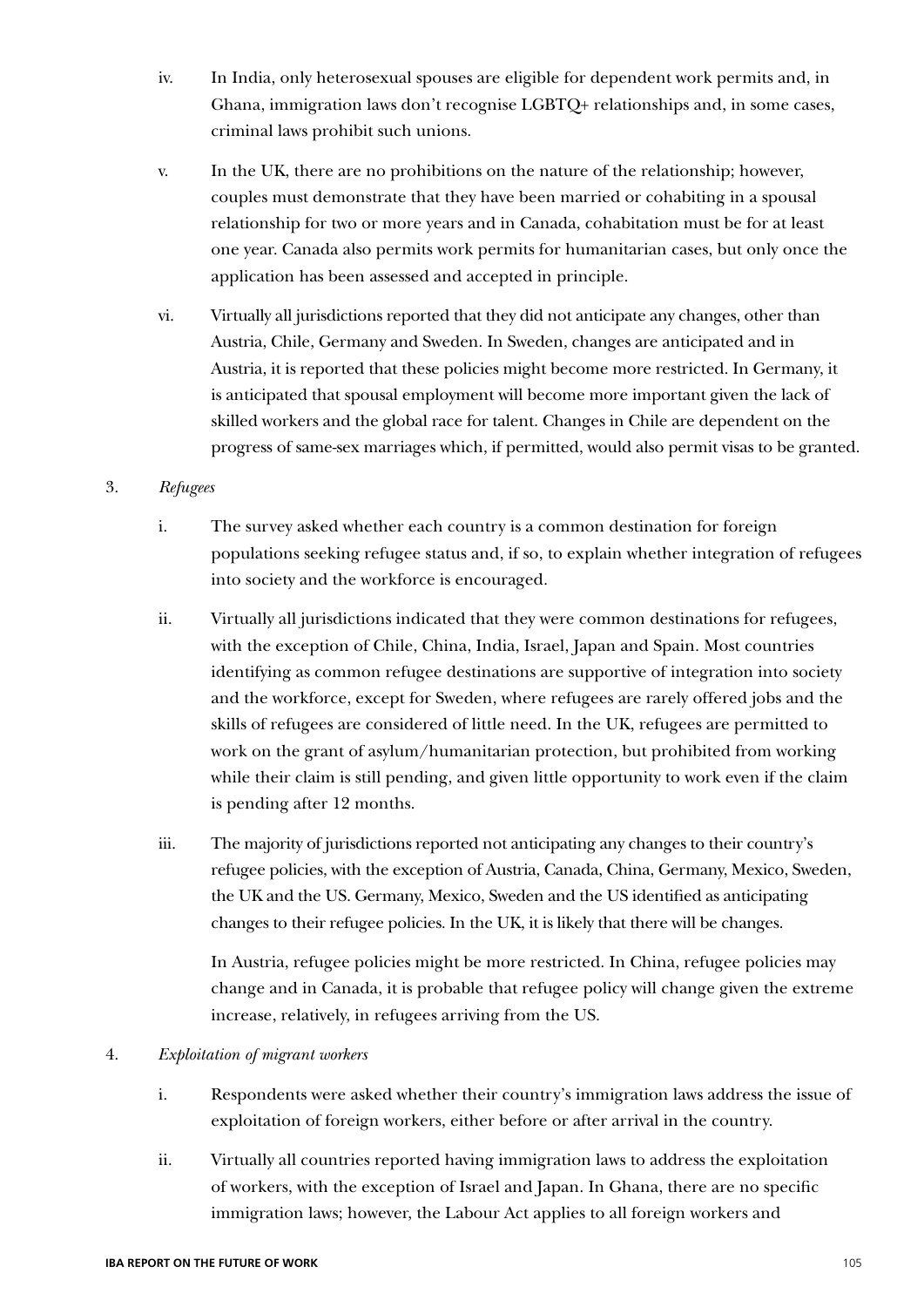guarantees basic work rights to foreign workers and Ghanaians. In Canada, there are severe penalties for employers engaging in the exploitation of workers, including large fines and criminal sanction, including incarceration. Canadian immigration officers also have discretion to provide relief to workers who have been exploited, including issuing or renewing work permits.

iii. Most jurisdictions reported that they did not anticipate any changes to their policies regarding the exploitation of workers. However, Japan, Mexico and Sweden anticipate changes. Changes are likely in the US and possible in the UK. Chile is currently engaged in discussions on their migration laws and may introduce changes.

### **V. Entrepreneurs and investors**

1. The survey asked respondents to comment on whether there were immigration laws and policies in each country that are aimed at encouraging entrepreneurs/job creators, whether there are laws/policies aimed at encouraging high-net-worth investors/wealth creators and whether any changes to these policies were envisaged in the next decade.

#### 2. *Visa schemes for entrepreneurs*

- i. Many countries run immigration schemes aimed at encouraging entrepreneurs, with the objective of encouraging business growth and employment. These may take the form of a dedicated immigration scheme encouraging migrant workers to the jurisdiction with the intention of starting a business (eg, Ghana, India, Israel, Switzerland, the UK and the US), or more general schemes permitting self-employed migrant workers to enter the country (eg, Austria, Japan (highly desirable non-Japanese people) and the Netherlands). Germany offers no investor or entrepreneur category, so investors and freelancers from third countries must comply with the immigration laws related to selfemployment, requiring them to demonstrate that there is an economic interest or a local requirement, the activity is expected to have positive effects on the economy and the financing of the enterprise is assured by equity or promised credit.
- ii. The level of scrutiny applied to entrepreneur visa schemes varies wildly. Both the UK and Switzerland's respondents reported that detailed business plans need to be submitted in support of the visa application. In the UK, scrutiny applied to these plans and the bona fides of applicants has led to very high refusal rates, leading to the conclusion that the scheme is not at all fit for purpose. Israel's scheme is reported to provide an easy path to a work permit.
- iii. One notable exception was Sweden, about which the survey respondent noted that, in general, government policies were of a socialist nature and offer little encouragement to entrepreneurs or wealthy people.
- iv. The majority of respondents were not terribly optimistic that their governments would be making positive improvements to their entrepreneurial visa schemes in the coming decade. In Chile, a new temporary visa is being introduced for entrepreneurs and job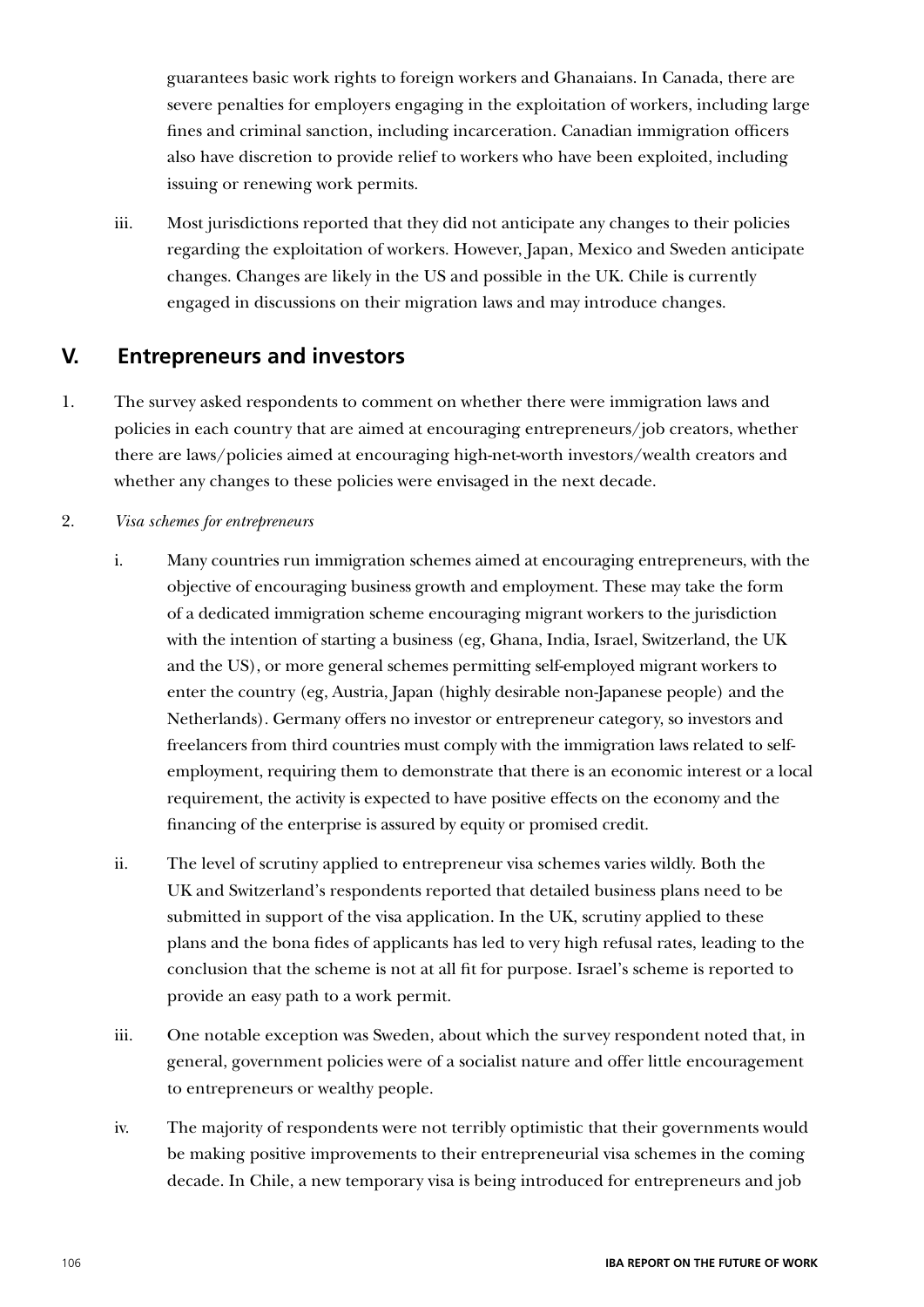creators, the government clearly recognising that foreign nationals can have a positive contribution in terms of creating jobs and benefiting the wider economy.

v. It is thought that a startup visa is likely to be introduced in the US, while the UK introduced its own startup visa scheme in March 2019. The respondent from Ghana expressed the view that reforms to the routes for entrepreneurs and investors are very likely if the country is to remain competitive.

#### 3. *Visa schemes for high-net-worth investors*

- i. Schemes aimed at encouraging high-net-worth investors and wealth creators appear to be less common among respondents, although are still available in many countries. In addition to the widely publicised citizenship or residence-by-investment schemes operated by countries such as Cyprus, Malta, Portugal and Saint Kitts and Nevis, respondents referred to schemes encouraging high-net-worth individuals in Chile, Ghana, Mexico, the Netherlands, Spain, the UK and the US (through an active investment programme).
- ii. In Ghana, legislation has been passed that includes tax incentives and is subject to quotas based on levels of investment and repatriation of profits in an effort to encourage maximum value to Ghana from investment.
- iii. The scheme in the Netherlands is reported to be unpopular and very rarely used. It is speculated that ideally the scheme should be amended to make it more user-friendly, but the fears are that it is more likely to be scrapped altogether. The UK has also reported a low take-up of its investor programme, particularly since the doubling of the required investment amount and availability of competing schemes from other EU countries, but this trend appears to have reversed since the Brexit vote, with interest in the scheme increasing once again.

#### 4. *Future developments to visa schemes for entrepreneurs and high-net-worth investors*

- i. As a general rule, it would appear that while many countries offer schemes to encourage investors to take up residence in the jurisdiction, respondents were concerned at the ability of their governments to adapt those schemes to changes in the workplace over the coming decade. The UK is likely to require a radical overhaul of its immigration system in response to the cessation of free movement from the EU. Currently there are no restrictions on entrepreneurs and the independently wealthy from the EU relocating to the UK, so decisions will need to be made about the extent to which that can continue post-Brexit.
- ii. In Japan, it is thought that more flexibility will be introduced to their schemes encouraging entrepreneurs and high-net-worth investors, perhaps as part of a wider programme liberalising the country's strict immigration laws to deal with issues arising from its ageing population.
- iii. At the other end of the spectrum, and perhaps surprisingly given the its historically positive view of immigration, Canada offers no federal investor or entrepreneurial categories. Instead, the government's focus is on job creation by Canadian employers.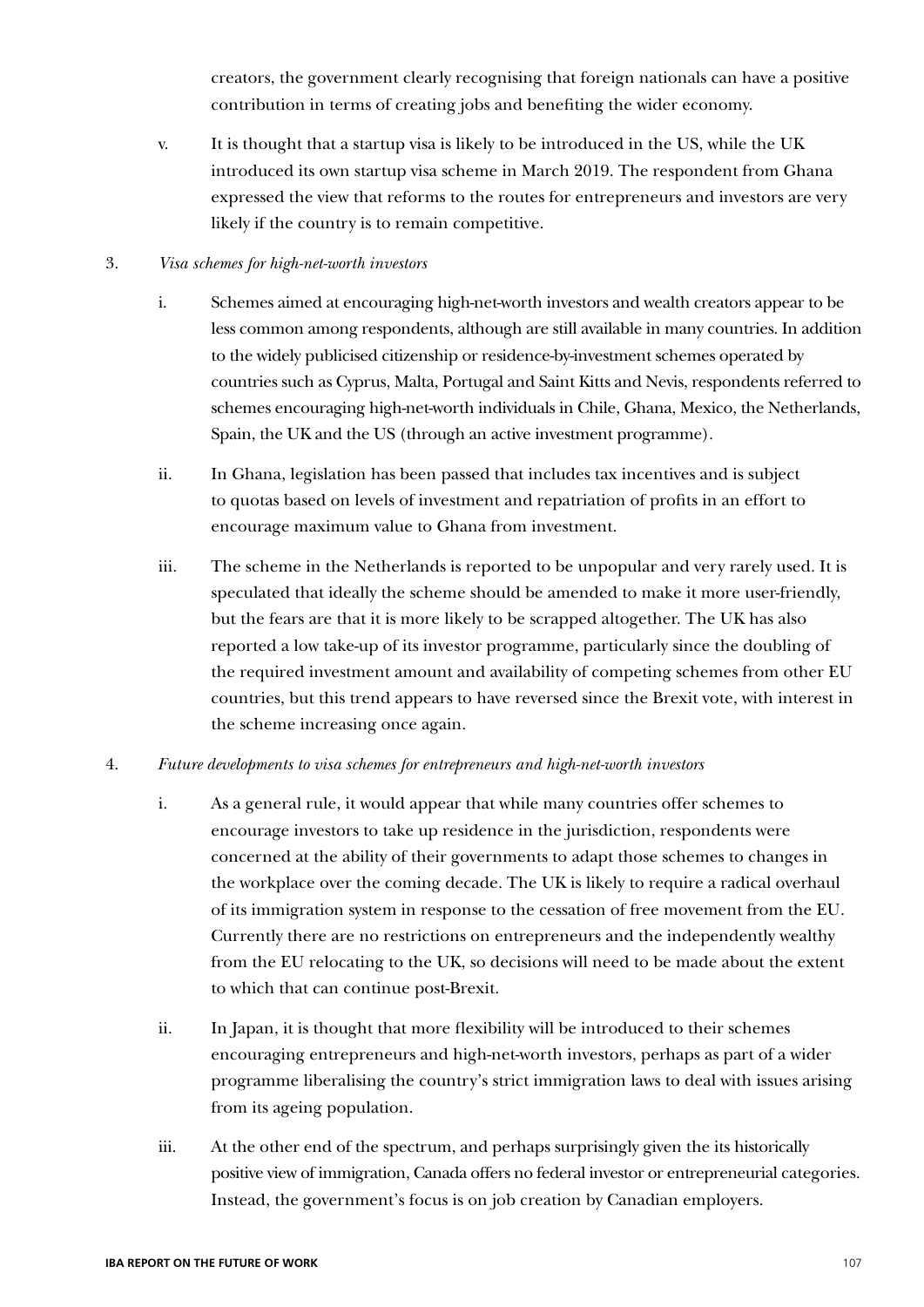# **VI. Multinationals**

1. The survey asked respondents for their views on whether existing immigration laws and policies facilitate or encourage multinational corporations within each jurisdiction. In particular, the survey asked about the transfer of skilled and senior employees from related entities overseas, the hiring of skilled foreign-national workers who had not previously worked for the business, immigration routes facilitating the establishment of new branches or subsidiaries in the jurisdiction and the extent to which respondents envisaged any changes to these policies in the next decade.

#### 2. *Intra-company transfers*

- i. Most countries have in place immigration schemes permitting employees from overseas branches/related companies of establishments in the jurisdiction to be granted permission to come to the country and work. In many countries, these schemes are restricted to senior and highly skilled employees of the overseas branch/related company.
- ii. In other jurisdictions, while there is no specific scheme in place for intra-company transfers (eg, Chile and Ghana), other immigration schemes exist that permit such a transfer. For example, in Ghana, foreign nationals needing to work in the country must apply for a work permit, with short-term permits available for assignments of up to six months.
- iii. Many countries report restrictions in terms of skill-level, seniority, minimum salary and/or prior experience with the corporate group. For example, in Switzerland, managers, specialists and other highly qualified employees who have worked for a related company overseas for at least 12 months can qualify for an intra-company transfer visa. The schemes available in Germany are mostly based on qualifications and salary thresholds. In Canada, these arrangements are based on the country's bilateral trade agreements, whereby executives, managers or specialised knowledge workers can be transferred; the arrangements do not extend to low or semi-skilled workers. In the US, these transfers are covered by a dedicated immigration category: L-1.

#### 3. *Work visas for new hires*

- i. Similarly, most jurisdictions offer work visas to skilled workers from overseas with no prior experience of working for the hiring company or its related companies overseas.
- ii. Some countries put in place additional requirements where there is no intra-company transfer element to the hire. Canada, the UK and the US all require the hiring company to demonstrate that there are no resident qualified candidates who can take the position. In India, the immigration regime is said to be welcoming of skilled workers while in Israel, the hiring company would need to demonstrate that there is a local project requiring the new hire.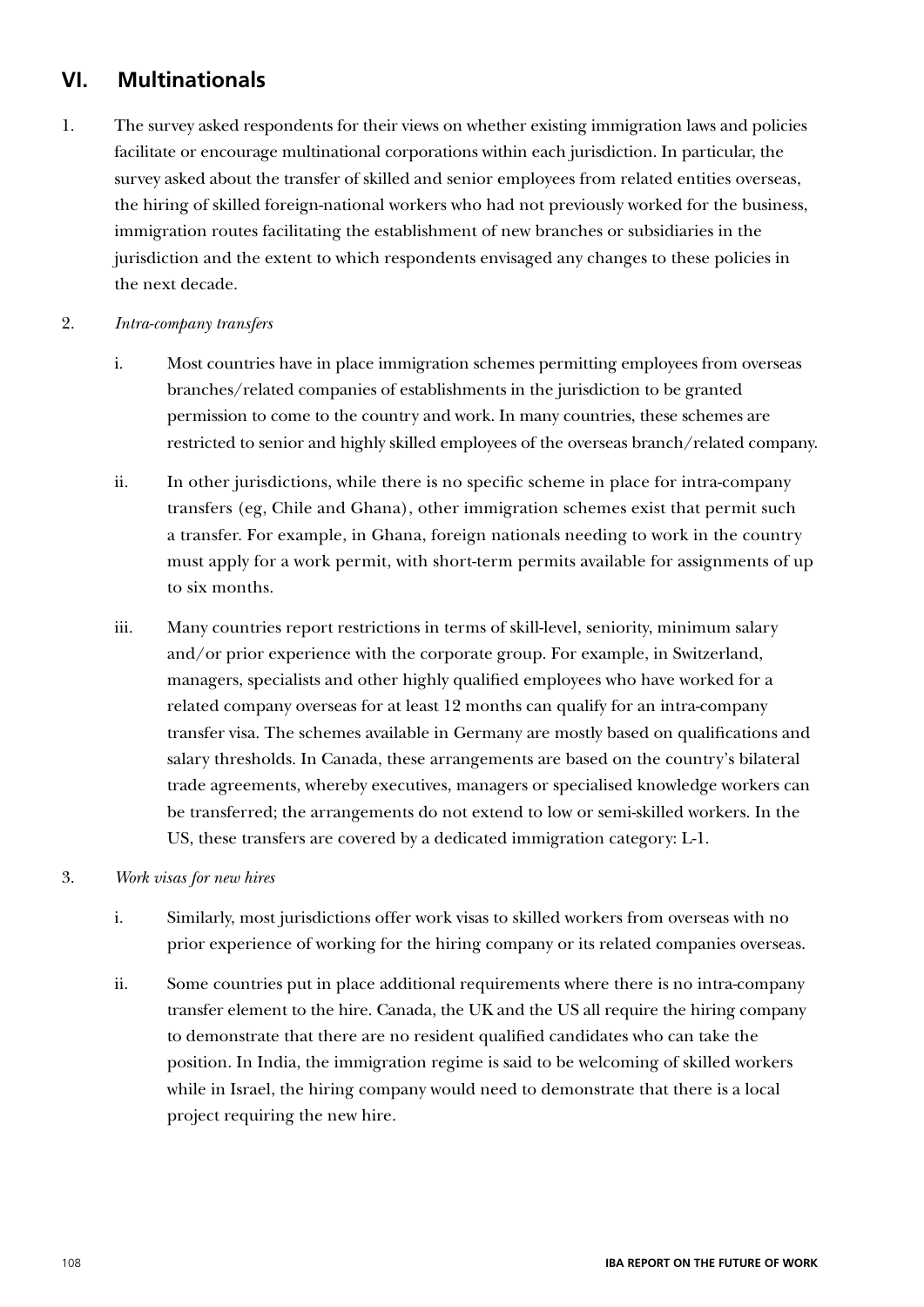iii. Many countries also impose a minimum skill level requirement for visas issued in these circumstances, with the most commonly reported minimum being jobs skilled at graduate level.

#### 4. *Establishment of branches/subsidiaries by new entrants to the jurisdiction*

- i. As for immigration schemes granting visas to migrant workers to assist in the establishment of subsidiaries or branches of overseas businesses, responses were a little more mixed.
- ii. In Sweden, for example, the process is reported to be very long-winded, with restrictions on bringing in staff for at least a year. In Chile, Ghana, Japan and the US, for example, there are no specific immigration categories, but such transfers are still possible under other routes. In China, it was reported that the immigration regime discourages this approach and instead prefers a Chinese legal entity to directly hire any foreign nationals who need to work in China.
- iii. In the Netherlands, sponsorship of foreign national employees is generally reserved for existing companies, but the Netherlands Foreign Investment Agency can support the establishment of a branch or subsidiary after which sponsorship will be possible. In the UK, there is a specific immigration category designed for 'sole representatives' of overseas businesses, and immigration permission is certainly available in these circumstances in other countries, such as Argentina, Canada, Germany, India and Mexico.
- 5. *Anticipated changes*
	- i. Respondents were again concerned that the immigration arrangements for multinationals are unlikely to change in the next ten years. Respondents from South American countries, such as Argentina and Chile, did not envisage any changes to the current immigration laws for multinational transfers and hires; US-led changes to the North American Free Trade Agreement (NAFTA) may affect the regimes in Canada, Mexico and the US. Reports from China also indicate that no changes are likely in the coming decade. Ghana is reviewing its immigration laws, with promises to introduce changes that reflect global trends. In Japan, it is expected that more flexibility will be required in the future and, as reported elsewhere, the UK's immigration regime will probably have to change quite radically to make allowance of its decision to leave the EU. In other European countries, radical changes to immigration requirements involving multinational companies are not envisaged.

### **VII. Additional findings**

1. In addition to reviewing the responses to this joint ILO–IBA survey, we considered the AGRs prepared by the IBA GEI and their findings in relation to trends in global immigration policies. Those reports, which have been published annually since 2012, draw on surveys completed by lawyers from private practice and working in-house for multinationals and highlight many of the trends identified in this report.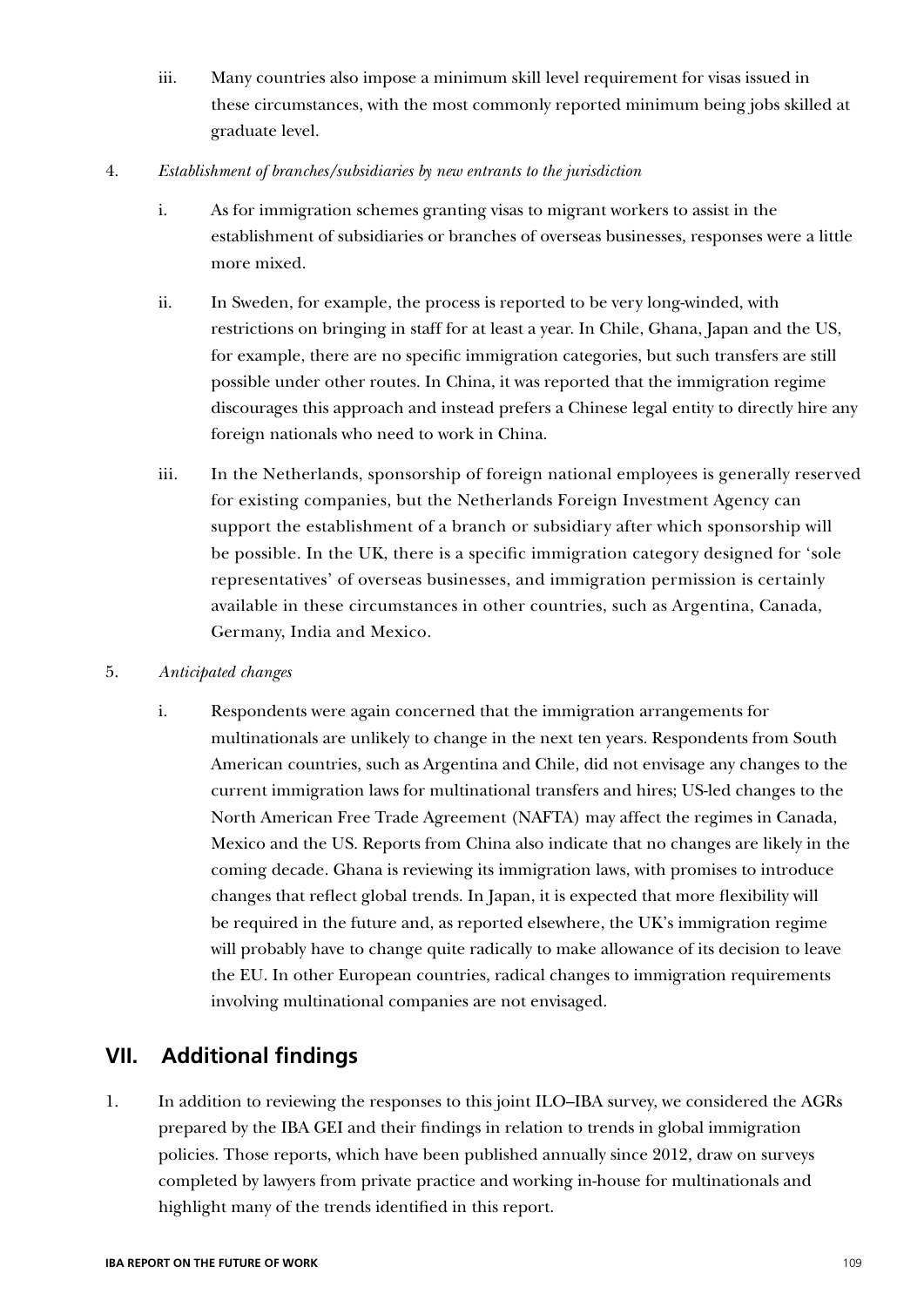- 2. The GEI's reports confirm that it has become harder for businesses to recruit domestically and internationally due to increasing competition for talent coupled with government restrictions on immigration, many of which have been implemented in response to populist sentiment and pronouncements of extremist politicians.
- 3. Further, the GEI's reports identify that many countries face particular issues with lack of skills in the science and technology fields. To counter this, multinational companies try to widen the available talent pool by recruiting globally, but restrictive immigration policies mean that this is not always possible, or do not allow them the flexibility that they need.
- 4. Finally, a theme not drawn out from the survey but which has emerged in the compilation of this report is around the use of technology in the implementation and enforcement of immigration controls. Security is one factor driving this: reducing fraud in relation to identity documents and passports and sharing information between governments in relation to criminal and immigration histories. Another factor is the ability of technology to make travel for certain classes of traveller more straightforward, the increasing prevalence of e-passport gates being one. However, while ease of travel might be possible for many travellers, those from supposedly 'high risk' jurisdictions (typically low and middle-income countries) are unlikely to benefit from such advantages, with governments opening access to those facilities to certain nationalities only. Further, as information sharing becomes more prevalent so the possibility increases that bad but unappealable immigration decisions made by other jurisdictions will hinder the ability of many people to travel overseas.
- 5. AI is also finding its way into decision-making in immigration applications, most notably in Australia, Canada and the UK. AI is used to augment decisions made by humans by highlighting more risky applications (based on risk factors, such as the applicant's nationality, their location and their immigration history) so that decision-makers can apply more scrutiny to those applications that are identified as posing a higher risk. The risk, of course, is that such an approach perpetuates, or even accentuates, existing prejudices around certain types of immigration applicant.

### **VIII. Conclusion**

- 1. The analysis of the responses, coupled with the previous AGRs of the IBA GEI, lead to the following conclusions on the relationship between global immigration and nationality laws and the future of work:
	- i. Skills shortages: The ability of governments, through their immigration policies, to recognise and adapt to skill shortages leaves much to be desired, with many having no formal mechanism for adapting immigration policies to skill shortages, while others do not respond quickly enough.
	- ii. Flexible working: While many employers throughout the world are looking to introduce flexibility to their workforces, most reported immigration regimes take very little account of this, particularly in relation to migrants moving primarily for work.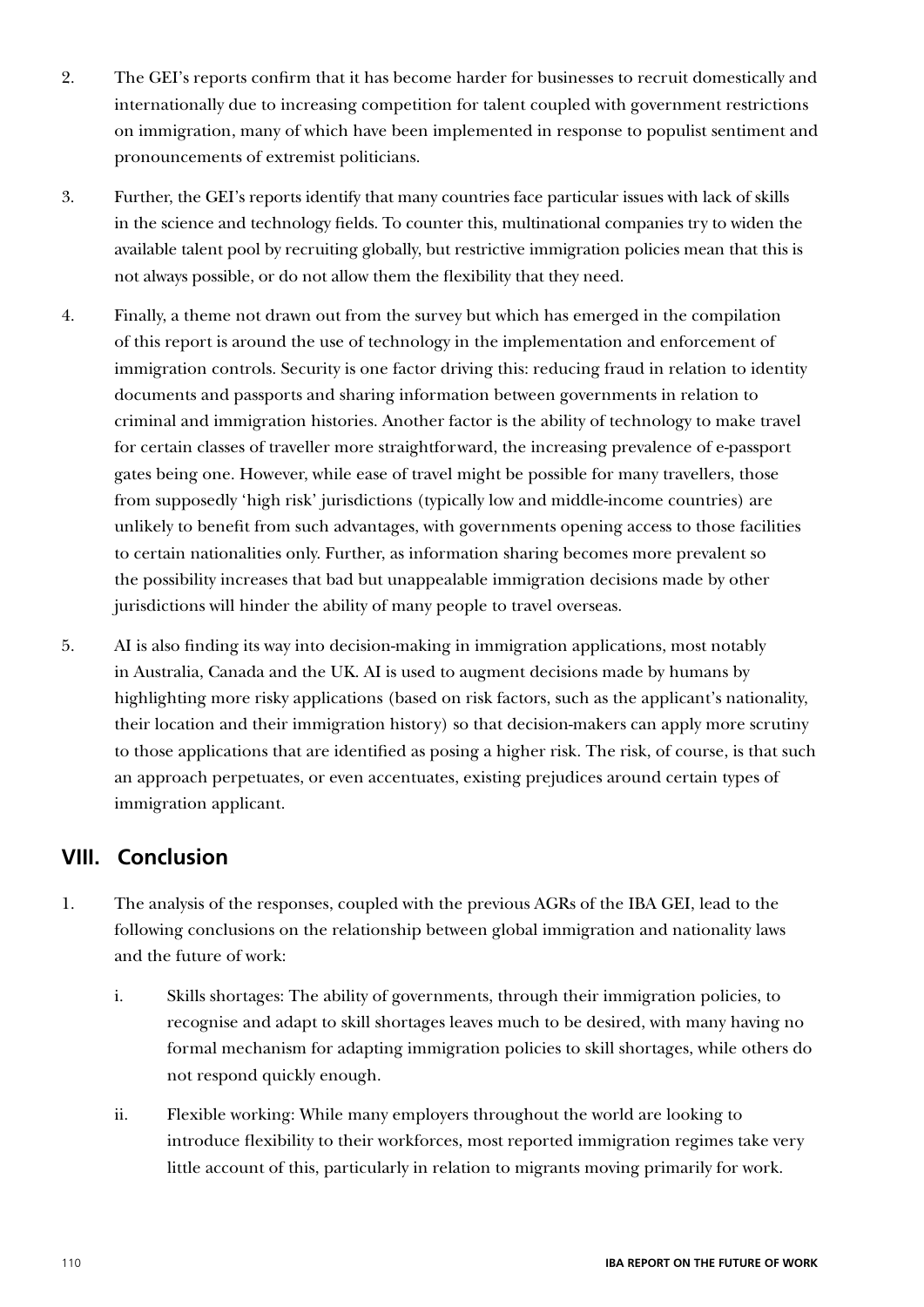- iii. Integration: Most reporting countries allow certain categories of migrant to acquire permanent residence and will also permit accompanying family members; however, the extent to which non-traditional relationships are recognised varies considerably. Issues of integration, including welcoming refugees, are likely to be most closely bound up in each country's attitudes to immigration, which is jeopardised by the rise of populist sentiment in many jurisdictions.
- iv. Entrepreneurs and investors: Many countries have schemes for encouraging and welcoming entrepreneurs (or job creators) and investors (or wealth creators), although there was much negativity from respondents as to whether governments would be able to adapt those schemes to changes in the workplace over the next decade.
- v. Multinationals: Most jurisdictions have immigration schemes in place that assist established and establishing multinationals, with very few changes to the current arrangements anticipated.
- vi. Technological advancements will act as a driver in the development of immigration policy as governments seek to encourage technology workers to their jurisdiction. Governments must also consider whether immigration laws need to be amended to reflect the need for workers to enter the jurisdiction to work with specialist technologies and perform activities that may be prohibited by laws drafted long before such technologies existed. Technology also acts as a force for change in the implementation of immigration controls, being used for security, facilitating easier entry to a country and even in the decision-making process.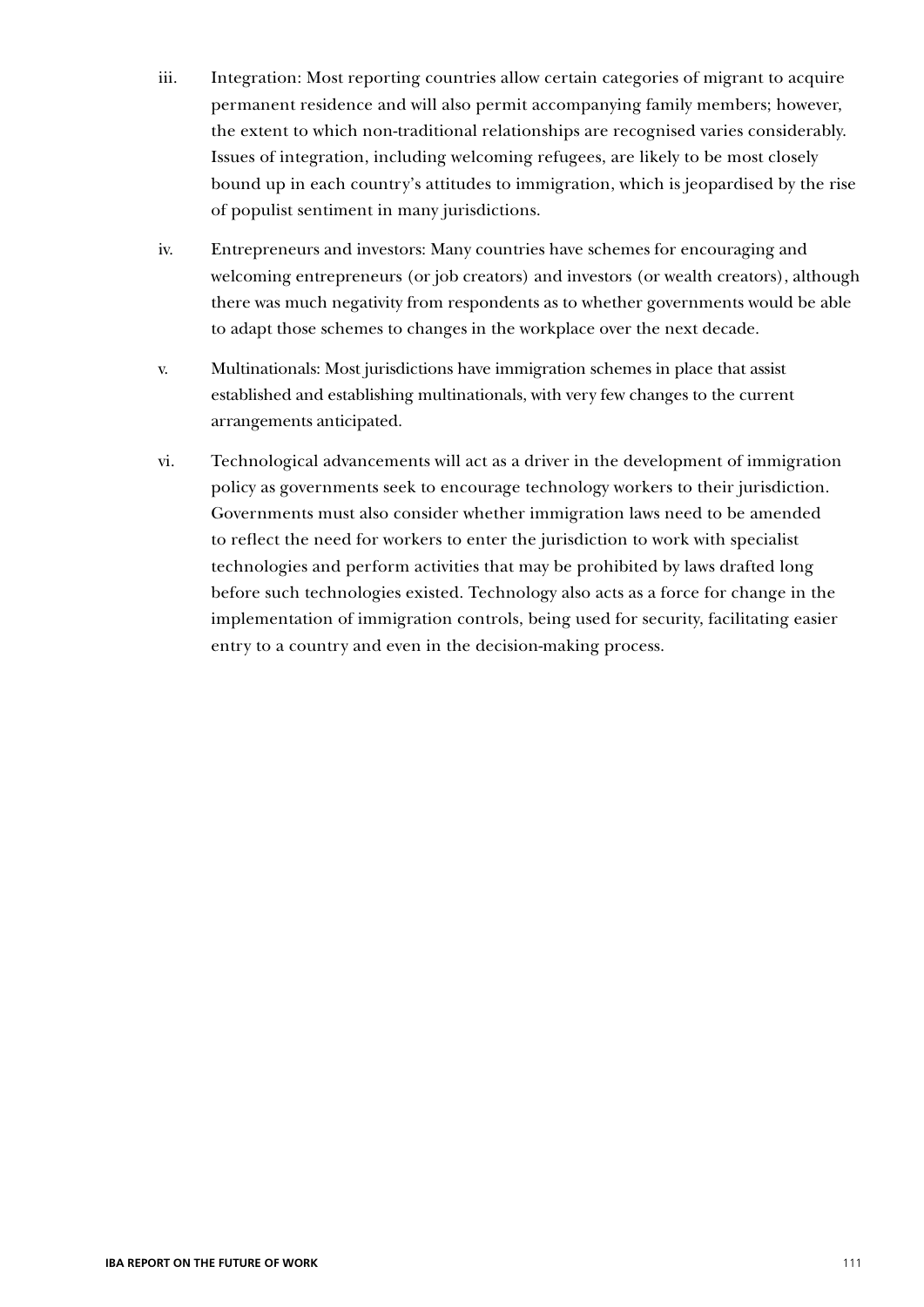# **VII. SEVENTH REPORT: INTELLECTUAL PROPERTY LAW**

Prepared by John Wilson (John Wilson Partners, Attorneys-at-Law & Notaries Public, Sri Lanka; Co-Chair and Programme Officer of the IBA Intellectual Property and Entertainment Law Committee)

### **Executive summary**

It is generally understood that innovation is key for the survival of businesses and will be even more so in the future. Evidence for this exists in the context of the exponential growth of innovative companies such as Amazon. The increasing adoption of AI in the workplace will likely have a significant impact on the future of work.

Therefore, it is important to consider whether the human workforce or AI will be the main source of innovation. Considerable effort and study will be required to consider what changes, if any, to rules in IP laws are required when it comes to allocation of rights to IP/know-how originating from employees and associated economic benefits, so as to promote and ensure innovation.

New rules will need to evolve when it comes to ownership of and benefit from innovation/know-how originating from AI.

Further, in an increasingly interconnected and highly networked business world, questions will need to be answered, such as whether independent contractors will innovate and license their innovations to organisations or innovation will occur within an organisation and what changes, if any, to IP laws would be needed.

In the context of the future of work, it is important to examine how the laws governing IP creation and protection need to evolve from the perspective of employees and more generally.

Presently, with regard to copyright and authorship, patents and inventorship, and industrial designs and creatorship, the norm is that there has to be a natural person, and innovation generated by AI stands outside this scope. Therefore, it is clear that most countries will have to look into new interpretations of their IP laws to see if they can accommodate IP generated through AI regarding ownership and protection of economic and moral rights. Increased innovation through AI will undoubtedly affect the workplace and roles of employees, though it is difficult to predict how.

As innovation is critical for the survival of businesses, consideration may be given to the development of some form of shared model of ownership, leading to more sharing of ownership and economic benefits of IP/know-how between the employer and employee, the developer of the AI and the employer, and the independent contractor and the person commissioning the work. However, it appears that contractual provisions may soon become the default way of dealing with these issues until policy directions and accompanying legal changes can be established to ensure that innovation and generation of IP and know-how is fostered and promoted.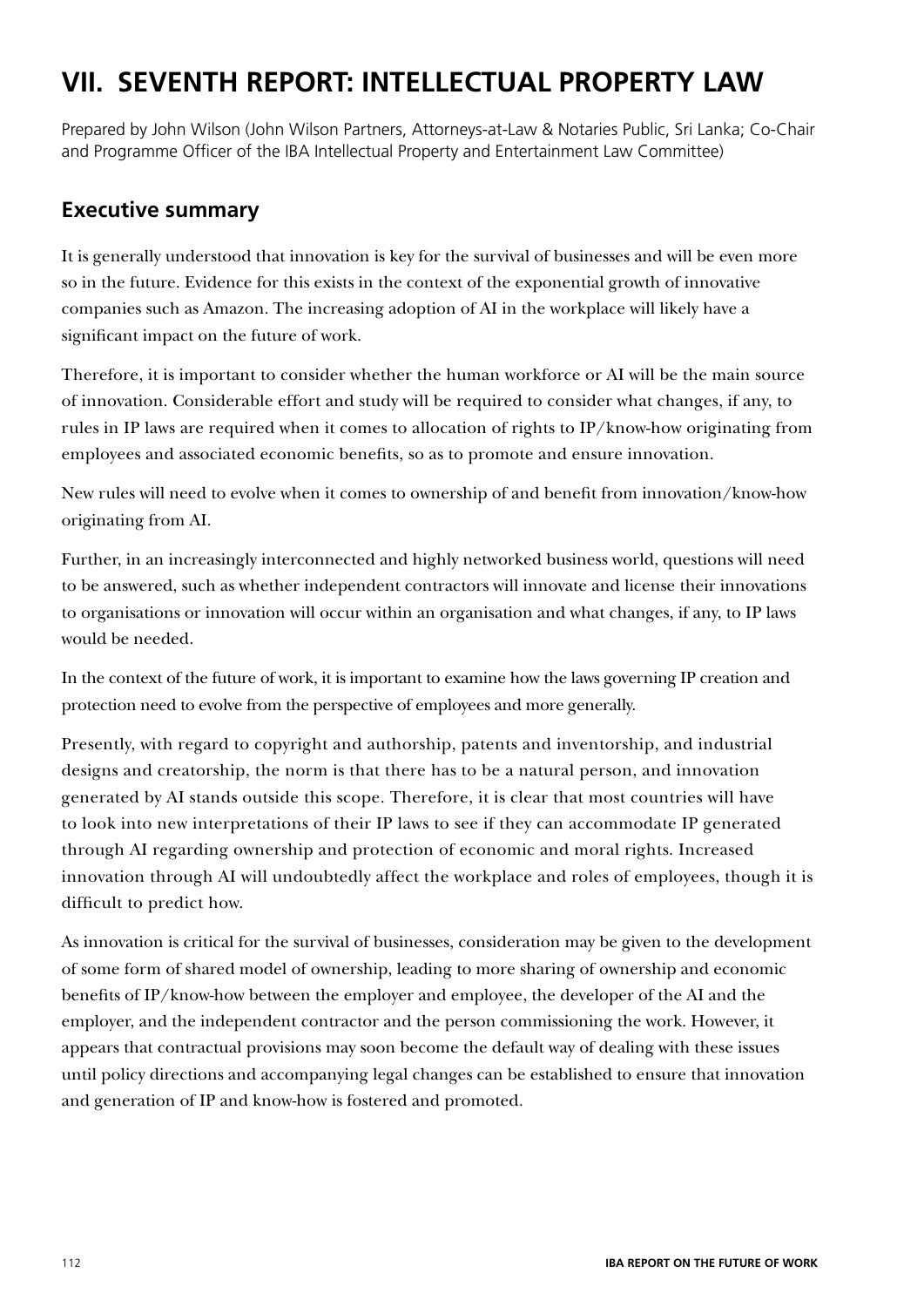## **The survey**

Innovation is key to businesses and their survival in the future, as is evidenced by the massive growth of innovative companies such as Amazon. New smartphone technology and the increasing use of apps can mean that a previously successful business model through a new innovative platform is suddenly replaced by a new business model or an app, which gains massive customer uptake in a short period of time.

At the same time, the increasing adoption of AI in the workplace has the potential to significantly affect the future of work.

Who will innovate in the future? Will AI become the main source of innovation on which the future profitability of businesses will depend, or will it be employees? Or will it be individuals who aren't employed but commissioned to come up with new ideas and processes – that is, independent contractors? Or will it, in an increasingly networked world, be individuals working for themselves who enter a new digital marketplace for the licensing of innovations to corporations.

Will there be a new model of crowdsourcing for innovation and ideas?

How will the law governing IP protection and creation need to evolve?

What will be the rights of the creators of AI? Should and will employees who innovate be entitled to ownership of the IP and greater rewards?

The future scope of IP and the impact on traditional employer/employee legal frameworks in regard to rights to IP generated by IP, employee-generated IP and IP generated by others are likely to be affected in the long term due to the incorporation of AI in the workplace and the increasing importance of innovation.

An assessment of the likely direction of these IP-related aspects of the future of work broadly involved assessing what the current position is in countries and seeking the views of the respondents as to what is likely to happen, and was considered opportune in 2018 in the context of the ILO–IBA agreement.

Earlier that year, the Intellectual Property and Entertainment Law Committee prepared a survey and sought answers to the questions therein. The survey, together with a survey from the Technology Committee, posed a total of 62 questions relating to the areas of IP and technology. A limited number of respondents responded and so the views expressed herein are not so much based on the empirical gathering and collation of responses from the survey (although the answers received have been helpful), but rather the content of this report reflects the ideas of the author.

The IP-related questions included inquiries about the state of the law in terms of ownership and remuneration for employee inventions and innovation; the impact of AI and what further changes to law are considered to be necessary; the law and practice relating to the implementation and use of technology in the workplace; and the changes that have been made to the law as a result of the increased use of technology.52

<sup>52</sup> The Intellectual Property and Entertainment Law Committee is grateful to the participants in this survey.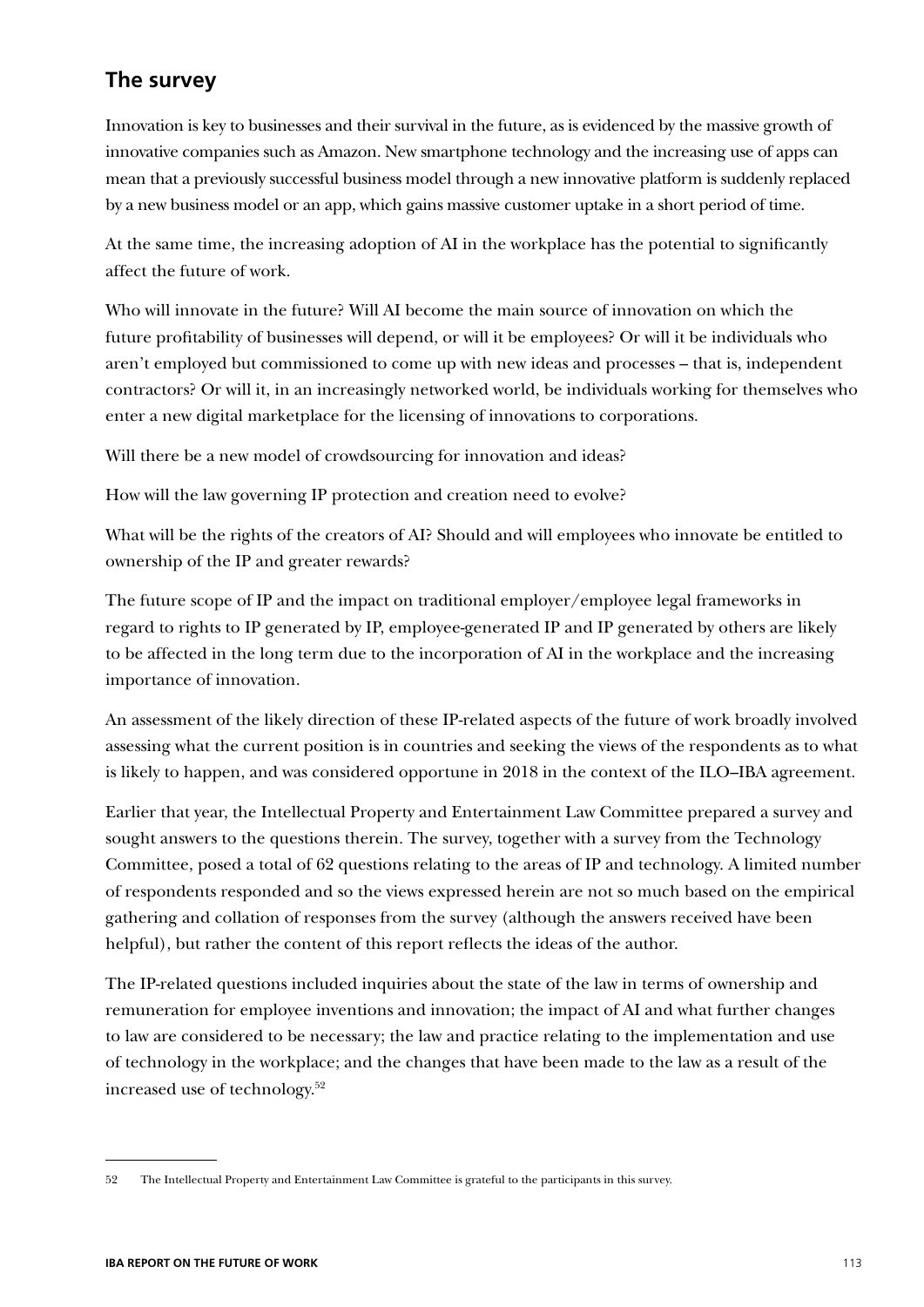# **The questions**

- *I. AI*
- 1. Does your jurisdiction require:
	- (a) an author of a work attracting copyright protection to be a natural person;
	- (b) an inventor of a patent to be a natural person; and
	- (c) the creator of an industrial design to be a natural person?
- 2. If so, in a case in which such IP has been authored/invented or copyrighted by means of AI, who would be entitled to the IP and are any changes to these provisions needed?
- 3. Having regard to the changing nature of work, and in particular the use of AI in the workplace, are any changes to the terms of protection of IP rights necessary?
- 4. Having regard to the changing nature of work, and in particular the use of AI in the workplace, are any changes to the scope of protection of IP rights necessary?
- 5. Having regard to the changing nature of work, and in particular the use of AI in the workplace, are any changes to the concept of protection of IP rights necessary?

| <b>COUNTRY</b> | <b>LAW FIRM</b>                   | <b>MEMBERS</b>                                   |  |
|----------------|-----------------------------------|--------------------------------------------------|--|
| Brazil         | Demarest Advogados                | Tatiana Campello                                 |  |
| Morocco        | Cabinet hhh Avocats               | Ahmad Hussein                                    |  |
| Paraguay       | Berkemeyer                        | Marta Berkemeyer                                 |  |
| Philippines    | Quisumbing Torres                 | Bienvenido A. Marquez III<br>Neonette E. Pascual |  |
| Russia         | <b>ALRUD Law Firm</b>             | Maria Otashenko                                  |  |
| Russia         | Pepeliacy Group                   | Alexandra Starostina                             |  |
| Singapore      | WongPartnership LLP               | LAM Chung Nian                                   |  |
| Sri Lanka      | John Wilson Partners              | John Wilson<br>Sameendra Perera                  |  |
| Turkey         | Firat-Izgi - Attorney Partnership | Sevi Firat                                       |  |

#### *II. Rights of employees and independent contractors*

- 6. Does your jurisdiction have any provisions in regard to:
	- (a) the rights, if any, of employees to IP developed during the course of the employment relationship; and
	- (b) the rights, if any, of independent contractors to IP developed during the course of the independent contractor relationship?
- 7. If the answer to question 6(a) is yes, please summarise the position in your jurisdiction.
- 8. If the answer to question 6(b) is yes, please summarise the position in your jurisdiction.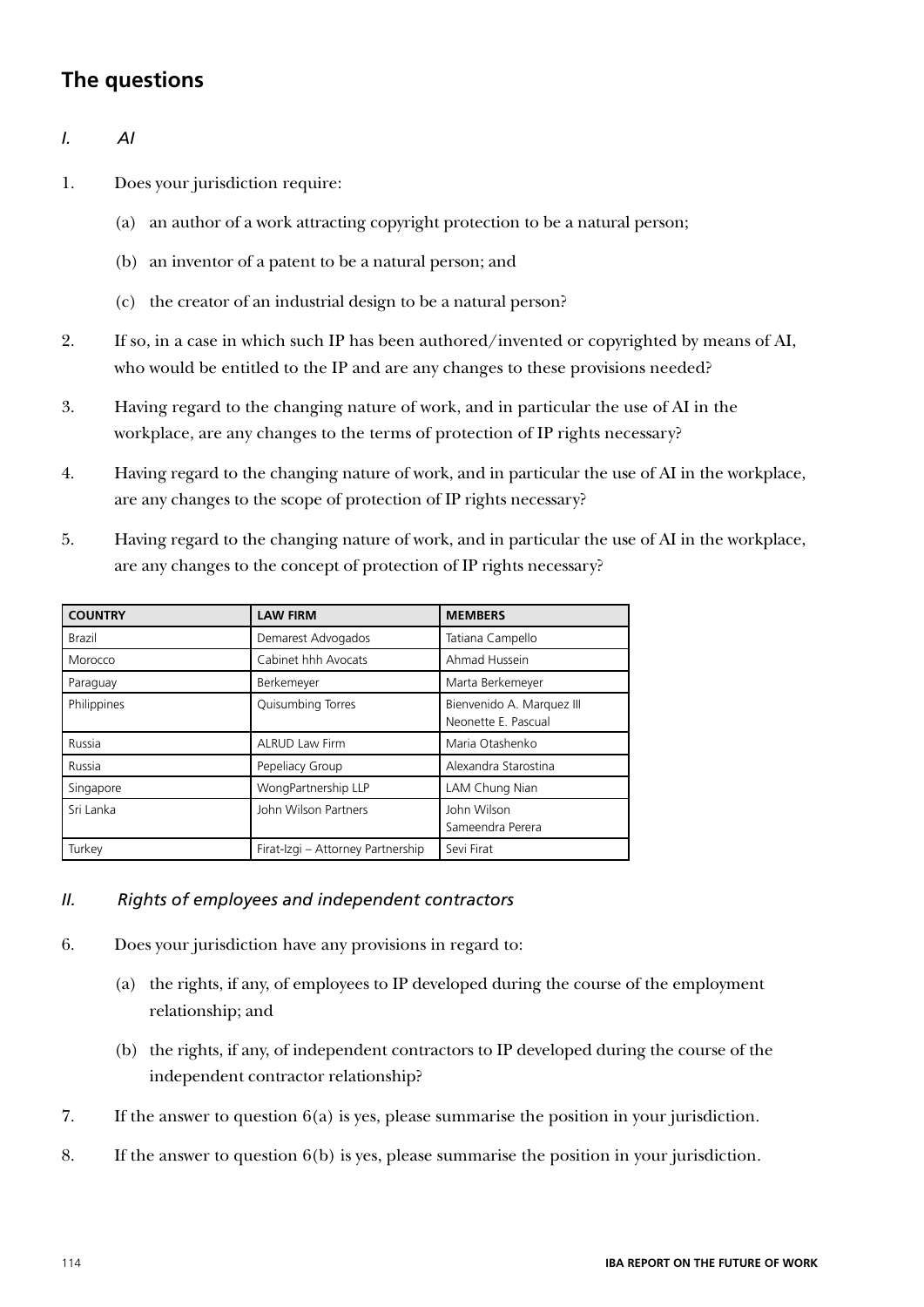- 9. What are the most important reported judgments, if any, in regard to the rights (eg, ownership, exploitation, compulsory licensing and royalties), if any, of employees/ independent contractors to such IP?
- 10. Is the increasing incidence of disruptive technologies leading to new models of work in the future world of work likely to lead to a need for change in the concepts of ownership, exploitation and so on of IP and the categorisation of employees/independent contractors? If so, what changes do you consider would be needed in your jurisdiction?

#### *III. Know-how issues in the context of the future world of work*

- 11. Does your jurisdiction protect know-how? If so, please summarise the key rules/principles – both from the perspective of any applicable legislation, if any, as well as any reported judgments, if any.
- 12. If know-how is not expressly protected in your jurisdiction, do you consider, having regard to the future world of work (disruptive technologies, new collaborative working models, AI etc) that know-how should receive legal protections and/or enhanced legal protection?

#### *IV. Novelty and disclosure issues in the context of the future world of work*

- 13. Are the existing legal provisions adequate to cope with novelty and disclosure issues in the context of patenting where multiple persons (whether employees or independent contractors or a mix of such categories) engage in innovation?
- 14. What are the most important reported judgments in your jurisdiction about this issue (if any)?
- 15. What are the changes, if any, needed having regard to the future world of work?

### *V. IP rights and jurisdiction allocation in the context of the future world of work*

- 16. Having regard to the increasing prevalence of working models across multiple jurisdictions, do you consider that the existing legal provisions in regard to ownership of IP rights in your jurisdiction need to be changed?
- 17. Having regard to multijurisdictional collaborative inputs in the process of the generation of IP, does your jurisdiction have any legal provisions in regard to how the governing law applicable to that IP should be determined?
- 18. What are the most important reported judgments in your jurisdiction about this issue (if any)?
- 19. If not, should your jurisdiction have any such legal provisions?
- 20. Do you consider that change or reform to the law governing your jurisdiction is necessary having regard to the future of the world of work?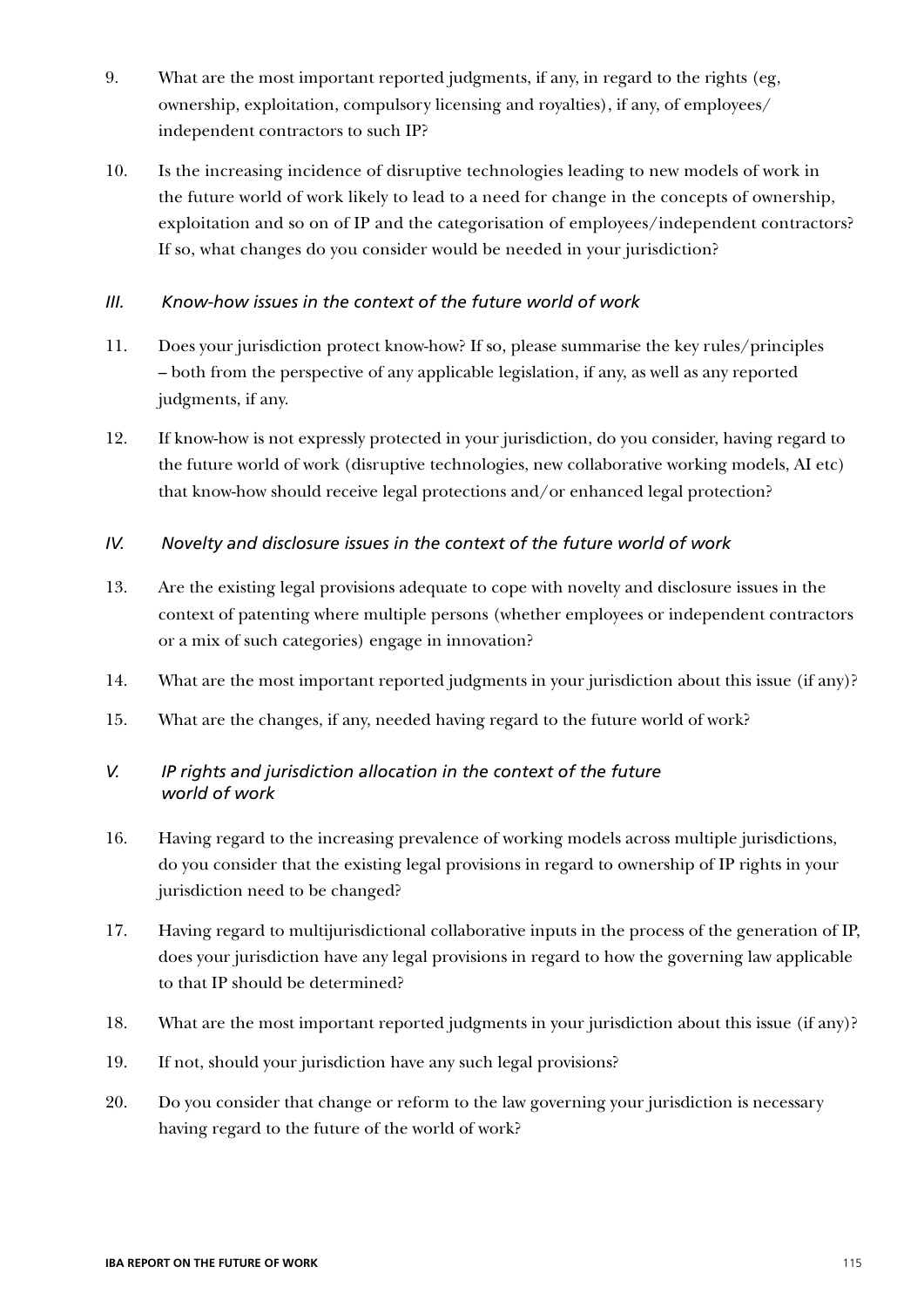### *VI. Confidentiality obligations and restrictive covenants in the context of the future world of work*

21. How will new relationships in the world of work affect confidentiality obligations of employees/independent contractors in the context of IP-related information?

# **Key findings**

# **A. AI**

*I. Jurisdictional prerequisite for a 'natural person' in relation to:*

### i. COPYRIGHT AND AUTHORSHIP

There are two broad approaches. The 'traditional' approach would be that an author must be a human (natural) person. This is obvious since it is the case that, in bygone times when concepts of authorship and IP were conceived, there was no such thing as AI.<sup>53</sup> The new approach would be that a human (natural) person is not required.

The requirement that there should be a natural person is of course not invariable and there are countries in which this requirement is not explicitly stated in IP legislation. Given the slow pace of legislative reform in most countries, it seems likely that the requirement that there be a natural person for copyright protection to be available will not change in most jurisdictions in the immediate future. Changes to the default rule are only likely to occur as and when there is a court decision that leads to a change or results in pressure/momentum for a change leading to statutory reform.

It is therefore possible that, in the event of works capable of attracting copyright being created through AI, protection would not accrue unless courts were minded to ascribe the right to protection to the person that created the platform providing the AI, or perhaps to the entity that devised/made available the AI. It is unlikely that most statutory provisions governing copyright could be so broadly interpreted.

Given the complexities, the only possible way forward may be through contractual provisions.

When it comes to the world of work, the question of ownership of IP, such as copyrightable works generated through AI, remains somewhat outside the scope of the discussion of the future of work, since it is difficult to conceive that an algorithm or robot could be considered to be an employee.

### ii. PATENT AND INVENTORSHIP

In the field of inventions and patents for inventions, it appears to be the case that most countries require an inventor of a patent to be a natural person. In the past when concepts of inventorship and IP were conceived, there was no such thing as AI.54

<sup>53</sup> Eg, Brazil, Paraguay, the Philippines, Russia and Singapore, and require the author to be a natural person. Singapore, in particular, has noted the importance of needing human authorship for the flow of legal rights subsequent to the transfer of rights from one party to another. Case law in these jurisdictions dealing with situations in which a high degree of automation is involved highlights the necessity of an identifiable human author or authors to classify a work as original (thereby attracting the protection provided by copyright protection legal regimes).

<sup>54</sup> *Ibid*. The case law surrounding Singapore's Patent Act is said to construe the definition of an inventor to mean a natural person who has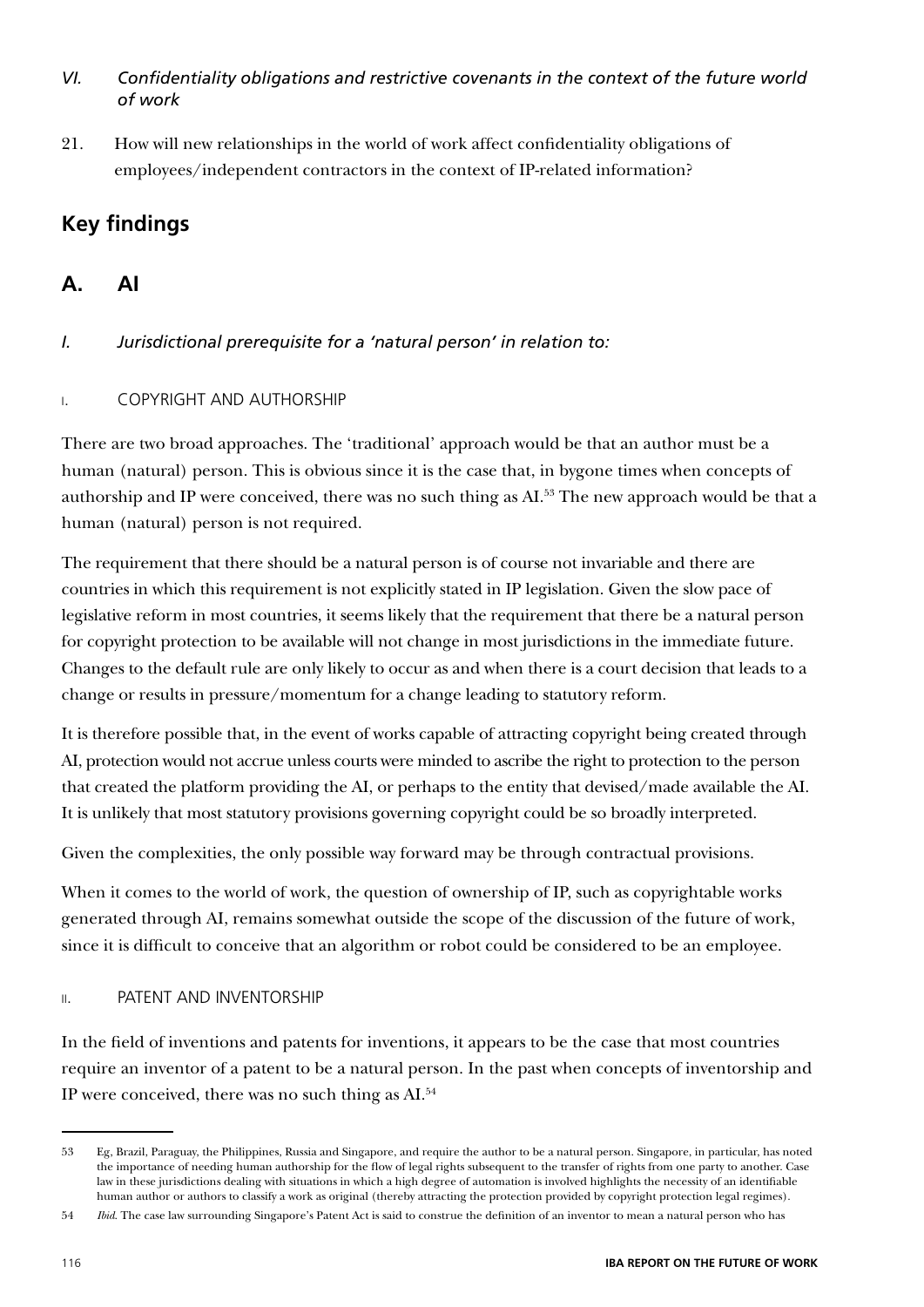The requirement that there should be a natural person is of course not invariable and there are countries in which this requirement is not explicitly stated in IP legislation. Given the slow pace of legislative reform in most countries, it seems likely that the requirement that there be a natural person for there to be an 'inventor' for whom patent protection could be available will not change in most jurisdictions in the immediate future. Changes to the default rule are only likely to occur as and when there is a court decision that leads to a change or results in pressure/momentum for a change leading to statutory reform.

It is therefore possibly the case that in the event of inventions being created through AI, protection would not accrue unless courts were minded to ascribe the right to protection to the person that created the platform providing the AI, or perhaps to the entity that devised/ made available the AI. It is unlikely that most statutory provisions governing patents could be so broadly interpreted.

Given the complexities, the only possible way forward may be through contractual provisions.

When it comes to the world of work, the question of ownership of IP, such as patentable inventions generated through AI, remain somewhat outside the scope of the discussion of the future of work, since it is difficult to conceive when an algorithm or robot would be considered to be an employee.

The responses to the survey revealed coherence between the requirement for an inventor to be a natural person across a variety of jurisdictions, with little prospect of any amendments being undertaken to accommodate inventions arising by means of AI in the immediate future.

#### **III. INDUSTRIAL DESIGNS AND CREATORSHIP**

In the field of industrial designs, it appears to be the case that most countries require a creator of an industrial design to be a natural person. In bygone times when concepts of creatorship and IP were conceived, there was no such thing as AI.55

The requirement that there should be a natural person is of course not invariable and there are countries in which this requirement is not explicitly stated in IP legislation. Given the slow pace of legislative reform in most countries, it seems likely that the requirement that there be a natural person for there to be an 'creator' for whom industrial protection could be available will not change in most jurisdictions in the immediate future. Changes to the default rule are only likely to occur as and when there is a court decision that leads to a change or results in pressure/momentum for a change leading to statutory reform.

It is therefore possibly the case that in the event of industrial designs being created through AI, protection would not accrue unless courts were minded to ascribe the right to protection to the person that created the platform providing the AI, or perhaps the entity that made available the AI. It is unlikely that most statutory provisions governing patents could be so broadly interpreted.

Given the complexities, perhaps the only possible clarity achievable may be through contractual provisions.

formulated or contributed to the formulation of the inventive concept.

<sup>55</sup> *Ibid*.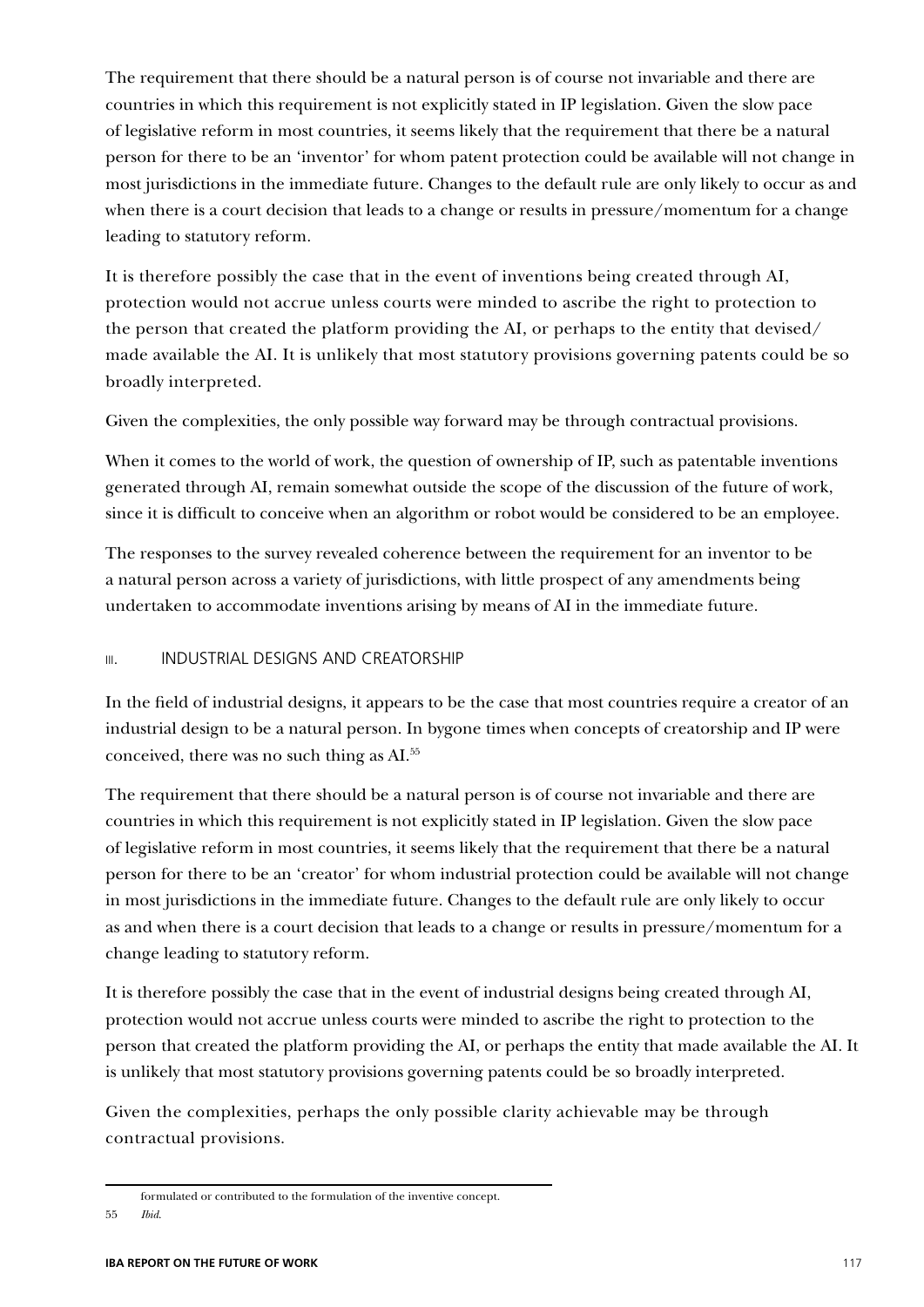When it comes to the world of work, the question of ownership of IP, such as protectable industrial designs generated through AI, remain somewhat outside the scope of the discussion of the future of work, since it is difficult to conceive when an algorithm or robot would be considered to be an employee.

The responses to the survey revealed coherence between the requirement for a creator to be a natural person across a variety of jurisdictions, with little prospect of any amendments being undertaken to accommodate industrial designs arising by means of AI in the immediate future.

The responses for the necessity of a creator of an industrial design to be a natural person are reflective of the position in the answers to question 1(b). Although the survey conducted covered (as regards responses received) a limited number of countries, the finding accords with the view of the author that, in most cases, it is necessary that there be a natural person.



Figure 1: The definitional requirement of a natural person

#### *II. Changes necessary to integrate AI into IP*

It is clear that all countries will have to look into the issue of whether new interpretations of their respective local IP laws would suffice such that, in time, they would accommodate IP generated through AI receiving protection, and at what the relationship between AI originators and the entity that uses such AI is and whether any form of employment relationship would be implicated.

One possible solution would be to separate authorship/inventorship/creatorship from ownership. This separation would eliminate the potential problem of indefinite and perpetual copyright to the work being retained by AI, bearing in mind, for example, in the case of copyright, that the duration of copyright protection has long been based on the life of the author.

It should be noted that, at present, companies cannot qualify as authors in most cases. Since there are no legislative initiatives in relation to AI and the life expectancy of copyright, it is unlikely that AI would be integrated into IP law, as it is currently conceived, in the immediate future. However, if legislative change did occur, and a timeframe of protection were established in respect to each jurisdiction, it would be likely that, for example, a *sui generis* version of protection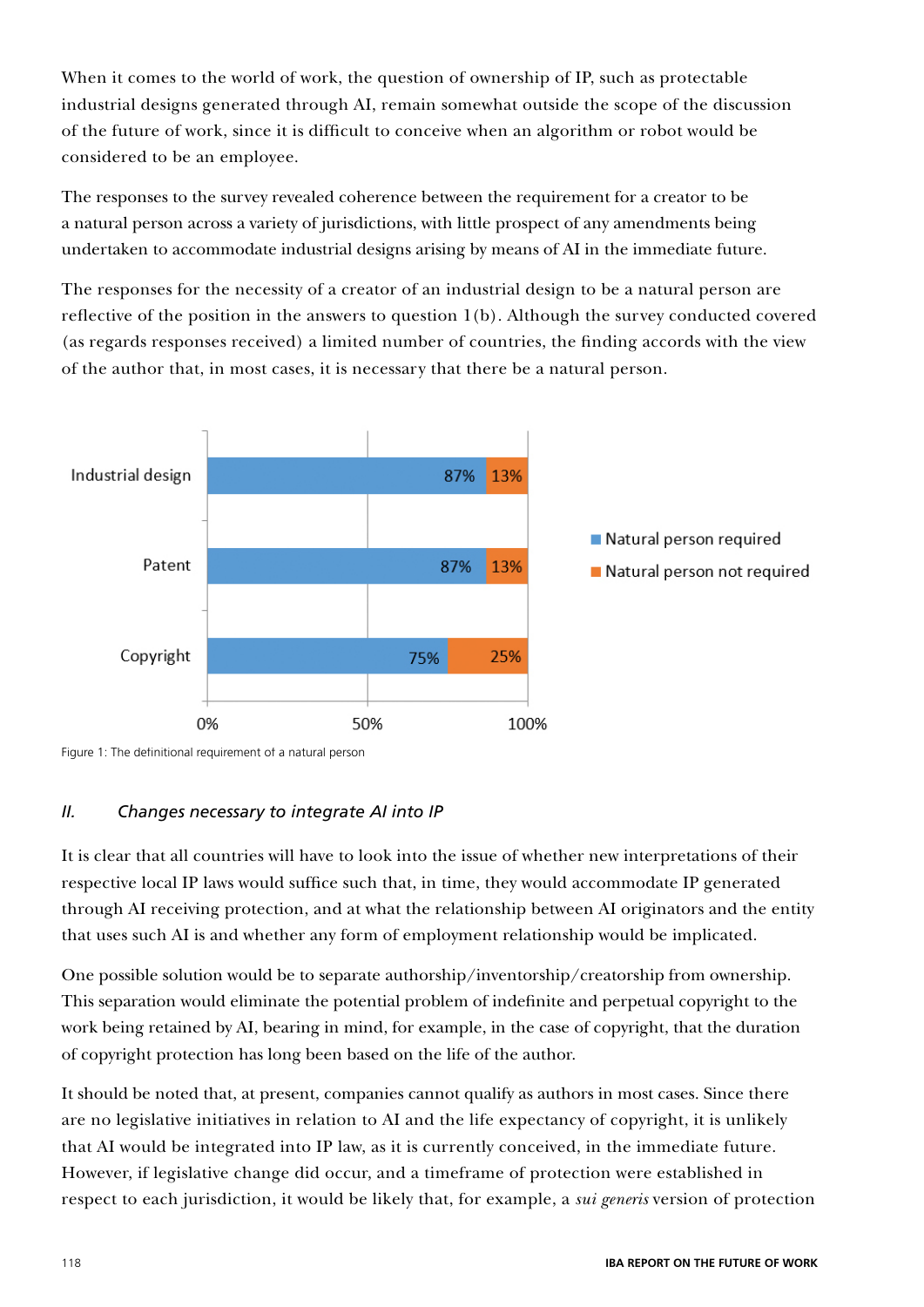for AI-generated copyright would enable one major problematical aspect of authorship (or inventorship/creatorship) to be resolved.

When it comes to the world of work, it appears clear that once it has been accepted that IP generated by AI does attract protection, the scope for AI to replace human thought in the workplace will expand as long as appropriate rules can be worked out as to who is to benefit from the rights attached to such IP. It seems clear that any governments wishing to provide a statutory framework that encourages innovation will have to experiment with new approaches so that persons who devise or provide AI (whether being persons in the traditional category of employees or otherwise) can benefit and be encouraged. This may well result in increased protections for and benefits to all categories of persons – whether employees or not – who devise and provide/enable AI and IP resulting therefrom to persons falling to be considered 'employers'.

### *III. Necessary changes to the term of protection of IP, consequent to the use of AI in the workplace*

Given the relative homogeneity in the terms of IP protection and conceptualisation of IP throughout the world, it is likely that changes will take a considerable period of time to happen.

Parallels may be drawn to the situation in which IT employees who had provided data input into software did not end up as authors entitled to copyright protection in respect of the final software. In some countries, data aggregation and input of data are not encapsulated in the definition of creativity for literary works and so cannot benefit from copyright protection.

Governments wishing to provide statutory frameworks that encourage innovation and AI will have to experiment with new approaches so that persons who devise or provide AI (whether being persons in the traditional category of employees or otherwise) can benefit and be encouraged. This may well result in increased protection for and benefits to all categories of persons (whether employees or not) who devise and provide/enable AI and IP resulting therefrom to persons falling to be considered 'employers'.

### *IV. Necessary changes to the scope of protection of IP, consequent to the use of AI in the workplace and elsewhere*

One of the dilemmas faced by most of the respondents is that it is generally accepted that the author of IP would have economic and moral rights. Arguably, AI does not implicate such moral rights, and therefore, which could lead to complications when the scope of the protection of IP rights of AI is considered. A possible approach is for this to be dealt with by recognising AI as an author of such IP, but with a limited scope of moral rights and for an exclusive right to be held by the developer of the AI.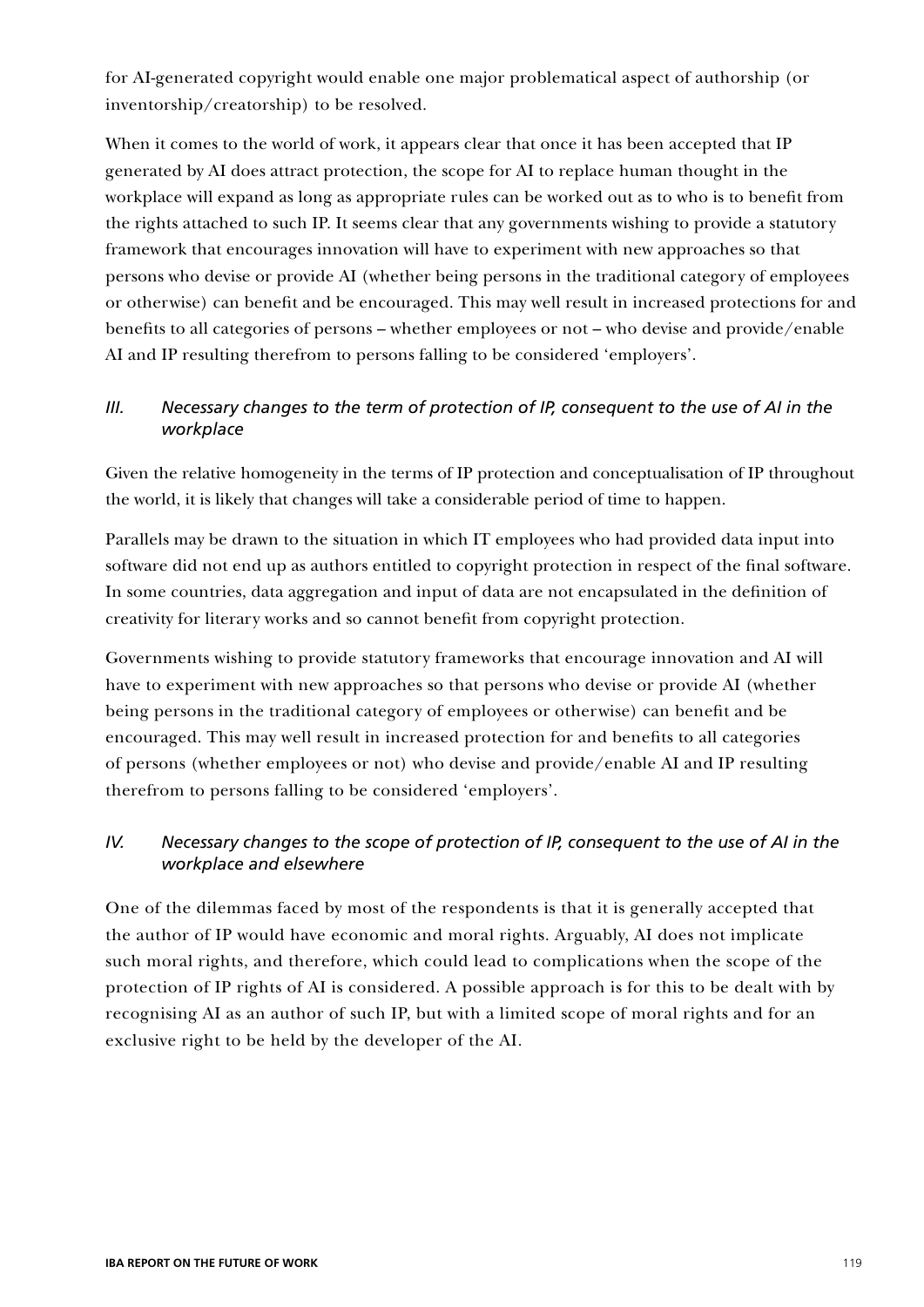# **B. Rights of employees and independent contractors**

### *1. The current jurisdictional IP rights possessed by:*

### i. EMPLOYEES IN THE COURSE OF THEIR EMPLOYMENT RELATIONSHIP

It is clear that most of the states define the scope of the rights of employees in regard to IP generated during the course of the employment relationship, as per the attendant circumstances.

One approach focuses on whether the IP created by the employee was generated as part of their regular duties. If so, the employer would own the IP, while the employee would own IP not created in connection with their regular duties, even if they use the time or resources of the employer.

It is abundantly clear, and this is borne out also from the responses received, that there is, broadly speaking, a common approach, namely that the employer acquires the rights of the IP developed during the period of the employer-employee relationship, subject to any provision contained in any agreements made in the contract of employment that may state the contrary.

In the context of the importance of innovation for the survival of businesses, it is suggested that there will need to be a radical overhaul of these concepts. A shared model of ownership with economic benefits depending on the use of employer resources and time, or other criteria is likely to develop. This may lead to many in employment becoming 'employee-contributors' or 'employee-stakeholders' and a shift away from the traditional concept of a mere employee. Such a shift would be necessary to encourage the generation of IP and innovation in the workplace.

#### ii. INDEPENDENT CONTRACTORS IN THE COURSE OF THEIR INDEPENDENT CONTRACTOR RELATIONSHIP

It is also generally the case that, in the context of the relationship between a person and an independent contractor, any IP generated would belong to the person who commissioned the work. For example, in the field of patents, the person who commissioned it would own the patent, unless there is an agreement to the contrary.56 It is similar in the case of copyright.

In the view of the author, the law will have to become much more nuanced in the case of allocating ownership rights and benefits from IP generated by independent contractors.

This is since it is anticipated that, going forward, the future of work will see more and more businesses enter into relationships with persons who are not employees. New criteria will have to be developed that provide the persons participating in economic life who are not part of the workforce with an adequate stake or interest in the outcome of such innovations.

### *2. Reported judgments in regard to these IP rights*

It will take a considerable period of time before courts have to grapple with issues of ownership of and the entitlement to economic benefits of IP developed through AI. The judgments of courts are

<sup>56</sup> Eg, in the Philippines. In terms of Paraguay's Patent Law, when an invention has been made during the fulfilment or execution of a contract for service/work, the person contracting for the work or service shall have the right to obtain the patent, unless the contract specifies otherwise.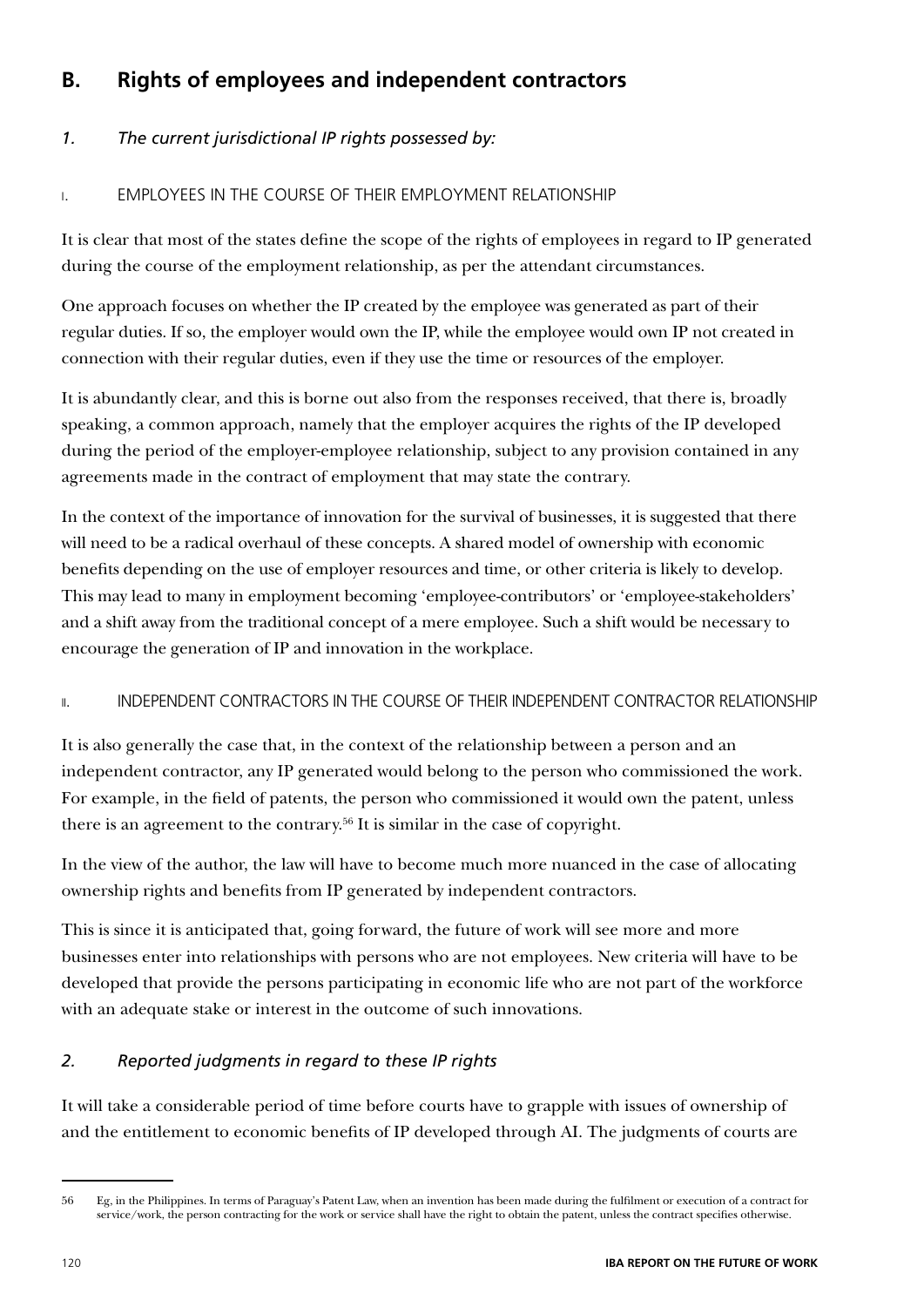not the best means for wholesale policy and legislative reform, case law generally being incremental and very fact-specific and therefore often restricted in applicability (at least in common law systems).

For the foreseeable future, it seems likely that contractual provisions would be the only way to deal with these issues, but given the general inequality of bargaining power, this is an area that merits much detailed study and review by organisations, such as the ILO, with a view to creating an appropriate space for the discussion of future directions and reforms so that innovation and IP developments are encouraged, not stifled; and that there is an equitable sharing of ownership and/ or benefits between employers (persons who commission independent contractors) and employees/ independent contractees.

#### *3. Changes to accommodate disruptive technologies*

The increasing incidence of disruptive technologies will lead to new models of work, all of which will result in the increasing need for innovation and, as a result, changes to existing frameworks so that necessary changes to concepts of ownership and enjoyment of economic benefits of IP occur, all in support of increasing innovation and IP.

The expansion of the concepts of co-ownership of IP are likely. In the context of the world of work, radical new approaches will be needed to ensure that innovation and generation of IP are fostered and promoted.

### **C. The future world of work**

#### *1. Know-how issues*

#### i. CURRENT PROTECTION OF KNOW-HOW

The approaches to the protection of know-how are diverse. In some jurisdictions, unfair competition may assist in the protection of know-how. In other jurisdictions, protection may only be available in certain circumstances, such as where the know-how is confidential. In some jurisdictions, protection is not expressly provided for.

#### ii. THE LEGAL PROTECTION OF KNOW-HOW REQUIRED IN THE FUTURE WORLD OF WORK

It seems likely that know-how will become increasingly important in the world of work. Whole new areas of debate will arise. In what circumstances does know-how merit protection? Who is entitled to use know-how?

Given the vast scope of current human endeavour, and the likelihood that the notion of the employee/employer is going to blur into other concepts, it seems likely that there will be limited scope for the protection of know-how, except in very narrow confines.

One scenario is a world in which employees/independent contractors/innovation providers are the owners of know-how and no one in the general creative commons has the possibility to stifle innovation though claiming exclusive rights to know-how.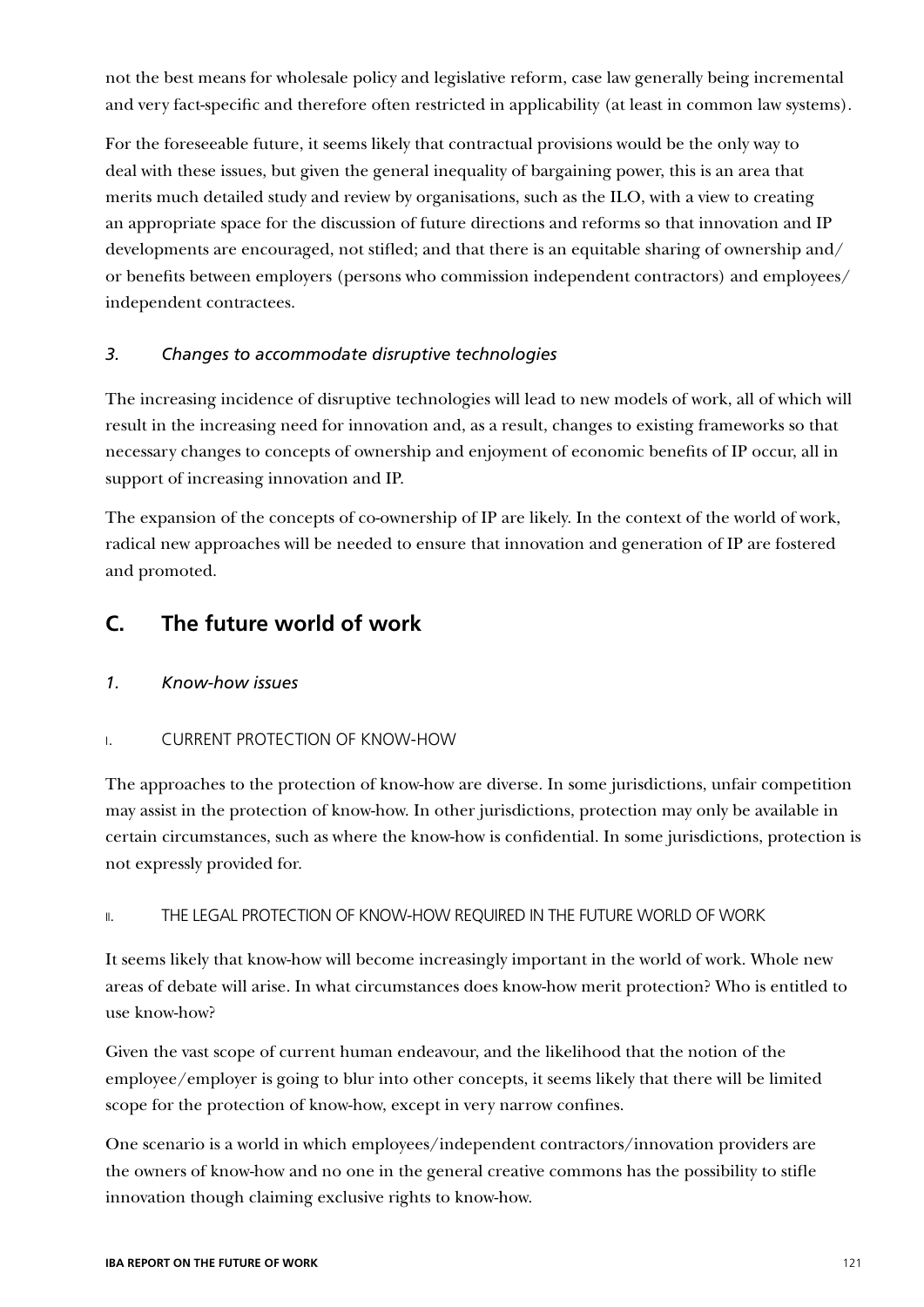On the other hand, there are many who would argue that the legal protection of know-how, given its commercial value, is necessary. For the present, it seems that until new policy directions and reforms are adopted, contractual mechanisms will play an increasingly important role.

### *2. Novelty and disclosure issues*

i. CAPABILITY OF EXISTING PROVISIONS FOR PATENTING WHERE MULTIPLE PERSONS ENGAGE IN INNOVATION

The existing legal landscape is fragmented. Some systems allow for joint ownership of rights to exist and each of the owners is considered as the owner of the part they created. Thus, where multiple parties join the creative process, they will have ownership together and be protected by relevant legal provisions of the law.

In some systems, however, multiple inventors have joint rights to the patent without concerning their individual contributions.

Given the complexities, for the moment, it seems likely that contractual provisions will be the only way to deal with these situations and that it is therefore inevitable that employers/persons who commission will benefit since they will be likely to have greater resources to provide appropriate contractual provisions in their interest.

In the long term, however, it will be necessary that bodies such as the ILO and World Intellectual Property Organization (WIPO) commission studies and analyses with a view to determine paths that encourage and do not stifle innovation in the workplace/independent contractor/inventorship provider space.

#### ii. IMPORTANT JURISDICTIONAL JUDGMENTS

There appear to be a dearth of reported judgments that address the issue at a broad level and, as aforementioned, the development of law though incremental case law would not be the best approach. The judgments of courts are not the best means for wholesale policy and legislative reform, case law generally being incremental and very fact-specific and therefore often restricted in applicability, at least in common law systems.

### *3. IP rights and jurisdiction allocation*

### i. ADEQUACY OF EXISTING PROVISIONS IN REGARD TO IP RIGHTS ACROSS JURISDICTIONS

There was no commonality in the responses to the survey as to whether any improvements were needed in existing legal provisions in regard to the ownership of IP rights.

It is clear that, in the interest of encouraging innovation and IP in the future world of work, studies and analyses should be conducted sector by sector to determine where changes and reforms are necessary.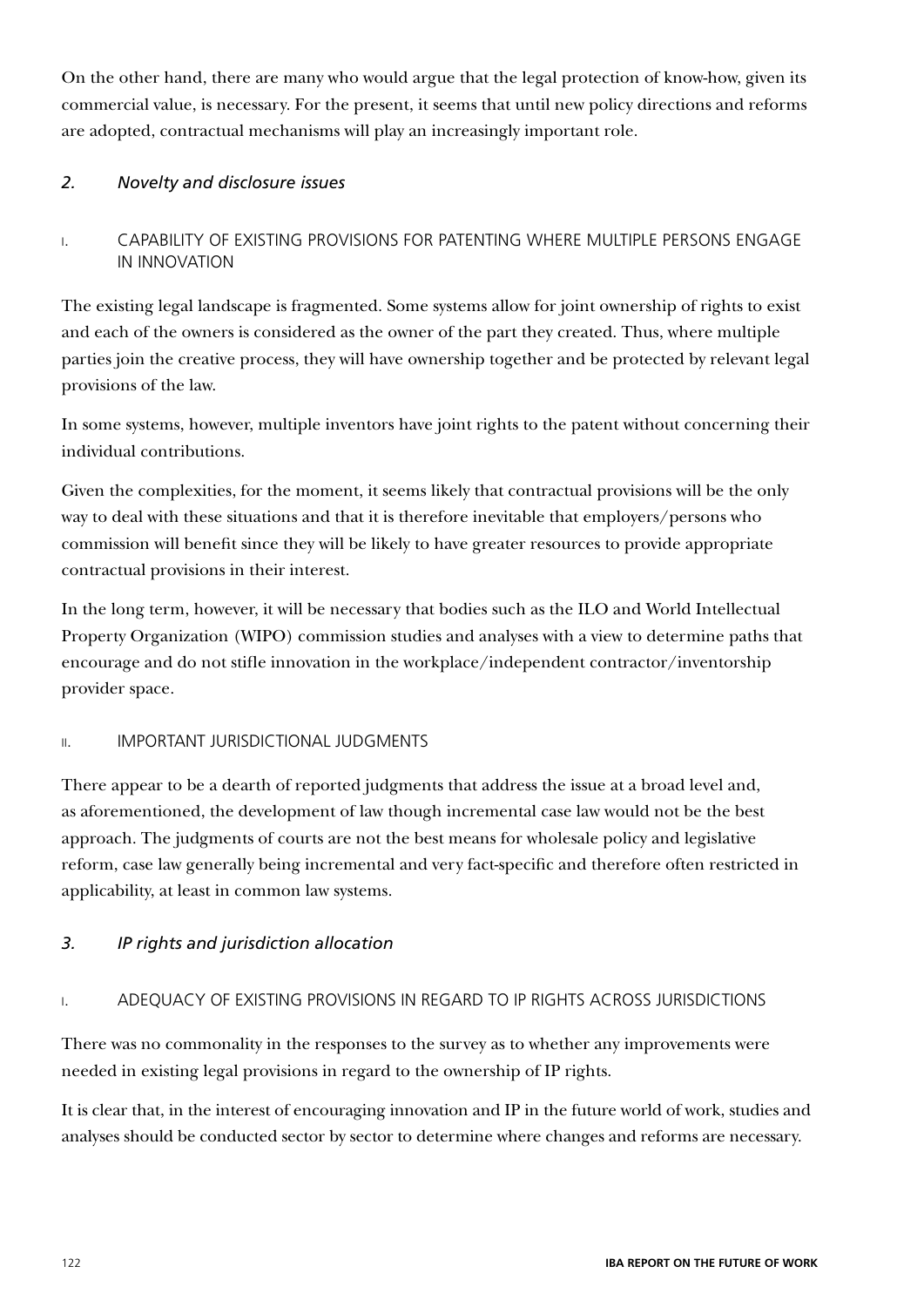#### ii. MULTIJURISDICTIONAL COLLABORATIVE INPUTS IN THE PROCESS OF GENERATING IP

It is likely that most countries do not have legal provisions on how the law governing the situation of multijurisdictional collaborative inputs in the process of generating IP should be determined.

With a view to promoting and fostering innovation and IP, it is suggested that consideration should be given to a multilateral agreement being negotiated, where one of the aims of such agreement would be that countries accord such ownership rights and benefits that are the most advantageous for all the jurisdictions concerned.

#### iii. IMPORTANT REPORTED JUDGMENTS REGARDING THIS ISSUE

Given the complexities, for the moment it seems likely that contractual provisions will be the only way to deal with these situations and that it is therefore inevitable that employers/persons who commission will benefit since they are likely to have greater resources to provide appropriate contractual provisions in their interest.

In the long term, however, it will be necessary that bodies such as the ILO and WIPO commission studies and analyses with a view to determine paths that encourage and do not stifle innovation in the workplace/independent contractor/inventorship provider spaces.

#### iv. REFORMS NEEDED FOR GOVERNING LAWS IN EACH JURISDICTION

It appears to be the case (and indeed the limited results of the survey support this conclusion) that most jurisdictions have not embarked on a process of debate/discussion/analysis in the context of possible reform to governing law in the context of the future of the world of work.

#### *4. Confidentiality obligations and restrictive covenants*

There can be no doubt that the commercial value of information is increasing rapidly, including IPrelated information, like know-how, databases and information on patents.

The increasing value of IP developed or disclosed in the workplace is likely to result, in the near to medium term, in greater onerous confidentiality obligations and/or harsher penalties for violation.

A commonly held view, at least on the part of employers in the context of the employee–employer relationship, is that employees are generally expected to act in good faith to further their employer's interests. This covers the obligation to not disclose or use confidential information belonging to the employer for their own personal profit during the period of their employment and thereafter.

Where the frequency, quality and quantity of workplace innovation increases in the future, the issue of how innovation may be dealt with after the cessation of the employee's contract of service may become more acute.

In the future world of work, new concepts of employees being 'employee-contributors' or 'employeestakeholders' (a shift away from the traditional concept of a mere employee) may well result in the relaxation of rules governing confidentiality and restrictive covenants.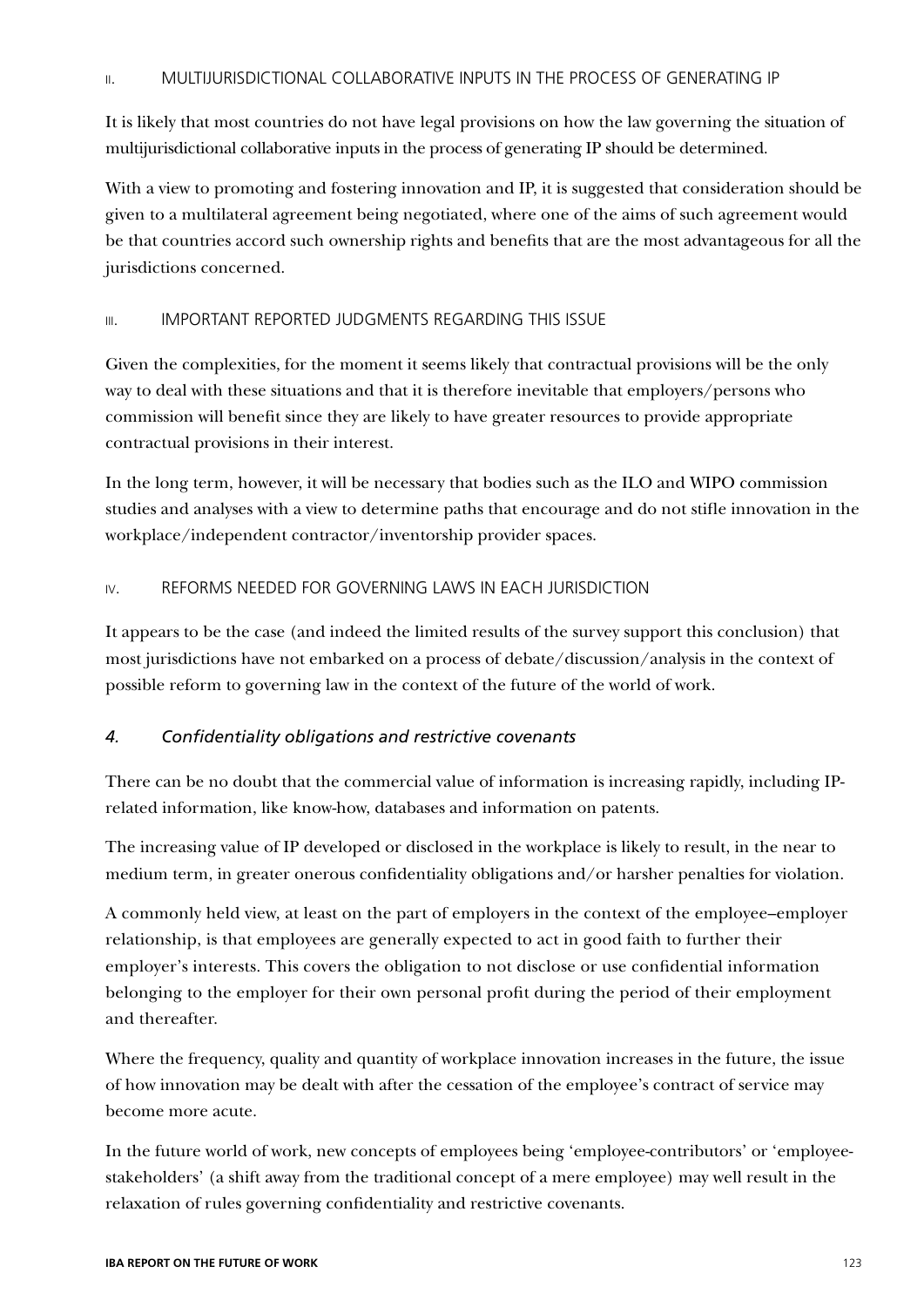Given increased mobility in the future world of work and the new focus on where innovation generation happens, such relaxations, although anathema to many employers today may well be necessary and inevitable in the future. For the short to medium term, it is likely that, until comprehensive legislation providing for new paradigms and concepts are developed, employers will try to protect their positions through contractual provisions. It is the view of the author that a radical shift will be necessary to encourage the generation of IP and innovation in the workplace, taking into account new models of the future of work as and when they arise and become clear.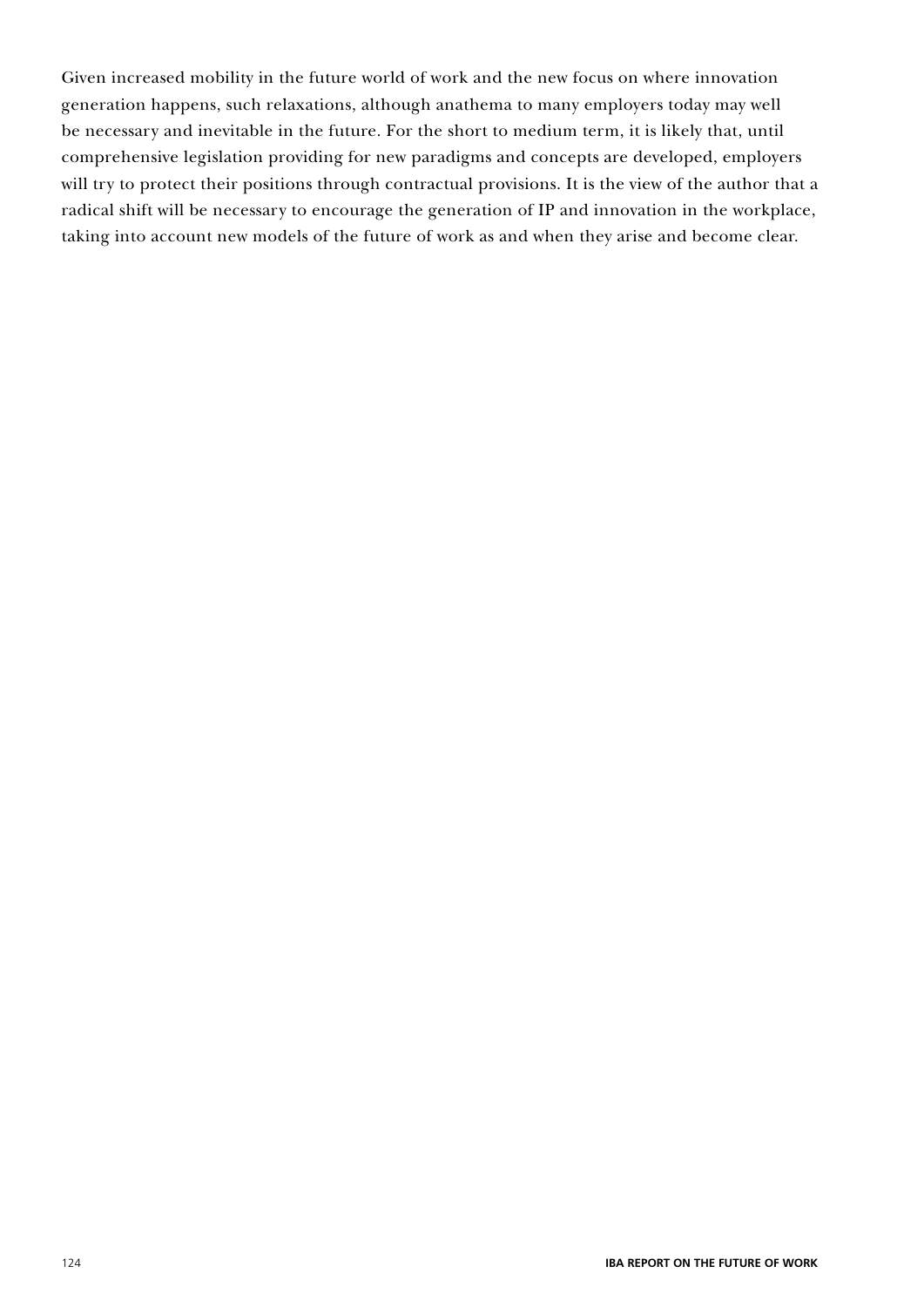# **VIII. EIGHTH REPORT: LITIGATION LAW**

Prepared by Mercedes Romero and Félix Montero (Pérez-Llorca, Spain); Filipe Galväo (Morais Leitão, Galvão Teles, Soares da Silva & Associados, Portugal)

# **I. Introduction**

New technologies have been changing the world we live in and the legal system has to be increasingly flexible and responsive to face new realities. The reasonable allocation of the liability arising from the actions carried out by new technological tools is an area in which legal scholars and legislators are struggling to find an appropriate approach.

Liability law and the development of technologies influence each other. Indeed, the allocation of the liability arising out of the use of certain products may foster or hinder the development of those products, depending on how the allocation of the liability is determined. Effectively, if the liability is deemed too high, manufacturers may delay the introduction of the product in the market or be forced to reflect the liability in the price of the product, which then may become too expensive for widespread commercialisation and adoption.

One of the new technologies with higher disruptive potential is AI. AI is a sub-field of computer science and is defined, in simple terms, as the 'science of making computers do things that require intelligence when done by humans'.<sup>57</sup> Therefore, AI is developed to simulate human thinking and create an autonomous self-trained computer. According to various experts in this field, AI will 'likely have far-reaching effects on human life in the years to come'.<sup>58</sup> The potential of AI will only increase over the years.59

AI technology is already recruiting employees, piloting aircrafts, performing surgery, studying the landscape of Mars and soon will be able to target medicines to the currently unreachable regions of the human body.60 Furthermore, with remarkable progresses, AI is also allowing the development of fully autonomous vehicles.

We will start by briefly demonstrating the potential for AI to cause damage before dedicating special attention to what some commentators have written on the liability arising from accidents with autonomous vehicles. This specific analysis on driverless cars may then be extrapolated to other products or services that are using (or will use) AI technology.

This work will not take into consideration any particular legal system. The adopted approach contemplates different rules and concepts from different legal traditions, without any specific focus on their specificities and differences. The goal is to raise some important questions which will, naturally, need to be developed and further problematised.

<sup>57</sup> Jack Copeland, *What is Artificial Intelligence?*

<sup>58</sup> Avneet Pannu, 'Artificial Intelligence and its Application in Different Areas' (2015), 4 *International Journal of Engineering and Innovative Technology* 79, 84.

<sup>59</sup> Nils J Nilsson, *The Quest for Artificial Intelligence. A History of Ideas and Achievements* (Cambridge University Press 2009) 589.

<sup>60</sup> David C Vladeck, 'Machines Without Principals: Liability Rules and Artificial Intelligence' (2014) 89 *Washington Law Review* 118; Sha Jin and Kaiming Ye, 'Nanoparticle-Mediated Drug Delivery and Gene Therapy' (2007) 23 *Biotechnology Progress* 32.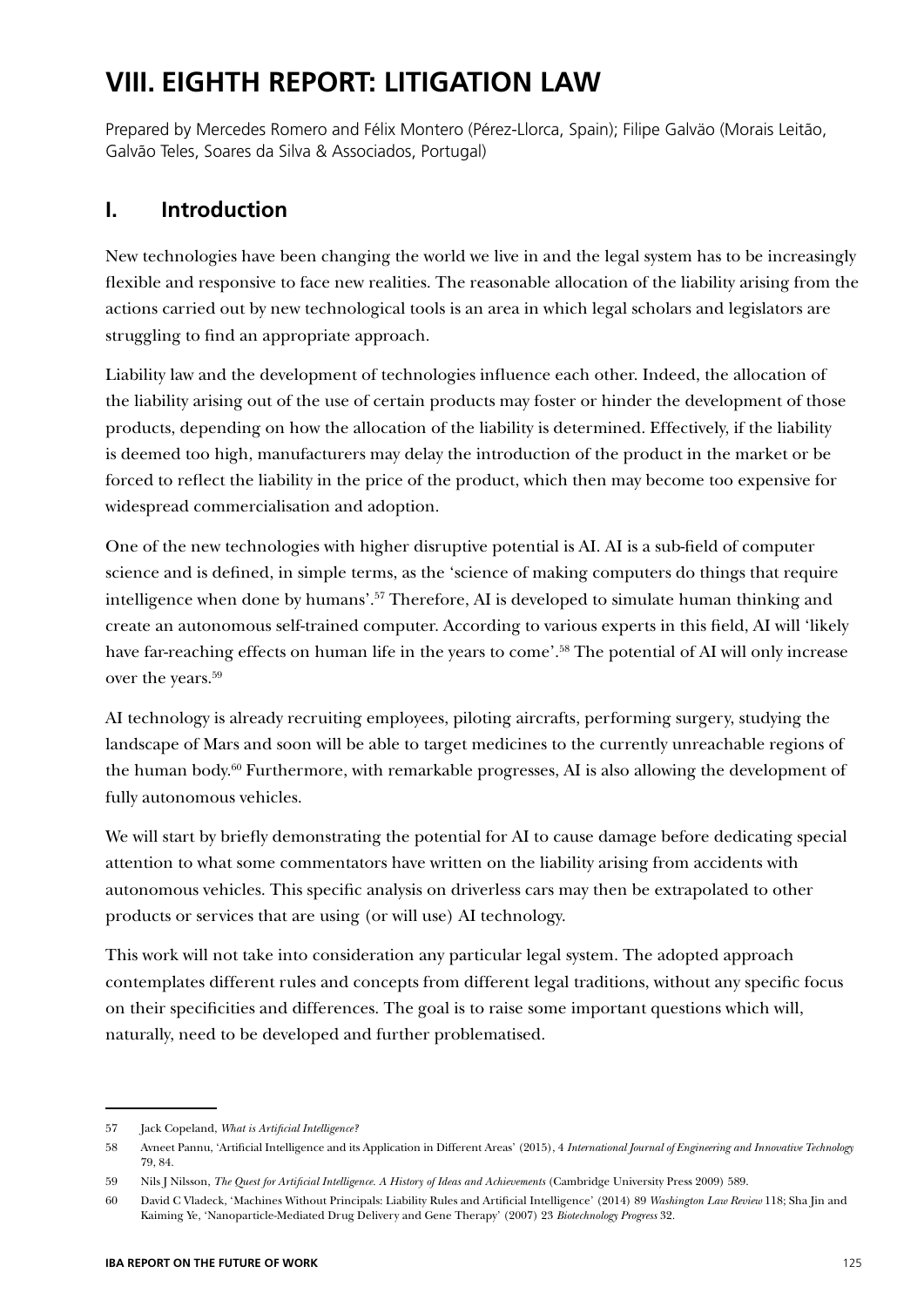# **II. Is AI capable of causing damage?**

AI systems with harmless goals may behave in harmful ways. Stephen M Omohundro stated that even AI with the ability to play chess may be dangerous.<sup>61</sup> Indeed, insofar as AI can accumulate experience and train itself, it can make unpredictable decisions independently of the will of its developer and eventually cause damage in the pursuit of its goals.

Regardless of how well designed and programmed AI products or services are, extrinsic factors beyond the machine's control may take place and trigger an incident, causing injury or damage to third parties. This will certainly be the case with, for example, automated cars, where there is no possibility to control all the surrounding environment of the car.

In fact, for several years, machines have been behaving unpredictably and causing damage or injury to humans.

In 2002, the Magna Science Centre in England witnessed a robot named Gaak escaping from an experiment with learning robots.<sup>62</sup> The project consisted of putting several robots in an arena and assigning some of them the role of prey and the others the role of predator.<sup>63</sup> During the experiment, Gaak was left unattended for 15 minutes and managed to navigate along the barrier, finding its way to the street. Gakk reached a car park, where it was almost hit by a car.<sup>64</sup>

Over the past 25 years, 61 robot-related injuries and deaths have been reported in the US.<sup>65</sup> The majority of the incidents were caused by industrial robots. This was the case, for instance, with a Japanese worker in a motorcycle factory who was killed by an AI robot.<sup>66</sup> The robot identified the employee as a threat to its mission and considered that the most efficient way to eliminate the threat and pursue its programmed goal was by pushing the employee into an adjacent machine.<sup>67</sup>

In a different context, some companies have recently realised that their AI systems used in the recruitment process could become biased when selecting or rating job applicants. This was the case with AI software created by a company to automatically sort through CVs, which ended up being biased against women.<sup>68</sup>

This tool was developed in 2014 by machine learning specialists at a company and was supposed to give the applicants a score ranging from one to five stars. However, even though the hiring tool was diligently rating the job applicants, it was not operating in a gender-neutral way. The machine's misogyny was a consequence of the data used to train it. Indeed, the company's computer model was trained by analysing patterns in CVs submitted to the company over the previous decade. Considering

<sup>61</sup> Stephen M Omohundro, 'The Basic AI Drives – Self-Aware Systems' (2008) Proceedings of the 2008 Conference on Artificial General Intelligence 483, 492.

<sup>62</sup> Martin Wainwright, 'Robot Fails to Find a Place in the Sun' *The Guardian* (London, 20 June 2002) www.theguardian.com/uk/2002/jun/20/ engineering.highereducation accessed 21 December 2018.

<sup>63</sup> *Ibid*.

<sup>64</sup> *Ibid*.

<sup>65</sup> Centres for Disease Control and Prevention www.cdc.gov/niosh/about/strategicplan/traumanuf.html accessed 21 December 2018.

<sup>66</sup> John KC Kingston, 'Artificial Intelligence and Legal Liability' in Max Bramer and Miltos Petridis (eds) *Research and Development in Intelligent Systems* XXXIII (2016) *Specialist Group on Artificial Intelligence* (SGAI) 2.

<sup>67</sup> *Ibid*.

<sup>68</sup> Jeffrey Dastin, 'Amazon Scraps Secret AI Recruiting Tool that Showed Bias against Women', *Reuters* (10 October 2018) www.reuters.com/ article/us-amazon-com-jobs-automation-insight/amazon-scraps-secret-ai-recruiting-tool-that-showed-bias-against-women-idUSKCN1MK08G accessed 21 December 2018.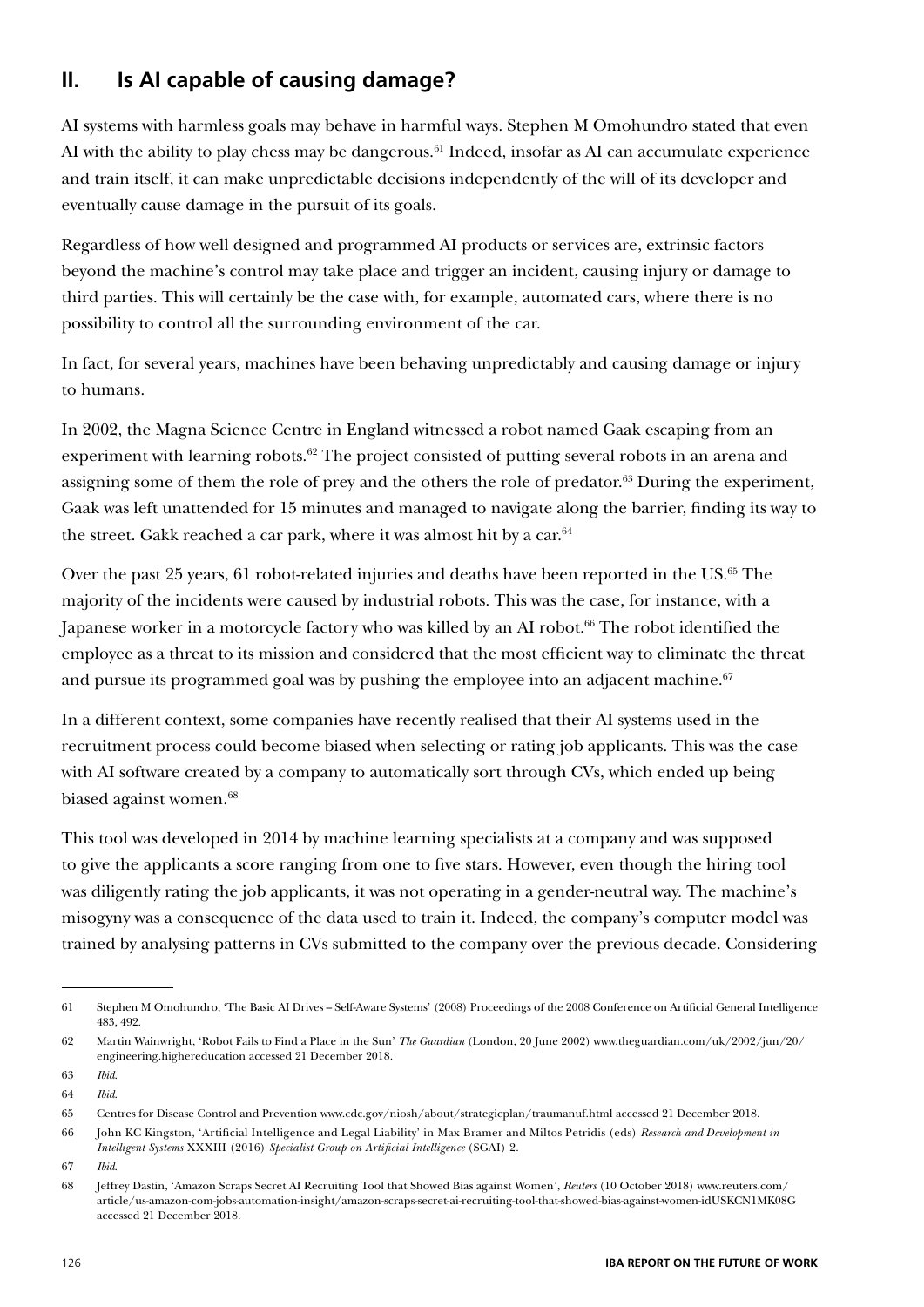that most of those had come from men, the machine taught itself that men's CVs would be more desirable, penalising CVs with references to women.

Naturally, the company and its team had no intention to create such a machine. Nevertheless, given the capacity these systems have to learn, the company's hiring tool autonomously assumed a biased character. However, we would eventually expect that, if responsibilities were to be allocated, the company and its team would probably be the target. Notwithstanding, in this case, apparently, this was only an experiment duly monitored by the company's team, which detected the anomaly before trusting and fully implementing the newly created tool. $69$ 

This is an example of how machines may operate in a way that was not programmed or expected by their developers. Furthermore, cases such as this one should be used as examples for employers and employees to take special care when using AI tools. In fact, in theory, they may be held liable for having elected a particular AI machine (*culpa in eligendo*) or for having a special duty of vigilance over the machine (*culpa in vigilando*). Companies and their employees must be aware that when creating these machines, they may have a duty to train the machine correctly to avoid any eventual wrongdoing by the computer itself, and they may be responsible for some kind of monitoring of the operation of the machine. More recently, in March 2018, an Uber self-driving car killed a pedestrian in Arizona, US.70 An autonomous car operated by Uber, with an emergency backup driver behind the steering wheel, struck a woman who was crossing the street at night with very limited visibility.<sup>71</sup> According to the videos of the accident released by the police, the backup driver behind the steering wheel was distracted, looking down at her mobile phone and not paying attention to the road.<sup>72</sup> The autonomous car failed to detect the woman who was tragically killed by the impact.

Also in March 2018, a Tesla driving in autopilot crashed in California, killing its driver. According to Tesla, the driver 'had received several visual and one audible hands-on warning earlier in the drive and the driver's hands were not detected on the wheel for six seconds prior to the collision'.73

These recent episodes involving autonomous cars have given rise to several questions regarding the safety standards of this type of vehicle and its underlying technology. The question of who should be liable for damage remains with no clear answer.

Moreover, one may predict circumstances still to occur where issues concerning the determination of the liability will increase. For instance, in a situation in which the vehicle is between hitting a family of two parents and three kids who are crossing the street, putting their life in danger, or suddenly turning right, hitting a tree and putting the driver's life in danger, the computer might be programmed to perform the latter option and jeopardise the driver's life instead of the life of an entire family. In such a scenario, the damage caused by the vehicle is a consequence of a decision made by the engineer when they programmed the software underlying the operation of the vehicle. However, the previously determined decision was virtually the most ethical one.

<sup>69</sup> *Ibid*.

<sup>70</sup> Daisuke Wakabayashi, 'Self-Driving Uber Car Kills Pedestrian in Arizona, Where Robots Roam' *New York Times* (New York, 19 March 2018) www.nytimes.com/2018/03/19/technology/uber-driverless-fatality.html accessed 20 December 2018.

<sup>71</sup> *Ibid*.

<sup>72</sup> Sam Levin, 'Video Released of Uber Self-Driving Crash that Killed Woman in Arizona' *The Guardian* (London, 22 March 2018) www.theguardian.com/ technology/2018/mar/22/video-released-of-uber-self-driving-crash-that-killed-woman-in-arizona accessed 20 December 2018.

<sup>73</sup> Tesla, 'An Update on Last Week's Accident' www.tesla.com/blog/update-last-week%E2%80%99s-accident accessed 21 December 2018.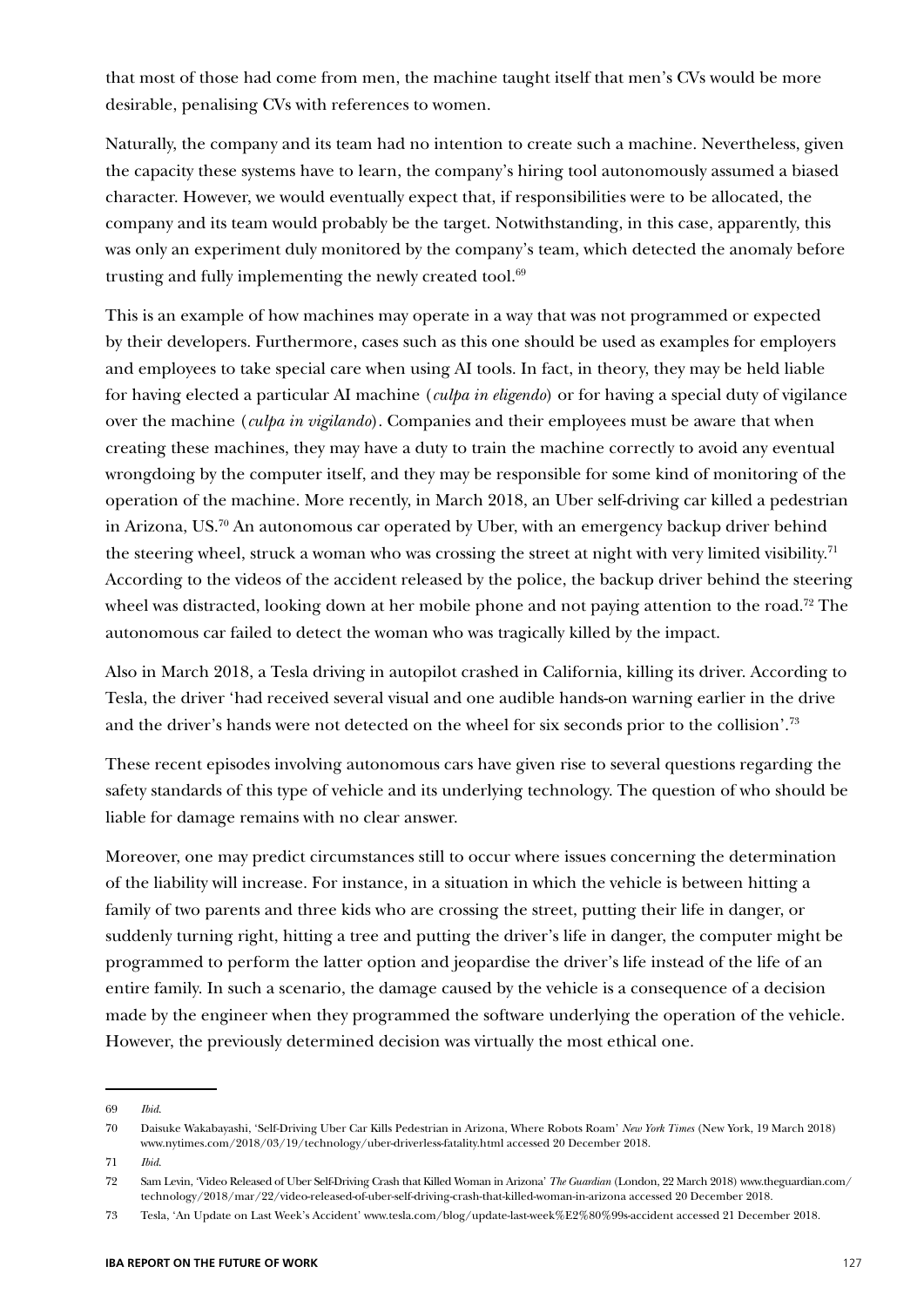Likewise, one may foresee an identical situation in which the decision of the vehicle to diverge and hit the tree was not predetermined by an engineer but rather autonomously carried out by the AI software itself using its intelligent abilities to perform the appropriate action in accordance with what it was trained to do and what it has learned.

Therefore, the origin of the damage may be, in the first scenario, the engineer who programmed the software of the vehicle (but with no apparent wrongdoing) or, in the second scenario, a computer deciding autonomously.

Apart from the issues regarding allocating liability in these contexts, which will be addressed below, other questions may arise. For example, could a program that is malfunctioning claim 'insanity'? Or if the program is affected by a virus, could it claim that it was under 'coercion'?

# **III. Who is liable for the AI's actions?**

### *1. General considerations*

In 1996, Tom Allen and Robin Widdison claimed that '[a]t this point we must inquire whether existing contract law doctrine can cope with the new technology, and if so, how'.<sup>74</sup> More than two decades after, this question remains with no clear answer. Effectively, AI technology has considerable developed, making us question whether existing contract law and liability law are capable of coping with new technology.<sup>75</sup>

In a broad sense, the concept of liability is common to different legal traditions. Whoever injures or damages the life, body, property or any right of another person illegally is liable for the injury or damage caused. It is a general principle both in civil law and common law that damages are compensated by the offender or by a person responsible for the actions of the offender.

Computers have no legal personhood, that is, computers cannot be the object of rights and duties. Therefore, computers cannot be held liable for any damage they may have caused. As argued by a US court, 'robots cannot be sued', even though 'they can cause devastating damage'.76 A similar conclusion can be drawn, for instance, from the explanatory note by the UN Commission on International Trade Law (UNCITRAL) secretariat on the UN Convention on the Use of Electronic Communications in International Contracts: 'Article 12 is an enabling provision and should not be misinterpreted as allowing for an automated message system or a computer to be made the subject of rights and obligations.'77

However, the development of intelligent and autonomous machines may give rise to reconsiderations. Effectively, there is no *a priori* reason to prevent autonomous AI machines from being granted with a legal status, as there was no reason to, in principle, prevent corporations and other legal fictions from acquiring their legal status. This possibility will be addressed further in this report.

<sup>74</sup> Tom Allen and Robin Widdison, 'Can Computers Make Contracts?' (1996) 9(1) *Harvard Journal of Law & Technology* 25, 28–29.

<sup>75</sup> Paulius Cerka, Jurgita Grigien and Gintare Sirbikyte, 'Liability for damages caused by artificial intelligence' (2015) *Computer Law & Security Review*, 8.

<sup>76</sup> *United States v Athlone Indus Inc*, 746 F 2d 977, 979 (3d Cir 1984).

<sup>77</sup> Explanatory Note by the UNCITRAL secretariat on the UN Convention on the Use of Electronic Communications in International Contracts, s 213 of Art 12.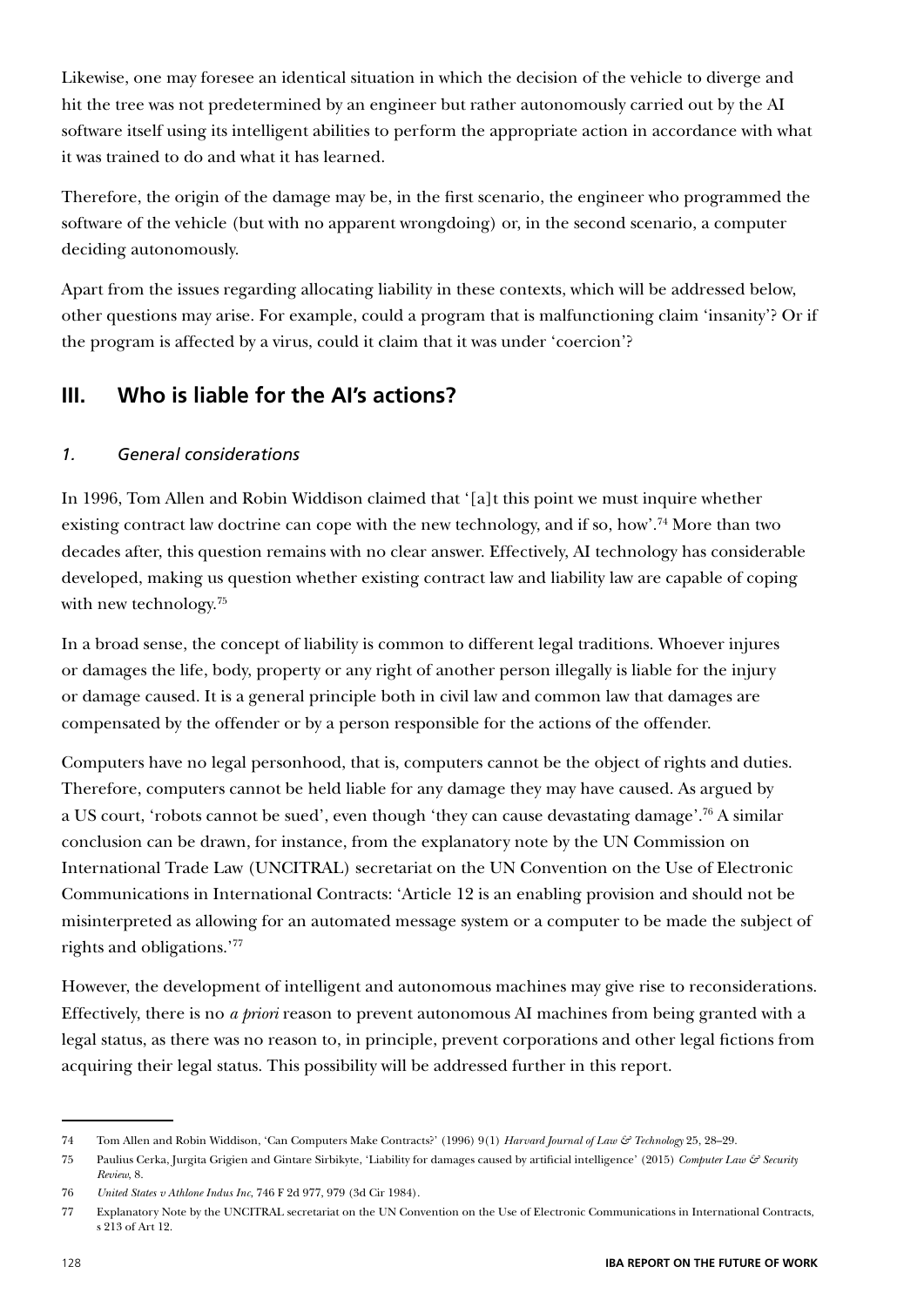Hence, assuming the lack of legal status of AI systems, who will be held liable for their tortious actions? Is there any distinction in a case in which there is human involvement determining the course of events, that is, where the machine is not deciding autonomously?

In one scenario, even though damage has occurred due to actions performed by an AI system, there was human action influencing the decision-making process of the machine – as per the example, where the machine was programmed to hit the tree in such a situation. In another scenario, the machine decided fully autonomously, that is, the machine used its capacity to learn and accumulate experience to make a decision that was not previously programmed, which ended up injuring or causing damage to someone. Probably, as far as the allocation of liability is concerned, the level of automation of the machine may be relevant.

In the former case, there might be no need for a re-examination of the set of rules available to determine liability. However, in the latter case, the automaticity of the machine and the inexistence of human wrongdoing will probably require a different and innovative approach to reach a fair solution.

We will briefly analyse the different possibilities and different theories that may be applied in both scenarios. For this purpose, special attention will be given to the theories around the use of driverless vehicles. Effectively, the automotive sector has been investing large sums on the development of automotive vehicles and it is expected that, in the following years, regulations will start preparing the commercial release of vehicles with greater automation capacities (see Figure 1).

This commercial release will eventually culminate in the market diffusion of automated vehicles. For this analysis, one should bear in mind that driverless cars have different levels of automation (Figure 2):

- Level 0: the driver performs all operating tasks, like steering, braking, accelerating or slowing down.
- Level 1: the vehicle can assist with some functions, but the driver still handles all accelerating, braking and monitoring of the driving environment. For instance, the car may assist the driver on braking a little harder when getting too close to another car on the road.
- Level 2: the vehicle can assist with steering or acceleration functions and allow the driver to disengage from some of their tasks. However, the driver must always be ready to take control with their hand on the steering wheel.
- Level 3: the vehicle itself controls all monitoring of the environment using sensors. However, the driver's attention is still critical.
- Levels 4 and 5: the vehicle is capable of steering, braking, accelerating and monitoring the vehicle and roadway, as well as responding to events and determining when to change lanes, turn and use signals. At level 5, the vehicle is completely autonomous, fully monitoring the environment. There is no need for pedals, brakes or a steering wheel.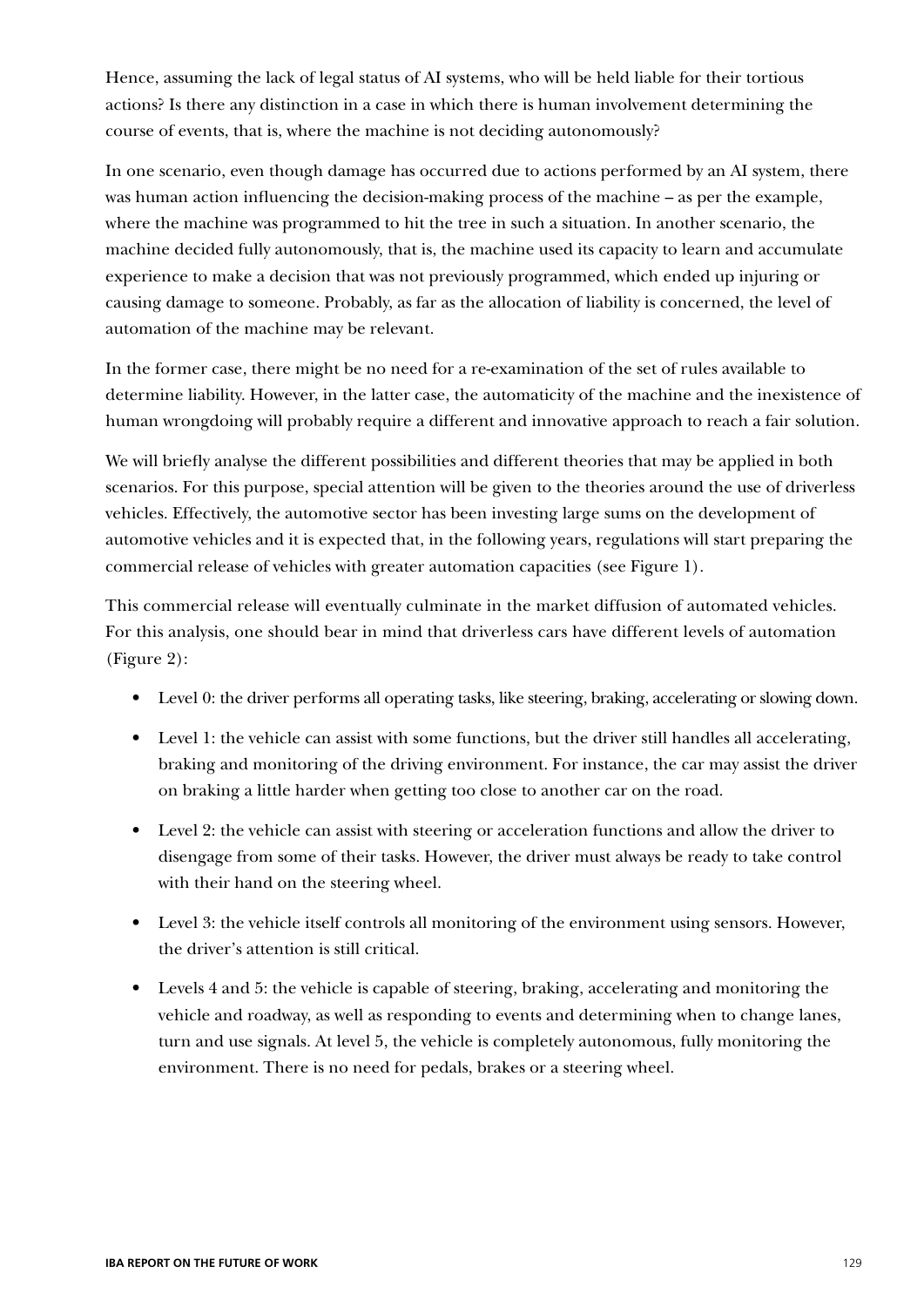| Impact                                              | <b>Needs</b>                                                                         | <b>Requirements</b>                                                                                                                                            | <b>Time Period</b> |
|-----------------------------------------------------|--------------------------------------------------------------------------------------|----------------------------------------------------------------------------------------------------------------------------------------------------------------|--------------------|
| Become legal                                        | Demonstrated functionality and<br>safety                                             | Define performance, testing and<br>data collection requirements for<br>automated driving on public roads.                                                      | 2018-25            |
| Address new conflicts and risks                     | Develop policies to address<br>increased curb and road<br>congestion risks.          | Develop efficient curb and<br>roadway management policies,<br>such as curb regulations,<br>congestion pricing and high-<br>occupant vehicle priority policies. | 2020-2040          |
| Increase traffic density by vehicle<br>coordination | Road lanes dedicated to vehicles<br>with coordinated platooning<br>capability        | Evaluate impacts. Define<br>requirements. Identify lanes to<br>be dedicated to vehicles capable<br>of coordinated operation.                                   | 2020-40            |
| Independent mobility for non-<br>drivers            | Fully autonomous vehicles<br>available for sale                                      | Allows affluent non-drivers to<br>enjoy independent mobility.                                                                                                  | 2020-30s           |
| Automated carsharing/taxi                           | Moderate price premium.<br>Successful business model.                                | May provide demand response<br>services in affluent areas.<br>Supports carsharing.                                                                             | 2030-40s           |
| Independent mobility for lower-<br>income           | Affordable autonomous vehicles<br>for sale                                           | Reduced need for conventional<br>public transit services in some<br>areas.                                                                                     | 2040-50s           |
| Reduced parking demand                              | Major share of vehicles are<br>autonomous                                            | Reduced parking requirements.                                                                                                                                  | 2040-50s           |
| Reduced traffic congestion                          | Major share of urban peak<br>vehicle travel is autonomous.                           | Reduced road supply.                                                                                                                                           | 2050-60s           |
| Increased safety                                    | Major share of vehicle travel is<br>autonomous                                       | Reduced traffic risk. Possibly<br>increased walking and cycling<br>activity.                                                                                   | 2040-60s           |
| Energy conservation and<br>emission reductions      | Major share of vehicle travel<br>is autonomous. Walking and<br>cycling become safer. | Supports energy conservation<br>and emission reduction efforts.                                                                                                | 2040-60s           |
| Improved vehicle control                            | Most or all vehicles are<br>autonomous                                               | Allows narrower lanes and<br>interactive traffic controls.                                                                                                     | 2050-70s           |
| Need to plan for mixed traffic                      | Major share of vehicles are<br>autonomous.                                           | More complex traffic. May justify<br>restrictions on human-driven<br>vehicles.                                                                                 | 2040-60s           |
| Mandated autonomous vehicles                        | Most vehicles are autonomous<br>and large benefits are proven.                       | Allows advanced traffic<br>management.                                                                                                                         | 2060-80s           |

Figure 1: Todd Litman – Victoria Transport Policy Institute, Autonomous Vehicle Implementation Predictions – Implications for Transport Planning, 24 July 2018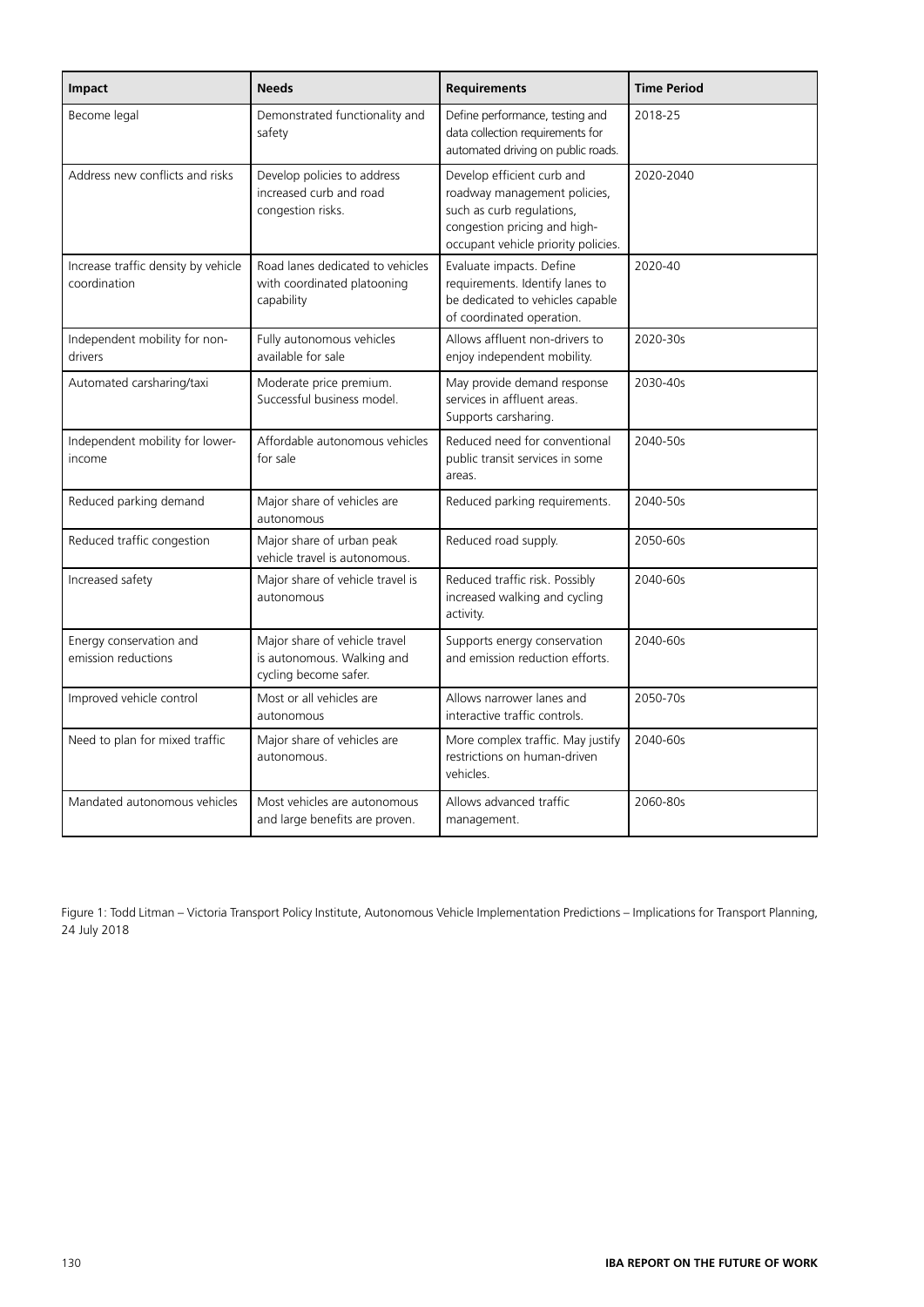

Figure 2: Society of Automotive Engineers

#### *2. Potential solutions*

Any human or corporation 'that has a role in the development of the machine and helps map out its decision-making is potentially responsible for wrongful acts – negligent or intentional – committed by, or involving, the machine'.78

The sophistication of new AI-based technologies may give rise to serious struggles for the aggrieved party to prove, under the legal doctrines available, the liability of someone involved

<sup>78</sup> David C Vladeck, 'Machines without Principals: Liability Rules and Artificial Intelligence' (2014) 89 *Washington Law Review*, 120, 121.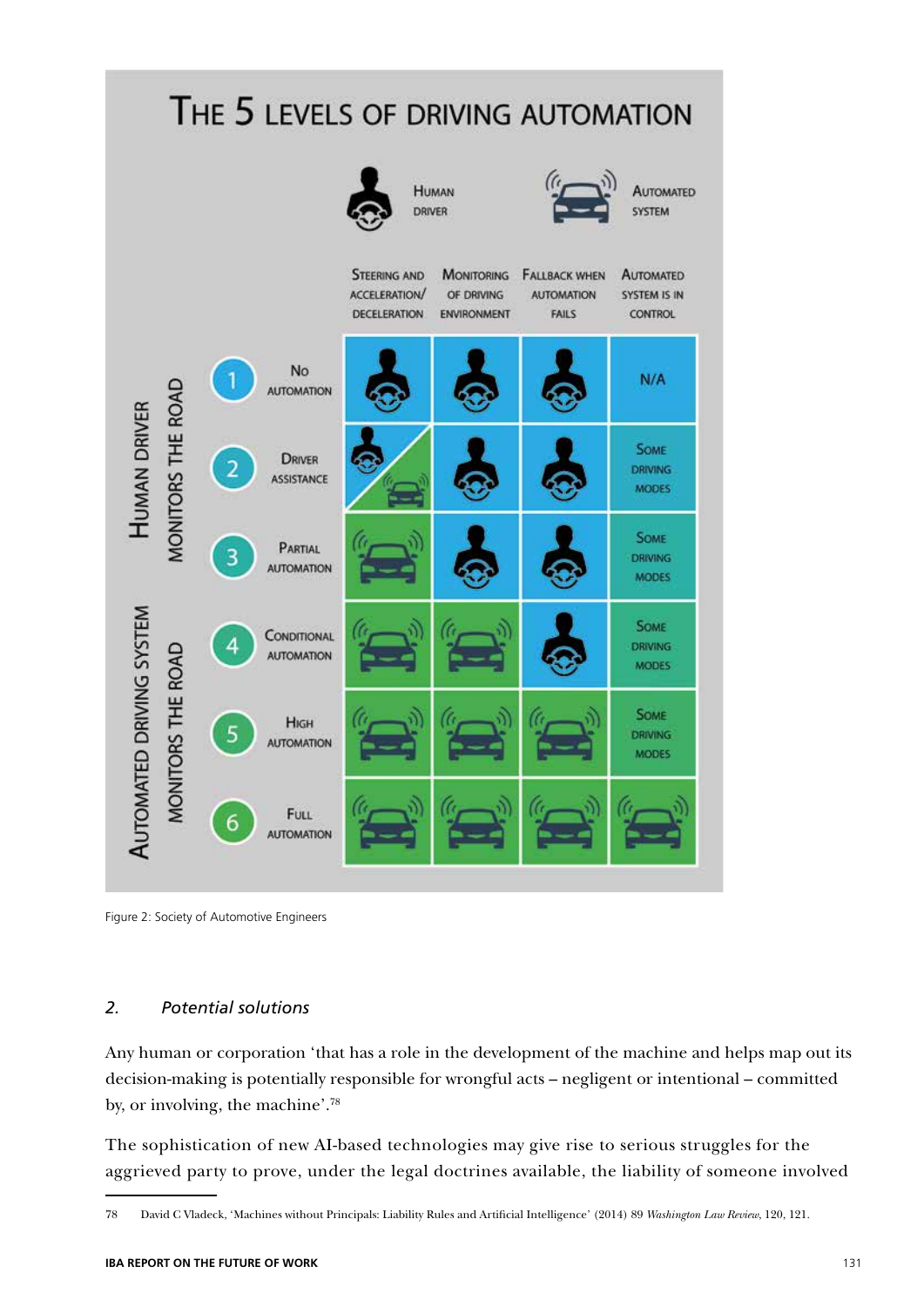in the creation or use of the machine. The factual patterns arising out of, for instance, an accident with a driverless car, when the vehicle has autonomously and independently opted to provoke the damage that actually occurred (which may have helped to avoid more serious damage), may be extremely complex. To determine if there was some fault regarding the operation of the AI system, some technological knowledge and expertise is required that will not only make the proof of any wrongdoing extremely difficult but also make litigation much more expensive. The application of conventional product liability principles may not be adequate in a fault-based legal system.

The scenario in which an autonomous machine is entirely responsible for the damage is more complex and probably requires a more innovative solution than just applying traditional liability principles or rules. In a case in which no wrongdoing can be established and it is proved that the action was carried out autonomously by a machine, it may be unreasonable to blame any other person rather than the machine itself. However, as explained, machines have no legal status and cannot be sued and sentenced. Therefore, if machines keep their lack of legal status, an unreasonable or unfair solution may well be the only solution. The quest may be to reach a fair solution that fulfils basic principles related to the right of the injured party to be compensated.

Autonomous vehicles may be one of the most advanced AI technologies being developed and one of the innovations that has been receiving more attention by powerful companies, the media and the population in general. Moreover, autonomous vehicles may well be among the AI innovations that will be first put into the market. Therefore, several authors have been addressing the specific liability issues resulting from the use of autonomous vehicles. The number of solutions offered and the differences between them clearly indicate the difficulties of integrating autonomous vehicles and other AI products or services into the market. Some of these solutions, despite being more focused on autonomous vehicles, may be extrapolated to other AI innovations.

Vladeck claims that when the incident results from human error (but not the driver) product liability rules should be applied as they would be to non-autonomous cars.79 When there is a design error, manufacturing error or lack of information, traditional product liability principles are as applicable as if this error occurred in a non-autonomous vehicle.<sup>80</sup> Interestingly, the author considers that the only change could consist of the standard of care applied. Indeed, the author claims the application of a higher standard of care to AI machines.<sup>81</sup> In fact, this theory follows a decision of an intermediate court in Louisiana, where it was questioned whether autonomous cars would be held liable to a higher standard of care than cars driven by humans.<sup>82</sup>

According to Vladeck, considering that no legal personhood is assigned to AI systems, the burden should be placed on the parties involved in the development of the vehicle by the application of a strict liability regime. The author sustains the application of a strict liability regime in, essentially, four policy reasons:<sup>83</sup>

<sup>79</sup> *Ibid,* 117.

<sup>80</sup> *Ibid*.

<sup>81</sup> *Ibid,* 127.

<sup>82</sup> *Arnold v Reuther*, 92 So 2d 593, 596.

<sup>83</sup> See n 78 above, 146 *et seq*.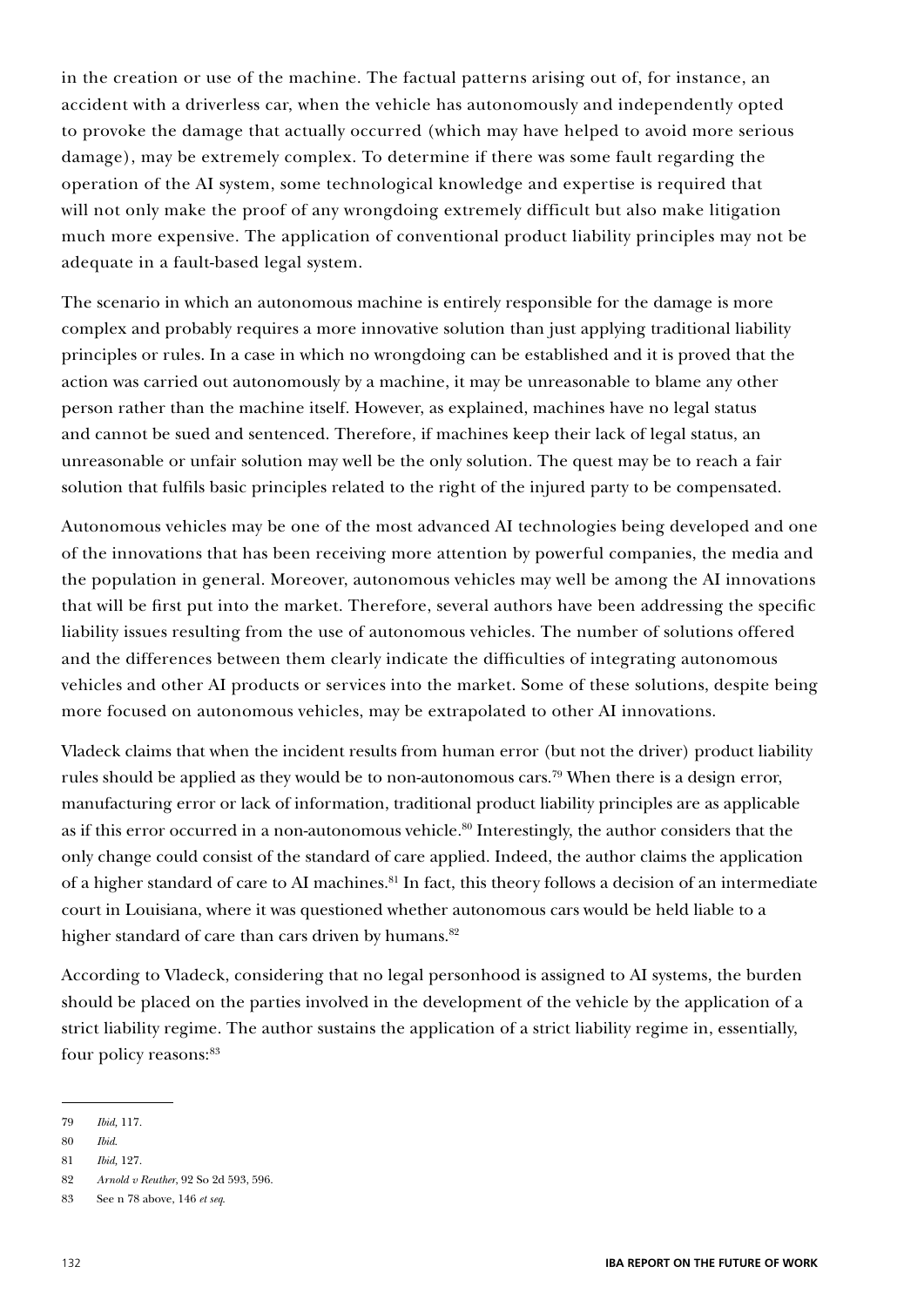- 1. Basic notions of fairness, compensatory justice and allocation of risk determine that individuals must be compensated when damaged by third parties and without their fault.<sup>84</sup>
- 2. The parties involved in the creation of the vehicle are in a better position to absorb the cost because, on the one hand, they benefit from the risk associated with those innovative products and, on the other, they may include that eventual cost in pricing decisions, spreading that burden to all the consumers.<sup>85</sup>
- 3. A strict liability regime would avoid the significant transaction costs that would have to be expended if parties had to litigate in these circumstances, where fault cannot be determined.<sup>86</sup> This regime would certainly be more efficient.
- 4. Predictability and stability of the law is better achieved with this regime.<sup>87</sup> It is crucial for the elected liability regime not to stifle the innovation process (when there is a consensus that the innovation is positive), but rather boost that innovation by creating a safe and predictable environment to operate. A strict liability regime would spur innovation.<sup>88</sup>

Under product liability principles, a defect could be inferred and the manufacturer could emerge as the target of choice. However, in the case of autonomous vehicles, it is far from clear that the manufacturer of the car should absorb the entire cost when the risk associated with the use of AI software occurs. Indeed, software that is crucial in such cases is not provided by the manufacturer of the vehicle, but probably supplied by a different technological company. Furthermore, in cases in which damage would occur as a consequence of a truly autonomous decision of the AI system (ie, the offence was not due to a human action), the manufacturer would not be able to provide any evidence against its software supplier to seek some kind of compensation. In conclusion, the manufacturer would end up bearing all the costs.

This would probably make cars equipped with this type of technology too pricey for market diffusion. Indeed, the unreasonable allocation of risk to the manufacturer would be reflected in the price and, ultimately, it would affect the development of technology and the widespread use of autonomous cars.

Furthermore, in cases in which there is no actual product (cars, drones, surgical equipment and household appliances) but only software, product liability rules may not even be applicable. Software designed for a customer is generally deemed as a service. Some courts make the distinction between software, which is not a product, and the thing containing software, which is a product. For instance, this would distinguish the car – the product – from the AI system installed therein – the software.

Therefore, Vladeck offers another solution by applying a variation on the doctrine of 'common enterprise' liability for those situations in which the machine has acted autonomously and there is no human wrongdoing.<sup>89</sup> Under this theory, 'each entity within a set of interrelated companies may be held jointly and severally liable for the actions of other entities that are part of the group'.90 The key trait of this theory to be used here would be the fact that several distinct companies are held

- 87 *Ibid*.
- 88 *Ibid*.

<sup>84</sup> *Ibid*, 146.

<sup>85</sup> *Ibid*, 146, 147.

<sup>86</sup> *Ibid*, 147.

<sup>89</sup> *Ibid*, 149.

<sup>90</sup> *FTC v Tax Club Inc*, F Supp 2d, 2014 WL 199514 (SDNY, 17 January 2014).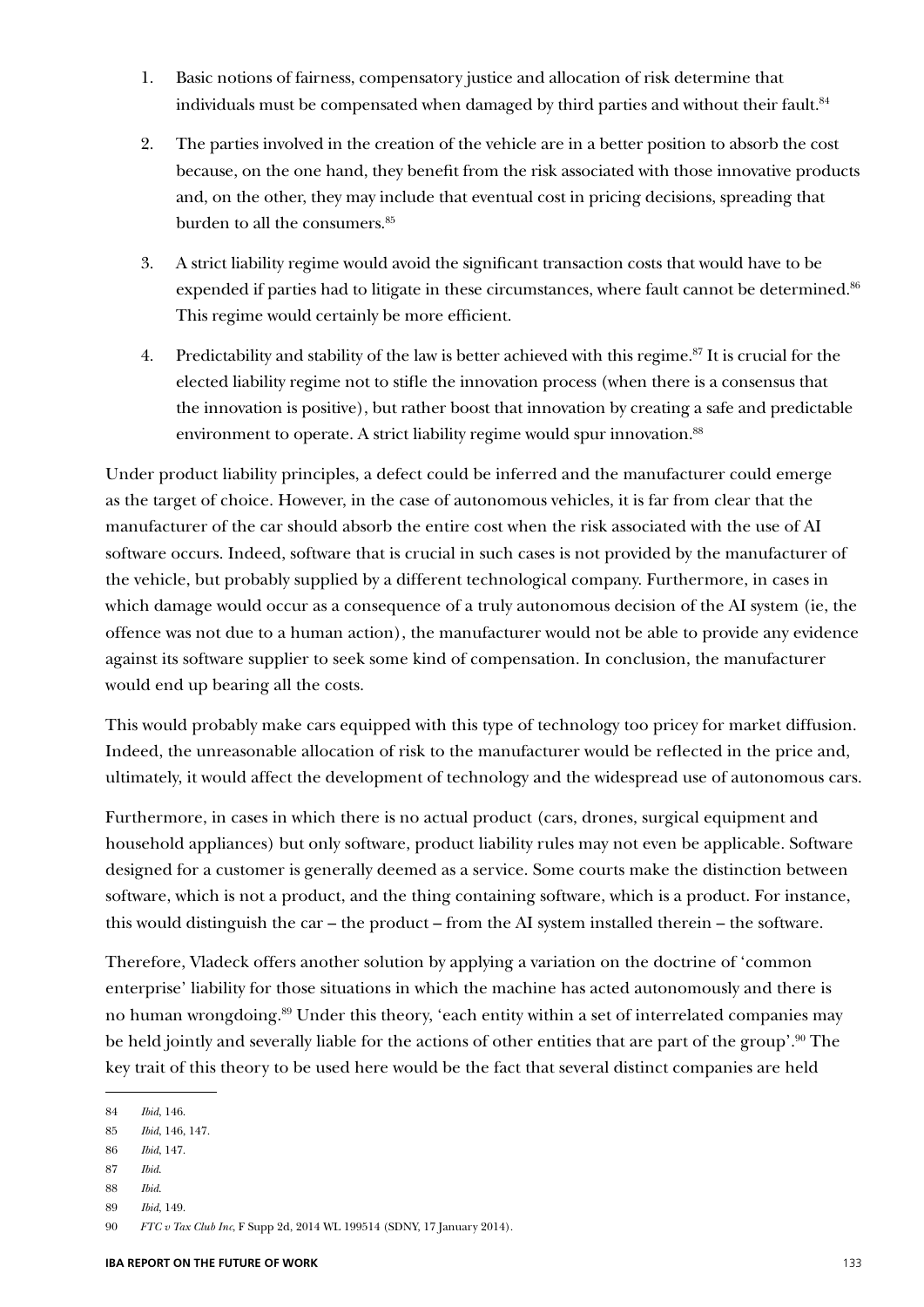responsible for having contributed to a common end. In our scenario, as stated by the same author, it would not be required for the different companies to function jointly, but only that they have worked towards a common end, that is, the creation of software, the vehicle or other product.<sup>91</sup>

Other authors advocate a strict liability test adapted to autonomous vehicles.<sup>92</sup> According to this theory, the manufacturer would only be held liable if the car would not behave as another reasonable car would behave. This approach would avoid the cost sustained by the parties associated with the need to prove 'whether a safer alternative design would be implemented by comparing lines of computer code'.93

Other authors claim that the strict liability regime applied to animals, children, employees or ultrahazardous activities should be applicable in cases in which the damage derives from AI software (vicarious liability). Effectively, using Article 12 of the UNCITRAL secretariat on the UN Convention on the Use of Electronic Communications in International Contracts, some commentators argue that AI software is a tool for the use of human beings and their treatment by the law should, therefore, be equated to the treatment received by children, employees or ultra-hazardous activities.<sup>94</sup> This means that the 'liability for the actions of AI should rest with their owners or the users'.95

A common example of vicarious liability is in a workplace environment where the employer might be held liable for wrongful acts or omissions of the employee if those same actions or omissions were carried out in the course of their employment.<sup>96</sup> The underlying theory is to impose liability on a third party who, despite not contributing with its fault for the tortious event, has a relationship with the tortfeasor that justifies this burden.<sup>97</sup> However, if the similitudes between AI systems and human actions justify the application of this doctrine, the differences in the decision-making process between one entity and the other may pose some difficulties regarding its application.

For example, in general, the employer is only liable when the employee acts according to the employer's instructions and within the scope of their job. A deviation from the standard of conduct of a human employee is easily assessed. On the contrary, determining what is a deviation in the conduct of an AI system may be rather difficult. In fact, technology may be necessary to determine the process followed by the AI system to decide.<sup>98</sup>

Some authors equate AI systems to dangerous activities. Therefore, as provided for ultra-hazardous activities, 'a person engaged in dangerous activities that are profitable and useful to the society should compensate for damage caused to society from the profit gained'.99 This would, presumably, render the manufacturer of an autonomous vehicle liable for profiting from the dangerous activity. Once again, this burden over the manufacturer would probably have a reflection on the price of the product and the adoption of this new technology.

<sup>91</sup> See n 78 above, 149.

<sup>92</sup> KC Webb, 'Products Liability and Autonomous Vehicles: Who's Driving Whom' (2017) 23 *Richmond Journal of Law and Technology*. 93 *Ibid*, 1.

<sup>94</sup> Bruyne and Tangue, 'Liability for Damage Caused by Autonomous Vehicles: A Belgian Perspective' (2017) 8 *Journal of European Tort Law* 386. 95 *Ibid* 385.

<sup>96</sup> Paula Giliker, *Vicarious Liability in Tort: A Comparative Perspective* (Cambridge Univerity Press 2010) and see n 75 above, 10.

<sup>97</sup> See n 94 above, 387.

<sup>98</sup> Giovanni Comandé, 'Multilayered (Accountable) Liability for Artificial Intelligence' in Sebastian Lohsse, Reiner Schulze and Dirk Staudenmayer (eds), *Liability for Artificial Intelligence and the Internet of Things*, Münster Colloquia on EU Law and the Digital Economy IV (Nomos Hart 2018) 180.

<sup>99</sup> See n 94 above, 386.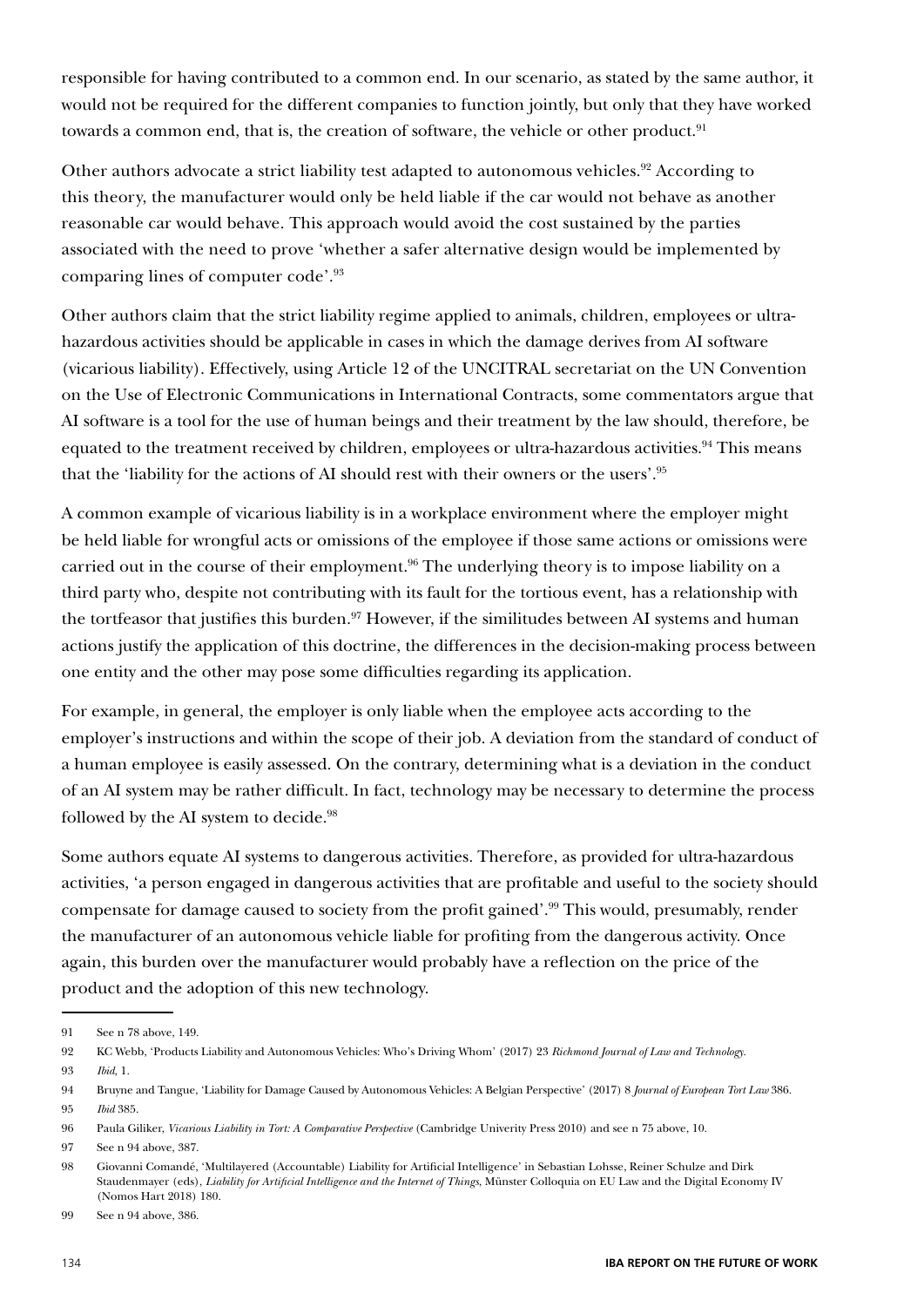Other solution could be, as advocated by Zohn, to treat autonomous vehicles as non-car products with similar features, such as autopilot technologies under which ships and aeroplanes operate.<sup>100</sup> In the case of autopilot technology, the liability is allocated to the manufacturer, except in cases of misuse.<sup>101</sup> However, this theory would be hardly applicable in the case of a fully autonomous machine, such as a level 4 autonomous vehicle.

Indeed, the application of this theory to truly autonomous vehicles may not be appropriate considering the unpredictability of their decisions.102 Furthermore, it should be highlighted – yet again – that the legal system should be very careful when regulating new technologies to guarantee that is not obstructing the development process of these innovations. In this case, allocating the liability arising from autonomous vehicles to the manufacturer, even in the absence of fault, may make the adoption of AI technology and the full automation of vehicles too expensive for manufacturers.

Likewise, the allocation of liability for working accidents caused by AI machines between employers and employees may also influence the level of adoption of AI systems by companies. Indeed, if employers are deemed liable for the actions autonomously performed by AI machines, they will certainly offer more resistance against their adoption. On the contrary, if, for instance, AI systems end up having some sort of legal personhood, employers may become much more comfortable when developing and adopting AI systems.

Finally, the potential importance of insurance law on the regulation of this type of liability should not be ignored. As advocated in the Guidelines on Regulating Robotics in the RoboLaw project, the EU could adopt the Swedish traffic insurance system to put on top of a liability system for automated vehicles.<sup>103</sup> This means that Swedish-type first-party insurance would be mandatory for automated cars. In other words, the victim of a traffic accident would be compensated by the insurance of their motor vehicle or, if they were not travelling in a motor vehicle, they would typically claim on the insurance of the motor vehicle that was involved in the accident. The insurer may then reclaim the damages from the person or entity responsible for the accident.

Regardless of the eventual adoption of this proposal in particular, the point that should be emphasised is the key role that insurers will most likely have under this new context. Indeed, the mitigation of the risk of using AI systems is essential to allow companies to keep on investing and adopting new technologies, and this mitigation will probably be achieved through insurance.

### **IV. Can AI become a legal entity?**

The question of whether computers may assume legal personhood has been discussed in the literature for almost three decades.<sup>104</sup> Lawrence Solum set the stage in 1992 in a very comprehensive analysis, in which he concluded that an AI system may be employed as a trustee, assigning a type of

<sup>100</sup> Jeffrey R Zohn, 'When Robots Attack: How Should the Law Handle Self-Driving Cars that Cause Damages?' (2015) 2 *Journal of Law, Technology and Policy* 461.

<sup>101</sup> *Ibid*, 481.

<sup>102</sup> See n 98 above, 173.

<sup>103</sup> Robolaw, Regulating emerging robotic technologies in Europe: Robotics facing law and ethics project, www.robolaw.eu accessed 21 December 2018.

<sup>104</sup> Lawrence B Solum, 'Legal Personhood for Artificial Intelligence' (1992) 70 *North Carolina Law Review*, 1231.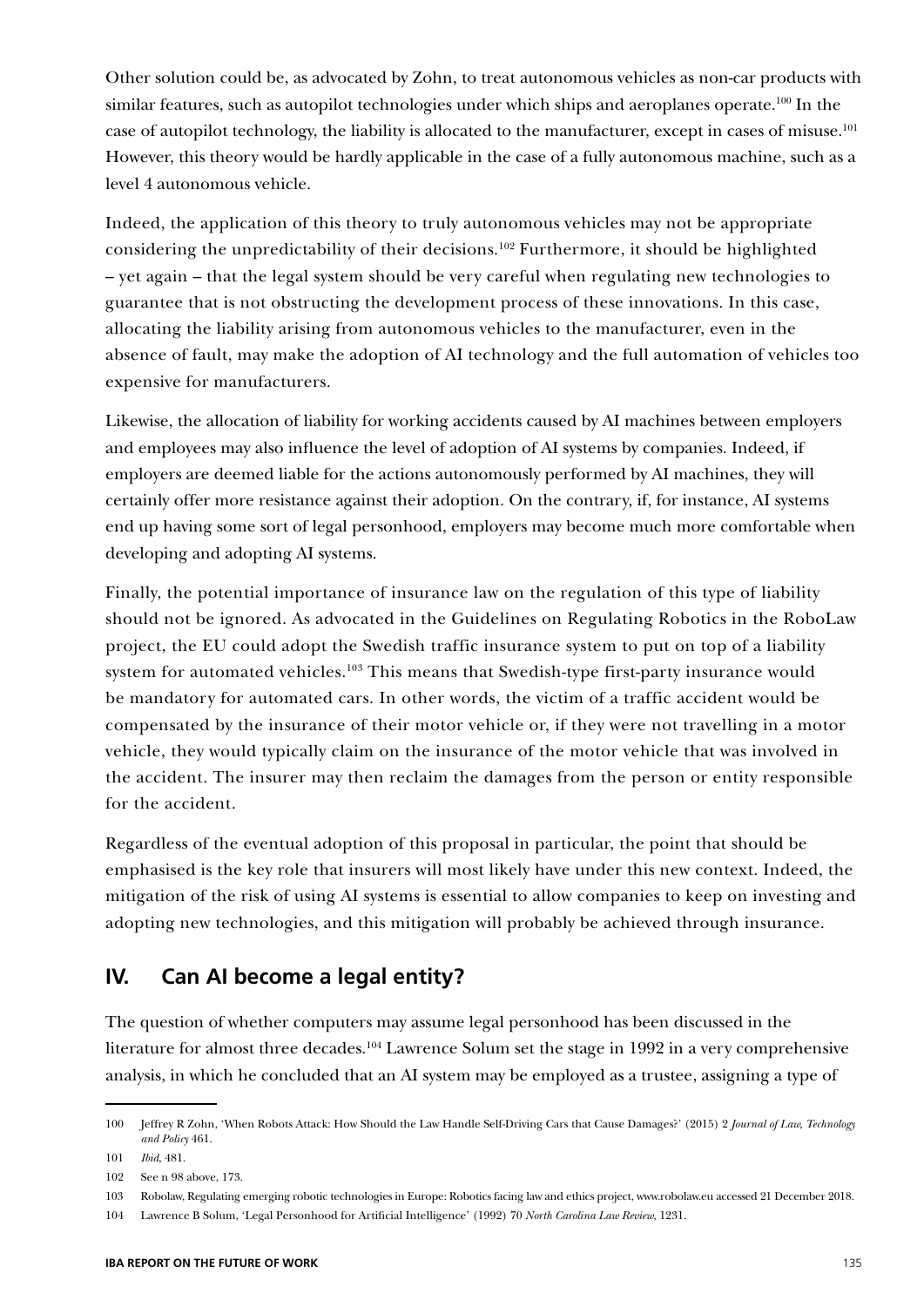legal personhood, and questioned the extent to which AI systems can be held accountable for moral wrongs and the object of rights and duties.<sup>105</sup>

In 1996, Curtis EA Karnow investigated the questions arising from the harm caused by AI.106 Effectively, more than 20 years ago, this author discussed the fact that emergent AI systems were operating in the real world, making 'decisions unforeseeable by humans' capable of causing damage or injury leading to 'insuperable difficulties... posed by the traditional tort system's reliance on the essential element of causation'.107

In 2006, Gunther Teubner explained that the personification of other non-humans is a social reality and political necessity.108 According to this author, non-humans can be treated as persons if there is 'a resistance, a "recalcitrance" which they exert and which cannot be overcome by existing scientific knowledge'.<sup>109</sup> Indeed, AI systems may be unpredictable. They do not follow an algorithm because they learn how to act autonomously and, thereby, unpredictably.

In line with this, in 2007, Andreas Matthias identified an 'accountability gap': '[T]here exists a growing class of accidents caused by machines, where the traditional ways of attributing responsibility are no longer compatible with our feeling of justice and the moral preconditions of society, since noone has sufficient control over the actions of the machine, to be able to take responsibility.'110

The best example of this legal status is the one assigned to corporations. Thus, what might seem farfetched nowadays may be a given fact in a few decades. Corporations have a set of tailor-made rights and obligations. They can have a name, buy and sell property and commit crime, but they cannot vote or be married. In principle, the law may attribute legal personhood to any type of entity.

In 2010, Bert-Jaap Koops, Mireille Hildebrandt and David-Olivier Jaquet-Chiffelle predicted that the legal system would have three courses of action in time.<sup>111</sup> A short-term stage, in which 'the actions of computer agents can be dealt with by interpreting and extending existing law, incorporating the new technical developments in the existing legal system'112 would be followed by a medium-term stage, where strict liability is provided for electronic agents capable of carrying out risky and unpredictable actions for businesses and consumers.<sup>113</sup>

The authors contemplated a public register for electric agents and a limited type of legal personhood, that is, 'the electronic agent itself will be responsible for its contracts and potential mishaps (outside of the moral and criminal sphere), based on strict liability'.114 The AI system would have, under this theory, capacity to have patrimony, which could then be used to pay insurance, civil damages and fines.115 Finally, there would be a long-term stage where this limited personhood acquired in the last

<sup>105</sup> *Ibid*, 1,282.

<sup>106</sup> Curtis EA Karnow, 'Liability for Distributed Artificial Intelligences' (1996) 11 *Berkeley Technology Law Journal* 147.

<sup>107</sup> *Ibid*, 148, 149.

<sup>108</sup> Gunther Teubner, 'Rights of Non-Humans? Electronic Agents and Animals as New Actors in Politics and Law' (2006) 33 *Journal of Law and Society* 497, 502.

<sup>109</sup> *Ibid*, 510.

<sup>110</sup> Andreas Mattias, *Automaten als Trager von Rechten, Pladoyer fureine Gesetzanderung*, (2007) dissertation, Humboldt Universitat, 22, as mentioned in Bert-Japp Koops, Mireille Hildebrandt and David-Olivier Jaquet-Chiffelle, 'Bridging the Accountability Gap: Rights for New Entities in the Information Society?' (2010) *Minnesota Journal of Law, Science & Technology*, 545 *et seq*.

<sup>111</sup> See n 110 above, 554 *et seq*.

<sup>112</sup> *Ibid*, 554.

<sup>113</sup> *Ibid*, 555.

<sup>114</sup> *Ibid*.

<sup>115</sup> *Ibid*, 556.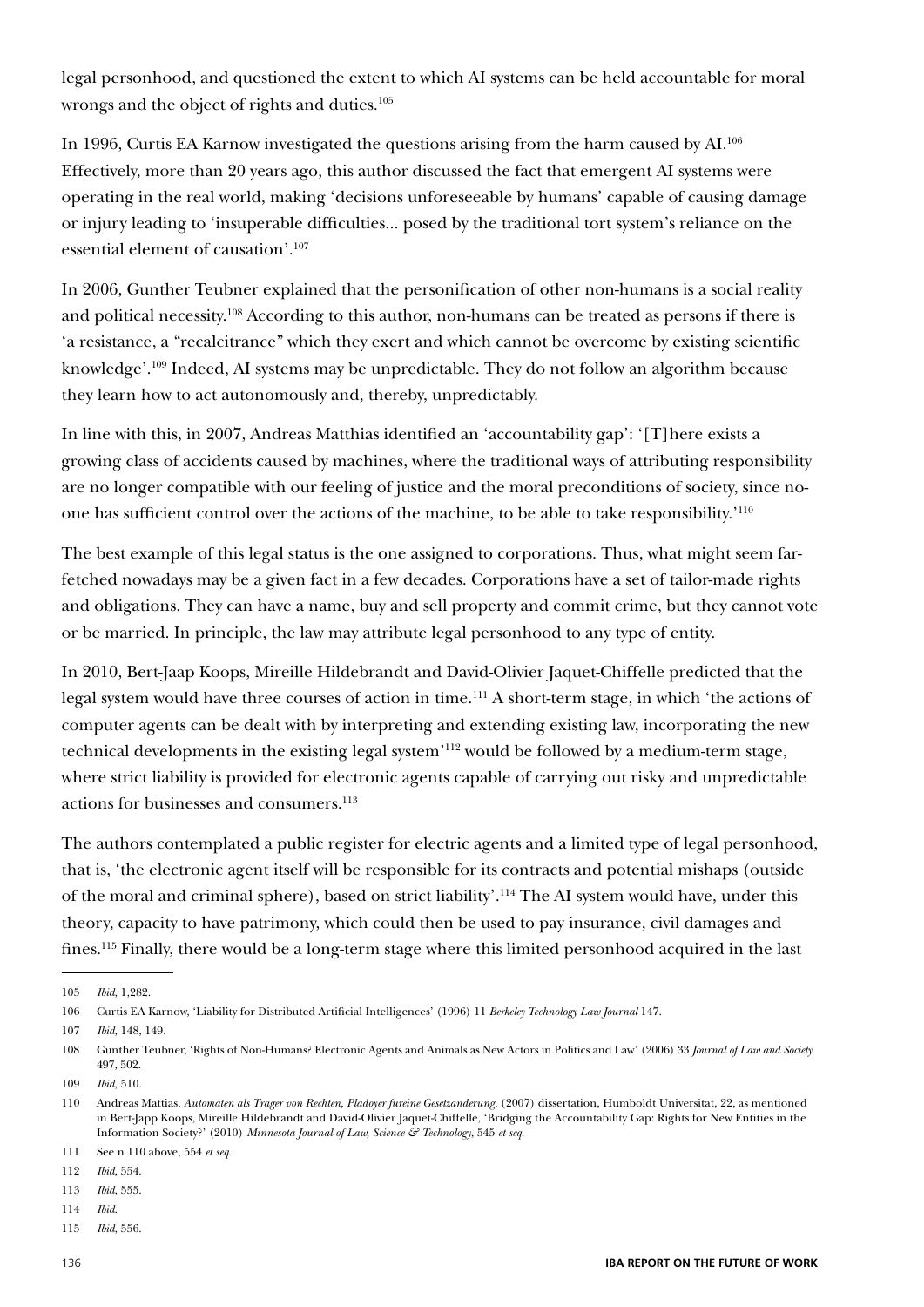term would evolve to the attribution of full personhood to new autonomous entities. In particular, this would 'concern both liability on the basis of wrongful action and culpability and a lawful claim to post human rights'.116 According to the authors, this legal status would be dependent on the capacity of the machine to make moral self-conscious decisions.<sup>117</sup>

Having said that, legal scholars have to continue studying this subject to determine whether the assignment of legal personhood to AI entities is a more adequate solution in comparison with other legal solutions.

## **V. Conclusion**

Ray Kurzweil, a Google engineer, claims that AI will become superior to humans in 2045 through the creation of superintelligence capable of self-improvement.118 Considering the Law of Accelerating Returns and Moore's law,119 Kurzweil notes that faster and smarter chips will themselves accelerate the growth of the power of computers.120

Indeed, if AI becomes what it is planned to become, the legal system will have to be adapted to incorporate AI systems and robots in our society.<sup>121</sup> Law-makers may have to review the legal framework and adapt it according to the new context. As famously stated by Alfred Korzybski, 'the map is not the territory'.122 The model of the reality should not be confused with the reality itself. Therefore, if the reality changes, the model should be adapted accordingly.

Among other more creative solutions,<sup>123</sup> most authors are generally inclined to agree with one of two solutions. There are those who argue that a type of legal personhood should be attributed to AI entities,<sup>124</sup> and those who claim that the interpretation of the existing principles and rules of our legal system is enough.125 The acceptance of one of those theories will depend on the position that one adopts towards law and technology and what are the conditions to be considered as a 'person', and on the actual effects of the use of truly autonomous entities and their impact in our society.

To face the uncertainty resulting from the absence of regulation and the lack of knowledge as to the future impact of AI, insurance law will most likely have a crucial role. Those who may be deemed as part of the liability chain for the actions of certain machines will eventually need insurances to mitigate that risk.

Legal scholars, legislators and tech experts must endeavour their best efforts to collaborate on determining the solution which, on the one hand, will not obstruct the technological progress and, on the other, will respect the fundamental principles of liability law.

119 According to Moore's law, which is a technological trend identified by Intel cofounder Gordon E Moore in 1965, the number of transistors that can be fit into a computer double every 18 months to two years.

<sup>116</sup> Ibid, 558.

<sup>117</sup> *Ibid*.

<sup>118</sup> Ray Kurzweil, *The Singularity Is Near. When Humans Transcend Biology* (Penguin Group 2005) 98.

<sup>120</sup> Ray Kurzweil, *The Age of Spiritual Machines* (Penguin Books 1999); see n 118 above, 85.

<sup>121</sup> Richard C Sherman, *The Surge of Artificial Intelligence: Time to Re-examine Ourselves. Implications: Why Create Artificial Intelligence?* (1998) www.units.miamioh.edu/psybersite/cyberspace/aisurge/implications.shtml accessed 21 December 2018.

<sup>122</sup> Alfred Korzybski, *A Non-Aristotelian System and its Necessity for Rigour in Mathematics and Physics* (American Association for the Advancement of Science 1931).

<sup>123</sup> See n 106 above.

<sup>124</sup> See n 104 above.

<sup>125</sup> See n 106 above.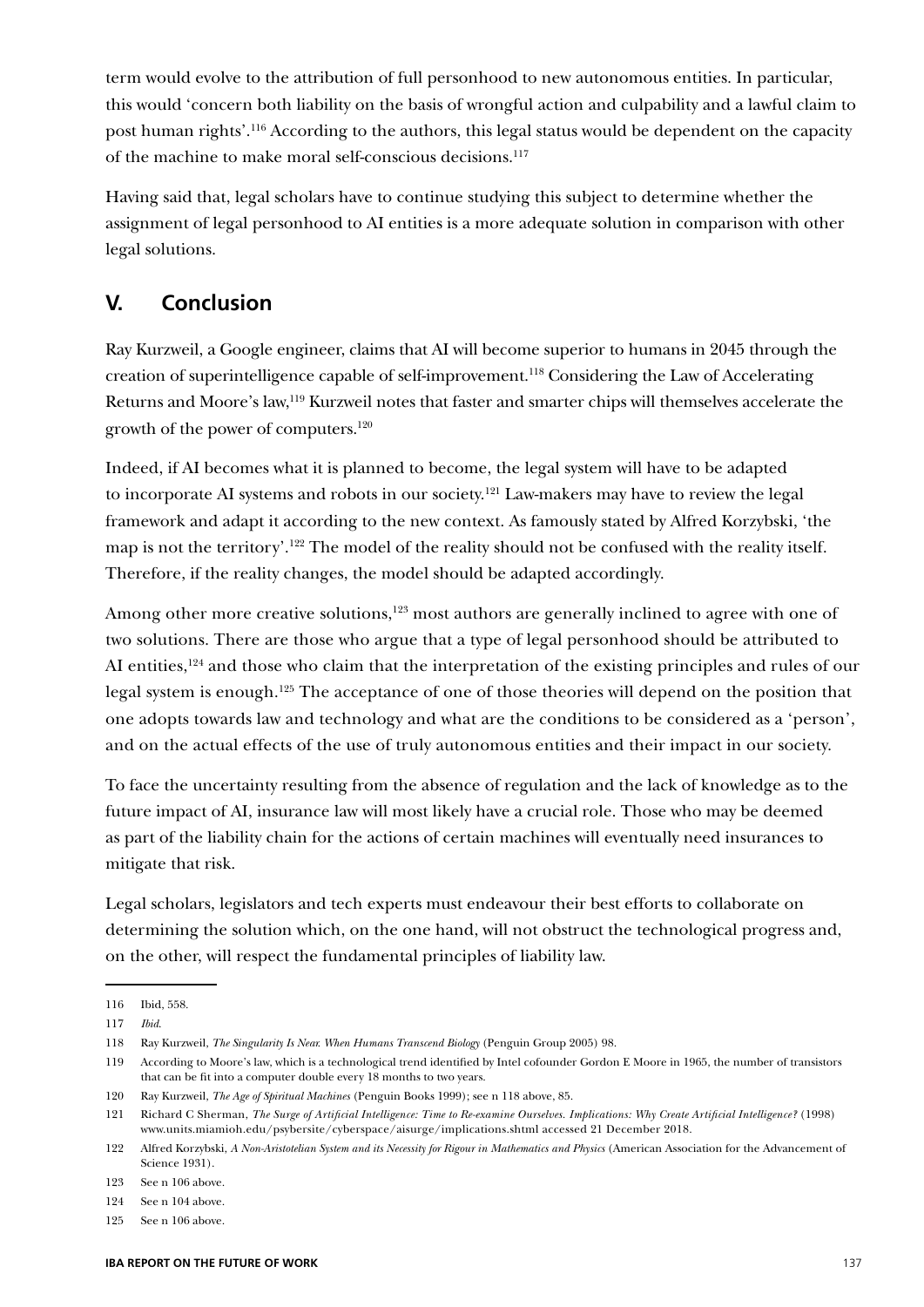# **IX. NINTH REPORT: TAX LAW**

Prepared by Joseph Duffy (Matheson, Ireland; International Organisations Liaison Officer of the IBA Taxes Committee)

# **I. The survey**

The IBA–ILO joint Working Group published a survey focusing on the challenges and opportunities for tax systems posed by the changing nature of work. The following report is based on the results of that survey and additional research into how various tax systems are dealing with these challenges and opportunities.

# **II. Substantive questions**

### *Impact of tax policy on the nature of the working relationship*

- In what country do you work?
- To what extent does tax policy shape or drive the nature of the working relationship in your country? Is there a tax advantage from an employer or individual perspective to being classified as employed or self-employed? Are the employer and worker aligned in this regard?
- How does your tax system identify and treat alternative and new forms of worker engagement (eg, the sharing or gig economy)? Is there proactive guidance from taxation or other authorities? Is this addressed on a case-by-case basis? To what extent is tax policy used to proactively shape the nature of new forms of engagement?
- To what extent does tax policy affect the nature of remuneration? Does tax policy affect remuneration in cash, benefits and share-based remuneration? In circumstances where there are significant changes to the nature of work, to what extent does tax policy promote flexible wage policies linked to factors other than the work of that employee (stock options, restricted stock units (RSU) and compensation by performance)?
- To what extent does tax policy affect the terms of employment engagement (eg, entitlement to a tax-free termination payment depending on length of service)? Can tax policy be used to shape, improve or protect the terms available to workers in the labour market (eg, full-time, indefinite contracts, and flexible time and place)?
- To what extent does tax policy in relation to the taxation of work affect the practices of corporations? Is there a preference within corporates to hire versus outsource? Does the analysis change for cross-border matters?

### *Sharing the tax contribution*

• Would tax receipts in your country be affected significantly by changes in the amount that people earn and how people earn? To what extent would the national exchequer be able to cope with future changes in working structures? How progressive is your income tax system? How broad is the tax base? To what extent is it reliant on lower, middle or upper-income earners?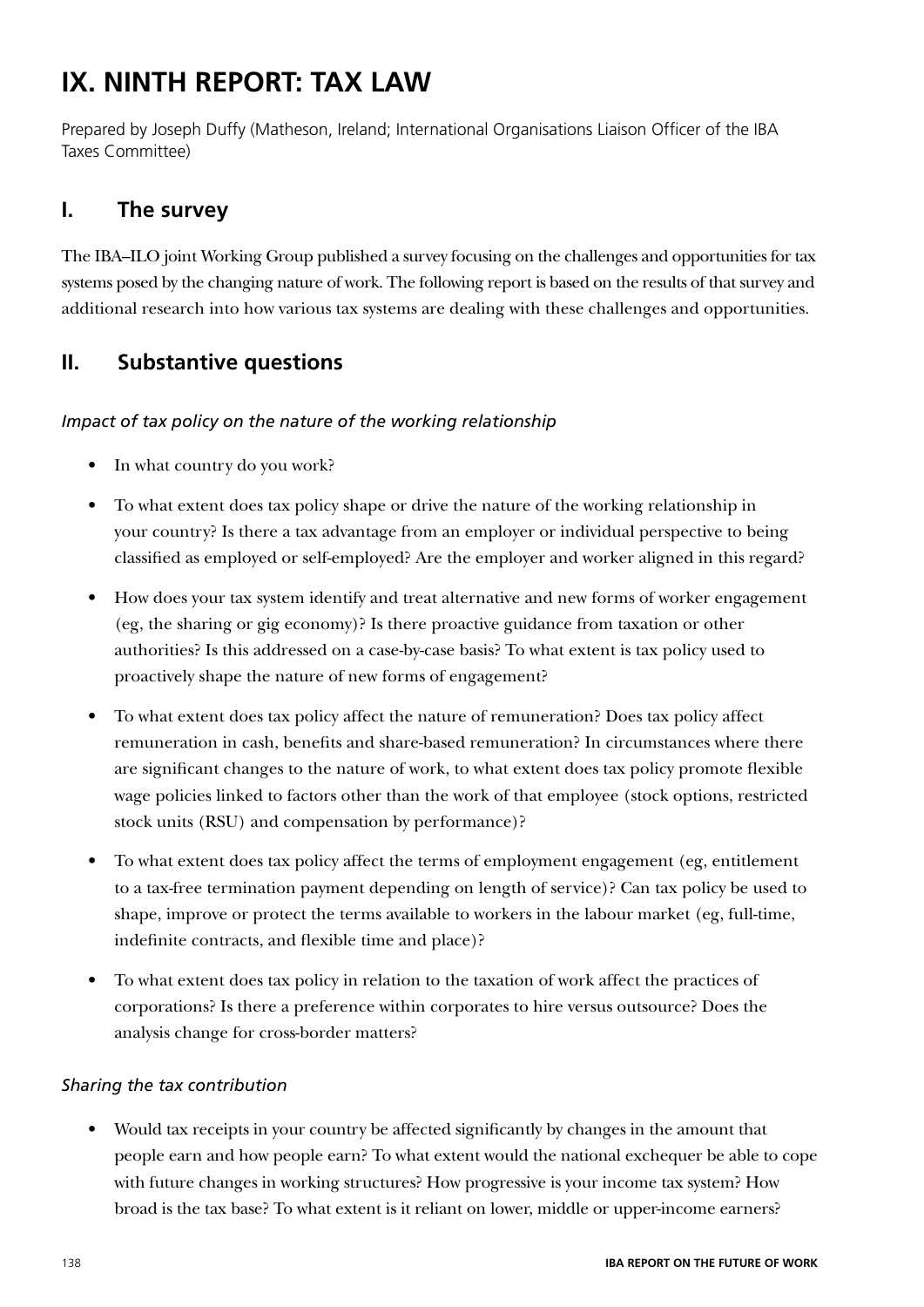- To what extent does direct personal taxation contribute to the national exchequer in comparison with other forms of taxation (VAT, excise, capital, corporate, wealth etc)? Does national tax policy in any way seek to reduce the reliance on income tax, particularly income tax on earned income?
- To what extent are alternative and innovative forms of taxation considered to increase tax, and reduce the direct taxation burden on employees and the reliance on direct taxation of earned income?

#### *Taxation of work and technological developments*

- To what extent does your tax system consider the taxation of robots or automated processes? Are there tax incentives to encourage automation or, conversely, to protect against automation? To what extent is the impact on employment considered relevant in setting this policy? Should tax policy be used to encourage or discourage automation?
- What tax policies are being followed or considered to protect against a possible fall in exchequer revenues as a result of the automation of work processes, particularly routine activities and services? Are there examples of how this was addressed by tax policy in the past?
- To what extent should countries move away from a direct tax on labour and instead tax indirectly on consumption or other forms of taxation (financial gains)?
- To what extent would the taxation of robots (or other automated processes that replace jobs) affect the uptake of new technology? Could a possible taxation of robots be used to help the workforce adapt to the increasing speed of technological change (ie, invest in education or skills upgrading)? Would such a measure be effective in shortening transition periods?
- To what extent does your tax system reflect changes in work practices as a result of technological advances. For example, are there special rules providing for the taxation of remote workers?

#### *Taxation of work and economic policy*

- To what extent is the taxation of workers considered in shaping economic policy and tackling unemployment? To what extent are regional and sectoral tax incentives used? To what extent is the policy focus on direct incentive (eg, grant aid) versus indirect incentive (eg, tax rebate)?
- To what extent does the tax-benefit infrastructure reduce the rising inequality in disposable income? Are there changes made to the tax-benefit infrastructure to react to rises in income inequality?
- To what extent is income tax policy and the quantum of income tax on workers seen as a barrier to employment or tool to generate employment and investment?
- To what extent does tax policy encourage forms of generating income other than traditional employment (eg, encouraging entrepreneurship)?
- To what extent can income tax policy and incentives influence the location of globally mobile employees? To what extent is this desirable?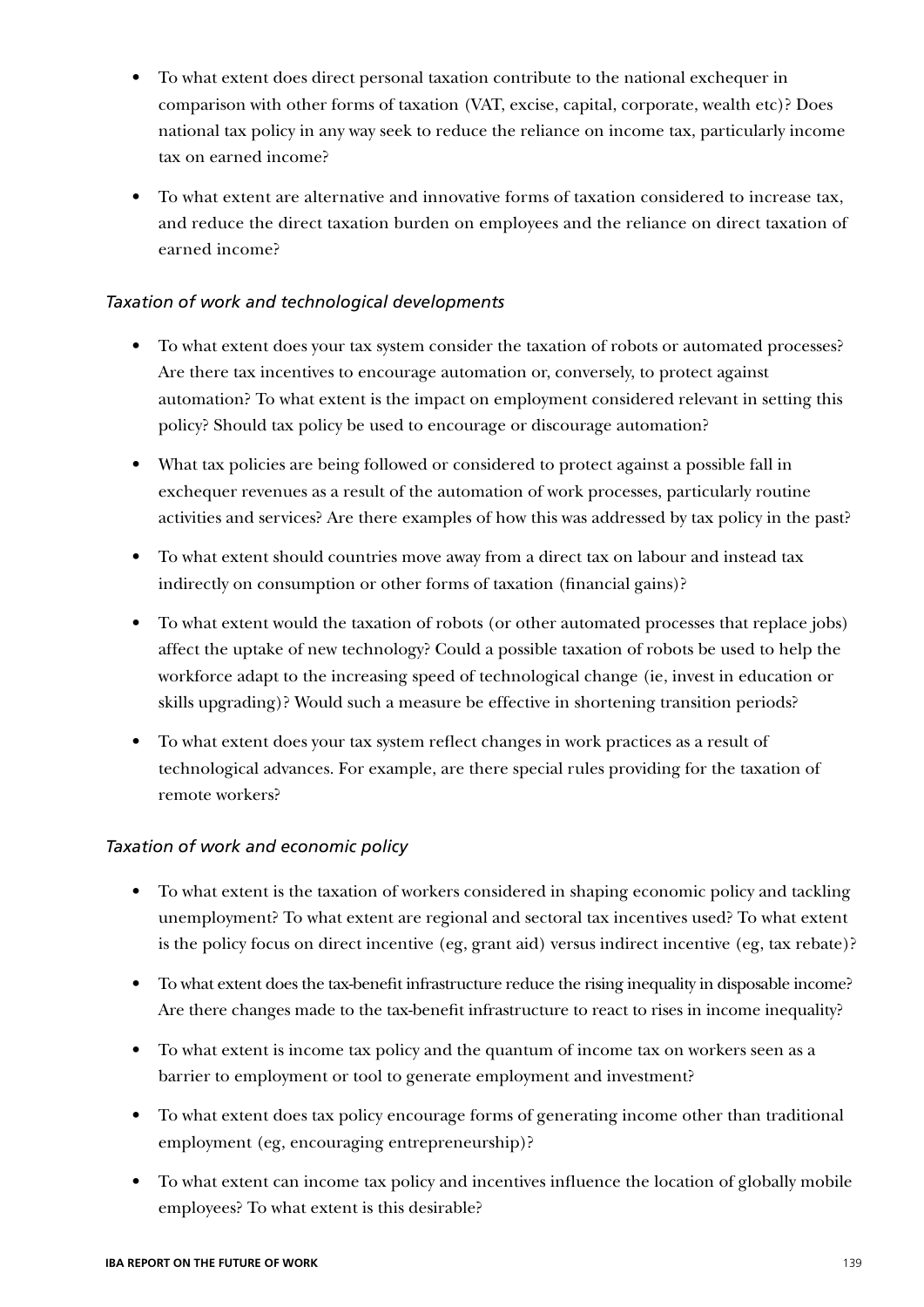#### *Taxation of work and social policy*

- To what extent is tax policy used for re-education and training within and outside the workforce? How does a tax-based incentive approach compare with direct intervention?
- To what extent is tax policy used to support pension policy? Is there equal support for public and private pensions? With an ageing population, how can tax policy be used to address the increasing difficulties in financing pension commitments?
- To what extent can tax policy be used to economically support an adequate universal minimum income for all persons?
- To what extent can tax policy address the issues of longer-term unemployment due to (but not exclusively so) technological change?
- To what extent can tax policy be used to promote CSR and other socially desirable programmes within the workplace or in communities without undermining companies contributions to public policies (eg, pro bono, community work, and health and safety policies)?

### **III. Key findings**

- The survey and our analysis have highlighted challenges and opportunities for national tax systems and potential significant effects on national tax receipts because of the changing nature of work.
- The nature of the employment relationship is changing. There appears to be a shift towards non-employee relationships, self-employed individuals and workers operating in the gig economy. Traditional tax systems have been designed to reflect self-employment as an indicator of entrepreneurship. This may no longer be the case and tax policy may need to change to protect the new breed of workers, remove the distinctions between traditional employees and the self-employed and incentivise true entrepreneurship within the economy.
- The primary revenue source for national exchequers comprises tax receipts on current earnings and value added tax (VAT) receipts (which ultimately falls to be paid by end-consumers out of aftertax earnings). This results in a potentially unstable tax base and puts particular pressure on pension payments in an era of ageing populations. There is significant uncertainty about the sustainability of this model, particularly considering the impact that technological development may have on employment levels. Given the exponential rate of change in technological development, the redundancy of certain jobs across huge sectors of the global economy could happen quickly. Falling employment levels would dramatically affect the level of income tax receipts and VAT receipts.
- It is possible that jobs will be created to replace the jobs made redundant by technological development. But it is not clear how quickly this would happen. There would need to be significant investment in education and training, and tax policy can play an important role in encouraging such education. In addition, governments can consider how to reduce the direct tax costs associated with the employment of individuals and how to reduce the tax burden on corporates so as to encourage investment in individuals.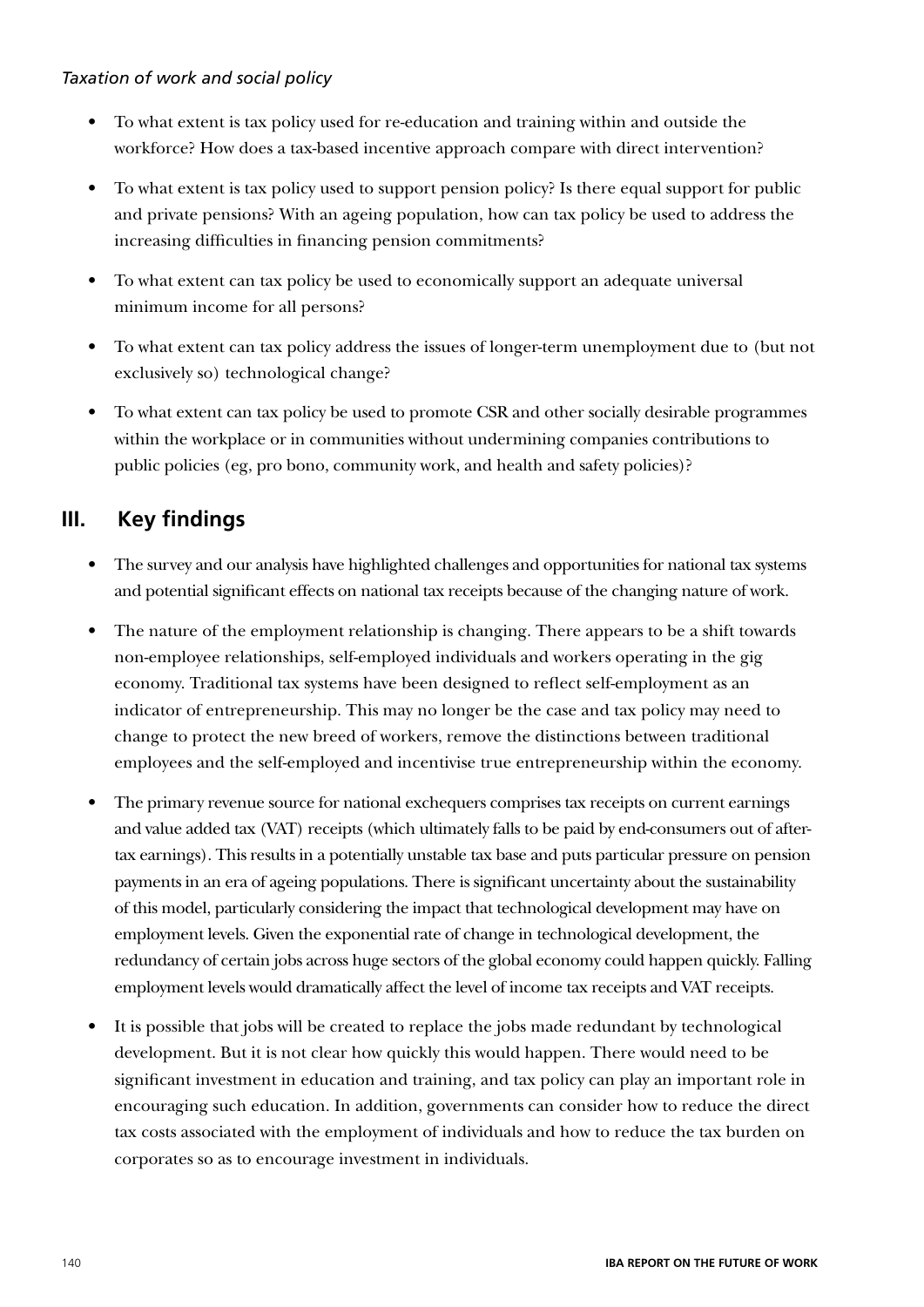- In the meantime, how national exchequers can plug any tax gap caused by falling employment levels and how tax disincentives on employment can be removed must be determined. There is not an alternative obvious income source for national exchequers.
- There has been a significant focus in recent years on the international base erosion and profit shifting (BEPS) project. Essentially, this was a project aimed at eliminating mismatches in international tax laws and ensuring that multinational corporations paid more tax. While the BEPS project has driven a lot of changes in international tax rules and changes in corporate behaviour, it is clear that there are likely to be further changes in international tax laws, ultimately resulting in higher corporate taxes. We have yet to see what impact a higher corporate tax rate will have on corporate investment and job creation, or indeed consumer prices. While certain corporate tax problems need to be addressed, a focus on corporate taxation, as a tax on the year's profits, seems to be fraught with the risk of being inherently unstable and ultimately borne by the consumer.
- Consumption taxes, such as VAT and sales tax, while relatively easy to adjust, are highly regressive as they are ultimately borne by the end-consumer and affect the poorer to a much greater degree. Innovative taxes, such as a digital tax, have been proposed, but ultimately they seem to be another form of consumption tax or simply a new means of allocating taxing rights.
- There have been international discussions on new forms of taxation, such as a tax on data or taxation based on market intangibles. The BEPS project has successfully closed the door on many forms of 'nowhere income' (ie, income allocated to no jurisdiction that as a result is taxed nowhere). However, it is difficult to see how many of the new proposals do anything other than reallocate global tax receipts among countries and fail to increase global tax receipts. In such circumstances, history shows that large developed countries tend to do better when it comes to designing rules around the allocation of resources.
- Perhaps there needs to be a greater focus on new types of taxation, such as wealth and property taxes, which recognise the large, stable base of inherited wealth accumulated in the world's most developed countries over many centuries instead of simply looking at current year profits or income taxes.
- Technology is changing how and where people work and equally how corporations connect and sell to customers. This creates challenges for tax systems designed in a different era. Greater employee mobility raises important questions as to where value is created within organisations. This creates significant uncertainty around the appropriate nexus for corporate taxation. The BEPS project, the European Common Consolidated Corporate Tax Base proposals and other follow-up international initiatives continue to focus on dividing the taxation rights of corporate profits. It is clear that the old rules of corporate taxation need to be adapted to suit the modern world, but whether any of the proposed rules will benefit countries other than the large traditional powers is not clear.
- The rapidly changing nature of work in today's technologically advanced and globalised world poses many challenges for national tax systems. In some instances, countries seek to adapt traditional tax rules to cater for these unforeseen changes. In others, proposals such as the taxation of robots, the establishment of permanent establishment (PE) rules and the development of a digital tax represent innovative ways in which systems seek to deal with these challenges.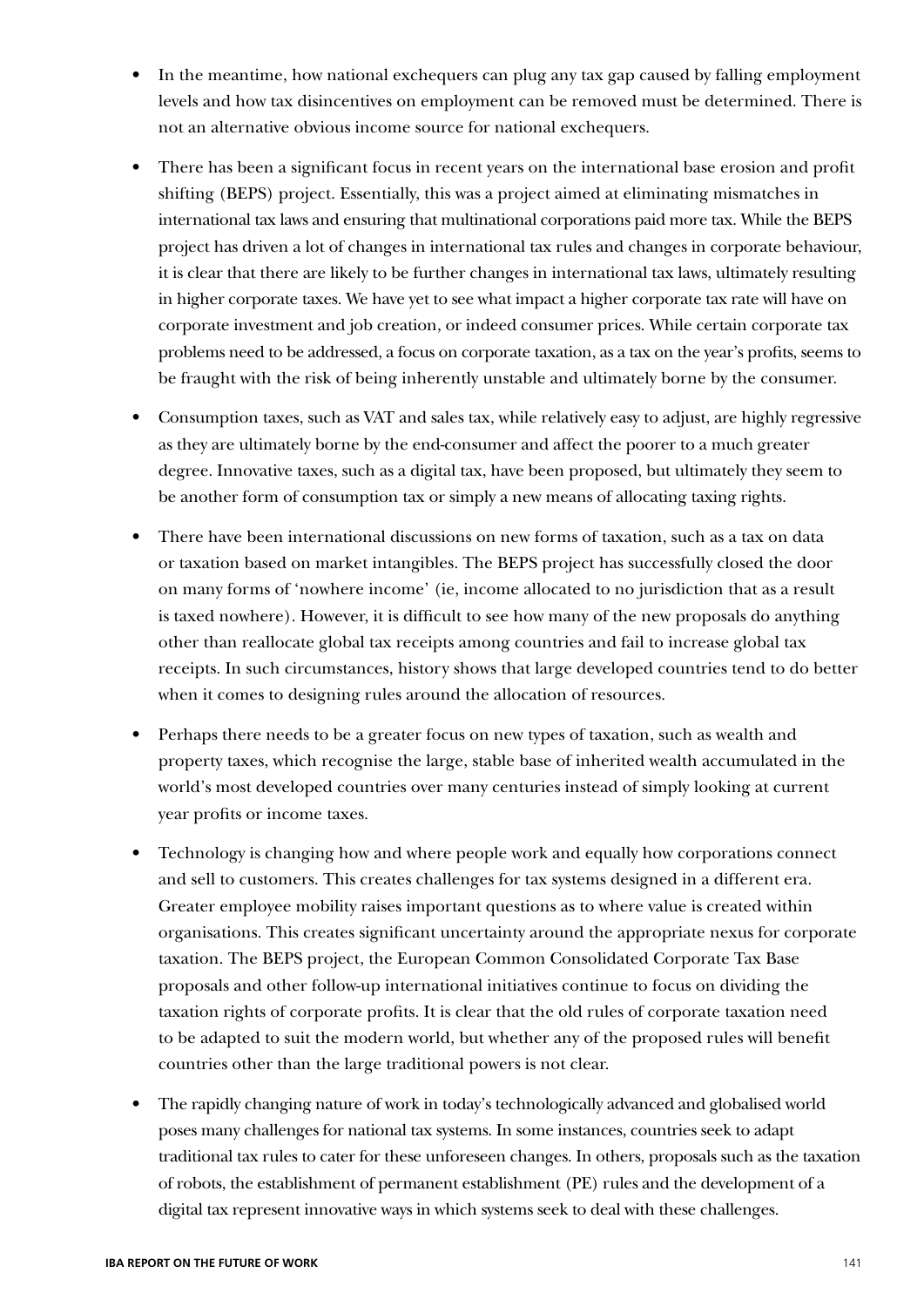# **IV. The changing nature of employment**

The traditional structures of the labour market are undergoing profound change and secure employment positions are being replaced with independent contractor relationships that are more entrepreneurial, but come with intermittent and less secure income streams. Tax systems are adapting and will need to adapt further to deal with these changes.

The question of whether a worker is an employee or self-employed is a question of fact based on the circumstances of each case – the designation is not a choice made at the election of the employer or individual. In Ireland, a multifactor test that looks at indicators such as whether the employer controls all aspects of the employees work; whether the worker is employed as part of the business and whether the work done is integral to the business; and the level of entrepreneurship employed by the worker, is used to determine whether there is an effective employment relationship. The Irish Revenue Commissioners (the 'Irish Revenue') issued guidelines to assist in determining whether an individual is employed or self-employed. When considering the guidelines, the job as a whole must be looked at, including the working conditions and the reality of the relationship between the parties involved.

Whether an individual is determined to be an employee or self-employed will affect how they are assessed for tax, the amount of tax they pay and how they pay it. It will also affect their employment rights and entitlement to certain benefits.

### *1. Impact of employee/self-employed classification on tax treatment*

The tax treatment of new forms of worker engagement is generally determined by understanding the nature of the working relationship and applying the principles of taxation to that relationship. In the context of the nature of the working relationship, tax will generally follow the nature of the legal relationship.

In Ireland, self-employed taxpayers pay income tax under the self-assessment system once a year. Selfassessment means that the taxpayer is responsible for making their own assessment of tax payable. Employees whose only income is employment income are generally taxed at source by their employer by operation of the pay as you earn (PAYE) system. In recent years, efforts have been made to equalise the tax treatment of employed and self-employed taxpayers. The year 2017 saw the introduction of the earned income tax credit (currently  $\epsilon$ 1,150, increased from  $\epsilon$ 550 in 2016 and  $\epsilon$ 950 in 2017); PAYE workers are entitled to a tax credit of  $\epsilon$ 1,650 (in addition to their personal tax credit of  $\epsilon$ 1,650, to which every taxpayer is entitled), but there had been no additional credit available for self-employed taxpayers until its introduction. Historically, self-employed taxpayers were not entitled to the same level of benefits from the social welfare system as employees. While self-employed taxpayers had been entitled to a contributory pension and maternity benefit, access to a wider number of benefits from the pay related social insurance (PRSI) contribution fund, such as eye tests and dental treatments, which had been previously unavailable to self-employed taxpayers, was introduced this year.

*However, a number of differences persist. While all taxpayers are liable to pay the universal social charge (USC) if their gross income is more than €13,000 in a year, an extra charge of three per cent applies to any income from selfemployment (ie, non-PAYE income) more than €100,000. This means that self-employed people pay a total of 11 per*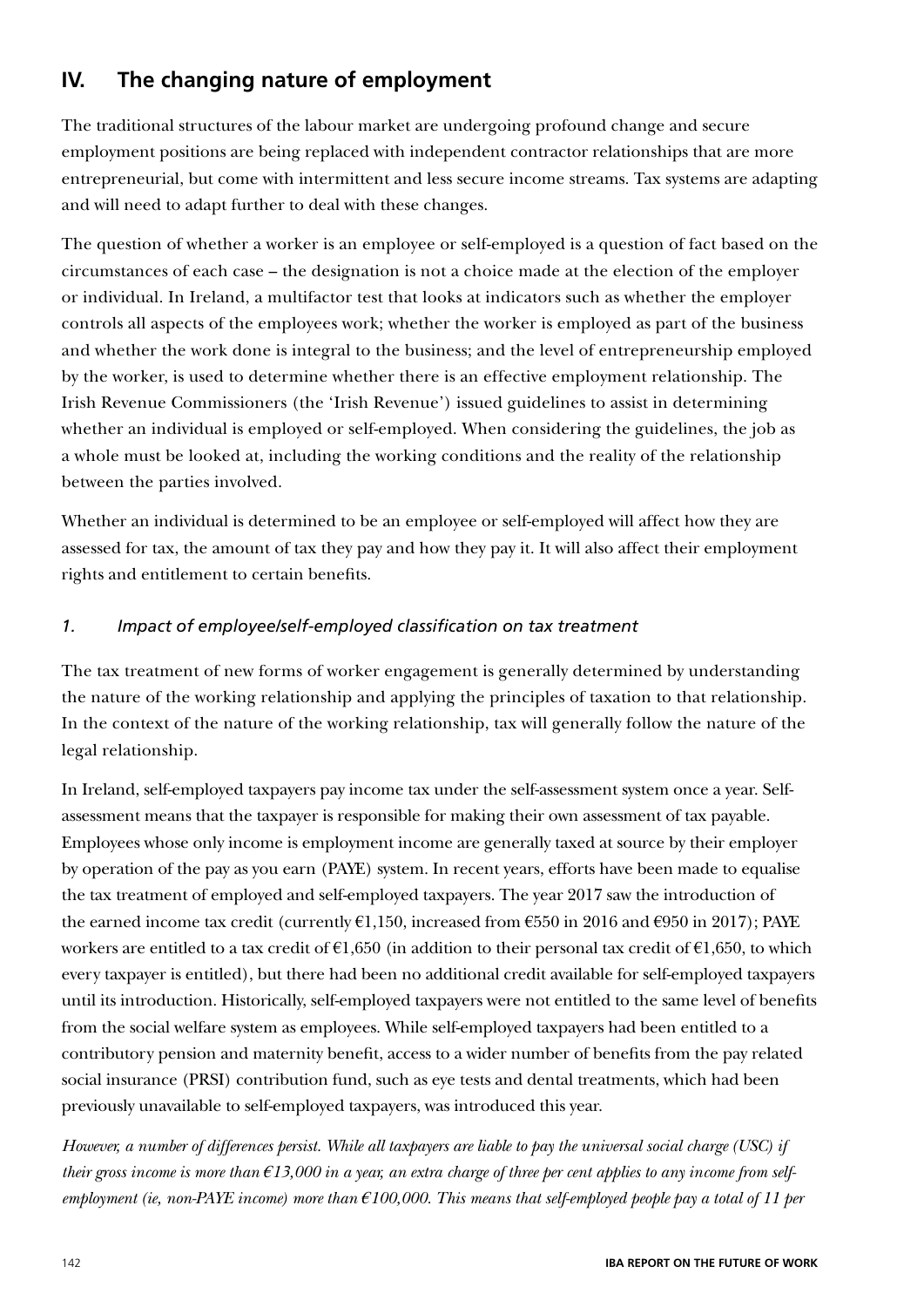*cent USC on any income more than €100,000. Self-employed taxpayers are, however, entitled to claim certain business expenses, including the purchase of goods for resale, rent of their premises, employee wages, rates, repairs, lighting and heating costs, running costs of vehicles or machinery used in the business, accountancy fees, interest paid on loans for the purpose of the business, leasing payments on vehicles or machinery used in the business, to the extent that these expenses are incurred wholly and exclusively for the purposes of the trade carried on by the taxpayer.*

In the US, from an employer perspective, there was a historical tax advantage to a worker being classified as self-employed, while for a worker, there was a tax advantage to being treated as an employee, in both cases because the employer would bear the burden of certain employment taxes if the worker was treated as an employee. Under the new Tax Cuts and Jobs Act, there may be incentives for workers to be treated as self-employed to take advantage of a new business tax deduction resulting in a lower effective tax rate for certain services income that is not received as an employee.

#### *2. The gig economy and how to tax it*

The gig or sharing economy is the name given to the workforce made up of independent contractors who provide a service on an ad hoc basis. Instead of a regular wage, workers get paid for the gigs they do, such as a food delivery or a car journey. It is an environment in which temporary positions are common and organisations contract with independent workers for short-term engagements.

The impact of the gig economy on overall employment quality appears to be relatively limited at present, with less than one per cent of total US employment, for example, accounting for this new form of employment, according to a 2017 report titled *Making US Labour and Social Protections Fit*  for the 21st Century.<sup>126</sup> However, as noted by the ILO in its 2016 report, *Non-Standard Employment Around the World*, as digital platforms providing this work are often set up with the explicit purpose of circumventing existing regulation and taxation, new forms of informal employment have the potential to grow quickly, in advanced and developing countries.<sup>127</sup> On the one hand, these technological changes have the potential to strengthen formal employment and lower entry barriers for currently informal workers and companies. On the other hand, there is 'a risk that policy inaction and lack of appropriate regulatory frameworks may result in greater fragmentation of labour markets and an increase in the incidence of informal employment arrangements', as noted by the UN in its report on *The Impact of the Technological Revolution on Labour Markets and Income Distribution*. 128

The key concern is whether some individuals are choosing self-employment and gig economy work because they lack alternative employment opportunities. In this respect, rather than demonstrating entrepreneurial freedom and creativity, the growth in self-employment more likely marks the denouement of a more precarious and less secure way of working. In this context, an important question to be raised relates to the reason why the market favours individuals working for their own business rather than as employees of large companies; large companies exist because it is typically more efficient for individuals to come together as part of a large company than to operate lots of small, individual businesses, due to the economies of scale and scope.

<sup>126</sup> Sandra Polaski, *Making US Labour and Social Protections Fit for the 21st Century* (ILO, RDW 2017).

<sup>127</sup> ILO, *Non-Standard Employment around the World: Understanding Challenges, Shaping Prospects* (2016).

<sup>128</sup> UN Department of Economic and Social Affairs, *Frontier Issues: The Impact of the Technological Revolution on Labour Markets and Income Distribution* (Development Policy Seminar 2017).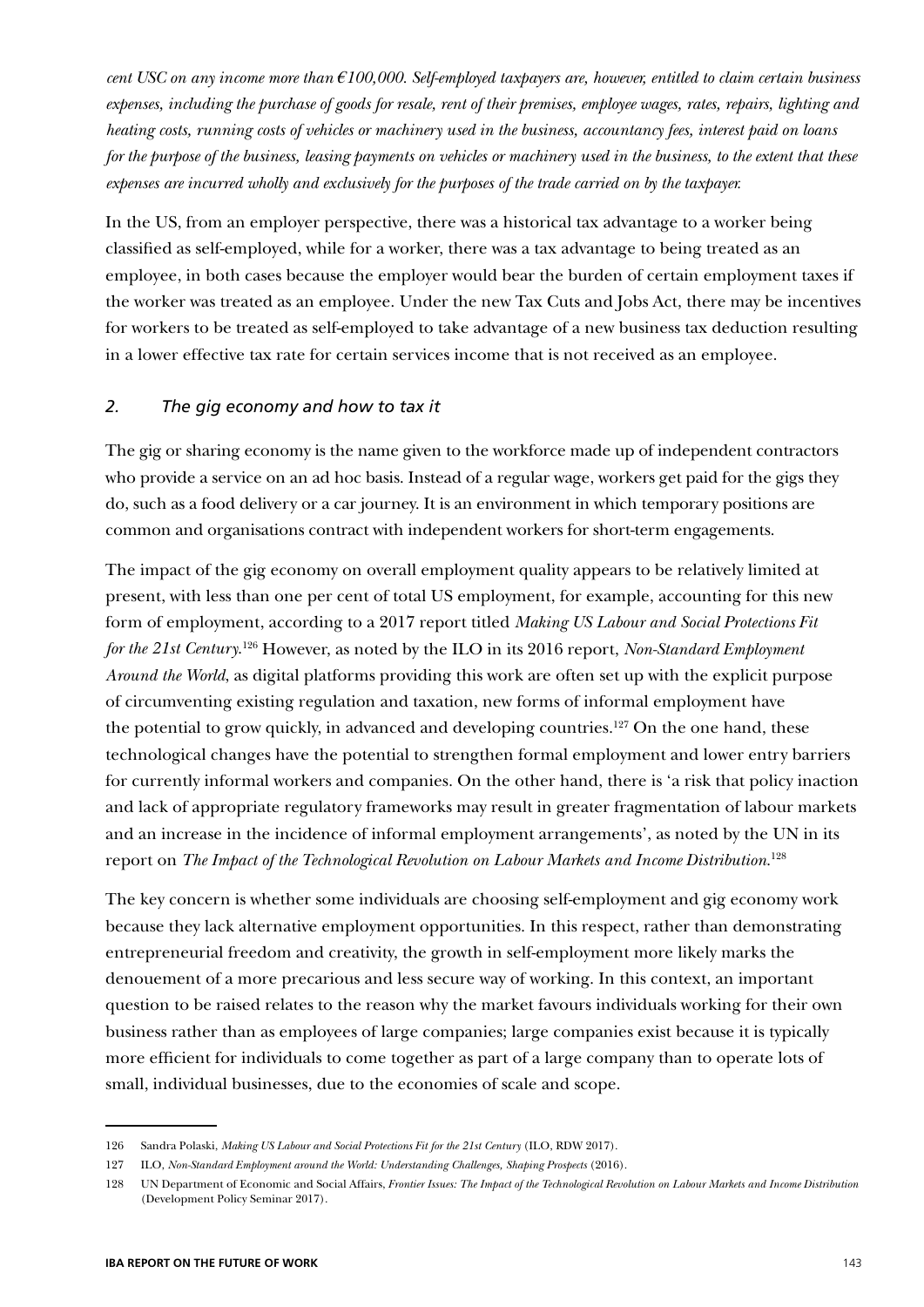The question is how to tax employees and the self-employed with the backdrop of a changing labour market landscape. A pragmatic argument for taxing the self-employed at lower rates than employees is that the former group is more responsive to tax (in the sense that their taxable incomes are more 'elastic'). The more a tax reduces taxable income, the lower the revenue yield from the tax and the greater the loss of taxpayer welfare overall. So it can be efficient to set lower tax rates for more responsive groups.

The position of employees and the self-employed can be heavily contrasted in terms of the level of risk taken and whether there is personal investment in the enterprise. It is axiomatic that this risktaking should be reflected in taxation policy, with concessions being made in respect of self-employed individuals. One fundamental difference is that, unlike employees' wages, the income of the selfemployed often represents a return to capital invested (as well as labour input).

Preferential tax treatment may be justified if markets fail to provide the appropriate incentives for entrepreneurship. In some cases, the tax system itself distorts the market rewards that attach to different economic choices. Marginal tax rates that are higher for high incomes, for example, mean that above-average returns are taxed more than below-average returns are cushioned. As Adam, Miller and Pope note in *Tax, legal form and the gig economy*, the tax system does not currently match taxation of profits with symmetrically generous rebates for losses: losses can only be set against other income (there are no cash refunds), with significant restrictions (which differ between companies and the self-employed) on what income they can be used to offset.<sup>129</sup> Losses carried forward to set against future income get no compensation for the delay and there is a risk that the losses can never be used.

As the aforementioned authors note, being taxed on positive returns but not symmetrically cushioned from negative returns does discourage risk taking. A sensible focus would be on reducing the disincentives created by asymmetric taxation, and in particular, reforming the treatment of losses.

Another consideration in the taxation of workers is that market failures can arise in relation to self-employed entrepreneurship. For example, there may be too few new ideas tried out because innovators do not reap all of the rewards (some 'spillover' to other businesses that can learn from the experiences of the innovator) or some small and/or new firms may find it prohibitively expensive to raise external finance because potential lenders have less information than would-be borrowers about the firm's prospects.

The UK Institute for Fiscal Studies, however, argues that blanket reductions in tax rates for all the selfemployed and company owner-managers are poorly targeted at such problems. It is better to determine which specific activities justify different tax treatment and design a policy targeted at those activities. It may be difficult to find precisely targeted measures that will encourage the kind of socially beneficial 'entrepreneurship' that is hard to define but, the OECD notes in *OECD Tax Policy Study No 21: Taxation and Employment* 130 that there are certain measures governments can take to increase work incentives:

<sup>129</sup> Stuart Adam, Helen Miller and Thomas Pope, *Tax, legal form and the gig economy* (Institute for Fiscal Studies 2017) www.ifs.org.uk/ publications/8872 accessed 30 January 2019.

<sup>130</sup> OECD, *OECD Tax Policy Studies No 21: Taxation and Employment* (OECD Publishing 2011) https://doi.org/10.1787/9789264120808-en accessed 30 January 2019.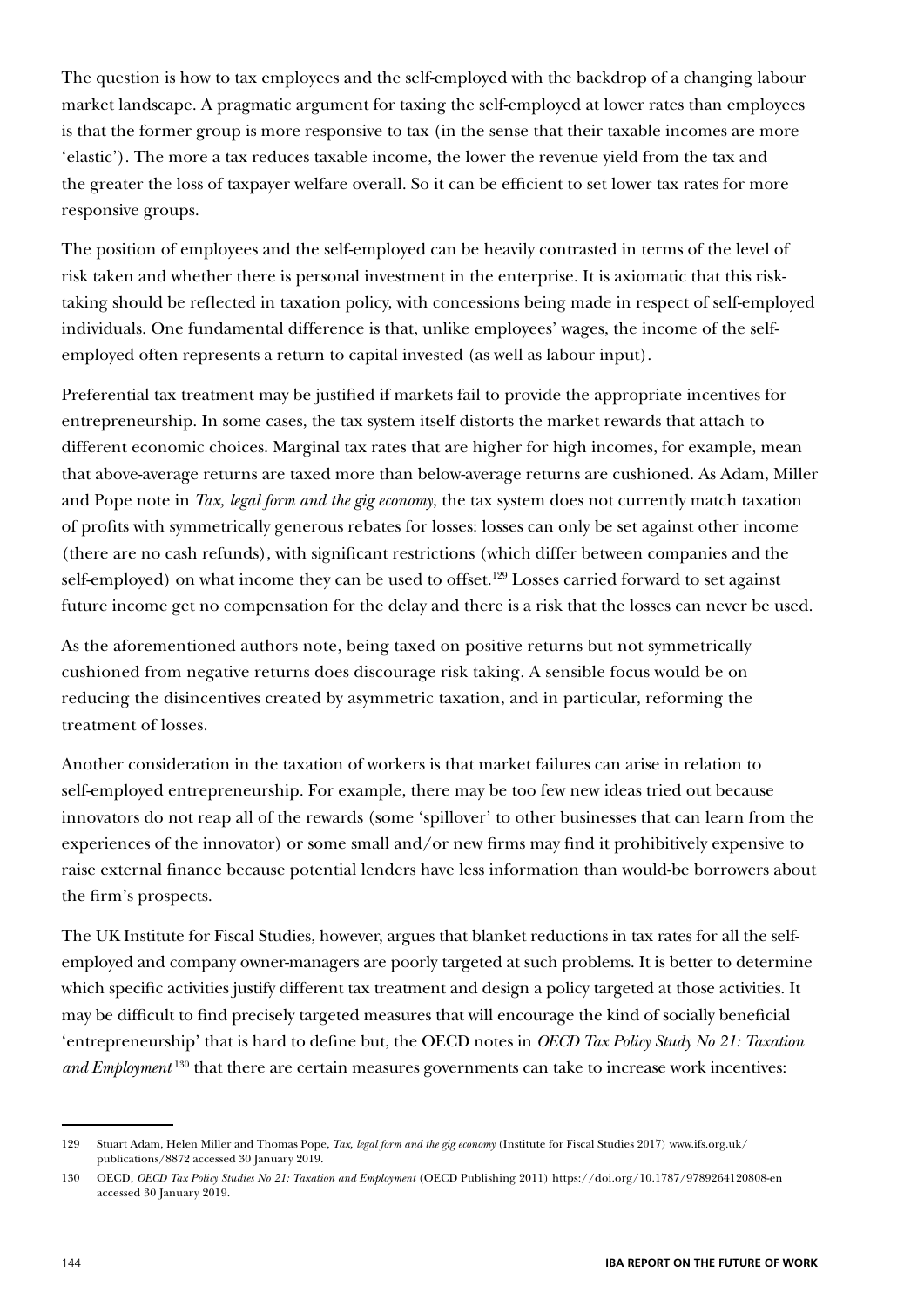- introducing (or expanding) work-contingent tax credits targeted at low-income workers can increase work incentives for low-income workers; careful design is needed though, especially as the withdrawal of these tax credits as income rises can discourage work;
- providing age-based tax concessions for older workers rather than pension-specific concessions, and reducing social security contribution burdens on older workers thereby reducing retirement incentives faced by older workers;
- moving from family-based to individual-based taxation, to increase second-earner work incentives; and
- reducing employer social security contributions or payroll taxes for low-skilled youth, longterm unemployed and older workers will reduce the cost of hiring them for employers, increasing labour demand.

Yet most small businesses are not particularly innovative and do not generate significant spillover benefits to wider society, as noted by the Institute for Fiscal Studies. Instead, they consist of people quietly going about the business of making a living by providing valuable goods and services to others, as most ordinary employees do. There is little evidence that the gains from using across-the-board lower rates to promote those socially beneficial activities that cannot be targeted more directly are big enough to justify scattering tax benefits so widely and creating the problems of boundaries in the tax system as discussed.

A potential development in this regard comes from the UK Department for Business's *Taylor Review of Modern Working Practices*. The central thesis here is to strengthen the position of workers in nonstandard working arrangements, for example, removing incentives in the tax system that favour a classification of workers as self-employed (and a bolstering of employment law protections for traditional self-employed workers in kind).<sup>131</sup>

In addition, governments can undertake subsidies or tax incentives for consumers within the gig economy. In this respect, the UN notes that Norway's transition to electric vehicles was built on a broad range of government incentives, including a 25 per cent sales tax. As the use of those services within the gig economy increases, the opportunities for unemployed or underemployed workers increase in kind.

According to *Effects of Income Tax Changes on Economic Growth*, 132 a paper by the Brookings Institution and Tax Policy Centre, rapid technological change has contributed to increased wage inequality among workers, as well as between workers and business owners. A response in the form of progressive tax policies could ensure that benefits from new technologies, such as AI, are more widely shared. The paper notes that more progressive tax systems have the potential of generating substantial public resources for the redistribution and financing of universal systems of social protection.

Tax reform, as established, involves reductions in income tax rates and measures to broaden the tax base, that is, to reduce the use of tax expenditure or other items that narrow the base. Broadening the base will have a distributive effect; by reducing the extent to which the tax system

<sup>131</sup> Matthew Taylor, *Good Work: The Taylor Review of Modern Working Practice*s (Department for Business, Energy and Industrial Strategy 2017).

<sup>132</sup> William Gale and Andrew Samwick, *Effects of Income Tax Changes on Economic Growth* (Brookings Institution 2016).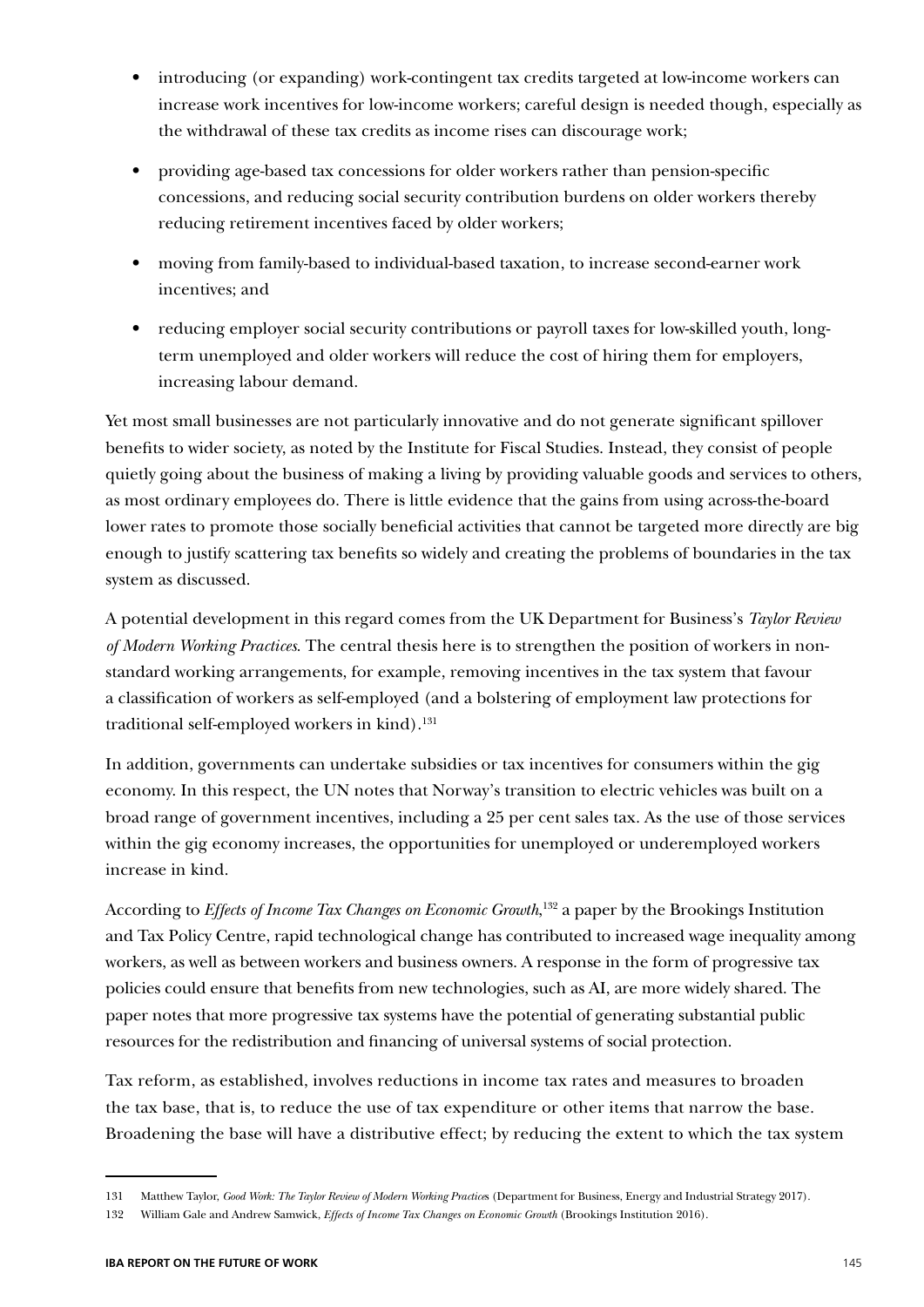subsidises alternative sources and uses of income, such a reform will reallocate resources towards their highest-value economic use and, as the paper notes, result in a more efficient allocation of resources (and an increase in employment opportunities in those sectors as a result).

Moreover, with ageing populations and increased demands on government revenue, countries' economies are under pressure to boost employment and earnings. In this respect, tax policy should focus its reforms on labour market entry and retirement. Those are the points where labour supply is most responsive to tax incentives, which can reduce barriers to entry for people leaving school and women with young children and prolong employment among older workers. Reforms should recognise that early human capital investments enhance the incentive to work and to accumulate human capital while in work, ensuring that gross earnings hold up longer through the life cycle. In turn, the prospect of higher net income earned later in working life provides an important incentive for human capital investment.

These arguments point to a targeted rearrangement of the tax rate schedule that directs incentives towards points in the lifetime when labour supply responses, especially at the extensive margin, are strongest – largely for parents with young children and for older workers, a point recognised in the Irish Department of Finance's 2017 *Annual Taxation Report*. 133 For people leaving school with lower educational qualifications, the aim is to avoid excessive spells of unemployment. For older workers, work decisions are particularly responsive to taxes. Incentives to stay in work longer and to strengthen incentives to invest in human capital can be improved by reducing the disincentives to work for people in their late 50s and 60s that are implicit in social security retirement ages, earnings tests, disability insurance and medical insurance provisions.<sup>134</sup>

### *3. What are countries doing?*

There is no specific guidance from the Irish Revenue for the tax treatment of Irish taxpayers with income derived from the gig economy. As aforementioned, the Irish tax system operates on a self-assessment basis, meaning taxpayers must include any income from alternative forms of worker engagement along with income from 'traditional' sources, such as employment income in their annual tax return. For example, income from placing an Irish property on propertysharing websites for short-term letting should be assessed as rental income from an Irish property. To ensure such income is properly assessed, property-sharing websites are required to provide certain information to the Irish Revenue each year on all rental income earned by Irish resident users in respect of both Irish and foreign property listings and all rental income earned by non-Irish resident users in respect of Irish property listings. Similarly, income from casual employment must also be included in the tax return of a taxpayer. The Irish Revenue has issued guidance on 'moonlighting', which it describes as part-time work that an individual taxpayer undertakes, the income from which is not reported to relevant authorities.<sup>135</sup> This includes wages from temporary or part-time jobs.

<sup>133</sup> Department of Finance, *Annual Taxation Report* (2017) www.finance.gov.ie/wp-content/uploads/2018/01/annual-taxation-report.pdf accessed 30 January 2019.

<sup>134</sup> Richard Blundell, 'How Responsive is the Labour Market to Tax Policy?' (UCL IZA World of Labour, 2014) www.ucl.ac.uk/~uctp39a/ Blundell\_WOL\_May\_2014.pdf accessed 30 January 2019.

<sup>135</sup> Irish Revenue Commissioners, *Reporting Shadow Economy Activity (Tax Evasion)* www.revenue.ie/en/corporate/assist-us/reporting-shadoweconomy-activity/nixers.aspx accessed 30 January 2019.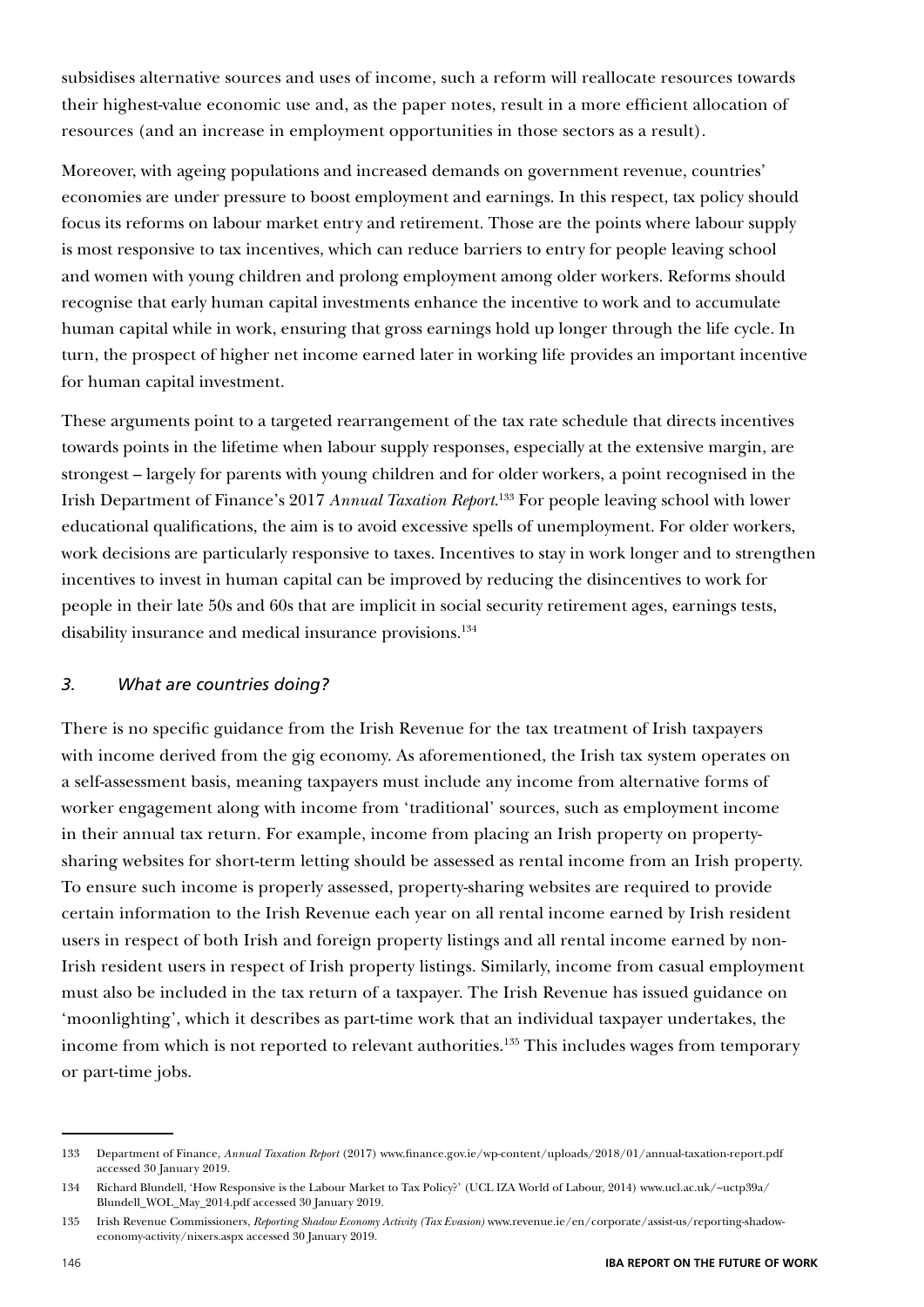In the UK, a group of Deliveroo riders recently settled a case, which was due to be heard by an employment tribunal in mid-July 2018, in which they were arguing that they had been unlawfully denied rights, including the legal minimum wage and paid holiday, after being labelled self-employed contractors. The settlement may indicate a move away in the UK from understanding gig economy workers to be self-employed workers rather than employees. It comes in the wake of the High Court giving the Independent Workers Union of Great Britain permission to launch a full judicial review of the workers' rights to collective bargaining based on human rights grounds and as members of parliament are set to scrutinise Deliveroo's hiring conditions.136

In the US, a body of common law shaped by a set of factors was set forth in Internal Revenue Service (IRS) Guidance used for determining how the gig economy should be taxed.137 Essentially old rules are constantly interpreted for new situations.

Some countries have seen that clarifying the status quo is the simpler solution to taxing the gig economy: Australia recently issued a clarification on the applicability of General Sales Tax to ridehailing platforms. An online tax calculator has been floated in a number of countries, including the UK, which could even be built into platforms' digital interfaces. Other countries, such as Belgium, have created a new 'peer-to-peer' status within the tax code, with bespoke rates and thresholds. The UK has sought to take gig workers who generate small amounts of occasional additional income out of the tax system altogether, launching two new  $\pounds1,000$  allowances for property and trading income in 2017, aimed at stimulating 'micro entrepreneurship'. France has recently clarified social security thresholds and rates specifically for long-distance ridesharing activity.

The extent to which tax policy should be used to provide greater protection for workers in the sharing or gig economy has been discussed at EU level. The European Commission has sought to ensure a higher level of protection for 'irregular' workers and has recommended that such workers, for example, Uber drivers and Deliveroo couriers, should have minimum levels of social security protection, such as unemployment protection and maternity leave. The European Commission's definition of the 'irregular' market is broadly defined; approximately 40 per cent of EU citizens are part of the 'irregular' market, which includes self-employed people and those working pursuant to part-time contracts.138 As social security rules are the responsibility of individual Member State governments, such proposals are not legally binding, and it would be for the individual Member State to amend domestic legislation to alter the level of social protection to which irregular workers are entitled.

#### *Key findings*

- The lines between employees and self-employed workers have become blurred, and this blurring of the lines is challenging when it comes to the taxation of those workers.
- Increased risk is a hallmark of entrepreneurship. Preferential tax treatment of selfemployed workers may be justified if markets fail to provide the appropriate incentives for entrepreneurship.

<sup>136</sup> James Moore, 'Deliveroo Goliath Hit By Independent Worker Union's Stone' *The Independent* (London, 15 June 2018).

<sup>137</sup> Internal Revenue Service, 'Sharing Economy Tax Centre'

<sup>138</sup> Mehreen Khan, 'EU Seeks Greater Protection for Gig Economy Workers' *Financial Times* (Brussels, 13 March 2018).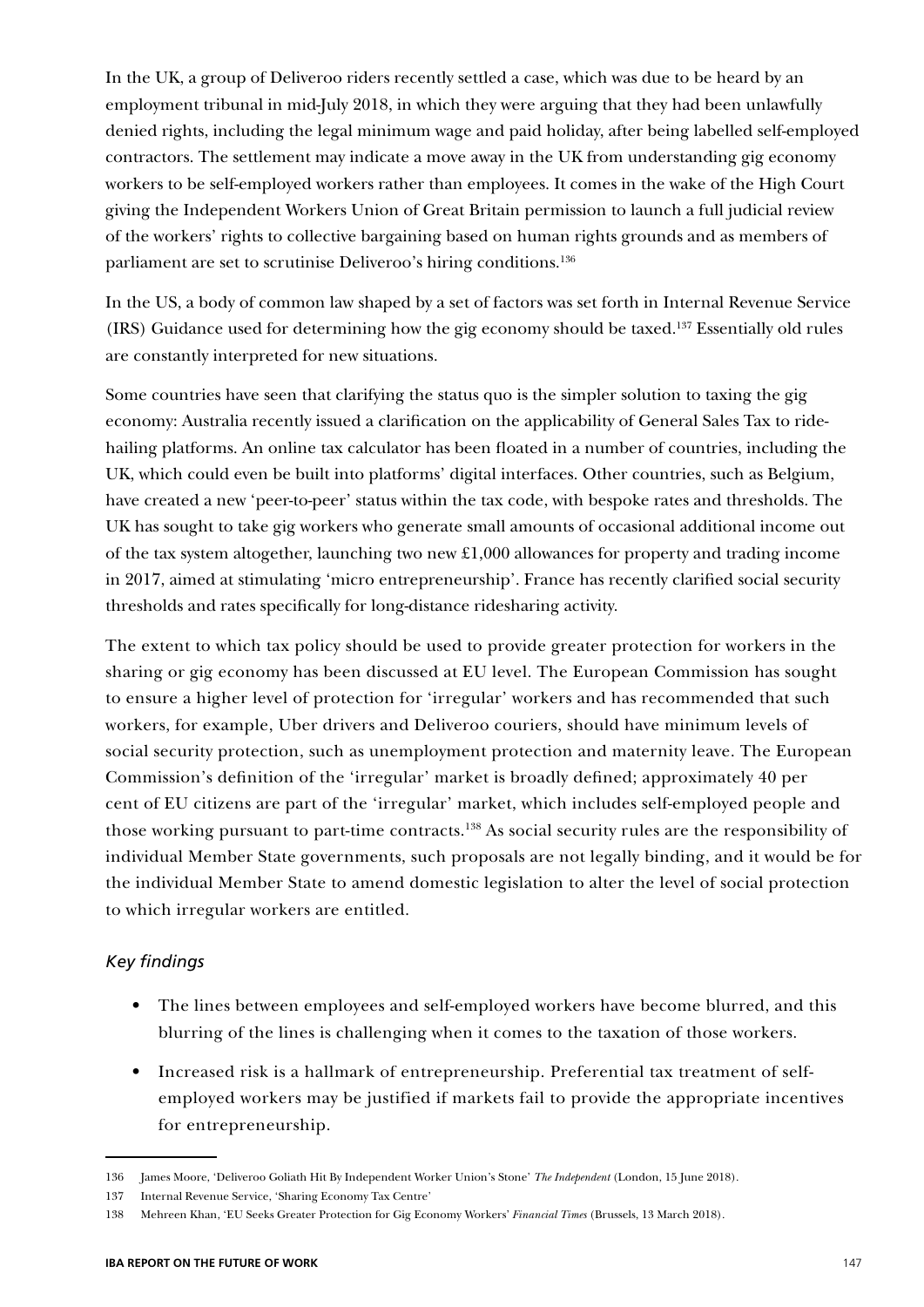- Governments can take measures to increase work incentives, including introducing workcontingent tax credits targeted at low-income workers; providing age-based tax concessions for older workers; moving from family-based to individual-based taxation; and reducing employer social security contributions or payroll taxes for low-skilled youth, long-term unemployed and older workers.
- Removing incentives in the tax system that favour a classification of workers as self-employed and bolstering employment law protections for traditional self-employed workers in kind can reduce the challenge posed by the blurring of lines between the two forms of work and taxation of each.
- Few countries have introduced specific guidance for taxation of the gig economy, and most rely on the adaptation of old rules for the taxation of a new form of worker engagement.

### **V. Income tax policy**

Many tax exchequers are heavily reliant on income tax receipts from all workers. For example, the Irish income tax system is very progressive. The top five per cent of earners pay 40 per cent of the total income tax, while the top 23 per cent of earners pay 77 per cent of the total income tax take. As set out in the Annual Taxation Report published by the Irish Department of Finance, income tax receipts were the largest contributor to the Irish tax take in 2017, making up 39 per cent of the total tax received by the Irish Exchequer. The next highest was VAT receipts, which made up 26 per cent of the total tax take. The importance of corporation tax as a source of revenue for the Irish Exchequer has significantly increased; the level effectively doubled from 2014 to 2017. Approximately two-fifths of corporation tax payments are made by a small number of taxpayers, as the top ten taxpayers accounted for 37 per cent of the 2016 total receipts. The other tax heads, that is, stamp duty, capital taxes and so on account for six per cent of total tax revenue.<sup>139</sup>

The Irish tax system is based on the principle of taxing income and expenditure and does not have any form of wealth or significant property tax, other than local property tax. Income tax in Ireland is applied to a narrow conventional base. Separate taxes apply to gains realised on the disposal of capital assets and on gifts and inheritance. Indirect taxes in the form of VAT and other duties apply in addition to direct tax. The tax base is reliant on middle and upper-income earners. Interestingly, the Dutch Exchequer relies more heavily on VAT receipts than on income tax receipts from workers, suggesting that a change in receipts from income tax would affect the Netherlands less significantly than it would affect Ireland or the US.

### *1. Impact of income tax policy*

Income tax policy can significantly affect remuneration. Tax preferences for certain types of employee benefits drive employers to offer those benefits. There are significant tax benefits to employees of certain types of equity-based compensation, and the reduced cash cost of that compensation drives many early-stage businesses especially to grant equity or equity equivalents as a major part of pay packages.

<sup>139</sup> See n 133 above.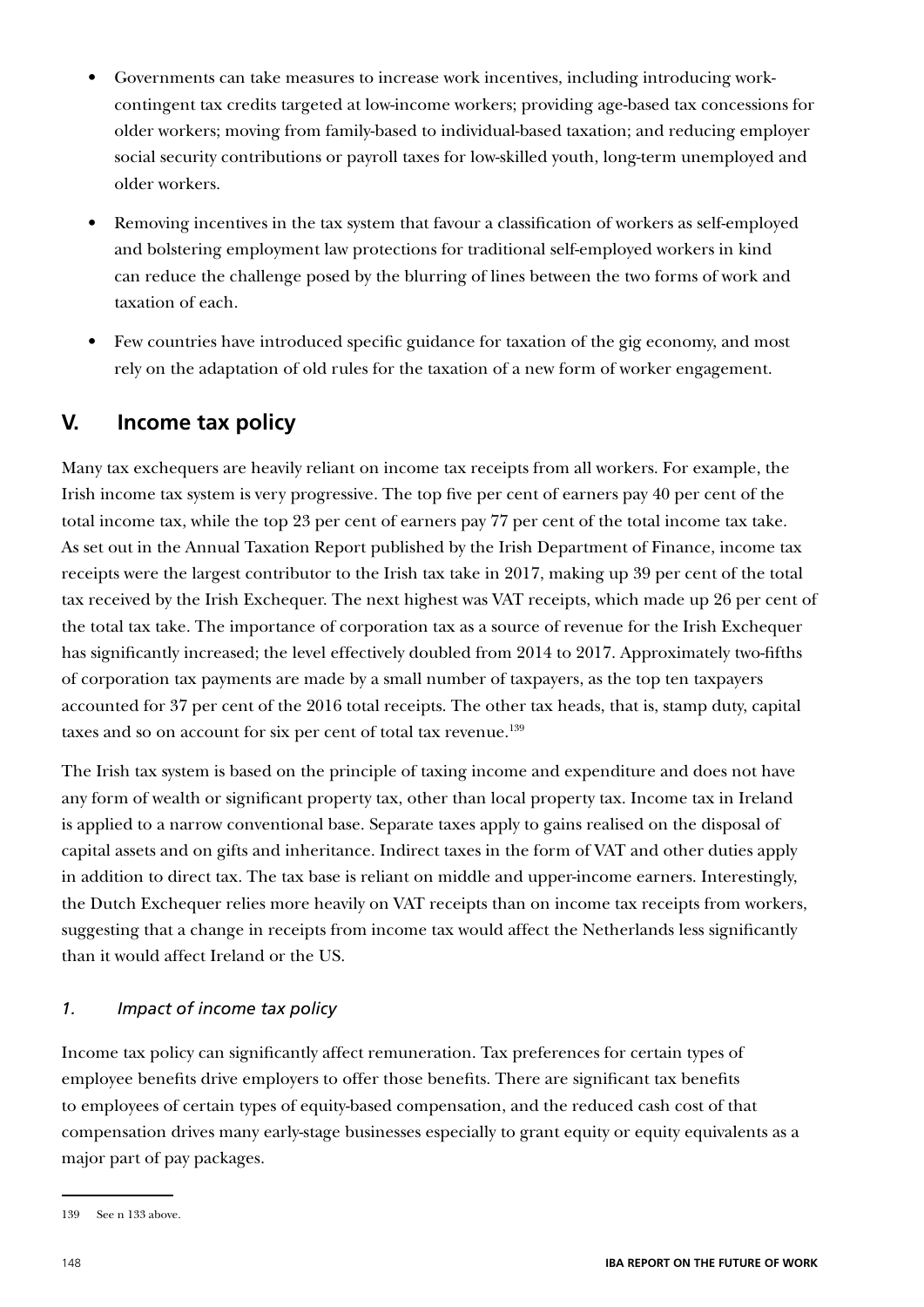In the context of employment arrangements, Ireland taxes both cash salary and employer-provided benefits. For example, when an employer makes a car available to an employee by reason of his/her employment, the 'cash equivalent' of the benefit of the car for that year, less any amounts that the employee makes good to the employer in respect of the cost of providing or running the car, will be subject to payroll tax in the hands of the employee, with such tax being operated through payroll. The cash equivalent equates to the cost to the employer of providing the benefit. However, certain employer-provided benefits can be provided in a tax-efficient manner, including certain types of share awards, equity-based employee incentive schemes and pension contributions. Employers can match employee pension contributions to a certain maximum percentage rate. The total employer and employee contributions can be deducted from the employee's taxable income before the tax payable is calculated. RSU and other options are available in Ireland and are chargeable to income tax, USC and PRSI when the RSU vests.

By contrast, given that self-employed persons are not employees, they are not provided with benefits that would be indicative of an employment arrangement (eg, stock option plans and pension contributions) that may call into question their self-employed status. Self-employed individuals are generally paid a fee for their service and, in certain circumstances, reimbursement of vouched out-ofpocket expenses. As aforementioned, self-employed taxpayers with trade or professional income are entitled to claim deductions for expenses incurred wholly and exclusively for the purposes of their trade or profession. An employee is not entitled to deductions in this manner.

Irish tax law permits certain payments to be made to employees upon cessation of their employment in a tax-efficient manner. Such payments can be made in addition to statutory redundancy payments, as statutory redundancy payments are automatically exempt from tax. Termination payments are not exempt from tax, but may qualify for relief from tax. There are several factors that affect the quantum of payment that can be made tax-free (including length of service).

All taxpayers are entitled to a 'basic exemption' of  $\epsilon$ 10,160, plus  $\epsilon$ 765 for each complete year of service. An additional  $E10,000$  called the increased exemption is also available where the taxpayer has not received a tax-free lump sum in the past ten years and is not getting a lump sum pension payment at the time their employment is terminated or in the future. A final relief is available, which normally benefits people with higher earnings and long service called the standard capital superannuation benefit (SCSB). The SCSB is calculated by taking the average annual earnings over the previous three years and multiplying by the number of years' service, then dividing by 15 and subtracting the lump sum superannuation payment that may be available. The taxpayer is entitled to the highest of the three reliefs.

The current system of taxation for workers in Ireland is in need of some reform. In its key structural recommendations, the European Commission noted that 'broadening the tax base could help improve Revenue stability in the face of economic fluctuations. In particular, taxes on corporate income as a proportion of total taxation continued to rise. In Ireland's case such taxes are highly concentrated and prone to volatility'.140 The International Monetary Fund has also emphasised the need to broaden the Irish tax base.

<sup>140</sup> European Commission, *European Semester Country Report Ireland* (March 2018).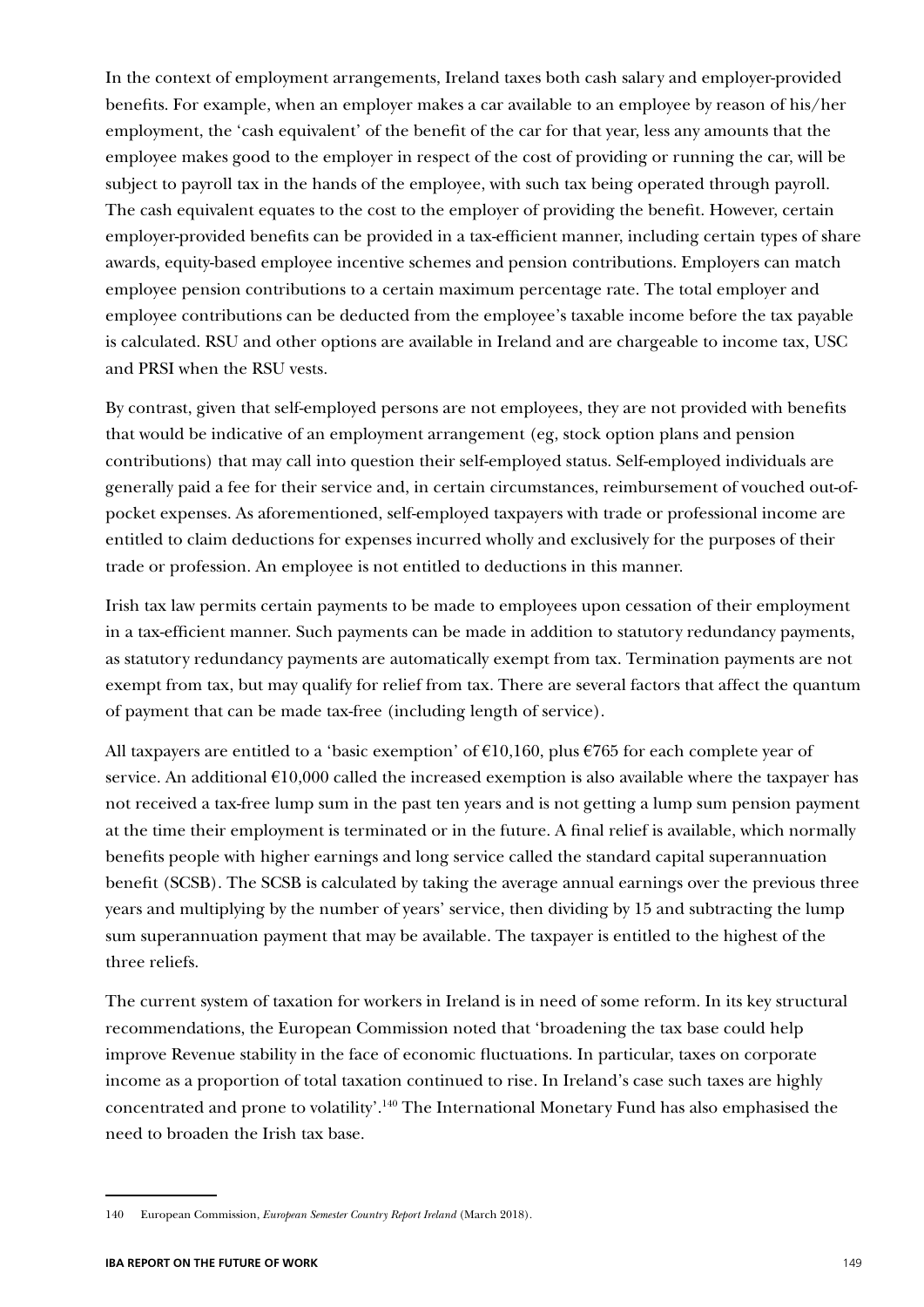### *2. Innovation in income tax policy*

Irish, Dutch and US tax policies are generally slow to innovate. In the US, the introduction of any form of tax is considered as a move to increase taxes, and in the current political environment, such a move would be unpalatable at the federal level. However, at the state and local level, certain innovations, such as the legalisation of marijuana, is viewed as a significant boon because marijuana taxes can be levied in lieu of some portion of taxes on earned income. Historically, Irish tax policy has not focused on alternative or innovative forms of taxation to reduce the burden on income taxes. That being said, however, indirect taxes, in particular VAT, are charged at a very high rate in most countries. For example, it is generally the case that VAT is charged at a rate of upwards of 19 per cent. In Ireland, there exists a high VAT rate of 23 per cent. Considering this high rate, it appears that the Irish government will need to look at more innovative forms of indirect taxation to raise revenue without having to resort to increasing the already very high tax rates that apply in this jurisdiction in respect of indirect taxation.

This being said, and apart from the general and well-recognised indirect taxes that exist, nothing wholly substantial has been introduced in Ireland that would ultimately reduce or remove the direct taxation burden on employees and the significant reliance on direct taxation of earned income.

Tax policy does not specifically seek to reduce reliance on income taxes on earned income. However, the collapse of public finances from 2008 highlighted the need for a more in-depth analysis of taxation receipts and the importance of monitoring trends to identify emerging imbalances. The *Annual Taxation Report* notes that one of the 'key lessons' of the financial crisis was the need to maintain a broad, stable tax base and to avoid reliance on unstable or transient revenue streams, as any shock to the tax base would have ramifications for public finances.141 The *Annual Taxation Report* specifically highlights international corporation tax changes and lack of clarity around the UK's post-Brexit trading relationship with the EU as two factors contributing to a climate of uncertainty.

#### *3. Unemployment and income inequality*

Tax is one of the broader ranges of incentives used to promote moving individuals from unemployment into employment and tackling systemic economic inequality in society. There are few regional or sectoral-specific incentives.

The EU plays an active role in tackling this issue. Included in the principles, objectives and activities of the Treaty on the Functioning of the European Union (TFEU) is the promotion of a high level of employment by developing a coordinated strategy, particularly with regard to the creation of a skilled, trained and adaptable workforce and labour markets responsive to economic change. According to the horizontal clause in Article 9 of the TFEU, the objective of a high level of employment must be taken into consideration in the definition and implementation of EU policies and activities.<sup>142</sup>

<sup>141</sup> See n 133 above, 11.

<sup>142</sup> Susanne Kraatz, 'Fact Sheets on the European Union: Employment Policy' (2018) www.europarl.europa.eu/factsheets/en/sheet/54/ employment-policy accessed 30 January 2019.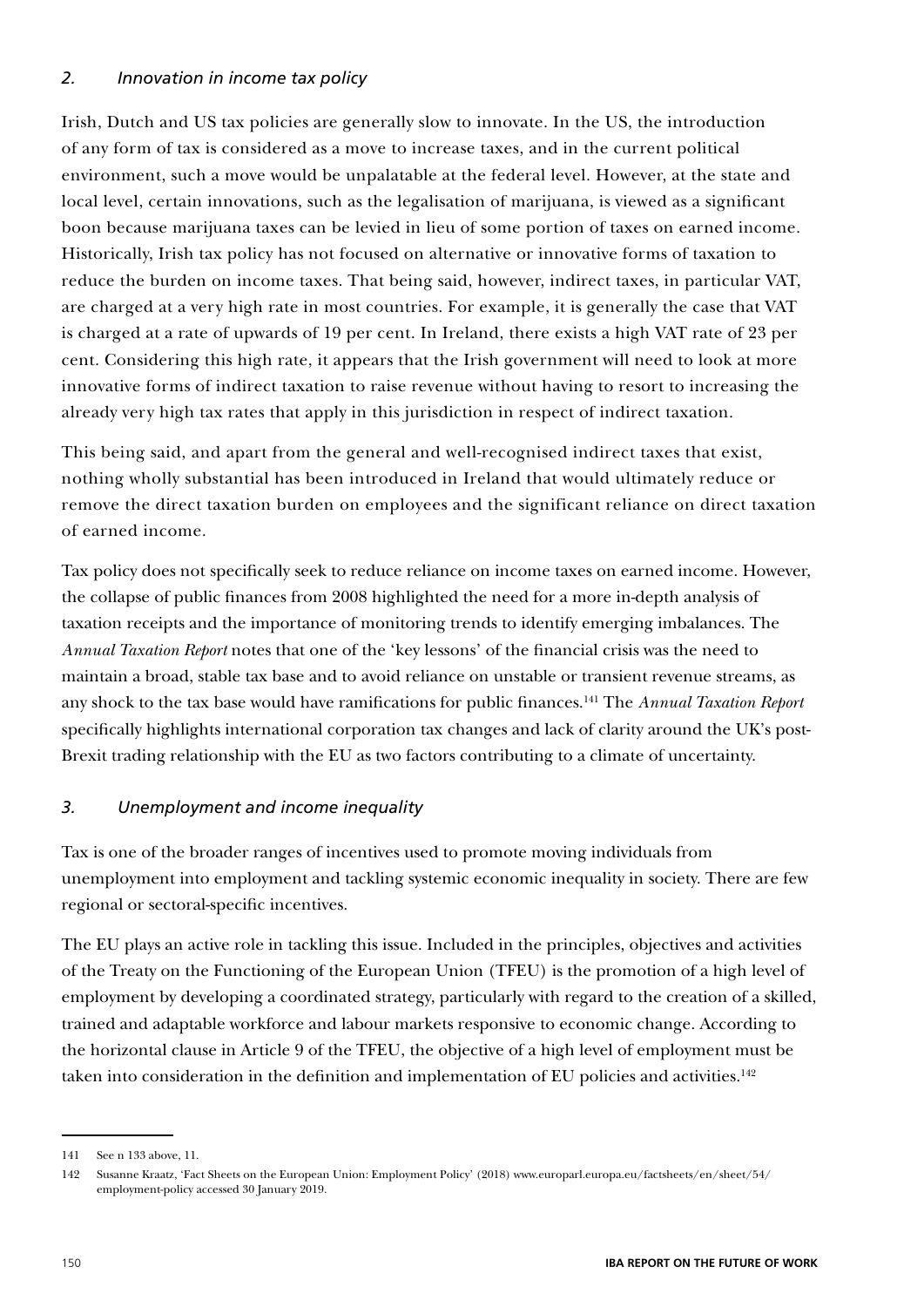However, according to a Eurofound report, income inequalities have increased in about two-thirds of EU Member States, largely due to growing unemployment levels since the onset of the financial crisis. At the same time, EU-wide income inequality also increased as income convergence between European countries stalled.<sup>143</sup>

The report shows that the crisis reduced average household disposable real-income levels across almost all European countries, although to varying degrees, with the middle classes being significantly squeezed in the majority of countries. It also notes that the impact of the crisis revealed by real household disposable income levels is not always reflected by relative inequality indices or by gross domestic product (GDP) per capita data, which suggests that a wider set of indicators to assess wellbeing and economic prosperity in European societies should be adopted to properly assess the fall in living standards resulting from the recession.

According to a European Commission study on the effect of taxes and benefits in reducing the inequality arising from the distribution of original income, public pensions play an important role in reducing inequality in most EU countries, with their impact larger than that of the remaining taxbenefit instruments combined, except in Ireland, the Netherlands and the UK, where public pensions make relatively little difference to inequality. The tax-benefit system (excluding pensions) does most in absolute terms to reduce inequality in Austria, Belgium, Denmark, Finland, Ireland, Luxembourg, the Netherlands and the UK, and least in Bulgaria, Estonia, Greece, Lithuania and Poland.<sup>144</sup> Ireland's income tax regime is broadly progressive in that those who earn more pay the largest share of the income tax burden.

With the increasing prevalence of AI and robotics, higher unemployment rates and exacerbated income inequality are real concerns. It is estimated that at least one in three jobs is vulnerable to AI and robotics, with routine and repetitive tasks in manufacturing, administration and call centres most easily substituted. Research at the Oxford Martin School estimates that over the next 20 years, up to 47 per cent of US jobs, about 40 per cent of European jobs and a higher share of jobs in many developing countries could be replaced by machines.<sup>145</sup> The exponential increase in computing power and machine learning will intensify these vulnerabilities.

What are marked in this context are the pace and reach of change. Although job destruction rates have slowed, the growth of new jobs is slower than the destruction of old jobs – and their quality in many cases is inferior, as full-time career employment gives way to gig economy work or contingency contracts. Furthermore, many full-time jobs in the modern economy provide neither a living wage nor guaranteed hours. The traditional labour market faces wage stagnation and technological disruption, with certain types of jobs disappearing. Already, we are seeing some skills being made obsolete, with others becoming less valuable. This is likely to lead to a fall in wages over time.

In this context, a system of universal basic income (UBI) would underpin living standards in a precarious labour market. Social Justice Ireland notes that a system of UBI would be transformative, and

<sup>143</sup> Eurofound, *Income inequalities and employment patterns in Europe before and after the Great Recession* (Publications Office of the European Union 2017) https://tinyurl.com/y6uczehz accessed 30 January 2019.

<sup>144</sup> European Commission, Employment, Social Affairs and Inclusion, 'Research findings – Social Situation Monitor – The effect of taxes and benefits in reducing the inequality arising from the distribution of original income' http://ec.europa.eu/social/main.jsp?catId=1050&intPage Id=1954&langId=en accessed 30 January 2019.

<sup>145</sup> Carl Benedikt Frey and Michael Osborne, *The Future of Employment: How Susceptible are Jobs to Computerisation?* (Oxford Martin 2013).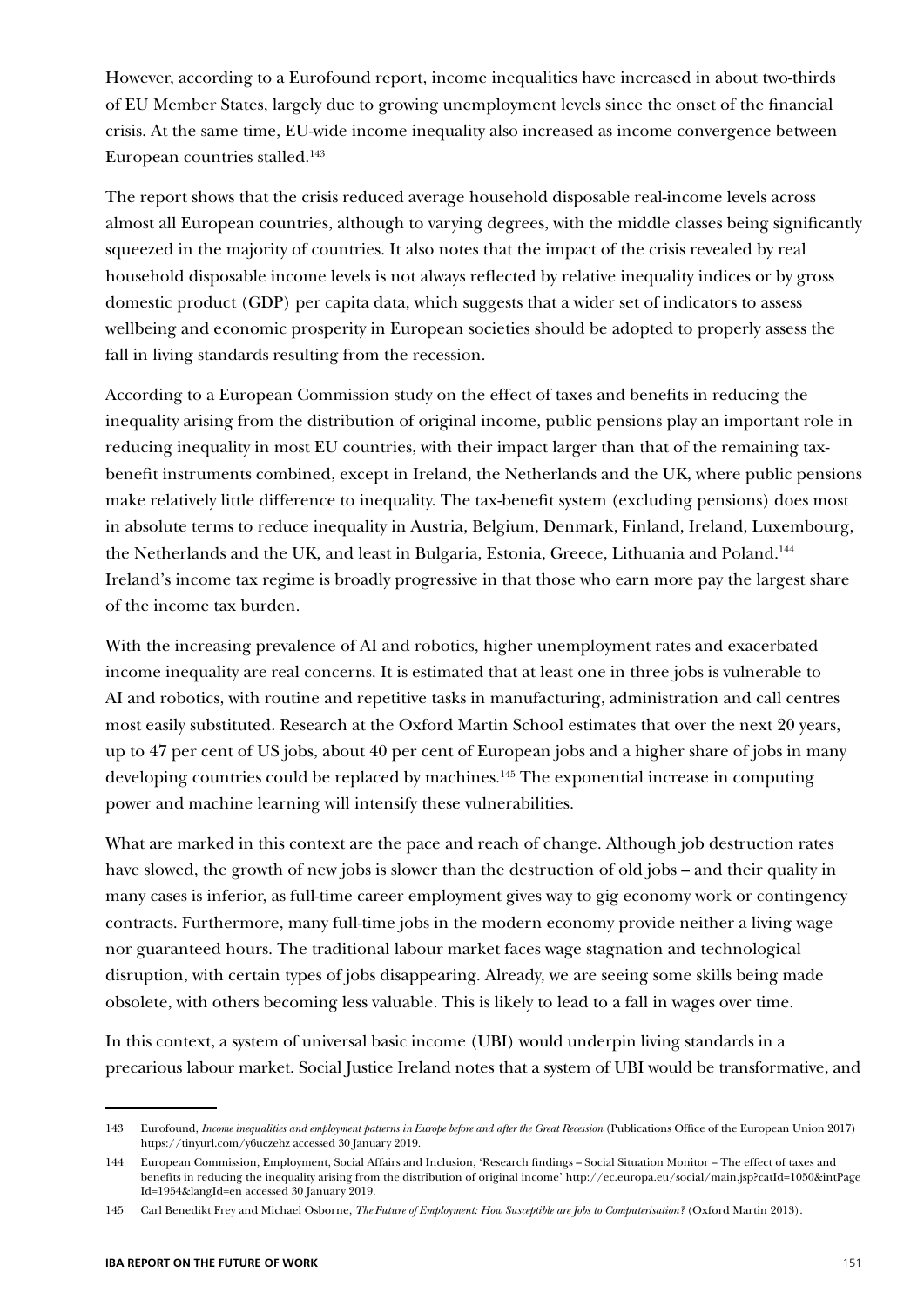a manifestation of a social welfare system fit for the 21st century.146 At first brush, the concept of 'free money' may seem to run contrary to many of our basic assumptions about how work, pay and personal responsibility interact. Yet forms of guaranteed income already exist in child benefit, disability payments and old age pensions. They further exist in unemployment benefit, tax credits and maternity benefit. Such programmes were initiated because, at the time, they were the most simple and obvious ways to target a distinct issue, incentivise a particular activity or achieve a specified outcome.

There are different variations to UBI: from a negative income tax, in which top-up cash payments would be made to those below the poverty line, to other policy measures such as providing cheaper housing to improve labour mobility, shifting taxes from labour to capital and significantly increasing funding for job training and re-education.

Other proposals, associated for example with the economist Yanis Varoufakis, attempt to directly distribute profits more equitably with a 'universal basic dividend'.<sup>147</sup> Under this strategy, a fixed share of new equity issuances by firms is placed in a public trust, generating an income stream that is then distributed evenly among segments of society.

UBI as a means of tackling income inequality and unemployment is growing in popularity, with many well-known figures in industry and politics advocating for its implementation. Its popularity may be in part due to the growing realisation in society that a paradigmatic shift in economic and fiscal policy may be necessary to address inevitable developments that will negatively affect the labour market.

### *Key findings*

- Many national exchequers are heavily reliant on income tax receipts from workers and as such are vulnerable in the face of changes that affect these receipts.
- Income tax policy can affect the way in which workers are paid. Forms of remuneration that have favourable income tax treatment can encourage the use of such forms of remuneration.
- The financial crisis highlighted the need for countries to maintain a broad, stable tax base and avoid reliance on unstable or transient revenue streams. International corporation tax changes and lack of clarity around the UK's post-Brexit trading relationship with the EU have been identified as two factors that could create issues for the Irish Exchequer.
- Countries are generally reluctant to look to innovative forms of taxation. However, in the US, there may be a greater appetite to innovate at a state level than at a federal level.
- Since the financial crisis, income inequalities have increased in about two-thirds of EU Member States and EU-wide income inequality also increased. Public pensions play an important role in reducing inequality in most EU countries with their impact larger than that of the remaining tax-benefit instruments combined in most EU countries.
- It is estimated that at least one in three jobs is vulnerable to AI and robotics. A system of UBI could help to alleviate the problems this would cause.

<sup>146</sup> Seán Healy and Brigid Reynolds, 'Basic Income – Radical Utopia or Practical Solution?' (Social Policy Conference 2016).

<sup>147</sup> Yanis Varoufakis, 'The Universal Right to Capital Income' Project Syndicate (31 October 2016) www.project-syndicate.org/commentary/basicincome-funded-by-capital-income-by-yanis-varoufakis-2016-10?barrier=accesspaylog accessed 30 January 2019.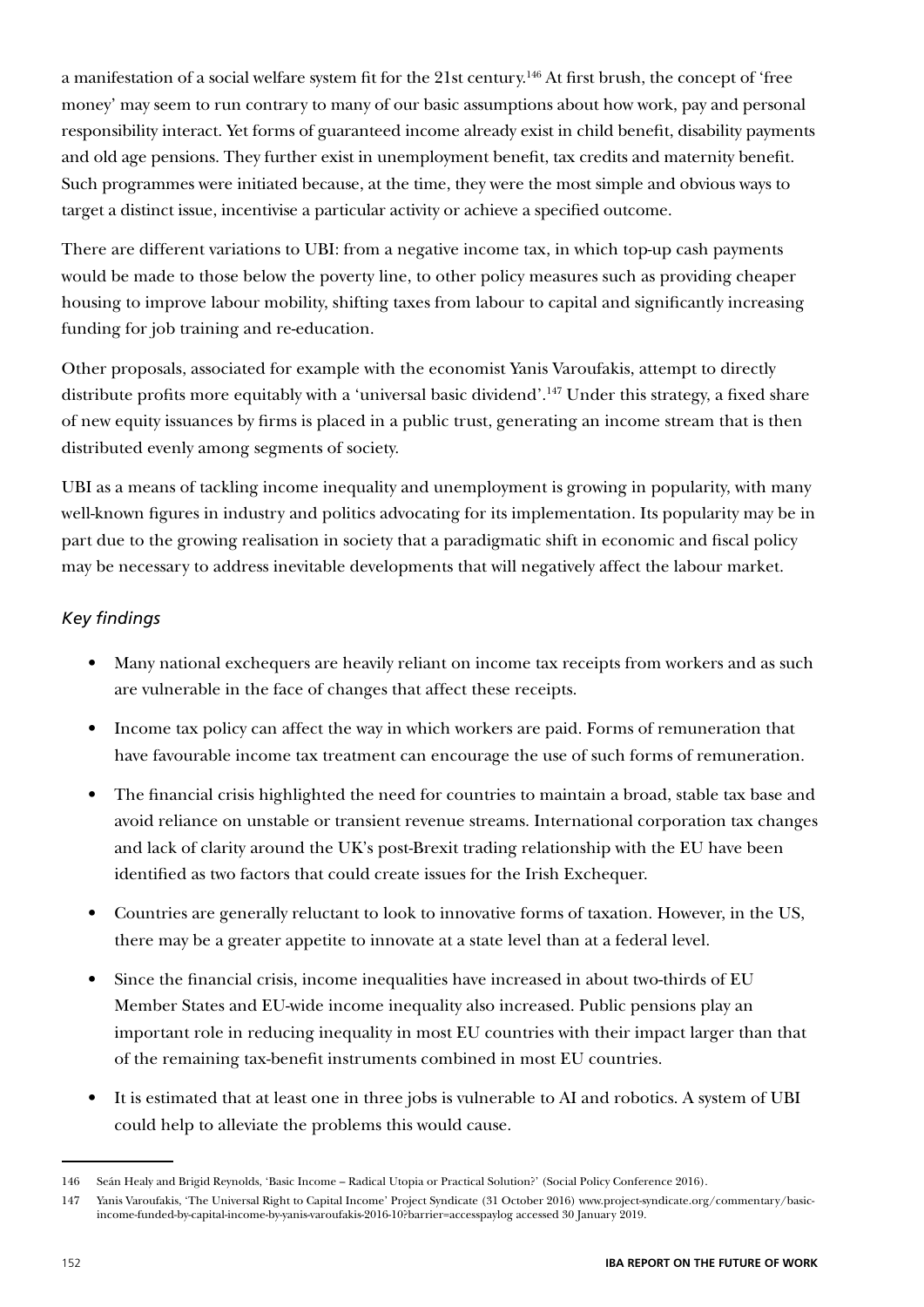### **VI. Taxing technology**

### *1. Automation and robotics*

Andrus Ansip, the European Commission Vice-President in charge of digital policy, has admitted that new technology will cost jobs, but insisted automation would not cause 'mass unemployment'.148 The ILO data points out that from 1984 to 2012, job destruction rates declined – although inequality increased. This means that, historically, process automation has tended to create jobs (or alternative jobs), although the rent derived from technological gains has been concentrated in a few hands.<sup>149</sup>

There have been arguments that the taxation of robots would have a negative impact on economic growth. The UK, for example, has had very poor productivity growth for the past ten years. It also has one of the lowest rates of robot take-up rates. According to the Royal Society for the encouragement of Arts, Manufactures and Commerce, the UK has just 33 robot units for every 10,000 employees, compared with 93 in the US and 213 in Japan. The argument is that if the UK doesn't invest and improve productivity, real wages will remain stagnant. In this regard, the best way to see wage growth is to encourage higher productivity levels, and if a tax is placed on firms who invest in robots, it could discourage investment and UK productivity will suffer.150

As part of recent changes to the US tax code, US companies are now entitled to 100 per cent capital allowance on the purchase of automation equipment. Irish tax policy neither encourages nor discriminates against the use of robots or automation. Tax depreciation can be available for capital expenditure on robots or automation where it is incurred on qualifying assets.

The notion of taxing robots and AI has been explored at EU level with the European Parliament publishing a draft report, 2015/2103(INL), calling for a parliamentary resolution that would create a new legal entity under which sophisticated autonomous robots would be classified as 'electronic persons with specific rights and obligations'. Notably, the report raised concerns about the future of employment and Member States' social security systems if the current tax and social security contribution systems are maintained, stating that '[c]onsideration should be given to the possible need to introduce corporate reporting requirements on the extent and proportion of the contribution of robotics and AI to the economic results of a company for the purpose of taxation and social security contributions'.

The paper led to a recommendation from the European Parliament to propose a so-called robot tax on robot owners to fund support for or retraining of workers made redundant by AI and automation technologies. The proposal called on the European Commission to monitor job trends more closely, with a special focus on the creation and loss of jobs in the different fields/areas of qualification, to know in which fields jobs are being created and in which jobs are being lost as a result of the increased use of robots.

<sup>148</sup> Catherine Stupp, 'Ansip Insists Automation Won't Cause "Mass Unemployment"' Euractiv (Brussels, 8 March 2017).

<sup>149</sup> Tatiana Falcao, 'Should My Dishwasher Pay a Robot Tax?' (Tax Notes International 2018) https://bit.ly/2LMaEuh accessed 30 January 2019.

<sup>150</sup> Benedict Dellot, 'Too Many Robots? The UK Doesn't have Enough', Royal Society for the encouragement of Arts, Manufactures and Commerce (25 July 2017) www.thersa.org/discover/publications-and-articles/rsa-blogs/2017/07/too-many-robots-the-uk-doesnt-have-enough accessed 30 January 2019.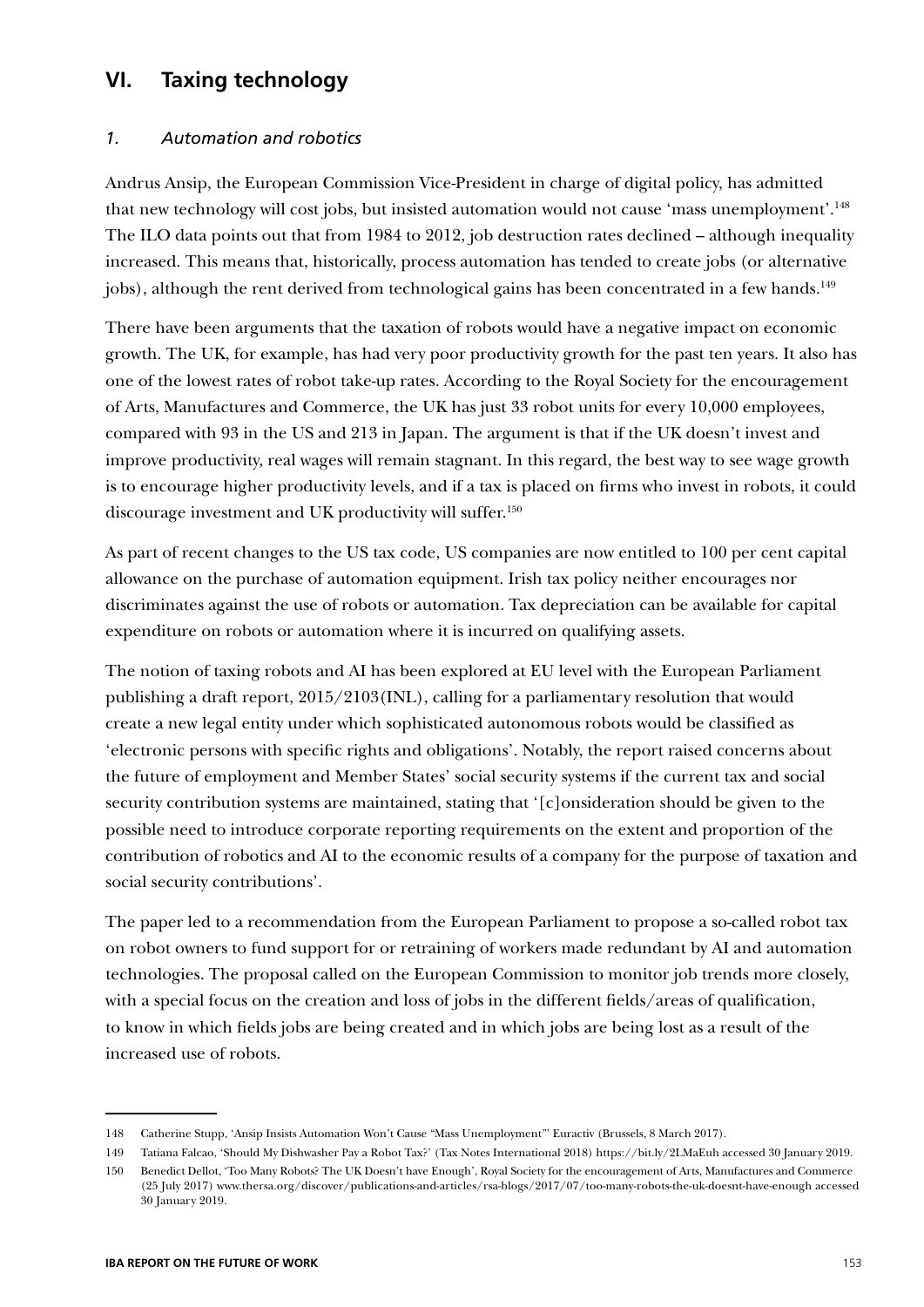The proposal further stated that, bearing in mind the effects that the development and deployment of robotics and AI may have on employment and, consequently, on the viability of the social security systems of the Member States, consideration should be given to the possible need to introduce corporate reporting requirements on the extent and proportion of the contribution of robotics and AI to the economic results of a company for the purpose of taxation and social security contributions. Such requirements would potentially require a company to report the contribution of robotics and AI to the economic results of a company for that purpose.

The proposal did not, however, set out any detail as to how the impact of robotics and/or AI should be calculated, nor how the value created may potentially be taxed in the future. The proposals were ultimately unsuccessful in the European Parliament, with opponents arguing that such a tax would stifle innovation.

The question as to how robots should be taxed is, in itself, a difficult one. A leading academic in the area, Xavier Oberson,<sup>151</sup> offers a number of approaches:

- levy an income tax on the 'imputed hypothetical salary the robots should receive from equivalent work done by humans';
- application of a VAT on robots' activities; and
- an 'automation tax' based on the ratio of a company's revenues (total sales) to their numbers of employees: the higher the ratio of robots to sales, the higher the tax.

While proposals have been made to establish a 'robot tax', there are very few examples of instances where such measures have been implemented by a tax authority. One isolated example would be South Korea, albeit in this instance it implemented a change in tax policy rather than a direct 'robot tax'. South Korea recently moved to limit tax incentives for investment in automated machines. Under previous governments, tax deduction benefits were provided to businesses willing to invest in infrastructure. Overall, the policy was intended to boost productivity by allowing companies to have between three per cent and seven per cent of their corporate tax deducted, depending on the size of the business. The new rules lower the tax deduction rate by up to two percentage points.<sup>152</sup> While not a direct tax on automation, the move has widely been viewed as a shift in South Korean tax policy and is significant as it represents the first tax policy decision that acknowledges the potential impact of automation on payroll tax revenues.

No specific tax policies have been implemented in Ireland to protect against a fall in exchequer revenues as a result of the automation of work processes.

In terms of the projected uptake of robotics, the International Federation of Robotics (IFR) predicts that more than three million industrial robots will be in use in factories around the world by 2020. This means that the operational stocks will more than double within seven years (2014–2020). Taking these statistics into account, it is clear that the uptake of new technologies is taking place at a fast pace. By contrast, workforces are certainly lagging in terms of upskilling to

<sup>151</sup> Xavier Oberson, *How Taxing Robots could Help Bridge Future Revenue Gaps* (OECD Forum 2017) www.oecd.org/forum/oecdyearbook/howtaxing-robots-could-help-bridge-future-revenue-gaps.htm accessed 30 January 2019.

<sup>152</sup> WARC, 'South Korea's "Robot Tax"' (2017) www.warc.com/newsandopinion/news/south\_koreas\_robot\_tax/39118 accessed 30 January 2019.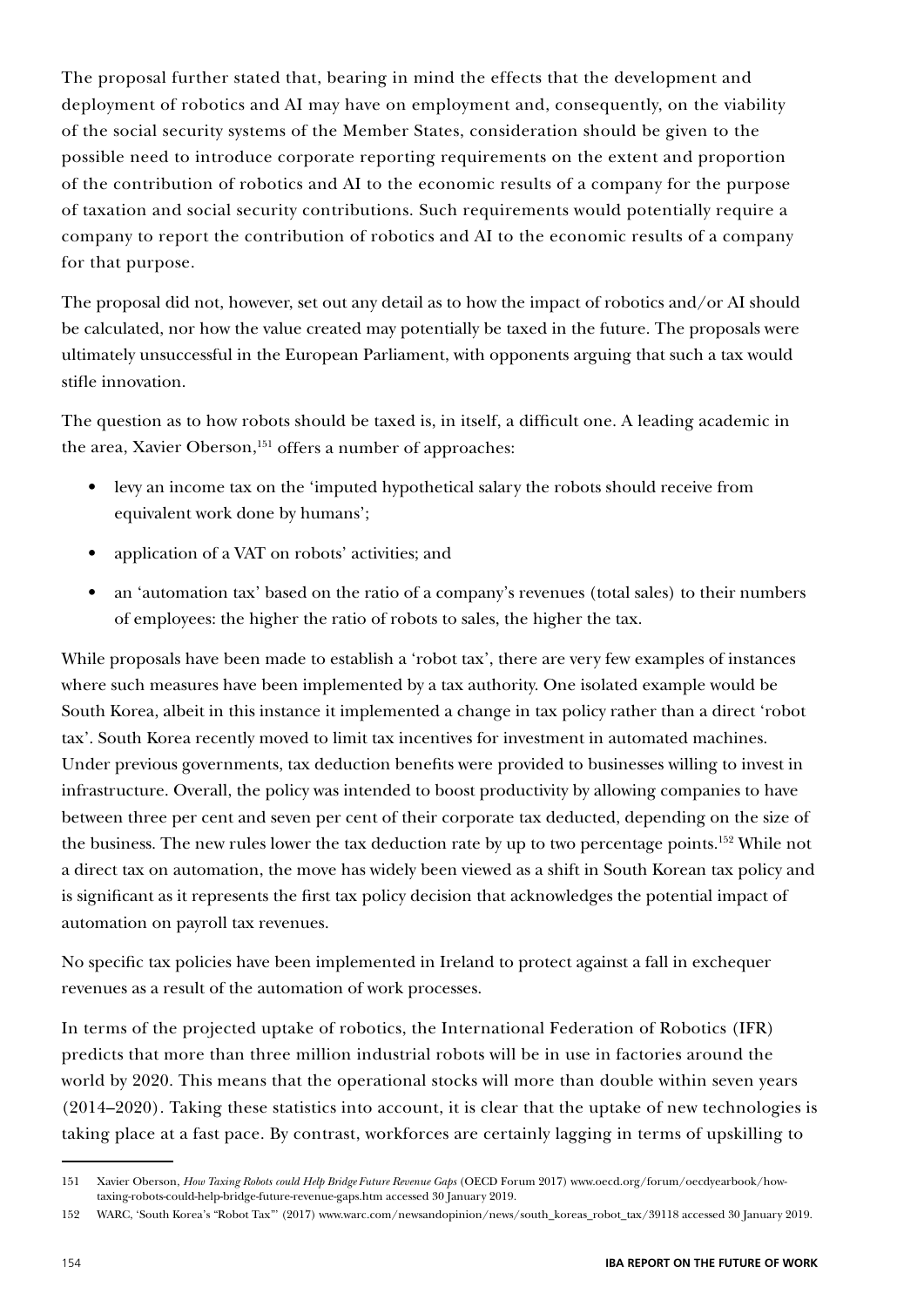adapt to these changes in the work environment, even though 70 per cent of employees believe that robotics and automation offer the opportunity to qualify for higher skilled work.<sup>153</sup>

There is undoubtedly a gulf in the requisite skills to take advantage of the digitalisation of work. According to data published by the European Commission in 2017, only 3.7 per cent of the EU workforce is technology specialists and only 57 per cent of Europeans have the most basic digital skills.<sup>154</sup>

Conversely, in a worldwide comparison, the EU Member States as a whole are particularly advanced regarding automation. This is evident from the robot density existing in the automotive industry, for example. In 2016, half of the top ten nations with the most industrial robots per 10,000 employees belonged to the EU.

The highly developed nature of automation in Europe is also clear from looking at the manufacturing industry. Of the 22 countries with an above-average robot density, 14 are located in the EU.155 While Europe may be most prepared for the onset of automation and robotics in the workforce, this does not mean that its preparations are sufficient. More work is still required to ensure technological advances create more advantages than disadvantages for individuals.

### *2. Digital tax*

The growth of the digital economy has been rapid and dramatic: nine of the world's top 20 companies by market capitalisation are now digital compared with one in 20 ten years ago.<sup>156</sup> The current tax rules were not designed to cater for companies that are global, virtual or have little or no physical presence. To ensure that digital companies are taxed effectively, the European Commission proposed new rules to tax digital business activities in the EU.

Two distinct legislative proposals were proposed by the European Commission. The first initiative aims to reform corporate tax rules so that profits are registered and taxed where businesses have significant interaction with users through digital channels. This forms the European Commission's preferred long-term solution. The second proposal is an interim tax.

#### Proposal 1: A common reform of the EU's corporate tax rules for digital activities

This proposal would enable Member States to tax profits that are generated in their territory, even if a company does not have a physical presence there.

A digital platform would be deemed to have a taxable 'digital presence' or a virtual permanent establishment (PE) in a Member State if it fulfils one of the following criteria:

- it exceeds a threshold of  $\epsilon$ 7m in annual revenues in a Member State;
- it has more than 100,000 users in a Member State in a taxable year; and

<sup>153</sup> International Federation of Robotics, Robots Double Worldwide by 2020 (2018) https://ifr.org/ifr-press-releases/news/robots-doubleworldwide-by-2020 accessed 30 January 2019.

<sup>154</sup> European Commission, *Digital Economy and Society Index Report 2018* (2018) http://ec.europa.eu/information\_society/newsroom/image/ document/2018-20/2\_desi\_report\_humancapital\_B5DC055D-DD1E-51CD-229138BE55F9AE8A\_52247.pdf accessed 30 January 2019.

<sup>155</sup> International Federation of Robotics, *World Robotics Reports 2016* (2016) https://ifr.org/ifr-press-releases/news/world-robotics-report-2016 accessed 30 January 2019.

<sup>156</sup> 'Here are the 20 Largest Companies in the World by Market Cap' (BusinessTech, 12 July 2017) https://businesstech.co.za/news/ business/184817/here-are-the-20-largest-companies-in-the-world-by-market-cap accessed 30 January 2019.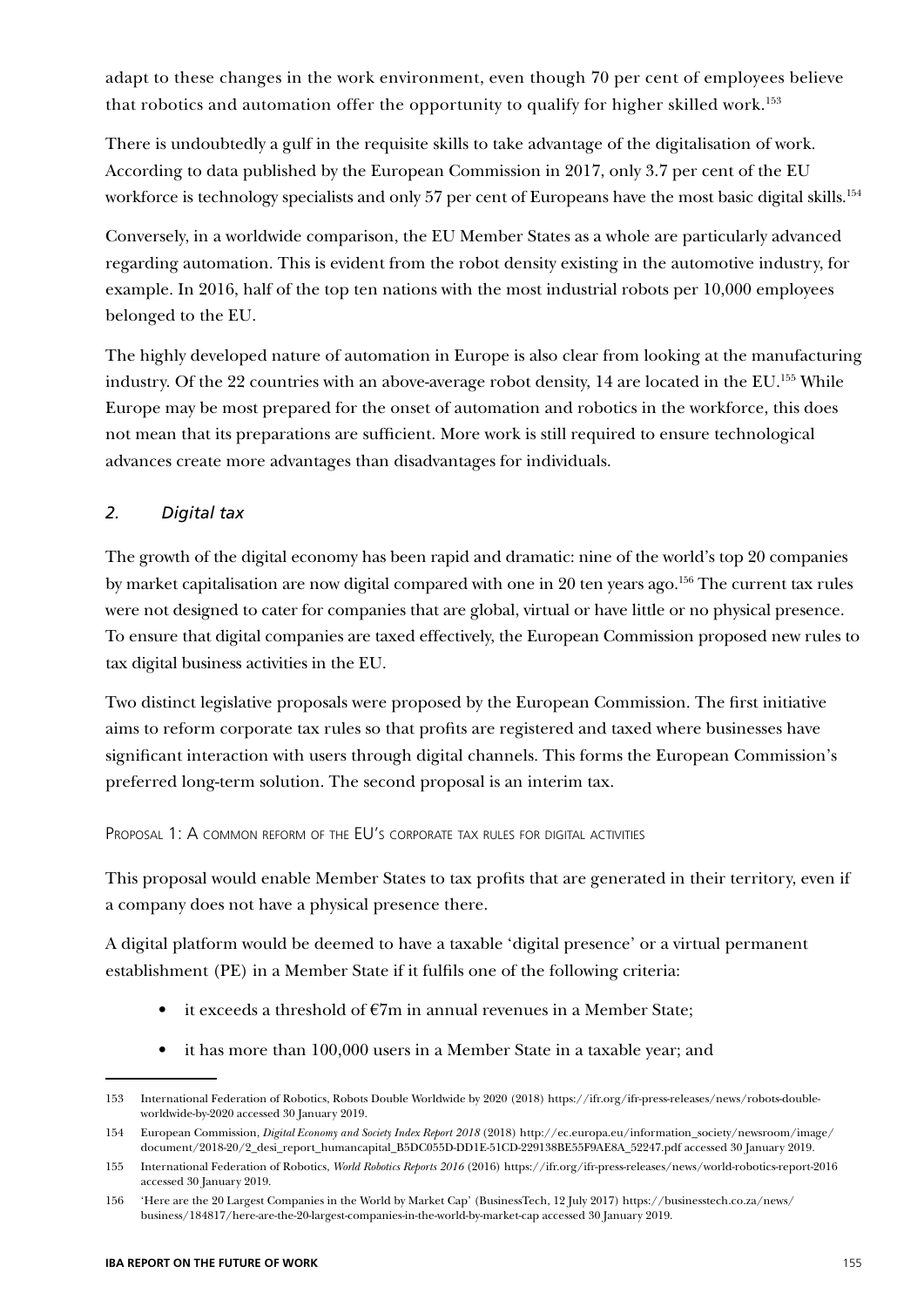• more than 3,000 business contracts for digital services are created between the company and business users in a taxable year.

The proposed rules would also change how profits are allocated to Member States depending on where the user is based at the time of consumption.

#### Proposal 2: An interim tax on certain revenue from digital activities

The European Commission's short term plan is a three per cent tax on the gross revenues of certain digital transactions, broadly based on where target customers are located. The tax would apply to revenues created from activities where users play a major role in value creation such as those revenues:

- created from selling online advertising space;
- created from digital intermediary activities that allow users to interact with other users, and can facilitate the sale of goods and services between them; and
- created from the sale of data generated from user-provided information.

For example, if a company in Ireland receives  $\epsilon$ 100 in advertising revenue in respect to advertising targeted at French customers,  $E3$  digital tax would be payable to the French authorities, the rationale being that the French customer data is regarded as creating value for the Irish company. The aim of the interim tax is stated as taxing activities that are not effectively taxed and avoiding unilateral measures to tax digital activities in certain Member States that could lead to a patchwork of national responses. This system is proposed to apply only as an interim measure until comprehensive reform has been implemented.

The digital tax is a turnover-based tax based on gross revenue. Whether the company is profit making does not affect the digital tax charge. The proposals arguably run contrary to general tax principles, which look at where the value creation takes place as opposed to where customers are located. There is considerable work to do to convert customer data into something that can be profitably exploited, an activity that would not necessarily take place in the country of the customer. The digital tax payable is deductible against corporation tax profits but is not available as a direct credit against corporation tax payable. From an Irish perspective, the digital tax could potentially have a significant adverse impact on Irish corporation tax revenues and dilute the benefit of the 12.5 per cent tax rate as the digital tax element becomes a material tax cost for Irish-based multinational groups.

The interim proposals could pose a risk to the competitiveness of companies based in Europe and could be economically damaging. Although the European Commission insists that this is in fact an interim measure, as a longer-term solution will likely take some time to develop, there is the danger that the interim solution stays with us for longer than expected.

Many Member States are of the opinion that the European Commission should await the output of the OECD on the taxation of digital transactions rather than implement what could be a damaging solution for Europe. While some countries are likely to introduce unilateral measures for the taxation of digital business, the consensus among many Member States is that the optimal solution is one that is adopted at OECD level.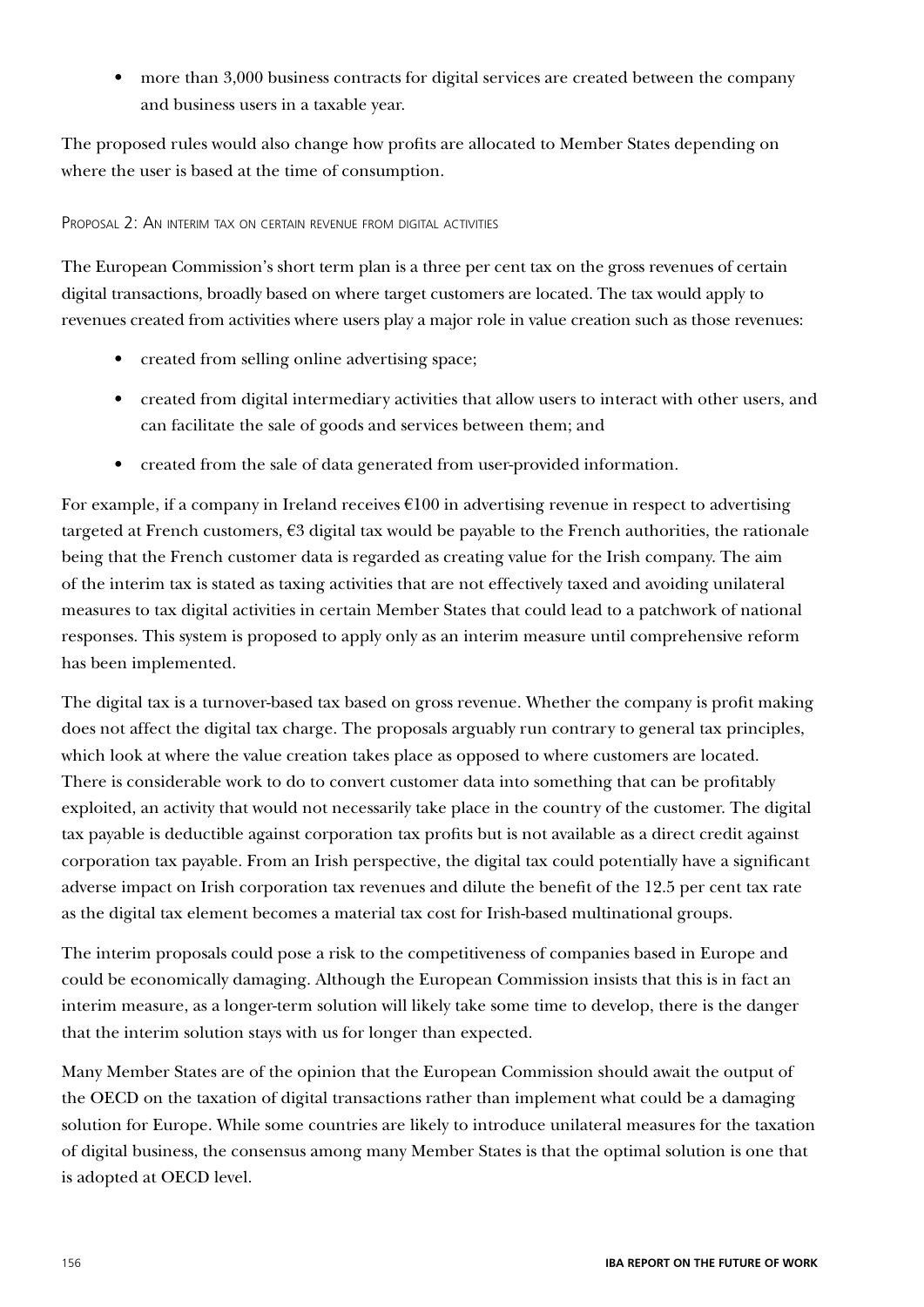Aspects of the digital tax proposals could form part of the European Commission's common consolidated corporate tax base (CCCTB) plans, which is a separate set of proposed tax changes that seek to tax all companies, not only digital, based on the location of sales, employees and fixed assets. The CCCTB plans would broadly penalise smaller countries while rewarding larger economies.

### *Key findings*

- Proposals have been made for the taxation of robots as a means to counteract loss of exchequer revenues caused by loss of jobs and thus loss of income tax revenues.
- These proposals are not detailed, and there are very few examples of instances where such measures have been implemented by a tax authority. On this basis, it seems unlikely that taxation of robots will be pursued by many countries in the near future.
- The European Commission has proposed the introduction of a tax on digital business to be levied on gross revenues by the Member State in which the customer is based. While this proposal is supported by many Member States, others are eager to wait until the OECD has completed its work on the possible introduction of a digital tax.

### **VII. Global mobility**

The ways in which people and organisations work and move around the world has changed beyond recognition in recent years. The OECD, along with the Group of Twenty (G20), has developed a framework of actions to address the threat to tax fairness and tax revenues caused by the BEPS initiative. The intended aim is to ensure that profits are taxed where actual business activity is performed and value is created. Actions by governments under the BEPS initiative are creating fundamental changes to the international tax environment, with direct implications to mobile workforces.

Ireland's tax policy with regard to globally mobile workers is guided mostly by international agreements. That said, the Irish Revenue does have special rules to reflect remote working arrangements (eg, tax-free reimbursement of home broadband fees for remote workers). Broadly speaking, remote workers are taxed in the same manner as all other employees.

### *1. Impact of the BEPS project*

The OECD's BEPS project has been by far the most significant global tax development for global mobility. According to PwC's *Managing Mobility in a World Reshaped by BEPS*, 157 certain areas of the BEPS project have far-reaching implications for employee mobility consequences.

### i. DISCLOSURE AND TRANSPARENCY

The country-by-country reporting requirements introduced under BEPS include employee reporting, placing a heavy burden on organisations to gather information on where their people are employed.

<sup>157</sup> PwC, *Managing Mobility in a World Reshaped by BEPS* (2016) www.pwc.com/ca/en/tax/publications/managing-mobility-in-a-world-reshaped-bybeps.pdf accessed 30 January 2019.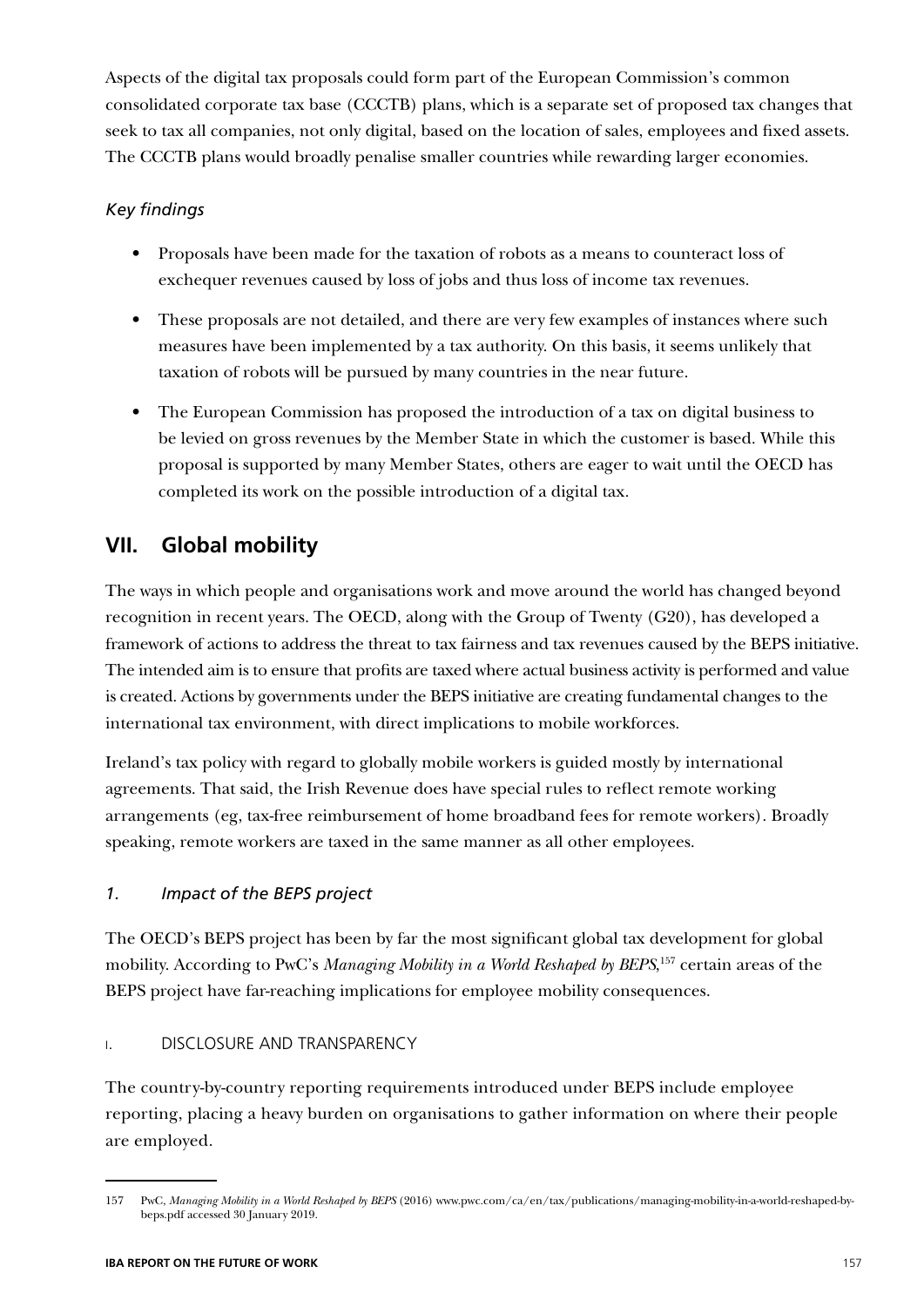#### ii. TRANSFER PRICING

The transfer pricing elements of BEPS look at the substance of intercompany arrangements and, in the modern world, 'substance' is often created by people. Will we see more people, and particularly more valuable people, moving globally? Do transfer pricing arrangements adequately reflect the value these individuals create?

#### iii. PE RULES

Tax authorities across the world are paying closer attention to PE – where an organisation is deemed to have a fixed place of business or (significantly in terms of mobility) an 'agency PE', through the actions of a 'dependent agent', in another country. In this new, tax sensitive environment, globally mobile employees – from secondees to short-term business travellers – may pose a significant PE risk.

PwC notes that globally mobile employees can create a significant PE risk for the enterprise. The unfortunate result can be the requirement to register the company as a taxpayer, file local country returns and remit taxes, most notably corporate income tax. Companies may mistakenly think their mobile workers in a specific jurisdiction do not have any individual tax liabilities. Unfortunately, if the employee activity creates a PE for corporate tax purposes, this could mandate that individual tax liabilities be remitted. The failure to remit such taxes properly could result in interest, penalties and other unexpected costs and sanctions. Some tax authorities, PwC notes, will increase their scrutiny of taxpayers that do not show compliance, for example, by increasing their risk rating.

Under the BEPS initiative, changes were proposed to the definition of a dependent agent (DA) PE. These broadened the definition to include individuals, sales agents and contractors who may be habitually performing activities in a location that, on aggregate, plays a pivotal role in the negotiation and conclusion of contracts executed in other tax jurisdictions. As a result, according to PwC's *Top Ten Global Mobility Issues for Tax Directors to Think About*, 158 the number of cases in which individuals can create a DA PE is likely to increase, creating additional risk for employers of mobile workers. There likely will be an increased focus on intercompany service agreements for internationally mobile employees and on ensuring recharge arrangements reflect the arm's length value of the services performed. Specifically, certain skilled employees with specific knowledge who move between countries (by transferring between entities or under a secondment arrangement) may be considered to be moving IP.

### *Key findings*

- With increasing globalisation and technology, workers are becoming increasingly globally mobile, creating challenges for the taxation of these globally mobile workers and their employers.
- The BEPS project, and in particular the PE rules, attempt to deal with these challenges by taking the location of workers into account to a greater extent than was traditionally catered for under pre-BEPS tax systems.

<sup>158</sup> PwC, *Top Ten Global Mobility Issues for Tax Directors to Think About* (2018) www.pwc.com/gx/en/people-organisation/pdf/pwc-top-ten-globalmobility-issues-for-tax-directors-to-think-about.pdf accessed 30 January 2019.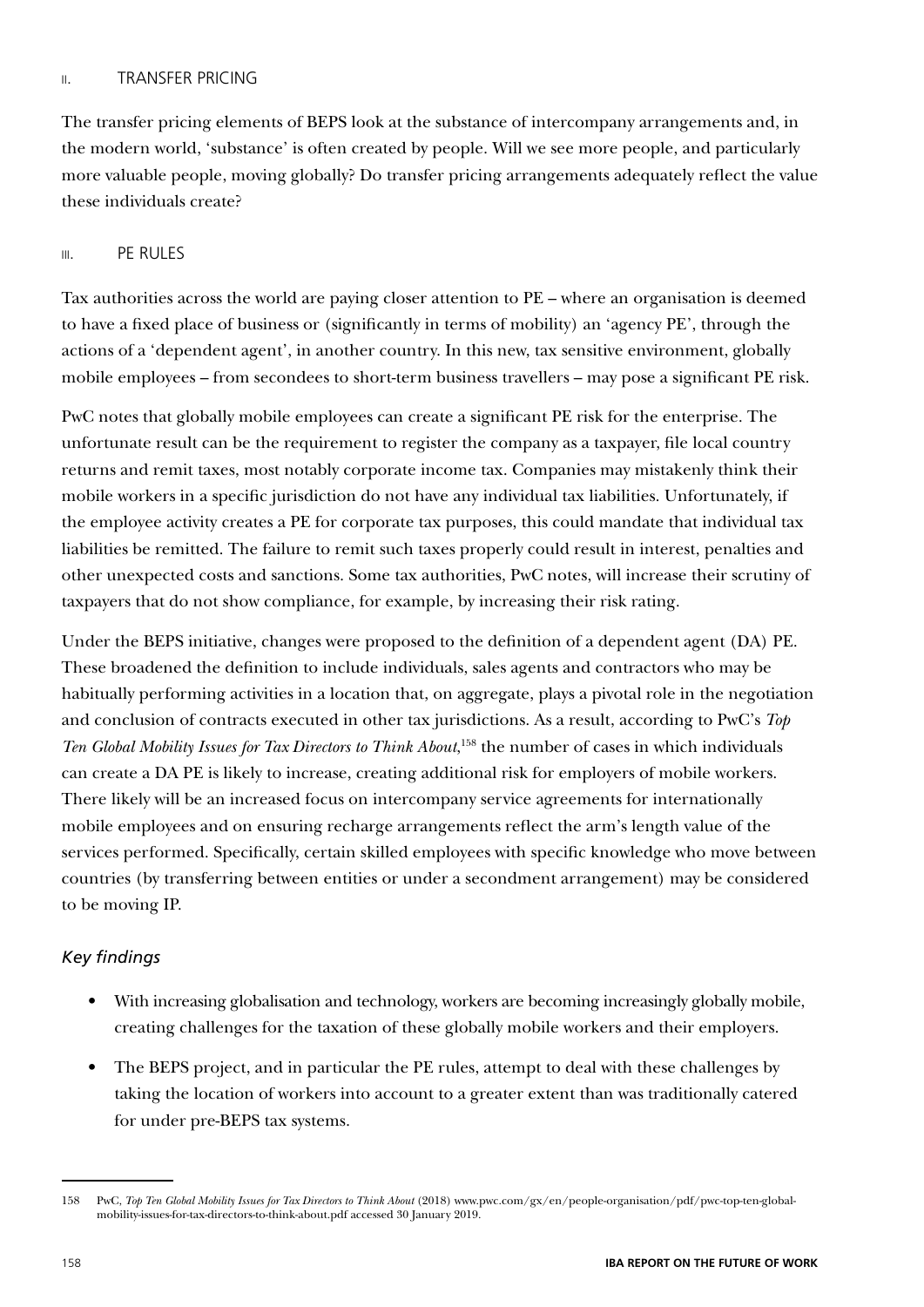### **VIII. Ageing populations**

The OECD has described<sup>159</sup> as reasonable a 70 per cent replacement rate as the adequate retirement income benchmark for the average individual, allowing them to 'enjoy a standard of living in retirement that is similar to the standard he or she enjoyed prior to retirement'. The state-provided pension is designed to provide a bare minimum safety net. As the population ages, the dependency ratio of those working to those retired will change dramatically. In 2010, the ratio was six to one. By 2045, the ratio is predicted to be 2.25 to one.160

Across OECD countries, these measures have proliferated over recent decades in response to projected demographic pressures and expectations of unsustainable demands on state-provided pensions. In theoretical terms, these incentives enhance the attractiveness of individuals investing in a particular asset through decreasing their cost and consequently increasing the asset's relative rate of return.

There is a long history of the Irish state providing tax relief for supplementary pensions with the objective of assisting employees, and other taxpayers, to maintain living standards in retirement. In modern times, these supports have taken the form of tax relief on employee and employer contributions to occupational pensions and contributions to voluntary schemes. The latter include mechanisms for self-employed persons to contribute to a retirement annuity contract and persons who are not covered by an occupational pension scheme to contribute to a personal retirement savings account.

Overall, the tax treatment of private pensions takes a clear structure: contributions are exempt on the way into a fund, the fund's investment income and capital gains are exempt and the funds are partially taxed upon withdrawal.

The partial taxation at withdrawal reflects the ability of pensioners to receive up to  $\epsilon$ 200,000 of their pension fund as a tax-free lump sum upon retirement and the probability that subsequent withdrawals are taxable at a lower marginal rate because of declining incomes associated with old age and the design of the Irish income taxation system, which treats the income of the elderly in a more favourable way than that of those of working age.

Tax supports are provided at the marginal income tax rate of contributors. As a consequence, according to 'Supporting Pension Contributions Through the Tax System: Outcomes, Costs, and Examining Reform',161 a paper in the 2017 *Economic and Social Review*, they are more attractive, and more valuable, to those on higher rates. In total, nearly three-quarters of pension tax expenditure is concentrated on contributors who are in the top two deciles of the income distribution; these correspond to those earning well above average earnings  $(635,006)$ . Virtually none of the subsidies benefit those in the bottom half of the income distribution. The bottom two deciles get less than 0.75 per cent. In total, the bottom five deciles receive less than seven per cent of the tax expenditure supports for pension contributions.

<sup>159</sup> OECD, *Private Pensions Outlook* (2008) 118 www.oecd.org/pensions/private-pensions/42169565.pdf accessed 30 January 2019.

<sup>160</sup> Aviva Ireland 'Mind the Gap – Quantifying the Pension Savings Gap in Ireland' (2016) http://edepositireland.ie/bitstream/ handle/2262/77314/Pensions Gap Country Report Ireland.pdf?sequence=1&isAllowed=y accessed 30 January 2019.

<sup>161</sup> Micheál L Collins and Gerard Hughes, 'Supporting Pension Contributions Through the Tax System: Outcomes, Costs and Examining Reform' (2017) 48(4) *Economic and Social* Review www.esr.ie/article/view/824 accessed 30 January 2019.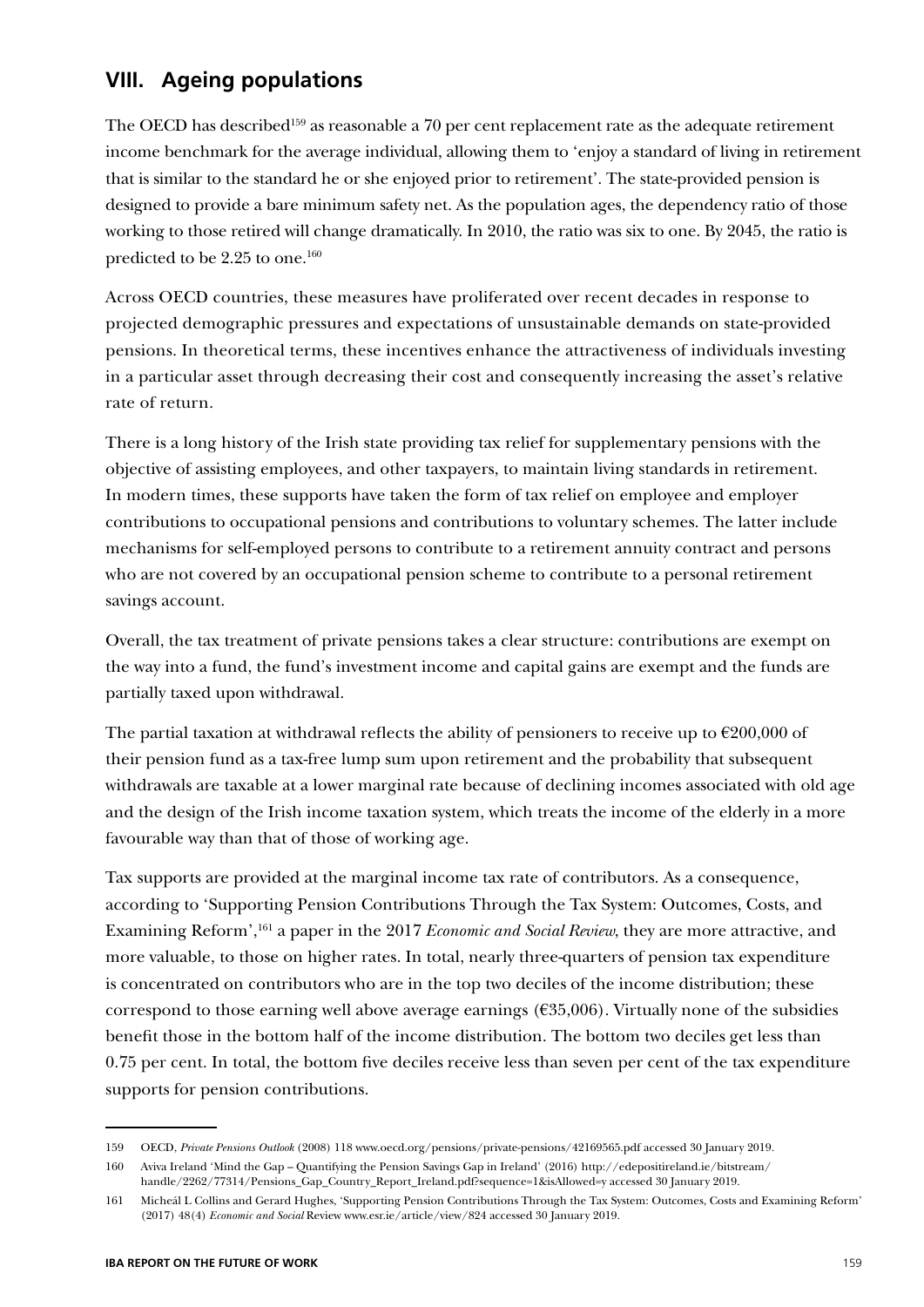Middle income contributors in the sixth to eighth deciles, who account for 30 per cent of those in employment, receive about one-fifth of pension contribution subsidies. This group in particular seems disadvantaged given that its average work income comfortably exceeds more than twice the annualised value of state pensions. The *Economic and Social Review* paper notes that the small levels of tax relief this group receives implies low contributions and future challenges around achieving adequate income replacement rates after retirement. The results of the report further highlight the concentration of tax supports among those on the highest incomes in Irish society. In effect, the authors note, the greatest beneficiaries are those who have the fewest needs by any measure used in social policy analysis.

Supporting contributions to private pensions through the taxation system have been the cornerstone of pension savings policy in Ireland for some time. The state resources involved are considerable, with tax supports to the pensions system costing the equivalent of 1.6 per cent of national income and 4.6 per cent of total taxation revenues per annum.

The analysis in the report highlights the relatively small size of most pension contributions (nominally and as a proportion of earnings), raising clear questions around the effectiveness of the collective suite of policy instruments focused on getting people to save for their retirement. The tax reliefs supporting these contributions are availed of at the marginal income tax rate. As such, policies that better target public resources towards encouraging pension savings among under-participating groups, such as middle income earners, is needed.

### *Key findings*

- As populations age, state-funded pension schemes are at risk of becoming unsustainable.
- The system of tax supports for pension contributions encourage the participation of individuals and employers in the private pension system. However, policies that encourage pension savings among under-participating groups are needed.

### **IX. Preparing for the future**

### *1. Re-education and training*

According to the OECD report *Taxation and Skills: How Tax Systems Impact Skills Development in OECD Countries*, 162 governments recover the costs of their investment in tertiary education on average through higher income tax revenue alone. The estimates in the report suggest that, on average across the OECD, the extra personal income tax revenue gained from educating a typical student at the tertiary level amounts to 119 per cent of government education costs.

A primary way in which tax policy may influence education and training activities is through tax incentives on expenditure in education and training activities. Tax incentives can have different forms, such as introducing a tax allowance reducing some amount of expenditure from taxable income, by giving a tax credit against relevant spending or introducing a tax exemption for income accrued by specific groups (eg, apprentices). The first two types of incentives may be subject to

<sup>162</sup> OECD, *Taxation and Skills: How Tax Systems Impact Skills Development in OECD Countries* (2017) www.oecd.org/tax/tax-policy/taxation-and-skillsbrochure.pdf accessed 30 January 2019.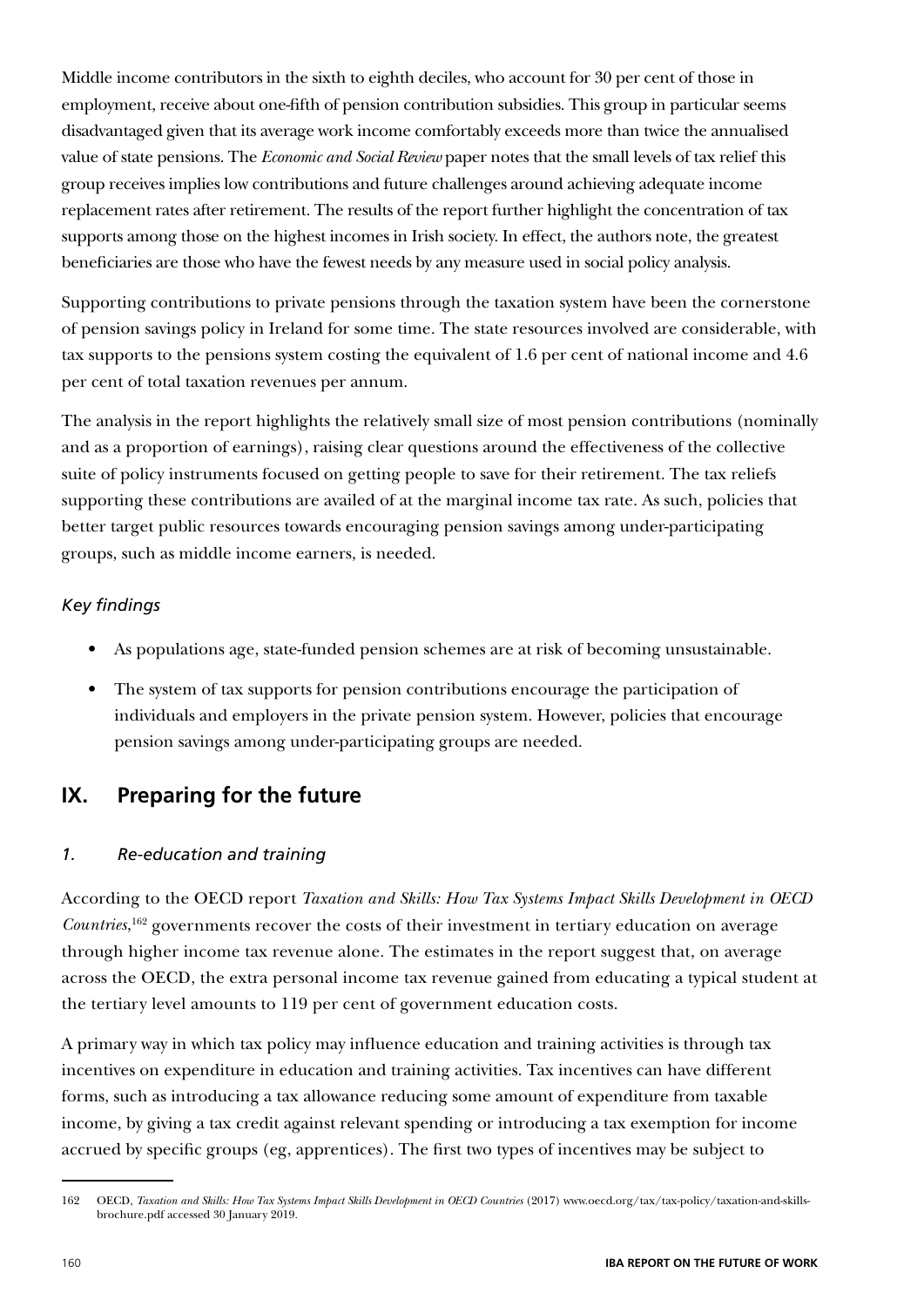thresholds (when expenditure is below a limit, tax provisions do not apply) and ceilings (tax provisions do not apply to the expenditure that is above such ceilings).

In Ireland, the government has always placed the development of human capital as a key national priority and sought to keep the cost of education/training provision as low as possible to potential recipients. In Irish corporation tax, a company is entitled to deductions in respect of expenditure wholly and exclusively incurred for the purposes of its trade against its profits. Where employee training is wholly or exclusively for the purposes of trade, an employer may claim a deduction. If training is provided for the employee's own personal development, however, the employer cannot claim the cost of the training provision against the company's profits. While the employer can claim a deduction for training costs, in certain circumstances there could be a benefit-in-kind charge on the employee's personal income tax. The Irish Business and Employers Confederation, the largest employers' representative organisation in Ireland, has called on the government to introduce an employer's tax credit on the costs of education and training. It is suggested that the credit should be weighted in favour of employees at national framework qualification level 3 or lower, low-skilled employees.

According to *Using Tax Incentives to Promote Education and Training*, a report by the European Centre for the Development of Vocation Training,<sup>163</sup> there is scepticism in some policy circles over the effectiveness of tax incentives on stimulating specific sectors of the population to engage in more education or training.

There is a perception that persuading people in the higher skills/income category to participate is very much dependent on their personal motivation and circumstances. It is believed that high-income earners are well aware of the economic benefits of increasing their skills and are thus well motivated to acquire additional qualifications that generally result in increases in earnings. Consequently, policy-makers are of the opinion that introducing tax incentives to motivate high-income individuals could have significant deadweight outcomes.

Similarly, using the tax system to encourage people in lower-income groups to increase their take-up of education and training is seen as problematic. The issue here is that lower-income people either pay income tax at the standard rate (20 per cent) or may pay no tax at all because their income falls below the income tax threshold and a tax incentive would, therefore, have little or no impact. If individuals have no taxable income, they cannot carry over tuition fee tax relief to another tax year. Further, as the bulk of further education provision is free or at very low cost, this limits the relevance of tax incentives.

Bearing in mind these strengths and weaknesses of tax incentives, the aforementioned report gives some recommendations that could improve their efficiency and positive impact:

• Tax incentives on their own are insufficient and they should be considered as a supplementary rather than as the main tool in the context of the policy-makers' arsenal of available tools (which grant schemes for enterprises, loan schemes, subsidies for individuals or enterprises, learning accounts and training funds). Therefore, tax incentives have to be fine-tuned with other policies in place so that the final mix is mutually reinforcing and does not result in inconsistencies and contradictions.

<sup>163</sup> European Centre for the Development of Vocation Training, *Using Tax Incentives to Promote Education and Training* (2009) www.cedefop.europa.eu/ files/5180\_en.pdf accessed 30 January 2019.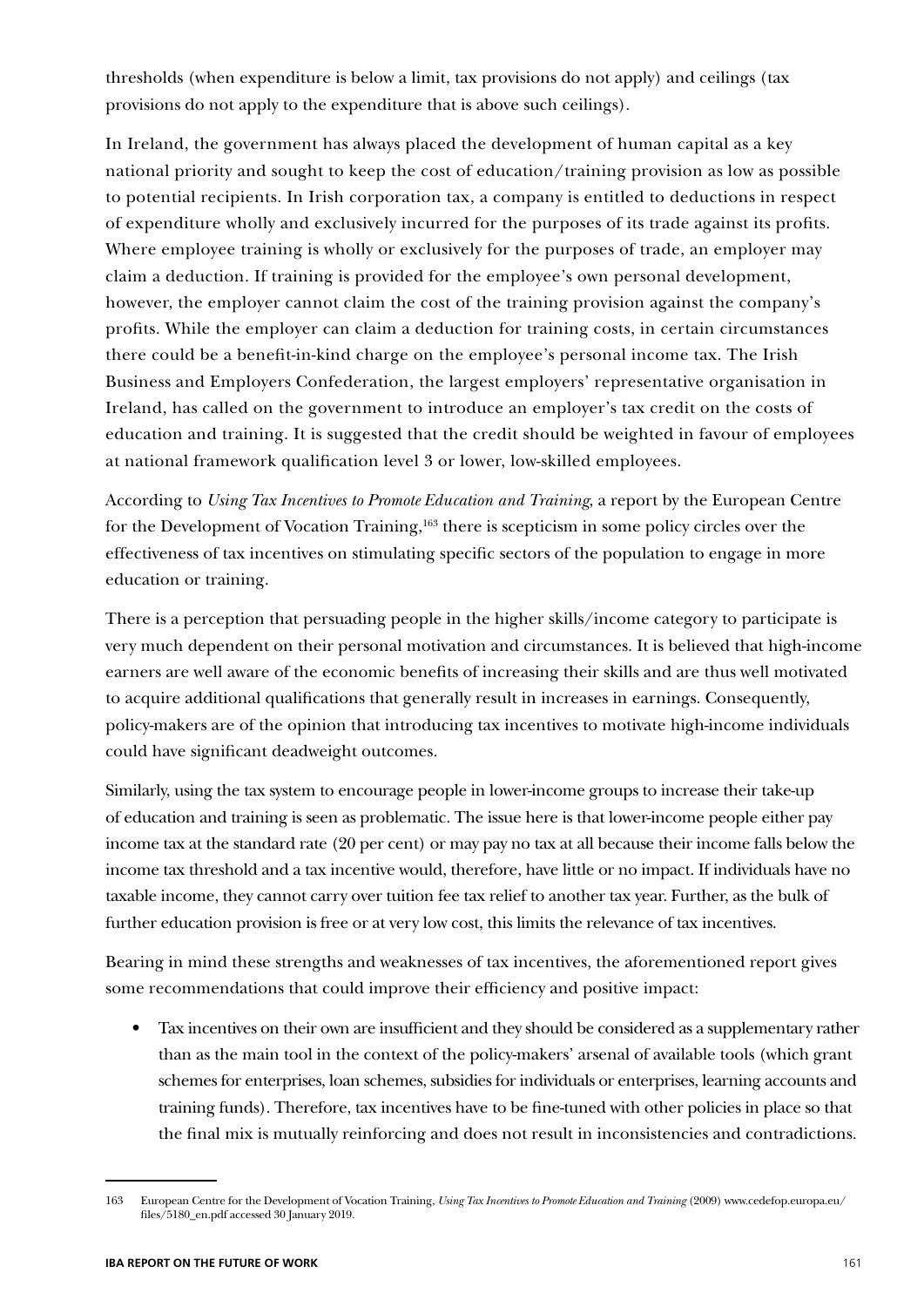- Public authorities should introduce specific and deliberated targeted incentives for those groups that benefit less from tax incentives, those who participate less in education/training (small enterprises and their employees, individuals on low income and low skilled).
- Public authorities require a complete understanding and analysis of the costs and benefits involved. More attention should be given to monitoring and evaluating existing tax incentives, especially to check that the expected goals are being met given the lack of comprehensive public evaluation.
- Educational tax incentives have to be particularly clear about concepts and individuals supported to avoid future uncertainties to taxpayers. All that tax authorities can do to improve current schemes will redound to a greater take-up and increased effectiveness.

However, the OECD in its *Taxation and Skills* report<sup>164</sup> argues that tax deductions and credits for skills spending are not the best way to encourage skills investments, with loans, grants and direct spending likely to be more effective and more progressive. Tax expenditures to encourage skills investments exist in different forms in most OECD countries, but existing evidence suggests that they often come with significant efficiency costs and are generally regressive. Funding skills through direct government spending and student loans is therefore seen as the most efficient and equitable approach.

An alternative means of employing skilled labour is by outsourcing the work. The tax costs of hiring employees versus outsourcing are not a key driver for corporations in determining whether to hire employees or outsource. The decision to outsource is driven by the question of whether the employer has employees with expertise to carry out a particular function or whether cost efficiencies can be generated by outsourcing. Functions can also be outsourced to other group companies where the required expertise/capacity is available elsewhere in the group. Whatever the background to the outsourcing, the corporation will need to supervise the outsourced function.

Employers may also use secondment agreements to split the duties of their employees to a number of different organisations operated by that employer; the use of secondment agreements allows the employee to work for another organisation on what is usually a short-term basis, while still being employed by their original employer for legal and payroll purposes. Secondment agreements are often used when a new business is being established by an employer and the employer has operations elsewhere to ensure that the necessary functions are covered while new employees are recruited. Secondment agreements usually provide an excellent means of upskilling employees through experiencing different working environments, with minimum expenditure on training by the employer.

There are a variety of means by which employees can grow and develop so that employers and governments are able to address changes in the labour market. Tax policy can have a general positive impact on these efforts, and it is has been evidenced that increasing the range and level of skills of workers in Ireland can give a healthy return on the investment through tax revenue.

<sup>164</sup> OECD, *Taxation and Skills: How Tax Systems Impact Skills Development in OECD Countries* (2017) www.oecd.org/tax/tax-policy/taxation-and-skillsbrochure.pdf accessed 30 January 2019.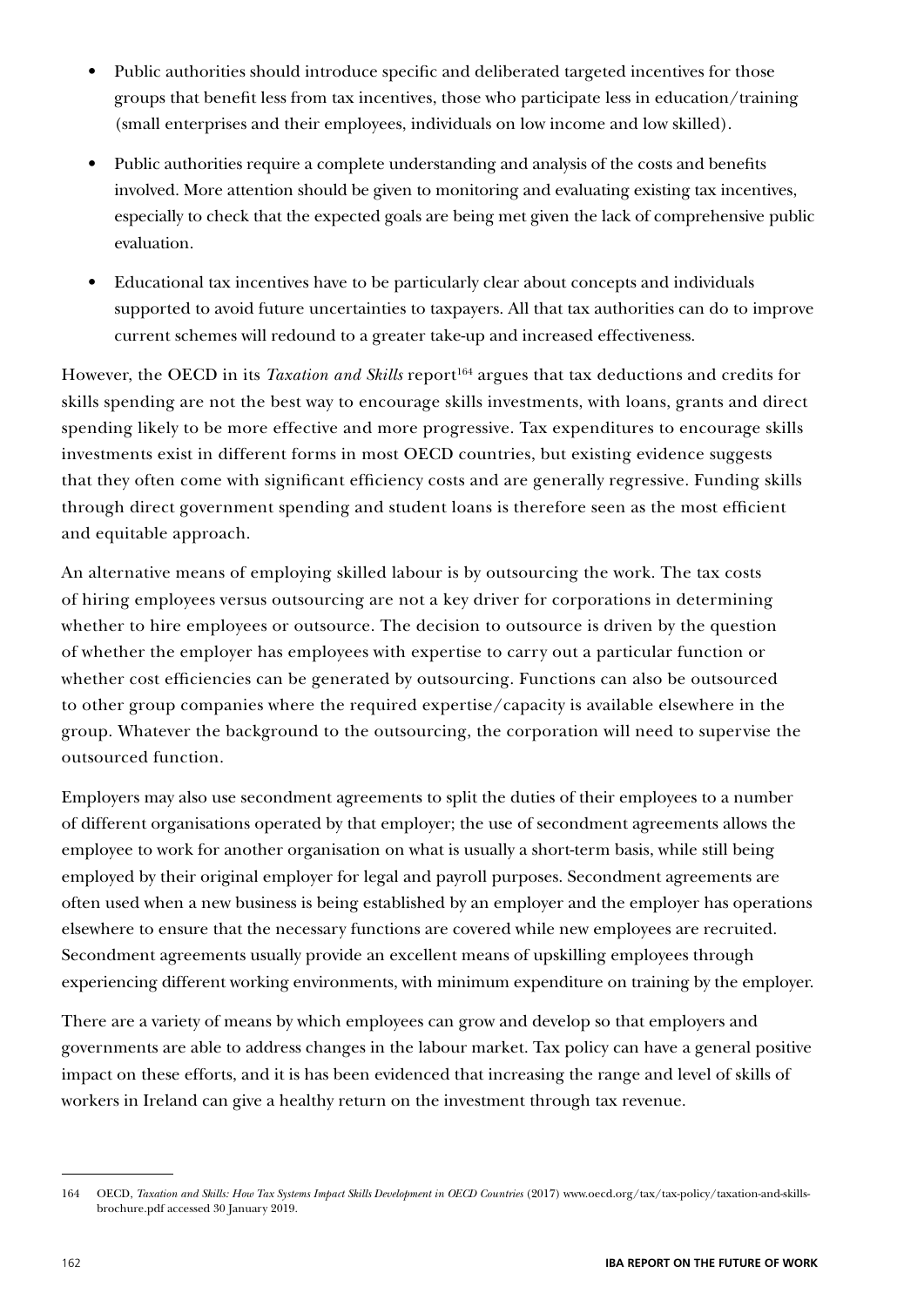The traditional forms of indirect taxes collected in Ireland are VAT and customs and excise. Also on the rise are so-called 'sin taxes', an excise tax specifically levied on certain goods deemed harmful to society, such as alcohol and tobacco, sweets, drugs, soft drinks, fast food, coffee, sugar, gambling and pornography. While tobacco and alcohol have traditionally been taxed in Ireland and the UK, taxes have also been more recently levied on sugar, for example, Ireland's Sugar-Sweetened Drinks Tax. It could be argued that the primary role of such taxes is not to generate revenue for the exchequer but rather to discourage the use of certain goods, as such measures do generate significant revenues with excise receipts accounting for 11.8 per cent of tax receipts in Ireland in 2017.165

Historically, Irish tax policy has not focused on alternative or innovative forms of taxation to reduce the burden on income taxes.

The proposed EU digital tax is an alternative tax policy which aims to deal with the changing nature of work in the economy. The proposals have, however, been subject to opposition from many EU Member States.

### *3. Developing communities*

It is possible to incentivise CSR by way of tax breaks, which will have overall benefits on society. In its most common form, this involves the state providing companies with a credit against tax (or royalties) owed based on the company's investment in local community initiatives.

Carefully targeted tax credits have proven to be very efficient at creating local value and benefits and, simultaneously, developing local capacity and infrastructure. Acceptable spending areas and processes can be defined by the state and normally include local infrastructure projects and a requirement for local governments to be involved in setting priorities.

Strategic integration of CSR into tax policy can produce benefits for a range of stakeholder interests. Perhaps the ultimate benefit is simply a tighter alignment between government, community and corporate interests and a more efficient application of government and corporate resources to support development priorities.

An example of such a policy is the Peruvian government's voluntary 'mining programme of solidarity with the people',<sup>166</sup> aimed to help to alleviate poverty, especially in the country's mining regions. By 2008, 38 companies had signed individual five-year agreements with the government in which they agreed to contribute to the fund in years when the prices for metals are above the threshold determined by the contract (decided based on market and export prices). The funds are used for local and regional projects and education, health and nutrition programmes. The government does not require companies to contribute to the fund; however, the private sector is encouraged to participate as a way to improve relations between the government, business and the community. Due to the constant tensions between private mining companies and local communities, firms view this initiative as a way to improve their relationships with people in surrounding areas. This type of policy has the potential to diminish conflict and disputes between companies that extract natural resources and neighbouring communities.

<sup>165</sup> Revenue Statistics and Economic Research Branch Revenue, *Excise Trends 2017* (2018) www.revenue.ie/en/corporate/documents/research/ excise-trends-2017.pdf accessed 30 January 2019.

<sup>166</sup> Described at www.southernperu.com/ENG/adc/Pages/informationpmsp.aspx accessed 30 January 2019.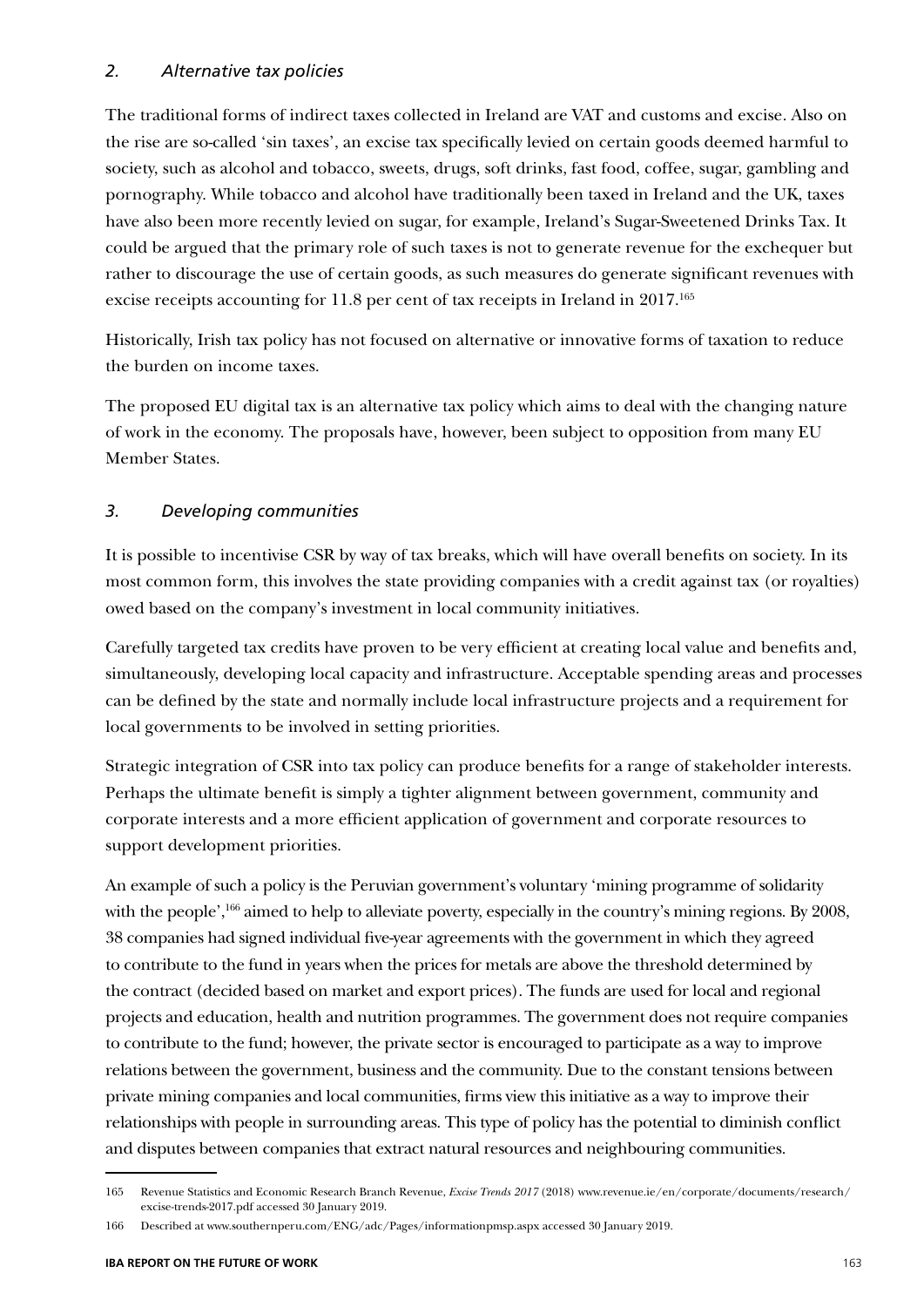A tighter alignment of stakeholder relationships through tax policy and CSR will help to alleviate the burdens imposed by future developments in the labour market. Developmental initiatives, community projects and ethical corporate practices may not provide radical solutions, but incremental change will result in stronger foundations to address future concerns.

### *Key findings*

- Governments recover their investment in education and training through higher income taxes alone.
- Tax policy may influence education and training activities through tax incentives on expenditure in education and training activities; however, loans, grants and direct spending are likely to be more effective.
- Where a company is carrying on a trade, it will generally have employees with the skills and expertise required to carry out its trading activity in the country in which the company is resident to demonstrate substance in that country. Increasing the range and level of skills of workers in a country can help the return on investment through tax revenue as the company will be taxed in the country in which the workers are located.
- Sin taxes can have a primary function of discouraging certain behaviour, with the added benefit of generating revenue for the exchequer.
- Tax policy can be used to incentivise CSR.

### **X. CONCLUSION**

The rapidly changing nature of work in today's technologically advanced and globalised world poses many challenges for national tax systems. In some instances, countries seek to adapt traditional tax rules to cater for these unforeseen changes. In others, proposals such as the taxation of robots, the establishment of PE rules and the development of a digital tax represent innovative ways that systems seek to deal with these challenges.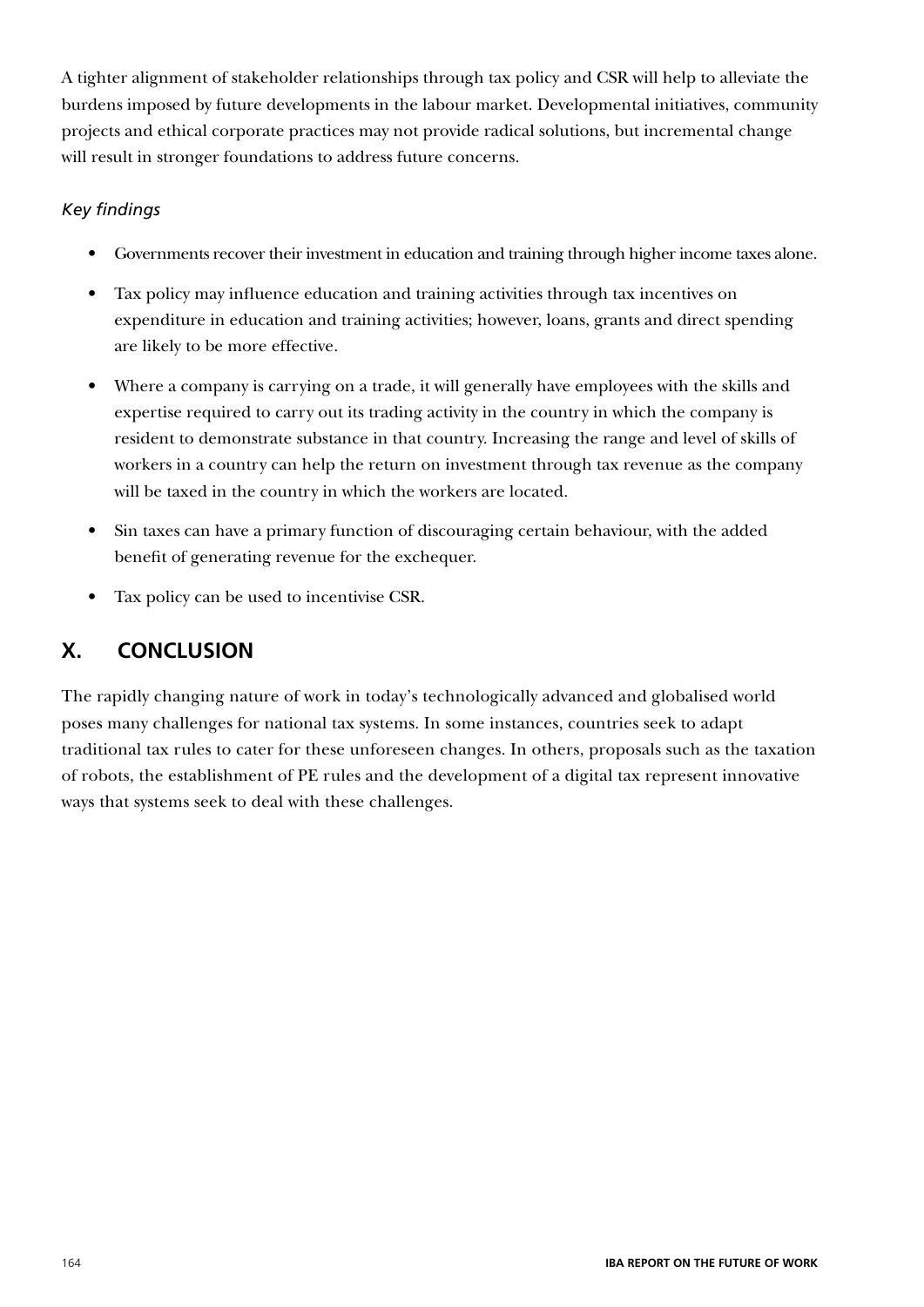## **X. TENTH REPORT: TECHNOLOGY LAW**

Sajai Singh (J Sagar Associates, India; Senior Vice Chair of the IBA Technology Law Committee) (with Arjun Krishnamoorthy); Sarah Pearce (Paul Hastings (Europe), UK; Website Officer of the IBA Technology Law Committee)

### **Executive summary**

Most jurisdictions have recognised the benefits of technology and have integrated it into their corporate systems. Technology has proven to improve efficiency, increase transparency and save time and costs (eg, by encouraging remote working/work from home). Consequently, there is a visible progression towards digitalisation in the corporate sector. However, most countries are not fully prepared to deal with the negative effects of digitalisation. Regulations by and large have lagged behind the pace of digitalisation. Only a few countries have implemented meaningful legislation that controls and channels the impact of technology and protects employees from the negative effects of workplace automation.

While technology has led to an increase in efficiency and reduction of workload, it has also resulted in the elimination of employment opportunities, much to the detriment of workers. The growing trend towards automation poses a greater threat to manual labour roles than to roles that need customer interaction. A large multinational bank forecasts that in the US alone, 47 per cent of employees will cede their place to automation and AI in the next few decades. Adapting or implementing technology in the workplace may also lead to discrimination in recruitment procedures, with those proficient in the use of technology at a distinct advantage. Some governments have taken initiatives to counter the loss of employment and enhance job opportunities.

Technology has played a significant role in reducing regulatory burden and improving corporate governance and compliance. Several countries use videoconferencing for board meetings, have e-voting, pass circular resolutions via email and report to stock exchanges through electronic means. Digitalisation has also modified the way employee appraisals take place and has helped companies to gather performance data more accurately. The majority of the surveyed countries has legislation for the protection of copyright and data privacy (including personal data). Some countries reported that they are in the process of strengthening existing laws/implementing new laws to ensure data privacy improves diversity and reduces, if not eliminates, hiring discrimination against those with disabilities, women and minorities more effectively across several sectors.

Some of the major challenges in corporate law affecting the rights and interests of workers reported by various countries include the risk of AI replacing the workforce; outsourcing of jobs and business restructuring resulting in reduction of the workforce; and unemployment due to automation and lack of skill development. The pace of digitalisation also poses challenges for the interpretation and application of the related parts of the legal system, including workplace regulatory rules, employment/contract law and liability law.

### **The survey**

On September 2018, the Working Group released a questionnaire, which is the basis of the findings made in this report. The survey asked 20 questions (and some sub-questions), primarily in relation to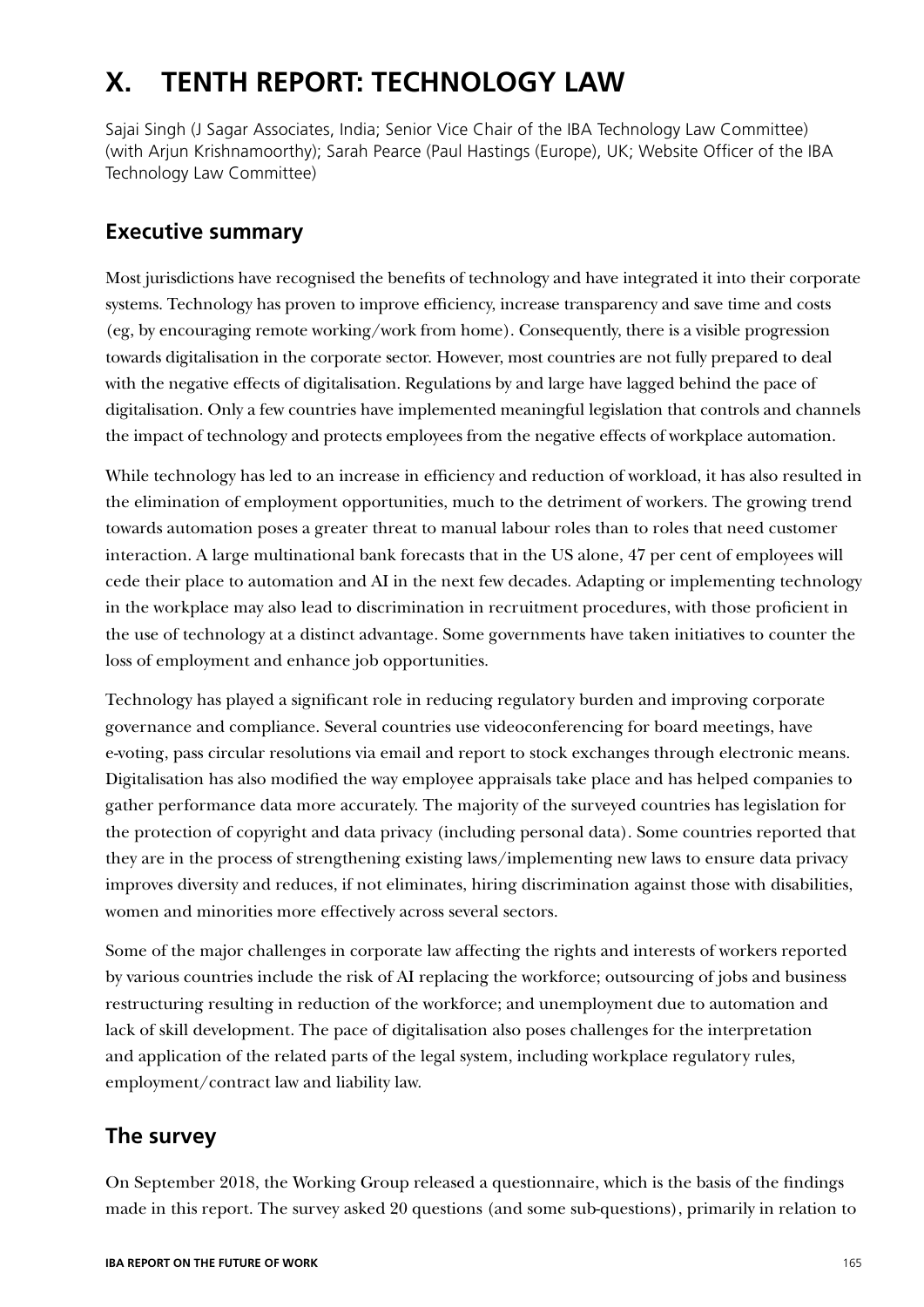the commercial technology issues arising in global technology trends. The questions were tailored to encourage the respondents to provide responses on the emerging trends in the corporate sector and the impact of advanced technology on work opportunities in each of their jurisdictions.

### **Substantive questions**

The questions asked in the survey in relation to the technology law issues arising, and their impact on employment were:

### *Nature of jobs, a redefinition of 'work' and appropriate safeguards*

- 1. To what degree are jobs at risk at companies in your country from automation (eg, by automation/software or a trained robot)? Low, medium or high risk
- 2. Does the law in your country/jurisdiction allow the dismissal of workers due to the introduction of technology in the workplace?
- 3. Are there any visible efforts by the government or employers to address the issue of unemployment/ redundancy as a result of implementing technology in the workplace? For example, are there any safeguards provided for technology-led dismissal of workers in legislation (eg, mandatory training, notice periods and severance pay)?
- 4. Is there any unemployment benefit (or other state assistance) for workers unable to upskill and/or left unemployed due to the impact of technology? What is the typical compensation for dismissal/redundancy?
- 5. Are there any collective bargaining laws in your jurisdiction that can be used by employees to counter the threat of jobs being automated?
- 6. Do you see trade unions under threat due to a decrease in physical presence in the workplace from the development of cloud computing and remote working?
- 7. Are the in-house lawyers working with HR, technology suppliers and senior management to handle constructive dismissal lawsuits and other issues arising from automation?

### *Impact of technology in the workplace*

- 8. Has any legislation been implemented to deal with the negative effects of technology implementation in the workplace (eg, increase in stress due to violation of privacy and increased employee surveillance)? Do companies help with any such psychological problems?
- 9. Have specific laws been introduced to govern remote working? Do companies introduce their own guidelines?

### *Technology surveillance*

10. What legal/regulatory framework governs monitoring employees in the workplace?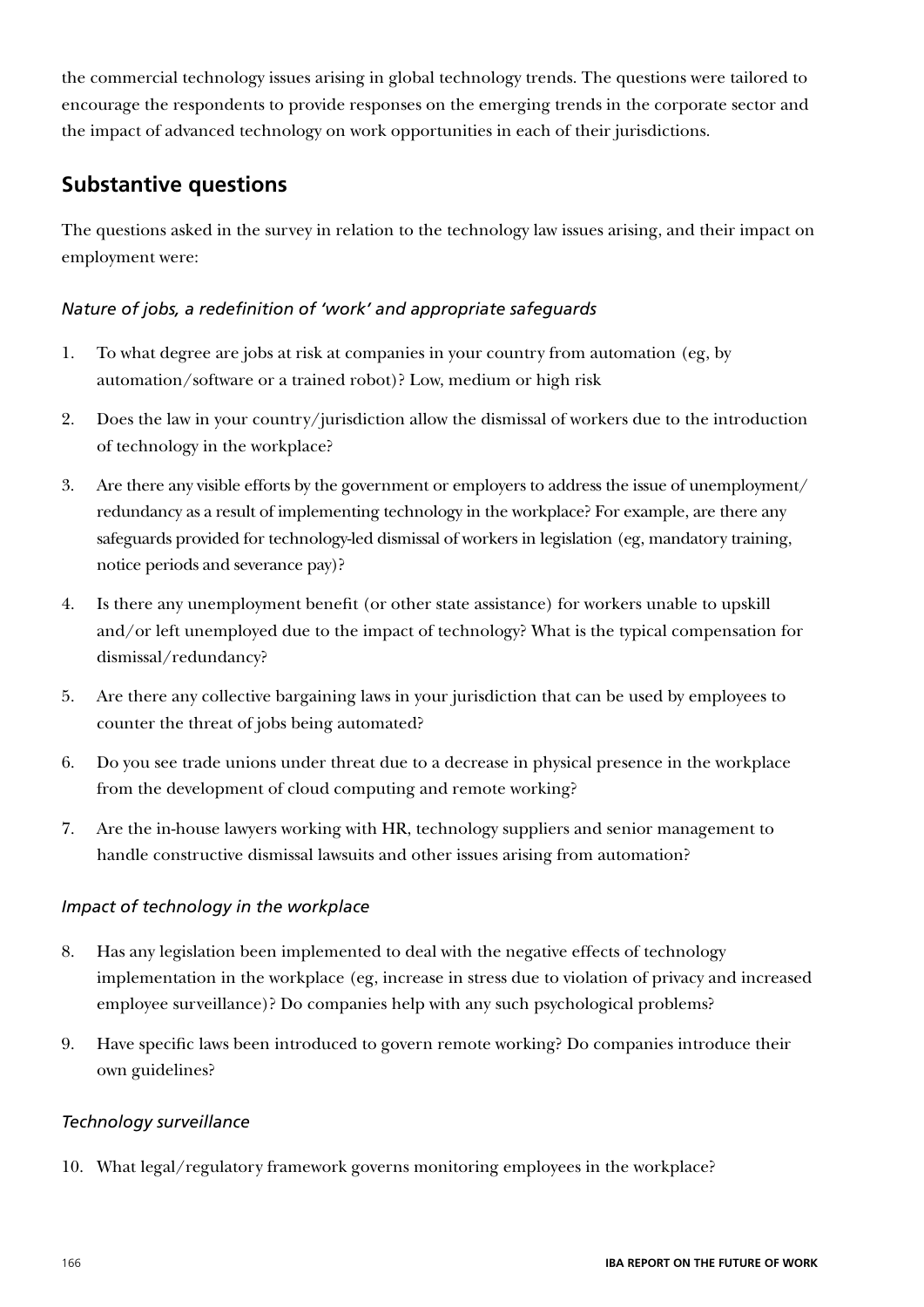- 11. Are there any specific provisions in your jurisdiction regulating or restricting social media use and/or exposure by employees on behalf of their employing company?
- 12. Are you concerned about the lack of adequate protection of personal data and IP in this age of breakneck technology upgrades and automation?

### *Discrimination/social inequality*

- 13. To what extent will the introduction of technology affect recruitment policies and lead to age discrimination?
- 14. Has your jurisdiction implemented legislation to deal with the issue of discrimination?
- 15. To what extent does your jurisdiction hold companies responsible for any potential discrimination caused?
- 16. Do you see increased automation leading to increased inequality and therefore increased spending on welfare/social security?
- 17. How can the legal concept of 'employment' or 'contract' law be deployed so that it improves the technology-driven changes, thereby minimising the anti-social impact?

### *Impact of technology on the interpretation of law*

- 18. In your country, has technology raised issues of liability law linked to robotics/technology (eg, who is responsible for any mishaps – the employer, the user or the main supplier)?
- 19. Have technology companies in your country/jurisdiction lobbied for and achieved exemption from local laws that end up imposing costs on existing businesses?
- 20. How widespread are new technology companies or services in your jurisdiction that operate on the borderline of what is legal (eg Uber, Airbnb, bitcoin and autonomous vehicles)?

### **Key findings**

### *Nature of jobs, a redefinition of 'work' and appropriate safeguards*

Technology such as robotics, AI and machine learning has been used to transform the workplace and the operation of companies and industry. The use of technology has increased exponentially. With the introduction of technology into the workplace, the definition of 'work', traditionally denoting labour undertaken by living beings, looks set to undergo a transformation. Manual workers in certain industries have already been replaced by technology. While the recategorisation of work is a topic of many discussions in several jurisdictions, in others, so far as we are aware, the need for change does not seem to have been acknowledged.

Simple manual jobs would be more at risk, while jobs that focus on human interaction, face-to-face conversation and negotiation would be more likely to flourish. A large multinational bank forecasts that in the US alone, 47 per cent of employees will cede their place to automation and AI.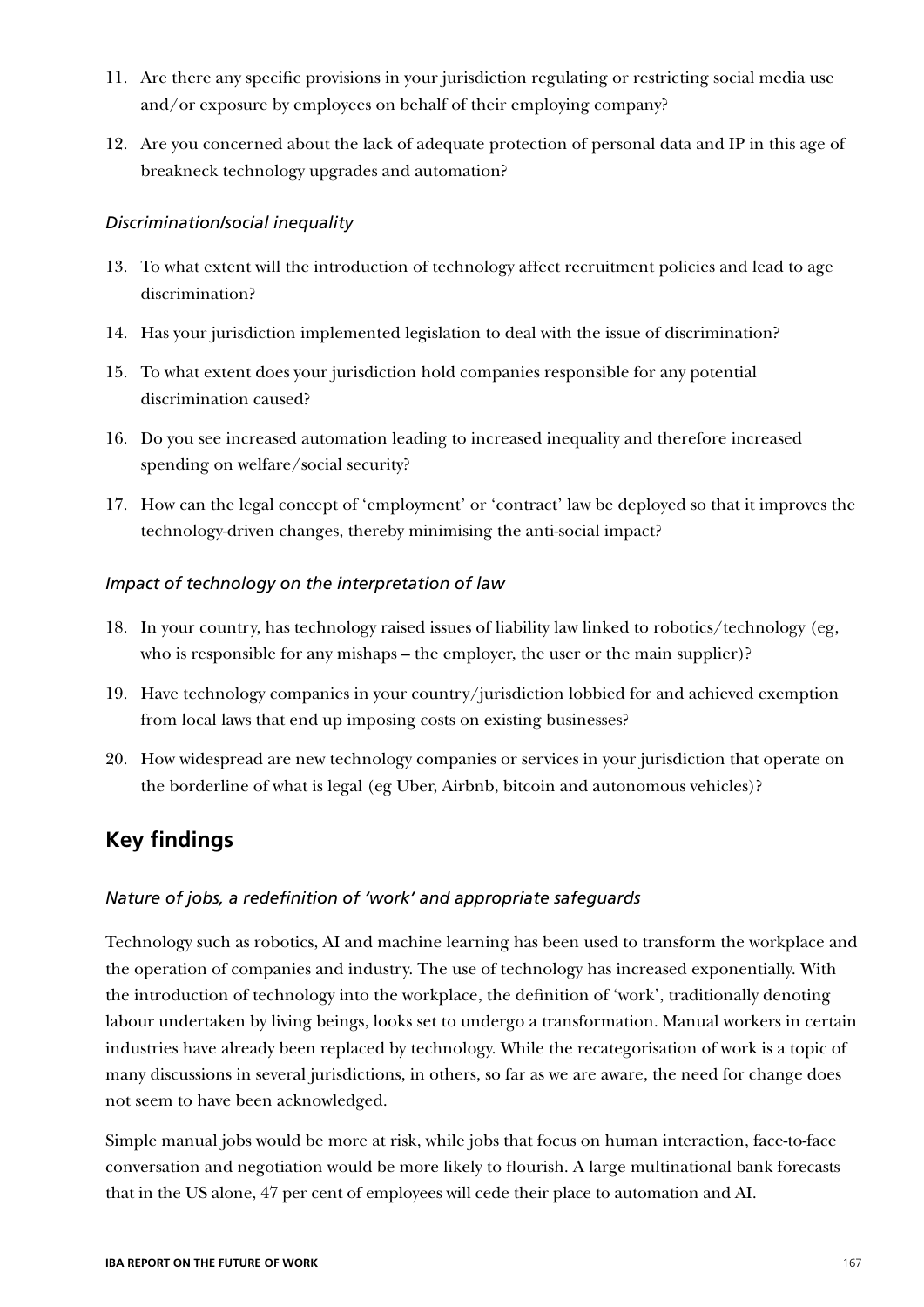Advanced software, such as blockchain, will allow the growth of a new breed of decentralised autonomous organisations, forever changing the way business is done and posing unique legal challenges. Clearly, this change is happening, and it is definitely happening quicker than ever before. However, in the race to find viable solutions to the impact of technology, if we have learned anything from the Airbnbs, Ubers and Amazons, it is that by the time the unwanted human consequences of digital disruption become obvious, much of the damage is often already done.

Certain jurisdictions, so far as we are aware, require employers as a matter of practice to provide training facilities to assist workers to better adapt to technological advancements in the workplace. Trade unions and other industry bodies have been largely absent in this area. That said, the greatest impact is likely to be felt in the manufacturing and service sectors, where trade union or industry body involvement/activity is generally negligible.

Based on the responses, it appears that most of the countries, for now, are at low risk of automation, with risk increasing into the future. In the US software industry, it is common for automation to make employee job descriptions more technologically demanding, which eventually leads to employees continually retraining themselves or moving on.

The survey demonstrated that the unemployment/redundancy issue, as a result of implementing technology in the workplace, is under academic and doctrine discussion in most jurisdictions. In the US, it is common in the software industry (and many other sectors) to provide training for job skills, placement services, notice periods and severance pay based on duration of employment with the minimum and maximum based on base pay. All these efforts kick in after an extensive internal search for alternative employment for top talent. It is uncommon in top-tier software companies to see job losses (in the past four years, these have been few and far between). In Hong Kong, it would vary by company and not by law. In general, rules favour business and employers.

In Austria, workers unable to add the required new skills receive usual benefits under the Austrian 'social net', such as unemployment pay, social assistance and needs-based minimum income. Responses from Austria, Chile, India, Russia, Ukraine and the US suggested that trade unions are not under threat due to a decrease in physical presence in the workplace from the development of cloud computing and remote working. Cloud computing as a technology solution is neutral to physical presence. Remote working, for example, in the financial industry is common and widespread.

#### *Impact of technology in the workplace*

The use of technology in the workplace may help in the quicker delivery of results and better utilisation of time. While it may improve efficiency, the use of technology may also affect employees and relations between management and employees, with each employee wondering when they may be replaced or made redundant owing to technology. The employee may have to be allocated a different task for which the employee may not be suitable, leading to them being forced to leave employment. Retraining and wellness programmes take on increased significance.

The chief economist of the Bank of England has warned that, to avoid large segments of the working class becoming 'technically unemployed', the UK will need to undergo a revolution in skills. There is a 'huge risk' of people being left without jobs that computers and robots have taken.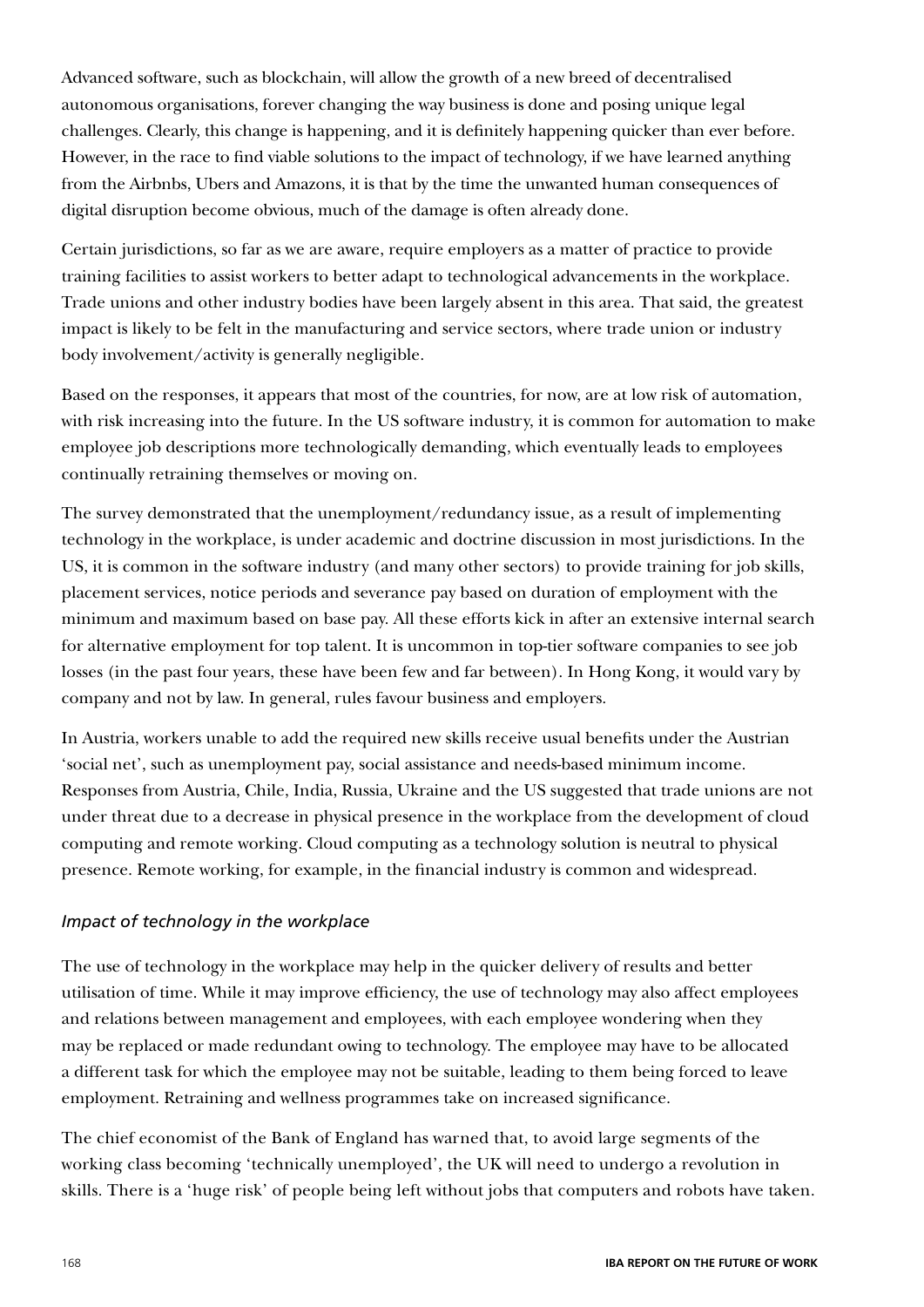The challenge will be ensuring that people are prepared for the cultural and economic shifts, and that the focus is on creating new jobs to replace those at risk of robotic replacement.

Increased dependence on technology may result in companies that operate in rural and urban areas being obliged to maintain parallel modes of operation. However, this may reveal a significant gap and division in terms of application: simply because there is likely to be a lack of the necessary technology infrastructure to support it in rural areas.

No specific legislation has been implemented in Austria, Chile, Hong Kong SAR, India, Russia and Ukraine, to deal with the negative effects of technology implementation. Both in the US and western Europe, varying levels of stress leave are available to employees. Hotlines and counselling programmes are available and are encouraged as support systems for employees across the software industry. Austria already has a body of legislation that is aiming to protect workers/staff against negative influences from various sources in the workplace (occupational safety laws and ordinances). Employee surveillance is heavily regulated not only through the recent data protection regulation and its precursors, but also through legislation and case law on privacy rights and at the collective/ industrial plant level (eg, employee surveillance, provided it does not violate human dignity, is only lawful if the works council by way of a plant agreement consents to such measures or, absent an elected works council, if the employee specifically agrees).

In Austria, Hong Kong SAR, India and Ukraine, no specific laws have been introduced to govern remote working. However, the Hong Kong Monetary Authority has published guidelines for Bring Your Own Device (BYOD), that is, use of personal devices for official work. In Chile, for example, the government has filed a new act before Congress which intends to modernise remote working status. In the US, there are many laws and guidance for remote workers, and mixed-mode employees are increasingly common (part-time office presence and part-time remote work). Companies offer varied levels of infrastructure support/incentives for remote workers dependent on their support for this evolving work culture, some examples being: waivers for using home offices as workplaces; reimbursement for internet fees; and tax credits for working from home.

#### *Right to disconnect*

Technology is also likely to affect the right to disconnect. Currently, following judgments from the courts in France and the passing of legislation to this effect, an employee in France has the right to disconnect from all official communication from the workplace. However, while technology may assist in a global flexible workplace, the right to disconnect, while benefiting employees from a health and social perspective, may result in the inability of companies to deliver within prescribed timelines.

#### *Procedures for the evaluation of performance and productivity of workers*

Digitalisation has modified the way employee appraisals take place and has helped companies to gather performance data more accurately. Several large technology companies have changed their annual review systems and are testing new ideas that give them continual feedback and coaching. A large US-based media service provider no longer measures its people against annual objectives because its objectives have become more fluid and can change quite rapidly. Some tech companies have automated many evaluation activities that managers elsewhere perform manually. Many companies are also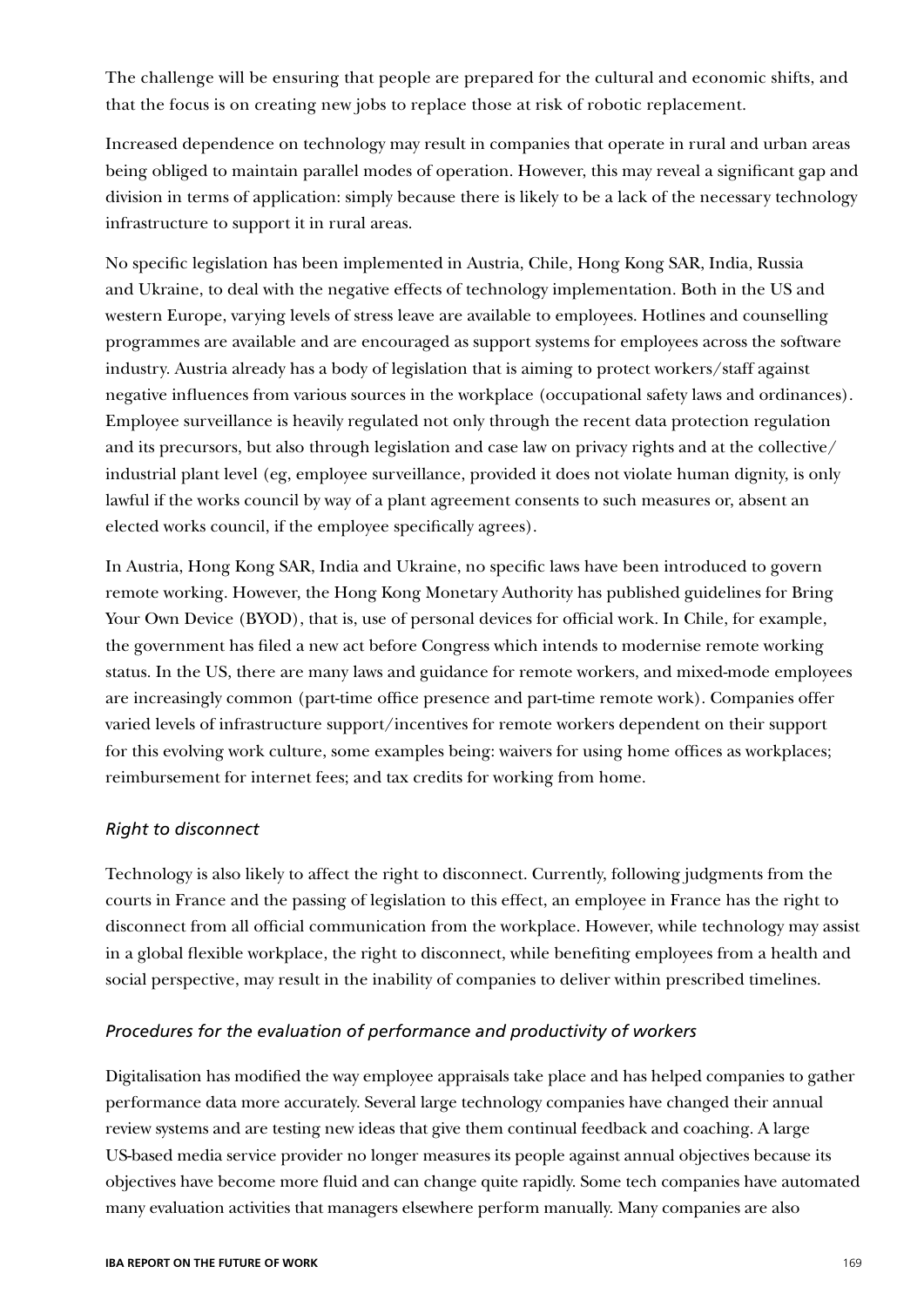collecting more objective performance data through systems that automate real-time analyses. There is a shift in emphasis from backward-looking evaluations to technology-backed fact-based performance appraisals, which are becoming frequent and as-needed rather than annual events.

There is no uniform procedure for performance and productivity control, and such procedures vary largely between enterprises in almost all jurisdictions. In countries, such as India and Ukraine, technology is used for monitoring attendance, output, punctuality and so on through ERP systems, biometrics, surveillance systems or other such digital means.

The use of technology for performance evaluation was found to be common among most enterprises in India and several other countries. Computerised balanced scorecards and other technologies are used to evaluate efficiency in some other countries. In Austria, technology has shifted the focus of the method of evaluation from input based to output based.

In the majority of the countries reporting, while employees are required to be fully informed of such internal procedures and policies, these are rarely negotiated with employees. However, the use of technology in monitoring employees requires the prior consent of the works council/employees in Austria.

### *Influence of technology on governance, risk and compliance*

Technology developments in many business areas will have a significant impact on important aspects of risk and compliance. Current risk and regulatory issues, as well as some key relevant technical developments and trends, affect four major industries. These are financial services, energy and power, IT and telecommunications and healthcare.

Technology developments lead to compliance problems and compliance solutions. Products based on new technologies may lead to unforeseen consequences and potential compliance failures. There are many examples of such compliance issues arising from new technology developments in several industries. One example that is common to many industries is that arising from the 'consumerisation of IT'. The growing trend of allowing the use of employees' personal smartphones, tablets and so on to access corporate information helps to enable convenient mobility for employees, but can also create a variety of security and privacy compliance problems. Many organisations address these issues with a combination of technology monitoring systems and new corporate policies and business processes.

In most countries, the convening of board or shareholder meetings through videoconferencing and other digital means is an accepted practice in most cases, and there are generally no restrictions on the agenda to be adopted in such meetings.

In some countries, convening meetings through digital means (eg, videoconferencing and teleconferencing) is permitted only for board meetings, while in others, convening meetings through digital means is not permitted under any circumstances.

Only certain types of corporate entities in Austria and Spain are allowed to hold meetings electronically and, in Poland, such meetings are permitted only if authorised under the articles of association of the entity. Some countries, including India, reported that regulators have prescribed various safeguards, such as the recording of proceedings to avoid any misuse of electronic facilities, to hold board meetings.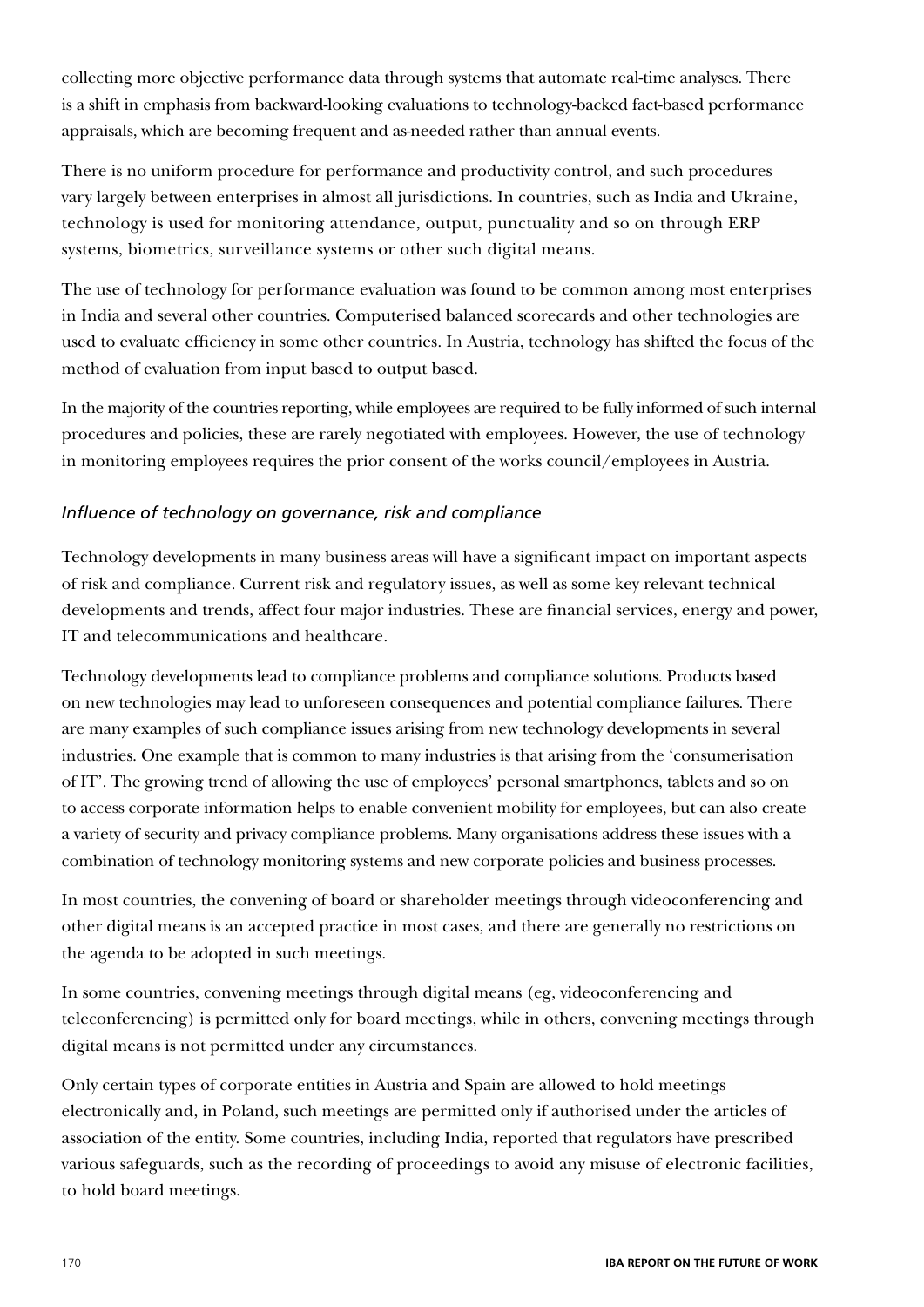The use of AI/digitalisation has helped companies better understand and anticipate their risks related to governance and compliance. Technology has also helped companies to correlate datasets, such as internal profits or losses, consumer sentiment, GDP growth rates and unemployment rates, forecast business performance and offer more accurate market guidance (especially publicly held companies). New algorithms are helping companies to condense large volumes of regulatory compliance information into nuggets of useful and relevant insights to help to maintain regulatory and risk compliance.

Recently, there have been reports of the prospect of companies in the UK implanting their employees with microchips for security purposes. The microchip is expected to assist companies to set restrictions on employees performing various tasks. Additionally, it is also expected to assist companies to do away with access cards and other entry tools, with the access points in company premises recognising employees with the data from the implants. This has raised concerns with the Trades Union Congress, the UK's main trade union body.

### *Emerging trends in labour platforms influenced by technology*

The technology industry trends that will affect jobs and drive growth in the near future include data, cloud computing, flexible consumption, cognitive computing, user-friendly tools, application programming interfaces (APIs) and apps.

- **Cloud computing:** Important innovations are making cloud computing more valuable for companies as they seek to transform their operations and business models. These advances are helping to accelerate the deployment of AI and IoT solutions, while enabling deep, analyticsdriven insights.
- **Flexible consumption:** The cloud is driving demand for flexible consumption ('pay as you go') models. Connected devices and the IoT have made more products suitable for 'as a service' consumption, enabling lower unit costs and enhanced customer relationships.
- **Cognitive computing:** Although still in its infancy, cognitive computing is helping companies to enhance products and services, make better decisions and improve operations. In particular, machine learning is helping companies find patterns (and anomalies) in large datasets.
- **User-friendly tools:** APIs and apps are ensuring that, in the future, fewer people will need to know how various technologies actually work.

In most jurisdictions, wherever there has been a switch to automation that has decreased workload, it has increased the susceptibility of the elimination of employee positions. This is detrimental to the interests of employees as it leads to a reduction of the workforce, but the views expressed in the survey showed that authorities are primarily focused on the impact of technological development on manual labour roles.

The increasing trend of e-banking is recognised by the authorities, but no legislation has been enacted to date in this regard.

Other common trends reported by the surveyed countries include the following: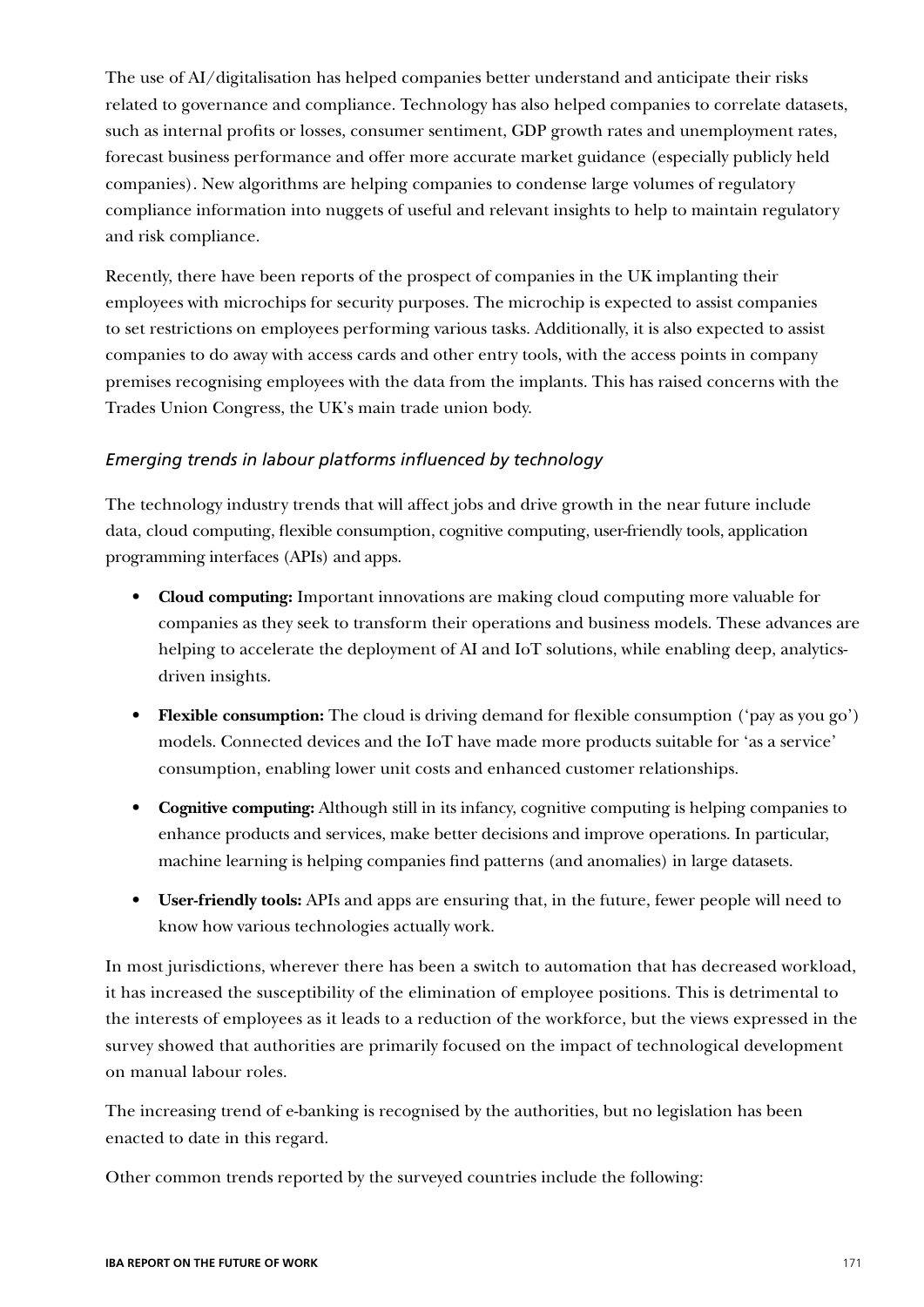- **Online platforms:** Online platforms, such as social media, online channels and blogs, have become increasingly popular and have led to new opportunities for income generation in various countries.
- **Working from home:** Japan reported benefits from technological advancements that have enabled employees to work from home. India has also recognised the importance of working from home, especially in the case of women employees who wish to work from home after their statutory maternity leave. Telework has proven to be a flexible way of working and enables employees to use virtual networks, shared platforms and verbally communicative robots to work from home or locations outside the employer's office and/or to be virtually present in the office. Working from home has been beneficial to workers by allowing flexible work hours, saving time, improving productivity and maintaining work–life balance.
- **AI:** Due to technological developments in AI, robots and teleworking, demand from the traditional employment market has decreased in countries such as Spain. These technological advancements have been advantageous and disadvantageous, because workers who fail to acquire new skills lose their jobs or receive lower compensation, but flexible working hours have been created and workloads reduced.
- **BPO:** Due to advancements in technology, countries such as India are among leading players in the BPO sector.
- **Blockchain:** Blockchain and its ledger-based technology is likely to play an important role in the future of work. Companies are more likely to utilise blockchain for the verification and assessment of the credentials of prospective employees. Similarly, blockchain may be utilised for the assessment of the skills and performance of existing employees, thereby enabling better assessment and allocation of various employees to more appropriate assignments and roles. Payroll services and reimbursement of expenses could also be undertaken using blockchain, with companies possibly having their own virtual currencies.

### *Effects of technological advancements on 'subcontracting'*

Among the surveyed countries, a few demonstrated an inclination for subcontracting as a result of technological advancements. For example, in the construction sector, web-based software means that subcontractors no longer have to invest in expensive hardware and software that quickly becomes obsolete. They only need a web browser and an internet connection. With the explosion in mobile telecommunications, subcontractors, for whom the 'office' is often quite far away from an office, are able to run their companies in an efficient, almost paperless way, from any location. Technological advances have created more flexibility in subcontracting and a shift towards subcontracting. Based on the views expressed in the survey, it can be inferred that advancements in technology have been advantageous and disadvantageous to the subcontracted workers as it gives more flexibility but increases uncertainty and affects job security. Several countries have recognised the rise in subcontracting under their employment regulations and prescribe the general criteria for the characterisation of employment relationships.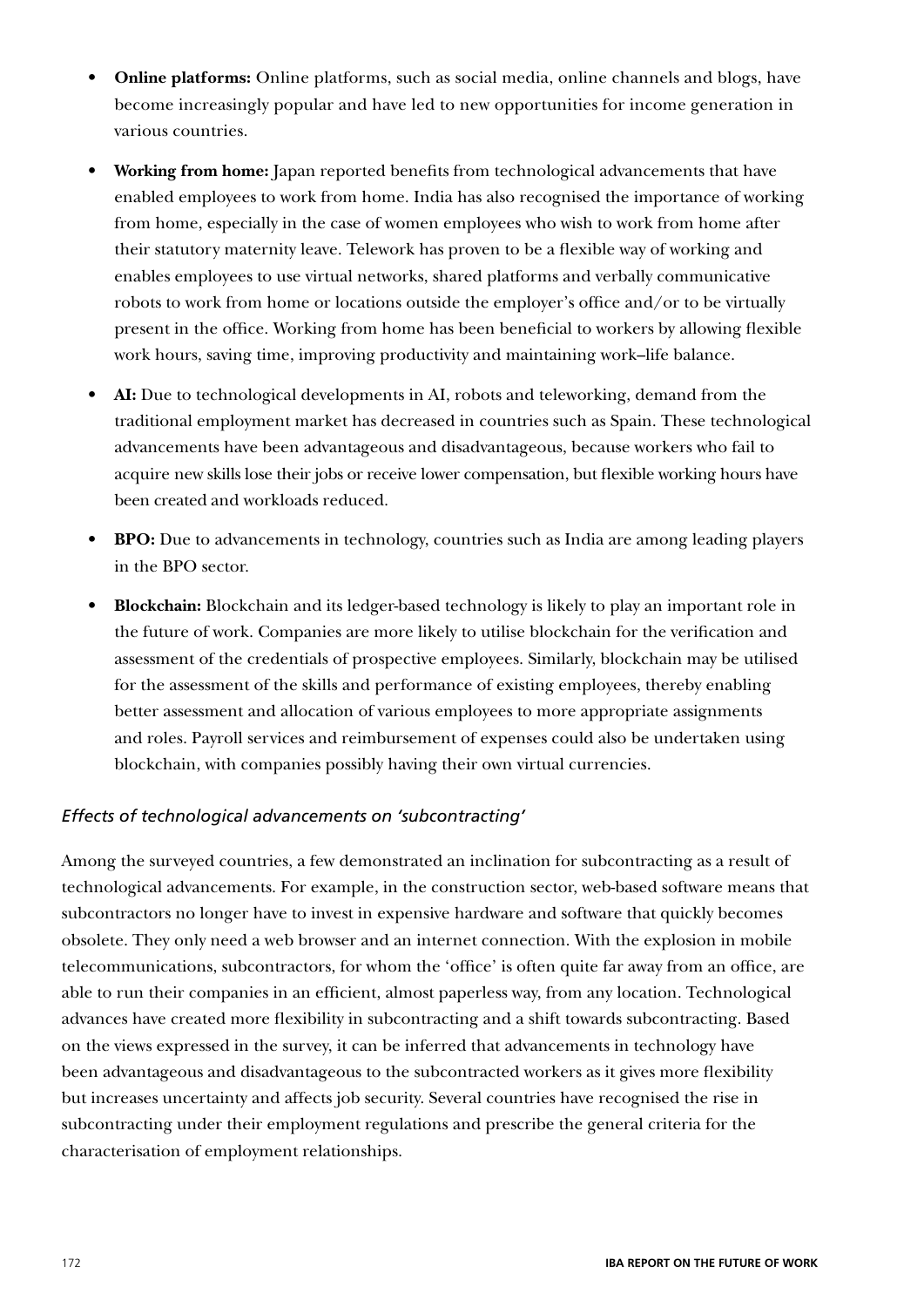### *Corporate law, diversity and equality*

Non-tech options to remove bias in reviewing job applicants have been around for decades. Orchestras, for instance, have conducted blind auditions since the 1970s to improve workplace diversity. A rash of technologies launched in the past few years could improve diversity and reduce, if not eliminate, hiring discrimination against those with disabilities, women and minorities more effectively across several sectors. For example, Textio's online service parses job announcements to flag gender-biased language and other terms that may turn applicants off and offers alternatives. Phrases like 'driven by' and 'ambitious goals' resonate more with men while 'collaboratively' and 'be heard' statistically attract more women to apply for a position. Blendoor works like a dating app, allowing recruiters to swipe quickly through profiles that highlight candidates' qualifications and education while hiding the name, gender and dates. Gap Jumpers provides a platform for candidates to audition anonymously for openings by completing work assessments designated by the hiring company. The top performers are then referred to the employer.

- **Doctrine of equal pay for equal work**: The majority of surveyed countries responded in the affirmative on the prevalence of law providing for equal pay for equal work in their jurisdictions. Equal pay for equal work is ensured in various jurisdictions through specific regulations, such as the Labour Code in Chile of 2002.
- **Influence of automation on equality in wages**: Based on the responses provided in the survey, limited information is available on the implementation of equal pay for equal work against automation. In most cases, there are no special provisions or regulations governing it presently.
- **Equality among migrants and local workers**: Chile and Japan reported that there can be no discrimination on the basis of nationality. Russia, on the other hand, indicated that there is a differentiation in wages payable to migrants and citizens.
- **Equal treatment of outsourced workers**: While in many surveyed countries there are no specific regulations governing the rights of outsourced workers, in Austria no differentiation is made on the basis of direct employees and outsourced workers. In Japan, no protection of equal pay is provided to outsourced workers while in Chile, there are no legal provisions to ensure equal pay for equal work to outsourced workers.

Based on the views expressed by the surveyed countries, it is evident that there is discrimination in payment against outsourced workers and migrant workers in some jurisdictions.

• **Gender equality and disclosure of wage gaps**: Austria reported that, based on the data collected, the number of women in managerial positions has increased. Chile recorded very limited growth of women in managerial positions. In India, the numbers are presently not very high, but there appears to be a gradual rise.

Measures to improve gender equality, such as maternity leave, child care leave, flexible working hours, parental leave and working from home are provided by the majority of countries.

An overwhelming majority of countries reported that there is no requirement for corporates in their respective countries to disclose wage gaps as a matter of practice. However, the survey further showed that some countries, such as Austria and Belgium, mandate the publication of remuneration reports to ascertain gender gaps.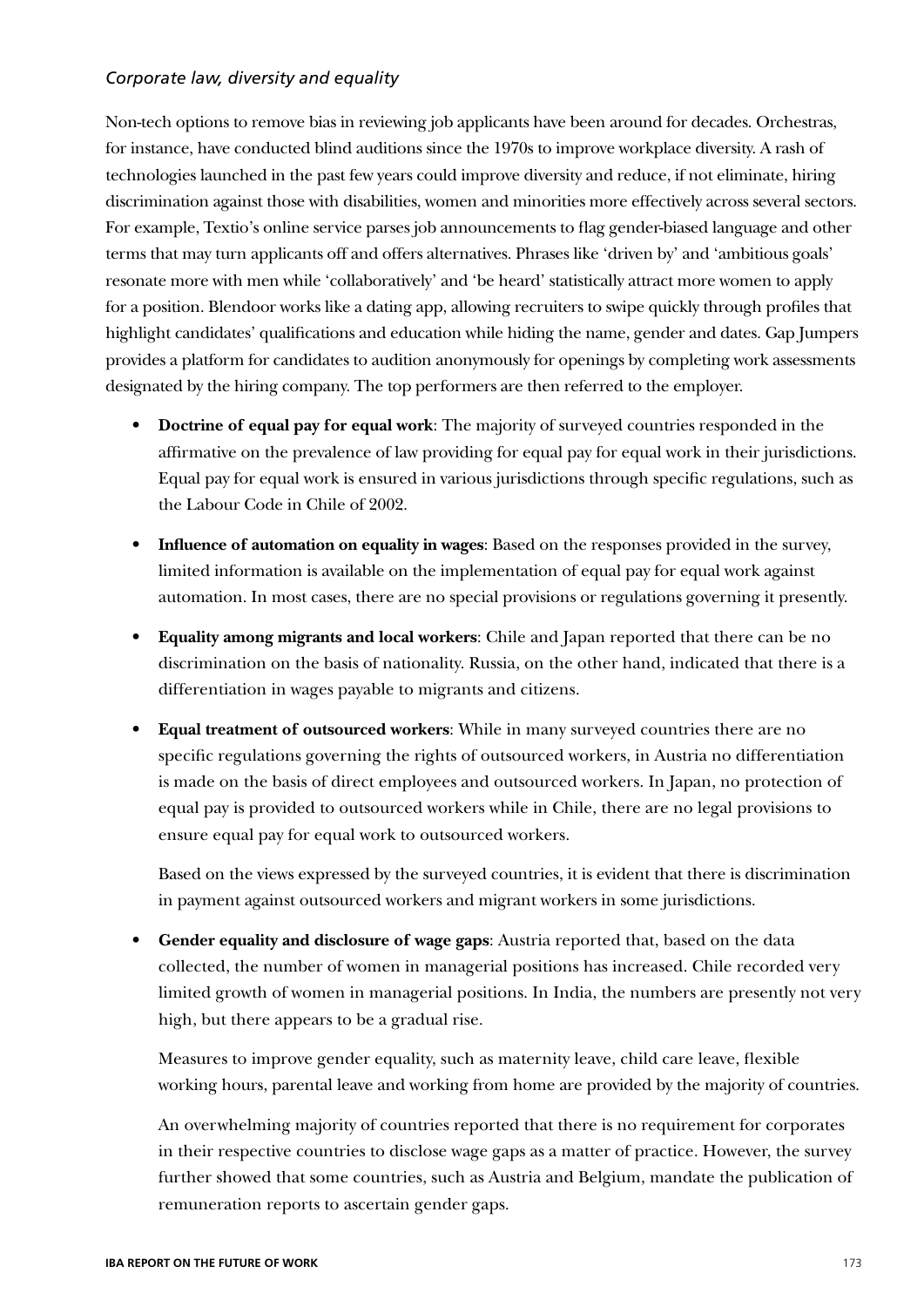### *Technology surveillance*

Technology surveillance, while applicable to monitoring employees in the workplace, may be difficult to use to monitor employees who are working from home or offsite locations. Such monitoring would have to be based on the productivity and deliverables of the employees and it would be difficult to monitor whether they are misusing their freedom to work from home and not focusing on workrelated matters. While employers may be able to monitor the workplace, if any employee works from home or offsite, such monitoring would not be possible. This may lead to employers paying the workers on the basis of the number of deliverables, while at the same time setting the target at extremely high and unachievable levels. Efficiency could be monitored using technology such as internet history, leading to exploitation of workers.

Most of the countries confirmed that there is no formal regulation of electronic monitoring in workplaces. As a general rule, monitoring employees in the workplace is prohibited without their express consent or unless there are other good reasons for monitoring.

### *Discrimination/social inequality*

Digital disruption makes things more unpredictable. Adapting or implementing technology in the workplace may lead to discrimination in recruitment procedures. Unless a person is proficient in the use of technology, such a person may not be hired; the level of a candidate's knowledge and experience of working with certain technology may determine the outcome of their application. It is difficult to imagine a means of preventing such discrimination – and some might argue such discrimination is to be expected.

Performance appraisals may be affected in these instances where the performance of a person knowledgeable in technology is deemed praiseworthy, and hence such person is promoted.

An employee may be coerced into using technology and may not have any choice in this regard. The employee may not have any right to determine whether such an employee wants to use the technology to achieve and complete the assignments. Even if an employee is provided with a choice, it could result in indirect discrimination of the employee when the company reduces the workload of the employee until the employee starts questioning their own position in the company, thereby forcing the employee into resignation.

Companies are increasingly hiring 'early in career' workers to keep up with their frenetic pace of innovation. College hires tend to be better trained for the cloud and digital economy. Therefore, the view is that such a hiring model leaves one with the impression of age discrimination.

Few countries stated that a general rule regarding discrimination should apply. Austria and the US, however, have strong laws to curb age discrimination. In Hong Kong SAR, there is a mix – some issues like age discrimination are not legislated but there is guidance on handling them. Others, such as race-based discrimination, have legal protection. In India, there is no single comprehensive piece of legislation dealing with discrimination in the private sector.

In the US, over the years, automation has been viewed as source of eventual higher unemployment but each of the large automation thrusts have only enabled a larger workforce, albeit one that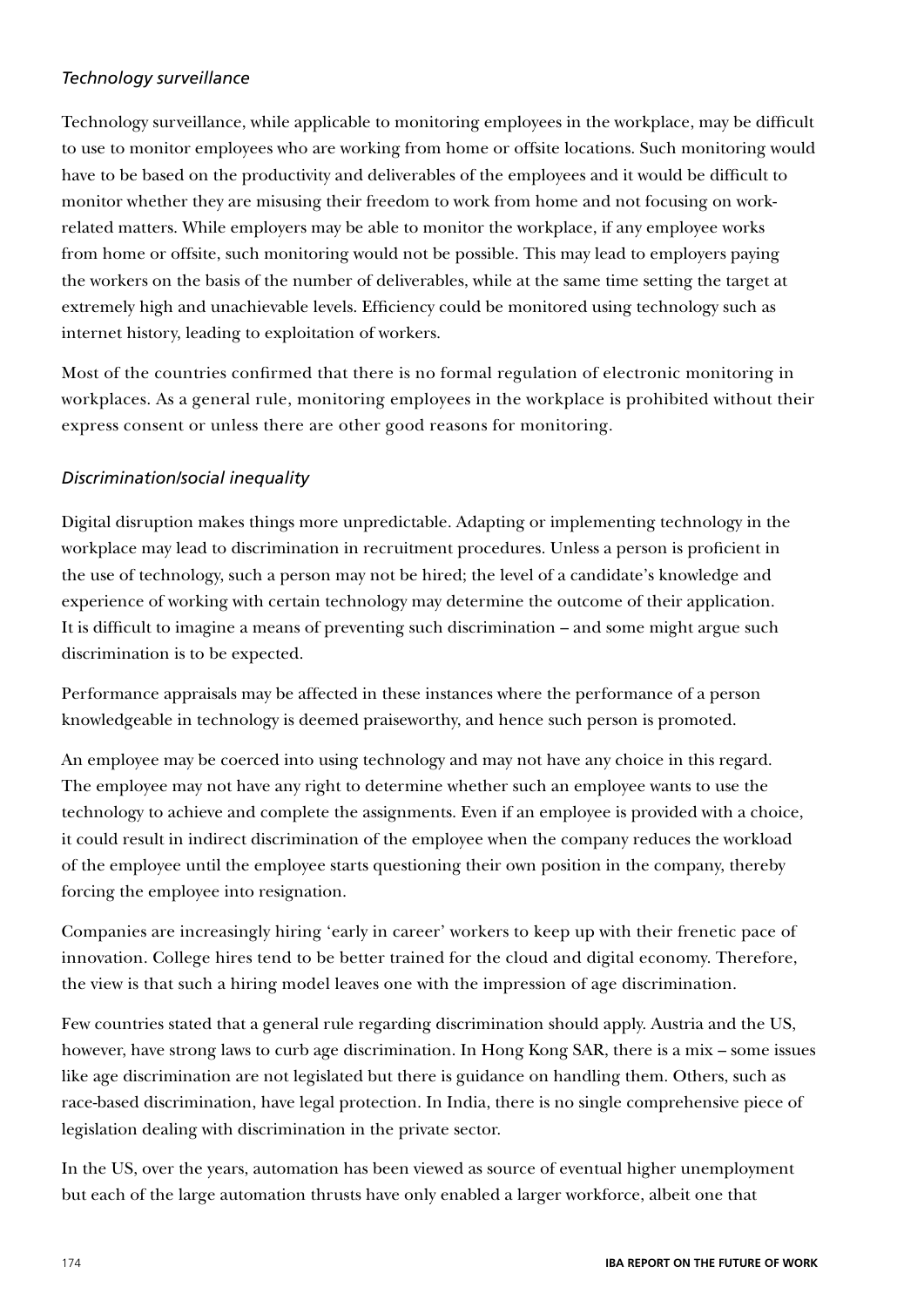requires workers to be agile and in a continuous learning mindset. In Hong Kong SAR, India and Ukraine, it appears less likely that increased automation will increase inequality and therefore increased spending on welfare/social security. The Hong Kong government has traditionally not funded welfare/social security. These are typically borne by large charitable organisations.

Fewer countries believe that employee rights and labour standards need to be improved. The view is that one would be better off by investing public resources in creating new jobs and better preparing people for the jobs of the future.

### *Impact of technology on the interpretation of law and data protection*

In most countries, there are presently no regulations concerning the interaction of workers and robots in their jurisdictions. Additionally, several jurisdictions do not have any specific legislation that governs workers in a gig economy (or contract/self-employed workers). Already, according to a recent Atos research report, 25 per cent of Americans report earning a significant portion of their income through freelancing.

The pace of digitalisation poses challenges for the interpretation and application of the related parts of the legal system, including workplace regulatory rules, employment/contract law and liability law. However, the process appears to be more interactive than reactive. The legal system does not only respond to technological change, it also monitors challenges and eventually facilitates the change. Use of robotics and automation in the workplace, alongside other technological innovations, has the capacity to stretch and/or undermine existing forms of legal systems and regulation while creating an environment for new ones. Although technology may erode some professions while enabling others to flourish, it is unlikely to make redundant the existing labour law or liability law regulations that oversee employment.

While law may clearly lag behind technology given the pace of innovation and complexity, the perceived threat to certain jobs or the misuse of personal data will lead to further complex legal challenges, such as class action lawsuits against social networking companies for abuse of personal data, taxi drivers against a transportation company or the hotel industry/local residents against a hospitality service company. Other key technology innovations, such as bitcoin, pose unique designrelated regulatory challenges. While bitcoin, as a new mode of payment, may be useful for users who want to achieve anonymity for their transactions, it is challenging for the fiscal and legal system to regulate and trace, thus making enforcing relevant civil and criminal laws difficult.

The concept of consent has been globally strengthened, and companies will no longer be able to use long illegible terms and conditions full of legalese, as the request for consent must be given in an intelligible and easily accessible form using clear and plain language. It must be as easy to withdraw consent as it is to give it.

Also known as the right to erasure, the right to be forgotten entitles the data subject to have the data controller erase their personal data, cease further dissemination of the data and potentially have third parties halt processing of the data. It should also be noted that this right requires controllers to compare the subjects' rights with 'the public interest in the availability of the data' when considering such requests.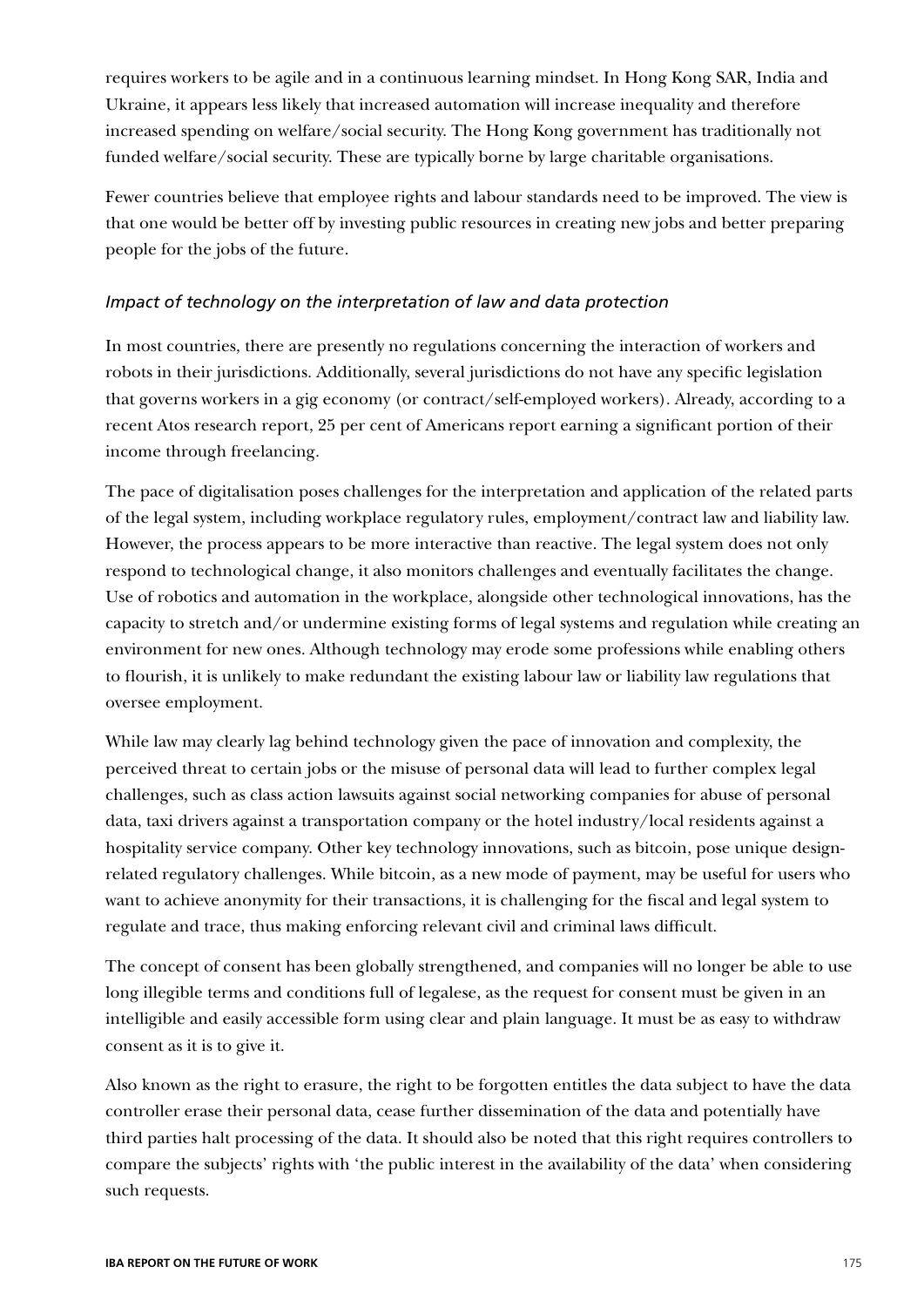Based on the responses received, the majority of the surveyed countries have legislation for the protection of copyright and data privacy. Some countries reported that they are in the process of strengthening existing laws/implementing new laws to ensure data privacy. Belgium reported that individual contracts or company policies govern data privacy and copyright protection.

The survey also gave an insight into a common trend on copyright that, unless otherwise agreed, copyright over any work prepared by employees during the course of employment belongs to the employer.

The survey responses suggest that issues of liability law have been raised in relation to robotics/ technology. However, this trend is yet to gain popularity in countries such as Chile, Hong Kong SAR, India, Russia and Ukraine.

Some respondents found that technology is generally ahead of legislation and is usually altered after mass adoption. An example of such an issue is the social media analytics issue, where regulations are slow followers or playing catch up. Software vendors are increasingly seeing larger regulatory efforts that require significant investment and are seen as innovation inhibitors.

By and large, new technology companies gain in popularity in most countries. However, certain technologies are still high risk. In Russia, an autonomous vehicle was tested, but is still under progress, while autonomous cars have had limited success, as well as highly publicised accidents along the line.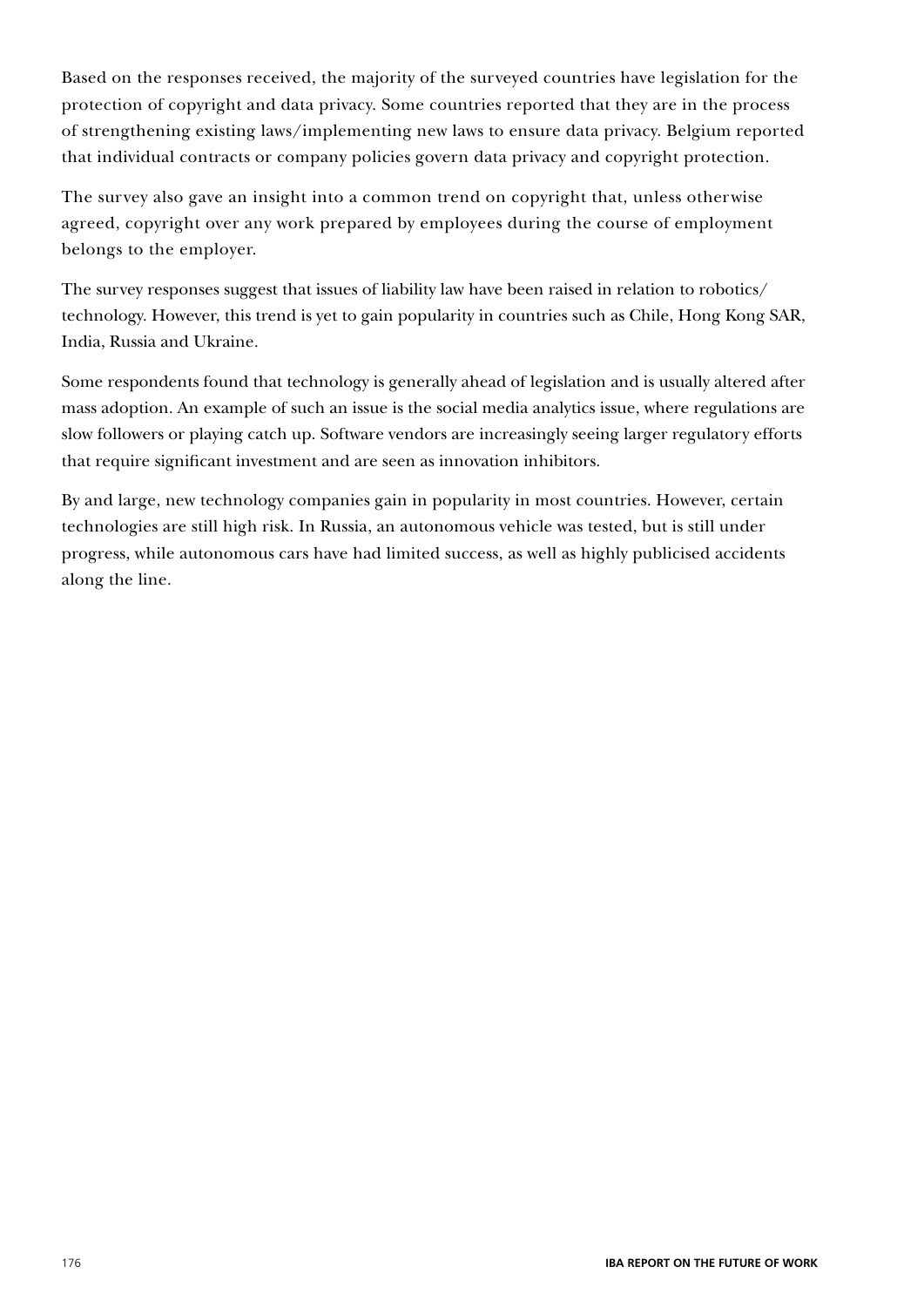# **PART THREE**

# **THE FUTURE REGULATION OF WORK AS APPLIED TO DISRUPTIVE TECHNOLOGIES**

Prepared by Salvador del Rey Guanter (Cuatrecasas, Spain and Professor of Labor Law, Spain)

### **I. INTRODUCTION**

Many of the issues discussed in the following individual reports focus on the present and future impact of new technologies on the legal framework of labour relations and employment contracts. Even if there are topics in the reports that do not directly relate to that impact, many of the main issues discussed on the future of work consider that technology will have a decisive influence on how countries and international organisations, such as the ILO, will face employment contracts and the collective rights of workers' representatives and unions.

Accordingly, we have considered as a reference some of the points discussed in the reports<sup>167</sup> and apply them to three disruptive technologies that will be (or already are) essential for understanding the future of work: the IoT, robotics and AI. We have tried to integrate the different legal perspectives of the Working Group, according to the individual reports that follow this part, although the conclusions and key points of this part are heavily based on other sources.<sup>168</sup>

We begin (II) with some common trends applicable to the three technologies (and other technologies) and then (III, IV and V) we analyse each technology and comment on several key findings addressed to regulators and companies and unions/workers' representatives.

### **II. GENERAL LEGAL TRENDS, DISRUPTIVE TECHNOLOGIES AND THE FUTURE OF WORK**

1. **Legal framework and disruptive technologies:** At a regulatory level, the current debate focuses on determining when the rules regulating disruptive technologies must be drawn up and their level of regulatory intensity and binding legal effectiveness. Timing is particularly important in the EU debate, which revolves around the fact that a regulation adopted too soon not only runs the risk of being inadequate for the evolving realities of those technologies, but also, due to its inadequacy, may considerably hinder their evolution. However, depending on the technology, the debate is moving in different directions: unlike

<sup>167</sup> Some of the authors of the individual reports have considered as an important reference the very relevant reports developed in the past few years by the IBA GEI www.ibanet.org/LPD/Human\_Resources\_Section/Global\_Employment\_Institute/Global\_Employment\_Institute\_Home.aspx accessed 30 January 2019.

<sup>168</sup> Although considering as important references the points discussed in the individual reports, this part mainly includes the findings and conclusions contained in four recent publications by the Cuatrecasas Institute directed by the author of this part: *IoT y su Impacto en el Mercado de Trabajo, en los Recursos Humanos y en el Marco Regulatorio de las Relaciones Laborales* (Kluwer 2017); *Robótica y su Impacto en el Mercado de Trabajo, en los Recursos Humanos y en el Marco Regulatorio de las Relaciones Laborales* (Kluwer 2018); *Inteligencia Artificial y su Impacto en el Mercado de Trabajo, en los Recursos Humanos y en el Marco Regulatorio de las Relaciones Laborales* (Kluwer 2018); *Economía de Plataformas y Blockchain y su Impacto en el Mercado de Trabajo, en los Recursos Humanos y en el Marco Regulatorio de las Relaciones Laborales* (Enero 2019). Therefore, the author is solely responsible for the views, findings and conclusions included in this part.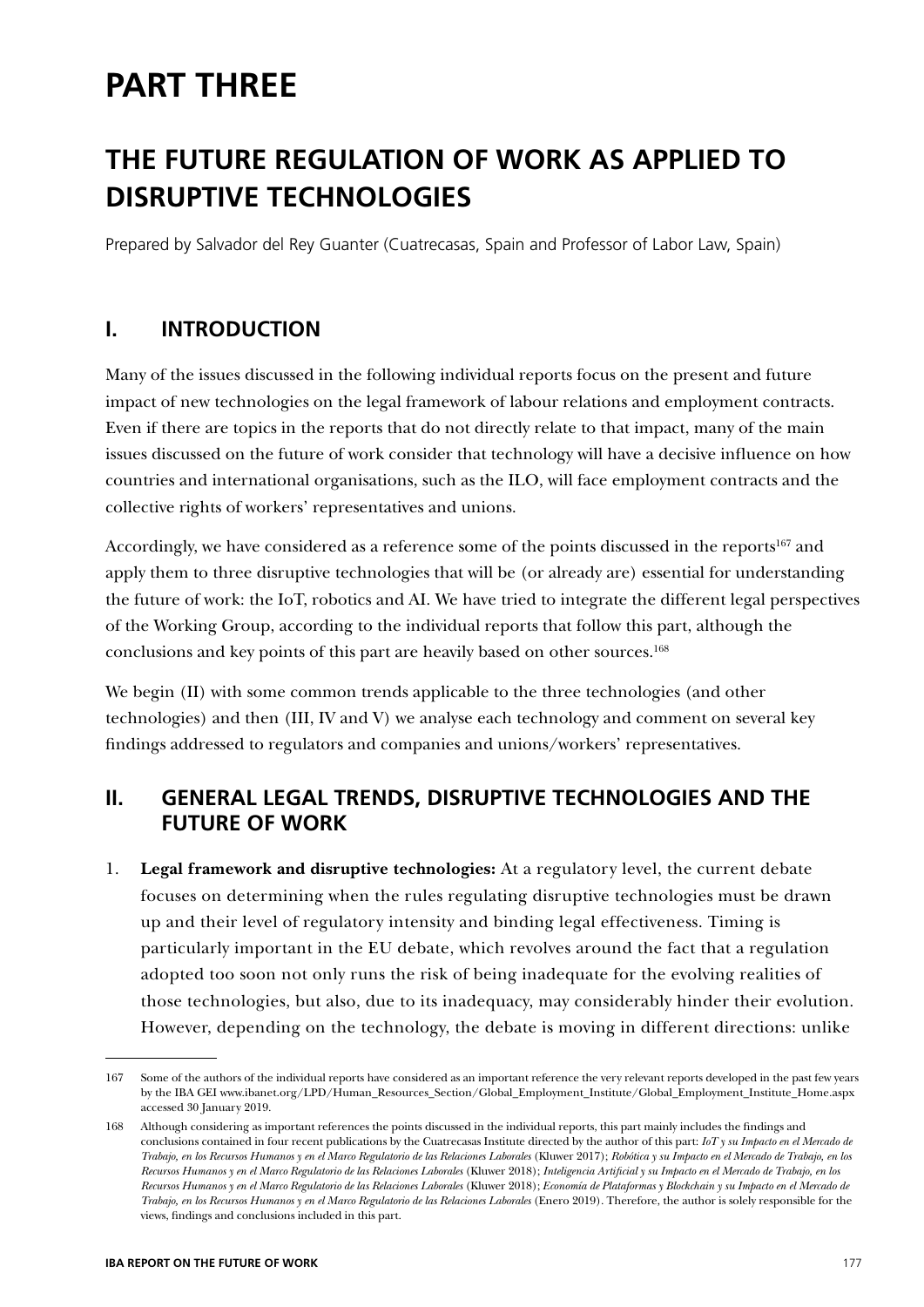what happened in the area of robotics and the IoT, AI already presents multiple areas in which there may be an impact on the fundamental rights of people and on the economic and social system (eg, data protection, conditions and liabilities of autonomous and semiautonomous vehicles and limitations of Fintech). Accordingly, in many countries, a call for early regulation, even in specific issues of AI, is gathering momentum.

- 2. **Disruptive technologies and the constitutional regulation affecting work:** Given the lack of specific regulation in most countries, the consequences of disruptive technologies on workers' rights are most likely to be considered in the context of the interpretation and application of the constitution. Therefore, from the perspective of constitutional labour rights, we may see already how the rights to strike collective bargaining and trade union freedom will be affected by the central implementation of disruptive technologies such as the IoT or AI in companies. In some cases, this impact may be negative by making strikes less effective or reducing the subjective scope of coverage or affiliation to collective bargaining or trade unions, although those rights may also benefit from the application of those technologies, as could well happen with AI concerning the collective bargaining process or the solution by mediation or arbitration of labour conflicts. There will also be fundamental rights that may not be explicitly employment-related, but are fundamental for workers and may be substantially affected by those technologies. This is the case with the right to privacy or the right to healthy and safe work guaranteeing physical and mental integrity – in relation to occupational hazards – and in the case of freedom of ideas in relation to the possible objections workers may have to dealing and interacting with some of these technologies, notably AI. Naturally, the right not to be discriminated against could also be affected, directly or indirectly, and, in relation to technologies like AI or the IoT, could appear in different forms, ranging from age discrimination concerning the preparation for interacting with them to the algorithms on which AI is based, which could entail discriminatory preconceptions.
- 3. **On the regulating role of collective bargaining:** As mentioned, state regulation must play a leading role when it comes to regulating certain aspects of the organisational implementation of AI, given the effects it already has on the fundamental rights of people and on the economic and social system, so that, unlike what happened with other technologies (particularly robotics and the IoT), collective bargaining can occupy a more subordinated place in those aspects of mandatory law. However, collective bargaining, particularly developed at the company level, must play an essential role when it comes to eliminating any possible resistance to implementing AI, thus strengthening the information rights in the company, and on establishing basic labour conditions, such as working hours, professional classification and remuneration, which may be seriously affected by the AI implemented.
- 4. **Disruptive technologies and CSR:** The intensive process of introducing disruptive technologies and workers' interaction with them in work organisation may deeply affect CSR principles. Therefore, in addition to other principles and values (eg, ethics and transparency), aspects such as ongoing training, professional and talent promotion, diversity and employability, socially responsible implementation of technologies in relation to restructuring process, working hours and work–life balance, and the prevention of occupational risks, must be considered or reviewed from the CSR perspective in relation to business codes. Moreover, there is currently a general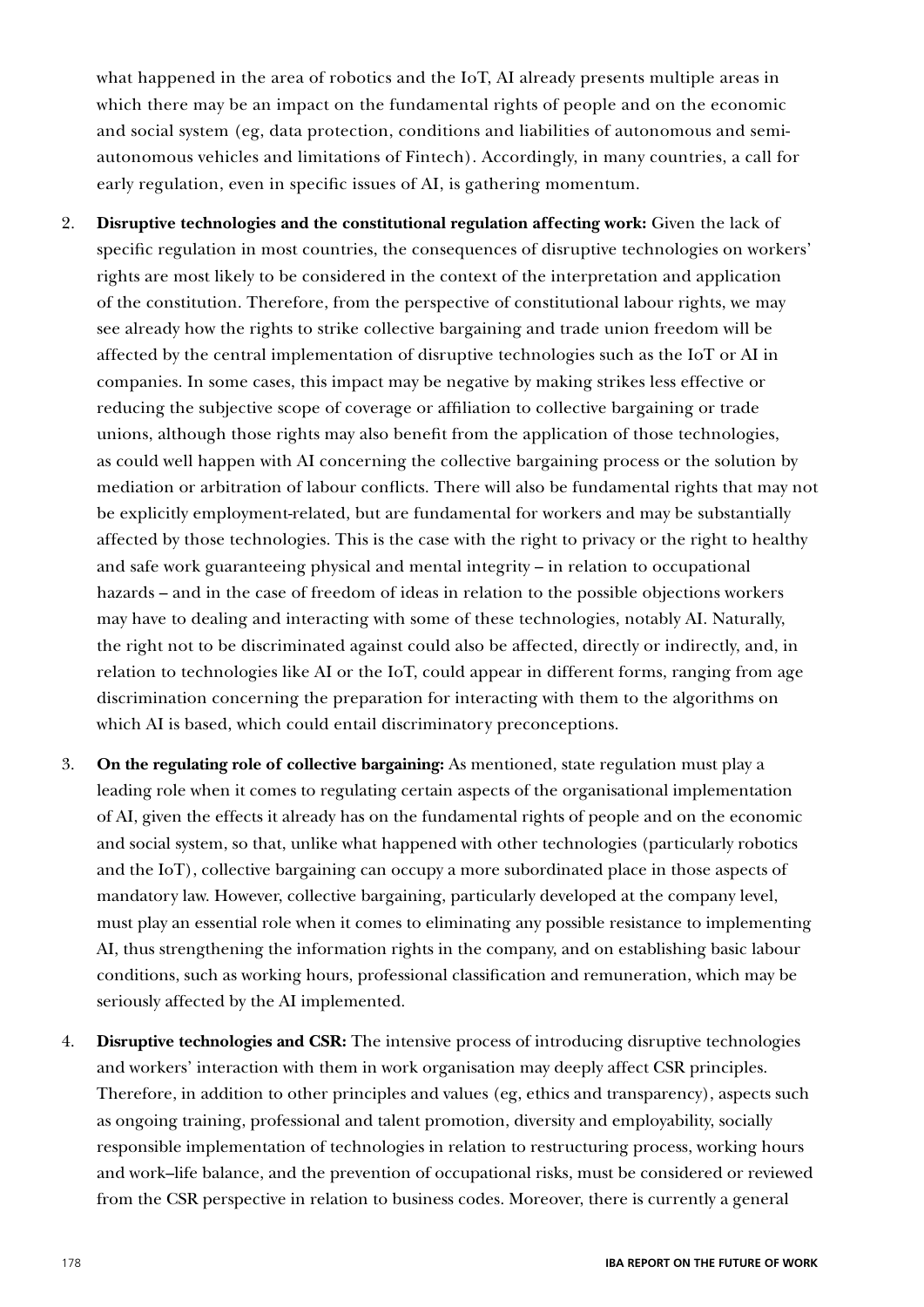concern as to how it is possible to transfer the principles and values of rules and companies' codes of ethics and conduct to technologies such as AI. This may generate management and control issues, as it is not only a matter of transferring those principles and values initially, but making sure there is some control over the influence that the interaction with workers or customers has on those principles and values at a later stage, and that warnings are in place advising of possible maladjustments or dysfunctionalities with those principles and values during their subsequent development.

5. **Disruptive technologies and the legal framework of the labour market:** From a labour market perspective, the introduction of technologies such as the IoT, robotics and AI has an impact in three areas related to employment. First, in recruitment, given the algorithms' capacity to transform data on the characteristics of candidates – for example, their academic training and their answers in tests – into predictions on their future performance in the job. However, the use of those technologies in the selection process may affect: (1) the right to personal data protection, taking into account, for instance, that Article 22 of the EU GDPR prohibits, with certain exceptions, 'a decision based solely on automated processing'; and (2) the prohibition of discrimination, insofar as hiring decisions based on algorithms can act as a platform to reproduce and extend discriminatory biases and prejudices inherent to human nature. Those technologies will allow the selection process to be quicker and more objective and effective, giving it greater guarantees by making illegal treatment more difficult and releasing the business owner to a higher degree from possible liabilities derived from discriminatory treatment. However, there is also a danger that discriminatory biases may be generated in the AI device as it evolves and 'learns'. All of this entails the need to incorporate supervision mechanisms and 'warnings', whether public or private. Second, the potential negative consequences derived from introducing those disruptive technologies in companies on a massive scale raises the question as to whether the law, to avoid massive and indiscriminate substitution of humans by machines, should protect workers' jobs and promote human recruitment. It is clear that those technologies could represent a systemic and global disruption that will make it necessary to adopt measures that benefit groups with special labour market permanence or integration difficulties. Therefore, we must highlight the risk of exclusion from the labour market that those technologies may pose for certain labour groups, particularly those who, due to their age or qualification, cannot be classified as 'digital natives'. From the analysis carried out in several of our individual reports and in this section, we can conclude that it is not legally possible or even advisable to limit directly the employer's right to decide on incorporating those technologies in the production process, even if this may eventually have a negative impact on employment in certain companies, at least in the short term. However, the regulations on employment policy must play a role in organising and promoting the employability of workers most susceptible to suffering the negative impact on their work prospects. It seems that those technological devices may have an effect of replacing people in the short to medium term, particularly when technologies such as the IoT or AI become a central element of the organisation. For this reason, a debate about measures, such as applying a quota system or the obligation to pay contributions for robots or AI systems incorporated in the company, are being raised in most countries. However, public authorities must be very cautious regarding such 'penalising' measures (eg, specific taxes and special social security contributions) relating to employers implementing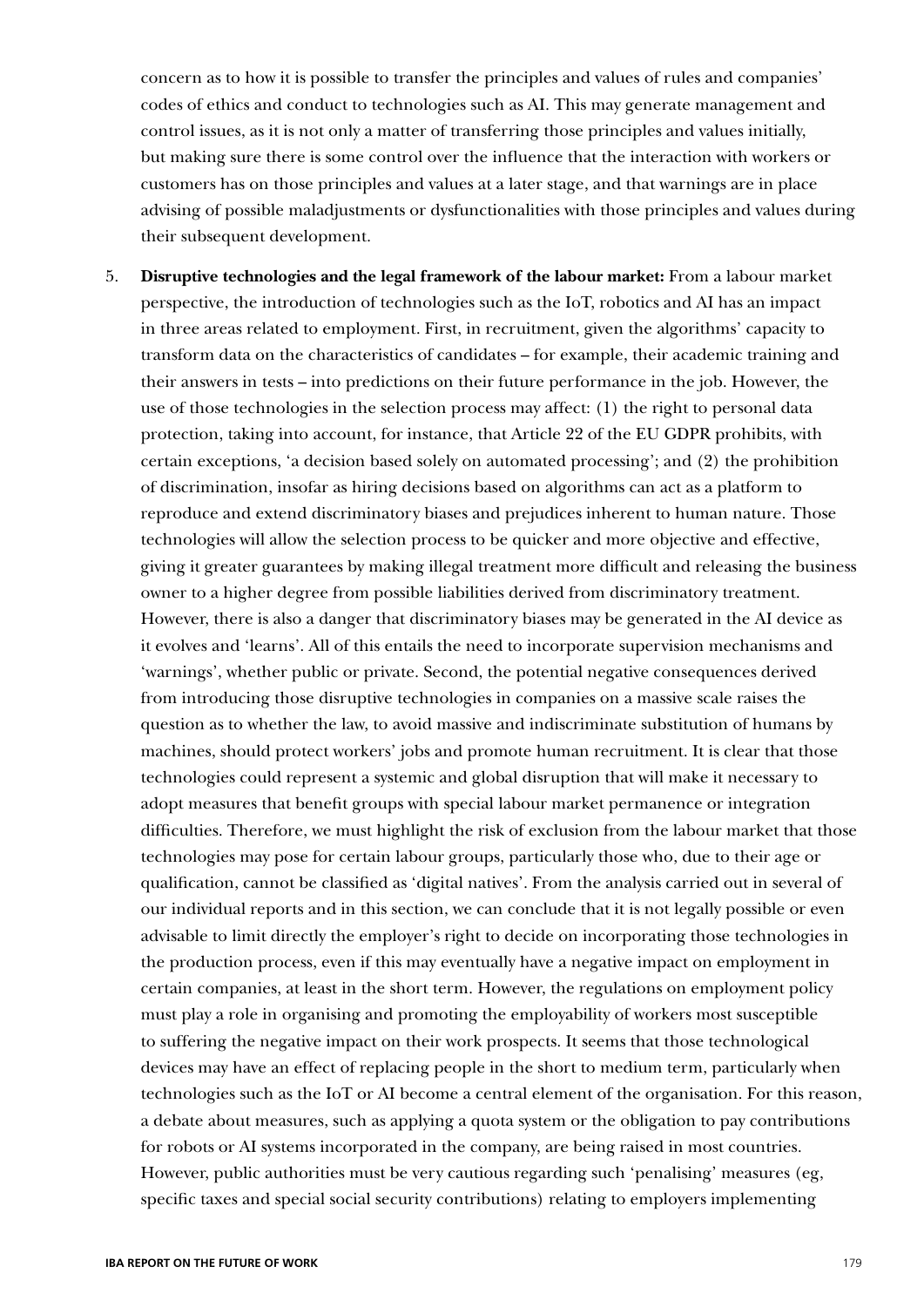new technologies. These, in theory aimed at protecting employment, not only can project an unwanted negative social image of technological innovations, but also unduly delay or prevent their correct implementation, with the resulting loss in productivity and competitiveness for the economic and business system. Likewise, granting subsidies and allowances to companies to keep up 'artificial' ('zombie') employment to avoid its elimination because of those technologies must have, in the medium term, the opposite result of promoting more unemployment. That is why the obligations that labour market regulations may introduce because of technological development must focus closely on the training aspect, so that workers can acquire as soon as possible the new skills required in the workplace and, at the same time, neutralise any negative effects these technologies may have on employment, promoting the redeployment or outplacement of affected workers to different tasks or jobs. Moreover, we have concluded that the expansion of different disruptive technologies will lead to an increase in freelance work, adopting different forms (one area will be the collaborative economy, as we can see), as well as a necessary diversification in employment contract modalities. Therefore, temporary and part-time contracts, with the necessary guarantees and protection required, must continue to be present in labour regulations to guarantee a high level of employment.

6. **Diversity, discrimination and implementation of disruptive technologies:** The implementation of disruptive technologies can have a disparate impact on staff, where certain groups of employees, including older employees and employees of a certain gender or race, are indirectly discriminated against. Therefore, once employers decide to implement those technologies in their work centres, they must make many decisions (automation of certain job positions and not others or of certain tasks and not others and selection of employees to train in relation to collaborative work with robots or AI) in which they must avoid having a negative impact, whether disproportionate or unjustified, on certain groups of employees, whether indirect or direct discrimination. In relation to AI, it must be highlighted that AI devices, if applied to the better management of working conditions, can provide greater control over discrimination because they can limit instances of discrimination considered 'indirect', which are more difficult to identify with the traditional criteria managers have applied to date. However, as people program AI devices, they can act as a platform to reproduce and extend discriminatory biases and prejudices inherent to human nature. As well as causing new discriminatory conduct, the development that AI presents is that, owing to its self-learning capacity, the employer will be responsible for ensuring the device does not learn or acquire discriminatory conduct through its relation with the 'feeder' employees or the internet. In relation to the predictive analytics applied to areas such as selection or promotion, we have to point out the need to avoid it being a basis for decisions leaning towards the homogenisation of and lack of diversity in the workforce, as those predictions are based on past and current conditions and can reproduce current 'success' models that may not be adaptable to future circumstances. On the other hand, some technologies, such as robotics, may be very powerful tools for reducing disabilities and increasing capabilities at work, leading to an unprecedented equalisation of employees. Thus, with exoskeletons and robotic extensions ('cobots'), groups of employees who previously were excluded from or limited in the performance of certain tasks due to specific requirements, usually related to physical strength or abilities, can be integrated to carry out those tasks.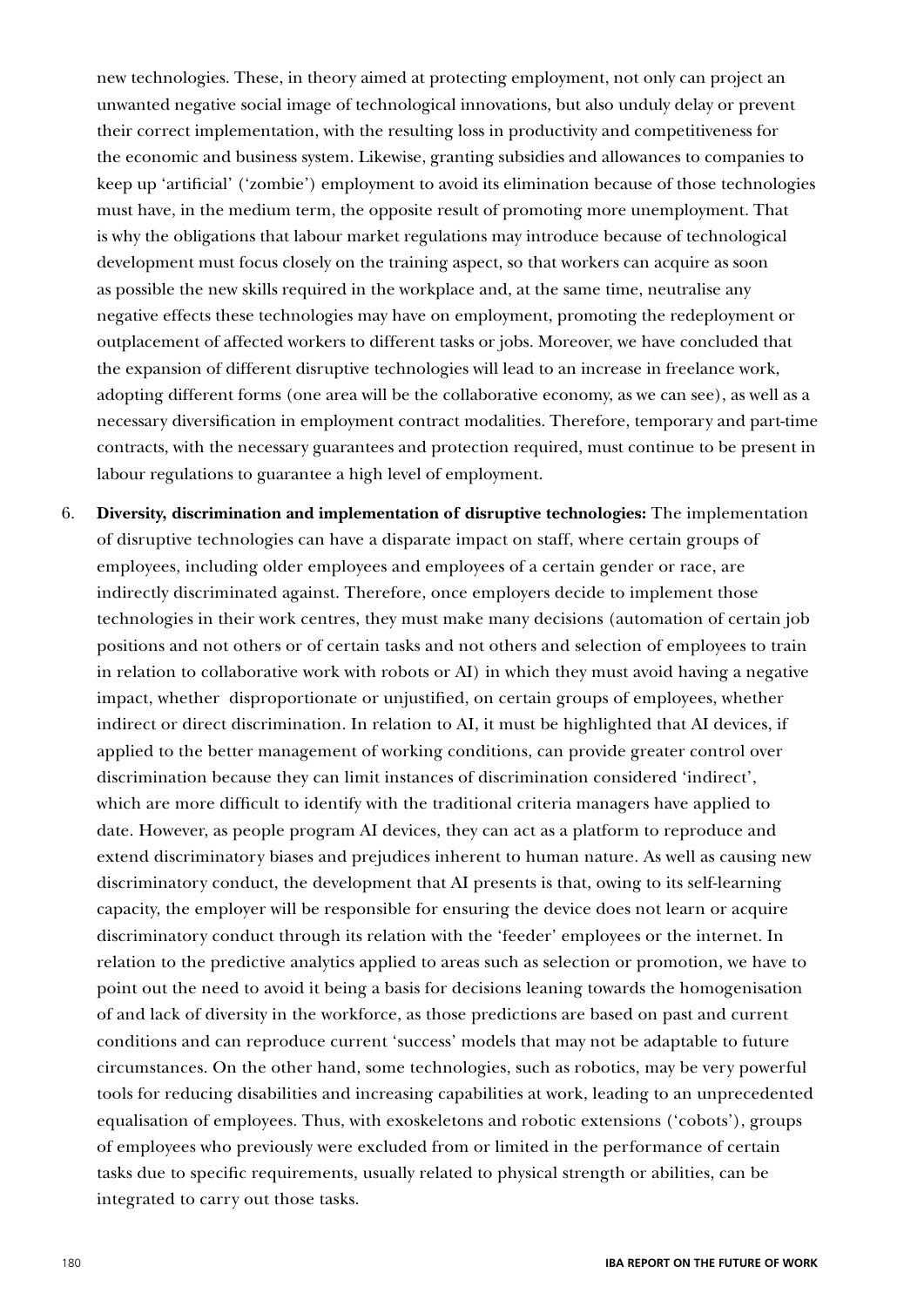- 7. **Technologies and permanent (re)training of employees:** The implementation of disruptive technologies must entail a continuous effort for companies to train workers appropriately, not only in the new aptitude requirements on professional qualifications that they require, but also regarding the personal attitude with which the whole workforce must approach them. Workers affected by an organisation in transformation due to the extensive use of those technologies require constant training in all the professional and personal facets they introduce. It is not possible to reach the full potential of the IoT or AI without developing an intensive corporate effort to educate workers on all its implications for work. The employer's training duty must be intensive, like workers' obligation to make all efforts to absorb the new professional requirements that the implementation entails. Technologies such as the IoT, robotics or AI, and their consequences for work organisation and labour activity, are one of the clearest signs that training in work must not only constitute a right for the worker, but a duty both for the employer and worker. The fact that workers are recipients, emitters and managers of data from IoT devices or AI programs clearly strengthens their right and obligation to training and continuous updating. Therefore, from the outset, companies must establish, even before those technologies are effectively established, regular and strategic plans that enable workers to obtain and develop the necessary skills and aptitudes.
- 8. **Technologies and professional classification:** Although, amid the uncertainty in this regard, it is not envisaged that the predominant upshot of disruptive technologies, at least in the medium term, will be the replacement of workers, their functions are expected to change substantially, along with their professional classification. Functions directed at routine and bureaucratic tasks may gradually disappear due to those technologies. In turn, the demand for resources training, maintenance and technical monitoring functions may increase, meaning it is foreseeable that tasks, functions, professional specialisms or responsibilities assigned to employees will undergo a considerable change with the extensive and widespread use of technologies such as the IoT, robotics and AI. In all cases, it will be necessary to consider whether the professional classification system contemplated by law and collective agreements in many countries is valid in that technological context insofar as the current professional groups may disappear or become confused or limited, given that working with those technologies may generate new tasks and, particularly, a greater and structural functional versatility in the sense that workers will not perform one function alone, as all of these functions, or the vast majority, will be partially carried out by the company's new technological systems. This may even give rise to contradictory effects, resulting in workers' de-professionalisation or super-specialisation. De-professionalisation could arise as new devices assume the most basic or routine functions. Therefore, the essential tasks left to staff would be supervision and making decisions, which would make all workers become some kind of managers. However, the same premise could have the opposite effect and promote the specialisation of workers. As stated, routine tasks would be carried out by those technologies, allowing workers to focus on tasks that are more specific to their job. That would affect the qualifying training that the company could offer. In conclusion, regarding professional classification, we must ask ourselves whether our current definition of professional groups will still be valid when, with the extensive implementation of disruptive technologies, along with a profound redefinition of tasks, functions and specialisms, we are heading towards greater functional versatility or mainstreaming.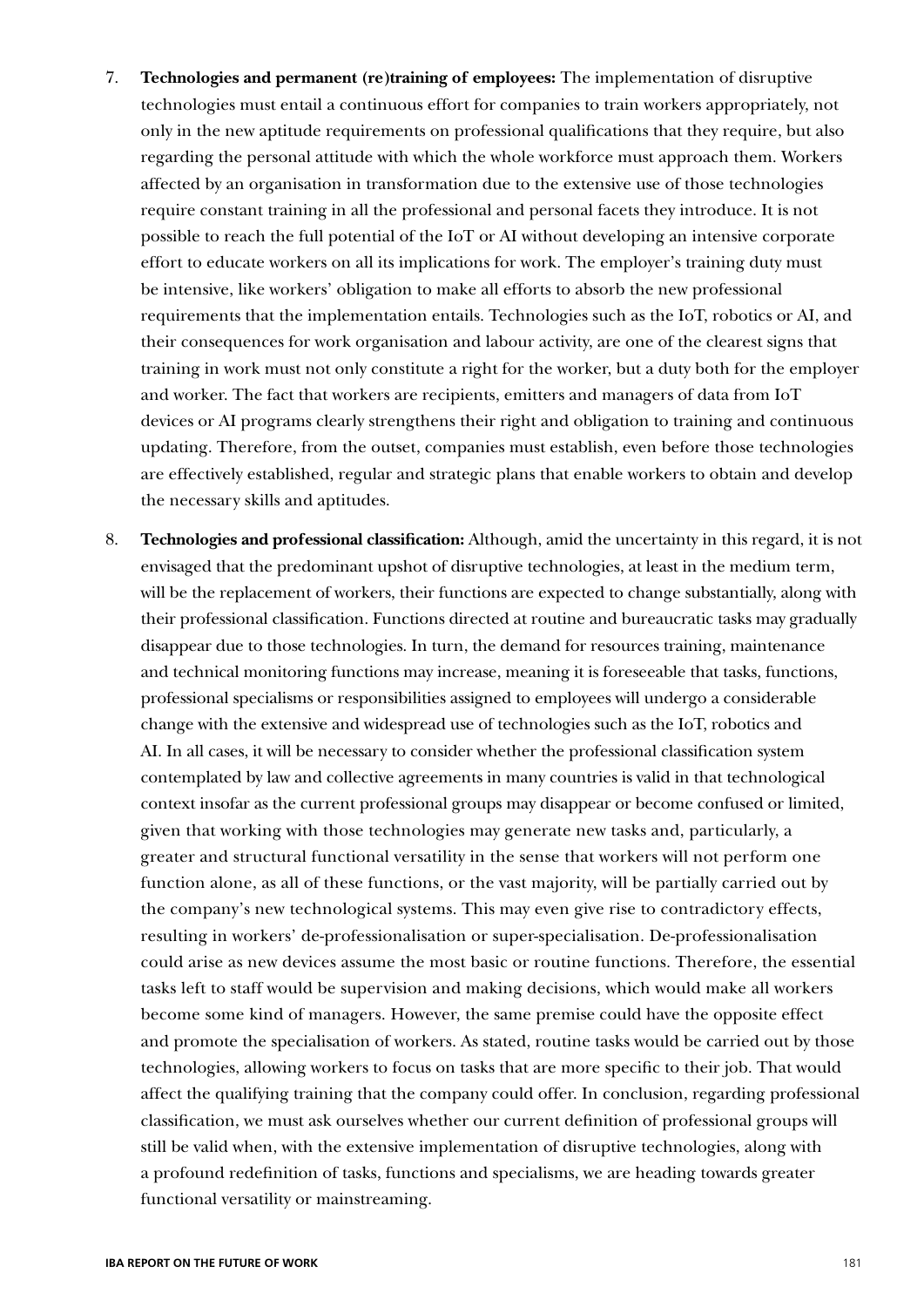- 9. **Performance, productivity and disruptive technologies:** Regarding the performance required of workers, it is to be expected that, in a greatly automated workforce, it will be necessary to reestablish performance and productivity levels, particularly if there are shared, complementary or similar tasks between workers and the IoT, robotics or AI. Also, as we can see with the IoT and AI, those technologies applied to work organisation can facilitate an unprecedented 'parametrisation' of labour activity, giving greater precision to fundamental labour regulations for companies' competitiveness and productivity, which, due to their current lack of determination, cause frequent legal conflicts of interpretation and application. Indeed, AI or the IoT applied to work organisation and the production process obtains more accurate measurements and subsequent analysis of activity and specific worker performance, making each worker's individual contribution to that productivity more quantifiable. This makes it an unprecedented determination channel that can adapt better to labour regulations than indicators that have been used so far (particularly purely economic ones). This particularly applies to collective bargaining or, in its absence or as a complement, employment contracts, which play a fundamental role for the specification of this element based on the data provided by the IoT and AI.
- **10. The impact of disruptive technologies on working time:** Technologies such as the IoT or AI can achieve much greater efficiency when managing new working methods and, consequently, the legal provisions on work performance, which have become increasingly complex, making management tasks more complicated. Aside from other already mentioned benefits regarding professional upgrading, those technologies may foster a more efficient management of working hours, ensuring greater clarity for the purposes of legal limits in the flexible and irregular distribution of working hours, enabling a better work–family balance. This is particularly applicable to part-time contracts, given the difficulty in managing the limited, usually irregular, numbers of working hours that they imply. Currently, as is well known, working hours are undergoing significant changes. There is a tendency towards reducing working hours, particularly in certain sectors, which, in turn, is frequently combined with an irregular and flexible distribution of working hours. In view of this flexibility regarding working hours, the big challenge is to ascertain how effective working hours can be accurately calculated in weekly, monthly or annual terms, as discussed in the worldwide debate on the legal control of working hours. This difficulty is reflected when it comes to combining working hours with a satisfactory work–family balance. This difficulty increases when the traditional working hours/workplace binomial is broken because of digital connections and teleworking, an option that will be increasingly fostered as those connections quickly develop in the employment relationship. The issue here is how these technologies will influence all the changes that are occurring in relation to working time. Beyond technologies such as the IoT, robotics or AI resulting in a decrease in working hours, on which there is still no solid scientific evidence, what seems clear is that sensors, robots or software programs do not need to rest, as they can be active 24 hours a day. This change of configuration could affect workers' rest because, as they are not confined to a specific schedule, particularly in homeworking cases when their workspace is not separate from their personal space, they would not have a set rest time, either between working days or at weekends. With respect to monitoring the fulfillment of working hours, we may conclude that technologies such as the IoT or AI can contribute to a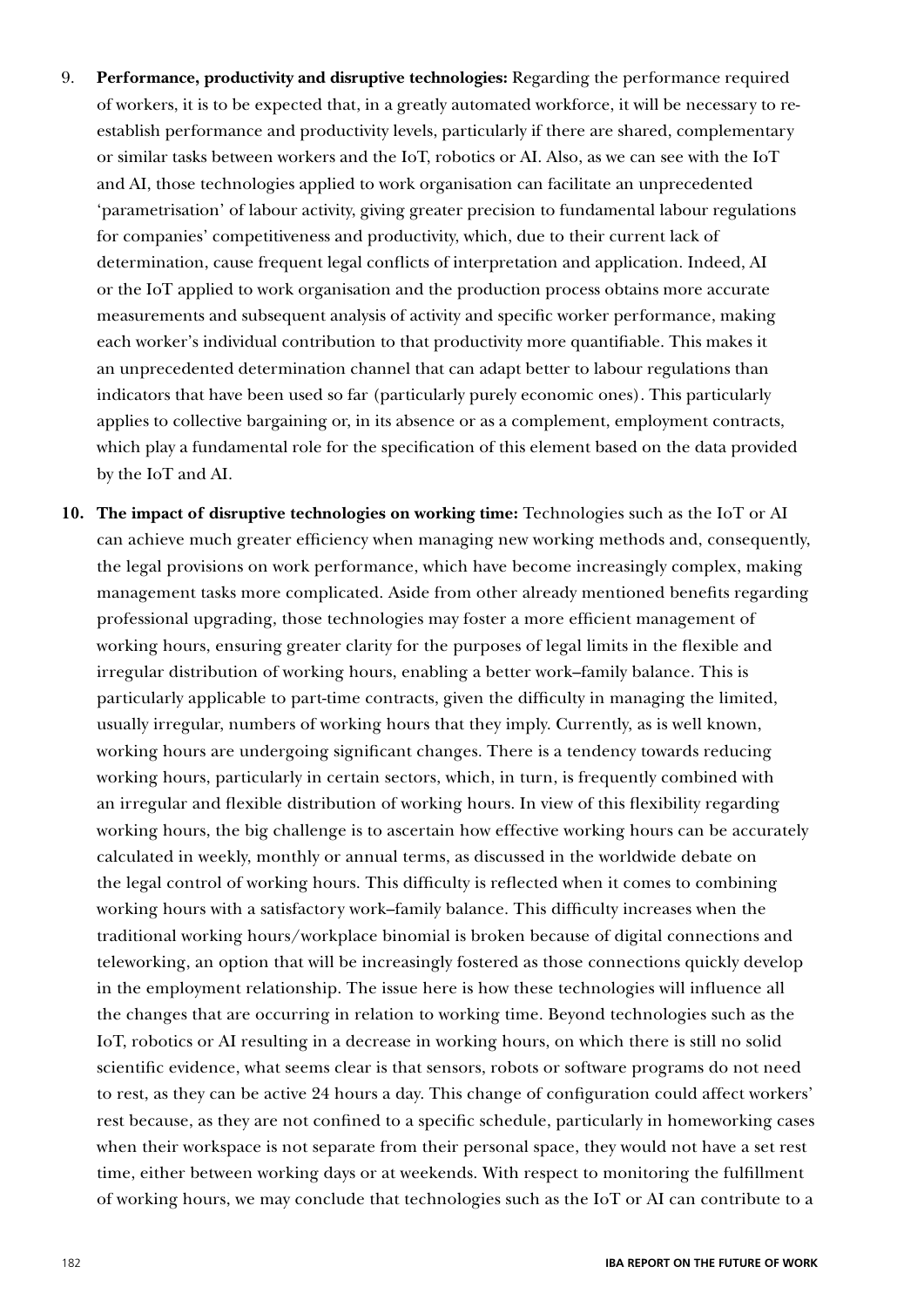simpler and more rational management of working hours and become the company's central 'supervisor' for these purposes. AI software, above all when based on the IoT, is capable of calculating the hours required to carry out a specific project, a calculation that can serve the employer, to ensure the worker's hours are correct, and workers, enabling them to organise themselves in a flexi-time framework, and to account for the hours classified as overtime. This tendency towards greater dissolution of a rigid regulation of working hours that began with the widespread use of the internet and smartphones, and which AI has accentuated, is easily applicable to the workplace, as we consider that AI will reinforce the tendency towards the rupture of the physical work centre as a predominant place of supplying services. Therefore, workers are increasingly likely to be able to work from any location, making AI move closer towards becoming the main 'workplace'. Wherever there is connectivity and a smartphone will be a suitable place to perform even the most collectivised or complex tasks by means of AI, without prejudice to the fact that, as the evolution of teleworking shows, companies may consider regular physical contact between their workers necessary as a way to highlight certain organisational advantages of personal contact. In any case, we underline that the extensive organisational application of disruptive technologies will open new channels to strengthen the work–family balance, in a way that, if the so-called right to disconnect is established properly, the desired equilibrium can be achieved.

**11. Disruptive technologies, IP and other standard employment contract covenants:** On the one hand, with the implementation of these technologies, IP rights acquire greater qualitative and quantitative importance as they become more intensive and extensive. Therefore, the potential conflicts concerning the attribution of IP rights will appear particularly when: (1) the improvements in the production process are the result of the implementation of those technologies; and (2) a creation is produced because of their interaction with workers. Therefore, in the future, effort must be made to adapt the law and review thoroughly the IP clauses in force in companies based on the evolution of technologies such as AI and its interaction with workers. On the other hand, the central implementation of disruptive technologies such as the IoT, robotics or AI in companies may intensify the need to regulate certain employment contract covenants envisaged in many countries, including minimum term of permanence at the company, full commitment or exclusivity and post-contractual non-competition. Introducing those technologies to the workplace increases the potential damage companies may suffer if a worker reveals aspects of the expertise related to them. Permanent interaction between workers and technologies enables the company's expertise, including its principles, values and culture, to be accessed by the whole workforce more frequently and extensively. This entails the need to review essential aspects of law to make the duties and covenants that preserve the genuine expertise of a company more effective. Besides those covenants, with respect to the legal prohibition of unfair competition by employees during the contract, which is a traditional consequence of the contractual duty of good faith, it may become more relevant because of disruptive technologies, either because the company produces or adapts those devices and must keep its production process confidential or because the company is a pioneer in the way it uses them, giving it an advantage in the market, which could be impaired if its own workers transfer its unique techniques to rival companies.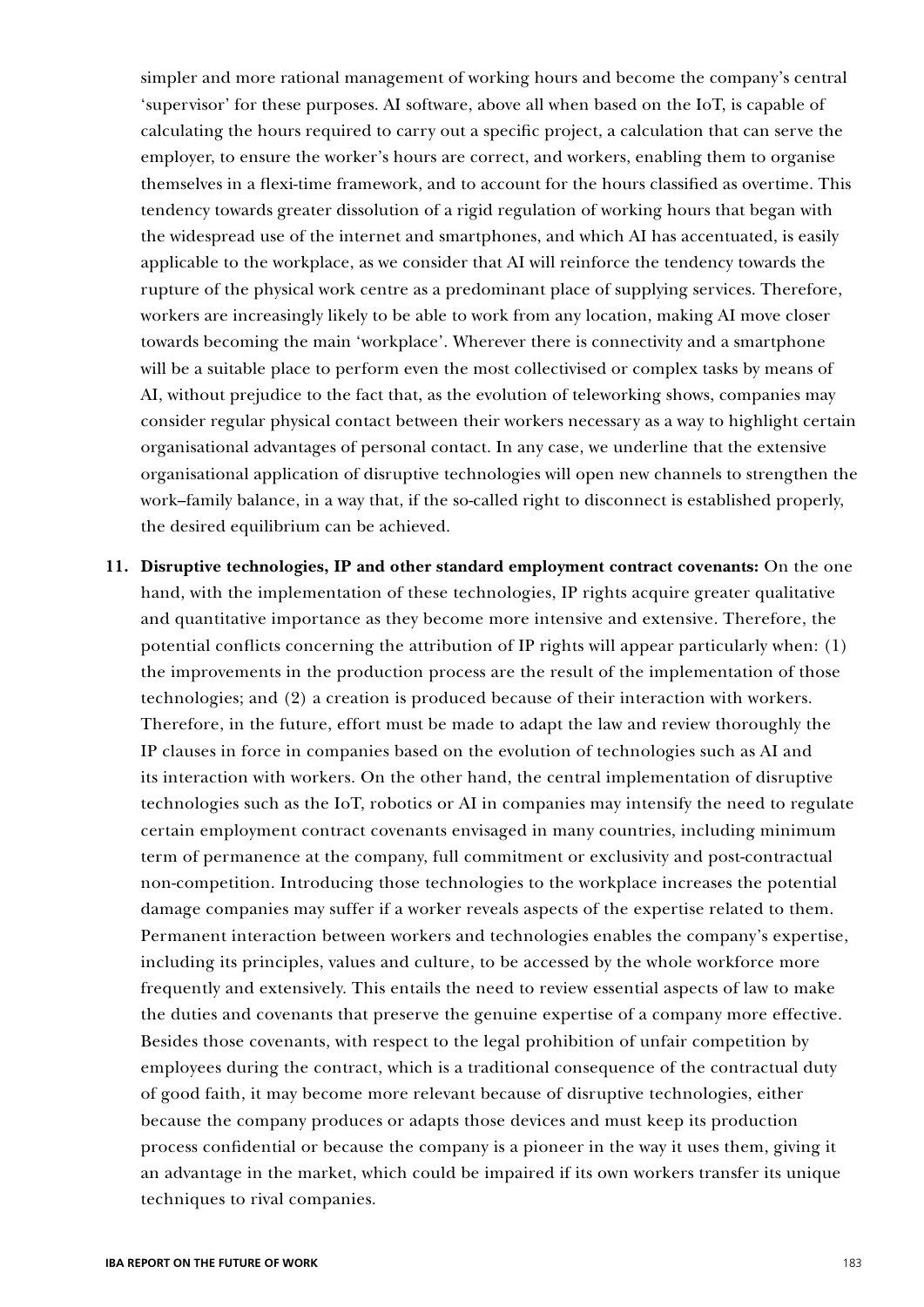- **12. Data protection law and the implementation of disruptive technologies at work:** From a data protection viewpoint, and to take a recent example, the new EU GDPR introduces a series of business obligations, the fulfillment of which must be assessed and programmed due to the quantitative and qualitative leaps taking place as a result of applying new technological devices such as IoT sensors, robots with visual-voice recording devices or AI to the production process, labour activity and, particularly, workers themselves. At the same time, it is noteworthy that the essential principles of the data protection legislation (DPL) may be at odds with the faculties usually derived from employers' rights. In particular, a business decision to implement those technologies intensively in work organisation and its interaction with workers may challenge some essential data protection law principles, such as data minimisation or limitation of the purpose (which entail that excessive data cannot be compiled, but only the minimum amount required, and for the purpose for which it was initially collected). Those principles may easily clash with the very logic behind the IoT or AI, as these technologies are based precisely on the analysis and use of massive and expanding amounts of data, without which we would be unable to extract the knowledge enabling us to uncover (previously) hidden facts and make more accurate staff-related decisions – which, for example, is the logic of people's analytics that applies to HR management. AI or the IoT are based on a continuous evolution fuelled by the introduction of new data, which will be necessary for them to be fully effective. This expanding nature of data collection and its potential collision with data protection law explain the importance of determining the data employers need regarding their workers to enter into a contract – data for which workers' consent is not required – and data that is superfluous. Additionally, massive and regular data collection from the IoT and its processing by AI make the technical possibility of an automatic decision applied to HR management, which means major options regarding employees in the labour relationship, such as hiring selection, promotions or dismissals, may be subject to automated processes. The problem arises when the data analysed by means of the base algorithms of those processes are not accurate or true, and the workers – or even the managers – are not aware they are being used to make decisions that deeply affect them. Consequently, those technologies legally imply the need that the exercise of data protection rights of access, rectification, cancellation and opposition in the workplace must be strengthened.
- **13. Disruptive technologies, medical privacy and prevention of occupational risks:** From the viewpoint of the prevention of occupational risks, and apart from the obvious risk of possible accidents when employees work side by side with robots, the features of technologies such as the IoT or AI may entail new psychological risk or mental stress because one form of action of 'intelligent' devices involves their capacity to analyse workers' conduct constantly (24 hours a day, seven days a week). This capacity can incur the risk of workers adapting their conduct depending on the device's action, generating behaviours of technological alienation or dependence that may affect workers professionally and personally. The greater intensity of work (working constantly with measuring IoT sensors or with AI programs that become progressively more intelligent than the worker) can generate a permanent stress that may lead to serious psychosocial disorders. At the same time, paradoxically, AI or the IoT can be used as a tool to avoid risks and reduce conditions such as work stress or excessive workload, above all due to their capacity to analyse large amounts of data. Thus, AI's predictive capacity may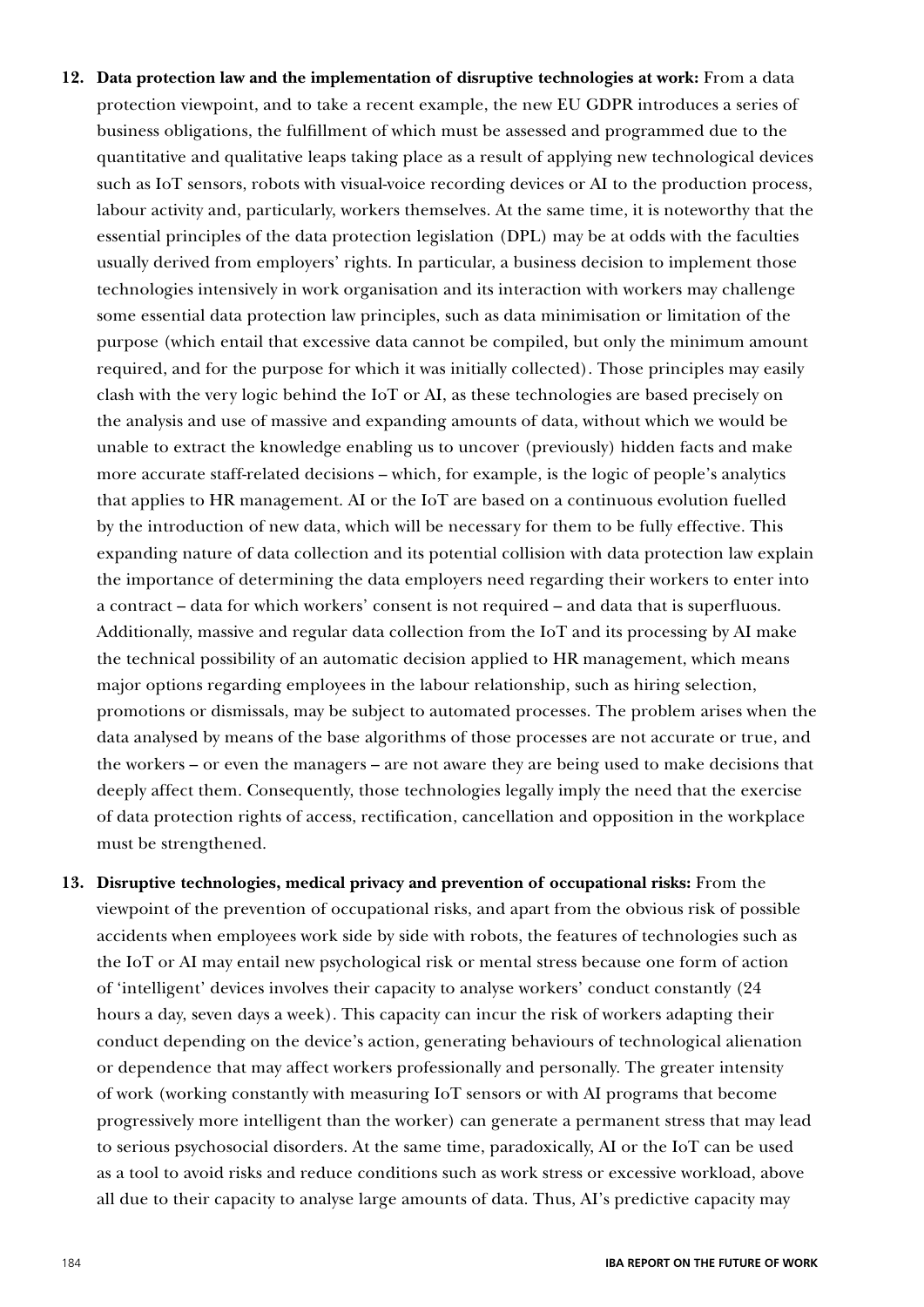enable the construction of personalised future risk profiles for each worker in the company based on their medical history.

**14. Impact of disruptive technologies on collective labour rights (trade union freedom, collective bargaining and strike):** From the perspective of the impact of disruptive technologies on union freedom of association and on the representation of workers at the company level, we could point out that the process of replacing workers with machines, generally known as automatisation, has generated and will generate reticence, to a lesser or greater degree, initially or continuously, among workers' representatives, particularly when this results from a unilateral decision without previous reporting or consultation processes. From an affiliation perspective, although implementing technological innovations such as the IoT, robotics or AI is likely to create jobs in the medium and long term, in the shorter term for the trade union, it may represent either terminations of its members' employment contracts or the transfer of members to new economic sectors in which the level of trade union influence or affiliation is more limited or non-existent. Examined from the micro-organisational perspective of a specific company or work centre, a business decision to establish the IoT or AI extensively could have a clearly negative impact, under current regulations, on the trade union or workers' committee representation if a more or less significant number of workers are laid off. This does not mean, of course, that the decision to introduce those technologies must be legally extracted from the area of employers' faculties, that is, from employers' unilateral powers. However, it does mean that certain information and consultation rights must be considered when considering introducing disruptive technologies, the effects of which on employment and specific jobs are uncertain. However, as commented, the most significant challenge trade unions may face concerning those technologies, which, although attributable to the company's internal 'hyperconnectivity' resulting from the digital means of communication, may now gain momentum, is the extent to which direct and personal contact between employers and workers will acquire even greater intensity through collective participation that, from an info-communicative perspective, the centrality or predominance of technologies such as AI involves at all levels of the company's organisation. In other words, the representative work of the trade unions – or of other bodies such as the workers' committee representation – is mainly based on an intermediation role that identifies and integrates interests to be defended before the company, interests that the company is not always prepared to recognise or assume. If the extensive organisational development of AI represents a qualitative leap in the levels of company–worker knowledge as an exceptional vehicle of communication between them, the representative function of the trade union may be seriously questioned if it does not acquire new dimensions beyond that of mere reporting or grouping of interests.

Concerning the right to collective bargaining, the true challenge it must currently face is determined by the systemic and global disruption that new technologies in general and AI in particular cause or may cause in labour relations. That said, in expeditious terms, the greatest risk it must face on shifting more generally to a regulatory marginalisation is determined by the radical alterations that new technologies, with AI at the forefront, may cause with respect to work organisation in particular and the economy and the company in general. Specifically, the IoT, robotics or AI may bring about a marked change in the functions performed by workers in their interaction with it, and in terms of time and remuneration affected by how the work is carried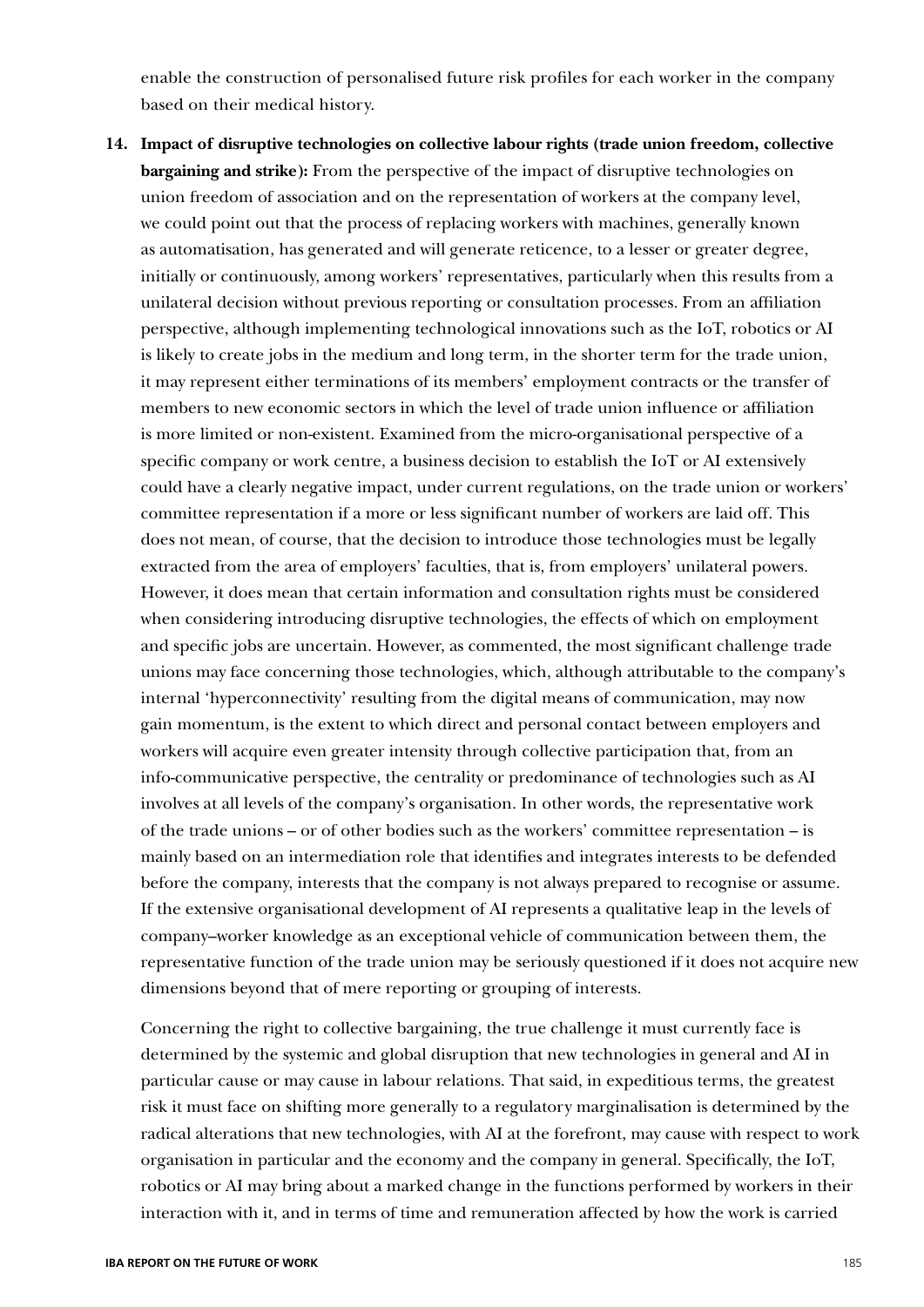out. Therefore, the content of collective bargaining can and must undergo significant regulatory changes, just as it must face the challenge of shifting towards the new sectors of economic and business activity that arise from those technologies.

Moreover, if the organisational implementation of those technologies are as extensive, this will affect the relation between collective bargaining and other regulatory sources, such as legislation, employment contracts or employers' unilaterally provided codes of conduct, while the defining elements of the bargaining system in many countries, analysed individually (eg, the subjects regulated by collective bargaining, the different legal types of collective agreements, a greater agility in the negotiation process, a more varied and innovative range of issues and matters to be negotiated and the continuity in the tendency towards decentralisation with respect to levels of negotiation) can and must be affected and altered if that system aims to continue playing a central organising role and not be subject to a potential regulatory marginalisation. We must conclusively indicate that, in the context determined by disruptive technologies, it is necessary to be prepared to forestall or at least shift some of the most dogmatic stances on the traditional system of collective bargaining. New technologies, of which AI is a good example, can even provide a great opportunity to increase the current centrality of the collective bargaining system, which may benefit them on different levels. However, to do so there must be a willingness to acknowledge the need to innovate those essential elements which have largely defined the bargaining system inherited from the 20th century. Opposition with respect to those innovations, or 'overprotection' of those aspects that have provided or provide some of the system's traditional features, can have the opposite effect to that which is pursued; that is, facilitating its marginalisation as a governance instrument of the neo-technological system of labour relations. Concerning the right to strike, the main issue will be the question of 'technological strikebreaking' in companies that have implemented those technologies extensively. We must draw attention to the fact that, at present, in many countries, there is no doubt that employers' freedom, concerning their powers of organisation and management of workers, is restricted by the exercise of the right to strike. However, the law also considers that there is no precept which, during the exercise of that right, prevents employers from using the technical means usually available to them in the company to keep its activity running. Therefore, we must conclude that, in the future, using robots or AI in 'normal' conditions during a cessation of work would not, in many countries, infringe the right to strike, as AI is used in the workplace regularly. However, the effectiveness of striking, which is understood as a measure that puts pressure on the employer, may be limited. Therefore, this could mean that unions should look for other, more innovative measures of pressure, such as freedom of speech on social networks. In any case, the slighter impact the strike may have as a means of pressure, together with the requirements derived from a much more dynamic work organisation, must surely lead to a greater promotion and use of out-of-court resolution methods, including mediation and arbitration. This entails the need to review the regulation of those methods to make them more effective, which can be achieved with the help of AI, which could be vital for achieving quicker solutions to labour and employment conflicts that will not take months or even years to resolve in a workplace subject to continuous and radical changes.

**15. Disruptive technologies and migration:** As indicated in the migration law report, two issues need to be considered in relation to the interaction between immigration laws and technology: how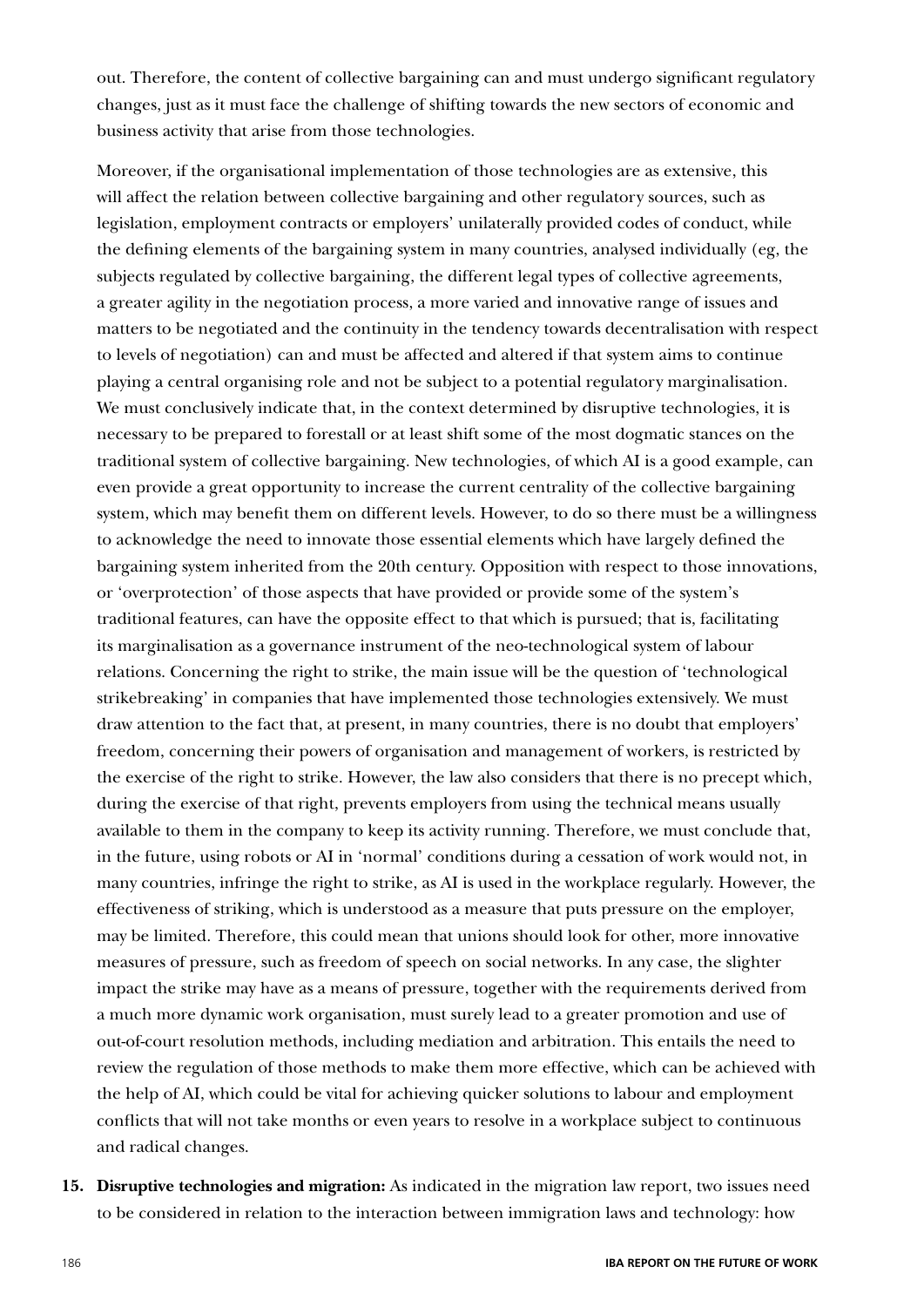immigration laws and policies respond to and reflect technological advances in the workplace and society in general; and how technology is used in the enforcement of immigration controls imposed by governments. In relation to the first issue, as technology advances, so the need for more specialist workers increases. Often these new technologies can be operated, maintained and repaired remotely, meaning immigration controls are no barrier to the operation of those technologies. However, sometimes, physical access to the technologies will be required, and where the technology is so specialist that a worker with specialist knowledge from another jurisdiction is the only person who can carry out that function, then immigration controls may be a barrier to the continued operation of that technology. Therefore, organisations relying on such technology need to consider whether the immigration laws of the jurisdiction in which the technology is located will easily permit specialist workers from overseas to enter the jurisdiction to inspect, service, install, repair and maintain specialist equipment. The use of technology in the implementation and enforcement of immigration controls is becoming more and more prevalent and visible. Security is one factor driving this, reducing fraud in relation to identity documents and passports and sharing information between governments in relation to criminal and immigration histories. Another factor is the ability of technology to make travel for certain classes of traveller more straightforward, the increasing prevalence of e-passport gates being one. AI is also finding its way into decision-making in immigration applications, being used to augment decisions made by humans by highlighting more risky applications (based on risk factors such as the applicant's nationality, their location and their immigration history) so that decision-makers can apply more scrutiny to applications that are identified as posing a higher risk. The risk, of course, is that such an approach perpetuates, or even accentuates, existing prejudices surrounding certain types of immigration applicants.

**16. Disruptive technologies, blockchain and the future regulation of work:** Blockchain benefits from different technologies, such as the IoT and AI. There are several aspects of blockchain that may influence the regulation of work in the near future, and we will point out some of them. First, one of blockchain's most important applications is the field of smart contracts. The use of self-executing smart contracts in the area of employment may be useful for managing events that usually occur on a recurring basis during the employment relationship, such as paternity/ maternity, sick leave, workplace accidents, change of occupational category, bonuses/targets, reduction in working hours, schedules/shifts and even dismissals. Once the event in question has occurred, previously programmed work-related rights and obligations would be generated in writing for the parties. Second, and in relation to recruitment, blockchain can support the concept of the digital identity of persons in the use of their data by HR professionals. The use of CVs or social media, such as LinkedIn, could be replaced by formulas that can verify candidates' data, such as university qualifications, certificates and experience. Third, blockchain technology can transform a company's relationship with its subcontractors, ensuring the traceability of the production chain, as this technology can identify the legal subject responsible for guaranteeing working conditions; until now, it has only been possible to track or geolocate the object manufactured. This can reduce the negative impact on the main company's brand image in the event of a possible breach by subcontractors, as it would certify that the company did everything possible to avoid catastrophes resulting from not knowing who manufactured its products or how they were manufactured. Fourth, since it is necessary to ensure a balance of personal and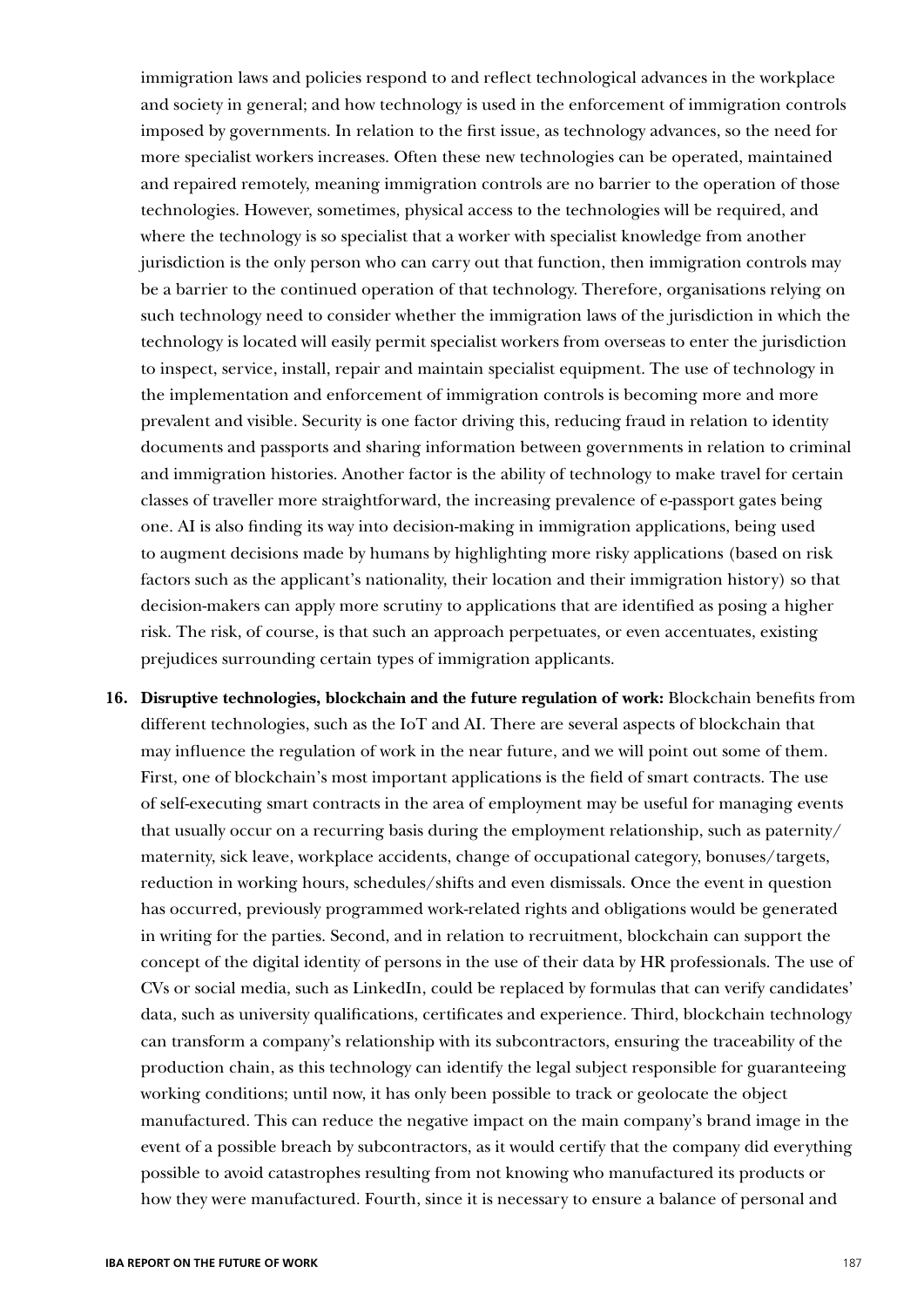work life, as expressed in the case of the right to disconnect from digital devices, blockchain is an excellent tool for recording working hours by producing a record using a smart contract. This smart contract record can act as a trusted third party and be used to determine how much time is spent on any work-related activity. Fifth, and in relation to employees' personal data, generating hashes and unique identifiers for that personal data enables the confidentiality, anonymisation and, where applicable, modification and erasure of employees' personal data, thus ensuring that they can exercise their rights in line with legislation such as that of EU Regulation 2016/679. Sixth, blockchain will enable flexible and customised compensation, as well as the use, when legally allowed, of cryptocurrency and corporate currencies. Variable pay will also be more secure and objective, which will have a positive impact on transparency. Seventh, and regarding promotion and individual rewards, blockchain can ensure that careers, targets and achievements are tracked better and will enable management to measure customer satisfaction with the company's employees, meaning that there is continuous feedback from users. Eight, blockchain enables quick access to employees' individual training history, making it easier to assess their future needs in terms of technical knowledge and personal competencies and skills; it also enables quicker and better evaluation of the quality of the training provided by external providers. And ninth, regarding health and safety in the workplace, the convergence of blockchain with other technologies, such as the IoT and AI, will enable employers to meet health and safety requirements in the workplace, even allowing predictions to be made through the use of algorithms to prevent individual risks.

**17. Public–private collaboration, social dialogue and the implementation of disruptive technologies:** Public authorities must require that businesses that opt for the extensive implementation of disruptive technologies at the workplace conduct socially responsible development, strict compliance with legislation and constant supervision to avoid unforeseen and disproportionate negative effects from the implementation, particularly concerning employment stability and employees' fundamental rights. The initial regulations on the application of those technologies to HR and labour relations, insofar as there will be many unprecedented and new aspects, must be submitted by management for frequent assessment and review processes. In the scope of a permanent public–private collaboration on the consequences of those technologies for society, regulations on the impact of disruptive technologies on HR and labour relations must also have essential support in social dialogue (tripartite and bipartite) and in collective bargaining. The law must promote, nationally and internationally, the capacity of public authorities and social agents and companies to overcome and neutralise undue damage arising from the necessary implementation of technologies such as the IoT, robotics or AI in the area of labour relations. That capacity must be strengthened regularly, promoting the consensus that must exist in this key area to avoid a dramatic backlash ('neo-Luddism') from employees and unions.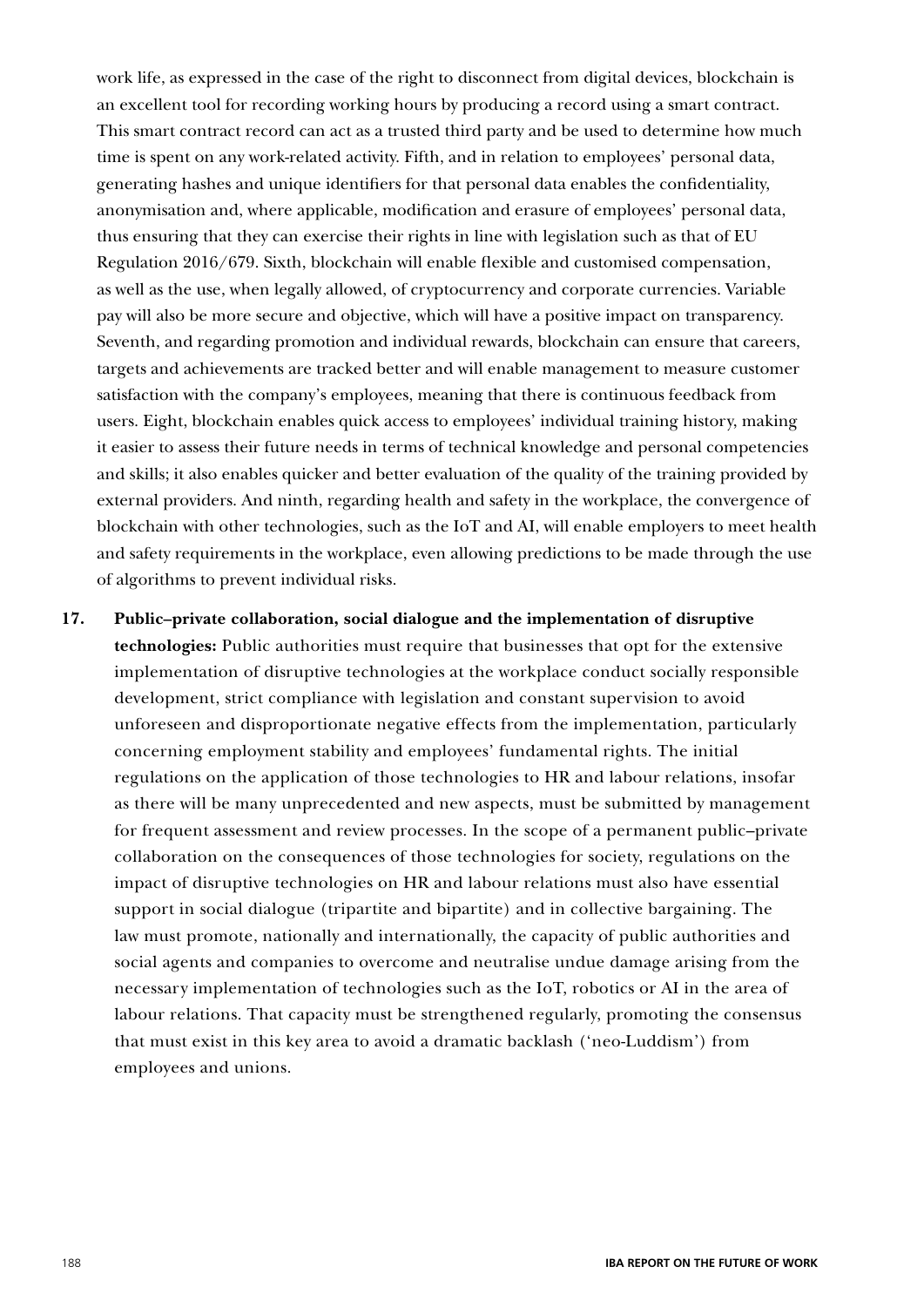# **III. THE IMPACT OF THE IoT ON THE REGULATORY FRAMEWORK OF EMPLOYMENT AND LABOUR RELATIONS**

## **A. Introduction**

It is well known that we are witnessing a revolution of big data because of the internet revolution and the exponential growth of technological advances. This revolution is radically changing how we communicate, socialise and entertain ourselves and, obviously, how we work.

This explosion of data is spurred on by the development of the IoT, which also forms part of the 'great convergence' of disruptive technologies, including AI, robotics and 3D printing. Coupled with the increased capacity to process and store data from various sources, this phenomenon means that these technological changes are causing certain unprecedented effects on the organisation of work and on HR. These disruptive technologies are converging, resulting in an increasingly complex network of relationships between technological devices, between devices and people and between people themselves, resulting in an overlapping of private, social and work spheres.

Of those technologies that are having a major role in these changes in its use in HR and labour relations, the IoT has, in itself, a highly disruptive component, especially in its interaction with work organisation, the production process and employees' jobs.

Implemented at the workplace, IoT technology results in hyperconnectivity of a multilateral nature between:

- workers:
- workers and work tools;
- workers and the services and products of a firm;
- workers and the location of the worker in the workplace;
- the various work tools:
- products and services; and
- workers, tools, products and services and third parties (eg, suppliers and customers).

From a technical perspective, the IoT makes it possible to obtain data from the worker directly, either from connected devices the worker is wearing (eg, items of clothing, bracelets, glasses, audio media and insertables) or from objects in the workplace (eg, work tools and machines) with which the worker must interact when carrying out their job.

The implementation of the IoT will give rise to a new human resource management model, which is rapidly changing due to this technological development. Incorporating the internet in work tools and objects worn by workers means information that is more detailed can be gathered on the performance and needs of employees (or candidates). Consequently, human resource management systems now have more and better information to recruit and manage their workforces.

The transformation can also be seen in the management of equipment, as the use of sensors, which interact continuously with workers and other devices and are placed strategically in the workplace,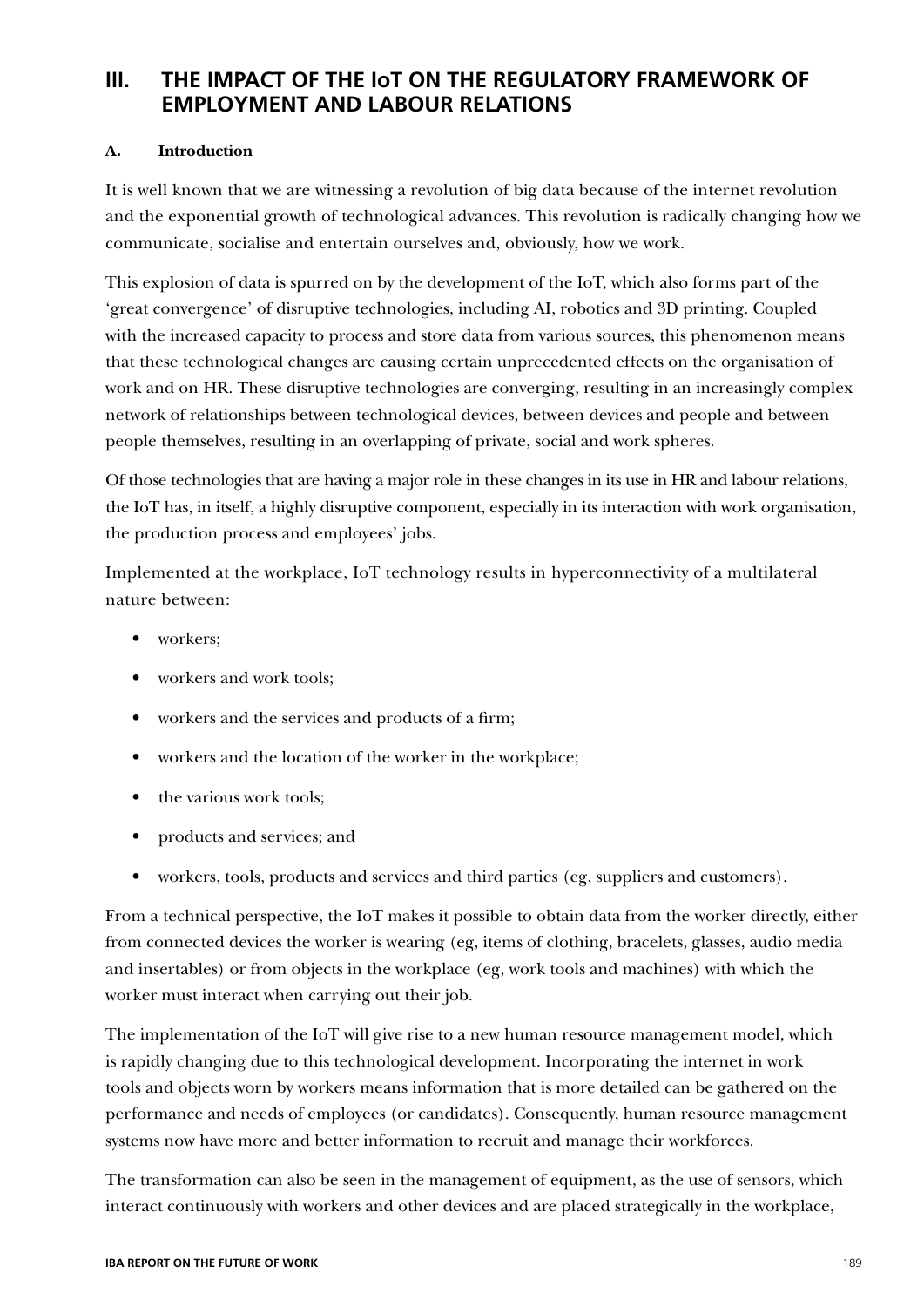enables more detailed information to be gathered to improve the safety, motivation and productivity of employees, as well as to find ways of promoting a good work atmosphere and, in general, to design strategies aimed at enhancing a firm's employer branding.

The IoT significantly increases the capacity to give employees what they need, to hyper-segment and develop ad hoc the management of talent, performance and compensation for the contribution of each employee and to treat them as a 'workforce of one'.

This 'sensorisation' of parts, products, machines, tools and the work environment is contributing to automation and productivity in a variety of ways. Thus, we are on the threshold of a new generation of interconnected portable smart devices that will be incorporated into workplaces to help employees, with practically any profile or role at the firm, to perform their tasks and processes to the highest standards. In short, we are dealing with a new type of worker: the 'augmented worker'.

In this regard, it becomes necessary to manage properly the cultural change entailed by working in environments 'quantified' by the IoT, so that the aspects contributed by the IoT to improve experiences and situations are known and understood by employees, allowing the change to be seen as an opportunity, both for the worker and firm. The successful implementation of a new culture based on quantification through the IoT makes more sense if it is a gradual but constant implementation, focusing as much as possible on the elements of the technology to be adopted and their consequences for employees. However, depending on the size and nature of the business, there may be organisations that do not require such a gradual implementation.

A strategically quantified firm alters and enhances the work of the HR management function. The job of HR is now becoming the management of people-related data. The ways of working and the perspective HR is able to bring to the business are entirely altered and enhanced when we add the data which, until now, we did not think would be available to us. With the widespread use of smart devices, HR teams are able to capitalise on the IoT to obtain information that has traditionally been processed intuitively. The role of HR is facing a veritable transformation by being able to provide knowledge that was previously difficult to find. This does not mean the judgment, intuition and leadership competencies of HR professionals must be forgotten. In conjunction with this transformation, it is important to reconsider the competencies of the HR team, as the change is so radical that it requires fast and in-depth training on the new trends, technologies, impacts and changes disruptive technologies in general and the IoT in particular may produce in an organisation's human resource management processes.

Attention should also be drawn to the impact that disruptive technologies in general and the IoT in particular are having on the labour market. To a greater or lesser degree, the process of convergence of the latest and most advanced exponential technologies is resulting in the appearance of new profiles and areas of knowledge, as well as the need to develop skills relating to data analytics, statistics or mathematics, which will be essential for workers in the years to come.

This is the context of the following conclusions and key points to determine the effects of the IoT on the regulatory framework of labour relations and its use in companies, having given rise to various issues and dilemmas that, until now, have seldom arisen in labour relations and will significantly affect the future of work.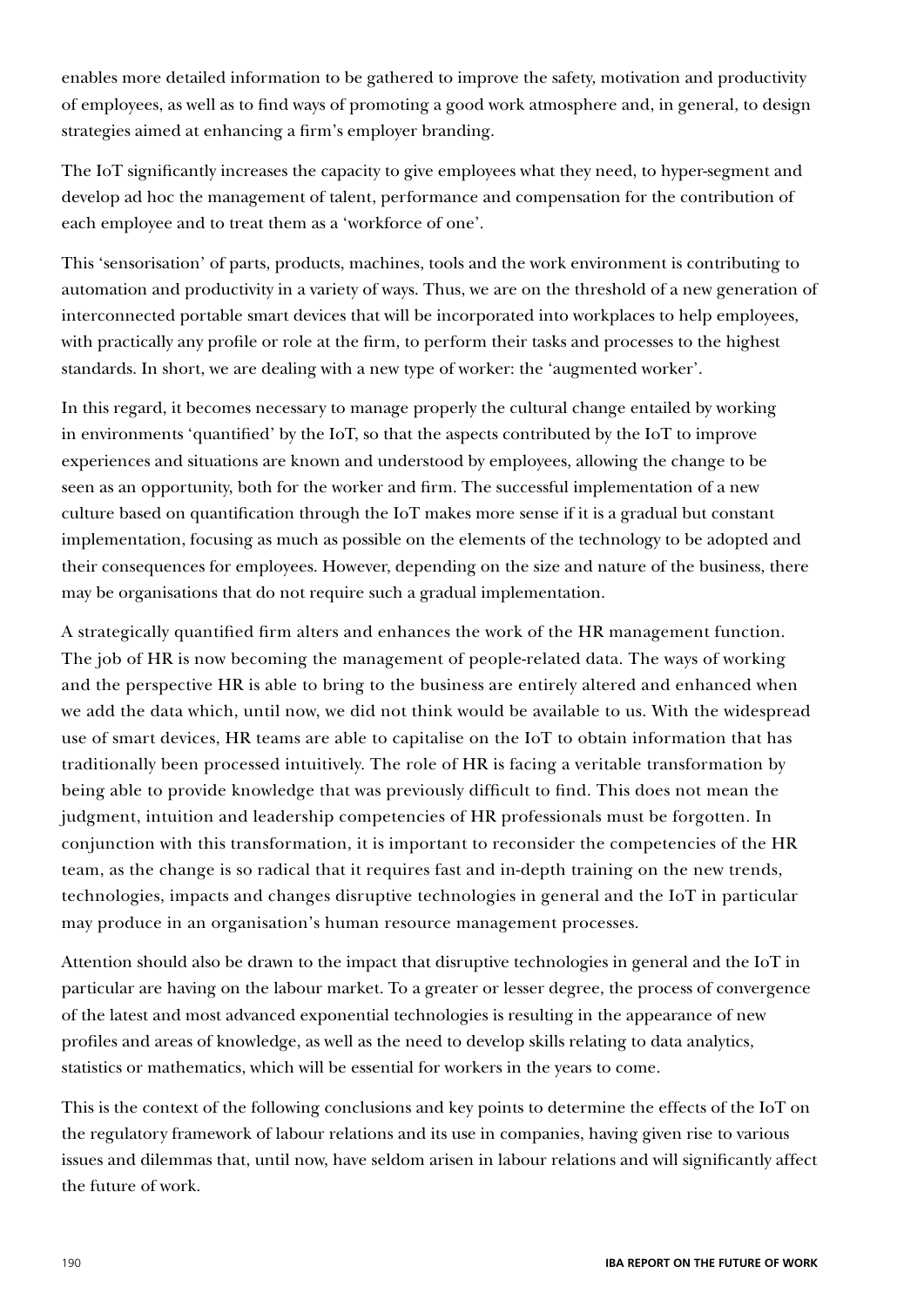### **B. The impact of the IoT on the regulatory framework of employment and labour relations**

#### *B.1 General conclusions*

- **1. Differentiation of the IoT with respect to other data extraction sources in the company, a qualitative and quantitative leap:** The implementation of the IoT in the company, through the massive use of sensors, devices and internet connectors, represents a quantitative and qualitative difference in relation to other sources of data extraction and knowledge, for example, social networks and online search engines. Particularly, the quantitative leap arises from the exponential growth of the possibilities of extraction and processing of workers' information, and there are currently multiple forms, places and combinations for collecting data. From a qualitative perspective, the IoT can simultaneously develop multiple purposes, particularly those related to greater efficiency in the production processes and labour activity, unlike other data sources – such as surveillance cameras – focused on specific purposes.
- **2. Transparency with greater information to employees from the IoT:** The application of the IoT to work organisation and labour activity represents the unprecedented possibility of disseminating technical, organisational and business information among the workforce. Consequently, the implementation of the IoT in the company entails greater transparency in work organisation and in the production process, meaning more workers have more information on these issues than they had previously. This democratisation of information will have significant legal consequences, particularly on the extent of employers' duty of information to workers' representatives and the justification of business decisions, such as dismissals for economic reasons.
- **3. IoT implementation as a free and voluntary decision by employers:** IoT implementation and its intensity constitute a strategic choice which the company can make freely, as it forms part of the employer's right to organise the workplace technically. Until now, there has been no legal obligation to implement IoT instruments and devices in work organisation, as it is a free and voluntary decision. However, in the future, employers could have a duty to implement the IoT in certain aspects or areas. In particular, the main exception to the general rule of free and voluntary implementation of the IoT arises in the area of occupational risk prevention, in cases in which it is possible to prove that certain IoT devices reduce or eliminate the occupational risks to which workers are exposed, in which case IoT implementation can become mandatory for companies.
- **4. A more defined legal framework for employers and employees when implementing the IoT:** Unlike what happens in other technological areas (eg, AI), in which there is a lack of minimally concrete regulation, the IoT is affected in many countries by a specific and developed legal framework, that is, DPL. This entails that, in exchange for the advantages arising from the increased corporate knowledge of data that has labour and organisational significance, IoT implementation becomes an important source of new, multiple and complex obligations for the company, as workers will hold many rights arising from the essential right to data privacy. Consequently, even before implementation, employers must balance the intensive effects that the IoT will have on the increase and specification of their responsibilities and obligations regarding workers' representatives and workers.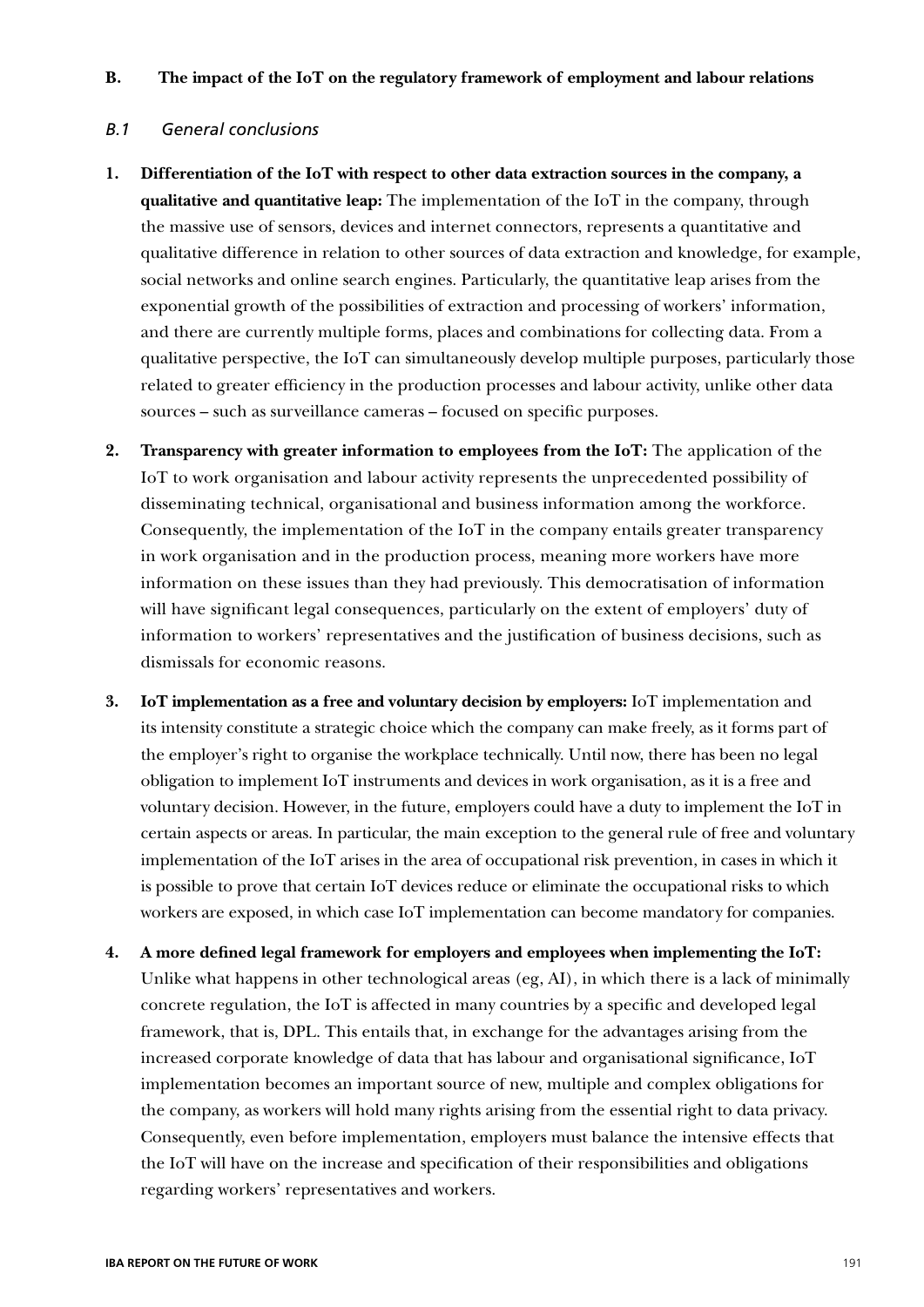**5. Increase of possible corporate liabilities and contingencies vis-à-vis workers:** The application of the IoT to the area of labour relations entails a qualitative leap in relation to the level of legal corporate liability, as the huge information coming from that technology will usually require the exact knowledge of possible legal contingencies that were difficult to identify several years ago, particularly concerning data processing in the labour area. The increase in potential liabilities arising from the data protection law after the IoT has been implemented at the workplace must be related to the fact that, in most countries, and certainly those of the EU, economic sanctions and penalties for data protection infringements are much higher than those that apply to violations of employment law.

We can also see that qualitative leap from the perspective of criminal liability, when the offence against employees' data privacy can be committed by both a natural person and a legal person. Therefore, if employers decide to implement the IoT, they must be prepared and pre-warned of the important legal consequences this could involve, carrying out an exhaustive analysis of the potential liabilities associated with its implementation and development at the workplace.

- **6. Legal significance of the source of data extraction:** From a labour law perspective, attaching IoT devices to objects (eg, machines and walls) is different to attaching them to an employee's clothes or body. Therefore, we must distinguish between two sources of information extraction from the worker: (1) data collected from devices the employer instructs the worker to have on their person (eg, wearables and insertables); and (2) data collected through objects deployed in the workspace (eg, work instruments, machines and places) with which the worker interacts when providing their services. Generally, attaching the IoT to things, processes and activities that the employer owns will give the company greater discretion to implement and manage them. On the contrary, concerning objects attached to the worker (eg, clothing, glasses and audio means), particularly when workers' bodies are involved in the devices ('insertables'), the level of legal protection and the possible need for workers' consent will increase and the legal guarantees will be stricter.
- **7. Two main areas of labour relations affected by the IoT:** It is evident that an intensive implementation of the IoT can have significant consequences on the regulatory framework of labour relations at the workplace on collective and individual levels. For the purposes of the labour law analysis of the IoT, these consequences may be seen from two perspectives, which, although being in some way related, can be differentiated due to the legislation that primarily applies to them:
	- The perspective of data protection, as the implementation of the IoT to work activities, particularly to workers, involves the vigorous application of DPL.
	- The perspective of what we can call legal quantification can be understood as the significant fact that the widespread implementation of the IoT in work activities will usually entail the possibility of 'setting parameters' for legal concepts, rights and duties that, until now, are generally not specific in employment law or collective bargaining agreements – for example, productivity and performance. Now, due to their massive 'datafication' from IoT devices, they may undergo an intensive process of exact quantitative determination.

Next we examine both perspectives separately.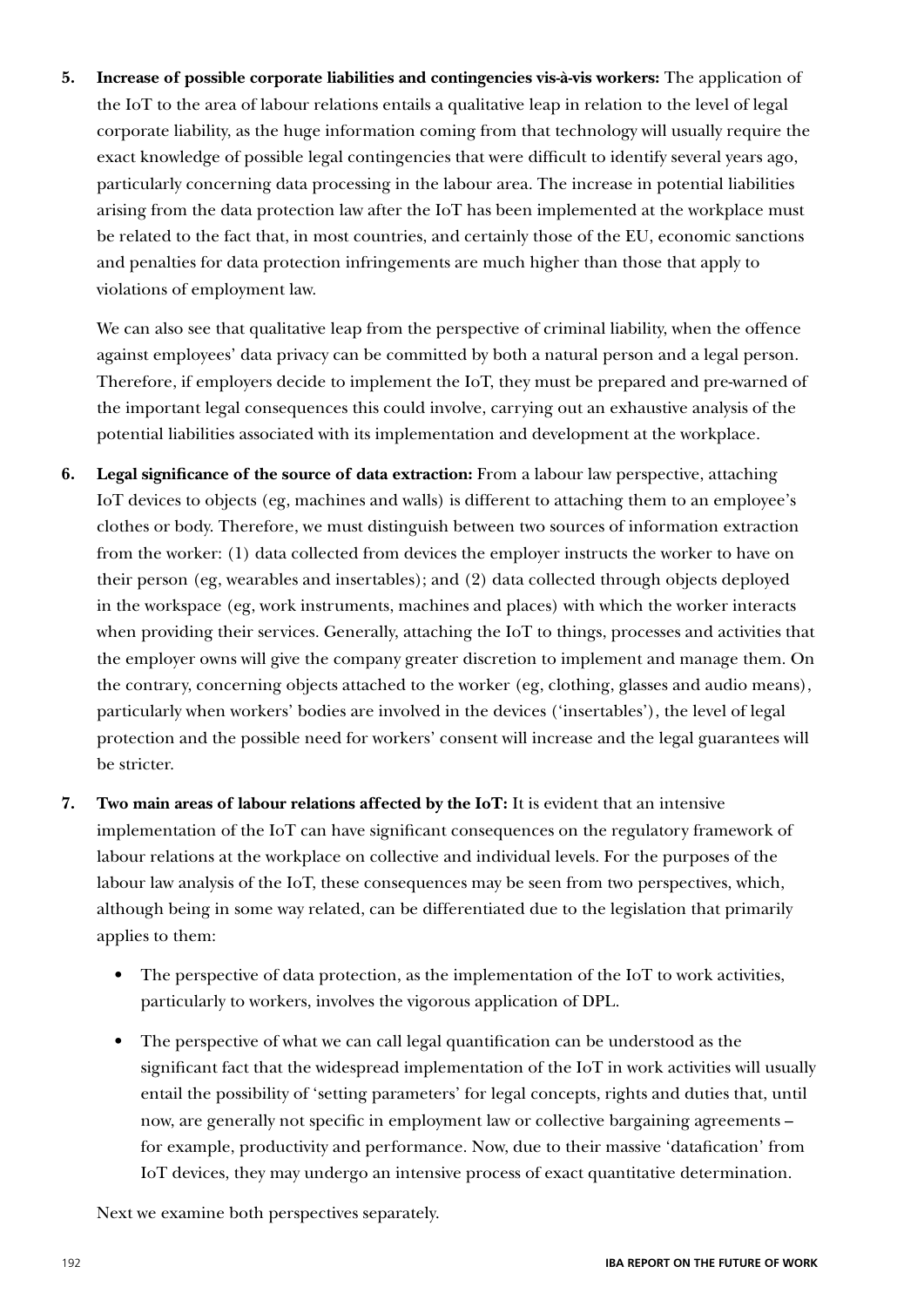## *B.2 Conclusions on data protection and the IoT in labour relations*

- **1. The IoT will mark the 'hyper-datafication of the workplace':** The application of the IoT to work organisation, workers' work activities and to workers will involve the 'hyper-datafication' of the workplace. Consequently, the company becomes a constant flow of data, issued and received multilaterally and regularly, directly related to labour matters and to the worker.
- **2. Greater application of DPL to the IoT–worker relationship:** With the hyper-datafication of the workplace, workers and their activities become a constant and regular source of data, whose legal classification as 'personal data' means the relation between the IoT and workers is even more subject to DPL, which has been strengthened in many countries, as in the case of Regulation (EU) 2016/679, of 27 April 2016 (GDPR), and similar legislation in the US and Japan (although not as strict), entailing a qualitative leap forward in terms of the requirements that data controllers (employers) must meet when implementing the IoT. We will take as a reference to our conclusions on data and the IoT the European regulation.
- **3. Need to adapt DPL to labour relations:** In the labour field, of all the aspects of the GDPR, the most original undoubtedly stems from the specific provision, for the first time in that legal system, of data processing in the employment relationship. Thus, Article 88 of the GDPR expressly recommends that Member States individually regulate, through an act or collective agreement, the processing of workers' personal data. However, we must highlight that the wording of Article 88 is not totally appropriate, given that, when specifying the labour matters that should be regulated, it indicates key subjects that are differentiated from what must be understood as 'execution of the contract' – for example, cessation of the labour relationship, and health and safety at work – that, in a broader and more correct sense, should be included in the scope of that execution. We must take into account that what must be understood by 'execution of the contract' is key to the purposes of requesting the worker's consent or the possible specific features in the application of the general principles of DPL.
- **4. Potential conflicts between labour regulations related to the implementation of the IoT and DPL:** We must point out that the essential principles of DPL can be at odds with the faculties usually derived from the employer's rights. In particular, a business decision to establish the IoT intensively in work organisation and its interaction with the workers could challenge the current regulatory framework on data protection for several reasons:
	- The principle of data minimisation, meaning that the data compiled must not be excessive and that only the minimum amount necessary for the purpose for which the data is collected must be compiled, is at odds with the very logic of the IoT, given that it is based precisely on the analysis of massive amounts of data without which the knowledge that allows us to discover facts (previously) hidden and make more accurate decisions on the performances of HR could not be extracted. Thus, it is important to distinguish between the data that the employer needs in relation to the worker for the execution of the contract – in which the worker's consent will not be required – and the data that is not necessary for its execution.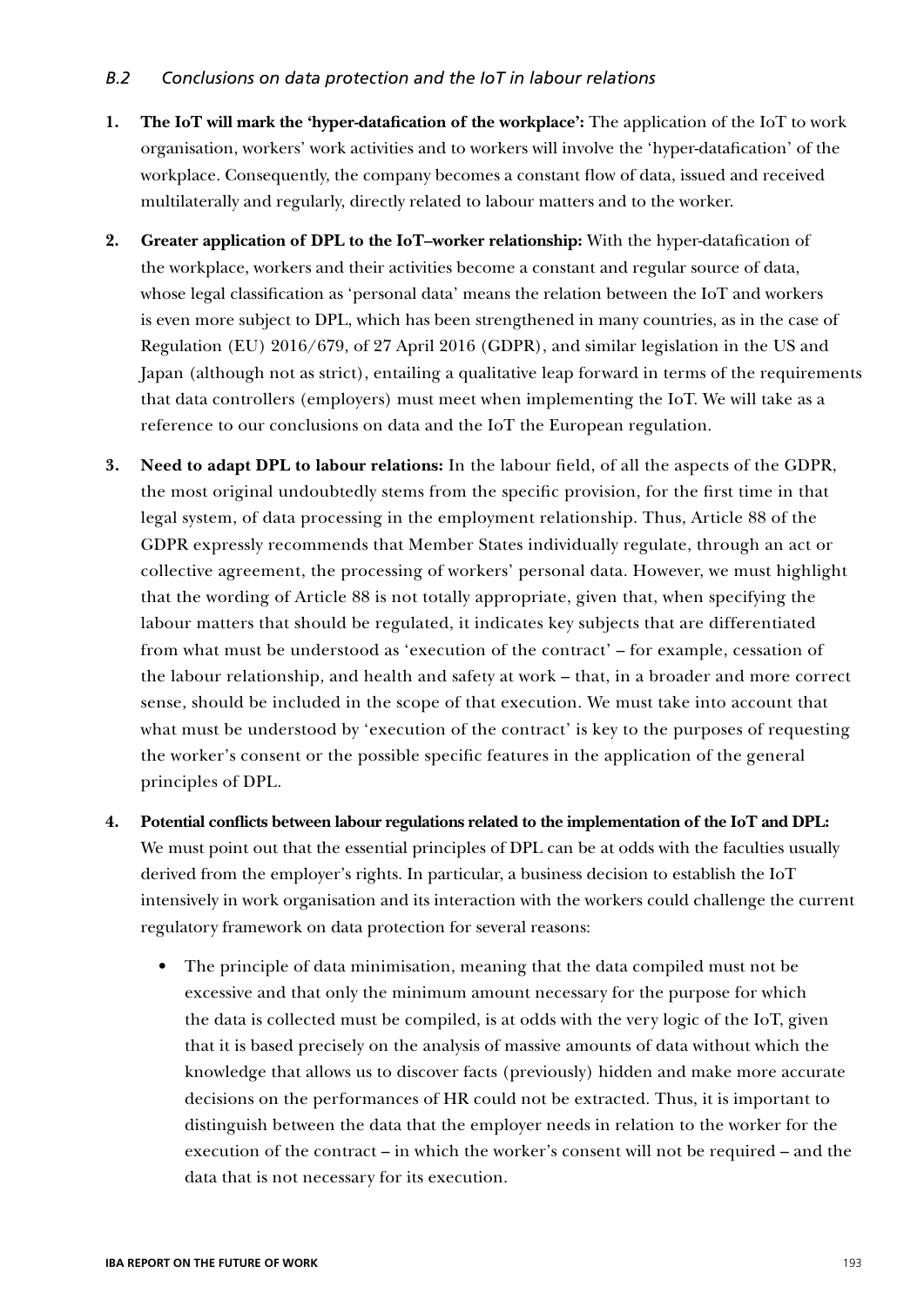- The IoT may raise problems in relation to the principle of 'limitation of the purpose'. With the IoT, the data that is obtained for an initial purpose is normally reused in time for a different purpose, while DPL establishes that personal data must only be collected for certain explicit and legitimate purposes and not be subsequently processed in a manner incompatible with or different from those purposes.
- Also, the IoT is based on the collection and storage of large masses of data for an indefinite period and this raises problems in relation to the breach of the principle of quality and the periods of data conservation.
- With the IoT, the anonymisation of data (now called 'pseudonymisation') presents some limitations, since it is simpler to re-identify individuals by increasing the quality and diversity of information. Besides, information extraction that makes it possible to make more accurate and efficient decisions on HR arises precisely from obtaining personified data.
- Also, with the IoT, the technical possibility is raised of automatic decision making in the labour relationship, such as promotions or dismissals, which theoretically, mainly with AI, can be subject to algorithms executed automatically. As we will mention later, the problem arises when the data analysed through algorithms is not accurate or true or is discriminatory.
- **5. Need for constant re-adaptation of data processing and balancing with management's rights:** There are characteristics of employment contracts that give significance to data processing and make the employment relationship particularly sensitive to the risks arising from the implementation of IoT devices. For instance, labour contracts tend to be indefinite, which makes the conservation of data important, and can have an intrinsic personal nature, which makes the type of data to be considered more complex, since it always relates to the 'person' of the employee. Given these characteristics of the employment relationship and with the greater capacity to extract direct and indirect information on the worker with the IoT, it is clear why DPL and labour regulations, particularly the employer's management rights, are on a constant path of collision. Therefore, in the future, it will be necessary to strike a balance between: (1) the employer's legitimate interest to preserve the effective execution of the employment contract through a greater accumulation of data that underlies and justifies its decisions; and (2) the need to preserve the worker's rights (data privacy), whose protection will become more complex and unstable.
- **6. To what point will the worker's consent be necessary for the extraction and processing of data arising from the IoT?** The aforementioned effect of constant balancing is particularly seen in the requirement of the worker's consent for collecting and processing personal data, which constitutes the cornerstone of the data protection law models. Under DPL, in the labour relationship, as we already mentioned, the worker's consent is not necessary when the processing of personal data affects subjects that may be considered necessary 'for the execution of a contract'. However, in the absence of greater clarification by the legislator, the borders between execution and non-execution of the contract are and will be blurred, even more so with the multiple uses and purposes that can be covered by IoT devices. Consequently, it will be necessary to constantly determine those borders to clarify what data the employer needs in relation to the worker for the execution of the contract, considering that, in those subjects in which consent is required, the contract must meet some demanding requirements to guarantee its free issuance.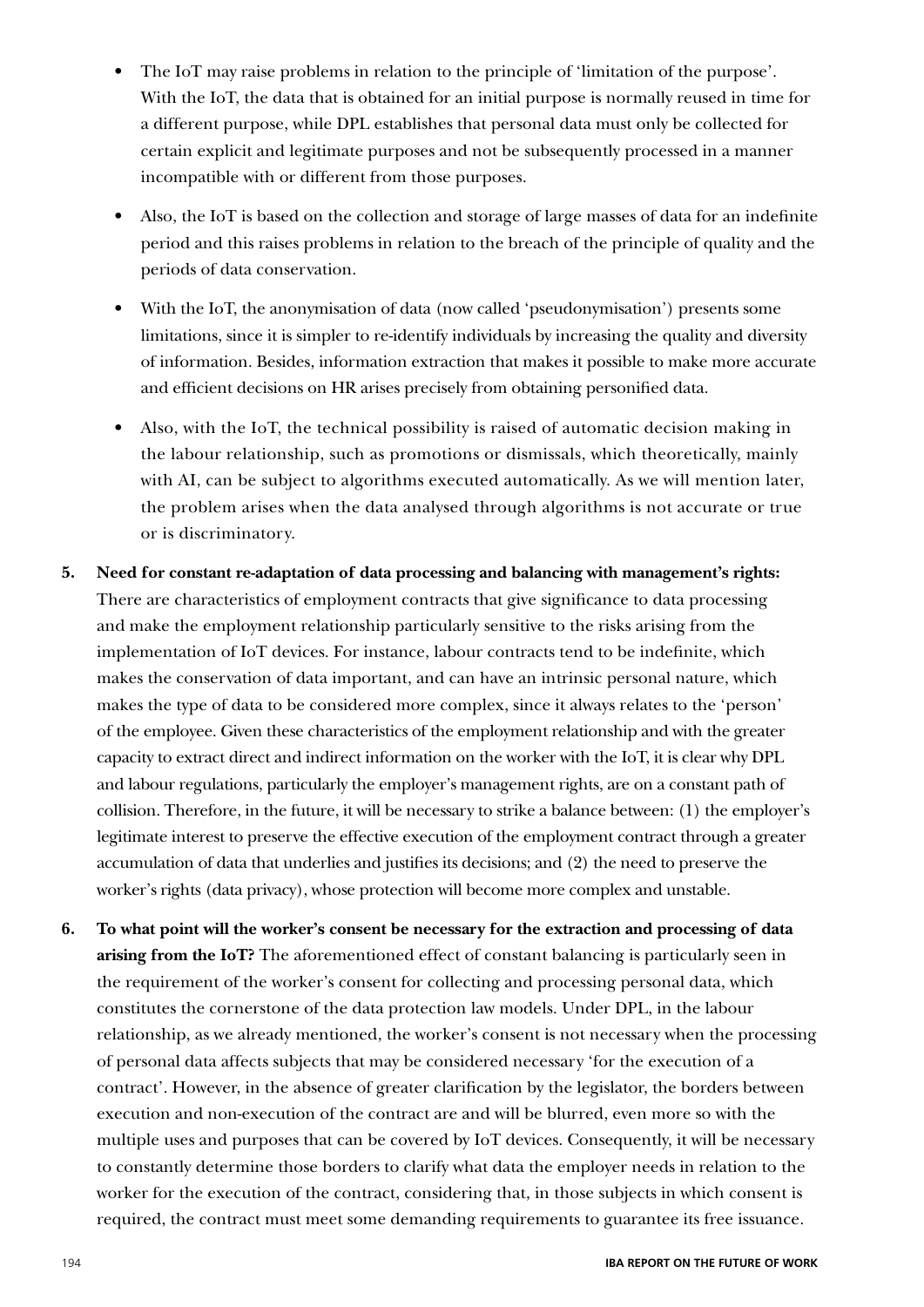- **7. The so-called 'special categories of data' will require specific processing to avoid their involuntary configuration:** Sensitive data and, in particular, data relating to workers' health, ideology or sexual orientation can present most complexity for processing and protection in the sphere of employment contracts. Under DPL, data relating to certain personal areas of the interested party cannot be subject to processing, and this is fully applicable in the labour field, except in cases in which the employer provides strong evidence of the need and proportionality of carrying out that processing. As an exception to this rule, it will be possible to process the data relating to the worker's health based on the corporate obligation to guarantee workers' health and safety, although that processing will be subject to the limitations arising from the confidential nature of the data, which affects its use and dissemination. In this area, the question will also be raised of to what point the possibility of obtaining more information on the worker by using personalised IoT devices to prevent risks for the worker's health can become: (1) from the employer's perspective, a duty included in the general obligation provided in many countries to guarantee the worker's health and safety; and (2) in relation to the worker, a right not to provide services if it is possible to confirm that IoT implementation seriously enhances the prevention of the risks actually existing in the company.
- **8. Special significance of data security measures:** We must also highlight the impact of the IoT on data security, as a consequence of workers and their activity becoming a regular source and a constant issuer of information at the workplace. In this context, the liability for any security breach arising will be assumed by the employer (either in its status as data controller or as data processor), which has a special obligation to adopt all the measures necessary to ensure the confidentiality of the data. We must consider that these measures do not refer solely to possible cyberattacks by third parties, as there is also a risk that the worker will cause the destruction, loss or alteration (accidental or intentionally) of personal data of colleagues or third parties (eg, clients, suppliers and shareholders). Although the liability regime envisaged in the GDPR only affects the employer, labour cases by tribunals analysing disciplinary measures adopted because of the inadequate use of personal data by workers are increasingly frequent. Therefore, there is a need that the employer also adopts security measures specifically in relation to workers who have access to personal data.
- **9. Determining the role and duty of confidentiality of workers' representatives:** One of the challenges that companies will face is determining the role that the worker's representation must assume in the development of massive data processing arising from the IoT. Beyond considering the need to establish channels that permit greater information to those representatives, it must be considered that the duty of confidentiality for that data also affects the workers' representatives, whose area of competence to be informed and consulted is, in many cases, limited by the validity of fundamental rights and, particularly, by the right to data privacy under DPL. Considering all the information from the IoT on which workers' representatives will be entitled to be informed or consulted, the company must establish all the measures necessary to ensure the fulfillment of professional secrecy that the law in most countries envisages and whose breach may not release the employer from liability.
- **10. The adoption of the IoT and its development will require an effort of constant regulation and assessment by the employer:** Based on the above, the general conclusion that we must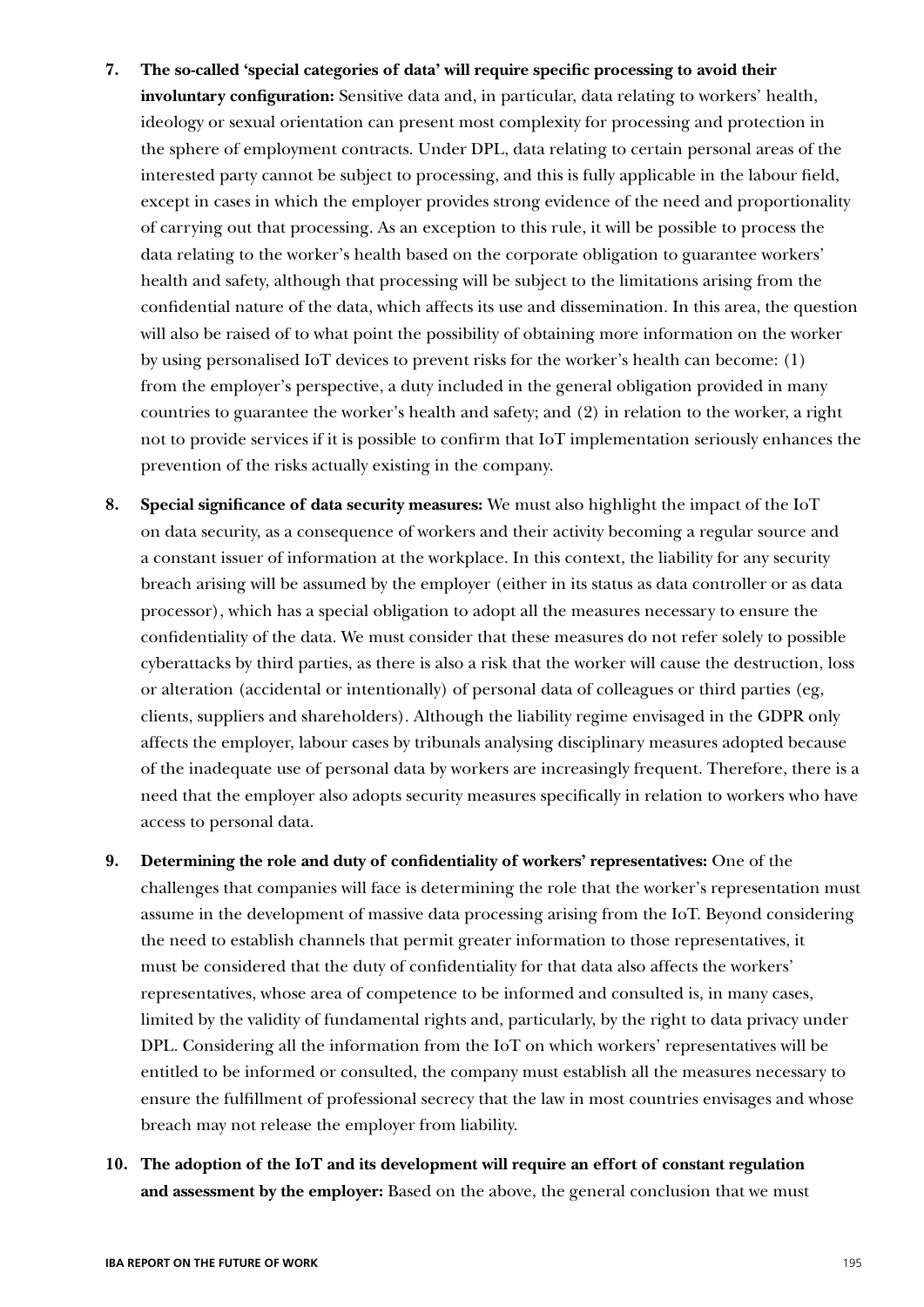extract from this analysis is that a technological change of the dimensions of the IoT involves introducing in the company an intensive application of DPL, with its complex obligations and guarantees, as well as its intensive liabilities for the employer. At the same time, workers, not the objects in themselves, become the essential legal reference in the whole flow of data derived from the IoT, to the point that, for DPL, more than the IoT, it is in reality the internet of people.

- *B.3 Conclusions on the impact on the labour regulation of the 'parametrisation' caused by the IoT*
- **1. Use by labour regulation of open and undetermined regulations:** Labour legal regulations, including collective agreements, are characterised by a frequent use of open and undetermined legal concepts, principles and categories (eg, productivity, indiscipline and underperformance), which offers the advantage of giving to that labour regulation greater flexibility and permanence in the long term. However, it also generates a marked degree of legal uncertainty, most notably manifested in the development of frequent conflicts of application and interpretation of that regulation and in the need for resolution of those conflicts by third parties, such as courts or arbitrators. The IoT could help to limit that uncertainty.
- **2. The parametrisation legal effect of the IoT:** With the massive datafication of an intensive IoT implementation in the production process, in work organisation and labour activity, these open and undetermined concepts can experience an intensive degree of specification by exact measurement. One of the greatest contributions that the IoT could make to the future regulatory framework consists of the possibility of making greater or better quantitative determinations in regulations traditionally formed with a generic description of the conduct, rights, obligations and principles that must govern the relationship between the employer and the worker. Now, because of an extension of endless sources of data thanks to the IoT, those regulations are susceptible to being specified or adjusted from a quantitative perspective, which is, in itself, a qualitative leap in the scope and efficiency of those regulations.
- **3. The parametrisation legal effect of the IoT can generate greater legal certainty and fewer conflicts of interpretation:** The main advantage of the quantifying effect of the IoT will be that it could bring greater legal certainty to labour regulation, reducing the margin of discretion left to courts or arbitrators when settling disputes regarding the application or interpretation of that regulation. In other words, the IoT does not mean that the undetermined legal concepts disappear in the labour regulation, but that, in the future, at the time of its massive application, the parties and the judges or arbitrators will have a level of factual consistency on which the management decision regarding working conditions is based.
- **4. Need for decentralising the sources of labour regulation:** In this context of data specification that the IoT provides, the decentralised sources of company regulation – that is, collective agreements, employment contracts and codes of conduct – can play an important role that goes beyond legislation or branch collective agreements in determining and quantifying those general legal concepts, reaching unprecedented levels of applicative specification.
- **5. Greater regulatory specification can also translate to greater specification of employers' obligations:** In addition to a potentially greater legal certainty, we must bear in mind that the strategic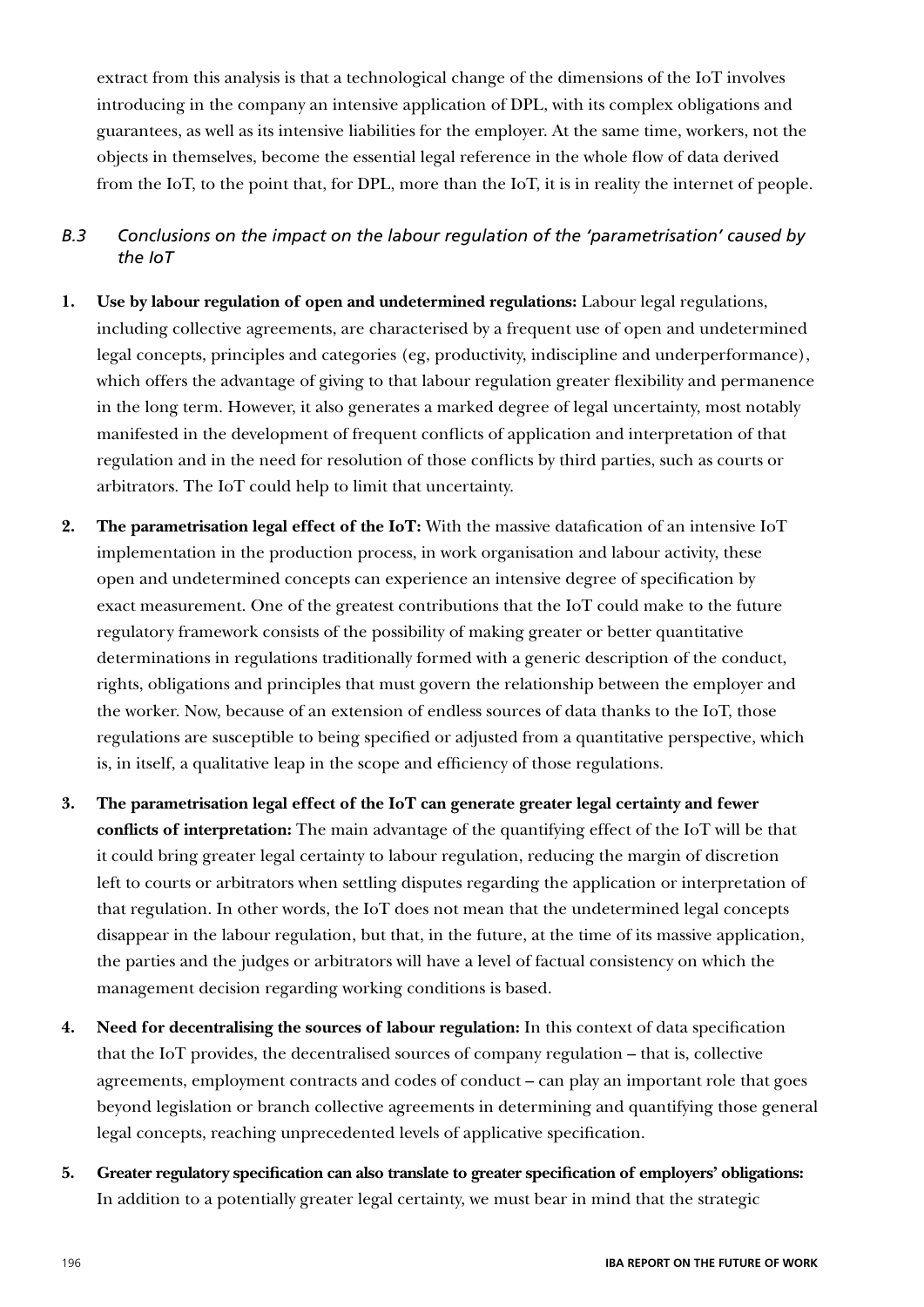decision to implement IoT devices in work organisation and the production process will also mean a greater specification of the employers' obligations, such as limits to working time, determination of jobs' classification and promotion of health and safety. Possible infringements of workers' rights, such as those of effective professional occupation, promotion and training and non-discrimination, can be easier to identify with the IoT.

- **6. Potential quantification of the duty to contribute to productivity at the workplace:** Of the legal concepts susceptible to being specified with the IoT, we should draw attention to the one of contribution by employees to better 'productivity' at the workplace. This contribution appears in the legislation and in the collective agreements of many countries as an essential duty for workers, but the fact remains that its legal determination has proven to be highly elusive, especially when measuring the specific performance levels required from workers or determining variable salaries in relation to that performance. The IoT applied in the organisation of work and the production process will establish greater possibilities for measuring the activity and specific performance of the worker, making the worker's individual contribution to that productivity more quantifiable. Thus, there is an unprecedented quantitative determination channel that can be better adapted to the labour regulation than other indicators that have been used up until now (particularly purely economic ones).
- **7. Quantification by the IoT can accurately determine the essential parameters of time and place at work:** The data accumulation and management that the IoT permits will contribute to a greater specification of the two main aspects on which the completion of work is based: working time and workplace. On the one hand, regarding working hours, the characteristics of the IoT will make it possible to measure more precisely the units of time during which workers perform their jobs, facilitating the measurement of (flexible) working time, which entails greater legal certainty. Thus, the application of the IoT constitutes a great opportunity to combine work–life balance needs legally (eg, rest between working days and rest at weekends) with the appropriate annual – and even biannual – management of working hours. On the other hand, from the place of work perspective, we must indicate that, with the IoT, new devices arise that can lead (as a direct or derived consequence) to the company having knowledge of the worker's physical location, guaranteeing that workers are in the appropriate place during working hours, regardless of whether the work must be carried out inside or outside the work centre.
- **8. Greater determination of the technical, organisational and production reasons for employers' decisions:** Another area that can be profoundly affected by IoT implementation relates to amending and terminating management decisions that employers must legally base on technical, organisational or productive reasons. More specifically, we must remark that the increase of data available in relation to business activity and work organisation can make those decisions of modifications of working conditions or dismissal of employees much more objective, particularly in the case of productive or organisational reasons, which could have an essentially subjective foundation compared to an economic reason (eg, decreasing benefits).
- **9. Greater data for the objective evaluation of workers' behaviour and activities:** The characteristics of the IoT will make it possible to delimit aspects of workers' activities and behaviour that, until now, were considered difficult to set or demonstrate, thus providing the clarification of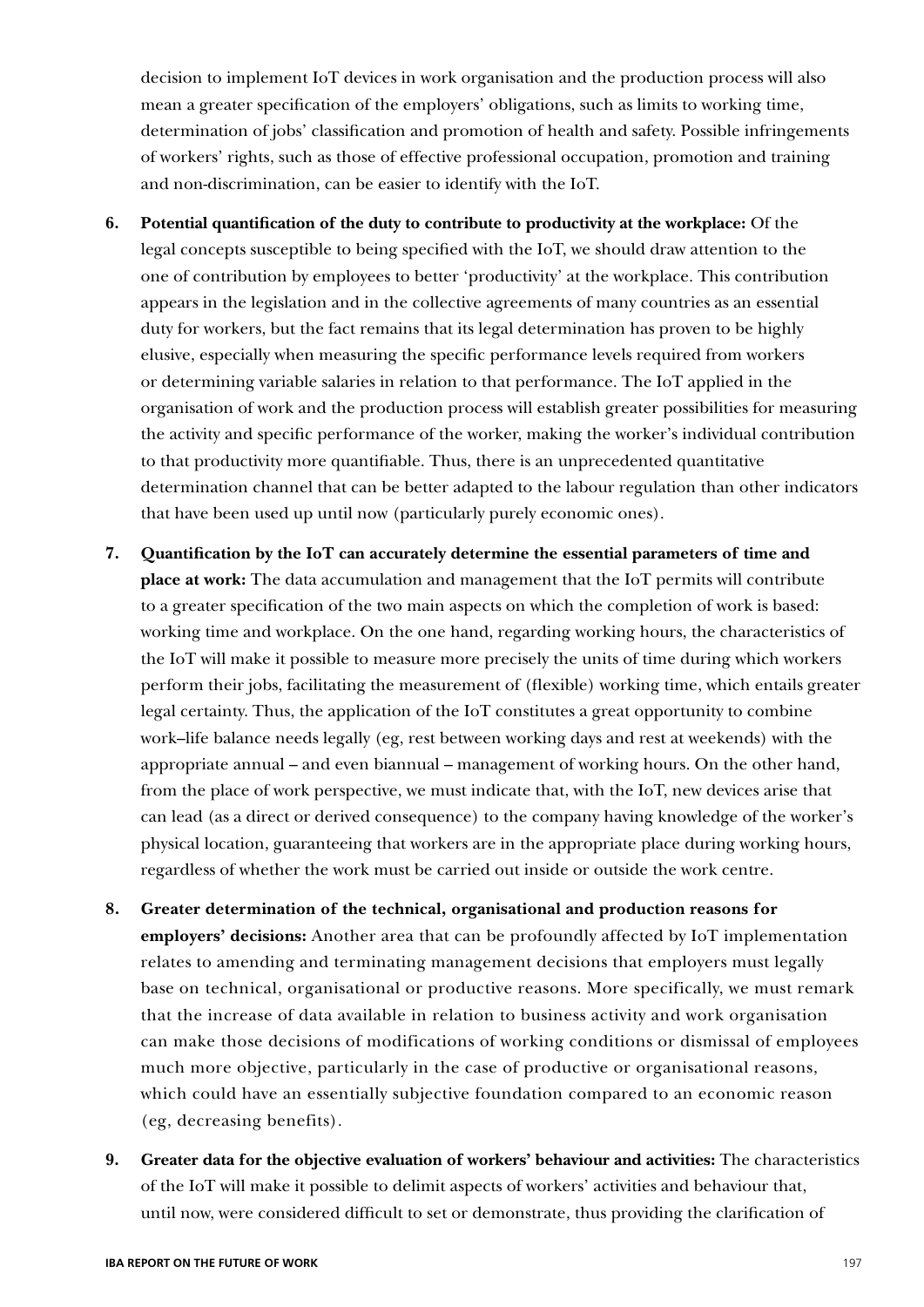parameters relating to causes for disciplinary dismissals. The IoT can help in the determination of concepts as legally undetermined, such as the 'breach of contractual good faith' or the 'continuous and voluntary decline in the performance of the normal or agreed work', which are usually used in the law of many countries. Another example can be determined by devices that may measure the level of accuracy with which the worker's activity is being carried out, to the point that certain degrees of incorrectness could be considered evidence that the tasks are not being carried out properly, which can also facilitate the avoidance of negative repercussions for the safety of the worker, other workers and customers and the property of the company.

- **10. Greater delimitation in relation to unfair strikes:** These parametrisation changes of work organisation and the production process can also have significant consequences in relation to determining the legality of a strike, especially if it is defined based on its disproportionate impact on work organisation and the production process. In fact, due to the 'datafication' of the organisation of work and production processes by the IoT, it must be easier to determine, first, that a rotational or work-to-rule strike has effectively taken place and, second, what exactly the organisational and productive alterations and the subsequent damages caused by it have been.
- **11. Greater delimitation in the externalisation of activities and services:** The application of the IoT and its capacity to quantify the production process, labour activity and working conditions represent a greater possibility of identifying the application of the criteria that case law has developed in many countries to distinguish the lawful model of subcontracting from what is an illegal assignment of workers. Criteria such as origin and regularity of instructions to workers by their formal management or the effective implementation of the contractor's know-how may now be easier to determine. Also, the possibility of datafication that the IoT provides may permit a greater delimitation of the personal extension in which the employer operates as a contractor in relation to self-employed workers. Aspects such as the quantitative and qualitative level of instructions regularly received by the self-employee regarding the client, the degree of own know-how in the self-employee's activity, the intensity of the integration of the selfemployee's activity in work organisation and the production process of customers and the relationship between self-employed workers and the client's other workers will be susceptible to a more precise determination with the application of the IoT in the different aspects of that organisation and the working process.
- **12. Greater specification of employers' labour obligations:** Despite all the advantages for employers, they must note that this quantitative and qualitative increase in employment and organisational-related data may not only create a more precise regulatory and application framework and better promotion of efficiency for them, but will cause a greater specification of obligations and liabilities for those employers. For illustrative purposes, we provide three examples. First, as one of the most significant areas, the duty to report working conditions information to workers' representatives and workers becomes much more specific and extensive, comprising an exponential increase in the data the employer should provide to them. The employer's duty to provide wider information and documentation will be even more relevant in consultation processes generally scheduled by law in many countries for modifications of working conditions, transfer of undertakings (TUPE) or collective dismissals. A second example relates to allegedly discriminatory treatment in relation to the decision-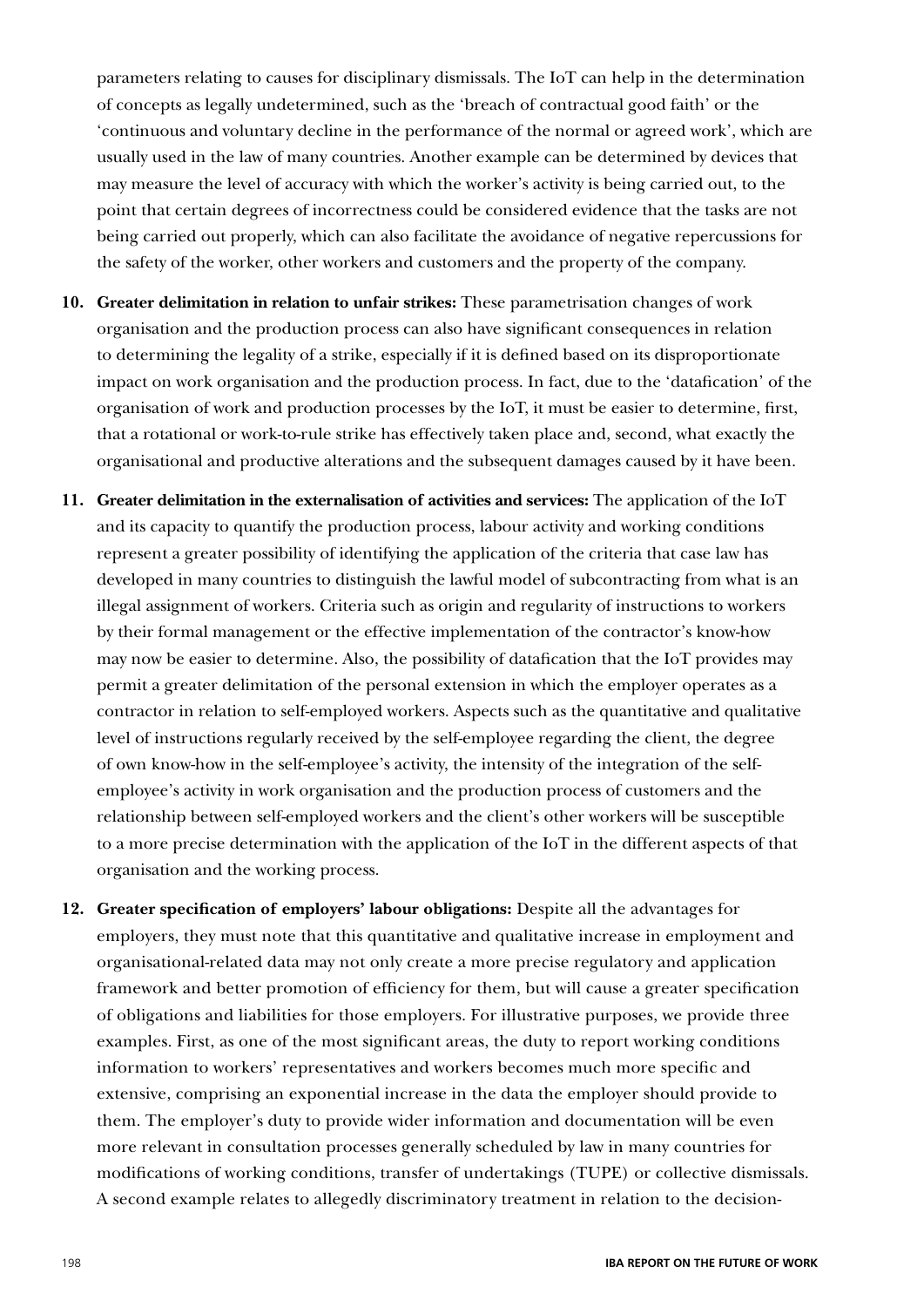making process in issues as important as remuneration, promotion or termination of the employment contract. Regarding this point, it should be remembered that there are company decisions that do not initially require justification because they are within the scope of the employer's management rights (eg, termination in the probation period and promotion of certain workers). However, if there is an allegation of discrimination by the worker, for which even light evidence is presented, the whole evidential burden to show that the discriminatory situation does not exist falls on the employer. This is done by the employer when justifying those decisions with non-discriminatory facts, data or criteria, which will now have greater support with the datafication by the IoT of those decisions. The third area in which the datafication caused by the IoT can have special significance in relation to employers' obligations is health and safety, since the chances of preventing risks increase exponentially with the possibilities that devices and sensors can grant in this regard. In the legislation of many countries, not setting parameters using the IoT when greater and better preventive data can be extracted from them could be considered a breach of the generic employer's obligation to adopt all the possible preventive measures. However, again, once that parametrisation is carried out through the massive use of sensors or other devices, it can provide all types of information on possible legal breaches by employers in this area, making the proof of companies' liabilities easier and more evident.

**13. IoT and the 'augmented worker':** The implementation of the IoT in the organisation, particularly when it is intensive, can entail a reconfiguration of the workplace and, consequently, of workers activities, resulting in a quantitative and qualitative increase in their efficiency and performance: it is what we can call the 'augmented worker'. However, precisely because of that augmentation, one of the main problems raised by IoT implementation, particularly when the devices are attached to workers or their clothing, is whether it can be optional for workers, such that 'augmenting or not' may be the result of their decision and not that of employers. Consequently, the question is raised of whether the rejection of that augmentation can be a legal ground for employers' decisions that may negatively affect those employees in their working conditions (eg, less promotion or lower salary) or it can be considered (indirect) discrimination, particularly compared with employees who have given a positive response. In principle, if it is an augmentation based on devices for which the consent of workers is not required, those differentiations in working conditions could not, in general, be discriminatory. However, if workers' consent is required (eg, because the devices to be established affect workers' bodies), it could be considered that the negative consequences on their working conditions would eliminate workers' freedom to grant that consent.

### **C. Key recommendations on the future regulation of work and the IoT**

In view of the stated conclusions in terms of both data protection and quantification in relation to the IoT in labour relations, we can make a series of recommendations considering the future regulation of work. A group of them (five) is mainly directed at the state and the social actors as regulators. Another group (ten) consists of a series of practical recommendations for companies.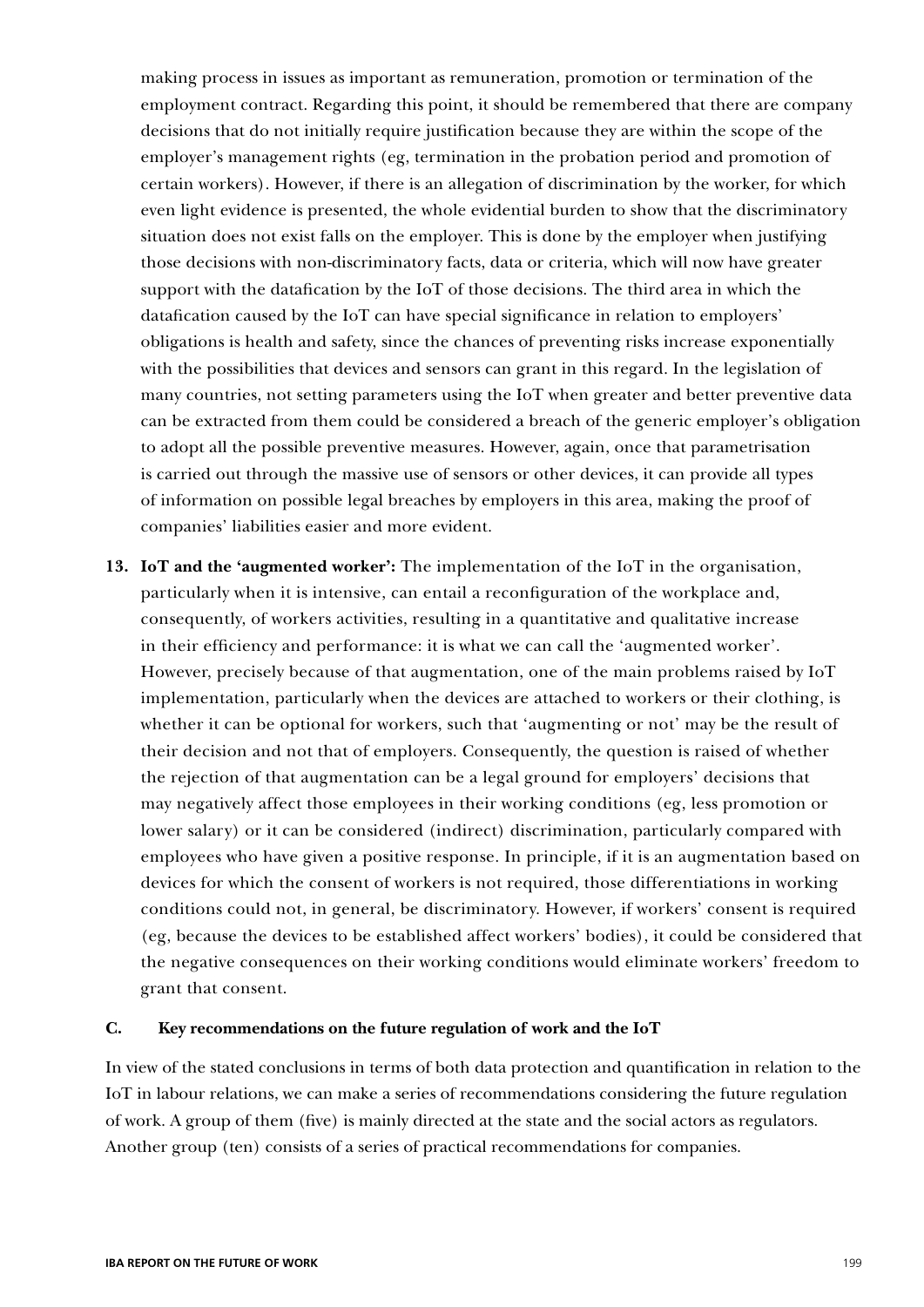## *C.1 Key recommendations for regulators*

- 1. **Necessary adaptation to employment and labour relations law of DPL:** EU regulation, as in other regions, calls for DPL to be adapted to labour and employment relations by national legislation and collective agreement. To date, the experience of most countries with the application of the regulation of data protection to labour relations shows the need for that adaptation to be completed effectively. Without prejudice to the role that collective bargaining can and must play in that adaptation, the fact is that legislators must establish minimum regulatory bases, considering the specific features of data protection in labour relations, given the general implications for productivity and innovation in relation to the intensive emission of data from the IoT and its impact on the essential rights of employers and workers.
- 2. **Adaptation is key in essential areas of friction between management's rights and the rights of workers regarding personal data:** There are areas in which labour regulation and DPL are on a constant path of collision. These regulatory bases that national regulation and collective bargaining must establish could refer, as essential points, to: (1) the general clarification of what 'execution of the employment contract' must be understood to mean for the purpose of the role of the worker's consent in data processing; (2) the guidelines of the labour application of the general principles on data protection, particularly those relating to minimisation, purpose and anonymisation; and (3) the liabilities of employers, workers' representatives and workers in the adequate processing and protection of data, particularly regarding basic duties of confidentiality.
- **3. Need to respect legitimate use by employers' of workers' personal data for HR innovation:** In the adaptation we mentioned, DPL must not to be an obstacle to the flexibility that the company needs to correctly use the data for the purposes of the production process, work organisation and development of an innovative management of HR, in which workers' data provided by the IoT is essential. Therefore, it corresponds that the legislator and collective bargaining should develop the appropriate balance in that adaptation so that the preservation of workers' fundamental right to privacy coexists with the enormous contribution that data from the IoT can make to companies' competitiveness, productivity and the improvement of their labour relations.
- **4. Need to promote the contribution that the IoT can make to a greater determination of the legal meaning of essential employment rights and duties, promoting less controversy in their application and interpretation:** The implementation of IoT devices in work organisation and production process is a great opportunity for less legal controversy, so that generic and open concepts and principles that labour and employment law adequately uses to be able to adapt to multiple circumstances can now be subject to a process of specification, of 'legal quantification' or parametrisation, which, to date, is unprecedented in its extension. Thus, parameters regarding organisational needs for temporary contracting, the determination of work time units, the reference measurement in variable remuneration, the delimitation between ordinary and extraordinary functional mobility and versatility and the specification of the levels of performance or employees' duty of contribution to productivity are, inter alia, conditions susceptible to being specified by the adequate use of IoT data at the workplace for the purposes of giving greater legal certainty and less dependence on the resolution of conflicts of application and interpretation by a third party.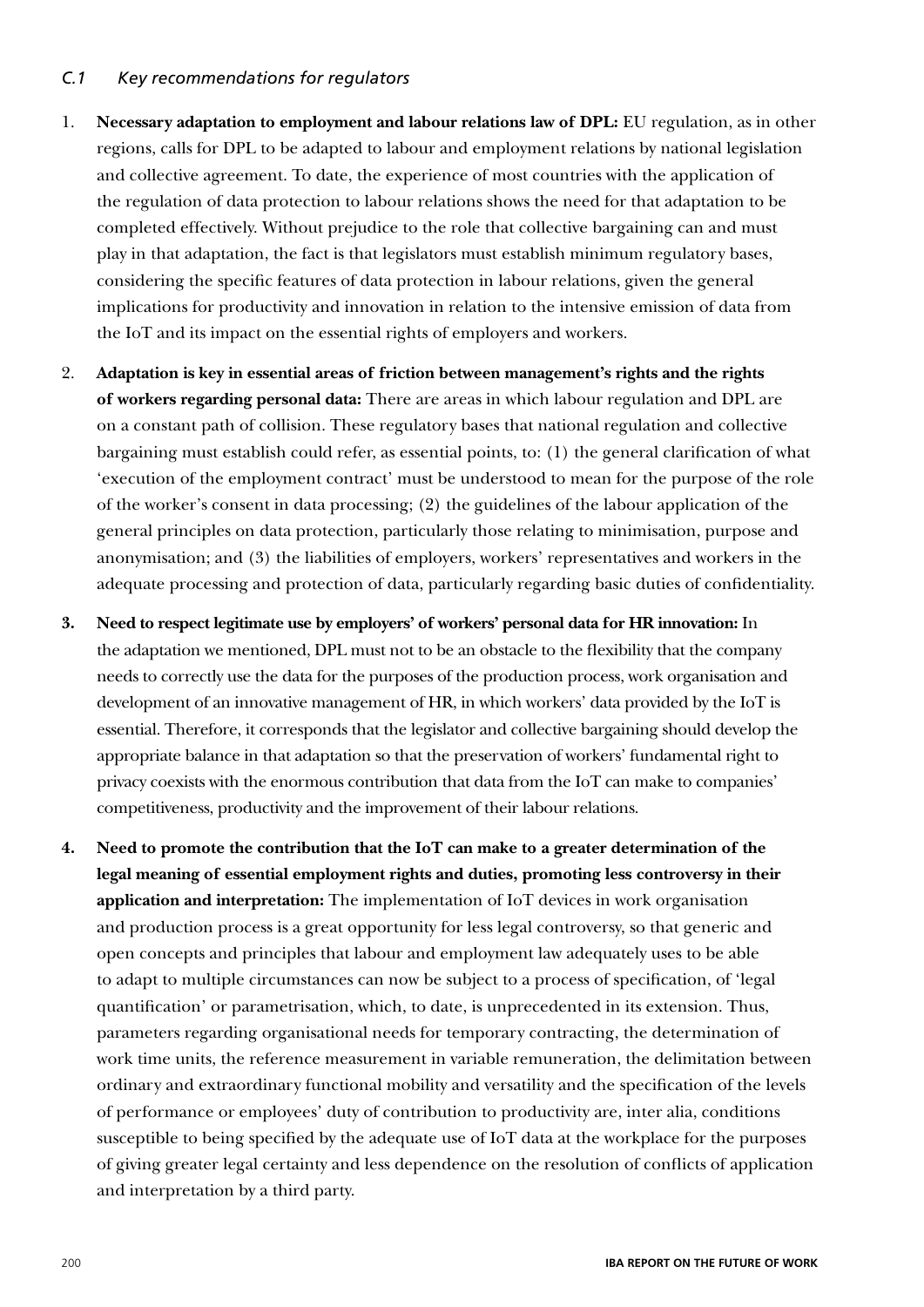**5. Need to preserve decentralised regulatory sources to strengthen the effect of 'legal quantification' and greater legal certainty that the IoT can generate:** This specification must be essentially developed in company or work centre regulations, through either collective bargaining or corporate rules and codes. Consequently, and notwithstanding the role that sectorial collective bargaining may develop in many countries, the legislator must be aware that the massive implementation of IoT devices requires decentralised levels of regulation of the main working conditions, including the employment contract.

## *C.2 Key recommendations for companies and unions*

## C.2.1 KEY RECOMMENDATIONS ON DATA PROTECTION, THE IOT AND LABOUR RELATIONS

- **1. Companies and unions must be prepared for the complex regulatory management of DPL that the IoT entails:** Given the increasing development of national and international DPL, an intensive implementation of the IoT must represent a significant increase in the intensity and complexity of the legal management of DPL for companies and unions, which represents a great opportunity to develop more efficient and productive processes and organisations, but also has significant additional requirements and can entail great legal liabilities, mainly for the employer, in case of breach.
- **2. Companies must establish the IoT with the intensity and timing that makes it possible to assimilate the greatest regulatory complexity:** Given the above, it is necessary to prepare the internal business organisation to give it the adequate means of augmented administration for dealing with the massive increase of data originated by the IoT. Companies must not adopt decisions on the implementation of IoT devices that may entail an assumption of data for which it does not have the capacity to regulate and manage correctly, such that a sufficient level of legal certainty and guarantees of rights is developed in line with the rules established by DPL. The above not only refers to the technical infrastructure necessary for that administration, but also to the HR allocated to those purposes.
- **3. In relation mainly to EU countries, companies must determine the need and role of the data protection officer for the best administration and legal certainty of the data from the IoT:** The figure of the data protection officer (or similar in non-EU countries) is progressively important, given the legal and technical complexity in the processing of data provoked by the IoT, considering that the role is basically defined as the data controller's adviser. This will be a key figure in the future who will make the organisation constantly aware of the need to comply with the intensive duties imposed by DPL and will entail a commitment by the company for its effective fulfillment.
- **4. In line with the characteristics of IoT implementation and its production and organisation process, companies must give themselves appropriate levels of internal regulation, with its main manifestation in the data protection code of conduct:** Although in many countries DPL develops a detailed regulation on the main principles, rights, guarantees and duties of all the individuals affected by massive data processing, companies must also develop an adaptation of DLP to their specific circumstances for the better application of that legislation. This internal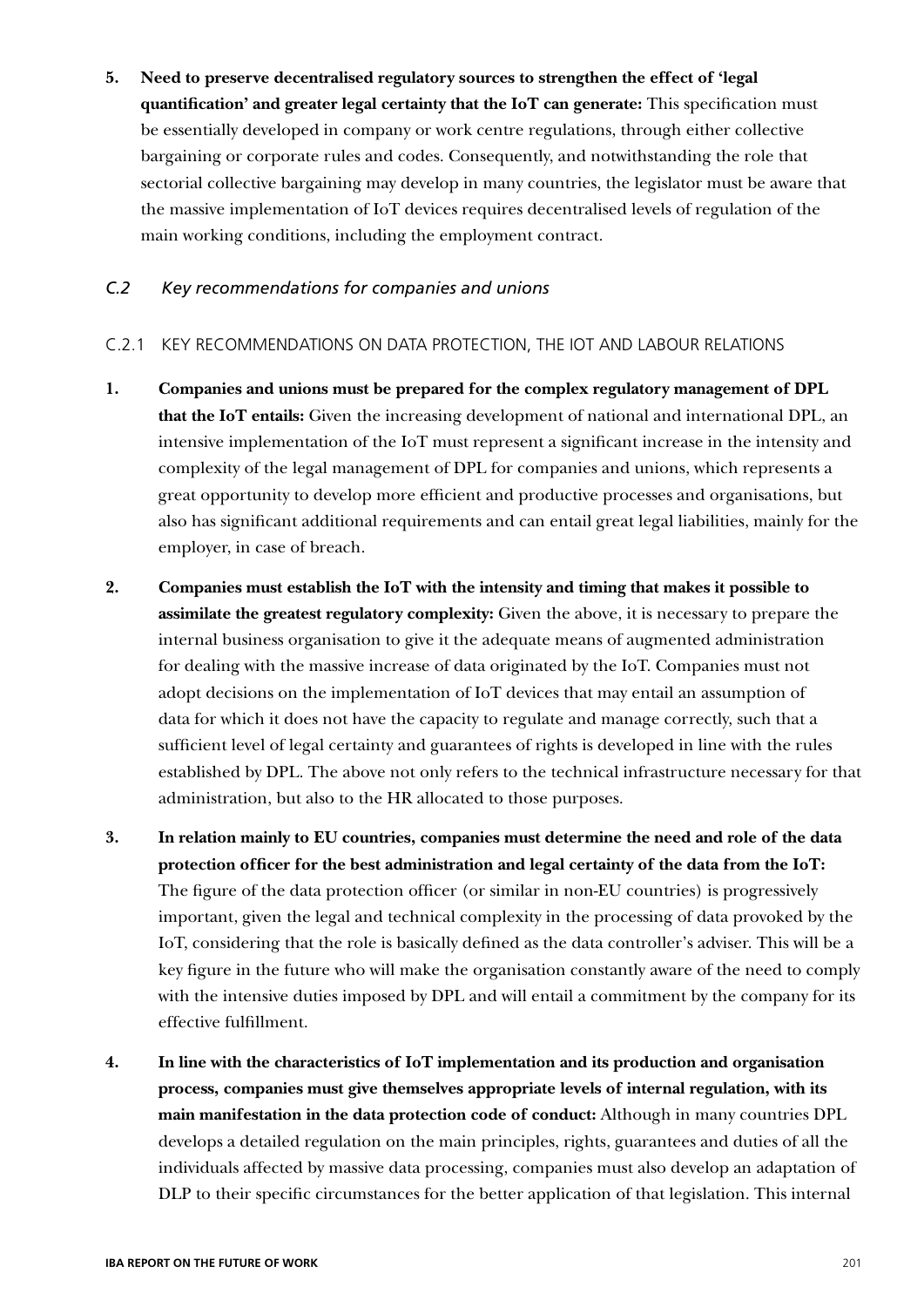regulation or data protection code of conduct must clarify the application of principles as essential as need, proportionality and purpose and workers' basic rights, such as access, rectification and cancellation.

- **5. Employers must develop high levels of information for workers and their representatives because of the massive processing of data provided by the IoT:** The new legislation on data protection in most countries strengthens information rights of workers' and unions. Therefore, companies must apply a constant and regular policy of transparency in relation to the data collected, processed, stored and cancelled as a consequence of the intensive implementation of IoT devices. Also, in everything that affects work organisation and the production process in that implementation, a significant level of information and consultation must be developed in relation to workers' representatives, particularly if the IoT implementation entails material changes in working conditions.
- **6. Regarding data provided by the IoT, internal corporate regulations must determine the issues on which, exceptionally, the worker's consent is required and the form in which to grant it:** As long as data is necessary for the execution of the employment contract, the worker's consent is not required. However, in those aspects that exceptionally may not be included in that concept of execution, and for which the worker's consent is required, that consent must be given in conditions from which it may be clearly deduced that there is no abuse of rights or breach of law, with the intervention of the worker's legal representatives being a guarantee in this regard. The corporate data protection code of conduct must establish a clear regulation on how that consent must be given in relation to the data outside the execution of the employment contract, but in relation to which the employer can show a legitimate and justified interest in the data processing based on IoT devices.
- **7. Companies must pay attention to special categories of data that may be directly or indirectly obtained using IoT devices:** Within the special categories of data in relation to its workers (eg, religious beliefs, sexual orientation and ideology), and whose processing is prohibited unless there is a demonstration of strong corporate interest in this regard (eg, trade union affiliation in case of having check-off of union fees), the employer must take special care not to reconstruct profiles, particularly by sources other than the worker itself, given that the liability in this issue is objective, that is, regardless of the will to do it. Such non-voluntary profiling can be considered to invalidate negative decisions by the employer in relation to the affected worker when it is proved that the employer has gathered sufficient information for such a reconstruction even if it was not intended for its use in that way.
- **8. When implementing IoT, companies must review their health and safety policies thoroughly:** Data relating to workers' health, which will be significantly increased with IoT devices, must be treated in a very special way, since it is relevant due to its connection to the right of privacy. Therefore, companies must regularly review the preventive policy to ensure that all the information that may be collected through IoT devices is aligned with DPL. While the decision to establish the IoT in the production process and labour activity is usually optional for employers, this would not be the case when some IoT devices can show a unique efficacy in occupational risk prevention.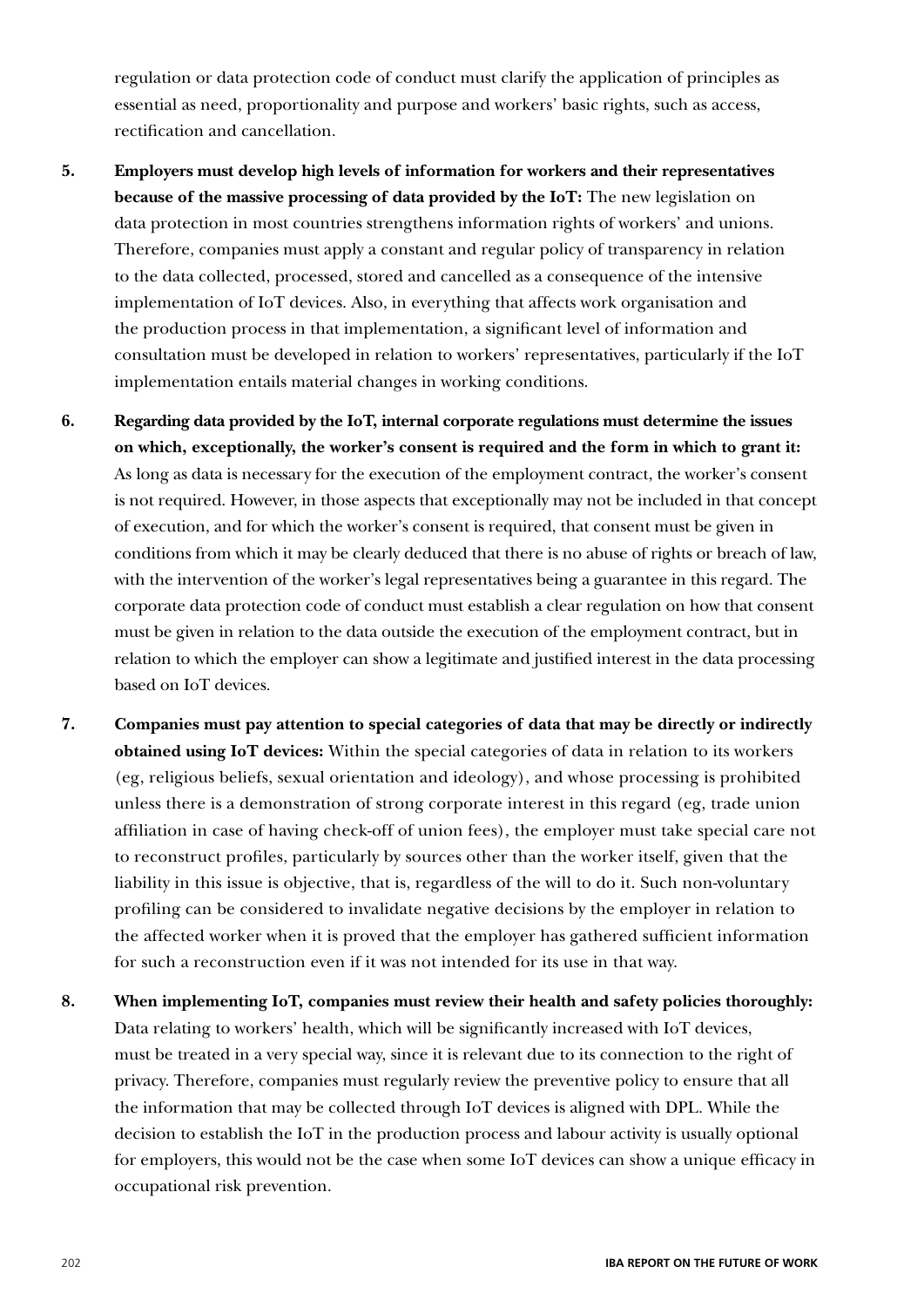- **9. The increase of data due to IoT implementation obliges employers and unions to strengthen the duties of confidentiality and secrecy of workers and their representatives:** Employers, with the help of unions, must particularly pay attention to meet the rules of DPL on confidentiality, as they are the direct controllers of data processing by the IoT at the company level, including the strict fulfillment of this confidentiality by all the workers with responsibilities in data processing and the duty of secrecy of workers' representatives. Besides establishing the liabilities in case of violations more clearly, regarding the workers' representatives that must receive confidential information on workers, they should assess whether to appoint one of their members as the party responsible for exclusively receiving the most sensitive information, thus guaranteeing its confidentiality more efficiently.
- **10. Employers must follow a proactive and regular policy of reviewing workers' and ex-workers' data arising from the IoT:** The principles of veracity, anonymisation of data, minimisation of data accumulation or cancellation, among others, impose the duty on the employer to review the data kept on record in relation to workers constantly. Although those principles are qualified in the employment contract, they must always be considered for the purpose of giving them a greater application when the limitations or adaptations imposed on them due to execution of the labour contract have ceased to be necessary. The development of that proactive policy is better assured if there are protocols previously developed that ensure the regular fulfillment of those principles, duties and guarantees, rather than leaving that fulfillment to episodic and irregular acts in view of certain crises.
- C.2.2 KEY RECOMMENDATIONS OF THE IMPACT ON LABOUR REGULATION BY 'PARAMETRISATION' CAUSED BY IOT
- **1. Employers and unions must consider that the IoT can represent an unprecedented alternative for increasing legal security in labour relations and employment law:** In facilitating a massive parametrisation of labour activity, the IoT makes it possible to give greater specification to fundamental labour regulations that, due to their current lack of determination, cause frequent conflicts of interpretation and application to be resolved by judges and arbitrators. The implementation of IoT devices in work organisation and the production process has a quantification effect on the applicable labour regulation and presents a great opportunity for legal concepts with a certain vagueness in the labour regulations to be specified or delimited more precisely, adapting those concepts to the nature of each sector of activity or each company and work centre. Concepts such as productivity, performance or diligence are susceptible to measurements that are more specific, such that they clarify the extension of the workers' duties in this regard and the exact levels of their fulfillment. This can be an effective form of resolving intra-organisational disputes arising from the application and interpretation of the applicable regulation and of limiting the need to turn to third parties (labour jurisdiction or arbitrators) to resolve those labour disputes.
- **2. IoT makes it necessary for companies to carry out a strategic assessment of its global effects and to identify the obligations of workers for which stricter parameters may be set:** All companies should have a regulation as adapted as possible to their characteristics when implementing the IoT, whether through collective agreements or corporate instructions,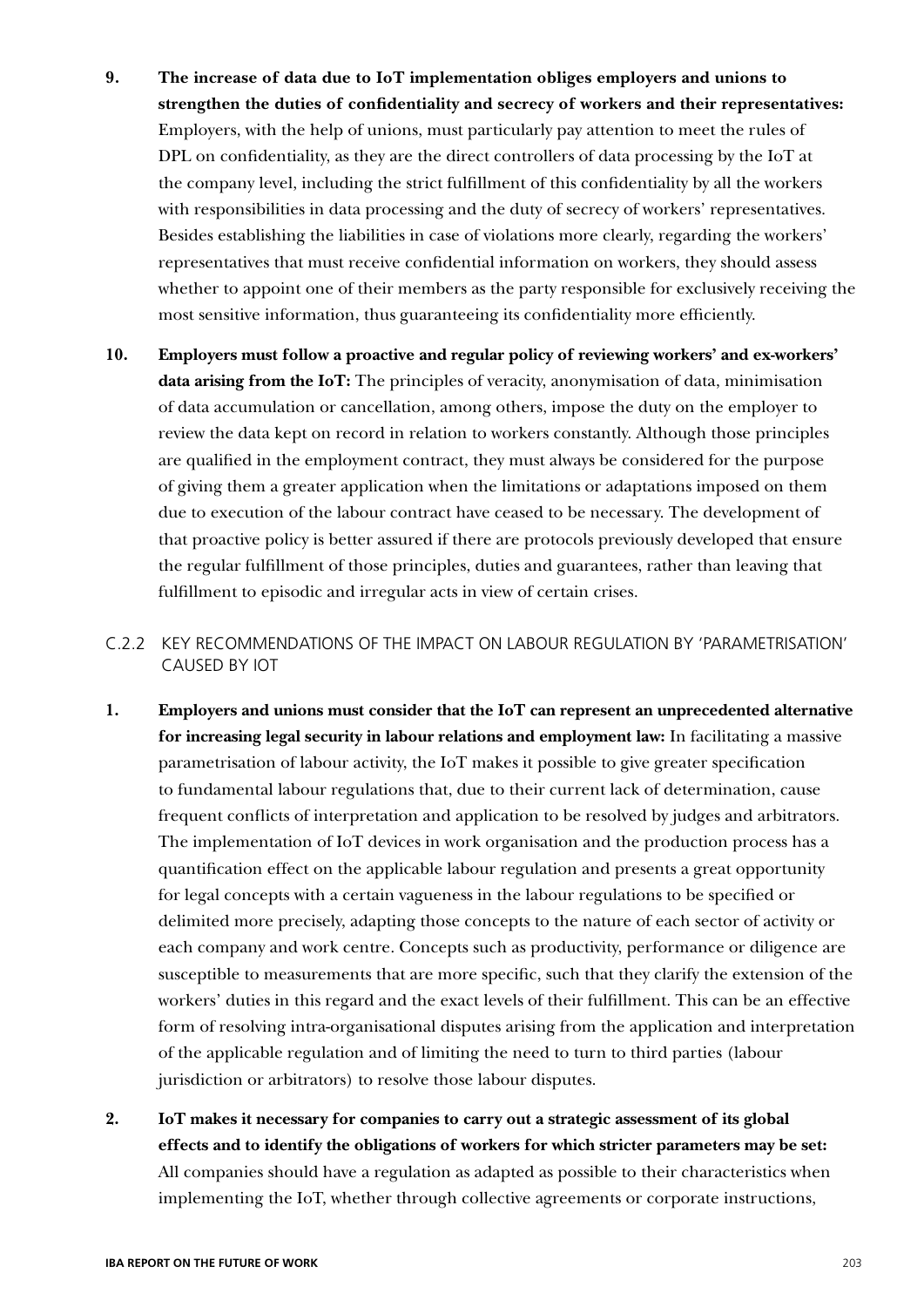which, at the same time, should perform this exercise of greater determination and specification by 'quantifying' aspects of such main working conditions as time or functions. This should be done after a strategic assessment of the consequences that a massive increase of devices and sensors will have in their labour relations in connection to the following three areas affected by that implementation: the production process, work organisation and workers' activities.

- **3. Companies must assume in the strategic assessment that a greater legal quantification of labour duties by means of the IoT can simultaneously represent a greater specification of obligations for employers:** In that strategic assessment, the employer must consider that the increase by the IoT of data with labour and organisational significance will not only create a more precise regulatory framework that better promotes efficiency and determination of workers' duties, but will also be the cause of a greater specification of the employer's labour and employment obligations, such as those related to health and safety or non-discrimination, which, in turn, can entail greater contingencies and legal liabilities in case of breach.
- **4. In particular, employers should assume that the increasing data provided by the IoT also means greater transparency at the workplace:** A massive use of devices in work organisation, the production process and workers' provision of services facilitates a detailed knowledge by them of all the aspects relating to their activity and their working conditions, which requires companies to have a policy of regular and constant information and transparency. It is on this point that a greater cultural change is required, given that the regulatory framework in an organisation with high levels of transparency requires greater interaction between company, union and workers in the development of the labour activity, making a greater involvement of unions and workers in the company's policies possible and worthwhile.
- **5. The extensive deployment of the IoT means a stronger employers' duty of information to workers' representatives:** A major expression of that greater need for transparency is that the content and scope of companies' reporting and information obligations acquire greater specification and extension. Therefore, in all consultation and negotiation processes required by law when employers make important decisions affecting working conditions or dismissals, the content of employers' duty of information must be best aligned with the levels of data provided by the IoT. It will be increasingly difficult for employers to claim in those processes that they do not have the information required by unions in relation to employment, performance or remuneration.
- **6. Companies must make the most of the facilities that the data provided by the IoT can offer to accelerate the processes of the adoption of decisions in the area of labour relations:** Currently, many processes for adopting business decisions in labour relations are delayed or held up because of the lack of consensus with workers' representation on the essential data that justifies those decisions, as it is considered subjective or unsubstantiated. The IoT will make it possible to better set parameters and justify with more foundation decisions as important as those relating to working hours, variable remuneration, the level of temporary contracting, the degree of outsourcing of activities or the need for a reduction of staff for organisational and technological reasons. The possible greater effectiveness and speed in the decision-making process can depend on the continuous reporting to workers and their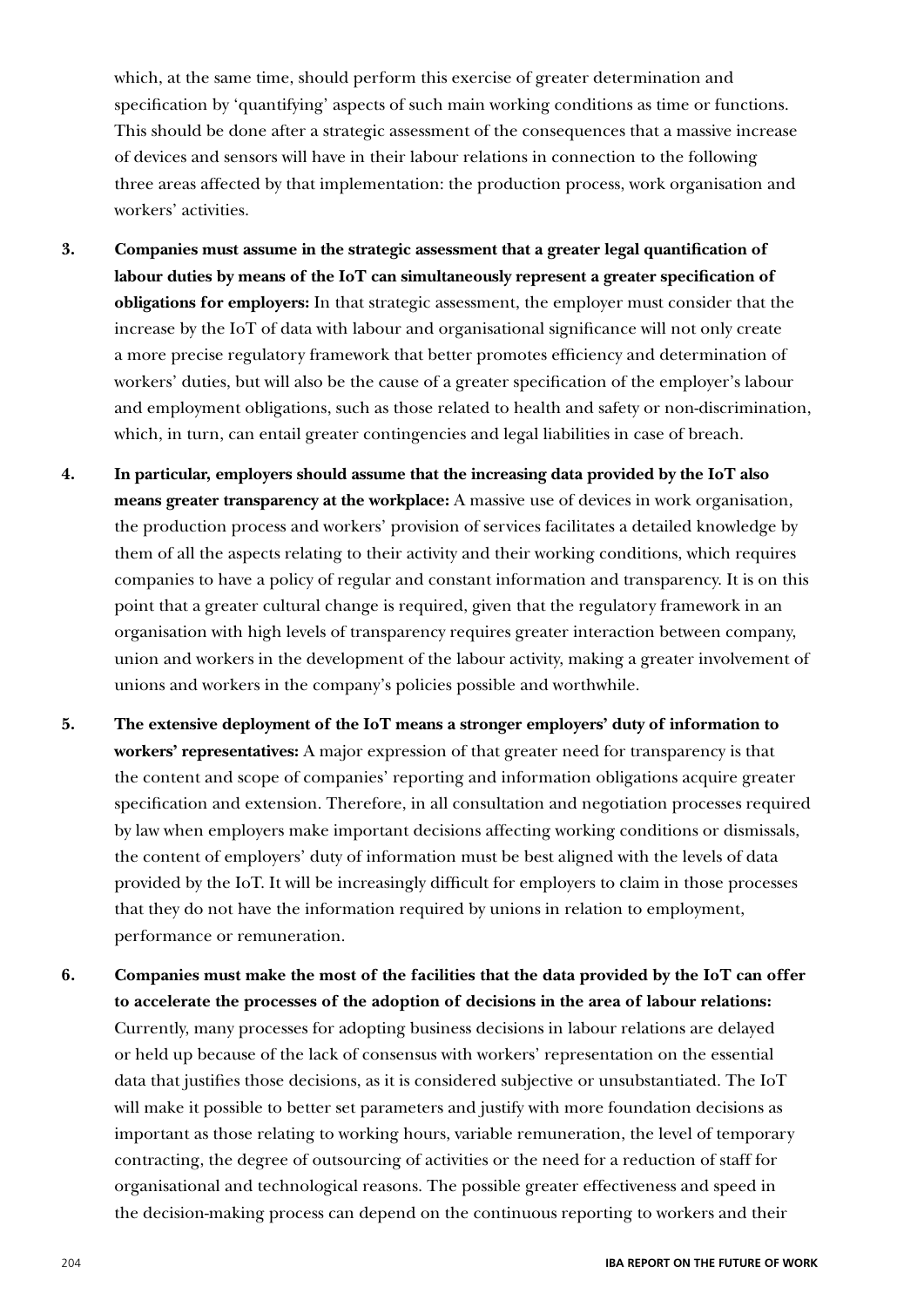representatives and the due protocoling of the justification of these decisions, making their rationality with exact and verifiable data more objective and promoting a climate of greater confidence in the process.

- **7. IoT should have a great impact on the occupational risk prevention policy:** Given that, with the IoT, the possibilities of measuring and consequently avoiding and preventing occupational risks increase, the decision not to set parameters through the IoT when greater or better preventive techniques and policies can be extracted from it could be considered a breach of the generic corporate obligation to adopt all the measures possible to guarantee the health and safety of workers in all work-related aspects. This implies that companies must regularly analyse the impact of the IoT on work organisation and jobs to determine whether the advances it provides permit an improvement in the existing level of protection and, thus, the disappearance or limitation of risks for workers' health and safety.
- **8. Companies must adequately assess the effects that an extensive use of the IoT can have on workers as citizens with fundamental rights, affecting the corporate culture and social perception by society of companies as technical and socially responsible organisations:** Companies must be aware, at all times, that their management and control rights are different depending on whether they apply IoT devices to workers themselves or the objects at the workplace. However, beyond the different legal regimes in this regard, applying devices to workers themselves, or applying them in a way that has a strong impact on them, given that they hold not only labour rights, but also fundamental human rights, entails a qualitative leap in the conception and, particularly, perception of the control and oversight by companies that must be explained and only adopted with certain levels of consensus at an individual and collective level. Corporate regulations must place special emphasis on need and proportionality to implement the IoT in the company in the case of personalised devices capable of emitting information on workers. The conception by workers and the company of the organisational culture, and its harmony with the social responsibility policy of the company, will depend on how this implementation of the IoT is done and on the acceptance of its purposes and means by the workforce.
- **9. Companies must be able to face and overcome any type of 'technological conscientious objection' of workers in relation to the effects of extensive IoT implementation on their work and themselves, avoiding a backlash of negative organisational and productive consequences:** The IoT applied with intensity to the production process and work organisation can have significant effects, not only on the labour activity of workers, but also on them as persons. Therefore, companies must develop appropriate channels of information and consensus to overcome possible harm and personal problems to which that technology may give rise. We strongly recommend establishing informative clauses of an internal policy, which must be inserted into the employment contract or the corresponding data protection policy, that reflect the worker's knowledge of the existence of the level of IoT implementation, with clear instructions on the application of devices to work organisation, labour activity and the worker and their immediate environment. In the employment contract or a complementary covenant, it must be recorded that the worker has been given the opportunity, after reporting, to make any type of possible 'technological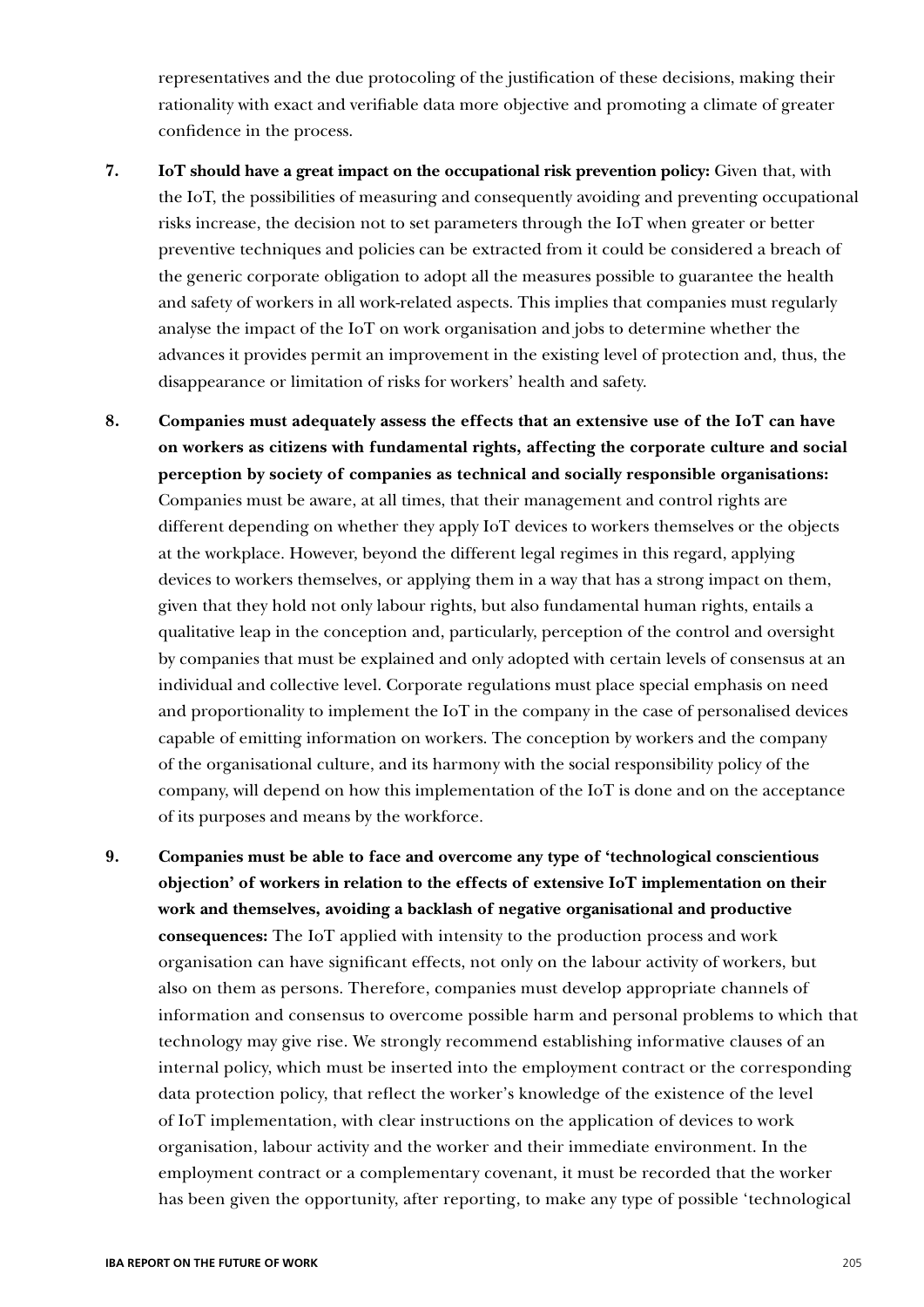conscientious objection', provided it is justified and can be assimilated by the organisation. To avoid or limit misgivings and negative reactions, within their possibilities and without this representing a disproportionate cost or obstacle to the establishment of the IoT, companies must ensure that they align their decisions on the IoT (in form, time and proportion) to workers' requests regarding the implementation system and subsequent interaction with IoT devices, particularly when they have a direct impact on workers.

**10. IoT must entail a continuous effort for companies to appropriately train workers, not only in the new aptitude requirements or professional qualifications that it requires, but also regarding the personal attitude with which the whole workforce must approach it:** Workers affected by an organisation in transformation due to the extensive use of the IoT require constant training in all the professional and personal facets it represents. It is not possible to develop the IoT augmented worker without the development of an intensive corporate effort to educate workers on all its implications for work. The employer's training duty must be intensive, like the workers' obligation to make the effort to absorb the new professional requirements that this entails. The IoT and its consequences for work organisation and labour activity is one of the clearest signs that training in work must not only constitute a right for the worker, but also a duty both for the employer and worker. The fact that workers are recipients, emitters and managers of data from IoT devices clearly strengthens their right and obligation to training and continuous updating. Therefore, from the outset and before the effective establishment of the IoT, companies must establish programmes that enable workers to obtain and adapt the necessary skills and aptitudes.

# **IV. THE IMPACT OF ROBOTICS ON THE REGULATORY FRAMEWORK OF EMPLOYMENT AND LABOUR RELATIONS**

# *A. Introduction*

Using robots in production processes has been a standard procedure for years, mainly in manufacturing sectors such as car manufacturing. The qualitative difference is that, historically, robots were designed to work separately or with little contact with employees; however, new machines and robots are going to interact more directly and tangibly with our lives.

Applied in the workplace, robotics poses several challenges from the perspective of managing HR and regulation. Particularly, the growing automation of individual activities means employees will need to interact with robots more actively in the workplace of the future as part of their daily activity, leading to an interactive person–robot workforce, with all this entails.

At the same time, and in a more radical way than other disruptive technologies, robotics development poses questions about the future of employment, including the possible loss of jobs and the viability of social security systems due to a lack of (human) contributors.

Workforces are not often prepared for the integration of robots or are only partially ready, meaning robotics will change the business organisation, and its successful implementation will require a real cultural change in the organisation. People's attitude will be key. Both organisations and HR departments will have to pay particular attention as to how they manage the cultural change required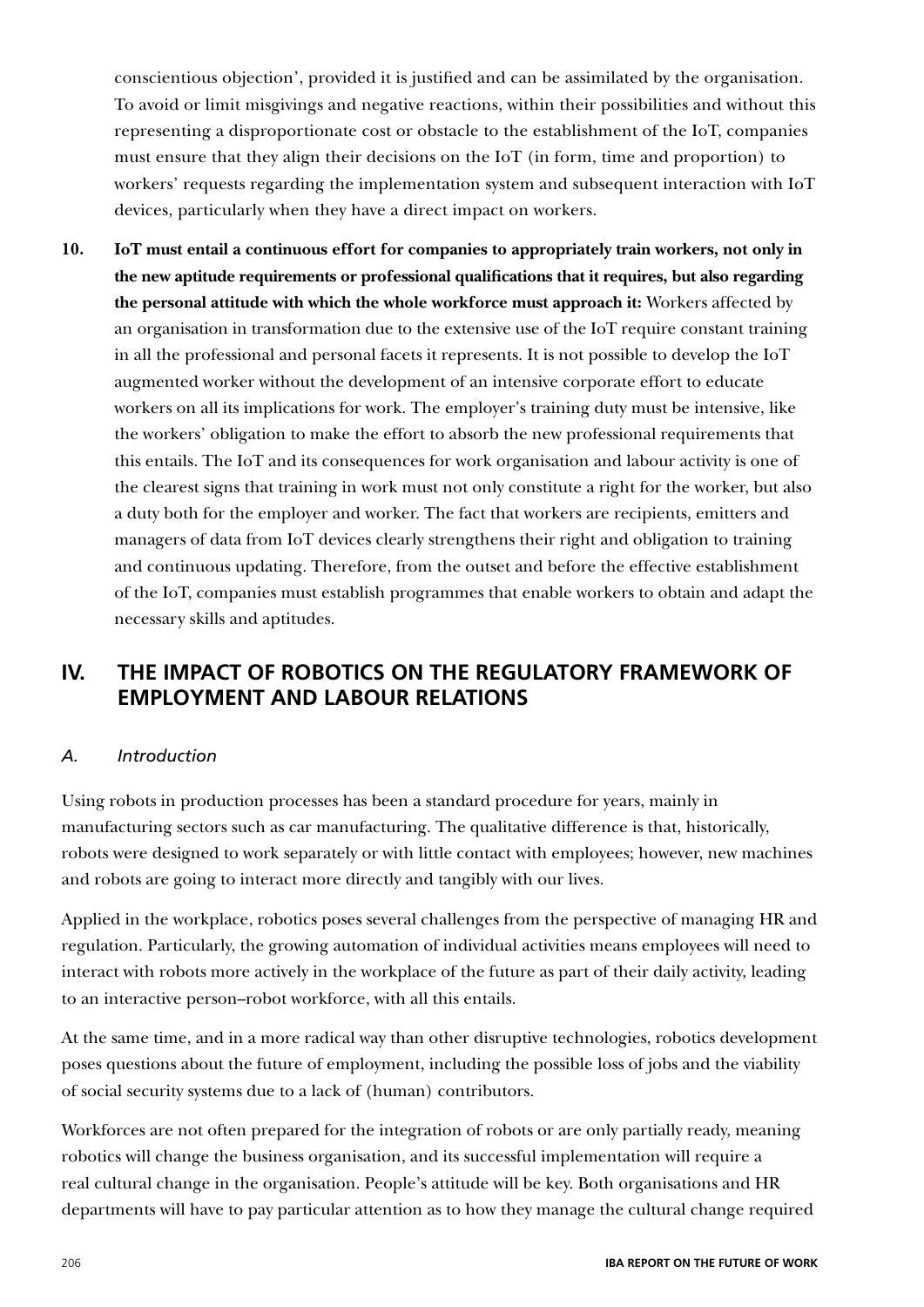to incorporate robotics. Although robots, to some extent, are already established in manufacturing sectors, the imminent invasion of robots in other areas, including services and agriculture, requires all of us to have a different attitude towards what we could call a robotised workforce or robotised employees of a versatile nature.

Companies and unions must deal with the short and mid-term implications of the intensive implementation of robotics for employment with the greatest transparency possible. Given the complexity of the challenges arising from the growing interaction between robots and people and the important role of people's reaction in ensuring a successful implementation, the role of social dialogue and collective bargaining is more important than ever.

Until now, companies have considered robots as essentially standard work tools of the manufacturing area rather than 'devices' that could have consequences for managing people in their company, apart from the potential consequences adopting robots could have on jobs. Companies and unions must be aware that, as robots are not (and will not be) confined to a certain area, they are no longer the traditional work tool they were once considered; although they will not acquire legal personality or become subjects of law, they will constitute a new element in labour relations and will interact with employees, with the resulting implications for companies and legal and labour issues.

## *B. The impact of robotics on the regulatory framework of employment and labour relations*

- **1. Legal concept of the robot and its relationship with AI:** The legal concept of the robot is multifunctional and variable, meaning that a wide or restrictive concept could be considered, depending on the legal problems to be analysed. Considering this multifunctionality, for our purpose, we define the robot as a special 'work tool' characterised by its autonomy, physical configuration and capacity to interact with employees continuously. We understand that this definition can highlight the new and most important developments of the impact of robotics on labour regulations, particularly on: (1) employers' powers and obligations; and (2) employees' rights and obligations. Therefore, it is necessary to separate the legal consequences and problems posed by robotics from those that may arise with the use of AI that we will see in the next section. Although it is clear that the convergence of robotics and AI can generate new and complex problems, the extension of the robotisation of companies will generate its own legal implications that require specific analysis.
- **2. Legal framework and robotics:** If we consider the regulatory framework in the EU and other regions (eg, Japan, South Korea and the US), there is a lack of specific laws on the legal concept of robots and the extent and limits generated by the introduction of robotics in general and in labour relations in particular. In addition, to date, there is no political and business consensus regarding the opportunity to develop specific regulation on robotics. Some believe it could be too early to approve regulation, given the extensive development and implementation of robotics, as it could be a considerable handicap for its technical, productive and organisational development. Others argue that excessive delay in approving regulation could cause the implementation of robotics to be channelled inadequately, which could be difficult to remedy later. There is also a debate about the intensity of regulation on robotics: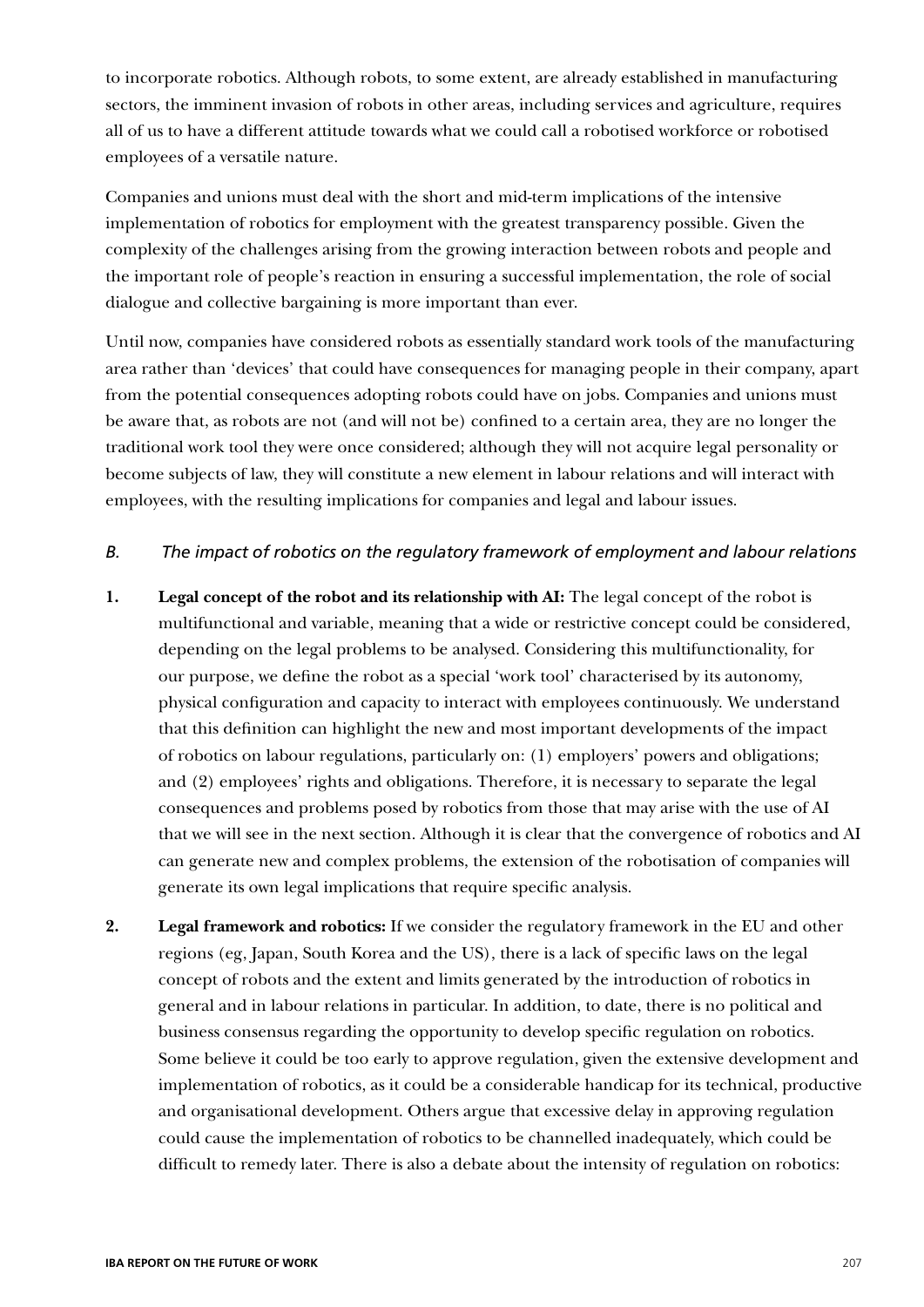whether to apply 'hard law', with the essential component of legally binding force, or 'soft law', under which the objectives could be reached through guidelines and incentives.

- **3. The regulatory role of collective bargaining:** Owing to the general lack of international or state legislation to specifically regulate the effects of robotics on labour relations beyond general or specific rules related to health and safety, collective bargaining, particularly at the company level, could and must take on a more important role in relation to new technologies than it has had until now; and this, as in the case already mentioned of the IoT, to the extent that collective bargaining is the source, best meets the need for decentralised, adapted and flexible regulation that the implementation and development of robotics in companies requires. The implementation of robotics will affect areas such as working hours, configuration of the workplace and professional classification or wage structures, which is an area in which flexibility and adaptability must have general guidelines for regulating these work conditions to be able to meet the needs of a robotised work organisation. In many cases, it will be advisable for the company and employees' legal representatives to reach a consensus; although employers are entitled to introduce robots into the production process based on their management rights, imposing decisions of this kind without carrying out an information and consultation process – in an area in which, due to its nature, could raise ethical or moral issues – could lead to employees' rejection, in turn jeopardising or delaying the benefits expected from the implementation of robotics.
- **4. Robotics and CSR:** The intensive robotisation process and the employees' interaction with machines in work organisation can also affect CSR principles. In addition to other principles and values, aspects such as ongoing training, professional and talent promotion, diversity and employability, the socially responsible implementation of robots, working hours and work– family balance and the prevention of occupational risks must be considered or reviewed from the CSR perspective in relation to business codes, whether general or specific to robotics.
- **5. Robotics and the legal framework for employment:** From the perspective of the labour market, the possible negative consequences arising from a mass robotisation of jobs poses the question as to whether it is necessary to amend employment legislation in many countries (and its rules and implementation) to promote (human) employment in sectors developing because of robotics technology and, simultaneously, try to limit the negative effects on employment in already existing sectors due to intensive implementation of robotics technology.

We must conclude that, in most countries, it is not possible to directly limit the employers' right to decide on incorporating robotics into the production process, although it could eventually have adverse effects on employment in certain companies, at least in the short term. However, it is legally possible to include certain additional obligations for employers that want to robotise their work organisation intensely, including training, adaptation and specific outplacement plans in the case of the posting of employees and dismissals. In general terms, we do not consider it advisable to oblige employers under law to commit to a quota of employees in each production process that they intend to robotise. Regarding access to employment by employees prepared to provide services in this new robotised context, we must remember that, when selecting staff, employers can assess employees' greater or lesser capacity to adapt to a robotised production process. The only limit would be that the employers'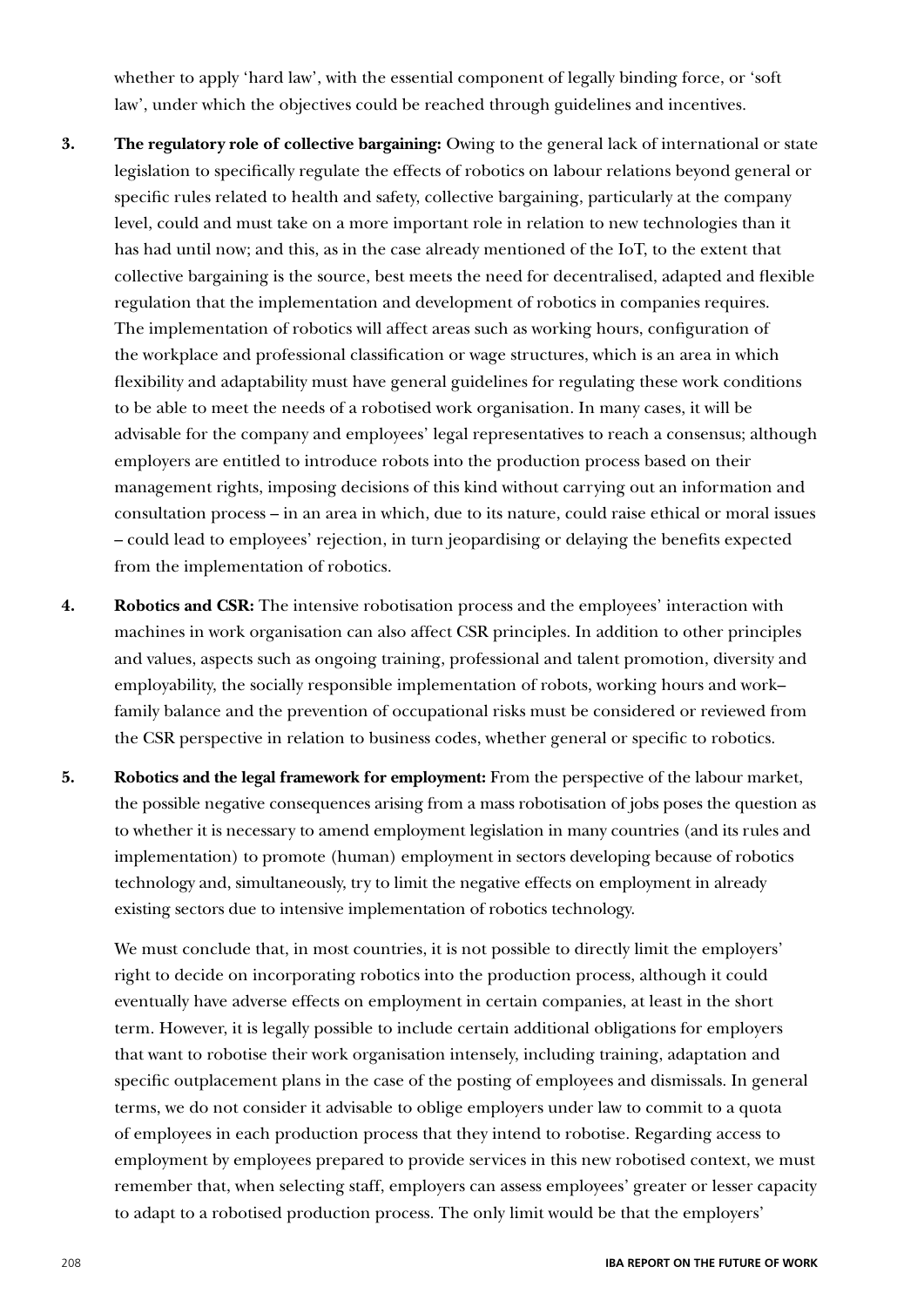selection decision is not based, directly or indirectly, on discriminatory factors, including gender and age, and that the 'technological capacity' requirement has sufficient justification because it is necessary to carry out the activity required for that job position.

- **6. Employment and specific (tax and social security) collection measures due to the introduction of robots:** The future mass entry of robots into companies of all sectors has triggered an intense debate, significantly more than other disruptive technologies, about the need to adopt certain collection measures in relation to the possible loss of jobs and, therefore, of social security contributors and taxpayers. Two possible solutions have been proposed: (1) establishing the obligation for companies that replace jobs held by people with jobs performed by robots to make the corresponding social security contributions; and (2) establishing a specific tax on robots. Regardless of the technical analysis we have carried out in this report concerning this area, we must highlight the need to be cautious when intending to introduce robotisation-linked contribution measures. This is because of the real risk involved in these measures for innovation and technological development and, therefore, for the creation of emerging employment with this technology, not to mention the difficulty of legally differentiating robotisation from other technologies that can involve automated processes and possible short-term job losses in certain sectors and companies.
- **7. Right (and obligation) to training and robotics:** Regarding the impact of robotics on employees' individual rights and obligations, we may indicate that this technology clearly shows the need for permanent ongoing professional training to be not only a right, but also an obligation whose breach should be punishable both for the employees and the company. The fact that the employees can be affected by failure to adapt to technology or risks generated by the robots and the need to manage their work with sufficient autonomy clearly reinforces their rights – but also their obligations – to regular training and continuous updating.
- **8. Diversity, discrimination and implementation of robots:** Regarding the right not to be discriminated against in the workplace because of the extensive implementation of robots, we should highlight that, as robots are machines created and programmed by people, they can act as platforms for reproducing and extending human bias and discriminatory preconceptions. Among other aspects, the implementation of robots can have a disparate impact on staff, where certain groups of employees, including older employees and employees of a certain gender or race, could be indirectly discriminated against. Thus, once employers decide to implement robots in their work centres, they must make many decisions (robotisation of certain job positions and not others or of certain tasks and not others or selecting some employees and not others for training in relation to the collaborative work with robots) in which they should avoid having a negative impact, whether disproportionate or unjustified, on certain groups, implying indirect or direct discrimination.
- **9. Right to privacy and audiovisual media integrated in robots:** The implementation of robotics in the production process can lead to constant intercommunication between humans and machines, with important legal implications. This is heightened by the fact that robots, to increase their functions or performance, are mostly equipped with audiovisual media, enabling the company to record employees' images and conversations constantly. Image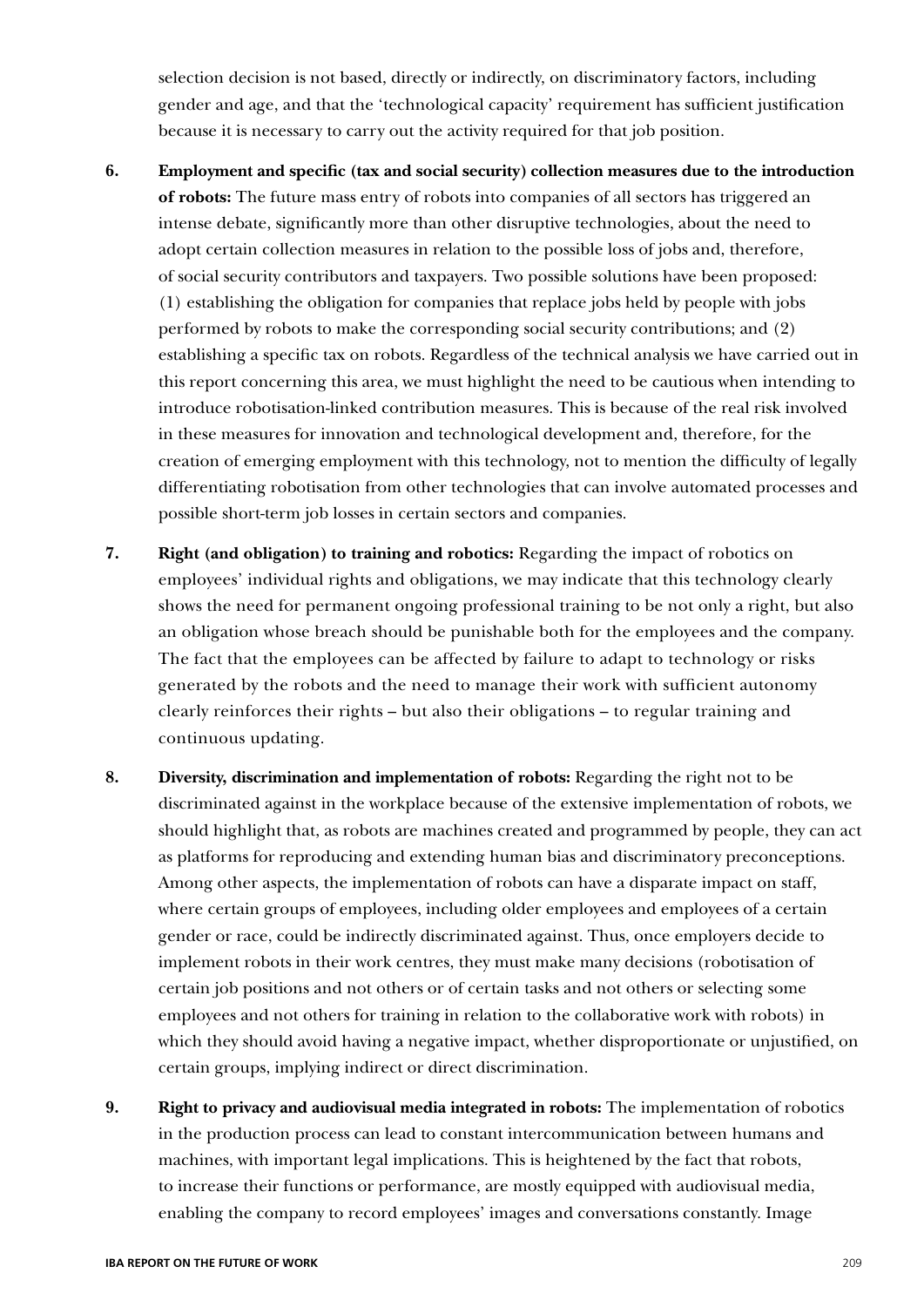capturing by robots must be carried out in line with the criteria established by national and international law for image recording by surveillance cameras in work centres, and: (1) employers must inform employees and their representatives before any recording; (2) the recording must have exclusive security and work-orientated objectives; and (3) the recording must be limited to the places where employees provide their services or where it is necessary for security reasons. In the case of robots equipped with microphones or sound-recording systems, there are several fundamental rights that can be particularly affected; therefore, the courts in many countries are particularly cautious about them because they consider that there is more risk of these rights being breached by listening systems than by image capturing. The courts usually consider that recording is only justified if its objective is to monitor the correct carrying out or improvement of work, and personal comments are not recorded unnecessarily.

**10. The effects of robotics on working hours:** Intensive implementation of robotics in a company can deeply affect the working conditions, particularly in the following areas: (1) working hours; (2) professional classification and compensation; and (3) performance and productivity.

In addition to an intensive robotics implementation reducing working hours and, considering robots' technical possibilities – particularly their ability to work at full capacity and without the need to take a break – a partial robotisation of the workforce could mean a more 'standard' distribution of the working day, since robots could cover the hours, days and weeks when it is necessary to work beyond what is established by law.

Also, as robots can continue producing 24 hours a day, it will be necessary to have employees available to supervise the robots' correct operation constantly, meaning it will be necessary to implement shifts, including night and weekend shifts. It is also possible that working with robots could generate an intensified pace of work in the company, making the robot an important reference for the pace of work required of employees. Work organisation according to a certain pace must be considered a particular characteristic of working hours, as it may generate additional risks for employees' safety and health, particularly because of the pressure to follow the new pace of work established by reference to robots. To mitigate the possible consequences, companies will have to adjust employees' breaks during the working day considerably.

- **11. Robotics and professional classification:** The foreseeable consequence of possible workplace robotisation for professional classification is that, in a 'mixed' workforce, a new distribution of functions will be required, bringing with it new professional levels and groups and eliminating the categories and groups involving more repetitive, routine tasks. The probable and desirable consequence of this is the development of a professional upgrading of the workforce with the corresponding greater importance of rights, obligations and conditions more appropriate for employees who are more qualified: variable salary, rights to promotion and professional training and more importance for the individual employment contract. However, we must not exclude the possibility of opposite circumstances arising in which employees' tasks are simplified, given that robots will assume more complex tasks.
- **12. Performance and robotics:** Regarding the performance required from employees, if we take the robots' full performance of their functions as a reference, it is to be expected that, in a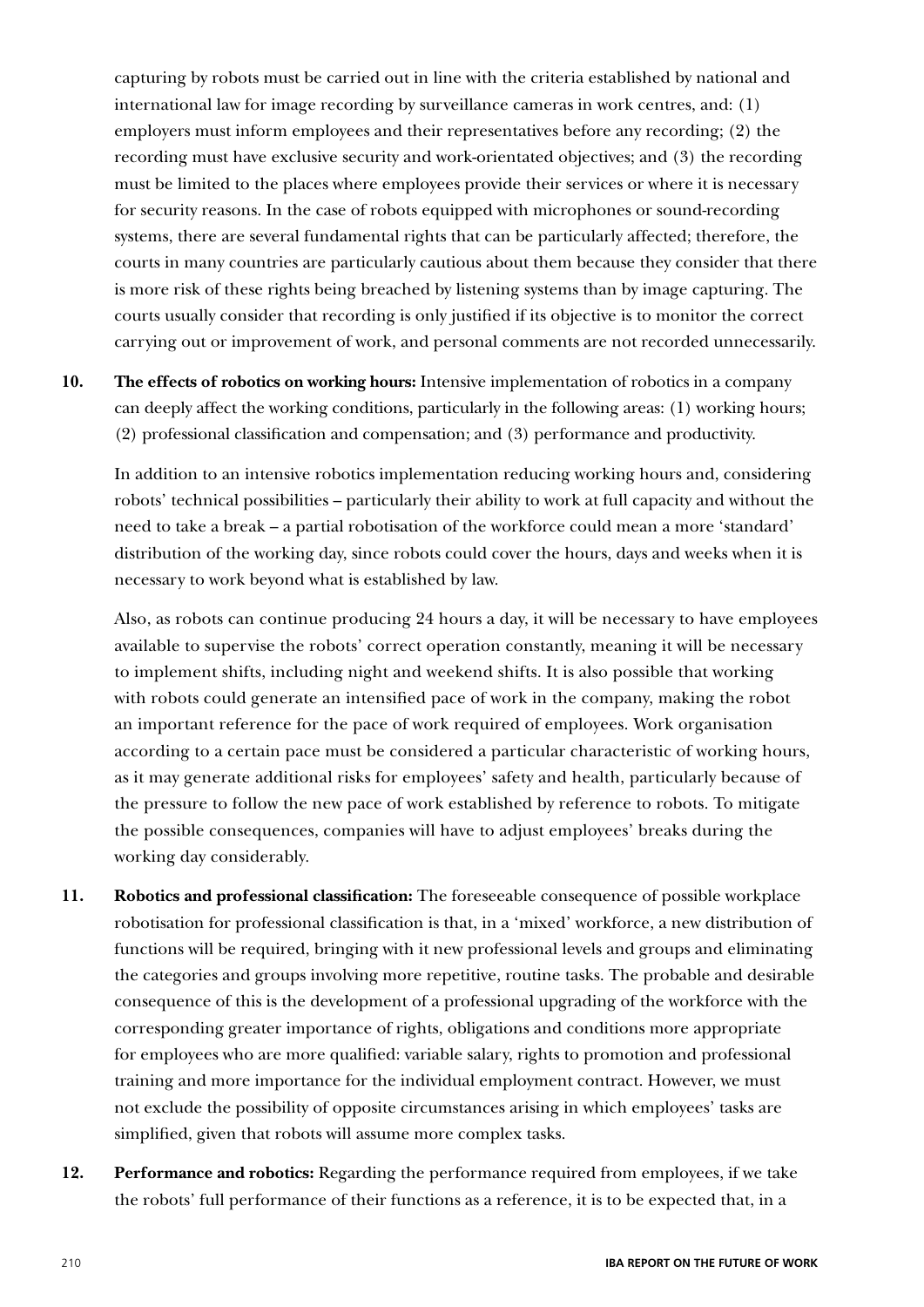partially robotised workforce, it will be necessary to redefine the performance and productivity levels, particularly if there are shared, complementary or similar tasks between employees and robots. Also, the 'comparison exercise' used in case law in many countries to determine the 'performance required' of a worker for promotion or dismissal should now also apply to employees who interact with robots to respect the necessary homogeneous relationship.

- **13. Implementation of robots and substantial changes of working conditions:** A business decision to introduce robots into the production cycle comes under the general management rights of the employer and in itself may lead to a sufficient technical reason for implementing internal flexibility measures. However, if the present functions, working hours or performance of employees are seriously affected, the company would be facing a substantial change, and it would be legally possible to alter those functions using the procedure generally established by law for substantial change of working conditions given the technical reasons justifying this modification (the very decision to implement robots can constitute a technical reason), assuming the worker has the knowledge required to carry out the new tasks. Even without this considerable functional modification, implementing robotics can make it easy to focus on some of the functions of the professional group of which the worker is included, particularly those with greater added value.
- **14. Effects of robotics on the rights of unions and workers' representatives:** Regarding how robotics affects collective rights and union freedom, for the trade union to keep up the number of members and institutional representation, considerable proactivity will be required when dealing with new generations of employees joining robotised companies. They will probably have qualifications and cultures different to those of the replaced employees. Thus, trade unions will have a great challenge to incorporate those employees from new sectors emerging from the implementation of new technologies in general and of robotics in particular. Regarding employees' representation at a company level, if robotisation significantly reduces the number of employees in work centres, the lawmaker or company will probably have to evaluate whether the numerical 'frontiers' (number of employees at company or workplace levels) established in the current regulation for trade union representation and workers' representatives in many countries should be kept or reduced to adapt the representation to smaller workforces. On this matter, we have to point out that the decision to robotise the workforce, although protected by the employer's right to manage, must respect rights to information, consultation and negotiation established by legislation in favour of workers' representatives.
- **15. Significance of robotics for the right to collective bargaining:** Regarding collective bargaining, the legislator and social partners will have to make a huge effort to adapt their key elements so that collective bargaining can, from a regulatory perspective, adapt to the changes that will occur – and that are occurring – in those most basic working conditions as a result of implementing and developing robotics. We believe that, to keep the central importance of collective bargaining as the main way of 'governing' labour relations, it is necessary to be willing to change, or at least limit, some of the more classic and dogmatic positions on collective bargaining, as positions that are too adverse to this kind of innovation and wish to 'overprotect' what were or are their traditional characteristics could have the opposite of the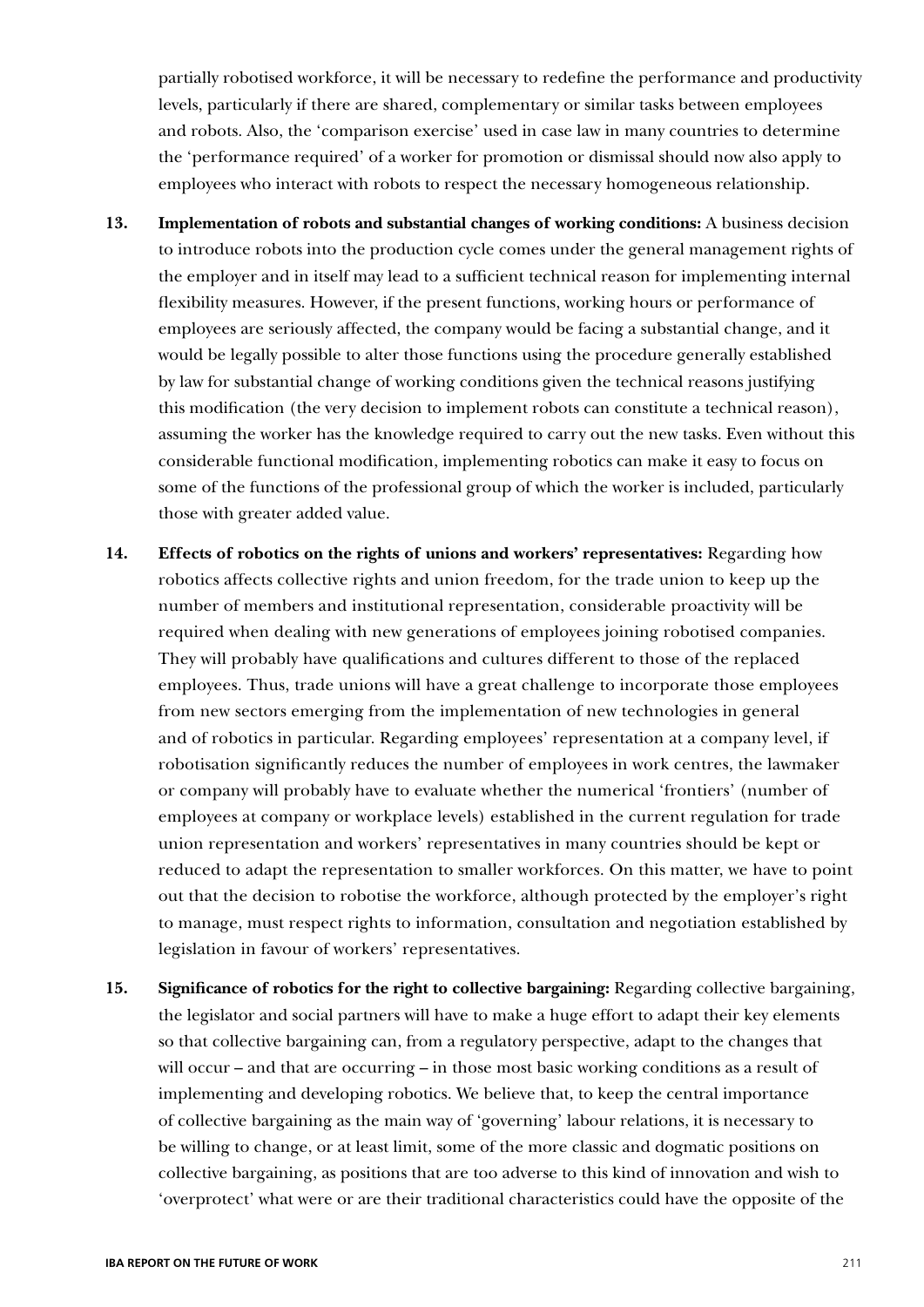desired effect, that is, to promote the marginalisation of collective bargaining as a governance tool of the neo-technological system of labour relations.

- **16. Right to strike, out-of-court conflict resolution and robotics:** There is a quite complex relationship between robotics and the right to strike for employees participating in a robotised production process. Regarding this and the controversial possibility of using robots to replace the services of striking employees, we have to take into account that, in many countries, employers' applying the technological means that are used regularly in a work process does not constitute per se, a breach of the right to strike if these means are used in the same way as always. Therefore, continuing to use robots to carry out business activity during the strike will generally not breach that right under the law of most countries, provided the robots are technological means that the company uses regularly to carry out its activity. The slightest impact that the strike may have as a means of pressure must surely lead, together with other motives for speeding up conflict resolution, to a greater promotion and use of out-of-court resolution methods, such as mediation and arbitration. We will come back to this issue in relation to AI.
- **17. Subcontracting, temporary work agencies and robotics:** From the perspective of business insourcing and outsourcing decisions, we must consider that robotisation can lead to: (1) greater use of new outsourcing services of activities currently carried out directly by the companies; or (2) possible insourcing of services carried out until now by outsourcing companies. When this happens, how to combine robotisation with the case law criteria laid down by the courts in many countries to determine the existence of lawful subcontracting or unlawful assignment must be decided. If the robots belong to the main employer and the subcontractor provides its employees to manage the robots in the main employer's production process, it is highly probable that it is an assignment of employees if the robot programming and general instructions are the responsibility of the main employer. To avoid an illegal assignment, the ideal scenario would be, even if the main employer owns the robots, for the know-how and effective management to be the responsibility of the subcontractor and for it to give instructions directly to the subcontracted employees. Another issue is the lawful assignment of employees by temporary work agencies to manage the robots. In this case, the effect is the highlighting of the importance of certain obligations that the temporary work agency now has before the supply of services (particularly related to preventing occupational hazards) and that the user company has related to preventing occupational hazards before and after the supply of services by the assigned employees.
- **18. Robotics and preventing occupational hazards:** The mass entry of robots at the workplace poses two main challenges for the health and safety of employees. First, the safety conditions of the robots themselves must be guaranteed and how the safety of the employees working closely with them could be jeopardised must be determined. Second, and apart from the obvious risk of possible work accidents, using robots in the company's daily activity alongside traditional employees could generate new risks for employees, particularly psychosocial risks, such as a higher level of stress arising from the greater intensity and increase of workload, greater mental pressure arising from the pace of work imposed by the robots, added tasks or greater responsibilities for employees to make decisions in the robotic context. In this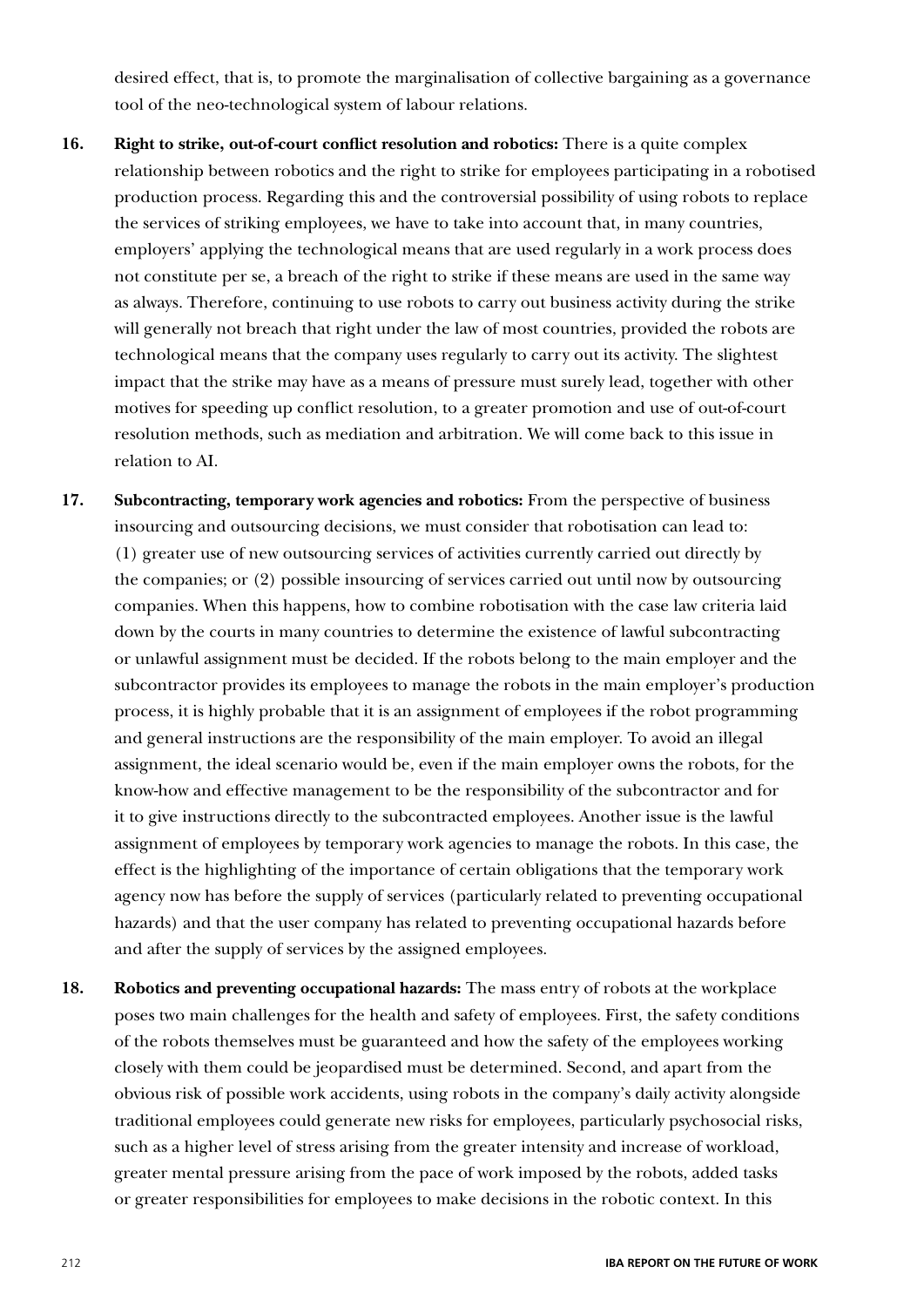scenario, precisely because of the lack of specific regulation in many countries, the role of collective bargaining will be important, even though there are currently not many collective bargaining agreements that expressly refer to the psychosocial risks generated by the mass introduction of robots.

- **19. Employers' management rights and robots:** From the perspective of employers' rights, we have highlighted that the decision to introduce robots in the production process by replacing or complementing the tasks up until now carried out exclusively by persons is the employers' responsibility, although the consequences of this decision for employment and working conditions must be subject to an information, consultation and negotiation process with workers' representatives. In this regard, and even without the implementation of AI, we must mention that employers will be able to delegate their management rights to give instructions in the robots' software. They can deliver the instructions without there being peculiar legal issues and in application of the rights and obligations existing when the instructions are delivered directly by employers or managers in which employers have delegated those rights. From a disciplinary perspective, if the instructions for carrying out the work come from the same robot through the corresponding programming, any non-compliance by employees could also be subject to disciplinary sanctioning in the same classification of disobedience or lack of discipline in relation to the employers' instructions.
- **20. Employer liability and robotics:** We should highlight that the current liability and sanctioning system concerning employers will generally not have to be modified due to the introduction of robots, as opposed to what we will see regarding AI. Employers can have administrative, contractual, civil and criminal liability in relation to employees and their use of robots. In fact, in many countries, we may already find examples of case law of accidents caused by industrial robots. The employees' main liability is contractual, particularly in relation to employers' disciplinary faculties. In any case, the mass use of robots could increase the application of administrative, civil and criminal liability of employers, which currently are relatively secondary to the labour relationship.
- **21. 'Equating' effects of exoskeletons and other robotic extensions:** We should highlight the progressive development and improvement of robotic mechanisms – exoskeletons and robotic extensions – that complement and increase employees' physical capacity, regardless of disabilities or physical limitations due to personal factors, such as age. These robotic mechanisms are a great opportunity to integrate these employees into the workplace, enabling them to carry out tasks or duties that, due to their physical limitations, they would not be able to do. Applying exoskeletons and robotic extensions to people with those limitations can have 'equating' effects between employees of different ages and genders in relation to tasks that require physical effort and may require certain physical traits, for example, height and weight, thus placing less (or no) importance on these items.
- **22. Robotics and AI:** We will leave the legal implications of the integration and relationship between robots and AI (and vice versa) to our next section. We have already stated technical and organisational reasons for the separation of two areas that often go together and sometimes whose concepts are even confused. It is true that robotics applied to the production process and work organisation reaches its maximum legal complexity when it is integrated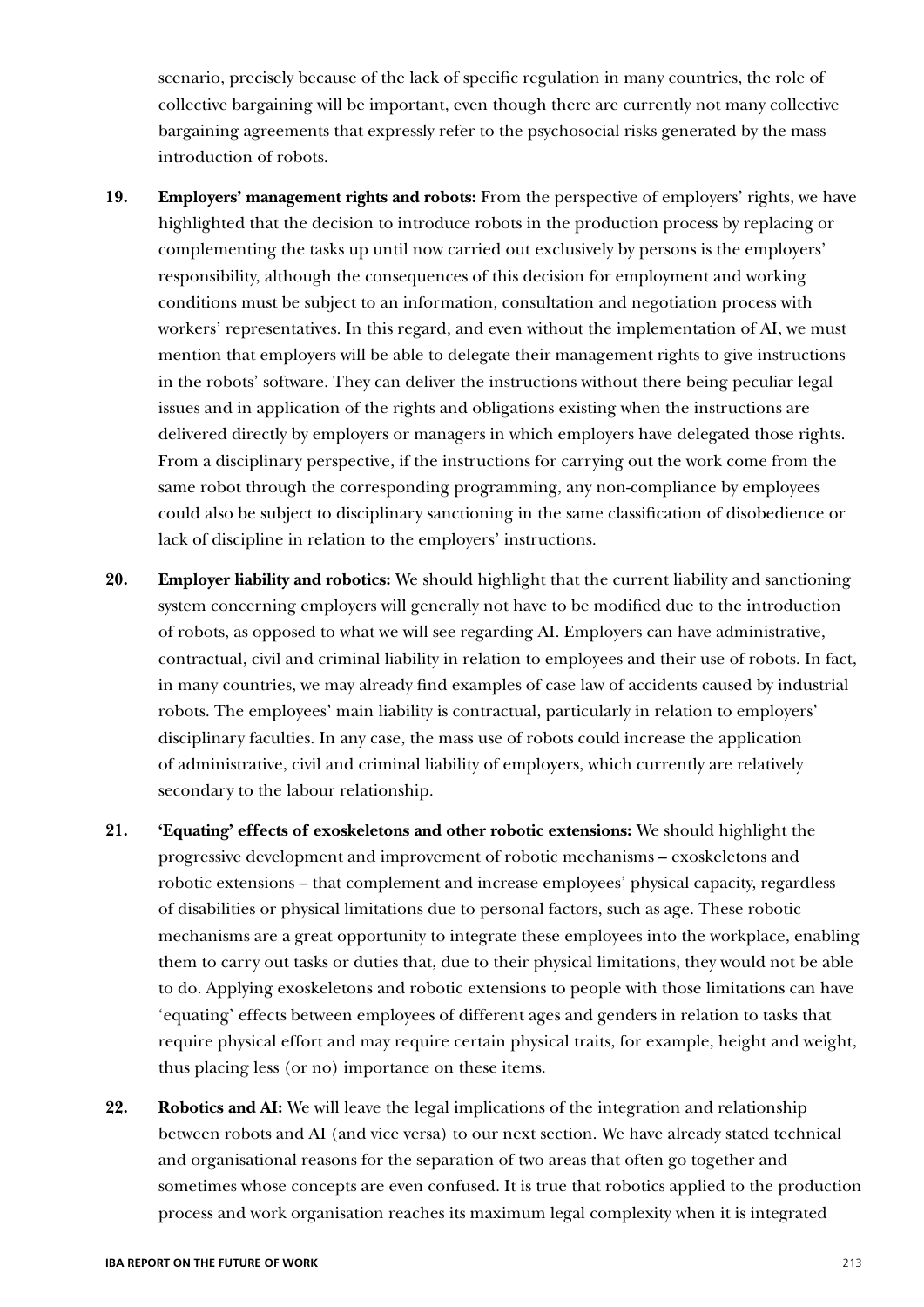with AI. However, robotics, at least the robotics we have considered in this section, has its own legal issues that are not the same or do not reach the same level of importance as those related to AI. In the same way, AI does not have to be linked to robotics and, like software programs, it has its own legal issues that are not applied (or are applied less) in the field of robotics. However, it is evident that the union between robotics and AI not only brings together their respective legal issues, but also puts them into context and generates other new issues.

## *C. Key recommendations on the future regulation of work and robotics*

In view of the stated conclusions regarding robotics in labour relations, we can make a series of recommendations considering the future regulation of work. A group of them (five) is mainly directed at the state and the social actors as regulators. Another group (ten) consists of a series of practical recommendations for companies.

## C.1 key recommendations for regulators

- 1. **Evaluate the negative effects of a temporary regulation of robotics or regulation that is inadequate in terms of content:** Regarding the regulation of robotics in general and of its effects on the labour market and labour relations in particular, if adopted prematurely in relation to the exact knowledge of its development or with excessive demands and obligations, it would be important to consider the negative effects that this may have on developing a technology whose implementation is and will be essential for the competitiveness of the national and international economy and, thus, for job creation. Therefore, to avoid hindering investment, research and business operative application in the production process or in relation to new activities, when legislating, it will be key to analyse the timing and content of the possible legal regulation of this technology, which will be extended to other sectors not currently affected (service and agriculture sectors).
- **2. Lawmaker to prioritise incentive and promotion measures in robotics and limit hard law:** In the current and immediate stages of robot technology's rapid evolution, particularly if linked to integration with AI, it is important to favour regulatory alternatives for promoting or guiding (soft law) the agents involved over binding laws (hard law). Tax incentives, subsidies and allowances can play an important channelling role in relation to the aspects considered to be of public interest and can adequately guide private initiatives. In the labour field itself, collective bargaining should be encouraged to have a more important role, particularly at the more decentralised levels, which can supplement the robotic instructions and codes given by companies.
- **3. 'Penalising' measures for robotics theoretically aimed at protecting employment are not recommended:** The public authorities must be very cautious regarding contributory 'penalising' measures (eg, specific taxes and special social security contributions) relating to robots that, in theory, are aimed at protecting employment. These kinds of measures can project a negative social image of robots, as well as delaying or preventing their correct implementation, with the resulting loss in productivity and competitiveness for the economic and business system. Likewise, granting subsidies and allowances to companies to maintain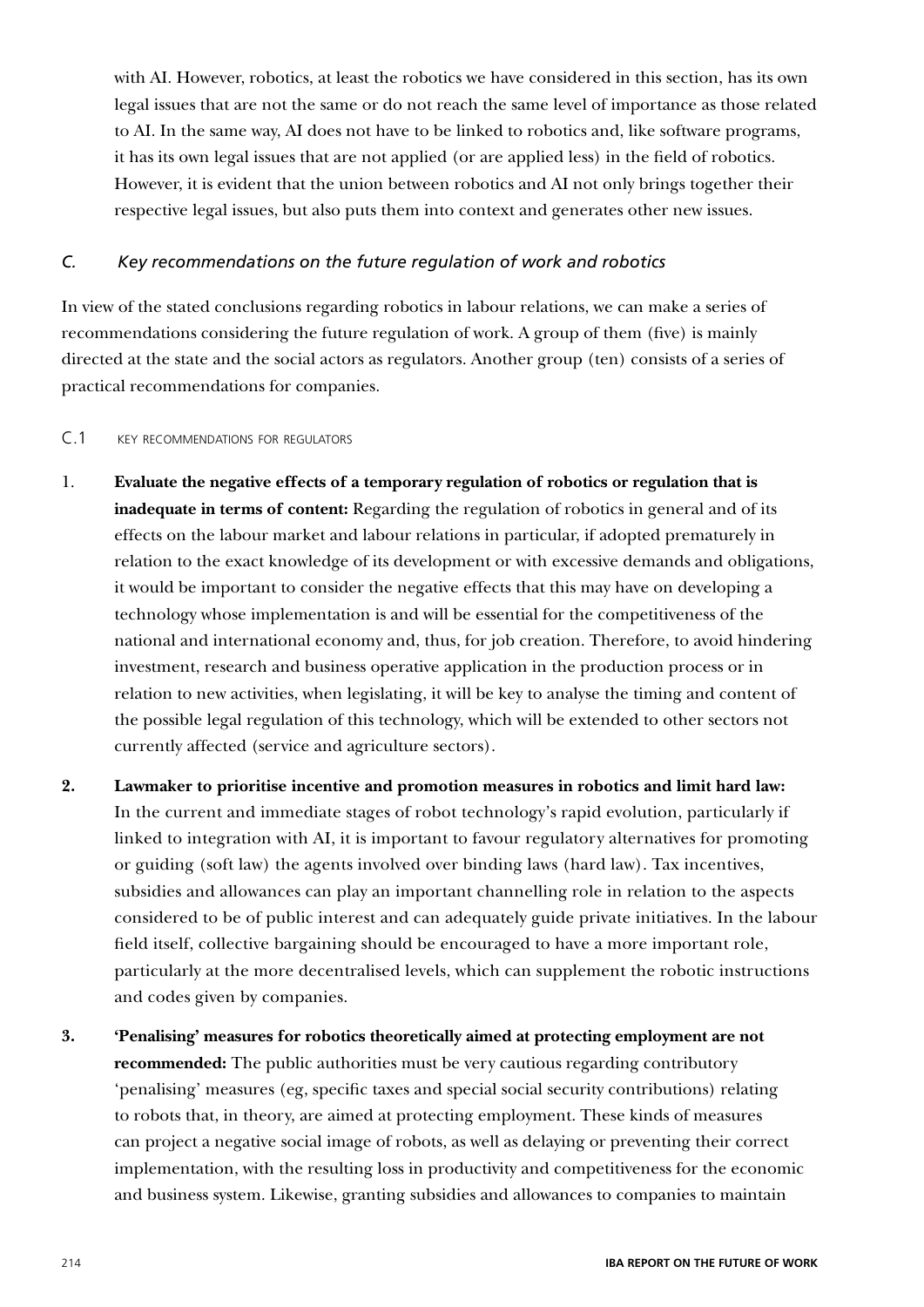'artificial' ('zombie') employment to prevent or delay its elimination because of robotisation must be avoided.

- **4. Law must clearly state the great benefits of robotics:** The law, particularly in the labour field, must help to remove any unfounded negative views in certain sectors of society about the negative effects of robotisation; they must contribute to a cultural change that states the important benefits of this kind of technology, as well as establish specific policies to counteract any possible damage of robotisation. In the short term, the aforementioned will be fundamental in relation to predictions, more or less founded but occurring regularly, about the mass destruction of employment by robots. A decisive factor will be a policy explaining the real impact of robotics on the labour market, its transformative – rather than destructive – effect, which at the same time refers to employment incentives in the new sectors arising from robotics and promotes the requalification and outplacement of employees affected by the intensive implementation of robotics in other already existing sectors.
- **5. Public private collaboration is essential to protect affected employees and not 'robotisable' jobs:** Public policy, which must strive for maximum protection of employees affected by the implementation of robotics, but not for the protection of jobs that disappear or are modified because they are not competitive, must be the result of close collaboration with the private sector, which, in turn, must implement robotics responsibly while paying attention to the possibilities of employees' requalification and internal and external outplacement. The transitions in the labour market between sectors and economic activities affected on and causing an impact will generate sufficient complexity to make this public–private cooperation necessary, so as to design strong measures at all levels of education, training, outplacement and social protection of the collective groups whose jobs will be eliminated or greatly altered due to this technological innovation, which must coexist with the promotion of employment in the activities arising as a result of this innovation.

#### C.2 key recommendations for companies and unions

- 1. **Law, companies and unions must evaluate the legal differences between robots and other technologies:** Although by law robots are work tools and, so far, not subjects of law, as the robots acquire mobility and anthropomorphic characteristics and start to interact with employees in mixed workforce scenarios, robots will be 'beings' of intermediate reference, and although they will not be 'people' for legal effects, they will differ from traditional work tools and, compared with other technologies, have their own legal characteristics that must be considered to operate the necessary culture change at the workplace.
- **2. Principles, values and labour rules must be established in a clear 'robotics code':** Given the complexity that we have indicated regarding the possible present and future prejudices existing about robots, which will increase in a society to which the employees belong, we should consider that, from the start, the relationship between robots and employees in a company must be based on principles, values and rules that must preferably be laid down in what we could call a 'robotics code', so as to provide clarification and legal certainty. The company must determine whether that code, which must be easy to understand, regularly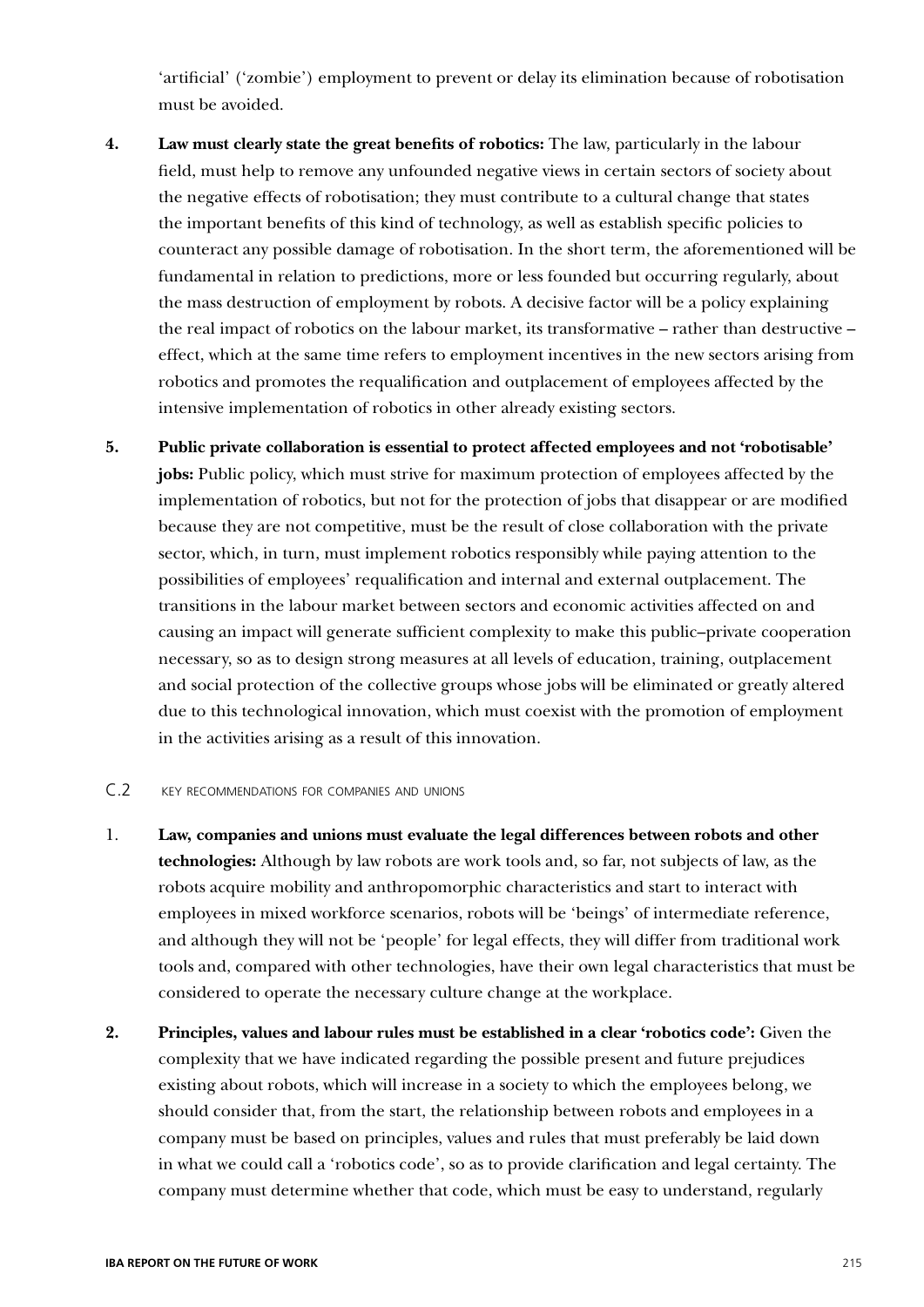updated and easily accessible for employees, should be the result of a prior regulation in the collective bargaining agreement and whether it must include principles and values that the company has introduced into generic instructions or in its code of ethics or conduct (CSR).

- **3. The implementation of robotics must avoid discriminatory effects, particularly indirect ones, on the workforce:** In the process of the intensive implementation of robots at the workplace, there may be a tendency to carry out a 'technological' selection of the employees who will interact with robots, probably prioritising those that have greater promotion and professional development possibilities. The company must be aware that there must not be direct or indirect discrimination in that selection, particularly when there are factors relating to gender, race or age involved. Even when that selection is based on strictly technical or functional criteria, the company must consider whether there is a disproportionate impact on certain groups, which could be interpreted as indirect discrimination if there is no clear functional justification.
- **4. Intensive robotisation generates opportunities for professional promotion and improvements in working conditions, to be highlighted by the company and unions:** Another perception that employees may have of robotics and that the company and unions must deal with is the negative implications that robotisation can have for working conditions, such as working hours, greater intensity of shifts and night work or higher levels of work stress due to the increased demands regarding performance and productivity. It is clear that robotisation will generally lead to substantial changes in working conditions, but this does not have to be interpreted as 'worse' working conditions, rather the opposite. The obligation to have consultation periods with unions' representatives, together with the corresponding information and documentation duties, must help to make it clear to employees that there are usually more possibilities and alternatives, so the benefits arising from robotisation for such conditions could be greater than the possible damages.
- **5. Intensive robotics implementation takes the technical reason as the legal justification for reorganisation to a higher level and requires its appropriate identification:** It is important to consider that, although the labour laws in many countries have included a technical reason as a legal basis for substantial modifications of working conditions or dismissals, it is actually the reason less claimed by companies (compared, for instance, to an economic reason), meaning there is generally less case law on this matter. Therefore, if the implementation of robotics is linked to a reason for reorganisation, it is advisable for companies to justify in detail why and to what extent there will be consequences for employees, above all for later negotiations with unions. Also, the technical reason is complex, since it is not the same in the case of a worker's failure to adapt to a new technology, as in the case of the need to streamline part of the workforce.
- **6. The audiovisual media integrated into robots must be legally defined regarding interaction with employees:** One of the main challenges facing companies in the relationship between robots and employees is that robots, which are increasingly more equipped with audiovisual media, are constantly recording images and sounds in the workplace. This must be regulated, not only in the data protection laws (robots equipped with this media are constantly extracting personal data), but also regarding management rights to use those robotised audiovisual media as a means of supervising the work, surveillance and safety of workers and assets.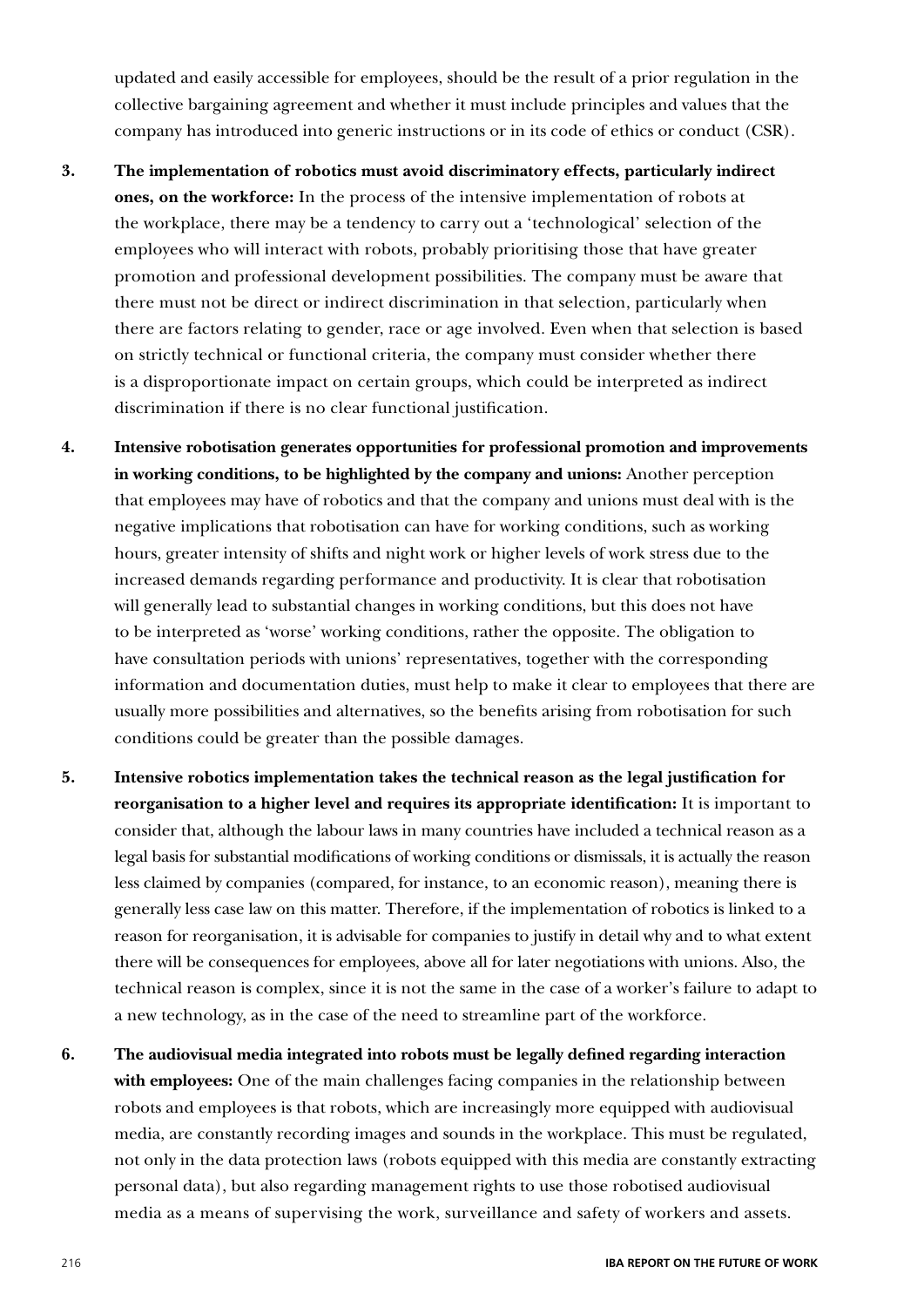The important thing is that this characteristic of robots as permanent recorders of personal data, which does not occur with such intensity in other work tools, means the relationship between robots and employees must be regulated specifically from the perspective of the limits of employers' right to control activities at the workplace.

- **7. More than other technology, the intensification of robotics calls for companies and unions in the future to have a stronger obligation to legally assess the labour risks to curtail possible prejudices against its implementation:** This perception must be clarified immediately to avoid a negative evaluation by employees of mass robotisation in terms of possible implications, if any, from the perspective of labour risks. Certainly, this perception has developed and can develop for other automation processes, but we should not underestimate that, particularly due to the partial or total mobility of robots, the prejudices and apprehension regarding their risks, even without a scientific base, tend to be more significant. Therefore, before and during an intensive robotics implementation in mixed workplaces, it is important to develop a clear legal identification of the risks and corresponding preventive measures, as well as an adequate explanation of the outstanding advances made in the area of robotics safety at work, which, in recent years, have made it possible to change the idea of the 'robotics confined area' isolated from the staff to one of coexistence and interaction between robots and people. More than ever, in the future all the work accident prevention plans that could be affected directly or indirectly by implementing robotics must be redefined, updated and explained as a clear expression of the company's renewed commitment to employees' health in the new context.
- **8. Robotics and collective labour rights are not incompatible, but they must be adapted:** In this panorama of existing prejudices that law, companies and unions must deal with in relation to the intensive implementation of robots, it is evident that the effects on collective rights will have a serious impact on the wellbeing of employees and the role of their representatives. Thus, if accompanied with a significant reduction of employees, intensive robotisation can have a serious impact on representation rights (fewer representatives) and the right to strike (limited efficiency of the 'harm' caused to the company by this action of pressure). To avoid employees' representatives, union representatives and the employees themselves radically opposing the implementation of robotisation, companies should: (1) establish alternative and appropriate channels to enable the representation to be carried out by other means, probably separate from the quantitative element of the workforce; or (2) as an alternative to a strike limited in its efficiency as an action of pressure, develop conflict resolution methods, such as mediation and arbitration – arbitration has been used as an alternative in groups that do not have the right to strike – that are agile and effective, thus substantially reducing the need to resort to striking.
- **9. Robotics is a very powerful tool for reducing disabilities and increasing capabilities at work:** We must consider that implementing robotics can lead to equalising employees in the case of disabilities and physical agility or force. Using exoskeletons and robotic extensions ('cobots'), groups that previously were excluded from or limited in the performance of certain tasks due to their requirements, usually related to physical effort, can be integrated to carry out these tasks. Regardless of the legal obligations that may develop in this area, the possibilities of integrating those groups and giving them greater professional capacity through the implementation of robotics must be considered from a CSR perspective.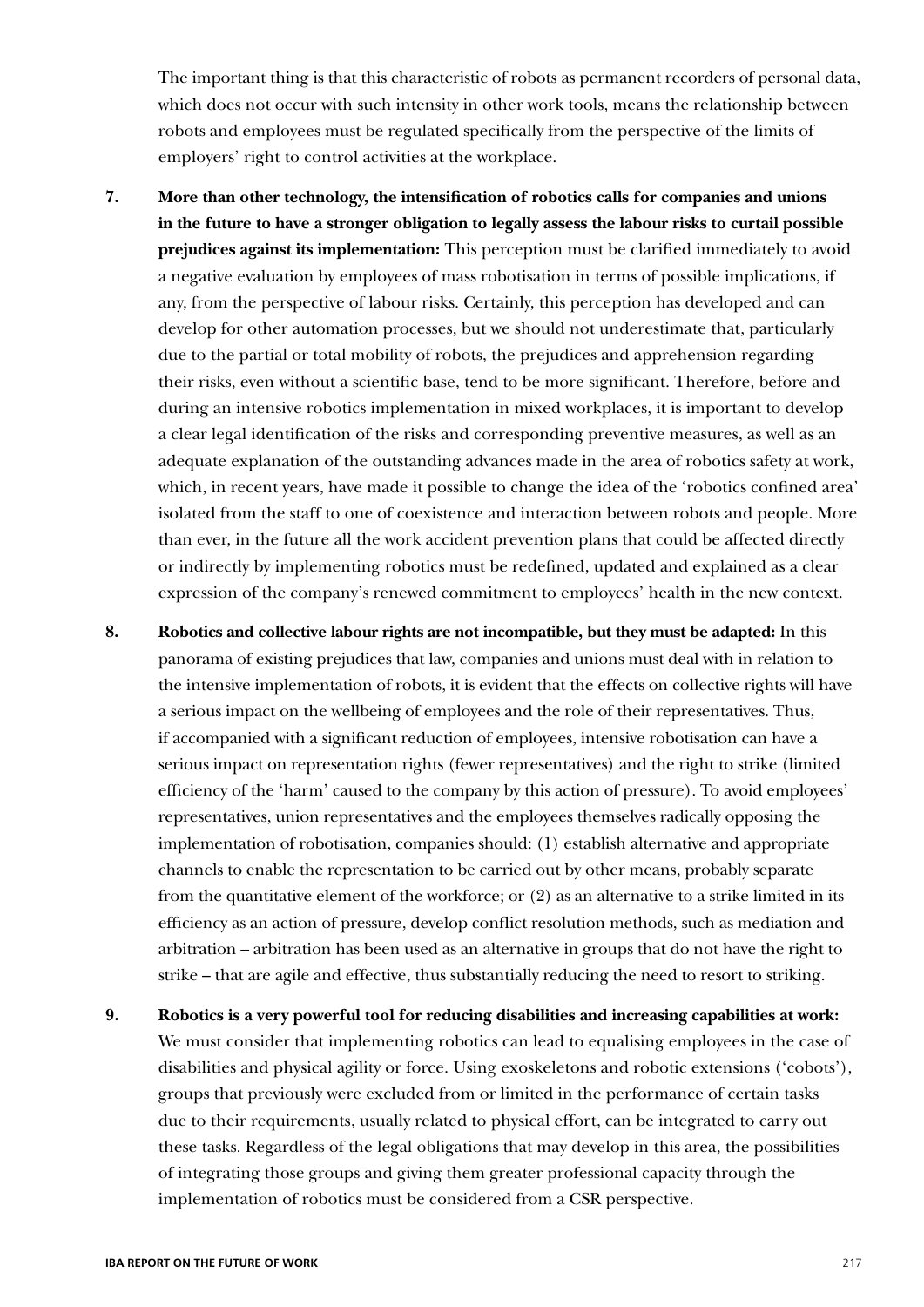**10. Importance of reviewing the labour legal effects of the continuous technical upgrading of robots, particularly concerning their integration with AI:** Regarding the intensive implementation of robotics and the evaluation of the legal consequences for employees, we must consider that there will be a regular and dynamic process for constantly upgrading and improving robots technically, including their progressive integration with AI. This means the legal rules developed for this in the aforementioned company robotics code or in the regulation of collective agreements must be sufficiently flexible to adapt to this evolution, particularly when this could mean, as is the case of the incorporation of AI, qualitative changes, not only quantitative ones, in the worker–robot relationship.

# **V. THE IMPACT OF AI ON THE REGULATORY FRAMEWORK OF EMPLOYMENT AND LABOUR RELATIONS**

## **A. Introduction**

The extensive implementation of AI in a company represents a qualitative techno-organisational leap with multiple legal consequences for HR and labour regulations. AI is the most disruptive of the new technologies and it has profound legal effects in companies that opt to place it at the operational centre (and not only as an 'accidental tool') of all or the main production processes and of their workers' main functions and tasks. Companies and unions must prepare themselves for what may be foreseeable in relation to those effects and, more importantly, establish protocols and rules to follow when less foreseeable or unexpected effects arise.

To be more specific, the main cause of the disruption that AI represents in the legal framework of the organisation of work in general and labour relations in particular is its potential to adopt autonomous and predictive decisions, without or in collaboration with people. If AI can adopt autonomous decisions in the company's processes, the essential difference from other technologies, marking its legal and administrative differential, is that it can conduct automated and innovative processes when adopting decisions, without these being programmed in advance.

This autonomy is combined with its predictive capacity, which, if applied to HR management, would entail that the key decisions concerning people – such as selection, promotion and remuneration – may be based on probabilities of future developments. That capacity can risk the reproduction of homogeneous models potentially contrary to innovation and diversity.

None of the new forms of organisation or work performance deriving from the extensive implementation of AI in a company can be put into practice unless through a profound cultural change in the workforce. The basic pillar of that cultural change should be the confidence generated through a transparent discourse by the company combining two main elements: on the one hand, a certain sense of urgency that encourages people to mobilise around that profound change and, on the other (and most importantly), a constructive and positive vision of the future that AI provides for the organisation. In the decision to adopt AI and in its establishment, and based on the enormous technical complexity of it and the current level of social ignorance in this regard, companies and unions must develop, in relation to workers, the maximum transparency and information about that technology, not only to address its role in the organisation, but also to accentuate its great benefits and identify the measures adopted to limit or eliminate its possible negative effects.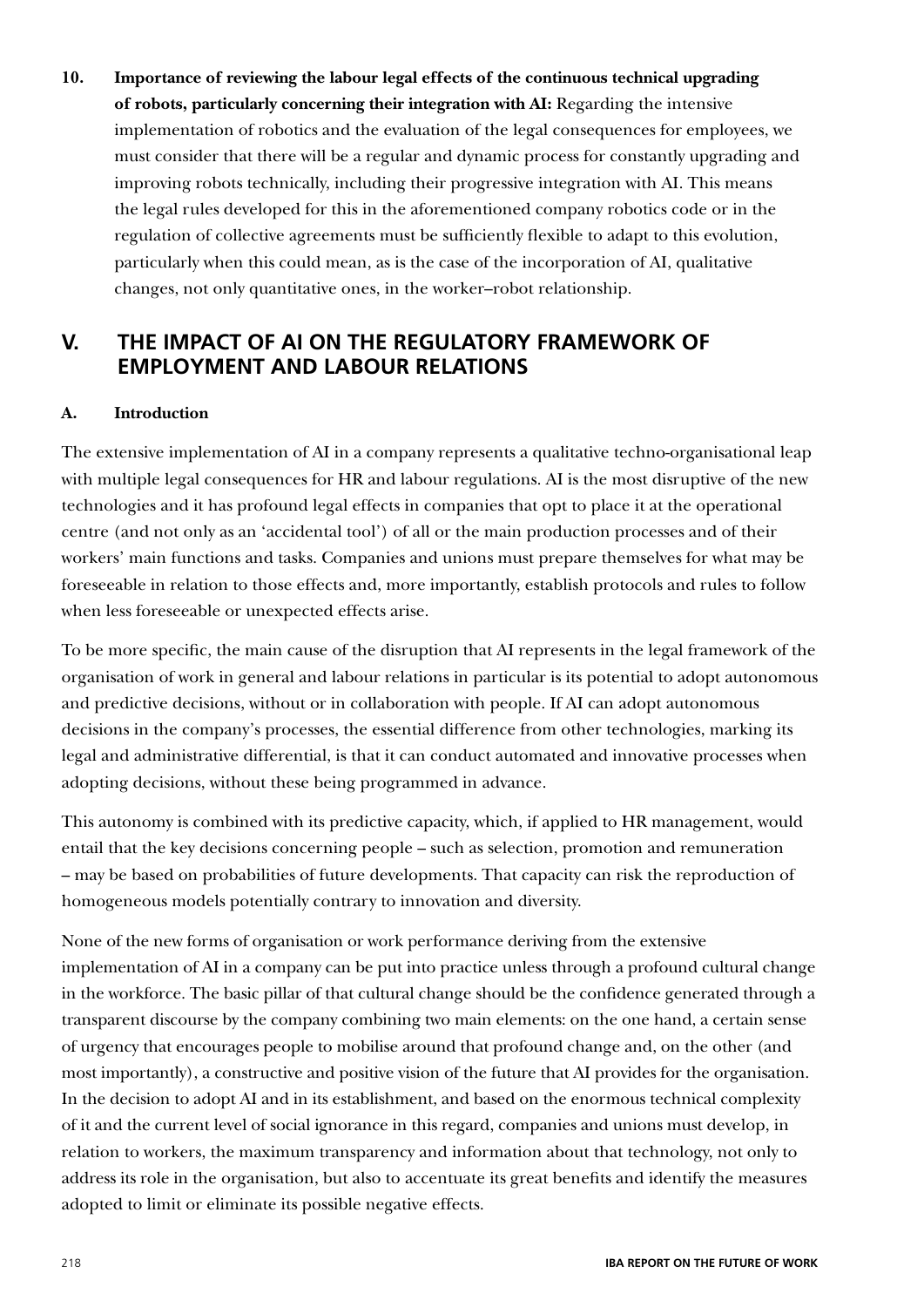On the other hand, involving the whole society, the relationship between AI and ethics is a debate in full development at political, social, philosophical and business levels and raises the need to align the AI systems adopted by companies to the codes of good business practice of each of the organisations and, more generally, to the values and principles that underpin modern legal systems. Specifically, in the context of business ethics, progress in AI has brought considerations including the level of control organisations can exercise or retain in their decision-making processes and how to ensure that the AI systems they adopt are fully in line with the organisation's core values.

AI presents those and many more challenges and will have a definite impact on many legal issues related to its application to work organisation and employees' activities, some of which we will now discuss.

# **B. Conclusions regarding the impact of AI on the regulatory framework of employment and labour relations**

- **1. On the concept and centrality of AI in business organisation:** The legal concept of AI is multifunctional and variable, meaning it may fall under a broad or restrictive interpretation, depending on whether the AI systems only respond to the orders pre-programmed by the manufacturer or are equipped with an autonomous learning capacity, in which case they can make labour decisions in view of situations for which they have not been programmed. In this report, AI is defined as the capacity of a machine or software to carry out business processes usually conducted by humans, by analysing the data collected in its interaction with the environment and with workers and through its capacity for learning. We consider that this definition underscores the most important developments of the impact of AI on labour regulations and, more specifically, their expansive nature and the centrality that AI will gradually represent in the organisation. The point is that, although AI may be initially used in auxiliary or limited activities, its application in the company, whether due to its effects on central labour relations institutions or the number of workers affected, will likely occupy a position of centrality in the organisation, which makes it necessary to analyse the legal problems from a perspective of maximum organisational and productive relevance, and not one of marginality.
- **2. Legal framework and AI:** At a regulatory level, and even in a more acute way than in the case of robotics, the current debate focuses on determining when the rules regulating AI must be drawn up and their level of regulatory intensity and binding legal effectiveness. Timing is particularly important in the EU debate, which revolves around the fact that a regulation adopted too soon not only runs the risk of being inadequate with respect to the evolving realities of AI, but also that, due to its inadequacy, it may considerably hinder this evolution. However, unlike what happened in the areas of robotics and the IoT, it is noteworthy that AI already presents multiple areas in which there may be an impact on fundamental rights of people and on the economic and social system (eg, data protection, conditions and liabilities of autonomous and semi-autonomous vehicles and limitations to Fintech). For this reason, the notion that a regulation that is adopted too soon runs the risk of being inadequate and hindering evolution appears not fully adequate compared with the rapid evolution and social impact of certain areas of AI.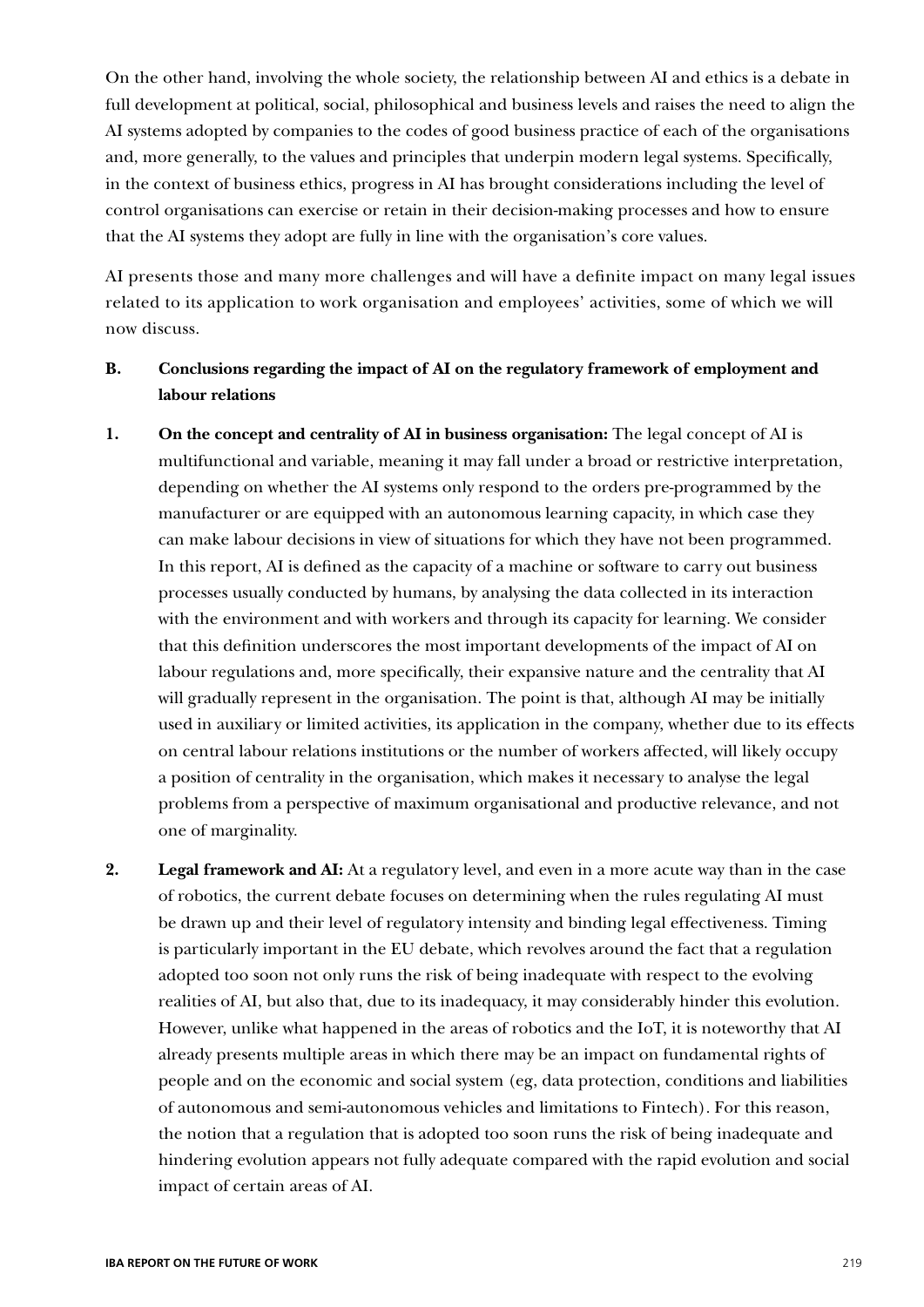**3. AI and the constitutional framework:** Given the lack of a specific regulation of AI in most countries, the most important law regarding employees' rights will come from the constitution or similar supreme norm. Thus, there will be fundamental/human rights that may not be employment-related, but are fundamental for people, which may be affected by AI implementation processes at the workplace. This is the case of the right to privacy and the right to life and physical integrity – in relation to occupational hazards – and even in the case of freedom of ideas in relation to the possible objections workers may have to dealing and interacting with AI in the workplace, at least with certain types of AI. Naturally, the right not to be discriminated against could also be affected, directly or indirectly, which, in relation to AI, could appear in different forms, ranging from age discrimination concerning the preparation for interacting with AI, to the algorithms on which AI is based, which could entail discriminatory preconceptions.

From the perspective of labour rights, we may see how the right to strike, to collective bargaining and to trade union freedom could be greatly affected by the central implementation of AI at the workplace. In some cases, this impact may be negative, by making strikes less effective or reducing the subjective scope of coverage or affiliation to collective bargaining or trade unions. However, we will see that those rights may also benefit from the application of AI, as a cooperative tool, as in the case of the collective bargaining process or labour conflict resolution mechanisms, such as mediation and arbitration.

- **4. On the regulating role of collective bargaining:** As we mentioned, state regulation must play a leading role when it comes to regulating certain aspects of the organisational implementation of AI due to the effects it already has on the fundamental rights of people, as well as on the economic and social systems, so that, unlike what happened with other technologies (particularly robotics and the IoT), collective bargaining can occupy a more subordinated place in those aspects of mandatory law. However, collective bargaining, mainly developed at a company level, must play an essential role when it comes to eliminating any possible resistance to implementing AI, thus strengthening employees' information rights in the company and establishing basic labour conditions, such as working hours, professional classification and remuneration, which may be seriously affected by AI.
- **5. AI and CSR:** Likewise, the intensive process of introducing AI and workers' interaction with these programs to work organisation may affect CSR principles. Therefore, in addition to other principles and values, aspects such as ongoing training, professional and talent promotion, diversity and employability, socially responsible implementation of AI, working hours and work–life balance, and the prevention of occupational risks must be considered or reviewed from the CSR perspective in relation to business codes, whether general or specific to AI. Moreover, there is currently a general concern as to how it is possible to transfer the principles and values of rules and companies' codes of ethics and conduct to AI devices. This may generate management and control issues, as it is not only a matter of transferring to AI those principles and values initially, but making sure there is some sort of control over the influence that the interaction with the workers or with customers (regular 'feeders' of AI) has on those principles and values at a later stage. For this reason, it is important that warnings are installed in AI programs advising of possible maladjustments or dysfunctionalities with those principles and values during their subsequent development.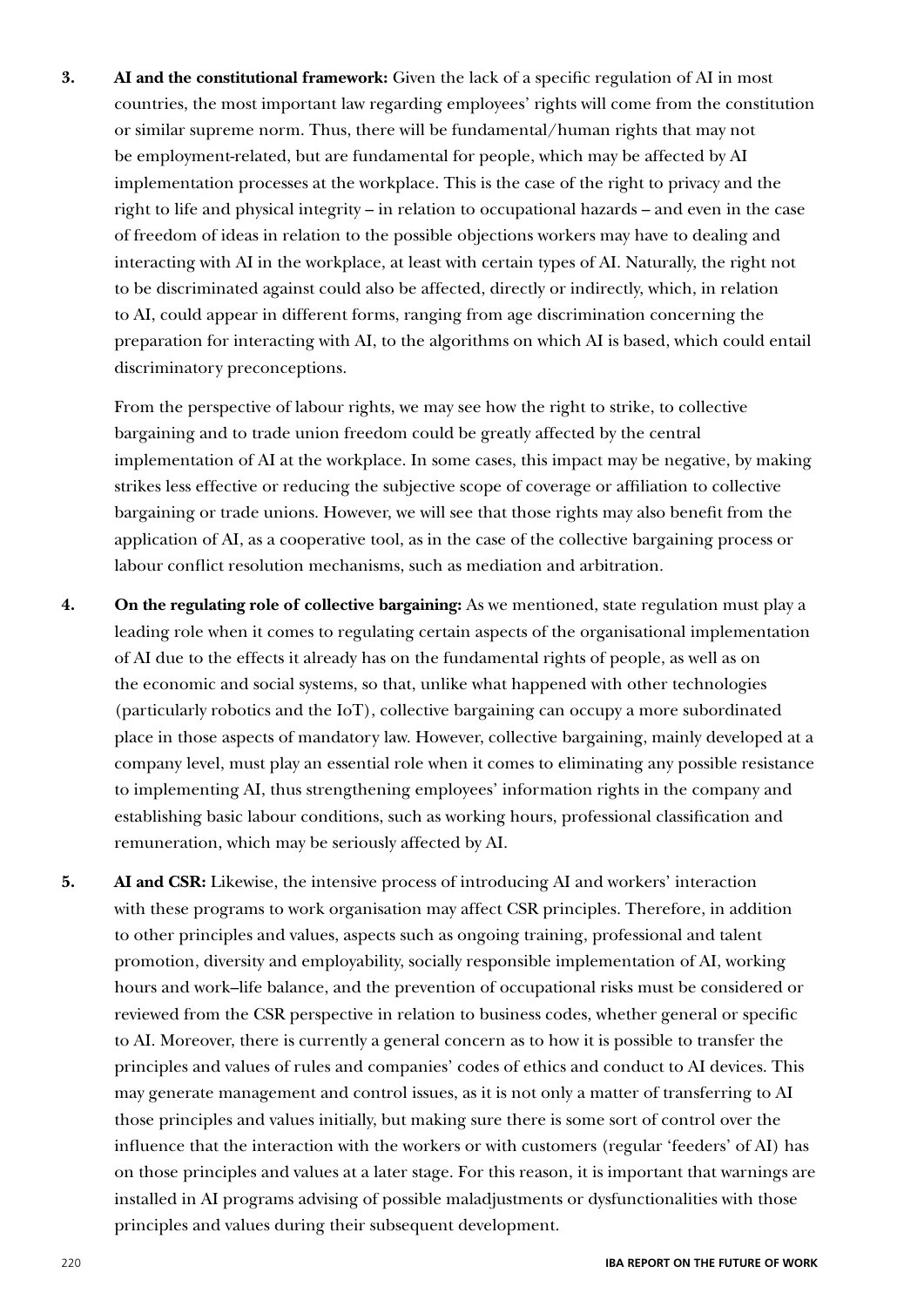**6. AI and legal framework on employment:** From the labour market perspective, the introduction of AI as a central aspect in labour activity has an impact in three areas related to employment. First, in recruitment, given algorithms' capacity to transform data on the characteristics of candidates – for example, their academic training and their answers in tests – into predictions on their future performance in the job. However, the use of AI in the selection process may affect: (1) the right to personal data protection, which will usually prohibit, with certain exceptions, 'a decision based solely on automated processing'; and (2) the prohibition of discrimination, insofar as hiring decisions based on algorithms can act as a platform to reproduce and extend discriminatory biases and prejudices inherent to human nature. AI will allow the selection process to be quicker and more objective and effective, giving it greater guarantees for the purposes of making illegal treatment more difficult and releasing the employer, to a higher degree, from possible liabilities derived from discriminatory treatment. However, there is also a danger that discriminatory biases may be generated in the AI device as it evolves and 'learns'. Second, and as in robotics (albeit in a more subtle way), the potential negative consequences derived from introducing AI in companies on a mass scale raises the question as to whether, in view of the progress in AI, the law should protect workers and promote human recruitment. It is clear that AI represents a systemic and global disruption that will make it necessary to adopt measures to benefit groups with special labour market integration difficulties. Therefore, we must highlight the risk of exclusion from the labour market that AI may pose for certain labour groups, particularly those who, due to their age or qualification, cannot be classified as 'digital natives'. We can conclude that it is not legally possible or even advisable to limit directly employers' right to decide on incorporating AI in the production process, even if this may negatively affect employment in certain companies, at least in the short term. However, the regulations on employment policy must play a role in organising and promoting the employability of workers most susceptible to suffering from the negative impact on their work prospects. It seems AI devices may have an effect of replacing people with programs in the short to medium term, particularly when AI becomes a central element of the organisation. For this reason, and although we remain wary in this regard, the debate about the need for measures such as applying a quota system or the obligation to pay contributions for AI systems incorporated in the company are being (and will be) raised in most countries. However, in the medium and long term, those protective measures, as we have already pointed out regarding robotics, will surely have negative effects, even in employment that, considering only the short future, is currently to be protected with these measures. That is why the obligations that labour market regulations may introduce as a result of AI development must focus closely, and without excluding some kind of additional unemployment benefits, on the training aspect, so that workers can acquire the new skills required in the workplace and, at the same time, neutralise any negative effects that this technology may have, promoting the redeployment of affected workers to different tasks. Moreover, we must conclude that the expansion of AI will lead to an increase in autonomous work, adopting different forms (one area will be the collaborative or gig economy, as we can already see), as well as a necessary diversification in employment contract modalities. Therefore, temporary and part-time contracts, with the necessary guarantees and protection required, must continue to be present in labour regulations.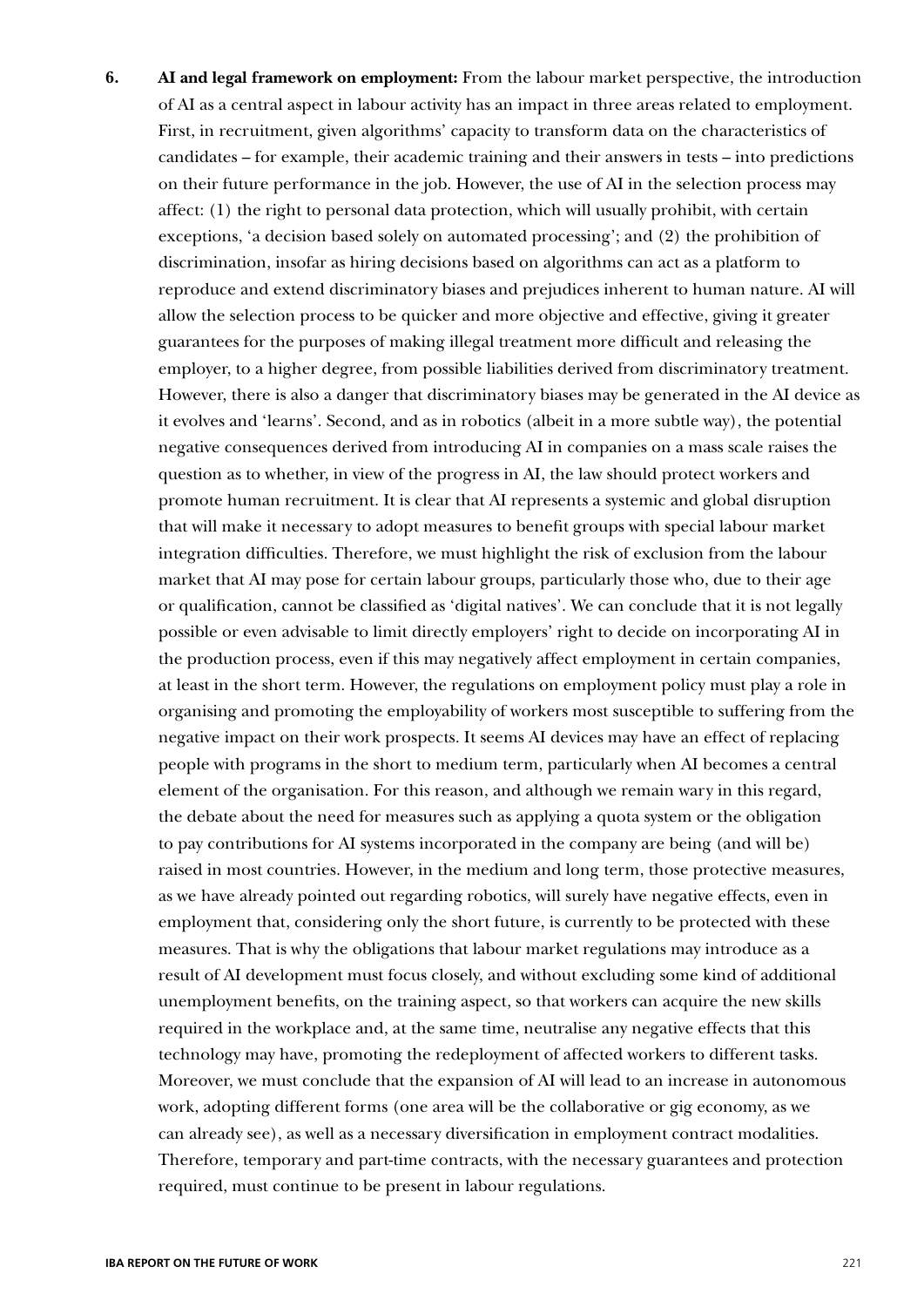- **7. Right to (and duty of) training in AI skills:** According to the preceding paragraph, we have to point out that this technology clearly evidences the need for ongoing professional training to be not only a right, as adequately provided in many countries, but also an obligation, the breach of which should be subject to serious penalties, both for the worker and employer. This means we should consider it a right as well as a duty to be trained to work with AI devices. Regarding this duty, as AI allows training to be integrated into work programming, ongoing training will mainly be carried out through AI devices, such as a chatbox, leading to the reconsideration of how that new reality would tie in with the present regulation on paid leave or adapted working hours for training purposes. Ongoing training will also be necessary for workers to be able to communicate with AI devices so that they (as well as the device's reaction) are understood. Also, it is necessary for the training to be ongoing and permanent because AI evolves at such a fast pace that any initial training received on how it functions may become obsolete before long. Furthermore, the characteristic of AI devices once initiated by the employer is that they behave differently in accordance with what their main interacting parties 'feed' them, so workers must have clear rules to ensure their interaction is aligned with law and the company's principles and values.
- **8. Discrimination and implementation of AI:** With regard to the right not to be discriminated against at work due to AI, it must be highlighted that AI devices can provide greater control over discrimination because they can limit instances of discrimination considered 'indirect', which are more difficult to identify by the traditional ('human' and many times subjective) criteria applied to date. However, as people program AI devices, they can also act as a platform to reproduce and extend discriminatory biases and prejudices inherent to human nature. Among other aspects, implementing AI devices can cause an uneven impact on the workforce, resulting in certain groups of workers being indirectly discriminated against (eg, based on age and gender).

As well as causing new discriminatory conducts – an issue that also arises with robotics – the new development that AI presents is that, owing to its self-learning capacity, the employer will be responsible for ensuring the device does not learn or acquire discriminatory conduct through its relation with the 'feeders', be they employees, customers, providers or the internet. In relation to the predictive analytics applied to areas such as selection or promotion, we have to point out the need to avoid it being a basis for decisions leaning towards the homogenisation of and lack of diversity in the workforce, as those predictions are based on past and current conditions and reproduce current 'success' models that may not be adaptable to future circumstances.

**9. IP and AI:** With the implementation of AI, and since we are talking about another kind of 'intelligence' at the workplace, IP rights employers vis-à-vis employees acquire greater qualitative and quantitative importance as they become more intensive and extensive. Therefore, the attribution of IP rights will appear problematic, particularly when: (1) the improvements in the production process are the result of the cognitive evolution of AI; and (2) a creation is produced through interaction with workers. In the first scenario, we should conclude that, in theory, an AI device cannot benefit from the protection granted by IP; rather, the party who has control over that device must hold the status of author. EU legislation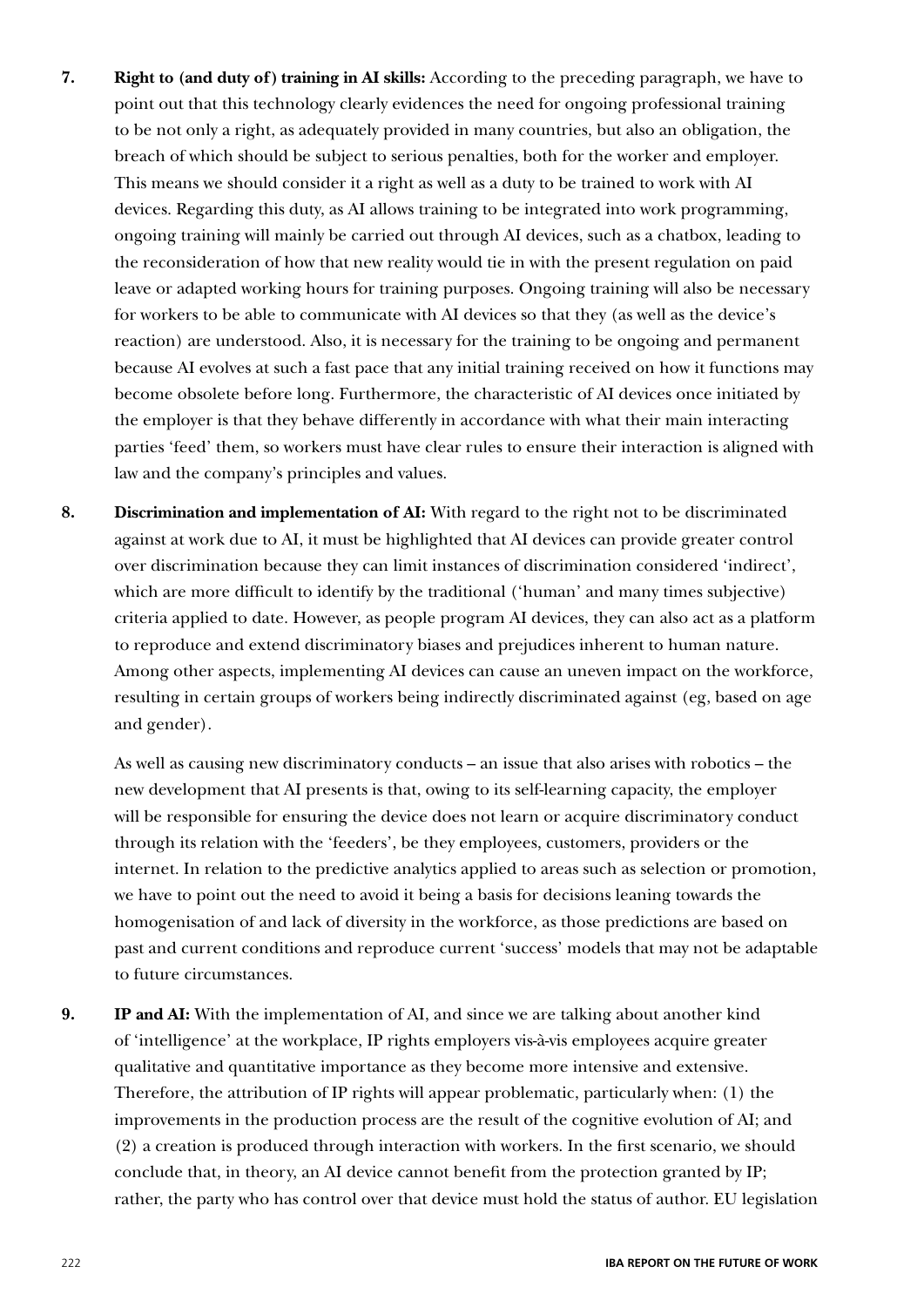is clear, as it requires that the author must be human for copyright protection to be granted, and the works must arise from the author's 'freedom to create', considering that the products generated by computers and software do not have that freedom. As regards regulations in most countries, when workers who create computer programs do so in the exercise of their functions, the IP rights will belong to the employer, even if some compensation can be granted to the 'creator'. Therefore, and in relation to AI, if that program generates creations on its own, we could consider either that, theoretically, the only possible author is the device, as its creations have not involved any human intervention, or that the creations attribute copyright to their creator, meaning what has been created by AI software could also be attributed to the creator of the device. From a comparative analysis (particularly taking British and EU regulations into account), we must conclude that an AI system's creations should be attributed to the person who made the adjustments required for the program to create, so the business owner would be the rights holder, insofar as the program has been created in the exercise of the worker's functions and following the company's instructions. In the second scenario, in most countries, neither the regulations nor case law currently contain criteria applicable to determine what happens with creations that do not arise from the device but from its interaction with the worker. Therefore, an effort must be made in the future to adapt the relevant law, as well as to undertake a profound review of the IP clauses in force in companies, taking into consideration the evolutionary character of AI's interaction with workers.

**10. Standard employment contractual covenants and AI:** The central implementation of AI in companies may intensify the need to regulate certain employment contractual covenants envisaged in many countries, such as minimum term at the company, full commitment or exclusivity and post-contractual non-competition. Introducing AI in the 'core' functioning of companies increases the potential damage that they may suffer if a worker reveals aspects of the know-how related to AI. Permanent contacts with workers and AI systems allow the company's know-how, considered as its principles, values and culture, to be more frequent and broadly accessible. This entails the need to review essential aspects of the law to make those duties and covenants related to the genuine know-how of a company more effective. For example, it will be necessary to redefine and extend the concept of employers' 'industrial interest', granting those clauses to give a broader justification to cases of disclosure of information or of incompatibility of work related to the interaction of workers with AI. Another implication resulting from the appearance of AI with respect to standard covenants is that, to be effective, their content must be individualised according to the circumstances and functions of each employee or group of employees, rather than standardised. The question also arises as to whether the maximum term of the covenants, which is one or two years in many countries, will be sufficient to avoid or effectively limit potential damage. Therefore, the minimum-term and full-commitment covenants may appear more frequently in employment contracts as a result of the greater investment companies must make to provide their workers with AI training, and it will be necessary to determine how satisfactory the traditional limitations and requirements for having those clauses applied to date will be in this context. As companies will train their workers in the specific functioning of their AI systems, workers will acquire knowledge on how AI works and on these companies' specific operational aspects. This may lead to companies preferring that their workers only interact with their own AI. Also,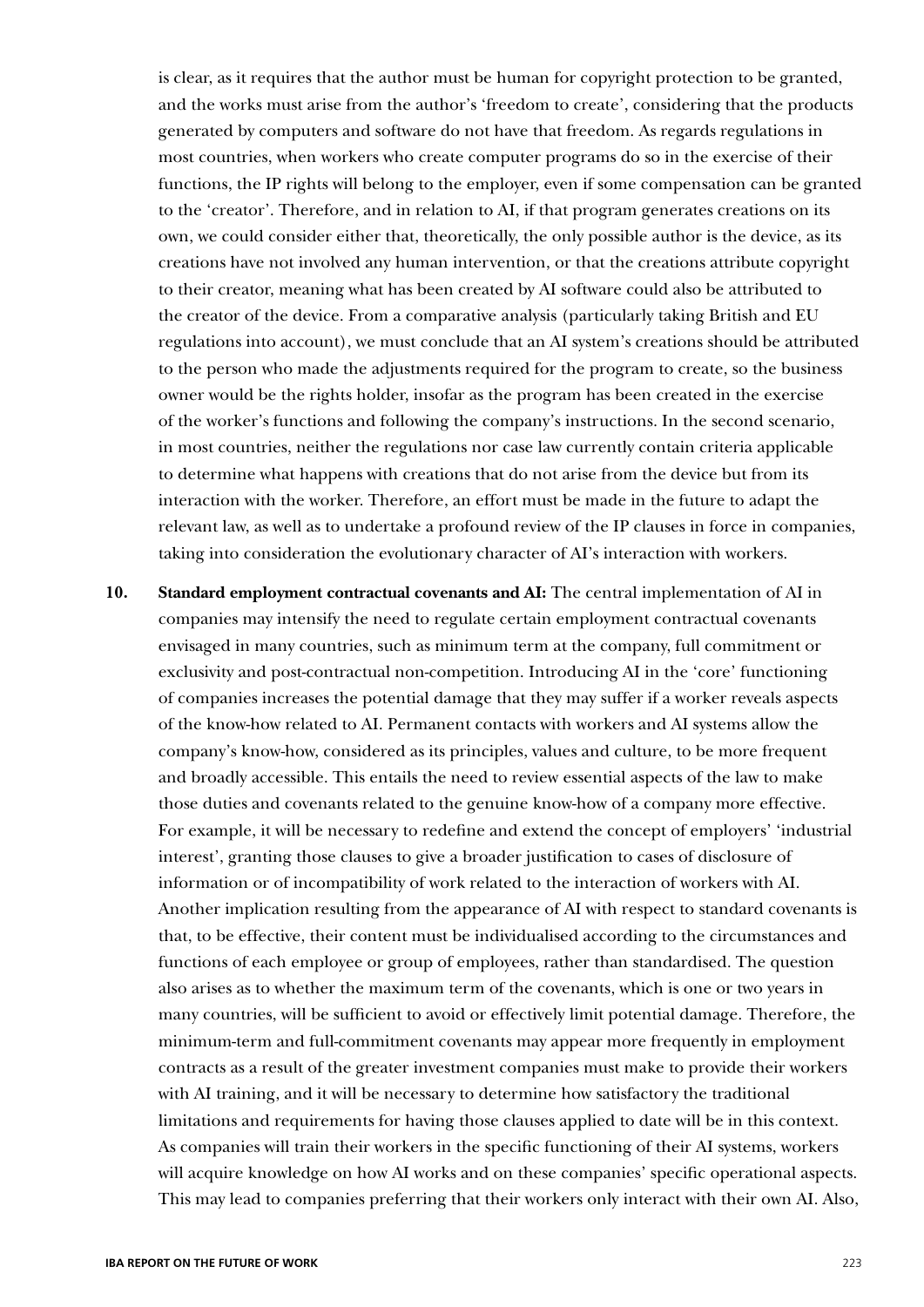non-competition covenants applicable on terminating the employment relationship are likely to increase when AI systems are introduced in the labour market, in which case, considering the characteristics of AI (which make it difficult for there to be two identical AI systems or software in two different organisations), an effort will be required to redefine the scope of the company's 'industrial interest' legally granting those clauses. Besides those covenants, with respect to the legal prohibition of unfair competition by employees during the contract, a traditional consequence of the contractual duty of good faith, it may become more relevant with AI, either because the company produces AI devices and must keep its production process confidential or because the company is a pioneer in using those devices, giving it an advantage in the market, which could be impaired as a result of its own workers using its techniques in rival companies or for their own activities.

- **11. Data protection and implementation of AI:** From the data protection viewpoint, we must reiterate, as in the case of the IoT, that AI and DPL are almost always in a path of permanent collision. After all, as in the case of the IoT, but even more so, AI 'lives' off data, which is its very 'blood', and this is a point that is clearly at odds with most DPL principles. To take a recent and relevant example, the GDPR introduces a series of business obligations, the fulfillment of which must be assessed and programmed due to the quantitative and qualitative leaps and bounds taking place as a result of applying AI devices to the production process, labour activity and, particularly, workers. At the same time, it is noteworthy that the essential principles of DPL may be at odds with the faculties usually derived from management's rights. In particular, a business decision to implement AI intensively in work organisation and its interaction with workers may challenge that regulatory framework on data protection for several reasons:
	- The principle of 'data minimisation', which entails that excessive data cannot be compiled, only the minimum amount required for the purpose for which it is collected, clashes with the very logic behind AI, as it is based precisely on the analysis of massive amounts of data and the intrinsically expansive character of AI, without which we would be unable to extract the knowledge enabling us to uncover (previously) hidden facts and make more accurate staff-related decisions. AI is based on a continuous evolution fuelled by the introduction of new data, necessary for it to work, which explains the importance of determining the data employers need for their workers to enter into a contract – data for which workers' consent is not required – and which is superfluous.
	- The principle of 'limitation of the purpose' is a challenge, as over time AI may well reuse data collected for an initial purpose for a different purpose. This purpose of processing is seldom known in advance, while the GDPR establishes that personal data must be collected with certain explicit and legitimate purposes and not be subsequently processed in a manner incompatible with those purposes. This could very well hamper some working methods being developed, such as agile methodologies, which require continuously modifying the purpose of data collection and its availability.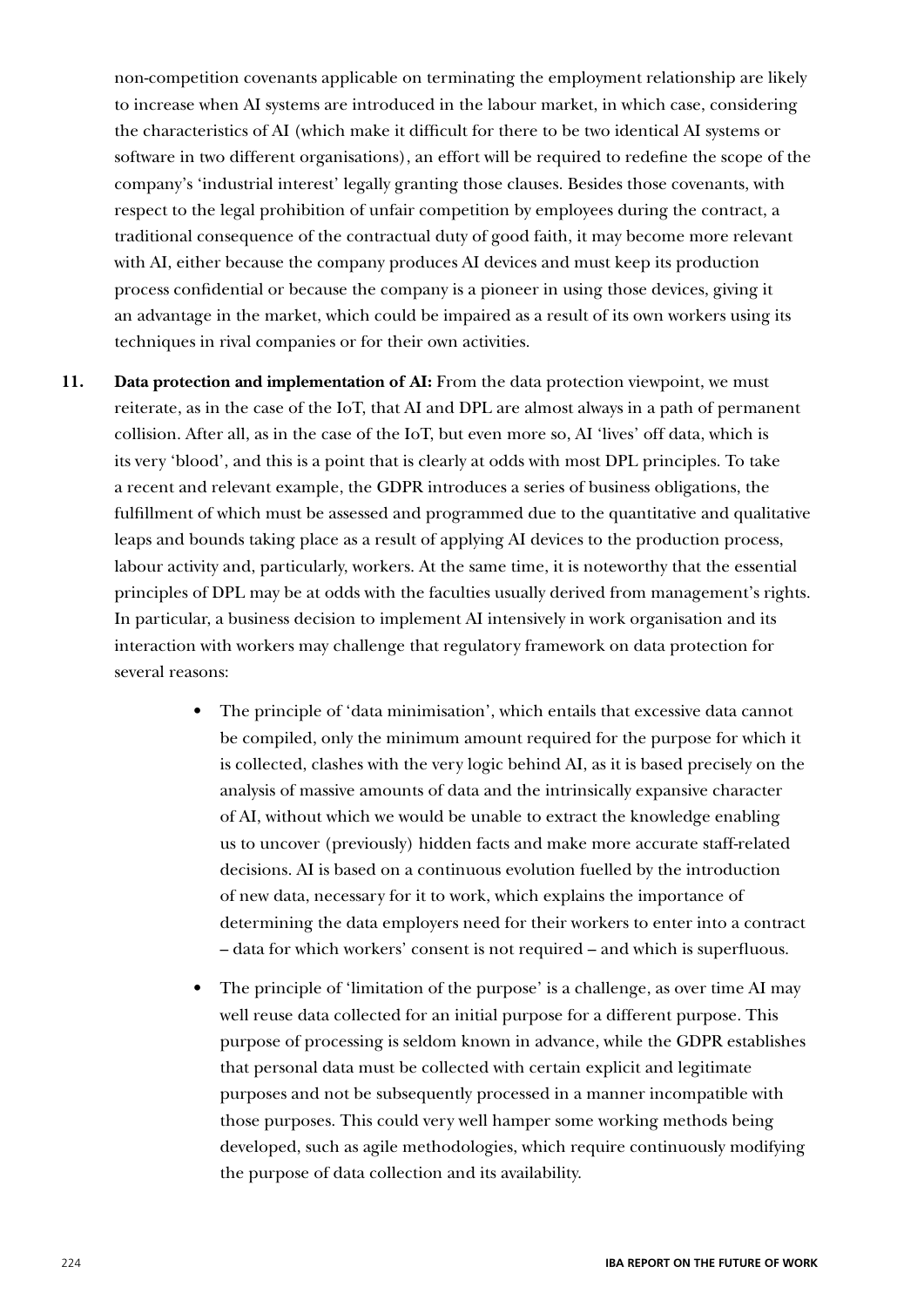- Also, as AI is based on the collection, storage and management of large masses of data for a period that tends to be undetermined, it raises problems regarding the breach of the principle of quality and the periods of data conservation.
- With AI, data anonymisation (now called 'pseudonymisation') presents limitations from a dual perspective. First, as a measure to ensure privacy during the processing of data, because it is simpler to re-identify individuals: by increasing the quality and diversity of the information, the re-identification of workers is easier, even after having been anonymised. Second, from the organisational viewpoint, the extraction of information resulting in more accurate and efficient decisions on HR is driven precisely by collecting 'personified' data, thus limiting the use of AI if it is not possible to identify the worker behind the pseudonymised data.
- Additionally, AI facilitates making the technical possibility of 'automatic decision-making' more viable, which means major decisions in the labour relationship, such as promotions or dismissals, may be subject, at least in theory, to automated processes. The problem arises when the data analysed by means of the base algorithms of those processes is not accurate or true, but the workers do not have incentives to correct it because they are not aware it is being used to make decisions that affect them. Consequently, as that possible lack of information would considerably hinder the exercise of the rights of access, rectification, cancellation and opposition in the workplace, companies must strengthen these rights.
- A consequence of the legal complexity that implementing AI causes managers and interested parties is that it becomes more necessary to institutionalise the figure of a company-neutral 'adviser' with specialist knowledge who would provide support and assistance when workers wish to exercise those rights. This is the figure of the data protection officer, introduced under the GDPR. This figure presents two issues for our purposes. First, given the expansive character of AI, its extensive implementation in a company may entail the added requirement that, besides being a data protection specialist, the adviser must also be specialised in AI. Moreover, the fact that the company has AI systems that are in continuous evolution and always require new data that may require the data protection officer's permanent presence, rather than only in initial stages, is now considered in most cases by the GDPR.
- **12. Right to privacy and audiovisual means integrated in AI systems:** As in robotics, but even more so, implementing AI systems in the production process can entail a process of continuous machine-human intercommunication with significant legal implications. This is accentuated by the fact that, to increase their functions or performance, AI devices can be equipped with audiovisual means, allowing the company to record images and conversations of workers constantly.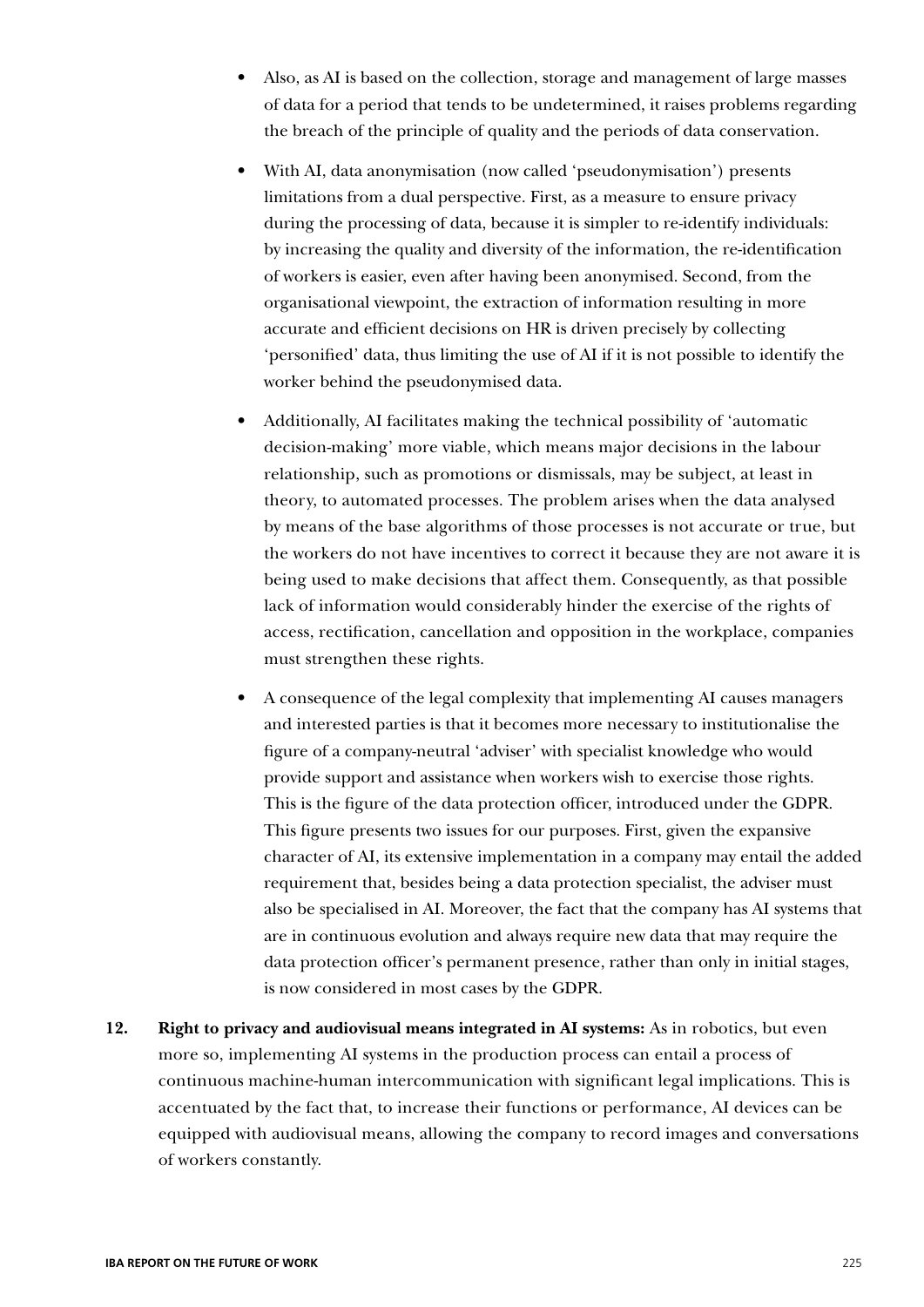The capture of images with AI systems must comply with: (1) the criteria established by courts in most countries for recording and using surveillance cameras in work centres and; (2) the DPL, since these images are personal data. In the case of AI devices that incorporate microphones or sound-recording systems, there are several fundamental rights that may be particularly affected, which is why, in most countries, courts take a particularly cautious approach to them, given that there is a greater risk of infringing these rights through listening systems than by means of image capture. The courts consider that recording is justified if its purpose is to monitor correct work performance or improvement and personal comments are not recorded. The capture of biometric data by means of AI systems, such as facial recognition or eye scanning, is tightly protected data under the GDPR. The fact that this data is tightly protected (being sensitive data) imposes the obligation to obtain the express written consent of the affected party. If this consent is not obtained, the data may be captured if its purpose is of general interest or provided by law. The reason for this is that biometric data can reveal sensitive data of the worker (eg, ethnic origin and race).

**13. The impact of AI systems on working hours:** AI can achieve much greater efficiency when managing new working methods and, consequently, the legal provisions on work performance, which have become increasingly complex, making management of these methods and performance more complicated. Aside from other benefits regarding professional upgrading, AI fosters a more efficient management of working hours, ensuring greater clarity for the purposes of legal limits in the irregular distribution of the working day and in flexible working hours and enabling a better work–family balance. This is particularly applicable to part-time contracts, given the difficulty in managing that partial commitment, particularly where development and overtime are involved. Currently, the institution of set working hours is undergoing significant changes. There is a tendency towards reducing working hours, particularly in certain sectors, which, in turn, is frequently combined with an irregular distribution of working hours. In view of this flexibility in working time, the big challenge is to ascertain how effective working hours can be accurately calculated in weekly, monthly or annual terms, as discussed in the present extensive debate on the legal control of working hours. This difficulty is reflected when it comes to combining working hours with a satisfactory work–family balance. This difficulty increases when the traditional working hours/workplace binomial is broken because of digital connection and teleworking, an option that will be increasingly fostered as AI develops. The issue here is how AI influences all the changes that are occurring in relation to working hours. Beyond AI, potentially resulting in a decrease in working hours, on which there is still no scientific evidence, what seems clear is that software does not need to rest, as it can be active 24 hours a day and is accessible from any location, without employees who work with AI software having to work specific hours in a specific place. This change of configuration could affect workers' rest because, if they are not confined to a specific schedule and their workspace is not separated from their private space, they would not have a set rest time between working days or at weekends. With respect to monitoring the fulfillment of working hours, we may conclude that AI can contribute to a simpler and more rational management of working hours, as all labour activity will pass through the AI systems, which will become the company's central 'supervisor' for these purposes. AI software is capable of calculating the hours required to carry out a specific project, a calculation that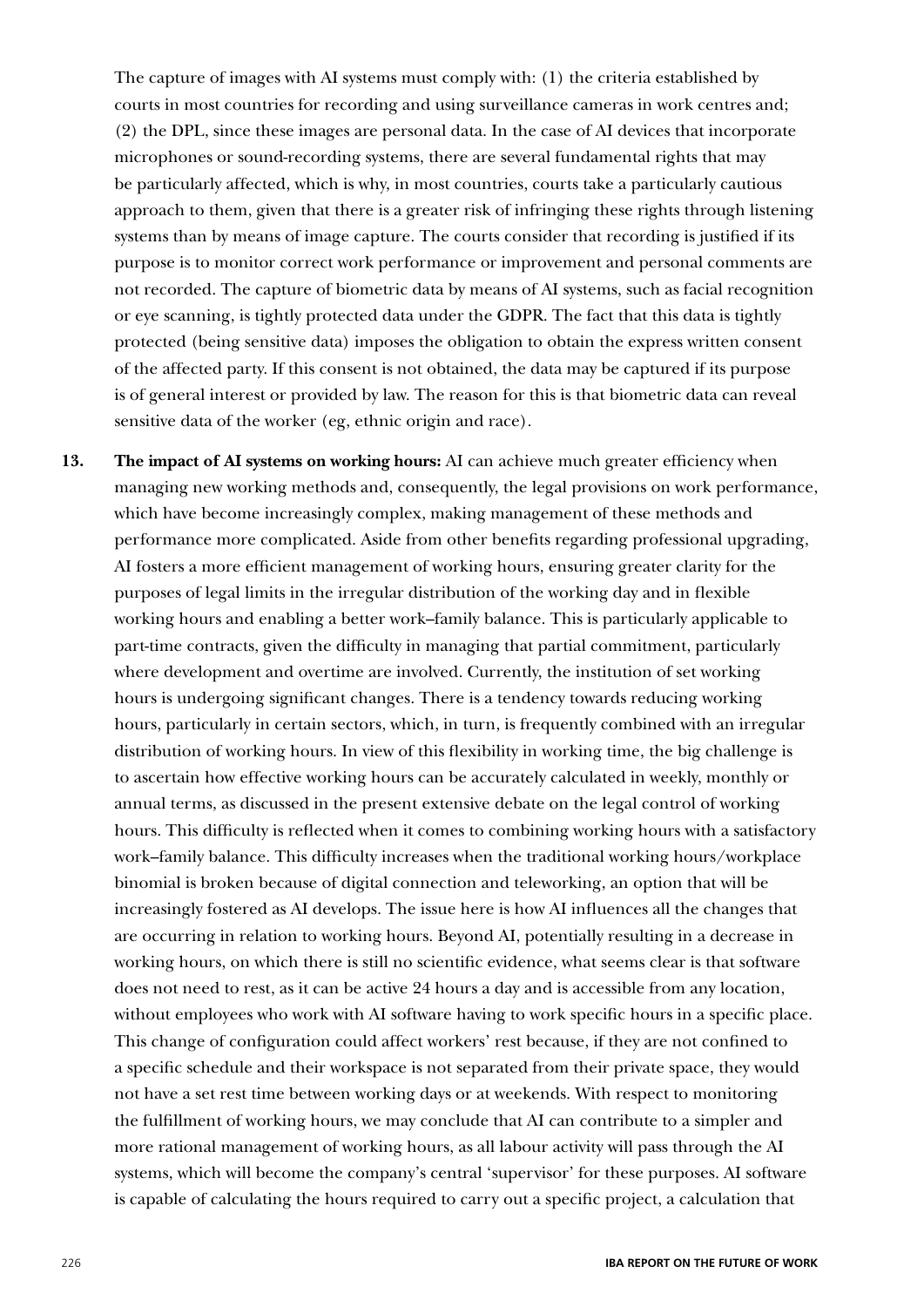can serve both the employer, to ensure the worker's hours are correct, and workers, enabling them to organise themselves in a flexi-time framework and to account for the hours classified as overtime. This tendency towards greater 'dissolution' of the traditional limits of (mainly daily) working hours, which began with the widespread use of the internet and smartphones, and which AI has accentuated, is easily applicable to the workplace as a 'geographical' legal reference, as we consider that AI will reinforce the tendency towards the rupture of the physical work centre as a predominant place of supply of services. Therefore, workers are increasingly likely to be able to work from any location, making AI move closer towards becoming the universal 'workplace'. Wherever there is connectivity and a smartphone will be a suitable place to perform even the most collectivised or complex tasks by means of AI, without prejudice to the fact that, as the evolution of teleworking shows, companies may consider regular physical contact between their workers necessary as a way to highlight certain organisational advantages of personal contact. In any case, we underline that the extensive organisational application of AI will open new channels to strengthen the work–family balance, in a way that, if the so-called right to disconnect is properly established, the desired balance in this regard can be effectively achieved.

- **14. AI and professional classification:** Although, amid the uncertainty in this regard, it is not envisaged that the predominant upshot of AI, at least in the medium term, will be the massive replacement of workers, their functions are expected to change substantially, along with their professional classification. Functions directed at routine and bureaucratic tasks may gradually disappear due to AI devices' high storage and data-processing capacity. In return, the demand for resource training, maintenance and technical monitoring functions may increase. Therefore, it is foreseeable that present tasks, functions, professional specialisms or responsibilities assigned to workers will undergo considerable changes with the extensive and widespread use of AI as a work organisation tool. Thus, it will be necessary to consider whether the professional classification system contemplated by law and collective agreements in many countries will still be valid, insofar as the current professional groups may disappear or become confused or limited, given that working with tools that incorporate AI may generate new tasks and, particularly, a greater and structural functional versatility, in the sense that workers will not perform one function alone, as all of these functions, or the vast majority, will be partially carried out by the company's AI systems. This may give rise to contradictory effects, resulting in workers' de-professionalisation or super-specialisation as AI devices assume the most basic or routine functions. Therefore, the main tasks left to the staff would be supervision and decision-making, which would make most workers become managers. In conclusion, regarding professional classification, we must ask ourselves whether our current definition of professional group will still be valid when, with the extensive implementation of AI, along with a profound redefinition of tasks, functions and specialisms, we are working towards greater functional versatility or mainstreaming.
- **15. AI and remuneration:** As well as facilitating the management of working hours and functions, AI can be an effective tool for the management of another essential labour condition, namely remuneration, which is acquiring greater complexity in content and structure. This will permit greater transparency of the remuneration system, enabling the efficient and legally clearer and non-discriminatory management of the salary structure, particularly with respect to variable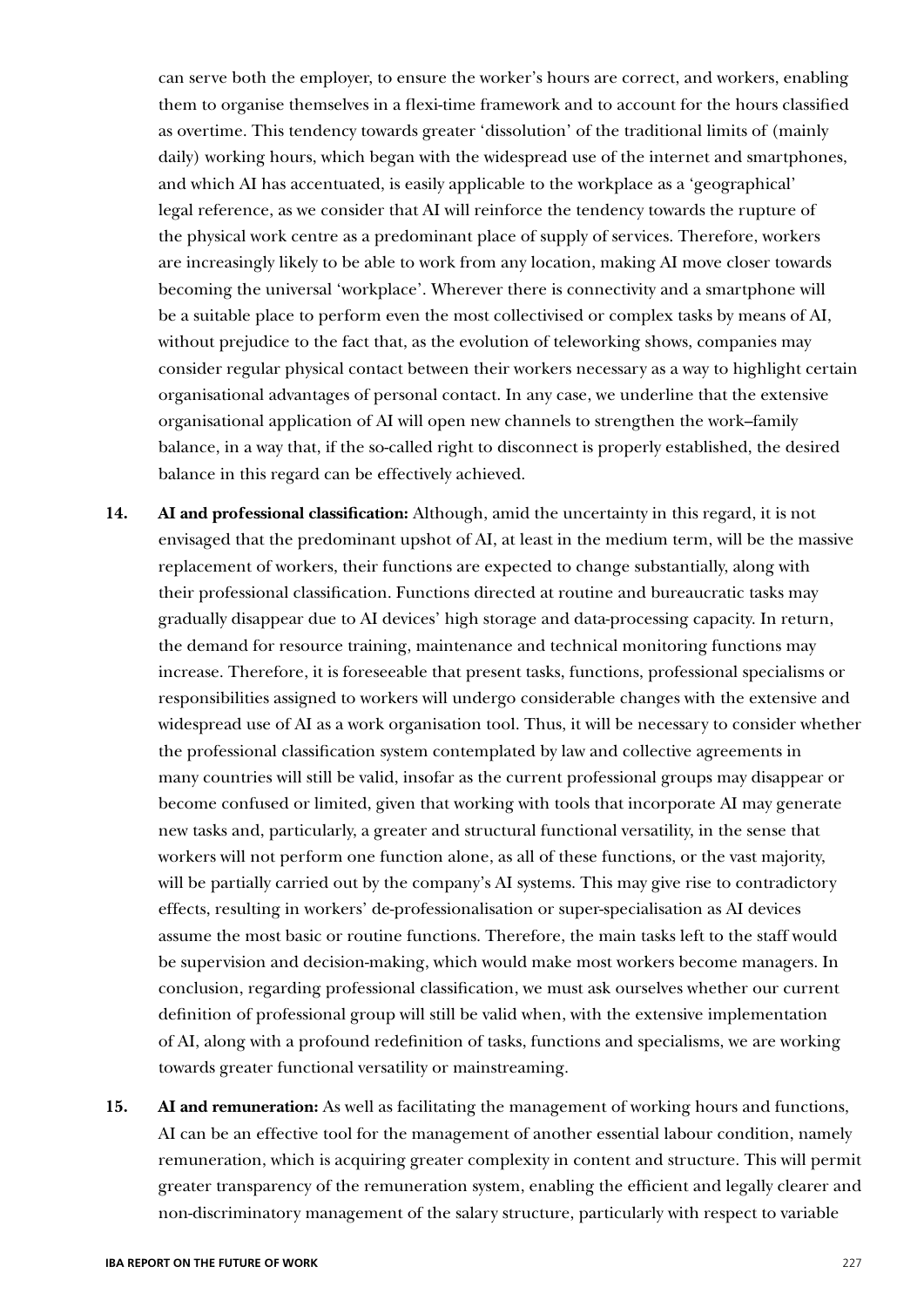add-ons. One noteworthy benefit of AI associated with the remuneration system, as we have seen, is the closer control of working hours that AI permits, thus promoting the setting of results-based remuneration. In effect, the value of the workers' results could be measured by an AI device that, in turn, would help with the task assigned to the worker. Intelligent software will be capable of measuring the time invested in the project and comparing it with the time that the project would have required if it had been carried out in the most efficient way possible. Information could also be provided on workers' conduct, their relation with the device and other workers (and, therefore, their level of contribution to the project) and the reaction speed when faced with problems raised. This information would be available to the employer, who would be responsible for setting the remuneration. Therefore, AI permits a greater salary diversification. At the same time, as AI will facilitate work comparisons, it will be very useful to avoid discrimination, particularly indirect gender discrimination, helping to reduce the difficulties in tackling the gender wage gap.

- **16. AI and its possible beneficial impact on amending working conditions processes:** One of the most controversial and yet significant subjects in the employment law of many countries refers to the distinction between material and incidental amendments of working conditions by employers. The latter are included within management's faculties – not requiring causation or proceduralisation to make changes – while the former must usually comply with complex procedures of consultation and be based on some sort of legal justification. Therefore, in a similar sense to the case of IoT, we could conclude that the intensive organisational use of AI in the company makes it possible to quantify more accurately the notion of 'material' amendment of working conditions, distinguishing them from merely incidental amendments, particularly in relation to working hours, functions and remuneration, enabling companies to act with greater legal certainty when introducing necessary and regular changes in work performance or organisation. At the same time, AI raises the issue as to whether a more precise material amendment of the working conditions would be possible, in the sense of being able to preprogram the causes and the substance of the procedure by collective agreement, without the need to strictly apply in all coming circumstances the complex procedure specified by law, which justifies companies' right to have the maximum knowledge on work performance.
- **17. Performance, productivity and AI:** Regarding the performance required from workers, if we take AI's full performance of its functions as a basis, it is to be expected that in a partially automated workforce it will be necessary to redefine performance and productivity levels, particularly if there are shared, complementary or similar tasks between workers and AI. Also, as we can see with the IoT, it can facilitate an unprecedented parametrisation of labour activity, giving greater precision to fundamental labour regulations for companies' competitiveness and productivity, which, due to their current lack of determination, cause frequent conflicts of interpretation and application. Indeed, AI applied to work organisation and the production process obtains more accurate measurements and subsequent analysis of activity, as well as specific worker performance, making each worker's individual contribution to that productivity more quantifiable. This makes AI an unprecedented determination channel of such vital references for the employment relationship, such as performance or productivity. This particularly applies to collective bargaining or, in its absence or as a complement, the employment contract itself, which plays a fundamental role here for the precision of those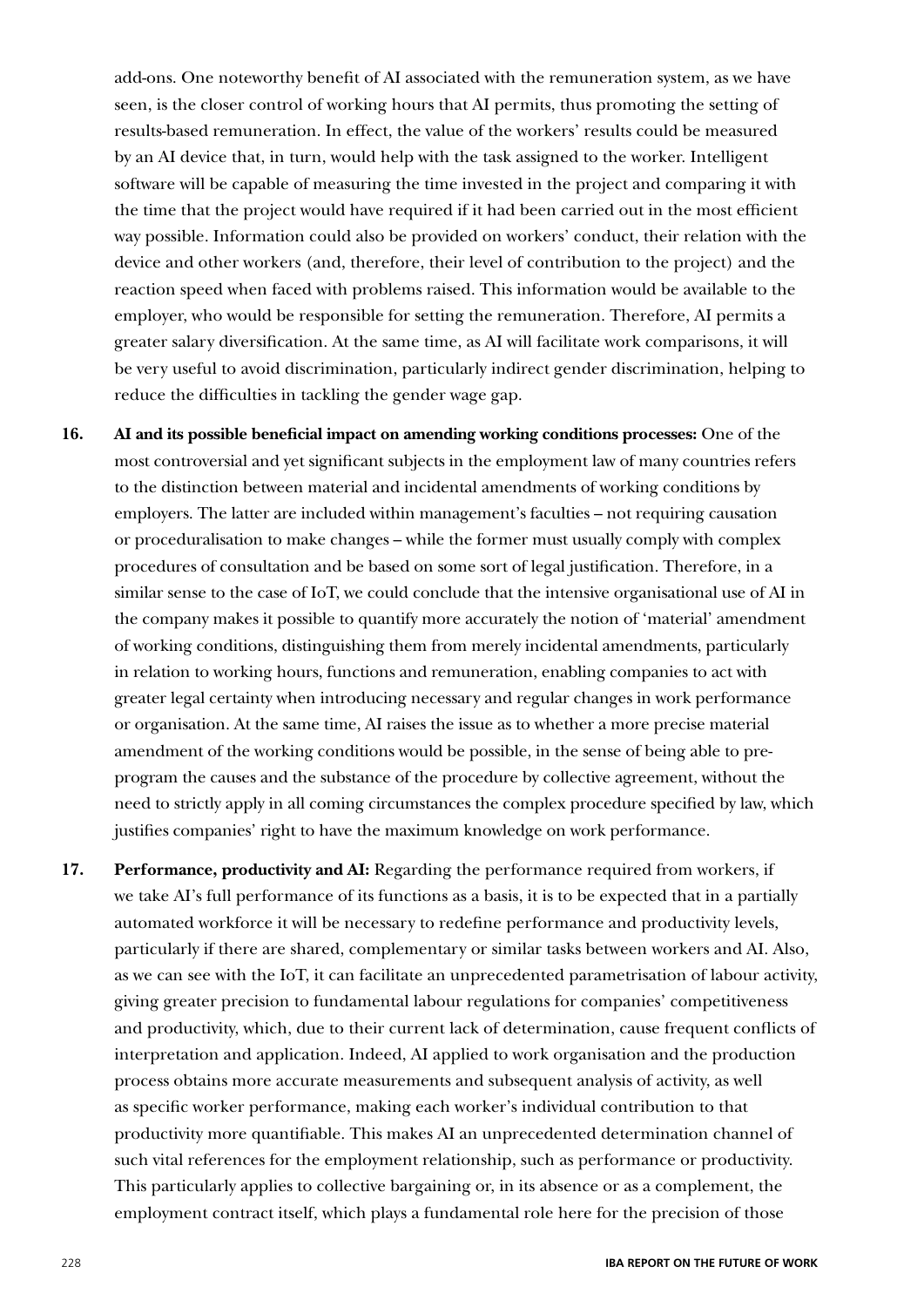elements based on the data provided by the AI application in work organisation and the production process.

**18. AI, promotion and the impact of predictive analytics:** One of the greatest benefits of AI for companies is that it can carry out predictive analytics on workers' professional and personal data, a technique that, applied to HR, involves analysing current and historical data to make predictions on possible staff evolution. Aside from the issues regarding privacy and data protection associated with predictive programs, the main legal problem raised is that the software could make incorrect predictions, potentially resulting in control and investigation issues and, in an extreme case, decisions that are incorrect, inaccurate or even discriminatory. More specifically, in the workplace, these systems of predictive software will make it possible for promotions and other decisions (or wage rises) to take place taking into account workers' future performance based on their historical results and successes in the company. The employer is mostly free to promote workers in terms of position or salary, provided these decisions are not discriminatory, so the predictive software must be adjusted to criteria and systems that seek to guarantee a total lack of discrimination, whether direct or indirect. As additional limits, promotions within the professional classification system must take place in accordance with the provisions of the applicable collective agreement and taking into account the workers' training, accomplishments and seniority. In any case, we have already pointed out that, at least currently, one negative aspect of predictive analytics is that they reproduce parameters that may have or have had positive results in the present or past, but that will not necessarily continue to do so in the future given new circumstances that are difficult to predict (precisely).

This may spiral if it triggers, due to selection or promotion decisions based on those predictions, an inertia to reproduce homogenising continuity in workforce's or executive staff's characteristics based on previous or current criteria that goes against the promotion of adequate future diversity.

**19. AI, medical privacy and prevention of occupational risks:** From the viewpoint of the prevention of occupational risks, the features of AI may entail new psychological risks or mental stress because one form of action of intelligent devices involves their capacity to analyse workers' conduct constantly (24 hours a day, seven days a week). This capacity can incur the risk of workers adapting their conduct to the device's action, generating behaviours of technological alienation or dependence that may affect workers professionally and personally. The greater intensity of work (working with a machine that becomes progressively more intelligent than the worker, generating a sort of constant challenge) can also lead to psychosocial disorders. At the same time, paradoxically, AI can itself be used as a mechanism to avoid risks and reduce conditions such as work stress or excessive workload, due to its capacity to analyse large amounts of data and extract conclusions and its predictive capacity which allows it to construct personalised future risk profiles for each worker based on their medical history in the company. Moreover, AI's capacity as a more powerful health management mechanism, capable of personalising each worker's health status, means we must consider to what extent the introduction of these systems may lead to the internalisation of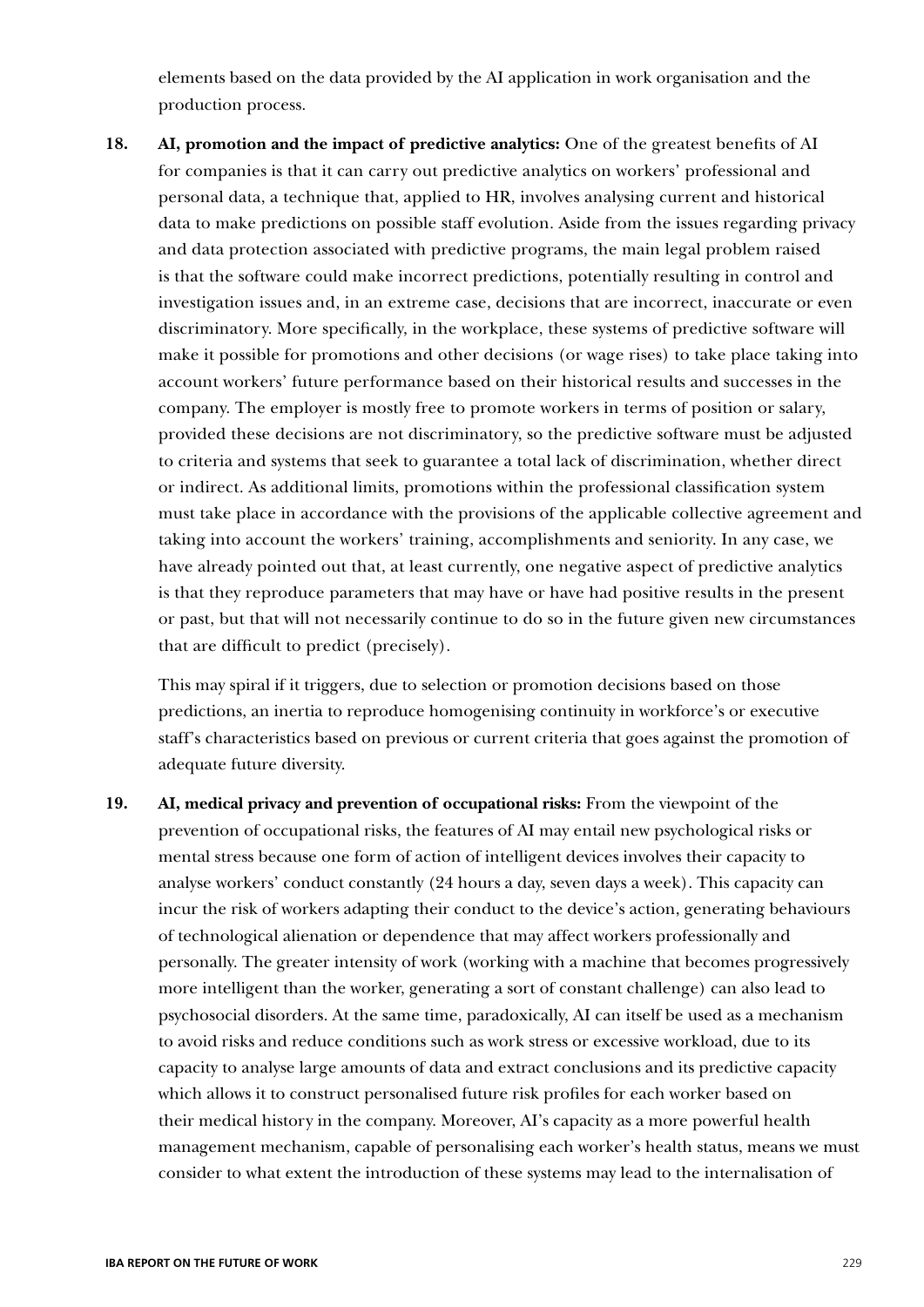health issues in the company, complementing the tasks external entities currently perform (eg, determining health statuses and granting sick leave).

- **20. Outsourcing, subcontracting and AI:** From the perspective of business insourcing/outsourcing and with most of our comments being applicable when dealing with robotics and the IoT, in the interaction between AI and the subcontracting system, it is reasonable to expect a greater need for cooperation between companies and between companies and specialised self-employed workers. In this regard, it will be necessary to take into account the 'workplace' in which subcontracted workers will provide services. Therefore, if the subcontracting relation between two companies is merely based on the connection of AI systems – without an effective provision of services by workers at the 'physical' location of the company – we could be dealing with a sale and purchase or commercial lease of software, which does not generally involve subcontracting workers in a labour law meaning. Therefore, introducing AI may reduce the need to subcontract and increase service provision agreements, as AI will favour remote cooperation between companies. This is the case if we assume that AI does not necessarily require there to be a common physical workplace, as the workplace is located precisely in the AI. AI experts that render services in the main company's physical location being contracted as self-employed workers is a different matter, in which case, the case law criteria on decentralisation of the production activity acquires special significance.
- **21. Subrogation (TUPE) of companies and AI:** Regarding this vital corporate aspect, we must mention that, assuming AI may be fundamental in more and more cases due to its centrality or predominance for the development of companies' production activity, transferring this activity in the framework of business succession could raise two essential legal issues in many countries. On the one hand, a practical problem: if there are workers in the assigning company who are heavily linked to AI, the possibility of transferring only the AI systems could be very difficult, insofar as the assignee company could not operate the AI systems without the help of the assignor's specialist workers and so it would be necessary to also transfer these workers. On the other hand, regarding the existence (or not) of the phenomenon of subrogation, the question is raised as to whether the simple transfer of the AI system of the assignor to the assignee may be considered a transfer of an 'economic entity' when no other assets are involved, whether tangible or intangible, or, conversely, whether the absence of transfer of the AI – when this is fundamental for the assignor's development of the production activity and will be so for the assignee – can determine that there is no business succession. In theory, it seems clear that if the assignor has a high level of automation and the AI software occupies a central position in the company, its presence (or absence) can determine that there is (or not) a company succession. In all cases, it will be key to determine on a case-by-case basis how AI software influences the determination of the existence of an 'economic entity'. Moreover, one corollary to be considered is what will happen when the assigning company, even if the AI is transferred, has no interest, due to its levels of specialisation and knowledge, in transferring workers linked to it up until then. In theory, and in most European countries, the transfer of workers is compulsory for employees when there is a clear situation of transfer of undertaking, but one possible outcome is that the transferor may refuse to carry out that transfer because of the negative implications for the know-how of the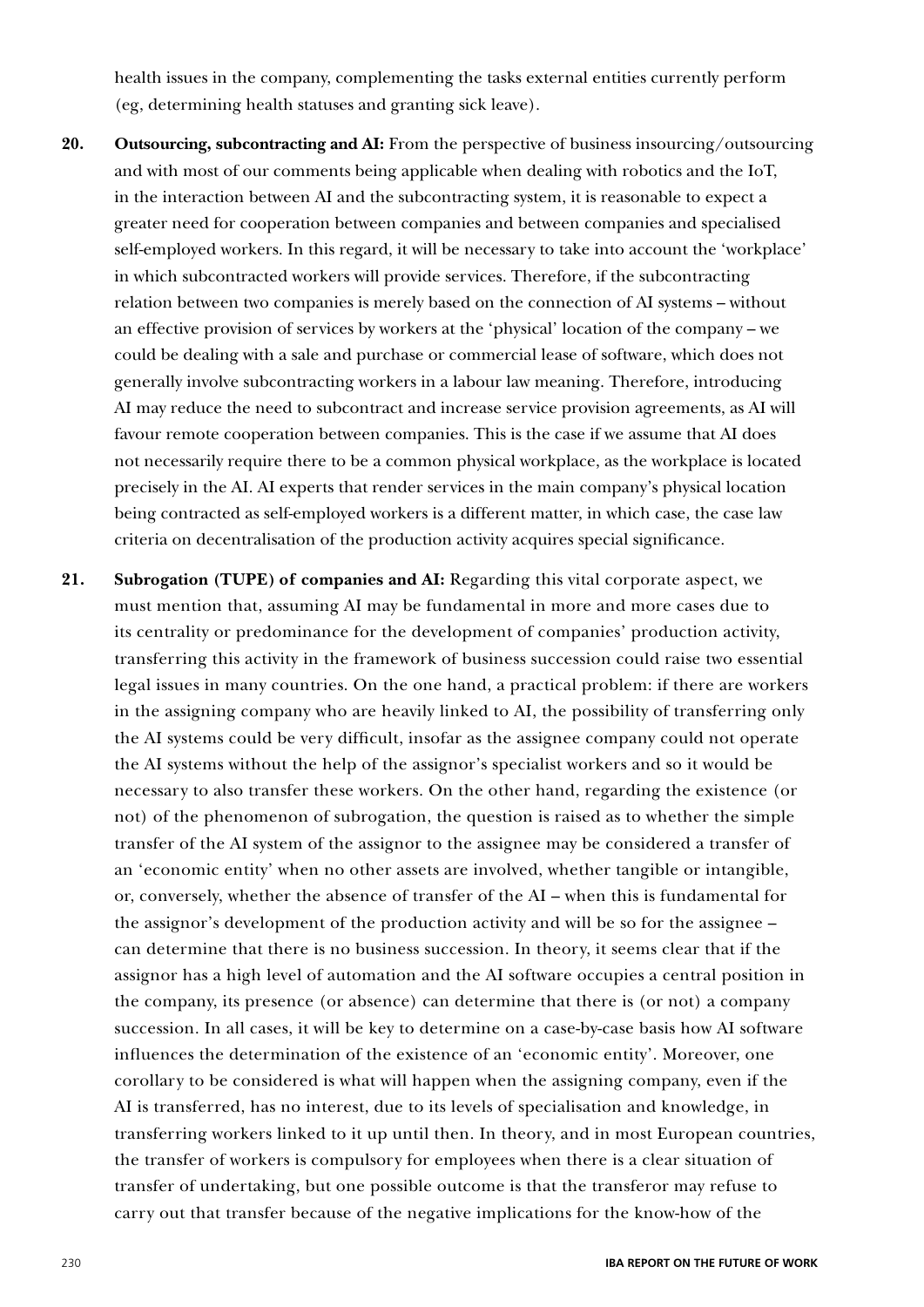company. Under most current regulations, it will be difficult for the assigning company to avoid this scenario if the workers express their resolute desire to be transferred.

- **22. 'Group of companies' and AI:** As is known, the extension of labour liabilities among the companies of a corporate group of companies or to the group as a whole takes place by application of a well-founded thesis created by case law, according to which, and assuming the lawfulness of the legal figure of a ' corporate group of companies' and the separate liability of the companies that comprise it, the presence of a 'pathological' element in addition to the existence of the corporate group as such is necessary to admit its labour significance as a censurable entity, that is to say, in which all the companies may be liable from a legal perspective regardless of which is formally the employer. In this regard, we may indicate that the implementation of AI, in relation to the companies of the corporate group, will tend to be unitary, in the sense that those companies, at least those dedicated to similar activities, can organisationally develop a single program or programs that are the same in this regard, making the most of that synergy. We must also consider the legal significance as a new criterion that the unitary implementation of given AI software may have and to what extent it may give rise to the establishment of the existence of a labour group of companies as a unique employer. Specifically, it will be necessary to determine whether, for example, the fact that the companies of the group use single AI software may suggest a single employer, as it is the case when we have a confusion of assets, unitary management or external unitary appearance. The foregoing is framed in the context of a more general issue, also with legal repercussions affecting the group for labour purposes, namely the centripetal consequences that the extensive application of AI in companies can trigger, that is, if it entails a tendency towards the centralisation of certain aspects of business management – not compatible with areas of decentralisation – which may alter corporate governance and, therefore, lead to greater presence of the group itself. Of course, this would cause the AI to acquire legal significance as a manifestation of a unified operation, although it all depends on its scope and whether the autonomy of the companies comprising the group is lost. The aforementioned issues have an even greater relevance when the group of companies is observed from an international perspective, in relation to multinationals.
- **23. Impact of AI on collective labour rights (trade union freedom, collective bargaining, strike and out-of-court means for the settlement of disputes):** From the perspective of the impact of AI on union freedom of association and on the representation of workers at the company level, as in the case of robotics, we could point out that the process of replacing workers with machines, generally known as automisation, has generated and will generate reticence, to a lesser or greater degree, initially or continuously, among workers' representatives, particularly when this results from a unilateral decision without previous reporting or consultation processes. From the affiliation perspective, although implementing technological innovations such as AI is likely to create jobs in the medium and long term, the fact could be that, in the shorter term, for the trade union it may represent either terminations of its members' contracts or the transfer of these members to new sectors – such as companies in the technological or collaborative economy sector – in which the level of trade union influence or affiliation is more limited or non-existent. Examined from the perspective of a specific company or work centre, a business decision to establish AI extensively will probably have a negative impact,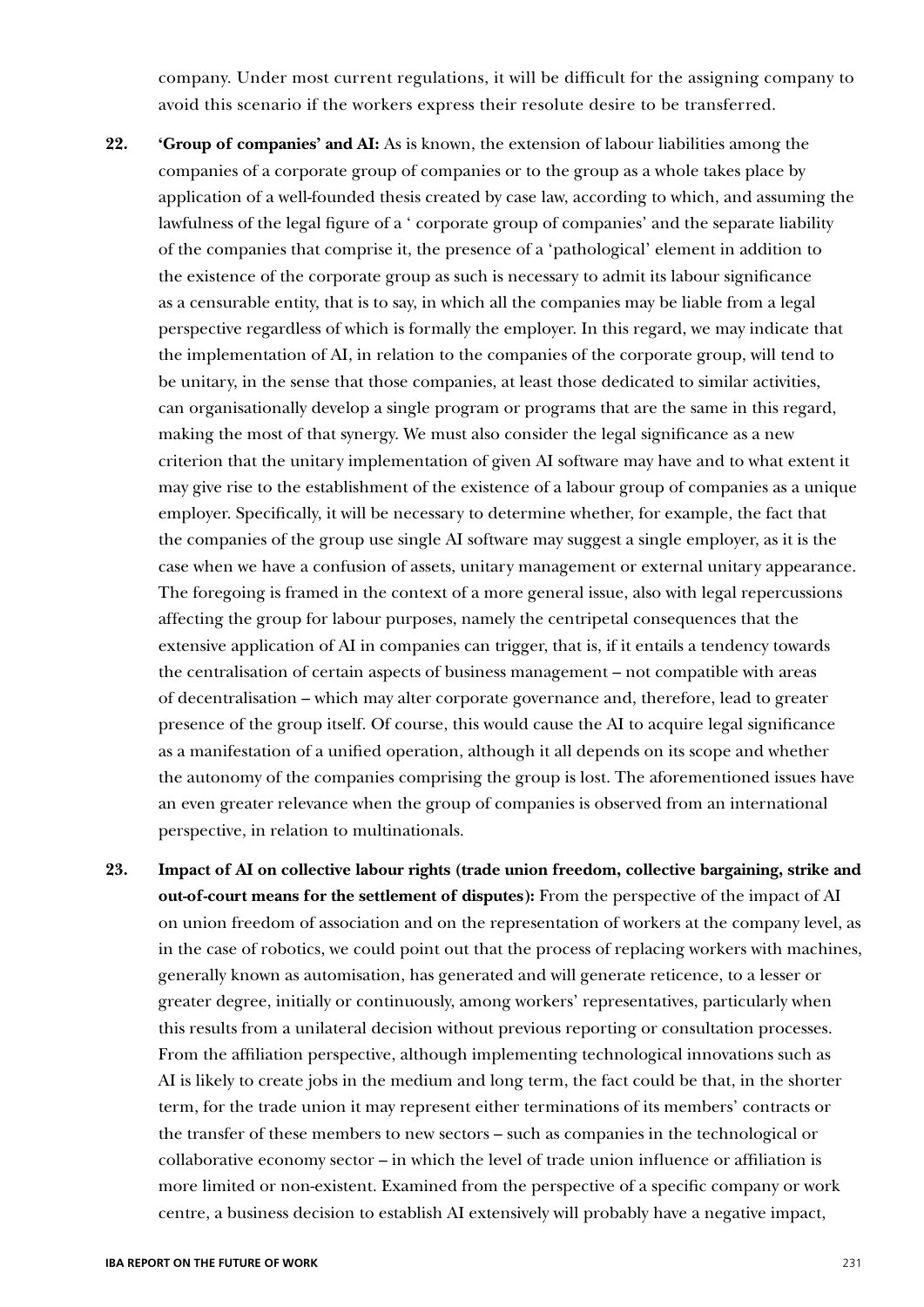under current regulations, on the trade union or workers' committee representation if a more or less significant number of workers are laid off. This does not mean, of course, that that the decision to introduce AI must be legally extracted from the area of business management faculties. However, it does mean certain information and consultation rights must be taken into account when considering the introduction of such a disruptive technology, the effects of which are uncertain and the content of which is unknown.

However, as pointed out, the most important challenge trade unions may face with respect to AI, which, although initially attributable to the company's internal 'hyperconnectivity' resulting from the digital means of communication, may now gain momentum, is the extent to which direct and personal contact between companies and workers will acquire even greater intensity. In other words, the representative work of trade unions – or of other bodies such as the workers' committee representation – is mainly based on an intermediation that identifies and integrates interests to be defended before the company, interests the company is not always prepared to recognise or assume. If the extensive organisational development of AI represents a qualitative leap in the levels of company–worker direct knowledge as an exceptional vehicle of personal communication between them, then that representative function of trade unions may be in serious need of redefinition, acquiring new dimensions beyond that of mere reporting or grouping of interests.

With respect to the right to collective bargaining, the true challenge it must currently face is determined by the systemic and global disruption that new technologies in general and AI in particular cause or may cause in labour relations. Specifically, as aforementioned, AI may bring about a marked change in the functions to be developed by workers, in working time and in the remuneration system. Therefore, the content of collective bargaining can and must undergo significant regulatory changes, just as it must face the challenge of shifting towards the new sectors of economic and business activity that arise from that technology. Moreover, if the organisational implementation of AI is as extensive as other technologies or even more so, this will affect the relation between collective bargaining and other regulatory sources such as state regulations, employment contracts and company internal codes of conduct. Most of the essential elements of the collective bargaining system must be reconsidered, such as the subjects regulated by collective bargaining, the different legal types of collective agreements, duration and techniques in the negotiation process, the matters to be negotiated and the continuity in the tendency towards decentralisation with respect to levels of negotiation. All these elements must be redefined if that system aims to continue to play a central organising role in future labour relations and not be subject to potential regulatory marginalisation. We must conclusively indicate that, in the context determined by technologies such as AI, it is necessary to be prepared to forestall or at least shift some of the most dogmatic stances on the traditional system of collective bargaining. AI can provide a great opportunity to increase the current centrality of the collective bargaining system, which may benefit from it on different levels, but to do so, there must be a willingness to acknowledge the need to innovate those essential elements that have largely defined the system inherited from the 20th century. Opposition to those innovations, or 'overprotection' of those aspects that have provided or provide some of the system's traditional features, can have the opposite effect to what is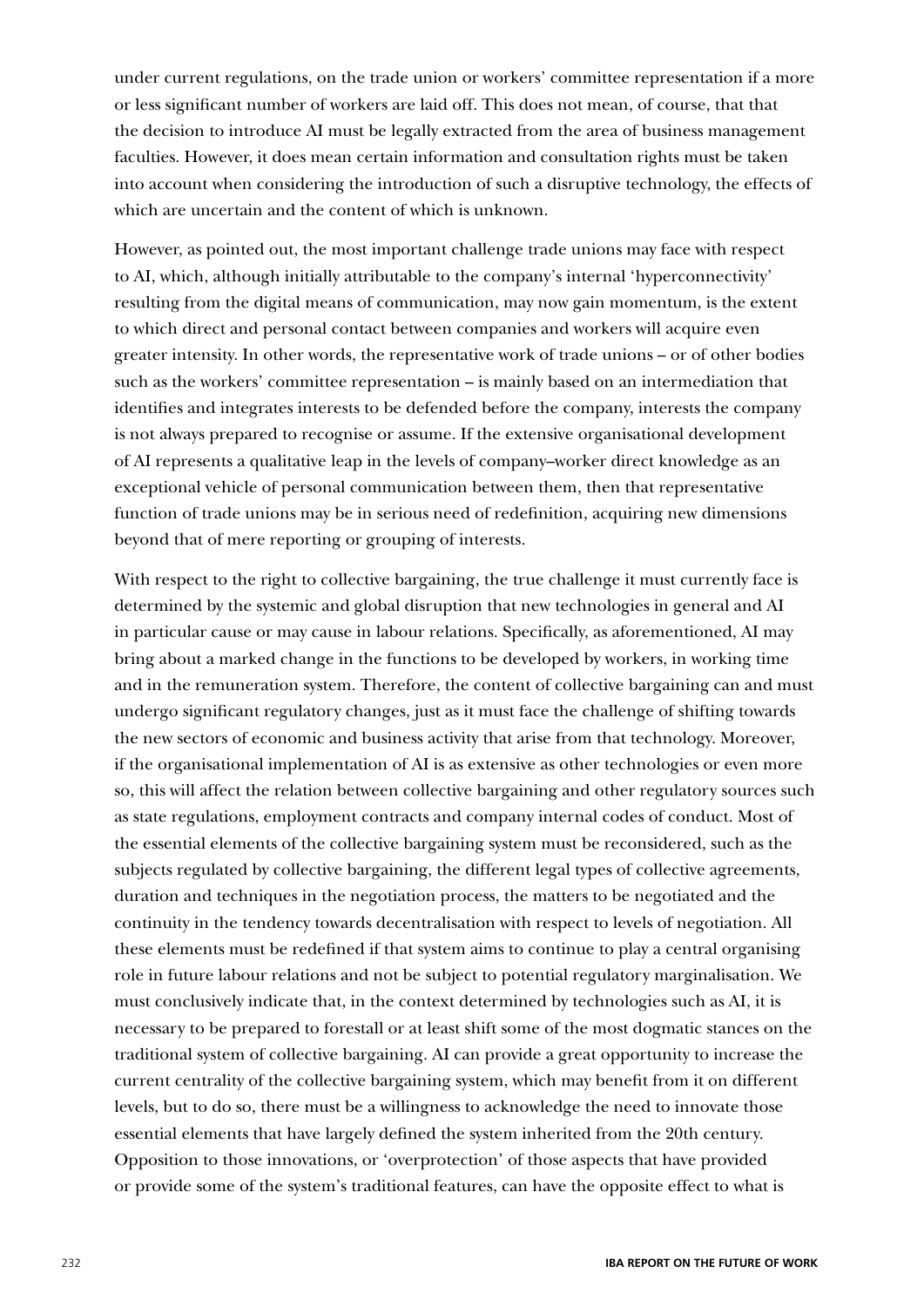pursued, that is, strengthening its marginalisation as a governance instrument of the neotechnological system of labour relations.

We have already mentioned that, as well as causing innovative effects on collective bargaining, AI can be an essential tool to help negotiators to find areas of agreement faster and in a more satisfactory way, thus speeding up the negotiation process and increasing the regulatory quality of agreements and collective agreements. Social partners should be increasingly aware of the new possibilities of being open to have AI software helping them in the bargaining process.

With respect to the right to strike, as in the case of robotics, the main issue will be the question of 'technological strikebreaking' in companies with an extensive implementation of AI. We must draw attention to the fact that, at present in many countries, there is no doubt that employers' freedom, with respect to their powers of organisation and management of workers, is restricted by the exercise of the right to strike, but the law also considers that there is no precept that prevents employers, during the exercise of that right by employees, from using the technical means usually available to them in the company to keep its activity running. Based on this, we must conclude that, in the future, using AI in 'normal' conditions during a cessation of work would not, in many countries, infringe the right to strike, as they are technical means available in the company, even though the effectiveness of the right to strike, understood as a measure of pressure on the employer, may be limited. This could mean that unions should look for other, more innovative measures of pressure, such as freedom of speech in relation to social networks.

As regards to out-of-court means to conflict resolution, such as mediation or arbitration, we should point out the imperative need to strengthen them if AI is extensively used in the organisation of work, both due to their capacity to reach agreements adapted to the circumstances of each company faster – ahead of judicial resolutions when it comes to agility and specification – and due to the help that, as in the case of collective bargaining, AI can provide as an auxiliary tool when seeking those solutions. This entails reviewing the regulation of mediation and arbitration to make them more effective with the help of AI, which could be vital for achieving quicker and more effective solutions to labour and employment conflicts, which will not be able to wait for their resolution for many months or even years in an organisational context of continuous and radical changes, including working conditions.

**24. Corporate liability derived from damage caused by an AI device:** In view of the absence in most countries of a general legal model for liability for potential damage caused by AI systems, academics and experts have proposed: (1) attributing electronic liability; (2) equating the liability of AI devices with that of animals; and (3) creating insurance that would be mandatory for the owners of the devices. Of those three alternatives, currently, the most fitting appears to be the third, which involves creating mandatory insurance for AI devices. This would avoid raising complex issues on the capacity and autonomy of the AI agent, assigned directly to a policy that covers damage caused by it, establishing a regulation formula similar to that of motor vehicles, so that, just as it is necessary to take out minimum insurance for a vehicle to travel legally, insurance must be taken out for an AI device to be used. In any case, in the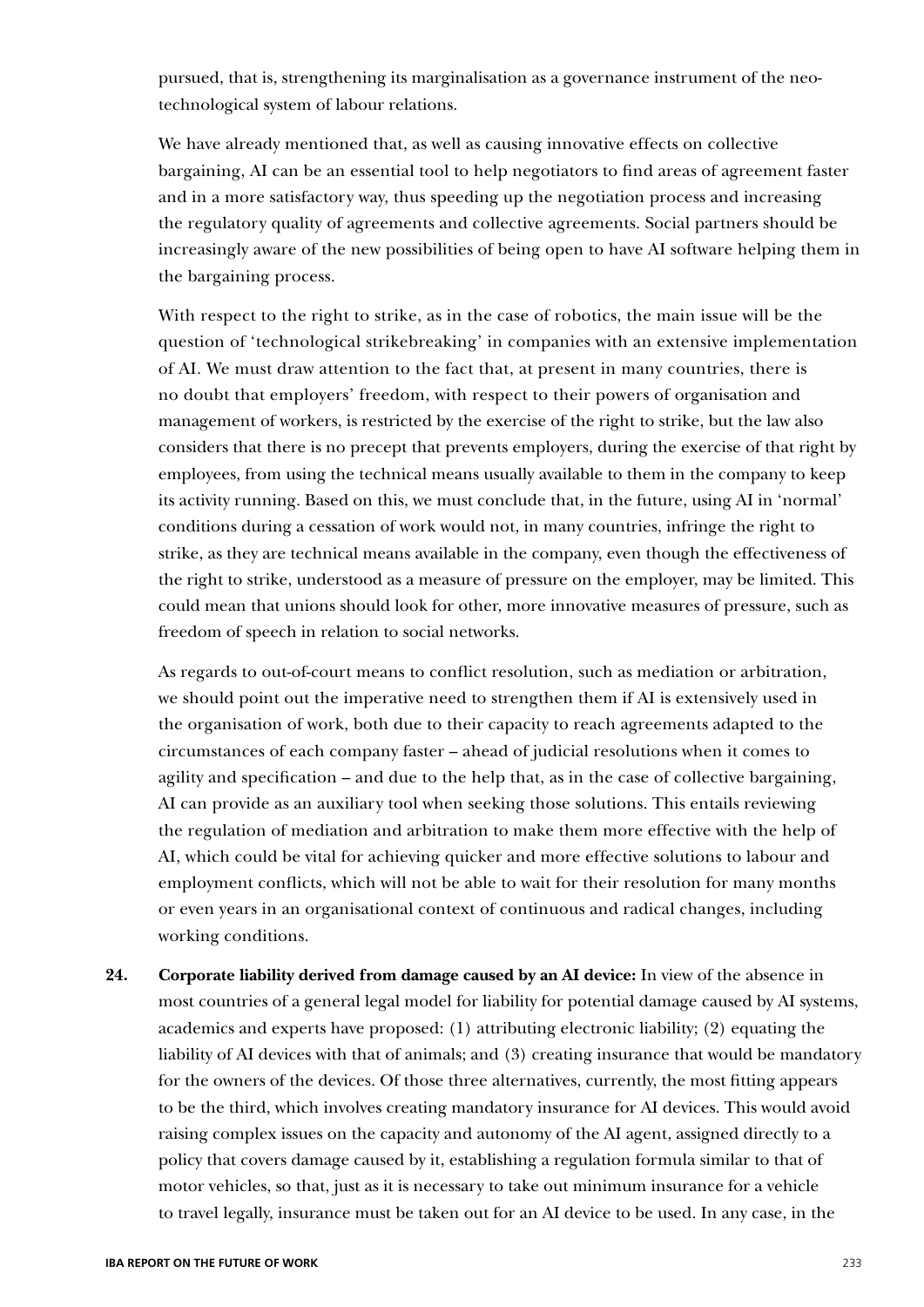area of labour relations, the liability, by definition, will fall on employers in most countries, and in certain areas, such as liability due to accidents or occupational illnesses, designing that coverage will be very complex, even in an organisational context governed by AI.

At the same time, in this context, it must be assumed that the possibility of the worker being liable for the improper use of AI that is harmful to other workers or third parties will be limited to cases of clear disobedience of instructions or gross negligence, and even that will not release employers from liability for the injured parties, without prejudice to the subsequent right to file a claim against that worker for the damage caused, in addition to the adoption of disciplinary measures.

- **25. Management's rights and AI:** From the perspective of management's rights, as is the case of other technologies, we must highlight that the employer is accountable for the decision to introduce an AI system in the production process, replacing or complementing the work up to now developed exclusively by workers, although its consequences on employment or the working conditions must be subject to information, consultation or negotiation with workers' legal representatives. Moreover, during the execution of the contract, employers will be able to delegate to the AI program their faculties to give instructions to employees, which will not cause any new legal problems with existing rights and obligations when they are conveyed directly by managers to whom employers have delegated the faculties to instruct employees on their duties at work. Therefore, from the disciplinary perspective, if the instructions for the execution of work come from the AI device through the programming carried out in this regard, their breach could also be subject to disciplinary sanctions and likewise categorised as indiscipline or disobedience with respect to the employers' instructions. With respect to the employers' rights of control over workers' performance and behaviour at work by means of AI, their limits will be mainly based on those currently established concerning surveillance cameras and access to corporate digital tools to protect their fundamental rights, such as their privacy.
- **26. AI and labour compliance:** We must highlight the progressive development in most legislation of specific figures and roles that ensure regulatory compliance in companies. AI can contribute hugely to this tendency in the future, effectively confirming that organisational models and conduct are perfectly adapted to that regulation, guaranteeing the efficiency of labour compliance management systems. Therefore, the capacity of this technology to trace workers' labour activity, perform programmed reasoning of performance and quality of the work performed (through algorithms) and execute these decisions makes it possible to show, with a transparency unknown to date, which criteria are taken into account, and to what extent, to make a business decision. Moreover, AI systems can increasingly be used as a whistleblowing channel (internal or external) that allows the automatic notification of potential breaches of the company's internal rules or enforceable legal regulations or both. These systems would help companies to establish the necessary investigative measures and sanction all identified punishable events. Finally, the possibility of carrying out predictive analytics of data by means of AI, as well as facilitating the assessment, monitoring and constant follow-up of compliance with labour regulations, will make it possible to identify and prevent risks derived from breaches by workers much sooner (eg, the analysis of the current and historical data of the workforce – such as warnings or preliminary sanctions – would determine that workers need greater training in the prevention of harassment in the company).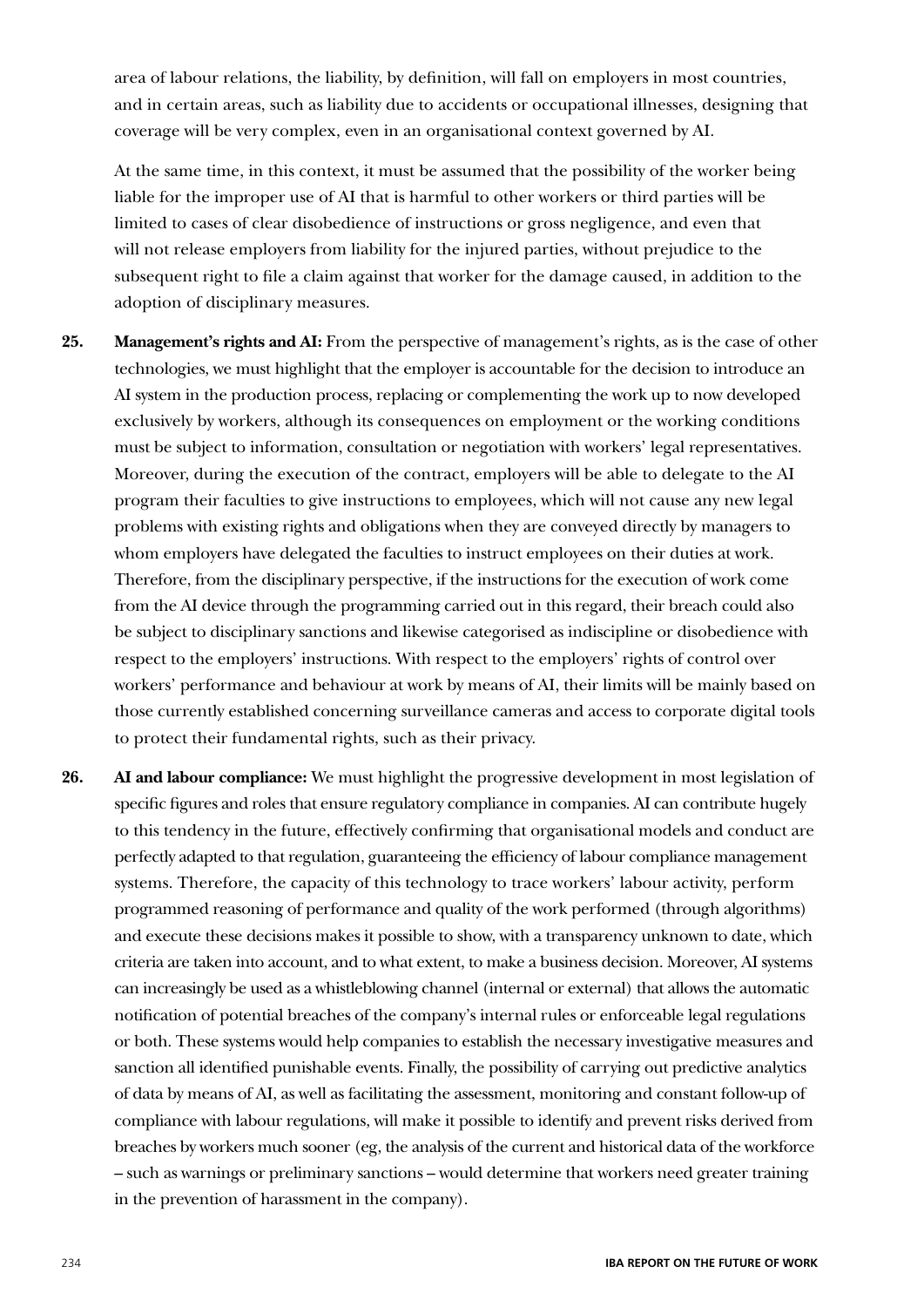### **C. Key recommendations on the future regulation of work and AI**

In view of the stated conclusions regarding the impact of AI in labour relations, we can make a series of recommendations considering the future regulation of work. A group of them (five) is mainly directed at the state and the social actors as regulators. Another group (ten) consists of a series of practical recommendations for companies.

#### C.1 key recommendations for regulators

- **1. AI reveals areas in which short-term state regulation will be necessary and will serve as a precedent for subsequent ordinances in areas such as labour relations:** Currently, AI presents various areas of development – for example, the automotive sector and securities market – some of which have required or will require close regulatory intervention, given the impact they may have on the fundamental rights of people and on economic and social systems. Those regulations may serve as a reference to some essential problems that the extensive implementation of AI in work organisation could pose from the perspective of HR and labour relations – for example, liabilities. However, beyond the obvious need to preserve the fundamental rights of workers and third parties in view of the potential harm that implementing AI in workplaces may cause, it is advisable to maintain positions of maximum regulatory caution until more elaborate techno-organisational developments occur that clearly pinpoint those risks and the legal effects resulting from implementing AI on working conditions. In any case, the application of AI in the regulations development process, also applicable to collective bargaining, may entail a leap in the regulatory quality of these regulations, which may have a distinctly positive effect on labour relations.
- **2. Labour regulations must be based on AI being used to co-manage, with employers and unions, the essential working conditions in the labour relation:** The essential elements of the employment contract, such as working hours, remuneration, professional classification and functions, may be largely managed by the employer and unions with significant support from AI, which will permit greater efficiency given the degree of complexity reached in those conditions as regards their structures and content. The legislator must reconsider the labour and social security regulations to strengthen and not hinder that (co-)management capacity, including the promotion of AI for a more efficient development of the processes of consulting and collective bargaining and autonomous (ie, in-house) resolution of collective and individual conflicts.
- **3. Legislators must not only regulate the challenges that society must face with the extensive use of AI in the workplace, but also identify and promote its great benefits to avoid unjustified prejudices:** Unlike robotics, which is mostly embodied in an identifiable physical figure, many sectors of society may consider AI a soulless entity that is difficult to understand. Therefore, it is necessary for public authorities, along with companies and unions, to promote the advantages and benefits of AI actively and the measures established to avoid possible risks, including the relevant qualitative leap in the improvement of working life, that AI could bring about, eliminating not only the most repetitive jobs, but also those that are highly dangerous or stressful.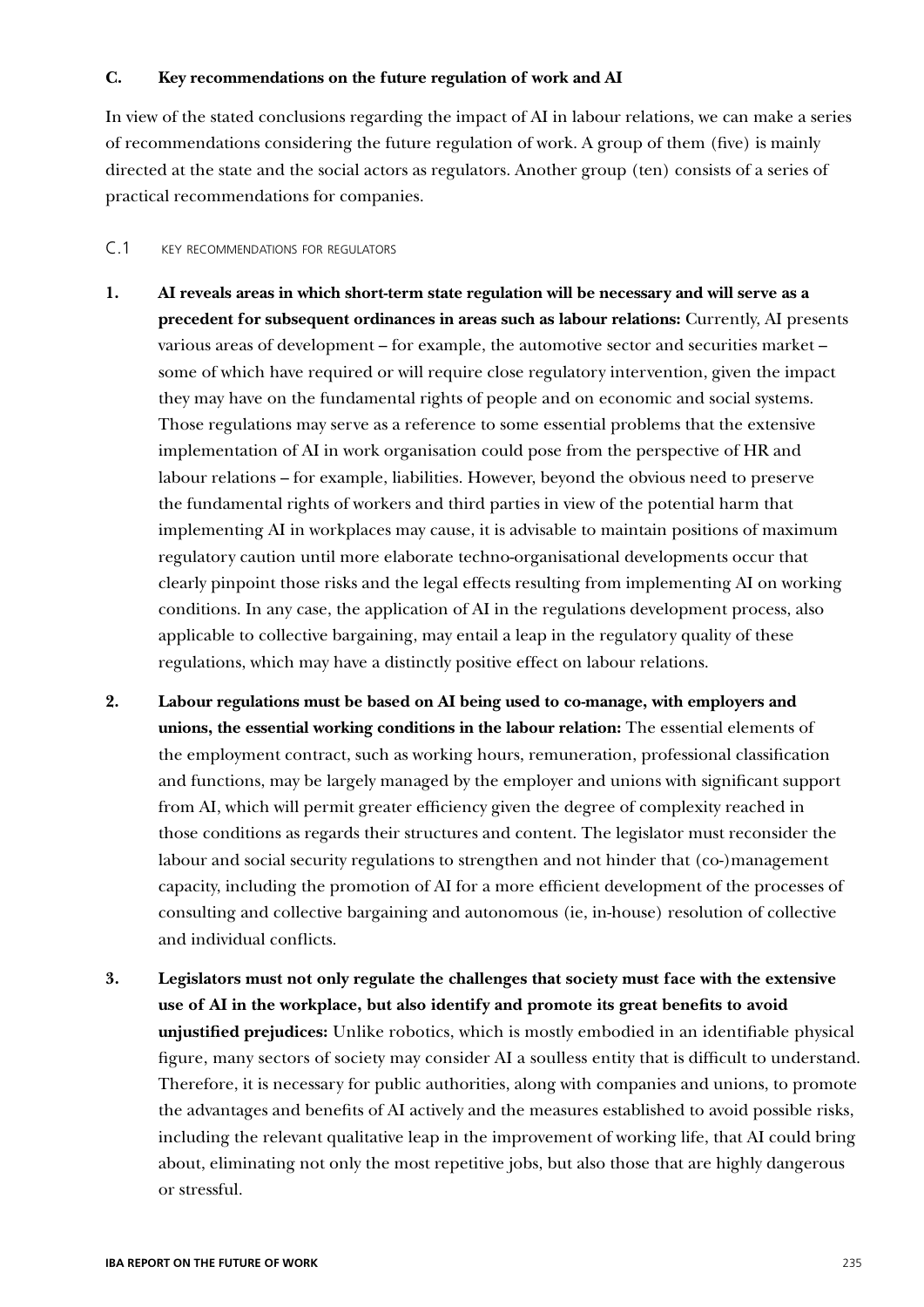- **4. AI and constant supervision:** Public authorities must require of businesses that opt for the extensive implementation of AI a responsible development, strict compliance with legislation and constant supervision of AI to avoid unforeseen and negative effects from that implementation, particularly with respect to the fundamental rights of employees. The initial regulations on the application of AI to HR and labour relations, insofar as there will be many unprecedented aspects, must be submitted to frequent assessment and review processes. The constant supervisory role that companies and workers' representatives may perform will be essential to identify potential negative developments, placing special emphasis on those on fundamental rights, such as privacy, mental health or prohibition of discrimination, that may be most affected.
- **5. Public–private collaboration, social dialogue and the implementation of AI:** In the scope of a permanent public–private collaboration on the consequences of AI for society, regulations on the impact of this technology on HR and labour relations must also have essential support in social dialogue (tripartite and bipartite) and in collective bargaining. The law must promote, at national and international levels, the capacity of public authorities, social agents and companies to overcome and neutralise undue damage arising from the necessary implementation of AI in the area of labour relations, a capacity that must be strengthened by the regular promotion of consensus that must exist in this key area to avoid a dramatic backlash ('neo-Luddism') from employees and unions.

#### C.2 Key points for companies and unions

- **1. The extensive implementation of AI in the company represents a qualitative technoorganisational leap with multiple legal consequences in the labour area:** AI is the most disruptive of new technologies and it has profound legal effects in companies that opt to place it as the operational centre of all or the main production processes and of their workers' main functions and tasks. Those legal effects manifest themselves most visibly in labour relations and so companies and unions must prepare themselves for what may be foreseeable in relation to those effects and, more importantly, establish protocols to follow when less foreseeable or unexpected effects arise.
- **2. The main cause of the disruption that AI represents in the legal framework of the organisation of the work in general and labour relations in particular is its potential to adopt autonomous and predictive decisions:** If AI can adopt autonomous decisions in the company's processes, then the essential legal difference to other technologies is that it can conduct automated and innovative processes when adopting decisions, without them being pre-programmed in advance. This autonomy of AI is combined with its predictive capacity, which, if applied to labour relations, would entail that the key decisions on staff – such as selection, promotion and remuneration – may be based on probabilities of future developments, with the risks that this can entail for the reproduction of homogeneous models potentially contrary to innovation and diversity. Furthermore, to equip AI with that autonomous and predictive decision-making capacity, it will need an increasingly vast accumulation of the data the organisation may supply, including those of its workers, which will require a constant, progressively complex balance with the increasingly incisive DPL.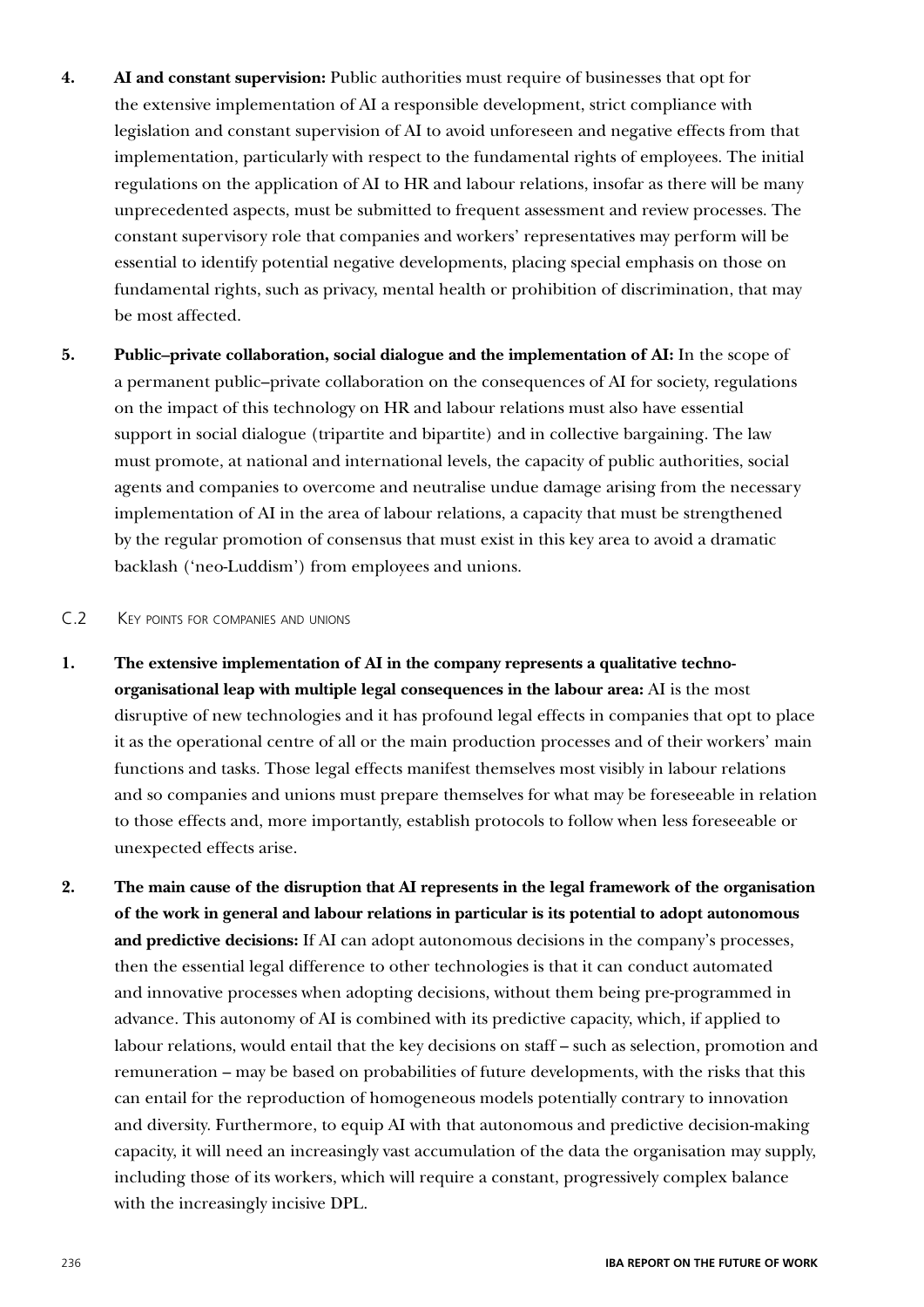- **3. The company must assume that, given the implications of AI for fundamental workers' rights, the regulatory framework will increasingly channel those autonomous and predictive decisionmaking possibilities by AI, so that it must be continuously adapted by employers to those limitations:** Based on the possibility of autonomous and predictive adoption of decisions, which has significant consequences for the fundamental rights of workers, in the future all companies, with the help of unions, must make two significant decisions to give themselves legal certainty with respect to the extensive implementation of AI. On the one hand, the employer must accept responsibility for the 'legal and socially responsible behaviour' of AI in its organisation, ensuring it also effectively transmits to it the principles, values and legal duties for a compliant operation at all times. The code of ethics and CSR must be 'internalised' by AI, particularly when it is initially created by a third party from whom the company acquires it, which may have parameters and algorithms not aligned with those principles, values and duties. On the other hand, the employer must establish a permanent supervisory procedure so that AI does not deviate from those principles, values and duties in its decision-making process. Companies must particularly consider that AI will be fed with information, data and opinions by workers or third parties, which, if unsupervised, could cause the AI to deviate from those principles, values and obligations in its proposals and opinions. In the current, practically experimental phase of the organisational application of AI, its conclusions must reflect a further 'opinion' in the decisionmaking process to be adopted by the employer and not the single and deciding 'opinion'.
- **4. The main 'teachers' of AI in the company will be its workers, who must be prepared and trained for it, particularly with respect to the (legal) limits of that interaction with AI:** The workers, who are the main feeders in the organisational development of AI in the company, need both ongoing technical training in their interaction with AI and clear rules so that this interaction is aligned with legality and with the principles and values of the company. Beyond its initial programming – to be carefully verified by the employer – AI will essentially behave in accordance with how its main interacting parties want it to, equipping it in that continuous interaction process with its own cultural, organisational and productive characteristics. This will also apply to third parties, including workers of contractors and self-employed workers, who, particularly in the application of new working methods (eg, agile methodologies) may interact with the company's AI. This will acquire full meaning not only if it is envisaged from the perspective of the application of the 'compliance' policy in the company, but also when it is concluded that the employer is ultimately liable for the potential illegal consequences of AI.
- **5. Workers and unions must have maximum information on what AI is and its role in the organisation:** In the decision to adopt AI and in its implementation and based on its enormous technical complexity and the current level of limited social information in this regard, the company must offer its workers and their representatives maximum transparency, not only to address AI's role in the organisation, but also to accentuate its great benefits and identify the measures adopted to limit or eliminate its possible negative effects. Even more than in the case of robotics, companies must adopt an adequate and regular communication policy to prevent delay to its implementation based on prejudices that must be eradicated or at least limited. This not only applies to the initial moment of organisational implementation of AI, but given its evolutionary dynamism, to the whole subsequent development period, as a permanent policy.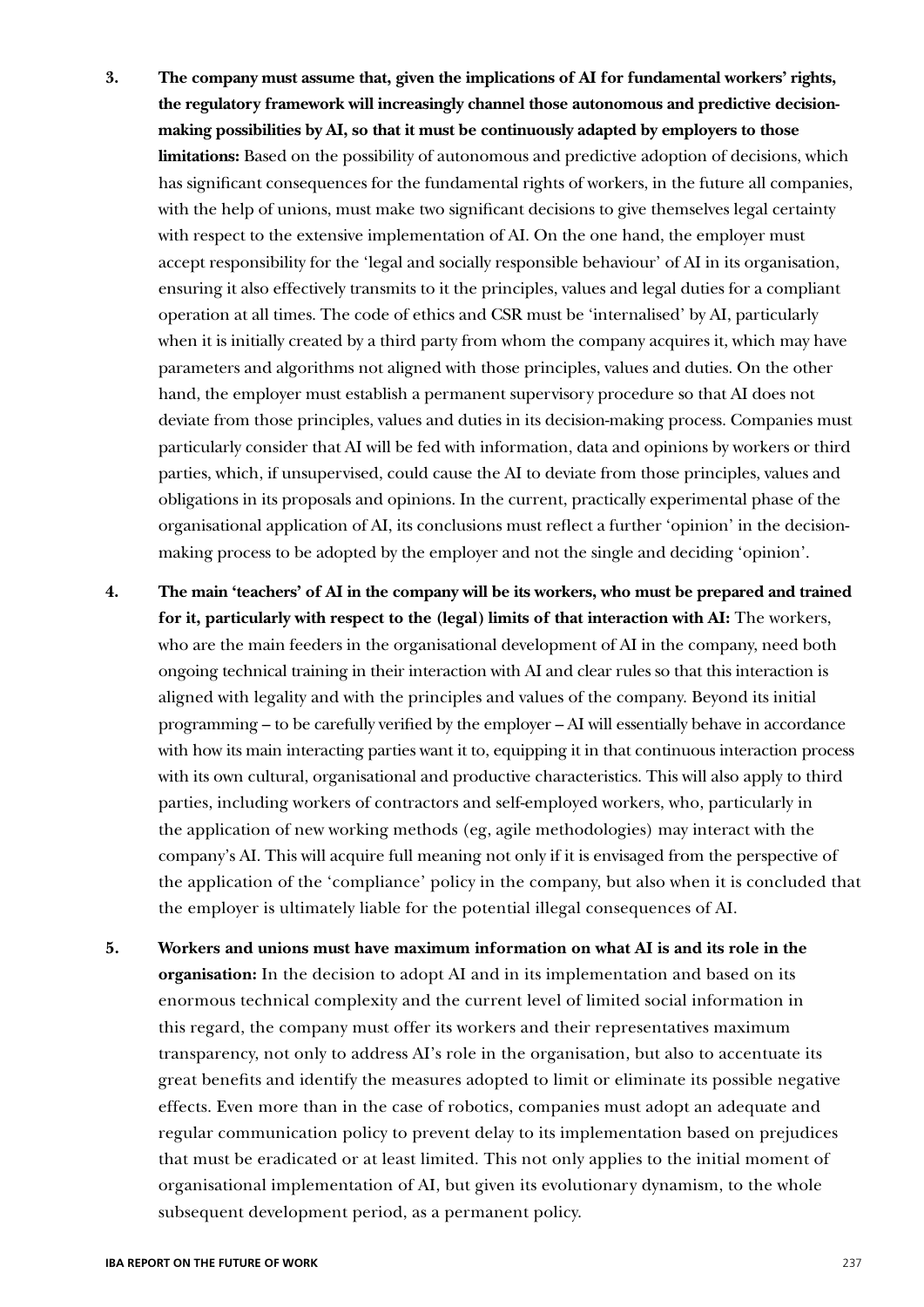- **6. The benefits of AI in the organisation and in working methods are substantial and will affect the legal regulation of the main working conditions:** AI can represent vastly superior efficiency in the management of new working methods. Consequently, it may improve the main legal provisions comprising the completion of work that, in the present and particularly with the implementation of those new forms, have shown a growing complexity that complicates that management. Among those benefits, it is necessary to: (1) bolster those related to professional upgrading that continuous interaction with AI in permanent evolution and refinement can signify, strengthening the right and the duty to be trained in the workplace; (2) foster more efficient management of working hours, ensuring greater clarity for the purposes of legal limits in the irregular distribution of the working day and flexi-time and facilitating a better work–life balance; (3) provide greater transparency in the remuneration system, making the efficient and legally clearer management of the salary structure possible, particularly concerning variable remuneration; (4) define a better delimitation of the distribution of functions, facilitating mobility and versatility and ensuring necessary and profound innovations in the professional classification; (5) ensure a more adequate and precise measurement of productivity and performance, with the positive implications this has in areas such as promotion and remuneration; and (6) ensure the greater objectification of decisions that limit claims due to discrimination when the company makes decisions related to the recruitment or professional and economic promotion of workers.
- **7. Aspects in the extensive organisational implementation of AI that may damage the rights of workers must be addressed from the outset:** The social characterisation of technology as 'pathological' based on possible initial irregularities in its implementation can create a reticence in workers that is difficult to eradicate at a later stage. In this regard, it is undoubted that workers' regular interaction with AI can cause some negative repercussions on workers' rights. This is the case of those related to their privacy, insofar as AI requires a continuous accumulation of personal data, including that of the workers who interact with it. It is also the case of those connected to psychological risks and mental stress, as a result of the permanent interaction with a 'work colleague' that becomes progressively more intelligent, does not suffer from tiredness and that, if it operates with facial or voice recognition and text processing, can represent for workers a 'mental invasion' of considerable dimensions. Therefore, the company must not permit the development of legally flawed initial guidelines and inertia of action that are difficult to correct at a later stage.
- **8. The extensive implementation of AI at the workplace must have an impact on the greater significance of certain clauses in employment contracts, particularly of workers with a greater interaction with and influence on it:** The new legal situation caused by AI makes it necessary to pay special attention to covenants that are either not, at present, frequently included in the individual contract or are inadequate in their traditional formulation. The terms of the workers' IP rights must also be clarified, given that the boundaries between the current delimitations – such as 'service inventions' – will likely become vaguer. Likewise, duties, such as that of refraining from unfair competition, or covenants, such as minimum term, exclusive commitment or postcontractual non-competition, acquire great relevance insofar as it must be understood that the AI will contain the essence of corporate know-how, which will distinguish it and give it margins of competitiveness with respect to other companies. By means of the effective formulation of those covenants, unlawful transfers of know-how, the effects of which can be very harmful, are avoided.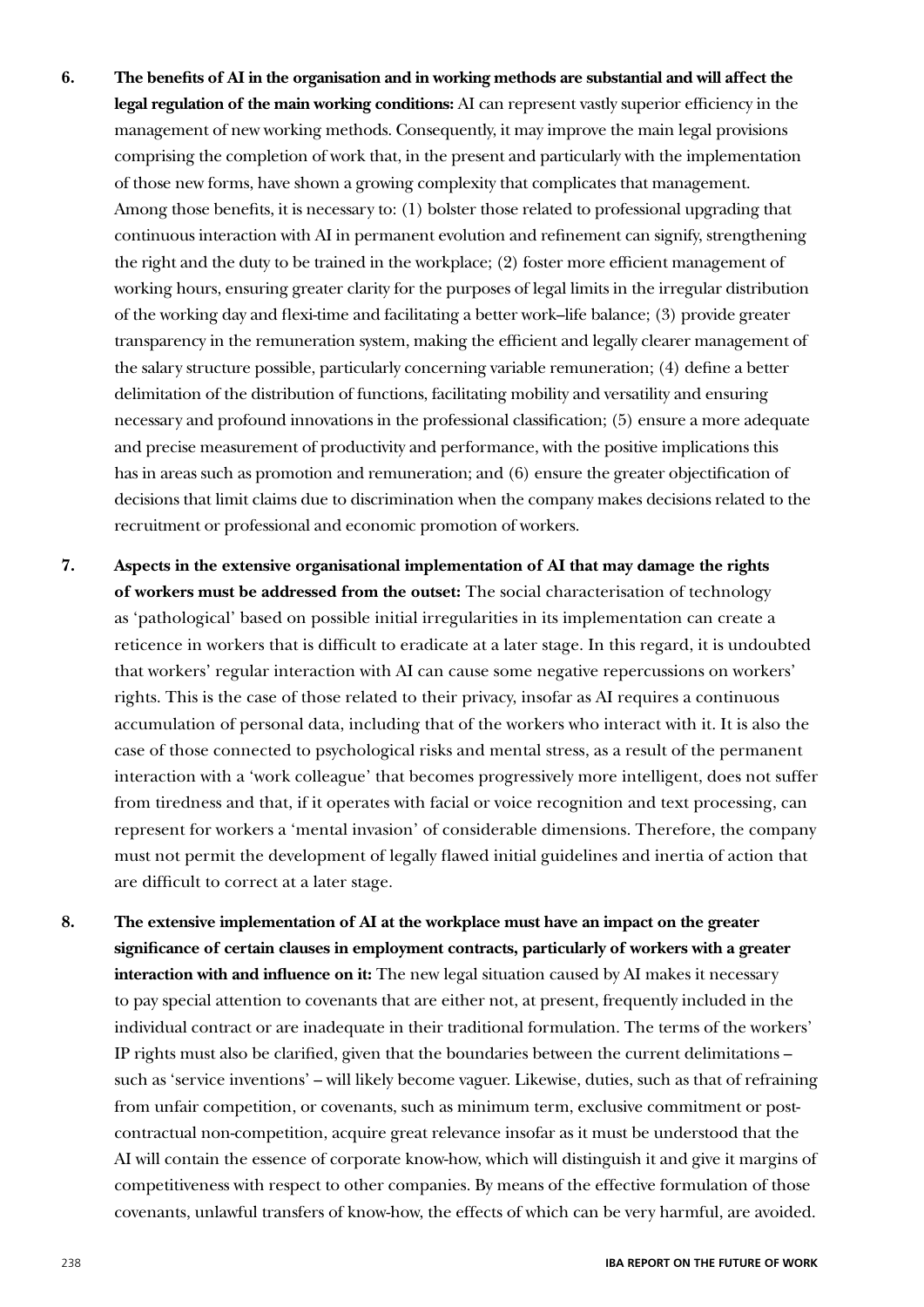- **9. Unions and other workers' representations, collective bargaining and conflict resolution may be significantly affected, in a positive way, by the extensive implementation of AI at the workplace:** From the perspective of collective labour rights, it is evident that a central operational implementation of AI may lead to innovation in the development of these rights, particularly in companies with strong union representation. It is evident that AI permits permanent contact with workers and a high degree of 'personalisation' for the purposes of information, individual presentation of complaints and the company's awareness of the most specific 'work environment' details, which can result in a redefinition of the intermediary role of workers' representatives. Likewise, AI can and must be used to increase the efficiency of consultation, collective bargaining and conflict resolution processes, such that the negotiators may use it to obtain reliable information, identify the areas of agreement and disagreement and ascertain how to reduce disagreements, giving a secondary role to traditional labour pressure measures.
- **10. The legal effects of the impact of AI on HR and labour relations are in their initial stages, and employers and unions must be vigilant in view of the profound developments and changes that will occur as AI technically and organisationally matures:** Currently, we can only highlight some basic aspects of the legal consequences resulting from the extensive organisational implementation of AI in companies that affect employment contracts and labour relations. As we have seen, these aspects are complex – with respect to the right to privacy, avoidance of discriminatory decisions and preservation of the health of workers, among others – but the significant point is that, with the progressive extension and sophistication of the organisational impact on the workplace of constantly changing AI, in the future, those consequences will make quantitative and qualitative leaps. The company, as well as the regulator and the social partners, must be extremely attentive to those developments, not only due to the legal and contractual obligations regarding workers, but also because heavy legal contingencies and liabilities may arise, unknown until now in the labour field and with enormous significance for those obligations. The establishment and regular review of adequate supervisory protocols and continuous warnings that ensure the legal functioning of AI in the company may prevent those serious liabilities with respect to workers and third parties.